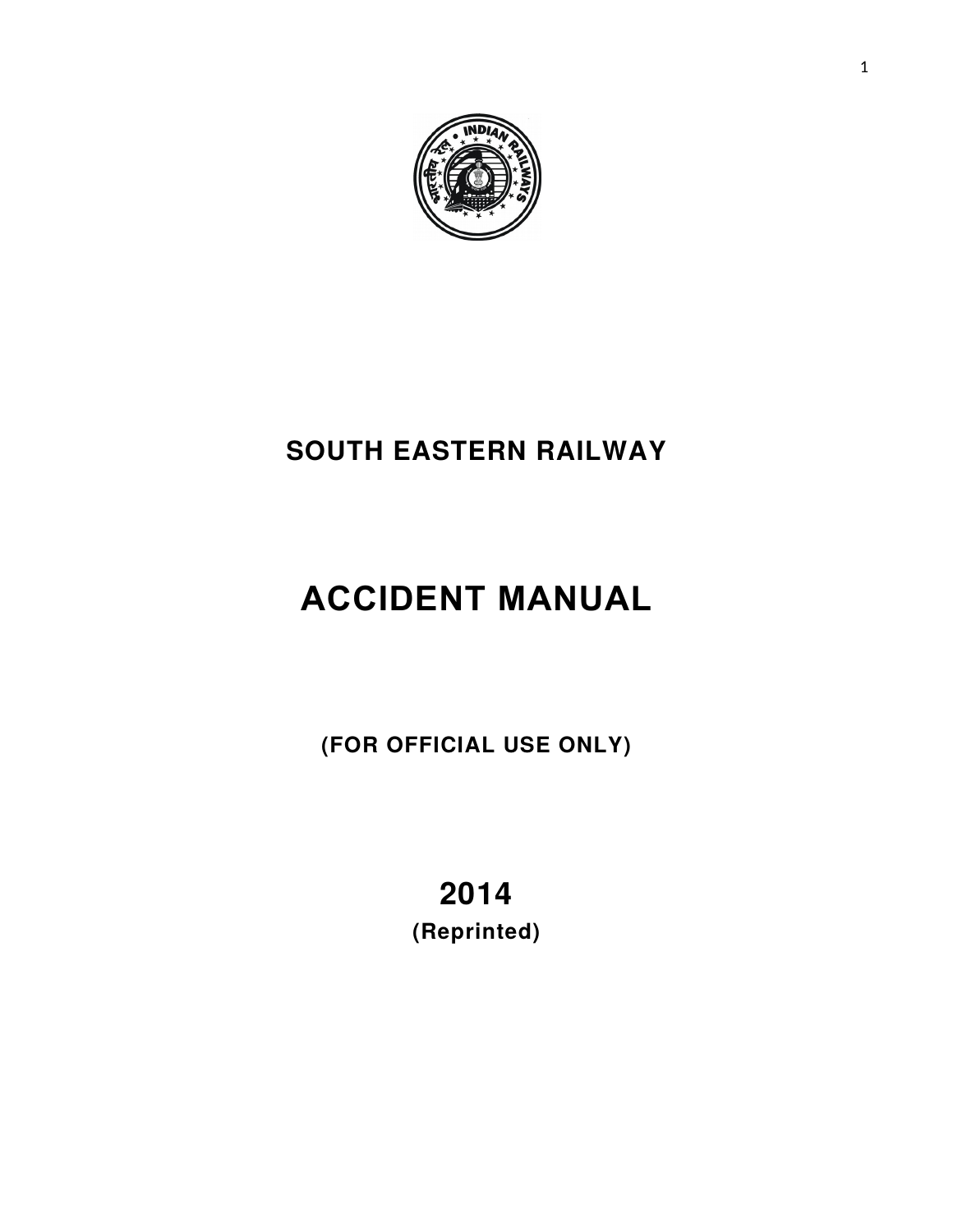# **PREFACE**

- 1. This Manual contains the instructions and procedures for dealing with Accidents and should be read in conjunction with the General and Subsidiary Rules and other instructions issued from time to time. Nothing in these rules shall be read as canceling, amending or modifying any of the General or Subsidiary Rules or Rules of other Manuals of this Railway.
- 2. This Manual is prepared for the guidance of all staffs who deal or may have to deal with Accidents.
- 3. Railway servants dealing with accidents must possess a copy of this Manual and should be conversant with the portions concerned to their duties. They should also be conversant with the amendments made to this manual from time to time. The Addendum and Corrigendum should be entered serially, in the space provided for this.
- 4. The Manual has been revised and updated incorporating all correction slips issued from time to time up to Addendum and Corrigendum No.- 25.
- 5. Extracts of various Acts of the Government of India have been given wherever necessary for reference only. Due care has been taken to reproduce the relevant rules verbatim. However in case of any doubt or for detailed information, the original Act should be referred.
- 6. This book is the property of S.E. Railway intended for official use only and must be returned to the authority by the employee while leaving service.
- 7. I hope, this manual will serve its objective in providing necessary guidance to all the staff connected with in a better way. I also request suggestions from all quarters for improvement of this manual in subsequent editions.

**Sri G.K. Mohanty**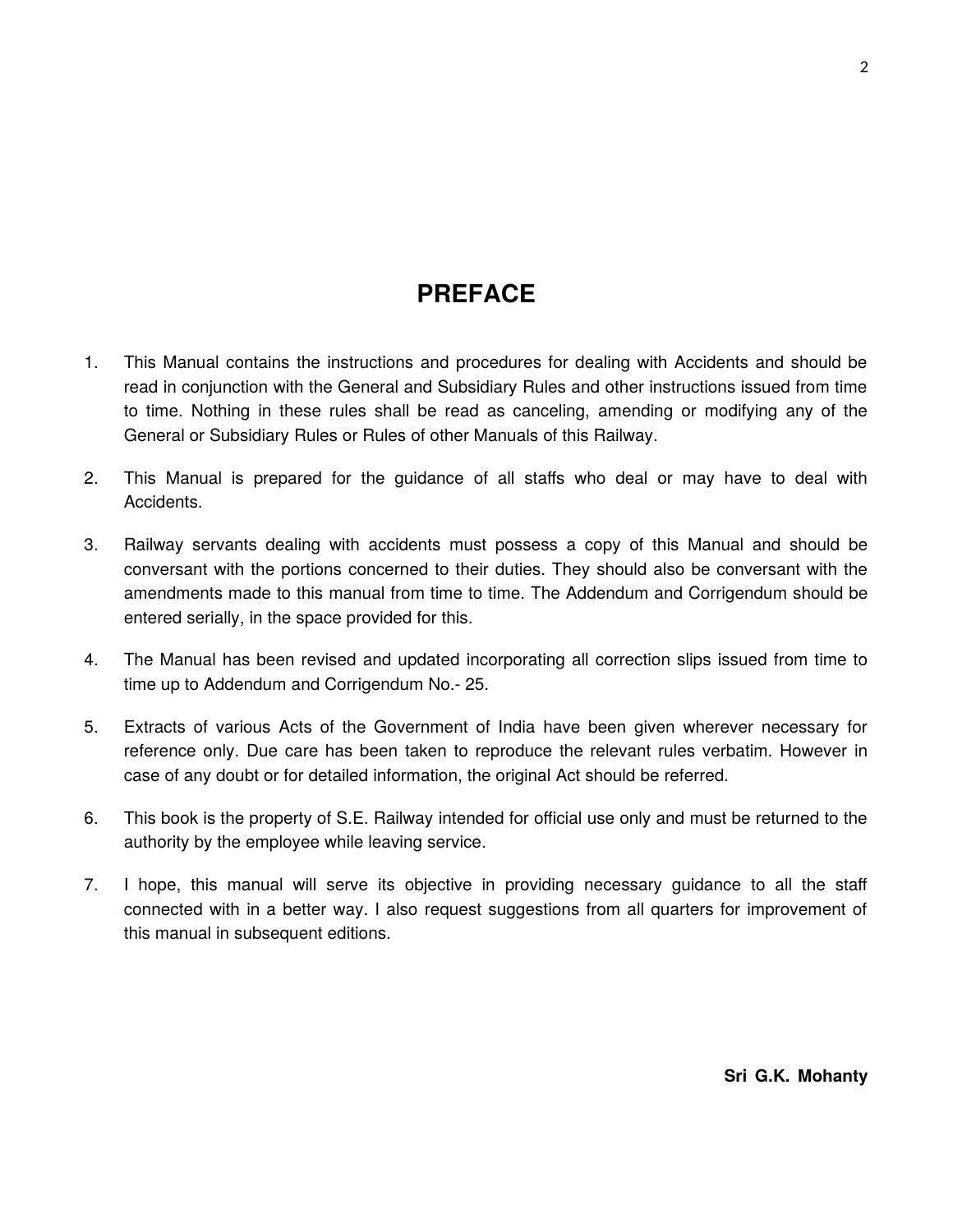# **SOUTH EASTERN RAILWAY ACCIDENT MANUAL**

# **CONTENTS**

|--|

**Para Subject Page No.**

# **CHAPTER – I**

# **General**

| 1.01              | Instructions.                                                  |  |
|-------------------|----------------------------------------------------------------|--|
| 1.02 <sub>1</sub> | Objectives, while dealing with an accident.                    |  |
| 1.03              | Rendering of all possible assistance in the event of accident. |  |

# **CHAPTER – II**

# **Definitions**

| 2.01 | Definition.                         | $\overline{2}$ |
|------|-------------------------------------|----------------|
| 2.02 | Accident.                           | $\overline{2}$ |
| 2.03 | Injuries.                           | $\overline{2}$ |
| 2.04 | Threshold Value.                    | 3              |
| 2.05 | <b>Classification of Accidents.</b> | $\overline{4}$ |
| 2.06 | Reportable Train Accidents.         | 5              |
| 2.07 | Serious Accident.                   | 5              |
| 2.08 | Sabotage.                           | 5              |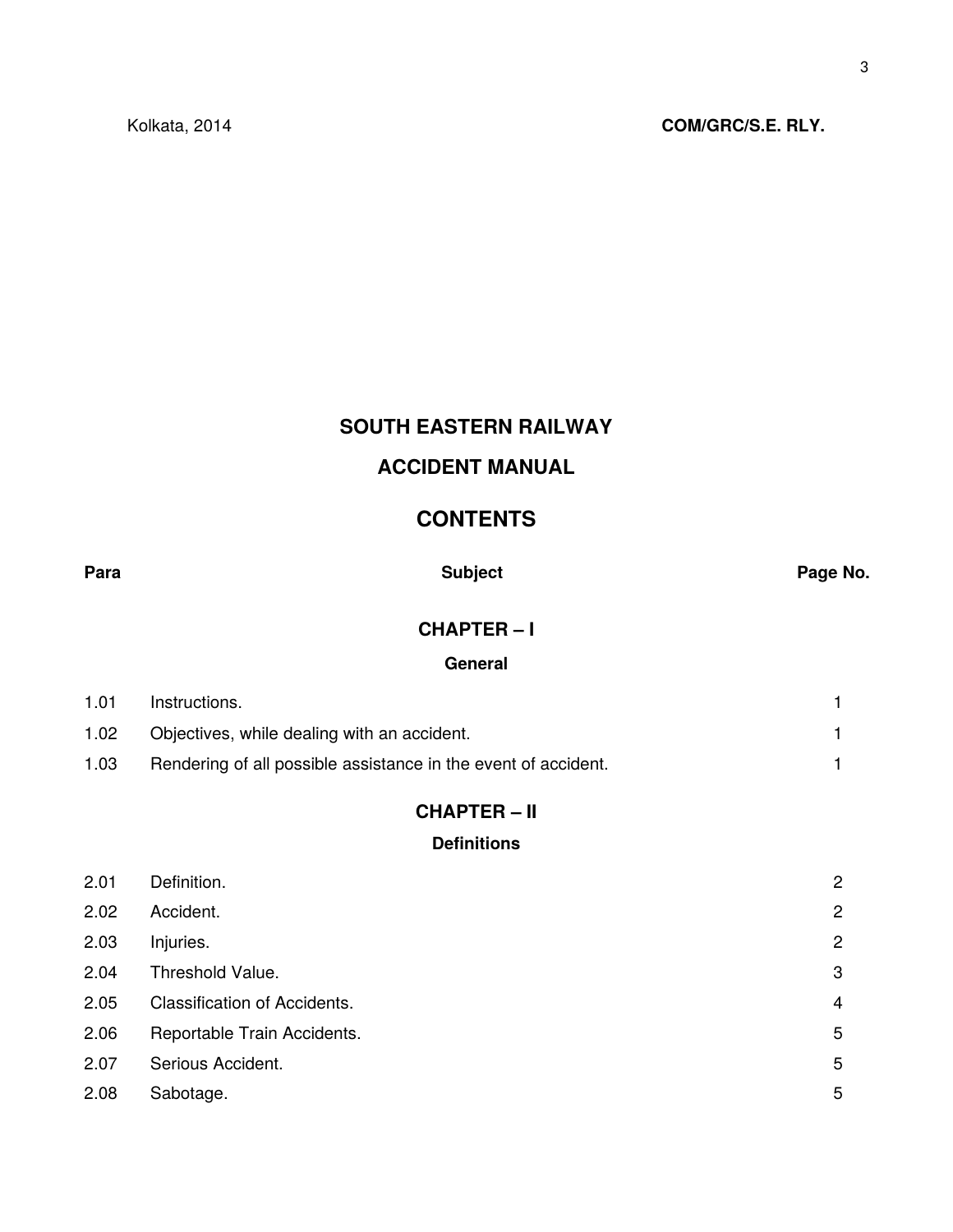| 2.09 | Train Wrecking.            | 5 |
|------|----------------------------|---|
| 2.10 | Attempted train wrecking.  | 5 |
| 2.11 | Averted Collision.         | 5 |
| 2.12 | Breach of Block Rules.     | 6 |
| 2.13 | Engine Failure.            | 6 |
| 2.14 | Partial failure of engine. | 6 |

# **CHAPTER – III**

# **List of Duties of Different Officials in the Event of Serious Accidents**

| 3.01 | Duties of Guard in the event of a serious accident.                                                 | $\overline{7}$ |
|------|-----------------------------------------------------------------------------------------------------|----------------|
| 3.02 | Duties of Driver and engine crew in the event of serious accident                                   | 8              |
| 3.03 | Duties of SS/SM/ASM in the event of an (serious) accident                                           | 8              |
| 3.04 | Duties of all other staff on train.                                                                 | 10             |
| 3.05 | Duties of Section Controller.                                                                       | 10             |
| 3.06 | Duties of Deputy Chief Controller.                                                                  | 10             |
| 3.07 | Duties of Chief Controller.                                                                         | 11             |
| 3.08 | Duties of Officer-in-charge of the Divisional Control Office.                                       | 11             |
| 3.09 | Duties of DTI, CI, PWI, SI, C&W Inspector, L.I., TRD. Inspector etc.                                | 12             |
| 3.10 | Duties of Official-in-charge at the site.                                                           | 13             |
| 3.11 | Duties of Divisional Safety Officer.                                                                | 14             |
| 3.12 | Duties of Railway Medical Officer.                                                                  | 14             |
| 3.13 | Duties of Commercial Officer at site.                                                               | 14             |
| 3.14 | Duties of Railway Officers of each Department in Divisional Headquarters.                           | 15             |
| 3.15 | Duties of Official-in-charge at the station where the injured are being<br>removed to the hospital. | 16             |
| 3.16 | Duties of Official-in-charge of transhipmen in case of serious accident                             | 16             |
| 3.17 | Divisional Railway Manager.                                                                         | 17             |
| 3.18 | Duties of a Train Conductor/ Train Superintendent in the event of a serious accident.               | 17             |
| 3.19 | Duties of a Coach Attendant.                                                                        | 18             |
| 3.20 | Duties of a Travelling Ticket Examiner (TTE).                                                       | 18             |
| 3.21 | Duties of A.C. Mechanic.                                                                            | 18             |
| 3.22 | The Seniormost RPF Officer available will assume Control and immediately                            |                |
|      | start the following action.                                                                         | 18             |
| 3.23 | Duties of various staff in case of untoward incidents                                               | 19             |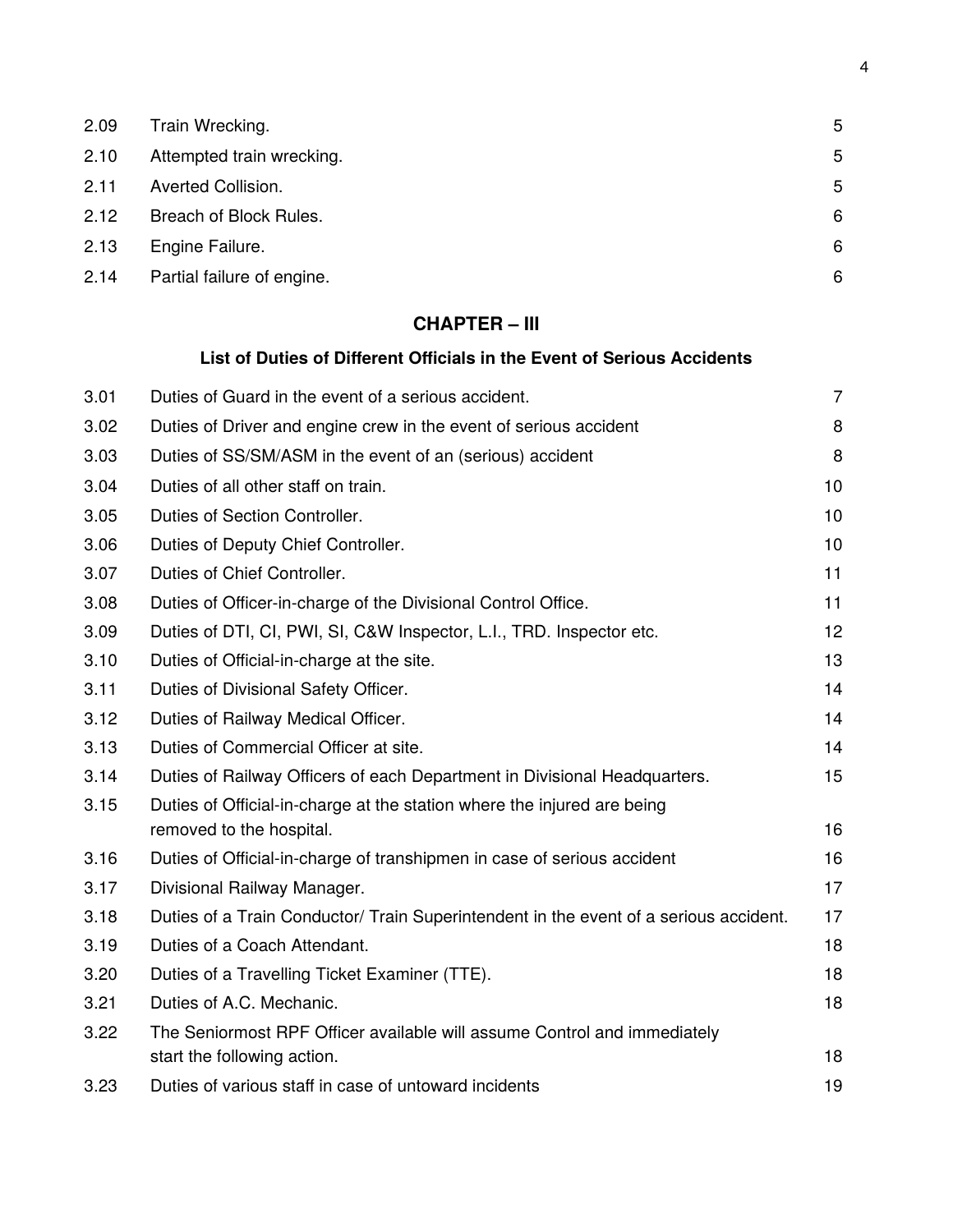# **CHAPTER – IV**

# **Accident Relief**

| 4.01    | Types of accident relief equipment.                                             |                                                           | 20 |
|---------|---------------------------------------------------------------------------------|-----------------------------------------------------------|----|
| 4.02    | Accident relief medical equipment.                                              |                                                           | 20 |
| 4.03    | Maintenance of keys.                                                            |                                                           | 21 |
| 4.04    | Custody, Replenishment and Inspection of the accident relief medical equipment. |                                                           | 22 |
| 4.05(a) | Location of ART, Tool Van, ARME & BD Crane in SER                               |                                                           | 23 |
| 4.05    | (b)                                                                             | Availability of HRD in ARME/SPARMV in SER                 |    |
|         |                                                                                 |                                                           | 23 |
| 4.05    | (c)                                                                             | Turning out facilities (exit) of ART, ARME & BD Crane/SER |    |
|         |                                                                                 |                                                           | 24 |
| 4.06    | Maintenance of A.R.T.                                                           |                                                           | 24 |
| 4.07    | Availability of HRE in ART/SER                                                  |                                                           | 25 |
| 4.08    | Display of addresses of Government/Railway officials in Control office.         |                                                           | 25 |
| 4.09    | Display of addresses of Government/Railway officials at stations and Hospitals/ |                                                           |    |
|         | Health Unit                                                                     |                                                           | 26 |
| 4.10    | Sounding of Hooter.                                                             |                                                           | 27 |
| 4.11    | Accident Mock Drills for ARME/ART.                                              |                                                           | 28 |
| 4.12    | Ordering and despatch of ART and ARME.                                          |                                                           | 28 |
| 4.13    | Medical aid from other sources.                                                 |                                                           | 29 |

# **CHAPTER – V**

# **Classification of Accidents**

| 5.01 | Class A- Collisions.                                                                                | 30 |
|------|-----------------------------------------------------------------------------------------------------|----|
| 5.02 | Class B- Fire of explosion in trains.                                                               | 30 |
| 5.03 | Class C- Train running into road traffic and/or traffic running into trains,<br>as level crossings. | 30 |
| 5.04 | Class D- Derailments.                                                                               | 31 |
| 5.05 | Class E-Other train accident.                                                                       | 31 |
| 5.06 | Class F- Adverted Collision.                                                                        | 32 |
| 5.07 | Class G- Breach of Block Rules.                                                                     | 32 |
| 5.08 | Class H- Train passing Signal at danger.                                                            | 32 |
| 5.09 | Class J- Failure of Engineer and Rolling Stock.                                                     | 32 |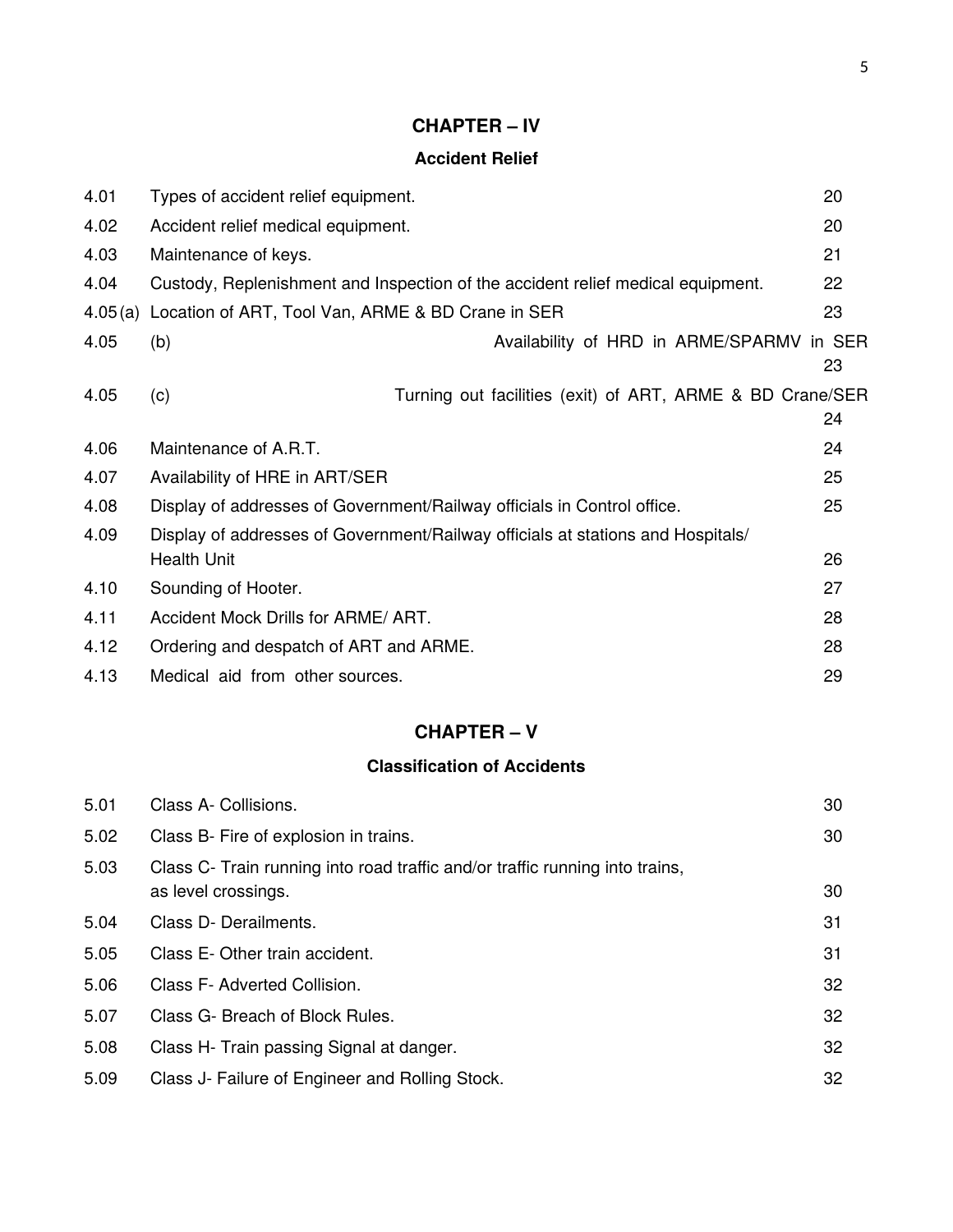| 5.10 | Class K- Failure of Permanent Way.                    | 32 |
|------|-------------------------------------------------------|----|
| 5.11 | Class L- Failure of Electric Equipment.               | 33 |
| 5.12 | Class M- Failure of Signalling and Telecommunication. | 33 |
| 5.13 | Class N- Train Wrecking or sabotage to a train        | 33 |
| 5.14 | Class P- Casualties.                                  | 34 |
| 5.15 | Class Q- Other incidents.                             | 34 |
| 5.16 | Class R- Miscellaneous.                               | 34 |

# **CHAPTER – VI**

# **Serious Accidents**

| 6.01 | Relief arrangements, broadly.                                                     | 35 |
|------|-----------------------------------------------------------------------------------|----|
| 6.02 | Quickest information of serious accidents.                                        | 35 |
| 6.03 | Information of a serious accident to Zonal Railway                                | 36 |
| 6.04 | Information of a serious accident to the Officers at Headquarters at Garden Reach | 36 |
| 6.05 | Reporting of Accident                                                             | 37 |
| 6.06 | Telephonic information of the accidents to the Commissioner of Railway Safety.    | 38 |
| 6.07 | Despatch of ARME and ART in the event of serious accidents.                       | 38 |
| 6.08 | Maintenance of log in the case of serious accidents.                              | 38 |
| 6.09 | Information regarding killed and injured.                                         | 40 |
| 6.10 | Exhibition of lists of dead and injured.                                          | 41 |
| 6.11 | Reporter.                                                                         | 41 |
| 6.12 | Opening of Dealing centres/ Enquiry offices.                                      | 43 |
| 6.13 | Police attendance.                                                                | 43 |
| 6.14 | Preservation of clues.                                                            | 44 |
| 6.15 | Supply of refreshments, food and beverages to passengers and                      |    |
|      | staff at the site of accident.                                                    | 46 |
| 6.16 | Despatch of free telegrams, in case of serious accidents.                         | 47 |
| 6.17 | Relief to the victims of train accident.                                          | 47 |
| 6.18 | Accommodation of the relatives of the deceased.                                   | 48 |
| 6.19 | Issue of complimentary passes to the victims of the railway accidents.            | 48 |

# **CHAPTER – VII**

# **Suspected Cases of Sabotage**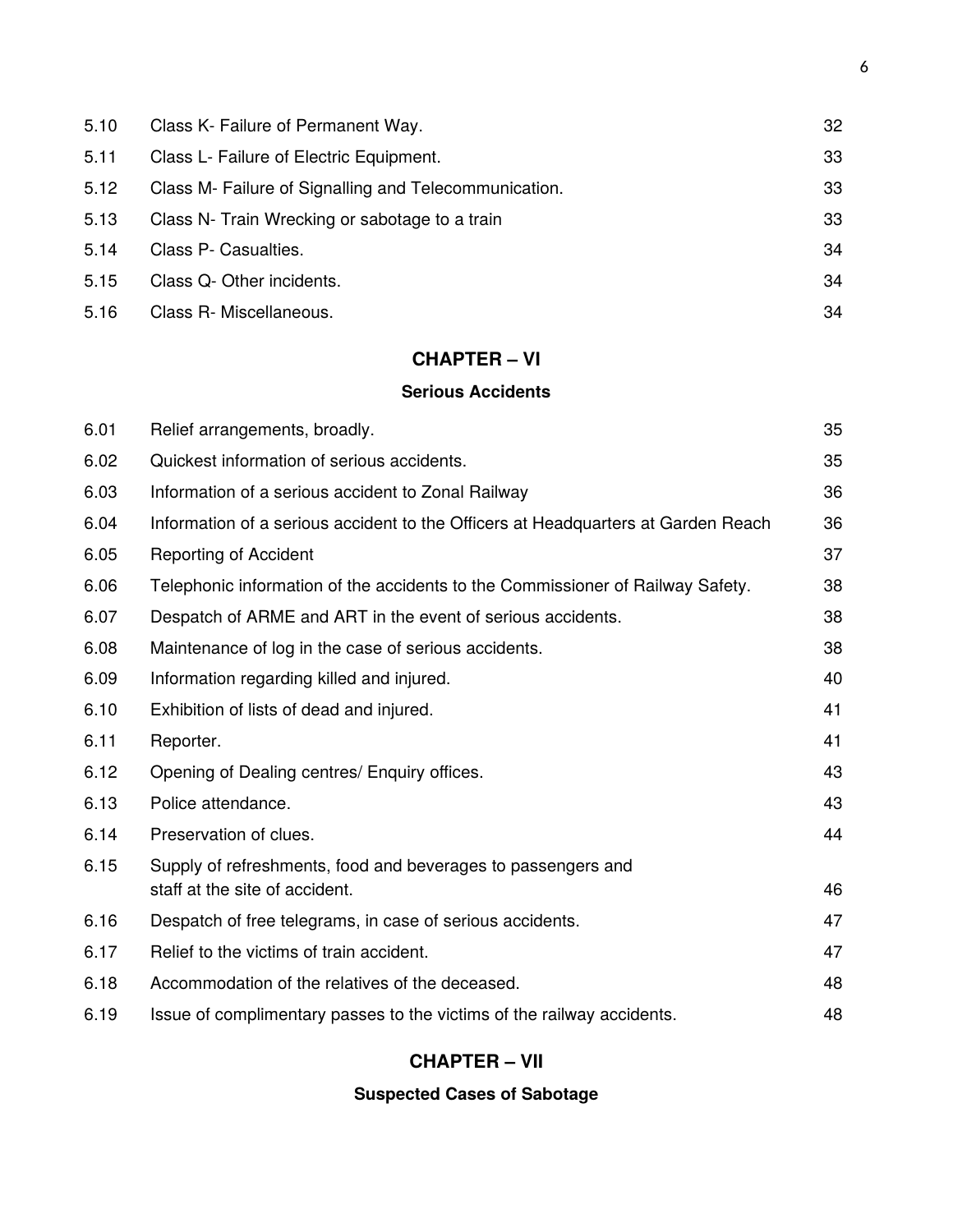| 7.01 | Additional rules meant for suspected cases of sabotage.             | 49 |
|------|---------------------------------------------------------------------|----|
| 7.02 | Duties of Guard, Engine crew and other Railway staff on the spot.   | 49 |
| 7.03 | Information to the civil and police officials and their attendance. | 50 |
| 7.04 | Preservation of clues.                                              | 50 |
| 7.05 | Joint Examination.                                                  | 50 |
| 7.06 | Restoration of Communications.                                      | 53 |
| 7.07 | Precaution for the staff sent out to get information.               | 53 |

# **CHAPTER – VIII**

# **Reporting of Accidents**

| 8.01 | Report of accident by every railway servant.                             | 54 |
|------|--------------------------------------------------------------------------|----|
| 8.02 | Station Master's report of accidents.                                    | 55 |
| 8.03 | Particulars to be mentioned in the accident message.                     | 57 |
| 8.04 | Report of accidents on private sidings.                                  | 57 |
| 8.05 | Report in the case of accidents on line under constructions.             | 57 |
| 8.06 | Reporting accidents to the Director of wagon interchange.                | 58 |
| 8.07 | Advice to Military Authority.                                            | 58 |
| 8.08 | Advice to the Postal Authority.                                          | 58 |
| 8.09 | Advice to the Inspector of explosives/Chief Inspector of explosives.     | 59 |
| 8.10 | Advice to the officials of Catering Departments in case of accidents.    | 59 |
| 8.11 | Advice to the public press on the occurrence of serious accidents.       | 59 |
| 8.12 | Issue of regular bulletin for information of public.                     | 60 |
| 8.13 | Submission of accident report by the D.R.M.                              | 60 |
| 8.14 | Submission of reports on accidents by the Headquarters to Railway Board/ |    |
|      | Commissioner of Railway Safety.                                          | 60 |
| 8.15 | Accident on Railway line opened for Goods traffic.                       | 60 |

# **CHAPTER – IX**

# **Inquiry**

| 9.01 | Objects of an inquiry.                    | 61 |
|------|-------------------------------------------|----|
| 9.02 | Types of inquiries.                       | 61 |
| 9.03 | Commission of inquiry.                    | 62 |
| 9.04 | Commissioner of Railway Safety's inquiry. | 62 |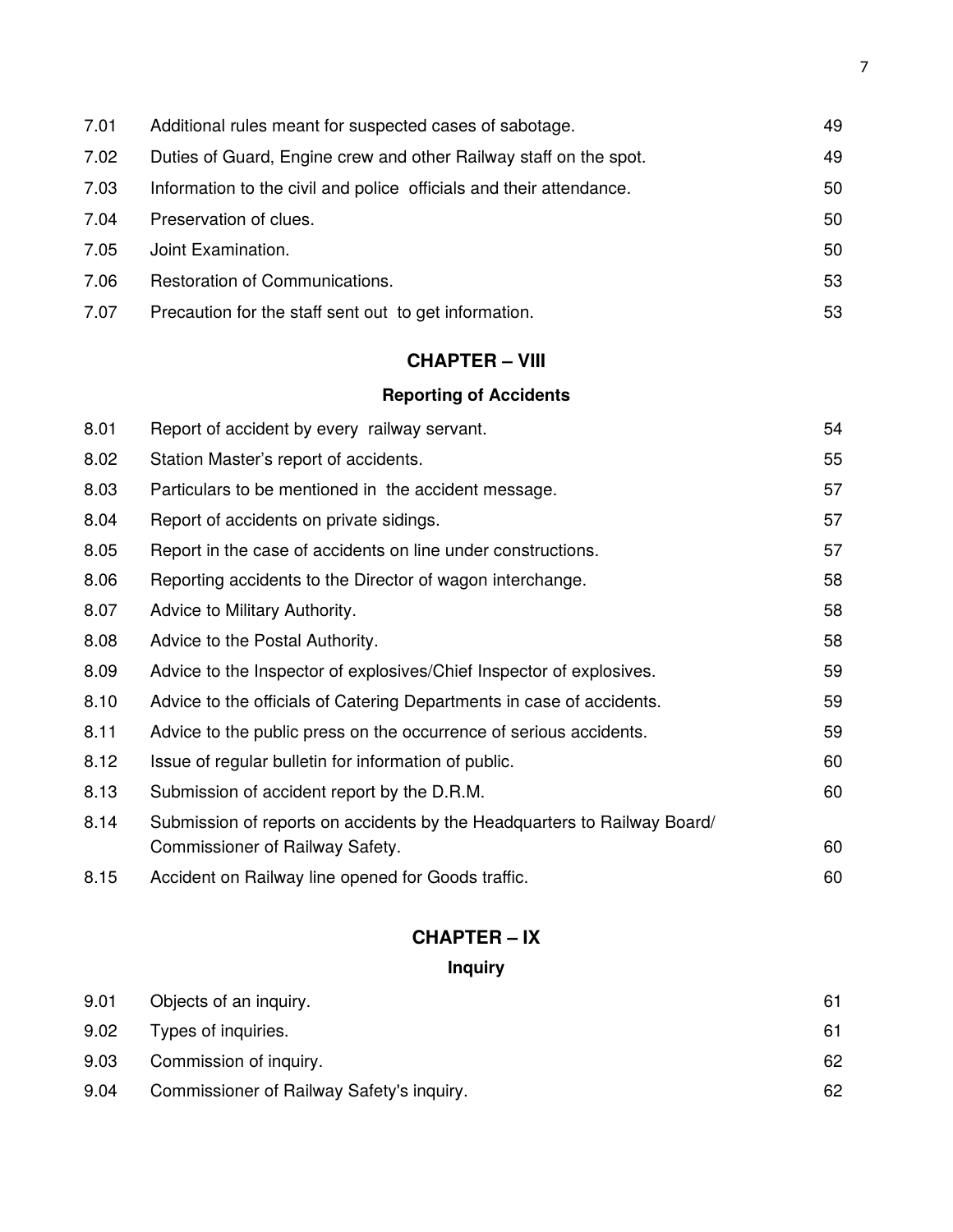| 9.05    | Joint Inquiry.                                                                | 62 |
|---------|-------------------------------------------------------------------------------|----|
| 9.06    | Constitution of Inquiry Committee.                                            | 64 |
| 9.07    | When joint inquiry must be made.                                              | 64 |
| 9.08    | Inquiry into accidents at inter-change/junction stations, etc.                | 65 |
| 9.09    | Proceedings of joint Enquiry Committee.                                       | 65 |
| 9.10    | Documents to accompany the proceedings.                                       | 66 |
| 9.11    | Submission of proceedings of joint inquiries to Head office.                  | 67 |
| 9.12    | Action to be taken on the inquiry proceedings in the Head Office.             | 67 |
| 9.13    | Bio-data of staff held responsible for the accident.                          | 67 |
| 9.14(A) | Prompt finalisation of accident cases.                                        | 68 |
|         | 9.14(B) The target for CBS enquiry                                            | 68 |
| 9.15    | Accident Register.                                                            | 69 |
| 9.16    | Instructions for preparation of documents for the proceedings of inquiries.   | 70 |
| 9.17    | Instructions for the guidence of Inquiry committee in conducting the inquiry. | 71 |
| 9.18    | Copies of accident reports to the SP/SRP.                                     | 73 |
| 9.19    | Punishment to the staff responsible for accident.                             | 73 |
| 9.20    | Acceptance of findings of the Inquiry Committee                               | 74 |
| 9.21    | Preservation of accident records.                                             | 74 |
| 9.22    | Rules for the preparation of accident returns.                                | 74 |
| 9.23    | Collection, Compilation and Monthly statement of Accident Statistics.         | 75 |
|         |                                                                               |    |

# **CHAPTER – X**

# **Miscellaneous**

| 10.01 | Duties of officers, Senior subordinates and other railway employees                          |    |  |
|-------|----------------------------------------------------------------------------------------------|----|--|
|       | in the case of accidents.                                                                    | 76 |  |
| 10.02 | Responsibility of different departments in case of accident/serious accident.                | 76 |  |
| 10.03 | Transhipment arrangements.                                                                   | 78 |  |
| 10.04 | Diversion and cancellation of trains in the event of an accident.                            | 78 |  |
| 10.05 | Examination of rolling stock after re-railment.                                              | 79 |  |
| 10.06 | Movement of damaged stock from site of accident.                                             | 79 |  |
| 10.07 | Handling wrecks involving any oil tanks/wagons etc. at the site of accident.                 | 79 |  |
| 10.08 | Clearing of line at the site of accident.                                                    | 80 |  |
| 10.09 | Re-opening of communication after the accident.                                              | 80 |  |
| 10.10 | Movement of Tower wagon or wiring train or traction Motor Trolly to the site of accident. 81 |    |  |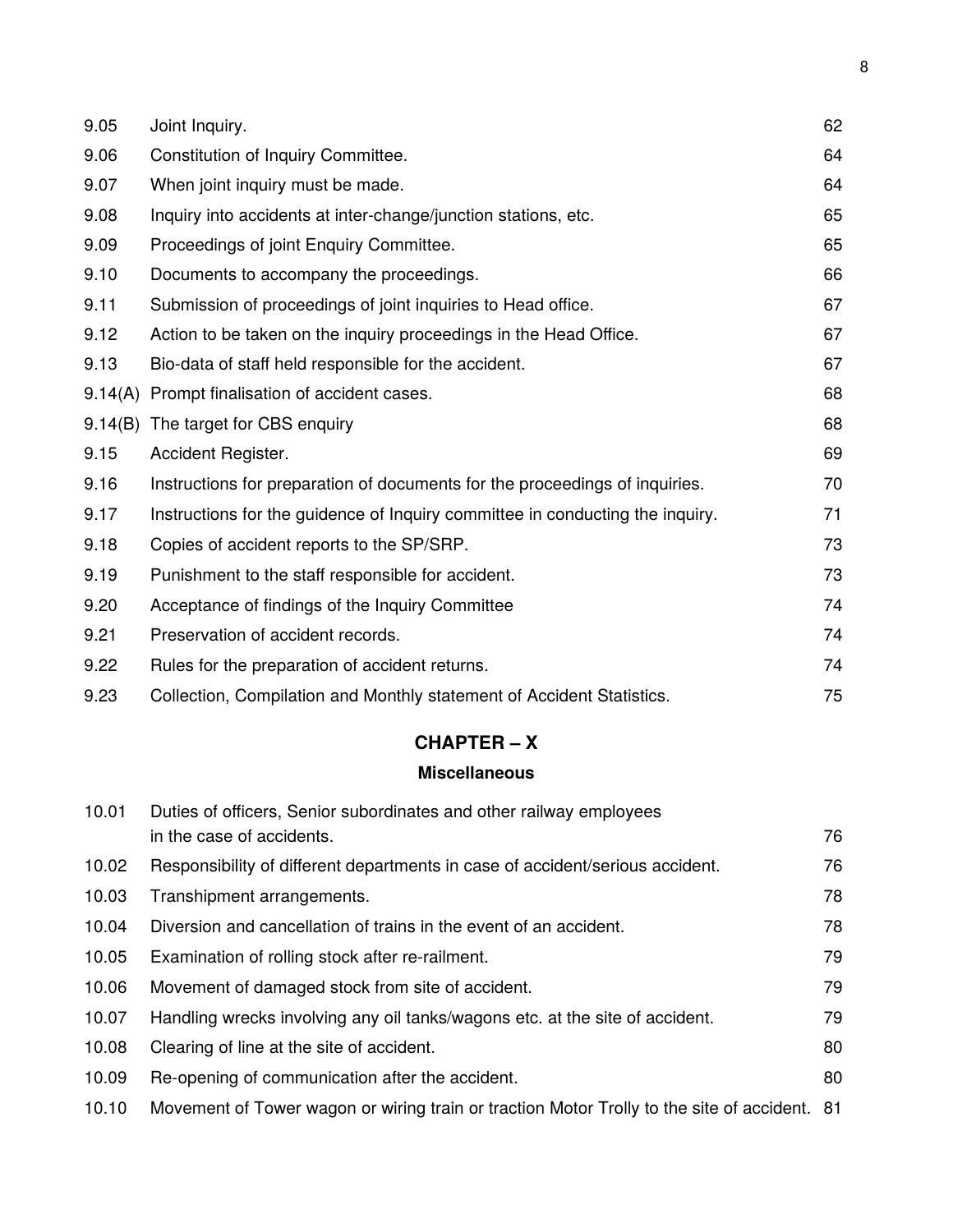| 10.11<br>Divisional Officers and Senior subordinates to accompany the ARME and/or ART, |                                                                                 |    |  |
|----------------------------------------------------------------------------------------|---------------------------------------------------------------------------------|----|--|
|                                                                                        | and/or attend the site of accident.                                             | 81 |  |
| 10.12                                                                                  | Relief to the minor children left as orphans.                                   | 81 |  |
| 10.13                                                                                  | Portable Telephones for ARME and ART.                                           | 81 |  |
| 10.14                                                                                  | Use of Telephones.                                                              | 82 |  |
| 10.15                                                                                  | Preliminary warning for ARME and/or ART.                                        | 82 |  |
| 10.16                                                                                  | Preparation of 'Joint Note'.                                                    | 83 |  |
| 10.17                                                                                  | Assistance from adjoining Division(s) and Railway(s).                           | 83 |  |
| 10.18                                                                                  | Advice to passengers and/or consignors during the accident.                     | 83 |  |
| 10.19                                                                                  | Provision of emergency equipment for passenger carrying trains, etc.            | 84 |  |
| 10.20                                                                                  | Treatment of passengers in case of their illness and/or injury while travelling |    |  |
|                                                                                        | or by accident.                                                                 | 84 |  |
| 10.21                                                                                  | Injured or dead on or near the railway track.                                   | 85 |  |
| 10.22                                                                                  | Murder or serious assaults in railway carriages.                                | 86 |  |
| 10.23                                                                                  | Deaths in trains or within station premises.                                    | 87 |  |
| 10.24                                                                                  | Person fallen out of trains.                                                    | 87 |  |
| 10.25                                                                                  | Train parting-disposal of broken material.                                      | 88 |  |
| 10.26                                                                                  | Certain Important rules.                                                        | 88 |  |
| 10.27                                                                                  | Avert Accidents.                                                                | 89 |  |
| 10.28                                                                                  | Miscellaneous.                                                                  | 89 |  |

# **CHAPTER – XI**

# **Disaster Management**

| 1.  | Introduction                                                            | 90  |
|-----|-------------------------------------------------------------------------|-----|
| 2.  | Capacity Building to handle Disaster                                    | 95  |
| 3.  | Disaster information flows and alerts of Disaster                       | 97  |
| 4.  | Crisis Management Plan - CMP                                            | 102 |
| 5.  | Management of Cyclones and Floods                                       | 103 |
| 6.  | Management of Earthquakes                                               | 105 |
| 7.  | Management of Biological Disasters                                      | 108 |
| 8.  | Management of Chemical Disasters                                        | 108 |
| 9.  | Management of Chemical (Terrorism) Disaster                             | 110 |
| 10. | Management of Nuclear and Radiological Emergency (Dasaster)             | 111 |
| 11. | Management of rail disaster in tunnels/deep cuttings or in a water body | 111 |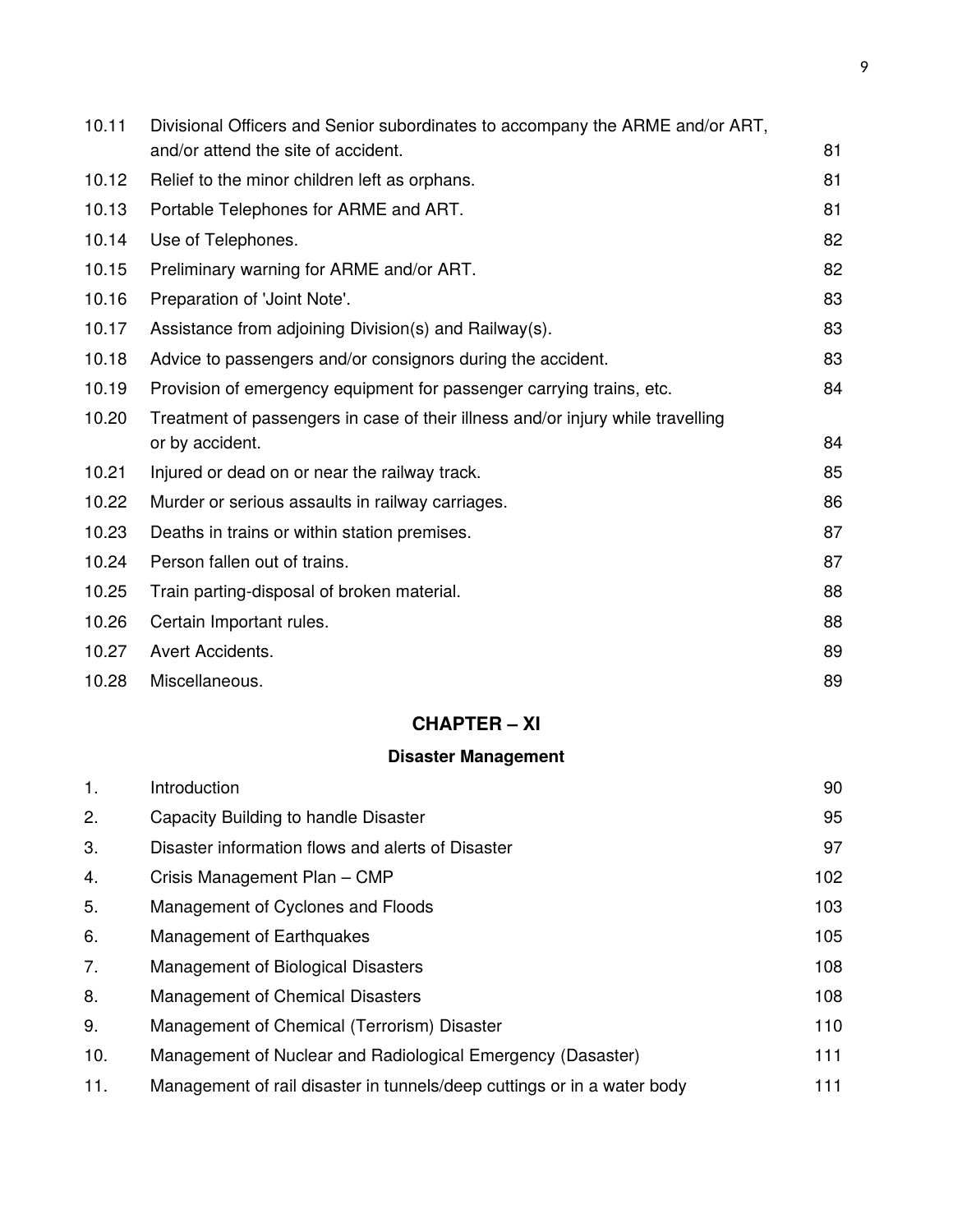# **APPENDIX – I**

# **Important Sections of Indian Railways Act, 1989**

| 5              | Appointment of Chief Commissioner of Railway Safety and Commissioners<br>of Railway Safety. | 113 |
|----------------|---------------------------------------------------------------------------------------------|-----|
| 6              | Duties of Commissioner.                                                                     | 113 |
|                |                                                                                             |     |
| $\overline{7}$ | Powers of Commissioner.                                                                     | 113 |
| 8              | Commissioner to be a public servant.                                                        | 113 |
| 9              | Facilities to be afforded to Commissioners.                                                 | 113 |
| 14             | Temporary entry upon land to remove obstruction to repair or to prevent accident.           | 113 |
| 24             | Temporary suspension of traffic.                                                            | 114 |
| 60             | Power to make rules in respect of matters in this chapter                                   | 114 |
| 113            | Notice of Railway Accident.                                                                 | 115 |
| 122            | Power to make rules in respect of matters in this Chapter.                                  | 115 |
| 123            | Definitions.                                                                                | 116 |
| 124            | Extent of liability.                                                                        | 116 |
| 124A           | Compensation on account of untoward incidents.                                              | 116 |
| 125            | Application for compensation.                                                               | 117 |
| 126            | Interim relief by railway administration.                                                   | 117 |
| 127            | Determination of compensation in respect of any injury or loss of goods.                    | 118 |
| 128            | Saving as to certain rights.                                                                | 118 |
| 129            | Power to make rules in respect of matters in this Chapter.                                  | 118 |
| 148            | Penalty for making a false statement in an application for compensation.                    | 118 |
| 149            | Making a false claim for compensation.                                                      | 118 |
| 150            | Maliciously Wrecking or attempting to wreck a train.                                        | 118 |
| 151            | Damage to or destruction of certain railway properties.                                     | 119 |
| 152            | Maliciously hurting or attempting to hurt persons travelling by railway.                    | 119 |
| 153            | Endangering safety of persons travelling by railway by wilful act or omission.              | 119 |
| 154            | Endangering safety of person travelling by railway by rash or negligent act or omission.    | 119 |
| 172            | Penalty for intoxication.                                                                   | 119 |
| 175            | Endangering the safety of persons.                                                          | 120 |
| 179            | Arrest for offences under certain sections.                                                 | 120 |
| 180            | Arrest of persons likely to abscond etc.                                                    | 120 |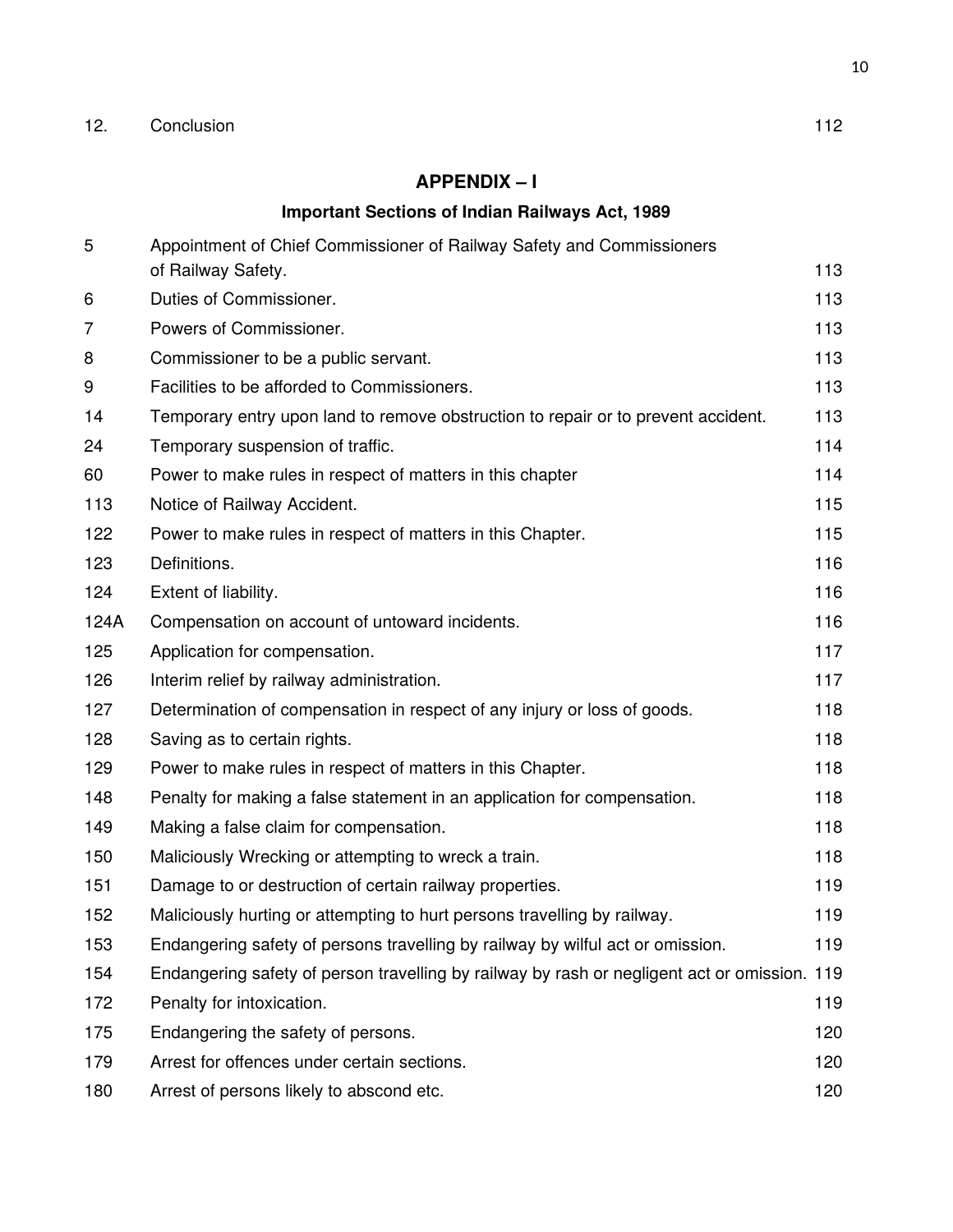| 181 | Magistrate having jurisdiction under the Act.                                                                                                                            | 120 |
|-----|--------------------------------------------------------------------------------------------------------------------------------------------------------------------------|-----|
| 186 | Protection of action taken in good faith.                                                                                                                                | 120 |
|     | $APPENDIX - 2(A)$                                                                                                                                                        |     |
|     | Rules regarding duties of commissioner of Railway safety in accidents<br>occurring                                                                                       |     |
|     | during the course of working a railway.                                                                                                                                  | 122 |
|     | $APPENDIX - 2(B)$                                                                                                                                                        |     |
|     | Rules regarding notices of accidents occuring in course of working a railway<br>and the duties of Railway servants, Divl. Officers, General Managers, the<br>head of the |     |
|     | deptt. concerned, Magistrate and police officers on the occurance of such accidents.                                                                                     | 125 |
|     | $APPENDIX - 3$                                                                                                                                                           |     |
|     | General information to be furnished by Railways at the time of an inquiry by a<br>Commissioner of Railway Safety.                                                        | 133 |
|     | $APPENDIX - 4$                                                                                                                                                           |     |
|     | List of items for examination by the Senior Subordinates.                                                                                                                | 141 |
|     | $APPENDIX - 5$                                                                                                                                                           |     |
|     | Abbreviated designation of different officials.                                                                                                                          | 157 |
|     | $APPENDIX - 6(A)$                                                                                                                                                        |     |
|     | Proforma for recording and conveying Accident information to all concerned<br>by                                                                                         |     |
|     | the divisional as well as Central Control Office in case of a serious accident.                                                                                          | 159 |
|     | $APPENDIX - 6(B)$                                                                                                                                                        |     |
|     | Informations update proforma.                                                                                                                                            | 160 |
|     | $APPENDIX - 6(C)$                                                                                                                                                        |     |
|     | Proforma for repeating accident information to Railway Board.                                                                                                            | 162 |
|     | <b>APPENDIX-7</b>                                                                                                                                                        |     |
|     | Accident Report Form.                                                                                                                                                    | 163 |
|     | $APPENDIX - 8$                                                                                                                                                           |     |
|     | Format for Accidents.                                                                                                                                                    | 167 |
|     | <b>APPENDIX-9</b>                                                                                                                                                        |     |
|     | Jurisdiction of DC, DM, SDO, SP, etc.                                                                                                                                    | 175 |
|     | $APPENDIX - 9(A)$                                                                                                                                                        |     |
|     |                                                                                                                                                                          |     |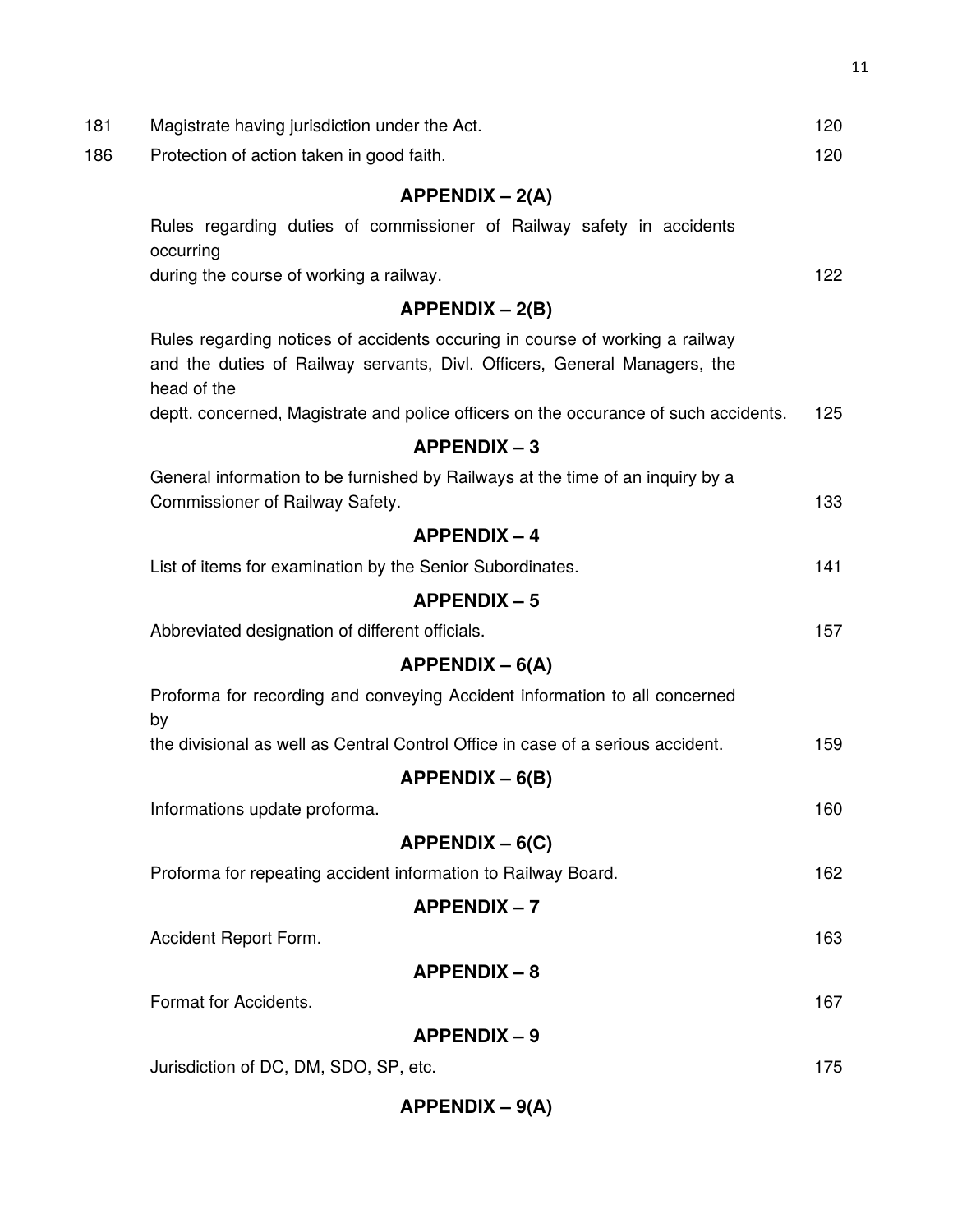| List of Forensic Science Laboratories with Jurisdiction.                           |     |
|------------------------------------------------------------------------------------|-----|
| $APPENDIX - 10$                                                                    |     |
| Maintenance of records in A.R.T.                                                   | 179 |
| $APPENDIX - 11$                                                                    |     |
| Accident statements and returns-target dates thereof.                              |     |
| $APPENDIX - 12$                                                                    |     |
| Format for Particulars of Hospitals etc. to be maintained at the station.          | 182 |
| $APPENDIX - 13$                                                                    |     |
| Format for list of Railway personnel at the station qualified to render First Aid. | 183 |
| Register of Addenda & Corrigenda.                                                  | 184 |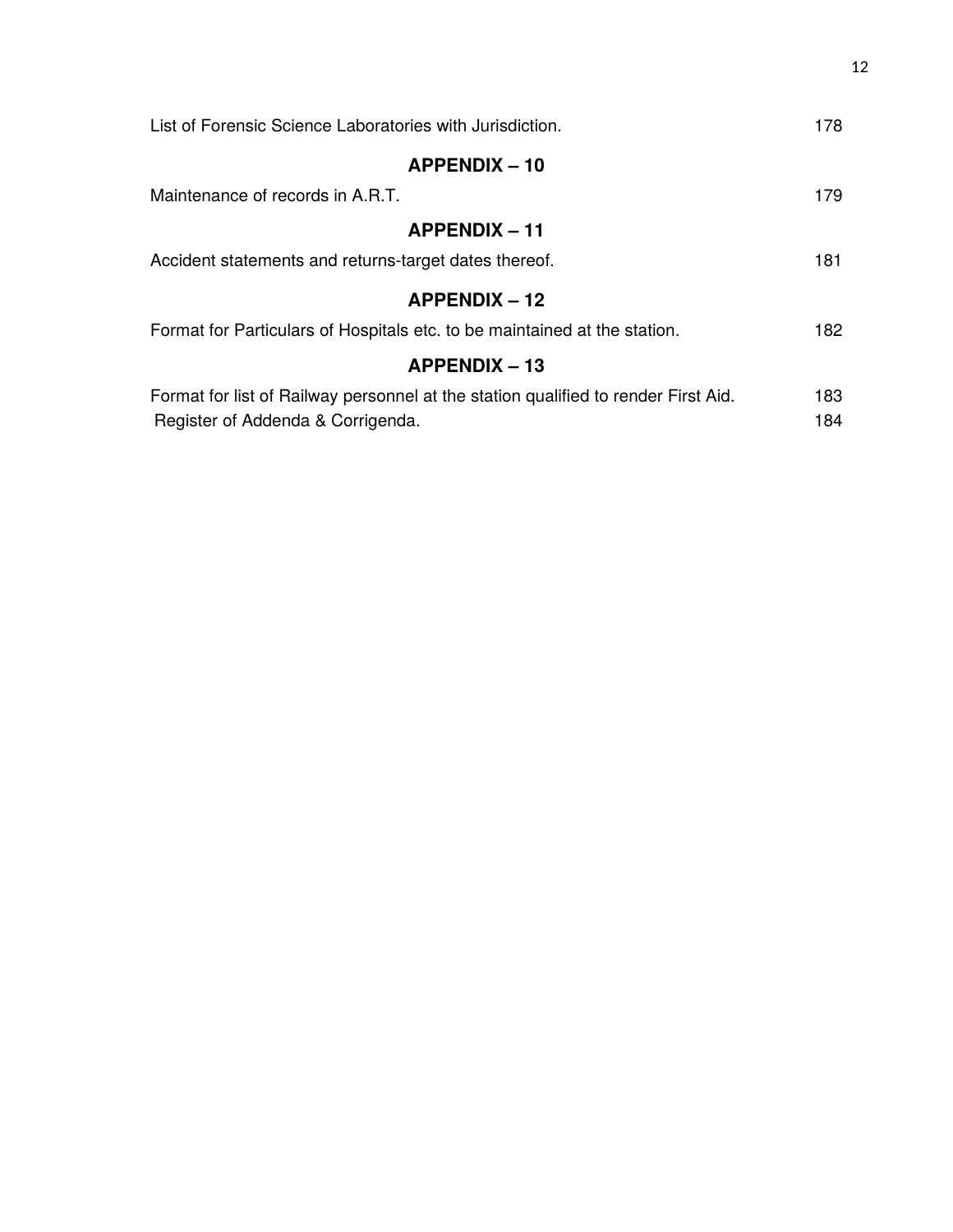# **CHAPTER – I**

# **GENERAL**

### **1.01. Instruction —**

- a) The instructions contained in the Accident Manual should be read in conjunction with the General (Amendment) Rules 2002 and Subsidiary Rules thereof. Nothing in these rules should be read as cancelling, amending or modifying any of the General or Subsidiary Rules.
- b) These rules apply throughout the South Eastern Railway to all its open lines, lines under constructions and sidings whether Railway, Private or Assisted which are worked by this Railway.

# **1.02. Objectives, while dealing with an accident —**

- a) To save life and alleviate suffering ;
- b) To protect property and mail;
- c) To provide assistance to passengers at the site of the accident ;
- d) To ascertain the cause of the accident and to prevent recurrence ;
- e) To remove the obstruction and resume normal working, within the minimum time possible.

# **1.03. Rendering of all possible assistance in the event of accident —**

- a) It is the duty of every Railway servant irrespective of department to render all assistance in his power to save life, to protect property and in clearing the line for restoration of normal traffic.
- b) The resources of all Departments in men and materials should be promptly made available, when required for rendering assistance to passengers, in clearing the lines or for transhipment of traffic.
- c) All Railwaymen travelling by the train involved in an accident should report to the Guard without any delay whatsoever.
- d) All staff at accident sites should wear armbands. At least ten armbands should be available with the Guards of all passenger-carrying trains, to enable easy identification of Railway staff in case of an accident.
- e) A permanent check-list should be displayed in all SLRs regarding important duties of the Guard in the event of an accident.
- f) Every Division should nominate 'Controlling Stations' for each section. The station Masters of such nominated "Controlling Stations" should immediately on receiving advice of an accident, reach the site with sufficient staff drawn from all Departments at his station and take all necessary steps for rescue and relief. It should be made clear to everybody that staff of all departments must follow the direction of the controlling station-masters and render all help and assistance necessary for tackling the disaster situation.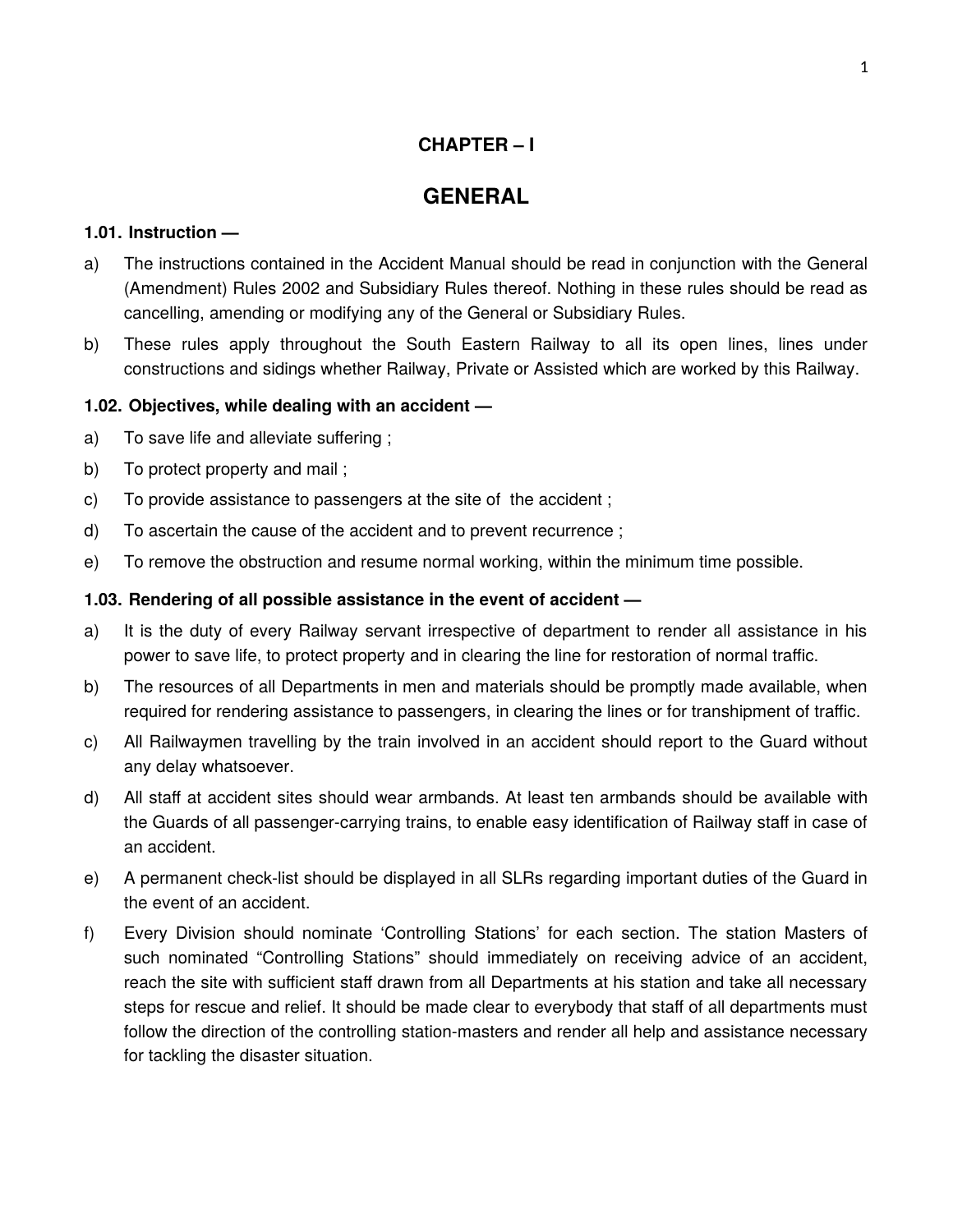- g) Relief Trains arranged for clearing stranded passengers must be given overriding priority in running. Every effort should be made to minimise the travel time of already traumatized passengers. It must also be ensured that other passenger trains which have been detained due to the accident are given due priority in running.
- h) Disciplinary proceedings will be initiated against such employees and officers, who are found negligent or fail to discharge their duties relating to an accident as per the rules/instructions modified from time to time.

# **CHAPTER – II**

# **DEFINITIONS**

#### **2.01. Definition —**

- **i) Train :–** A train is a set of vehicles, empty or loaded, worked by locomotive, or any other selfpropelled unit including light engine/engines or rail-motor vehicles or a single rail-motor vehicle, empty or conveying passengers, livestock, parcels or goods, which cannot be readily lifted off the track and running under a particular number or a distinct name from fixed point of departure to a fixed destination. Part of a train shall also be treated as a train for the purpose of these definition, classification and statistics. The train engine or any other vehicle once put on the train continues to be a part of the train until the station is reached beyond which it is not required to go on the same train. At such stations, the moment the train engine or any other vehicle is cut off the load, it ceases to be a part of the train.
- **ii) Passenger Train :–** A train intended solely or partly for the carriage of passengers shall be treated as a passenger train. A workman's train or a ballast train or a material or an Accident Relief train or a Tower Wagon or such other train carrying workmen or Cattle special/ Military special carrying authorized escorts or similar such train shall be treated as a passenger train.
- **iii) Other Train :–** All other trains not covered under (ii) above shall be termed as 'other trains'.

### **2.02. (a) Accident —**

For the purpose of Railway working, accident is an occurrence in the course of working of Railway which does or may affect the safety of the Railway, its engine, rolling stock, permanent way and works, fixed installations, passengers or servant or which affect the safety of others or which does or may cause delay to train or loss to the Railway. For statistical purposes accidents have been classified in categories from "A" to "R" excluding "I" and "O".

**(b) Untoward Incident –** An Untoward Incident means –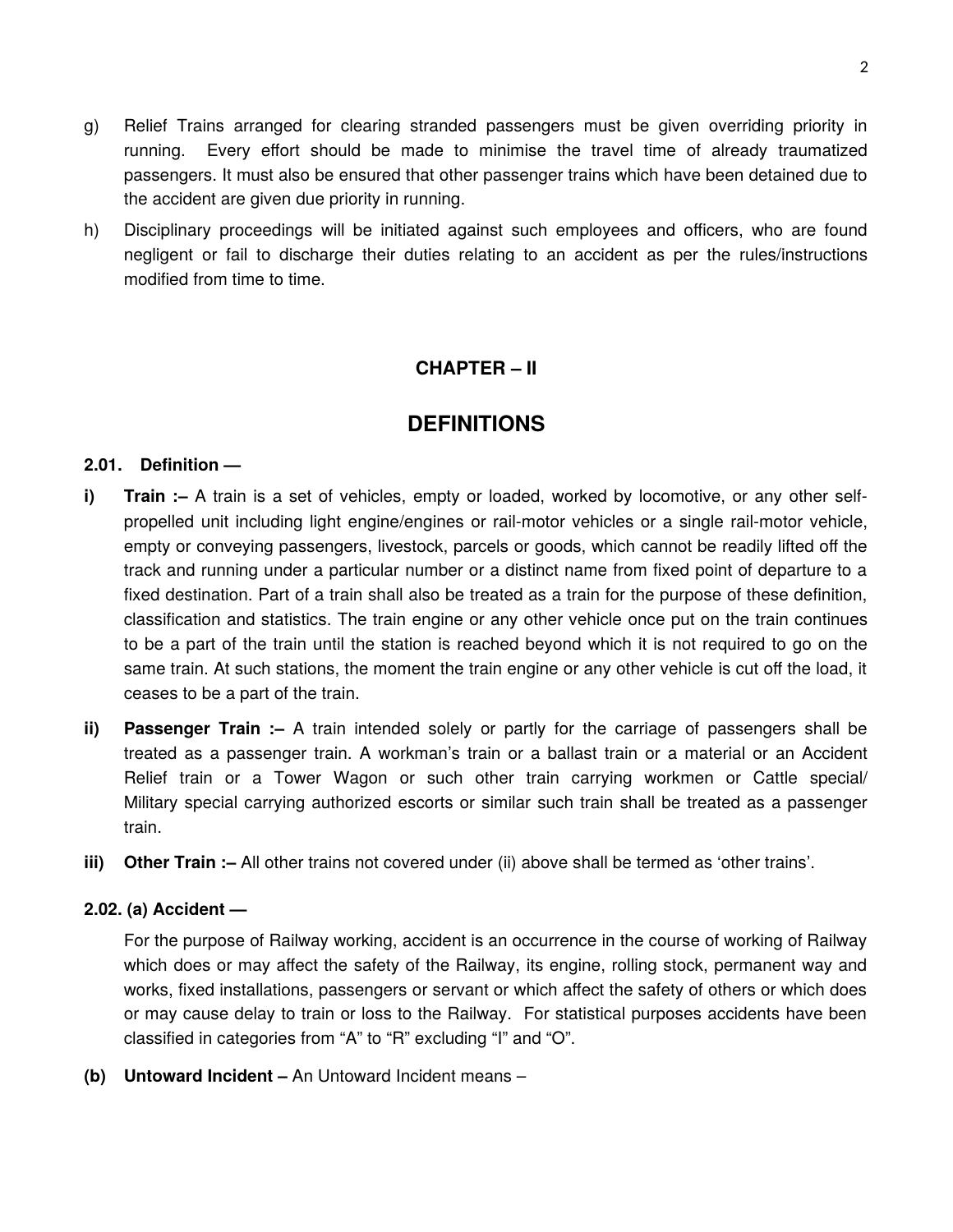- 1. i) the commission of a terrorist act within the meaning of sub-section (1) of section 3 of the Terrorist and Disruptive Activities (Prevention) Act, 1987 (28 of 1987) ; or
	- ii) the making of a violent attack or the commission of robbery or dacoity ; or
	- iii) the indulging in rioting, shoot-out or arson,

by any person in or on any train carrying passengers, or in a waiting hall, cloak room or reservation or booking office or on any platform or in any other place within the precincts of a railway station; or

2. the accidental falling of any passenger from a train carrying passengers.

### **2.03.Injuries —**

Injuries are classified as :

- a) Grievous
- b) Simple
- **a) 'Grievous'** injuries for purpose of these statistics should betaken as injuries as defined in Section 320 of Indian Penal Code reproduced below for ready reference. (Section 320, Indian Penal Code 45 of 1860).

# **Following kinds of hurt only are designated as 'grievous' :–**

- A) Emasculation,
- B) Permanent privation of the sight of either eye,
- C) Permanent privation of the hearing of either ear.
- D) Privation of any member or joint.
- E) Destruction or permanent impairing of the powers of any member or joint.
- F) Fracture or dislocation of a bone or tooth.
- G) Any hurt which endangers life, or which causes the sufferer to be, during the space of twenty days, or in severe bodily pain or unable to follow his ordinary pursuits.

# **b) Simple Injuries :**

- i) A person will be considered to have incurred simple injuries if these injuries incapacitate the injured person to follow his customary vocation during 48 hours after the accident.
- ii) A Railway servant is considered to have been injured if he /she is prevented from returning to work as a result of injuries for a period of 48 hours after the occurrence of the accident.

### **2.04. Threshold Value—**

For the purpose of accident, threshold value is the minimum value beyond which the accident will be treated as having serious repercussion on the basis of loss to railway property or interruption to communication. It shall constitute two portions :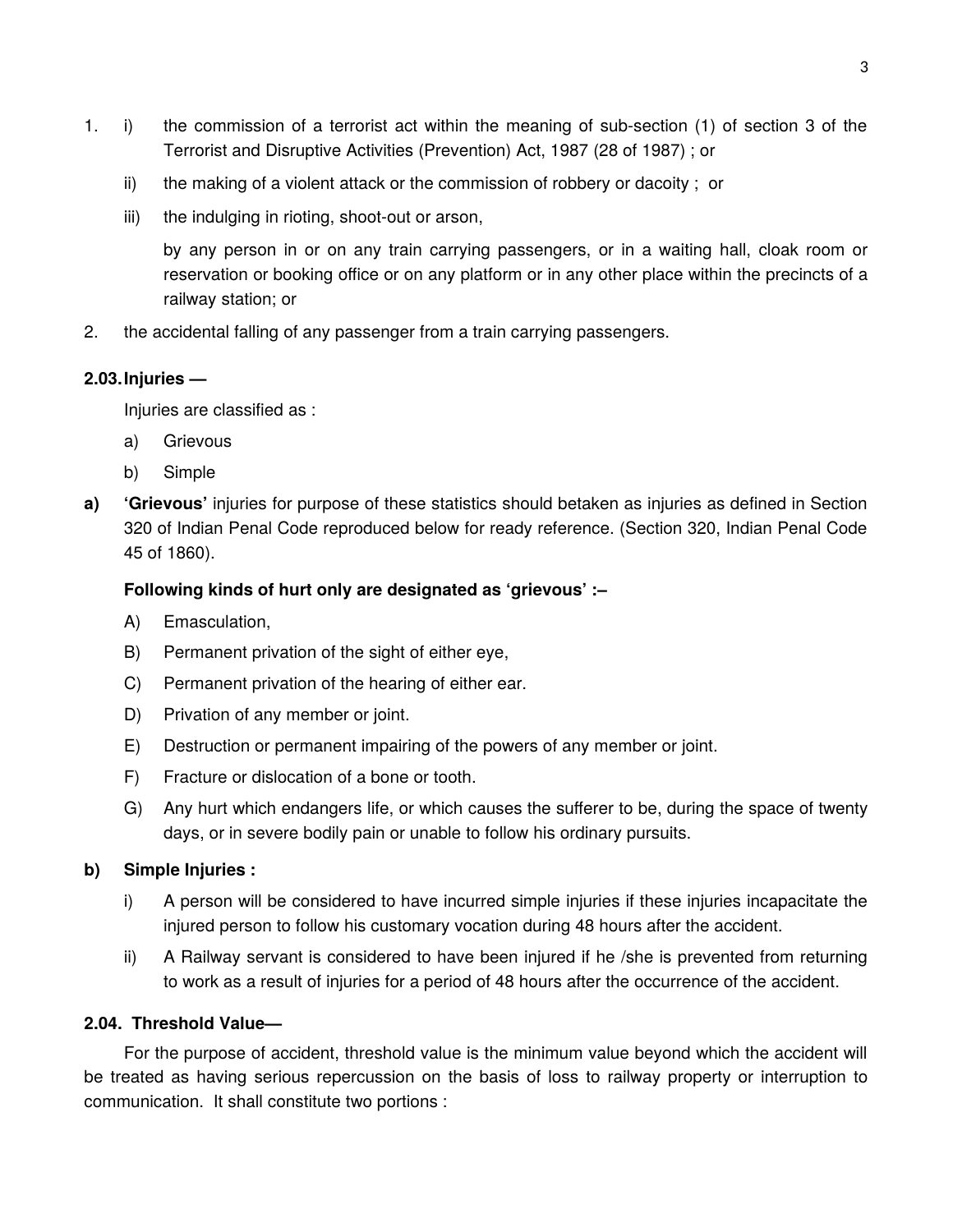**a) Threshold value of Railway property,** loss of which is fixed at One lakh rupees;

or

**b) Threshold value of interruption to communication** either partial or total where duration of interruption is equal to or more than Number of hours specified against each cell.

| Interruption  | BG-A,B,C or D<br>Spl. (in hours) | BG-D,E Spl. Or<br>MG-Q,R (in hours) | BG-E, MG-S or<br>NG route (in hours) |
|---------------|----------------------------------|-------------------------------------|--------------------------------------|
| Total         |                                  |                                     |                                      |
| Or            | J٢                               | ( )r                                |                                      |
| Total+Partial | 6                                | 8                                   | ⊂ ו                                  |

Duration of interruption is defined as duration from the time of accident till starting of first Commercial Train (Goods/Passenger) on line clear from adjacent station for movement over the affected line in that section.

A time frame of 30 minutes has been laid down within which the 1st Commercial Train should start on line clear from adjacent station for movement over the affected line Cases of movement of Commercial Train after 30 minutes of fitness of track/OHE shall be categorized as "delay" in restoration of traffic. In case, there is no Commercial rain available to be run on that section after Track Fit/OHE Fit, an exception may be made at the level of COM who shall certify that there was no 'Commercial Train' to pass over the affected section within 30 minutes of Track Fit/OHE Fit.

# **2.05. Classification of Accidents —**

### **Accidents are classified under following heads :–**

- i) Train Accidents,
- ii) Yard Accidents,
- iii. Indicative Accidents,
- iv. Equipment Failures,
- v. Unusual Incidents.

For detailed classification see Chapter-V

### **I. Train Accidents :**

Train accident is an accident that involves a train. Train accidents are further divided as

- a) Consequential train accidents; and
- b) Other train accidents
- **a) Consequential train accidents** include train accidents having serious repercussion in terms of loss of human life, human injury, loss to Railway property or interruption to Rail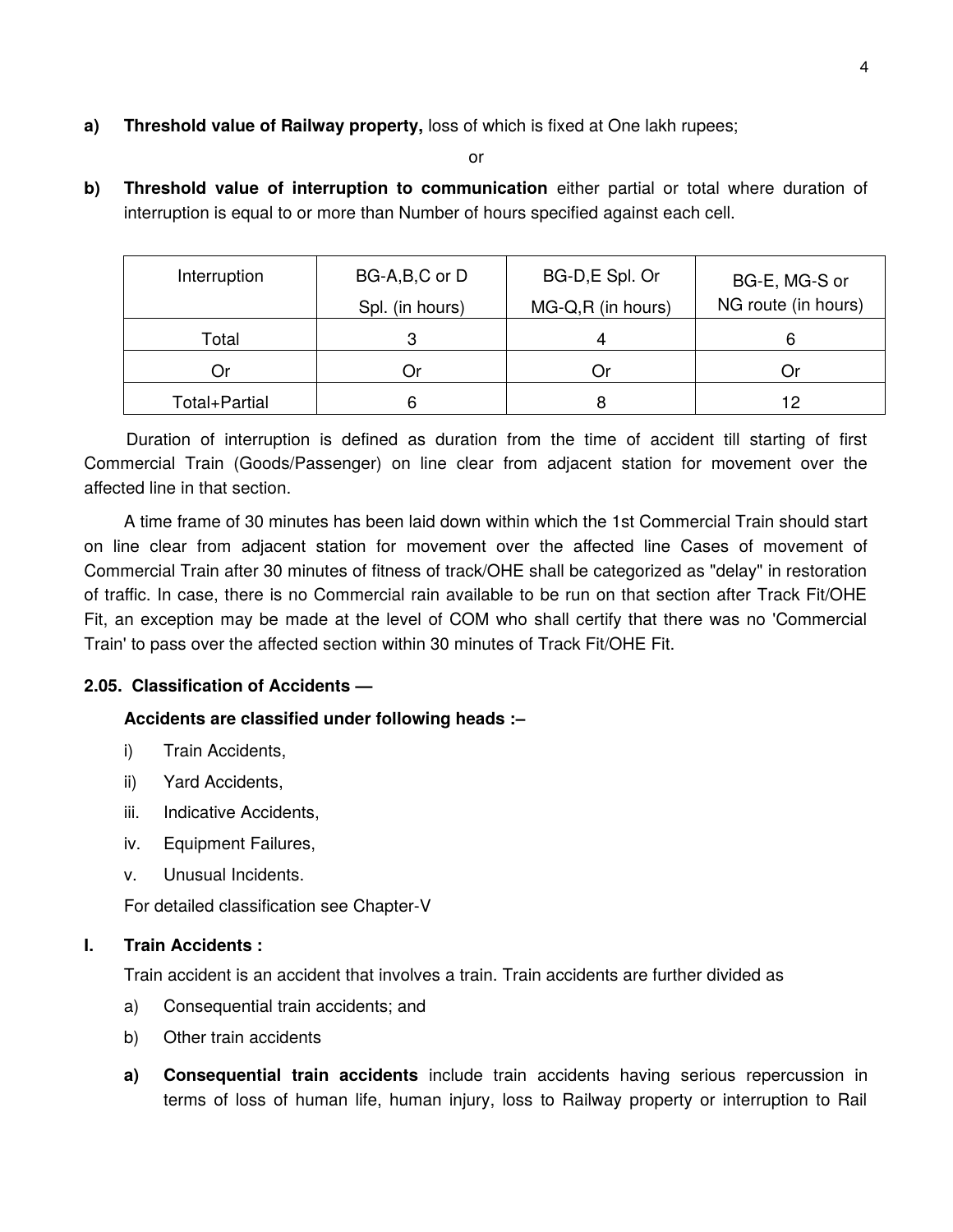traffic. Train accident under following classification will be termed as consequential train accidents

| Collision      | : All cases under categories A-1 to A-4  |       |
|----------------|------------------------------------------|-------|
| Fire           | All cases under categories B-1 to B-4,   |       |
| Level Crossing | : All cases under categories C-1 to C-4. |       |
| Derailment     | All cases under categories D-1 to D-4    |       |
| Miscellaneous  | : All cases under category               | - E-1 |

**b) Other train accidents** – All other accidents which are not covered under the definition of consequential train accidents are to be treated as "other train accidents". These include accidents under categories B-5, B-6, C-5 to C-8, D-5 and E-2.

#### **II. Yard Accidents :**

All accidents that take place in a yard and does not involve a train are termed as Yard Accidents. These include accidents falling under categories A-5, B-7, C-9 and D-6.

#### **III. Indicative Accidents :**

In real term they are not accidents but are serious potential hazards and include all cases of averted collision, breach of block rule and train passing signal at danger coming under classification F, G and H respectively.

#### **IV. Equipment Failures :**

These include all failure of railway equipment i.e. failure of locomotive, rolling stock, permanent way overhead wire signalling and telecommunication equipment and include cases falling under classification J, K, L and M.

#### **V. Unusual Incidents:**

These include cases related to law and order but not resulting in train accidents and other incidents under classification N, P, Q and R.

#### **2.06. Reportable Train Accidents —**

All accidents falling under the purview of Section 113 of the Railway Act 1989 are termed as reportable train accidents and include following :

- a) any accident attended with loss of any human life, or with grievous hurt.
- b) Any collision between trains of which one is a train carrying passengers; or
- c) The derailment of any train carrying passengers, or of any part of such train; or
- d) Accidents which are attended with loss of human life in passenger trains involving train wrecking, or attempted train wrecking, cases of running over obstruction placed on the line, of passengers falling out of train or of fires in trains, or grievous hurt as defined in the Indian Penal Code, or serious damage to railway property of the value exceeding Rupees 2 crore which have not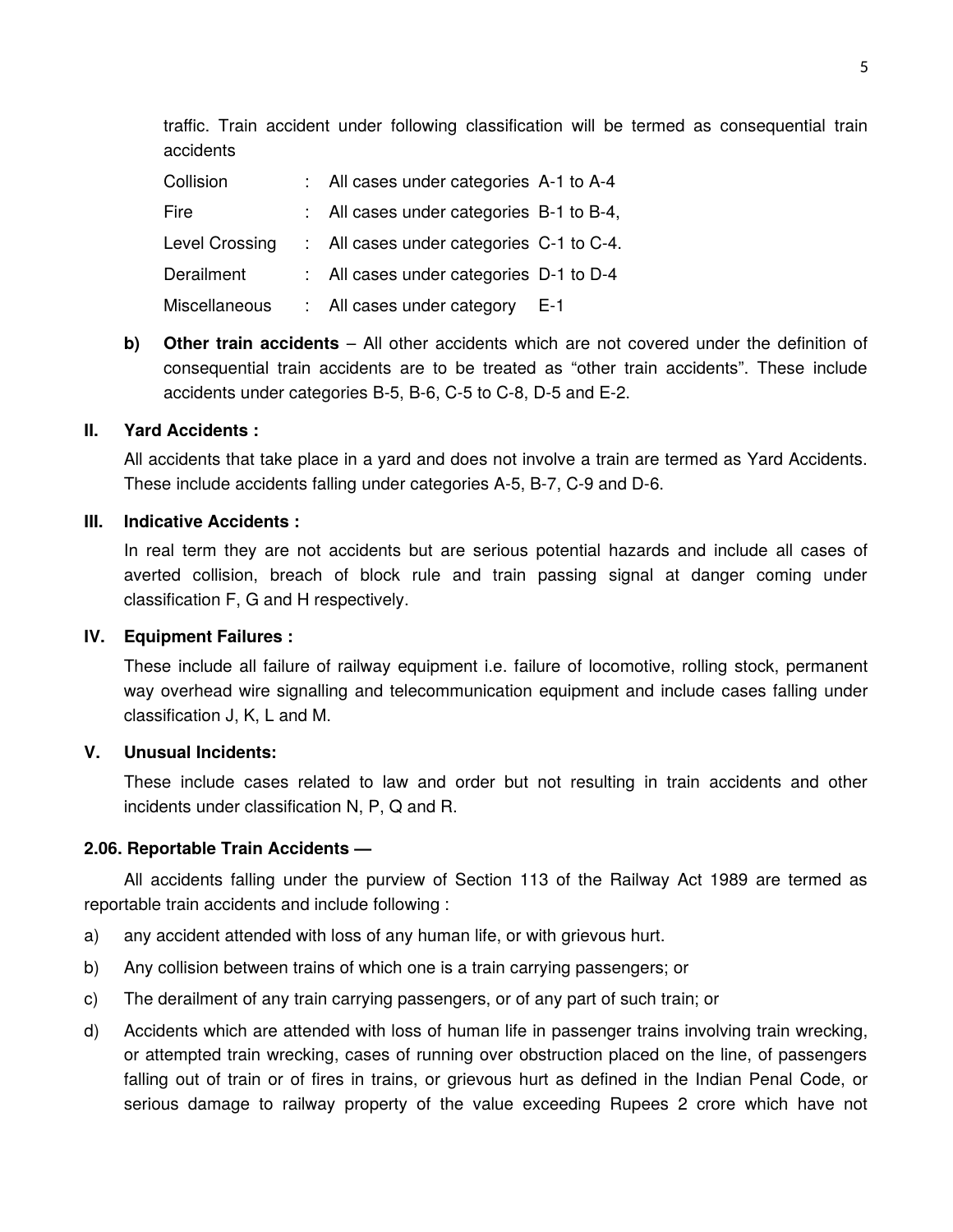actually occurred but which by the nature of the accident might reasonably have been expected to occur and also cases of land slides or of breach by rain or flood which cause interruption of any important through line of communication for at least 24 hours.

#### **2.07. Serious Accident —**

Accident to a train carrying passengers which is attended with loss of life or with grievous hurt to a passenger or passengers in the train, or with serious damage to railway property of the value exceeding Rs. 2 crore and any other accident which in the opinion of the Chief Commissioner of Railway Safety or Commissioner of Railway Safety requires the holding of any inquiry by the Commissioner of Railway Safety shall also be deemed to be a serious accident. However, the following shall be excluded :–

- a) cases of trespassers run over and injured or killed through their own carelessness or of passengers injured or killed through their own carelessness ;
- b) cases involving persons being Railway servant or holding valid passes/tickets or otherwise who are killed or grievously injured while travelling outside the rolling stock of a passenger train such as on foot board or roof or buffer but excluding the inside of vestibules between coaches or run over at a level crossing or elsewhere on the Railway track by a train; and
- c) Level crossing accident where no passenger or Railway Servant is killed or grievously hurt unless the Chief Commissioner of Railway Safety or Commissioner of Railway Safety is of the opinion that the accident requires the holding of an inquiry by the Commissioner of Railway Safety.
- **2.08 Sabotage —** Means criminal interference with any part of the working machinery of a Railway with the object of rendering it inoperative or any act intended to cause loss of life and damage to Railway property.
- **2.09 Train Wrecking —** Means willful obstruction of or tempering with the permanent way works, rolling stock, structures or equipment, resulting in an accident to a train with or without loss of life or damage to Railway.
- **2.10 Attempted train wrecking —** Means willful obstruction of or tampering with the permanent way, works, rolling-stock, structures or equipment, which if undetected, would have resulted in an accident to a train.
- **2.11 Averted collision —** An averted collision is a circumstance under which, but for the vigilance shown by any person or persons, a collision would have occurred either in the block section or within the station limits between two trains or between a train and an obstruction.

Provided, further, that such an occurrence may not be treated as an averted collision:–

a) If, outside the station limits, the distance between the two trains or the train and obstruction at the time the train or trains have finally come to a stop, is 400 metres or more.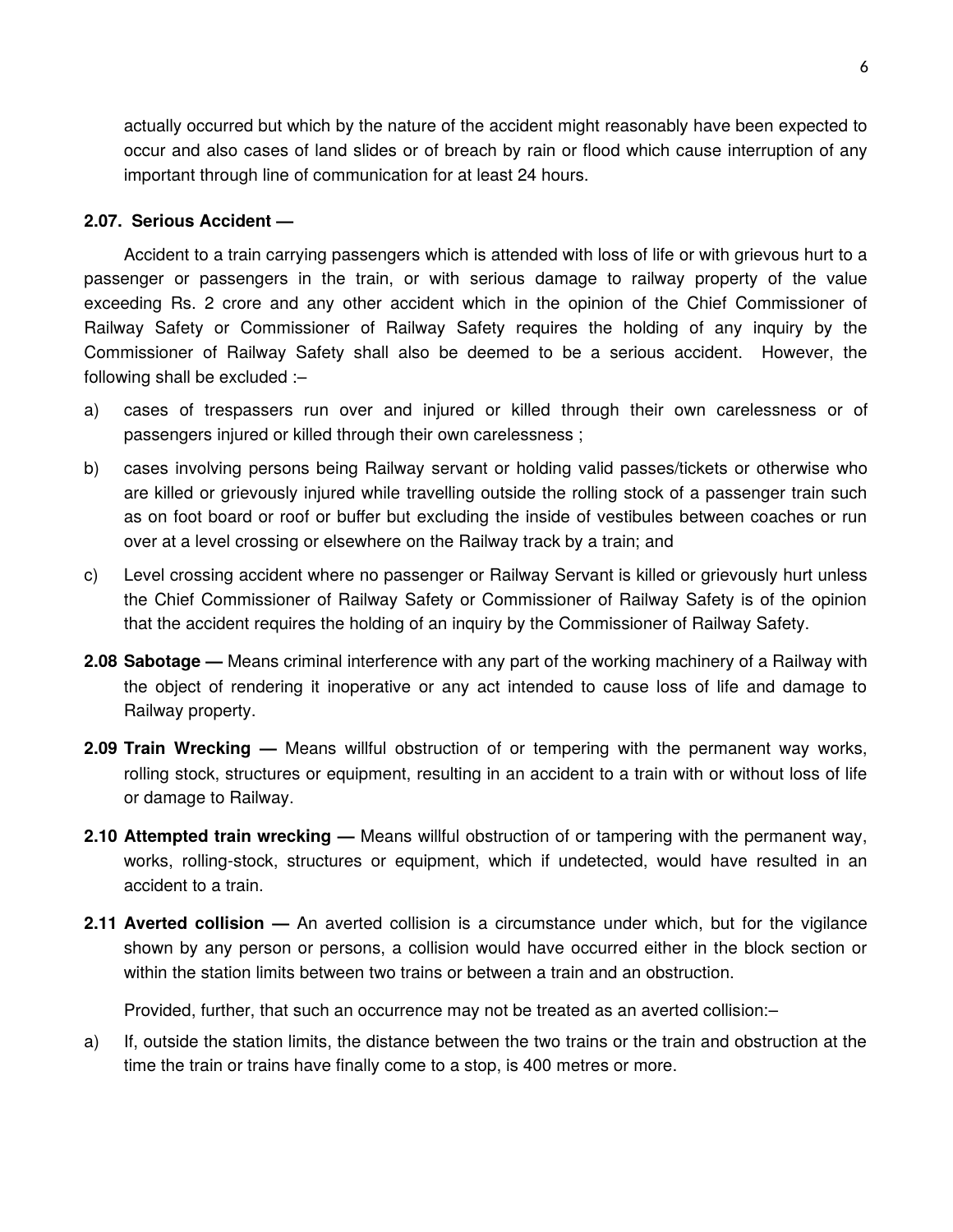- b) If, within the station limits, there is an intervening stop signal at danger governing the moving train and compliance by the moving train with the indication converted by the stop signal averted the collision between the trains or between the train and the obstruction.
- **2.12 Breach of block rules —** When a train enters a block section without any authority or without proper authority to proceed or passes an intermediate block signal without observing GR 3.75 and SRs there to or is received on a blocked line not constituting an averted collision, or when it enters or received on a wrong line at a station or a catch siding or slip siding or sand hump, the incident constitutes a case of Breach or Block Rules.
- **2.13 Engine failure —** An engine is considered to have failed when it is unable to work its booked train from start to destination.
- **2.14 Partial failure of engine —** Reduction of the load for a part of the journey would constitute partial engine failure provided this is due to mechanical defect on the engine or mismanagement on the part of engine crew.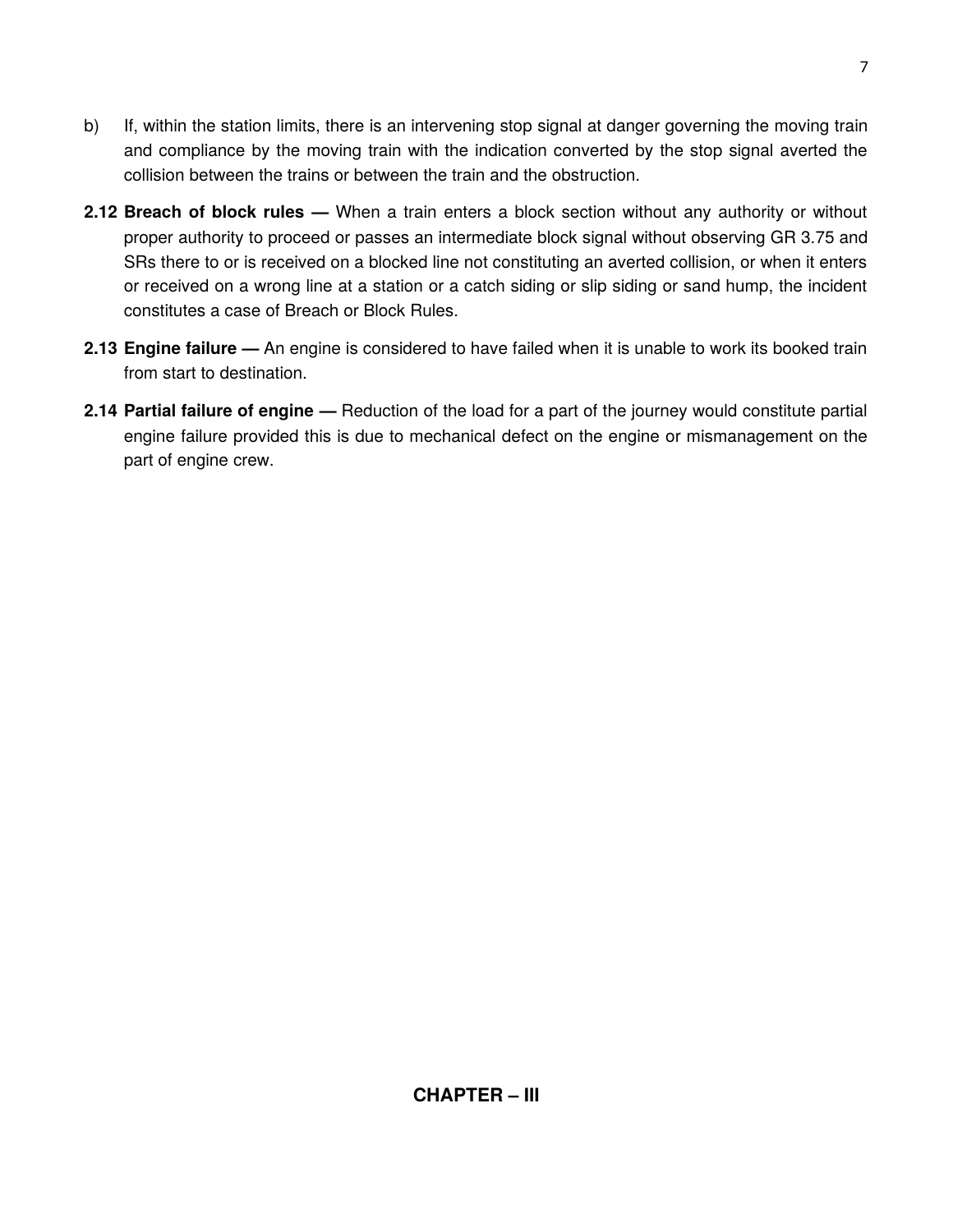# **LIST OF DUTIES OF DIFFERENT OFFICIALS IN THE EVENT OF A SERIOUS ACCIDENT**

#### **3.01. Duties of a Guard in the event of a serious accident. —**

Immediately after occurrence of a serious accident, the Guard of the train must ;

- a) Note the exact time of the accident and kilometreage;
- b) i) protect the adjacent line(s) and the train as per GR, 6.03, 9.10 and SRs thereto;
	- ii) secure the vehicles as per rules ;
	- iii) ascertain if adjacent line(s) is/are fouled;
- c) make a quick survey, for an immediate action, of the casualties, injuries and assistance required;
- d) relay the information giving details of the accident and assistance required to the control through the portable field telephone. In case the field telephone is not working or not provided; the said information must be sent on a memo through the Brakesman/Assistant GUARD or Assistant DRIVER to the nearest station. On double or quadruple line section, a train passing on the adjacent line should be stopped and the DRIVER or GUARD be givens this information, and also depute any Railway employee/willing person(s) available on train to nearest station/police station/ Hospital/Village seeking assistance for relief;
- e) render first aid to the injured person(s) taking assistance of all available Railway Staff, Doctors and volunteers on train or near the site of accident. Seek assistance or Railwaymen on the train for attending to the injured and for other relief operations.
- f) Get the particulars of damages to the rolling stock, permanent way,
- g) Arrange to shift the injured persons to the nearest hospital with the help of all available staff and other volunteers, also keep their particulars;
- h) See that water, tea etc. are supplied to the affected passengers as far as practicable;
- i) Arrange protection of Railway and public property with the help of available Police and Railway staff;
- j) Preserve all clues to possible cause of accident;
- k) Post an available Railway employee on the field telephone to ensure regular flow of information.
- l) Check the unaffected portion of the train and arrange to clear the same safety to the adjacent station(s) as per rules and in consultation with the control/station Master(s) concerned;

**Notes :** In case of suspected sabotage, nothing should be disturbed except for rescuing any injured persons, till arrival of police officials and on orders from a Senior Railway official at the site.

m) remain in overall charge till replaced by a senior Railway official and permitted by the Competent Authority.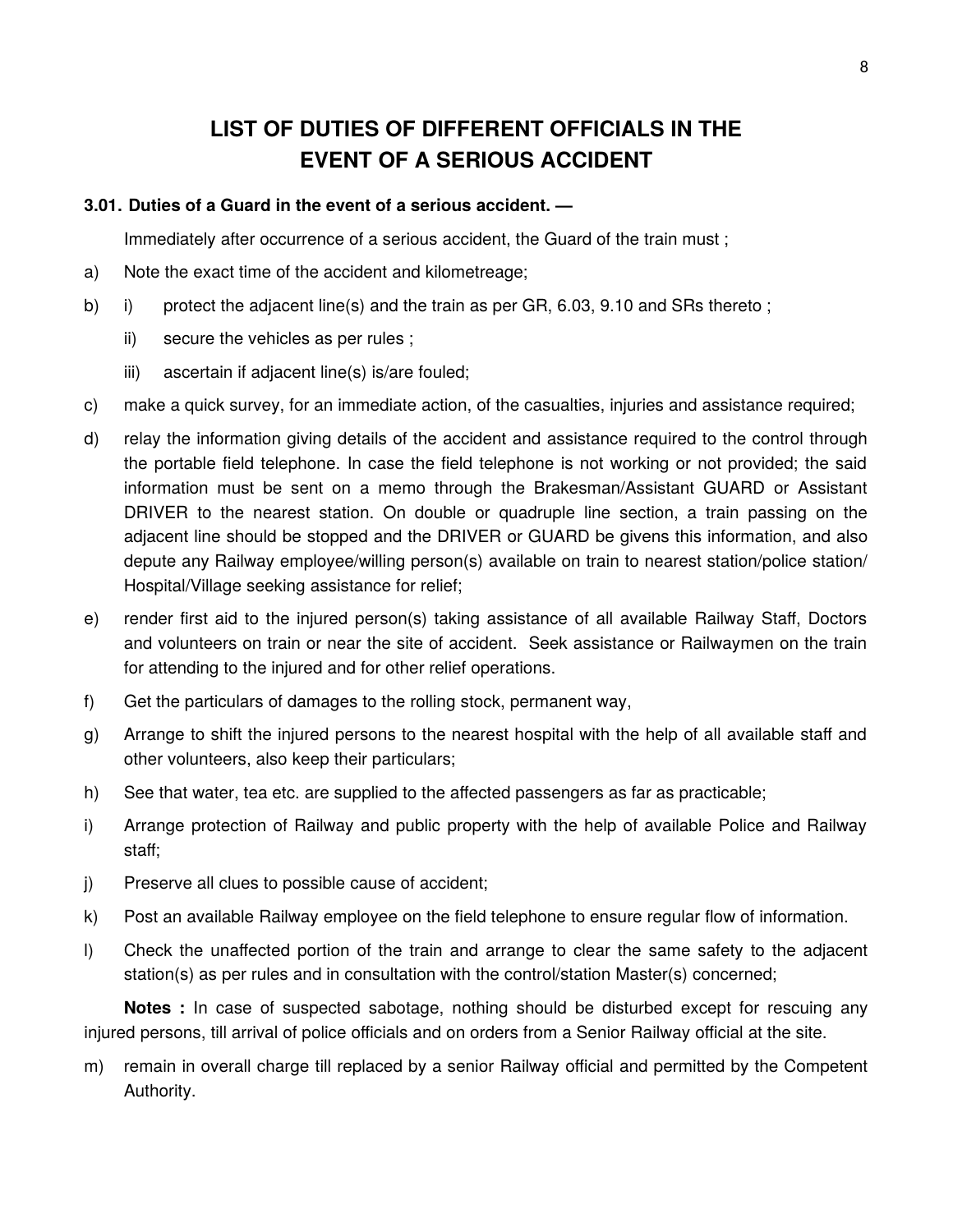**Notes :** In the event of any disability of the Driver, the duties devolving on the Driver, for protection of the line/line(s) shall devolve on the Guard or on a Railway servant deputed by him.

### **3.01.01. Duties of an Assistant Guard in the event of a serious accident. –**

Immediately after occurrence of a serious accident, the assistant Guard of the train must :–

- a) Assist the Guard in conveying accident messages to all concerned.
- b) Help the Guard in protection of site of accident.
- c) Assist the Guard in rendering first aid to the injured person(s).
- d) Assist the Guard in arranging to shift the injured persons to the nearest hospital.
- e) Arrange protection of Railway & Public property with the help of available Police, RPF staff and other Railway staff.
- f) Carry out any other job assigned to him relating to the accident by the Guard of the train.

#### **3.02. Duties of Driver and engine crew in the event of serious accident —**

Immediately after occurrence of a serious accident, the Driver and his crew must ;

- a) note the time of the accident, and kilometreage :
- b) protect the adjacent lines in front and the front portion of the train as prescribed in GR 6.03 and 9.10 and SRs thereto, as the case may be;

**Note :** In the event of any disability of the GUARD, it will be the responsibility of the DRIVER to ensure protection of obstructed adjacent line(s) and the train in the rear as per GR 6.03, 9.10 and SRs thereto and to give quick information of the accident to the Control/Station Master;

- c) take such precautions as may be necessary or as prescribed by special instructions to render his locomotive safe,
- d) render all possible assistance to the GUARD in relief measures to the injured and particularly in the assessment of damage to rolling stock, permanent way, locomotive, OHE and nature of assistance required and in given quick information to the Control/Station Master regarding the accident;

**Notes :** In case of suspected sabotage, nothing should be disturbed except for rescuing injured persons till the arrival of police officials and on orders from a senior official at the site of accident.

### **3.02.01. Duties of an Assistant Driver in the event of a serious accident :–**

Immediately after occurrence of a serious accident, the Assistant Driver of the train must –

- a) Assist the Guard/Driver in conveying accident messages to all concerned.
- b) Help the driver in protection of site of accident.
- c) Render all possible assistance to the Guard in relief measures to the injured persons(s).
- d) Carry out any other job assigned to him relating to accident by the driver of the train.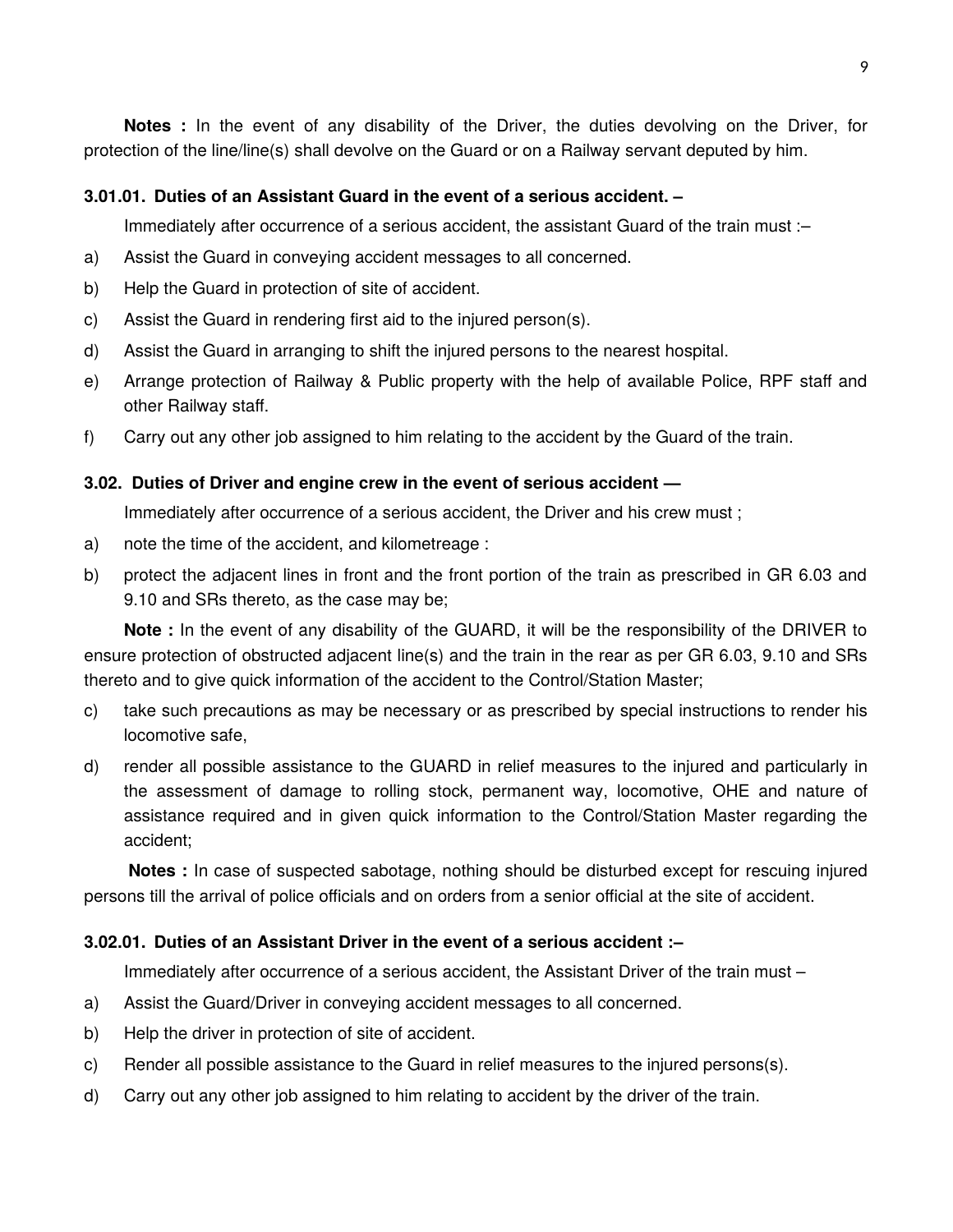e) He should man the engine in absence of the driver.

# **3.03. Duties of STATION SUPDT./STATION MASTER/ASSISTANT STATION MASTER in the event of an (serious) accident —**

Immediately after an accident or on receiving the report of an accident, the station superintendent/ Station Master and Assistant Station Master must :

- a) ensure that no other train enters into the affected line/section from either direction/lock the commutator/handle of the Block Instrument controlling the affected section in "Train on Line" position wherever possible/ensure the signals giving entry to the line are kept at the "ON" position/ ensure putting of "Line Blocked" lever/slide collars on the concerned lever and/or slide/ensure that the points are set against the entry to the affected line and clamped wherever practicable ;
- b) take action to protect the traffic and safeguard the property ;
- c) collect detailed information of the accident such as time of accident, nature and location of accident, casualties/injuries, obstruction, damages and assistance required and ensure that the adjacent line(s) is/are clear before allowing any movement on it/them;
- d) inform, giving details of the accident and assistance required to the Control through the Control phone or any other available means of communications;
- e) render first aid to the injured persons taking the assistance of all Railway staff, Doctors and volunteers available on train or near the site of accident, if the accident takes place within the station limits;
- f) arrange to send all available nearest medical assistance to the site of accident, incase the accident takes place in section and is attended with injury to any persons;
- g) take all possible action to inform all concerned officials including civil and police;
- h) see that the injured persons are shifted to hospital with the help of all available assistance, also see that the detailed particulars of the dead and injured are recorded;
- i) arrange to remove the unaffected vehicles of the train, observing all relevant rules, to facilitate relief operation;

**Note :** If the accident is attributed to sabotage or suspected sabotage, nothing should be disturbed except for rescuing injured persons unless police clearance is received and on orders from the officer-in-charge at the site.

- j) take all measures for the quick movement of ARME and /or ART to the site of accident and ensure that the caution order etc. are correctly issued to the Driver and Guard of all trains while allowing movement to the site of accident, clearly indicating the site of accident, the locations where the train must come to stop and other restrictions to be observed;
- k) see that water, tea and other requirements are supplied to the injured and stranded passengers within his resources ;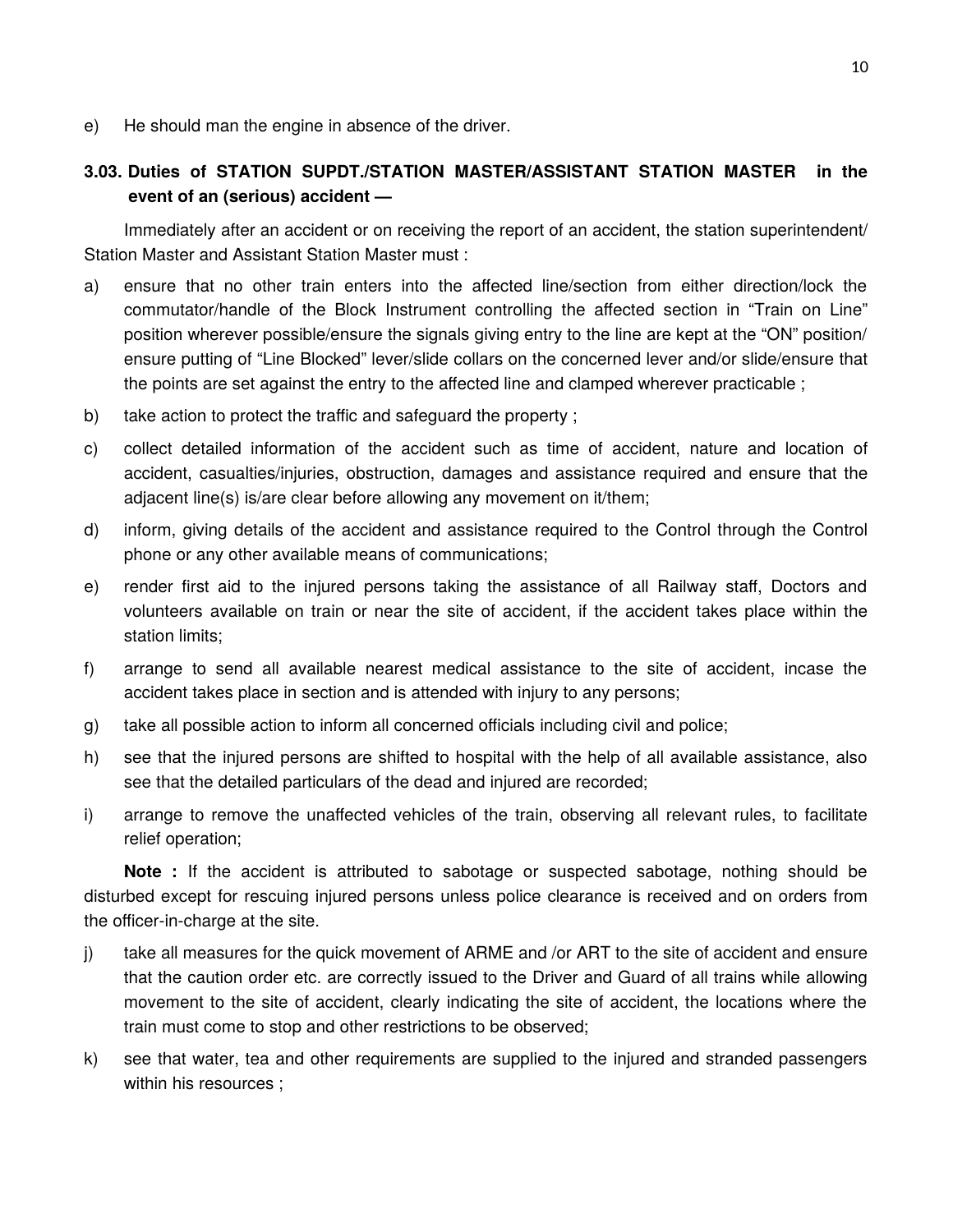- l) remain on duty until replaced by a Competent persons;
- m) report the accident to all concerned by the issue of accident message;
- n) seize the Train Signal Register/log book, Private Number book, Line Admission book and other relevant records are required, note the position of Block Instruments, signals, points indicators and levers etc.
- o) Take the statements of staff where possible ;
- p) Preserve all clues and arrange to protect the area with the help of police or RPF;
- q) ensure that all trains for transshipment of passengers are worked to the site of accident with the engine leading unless there are special reasons or specifically permitted otherwise by the officerin-charge at the site of accident;
- r) warn all passengers in advance in case of their transshipment at the site of accident;
- s) ensure preservation of documents of damaged parcels, mail and goods etc.
- t) ensure chronological recording of all information received or/and action taken in connection with the accident, in the station Diary.
- **3.04. NOTE :** IN THE EVENT OF AN ACCIDENT TO A PASSENGER CARRYING TRAIN, ALL OTHER RAILWAY STAFF TRAVELLING ON THE TRAIN, WHETHER ON DUTY, OR NOT, SHALL PRESENT THEMSELVES TO THE SENIOR MOST OFFICIAL AT THE SITE AND IN THE ABSENCE OF ANY SUCH OFFICIAL, TO THE GUARD OF THE TRAIN AND CARRY OUT THE DUTIES ALLOTTED TO THEM.

### **3.05. Duties of Section Controller —**

Immediately when the Section Controller is informed of a serious accident on his section, he shall;

- a) apprise the Deputy Chief Controller of the available particulars of the accident and the nature of assistance required ;
- b) ensure that adjacent line(s) in the affected section is/are free from obstruction before advising the concerned Station Masters to allow the Train to run over it/them ;
- c) regulate train services in suitable places if required ;
- d) advised the Transportation Inspector, Signal Inspector, Loco Inspector, PWI, TFO/ATFO it any etc. to proceed to the site of accident by first available means;
- e) advise the Section Controllers of adjacent sections of the accident and to regulate the train services in suitable places if required ;
- f) see that the ARME/ART/Transship Train are worked out to and from the site of accident promptly and have a clear passage ;
- g) keep a chronological record of all information received regarding the accident and action taken ;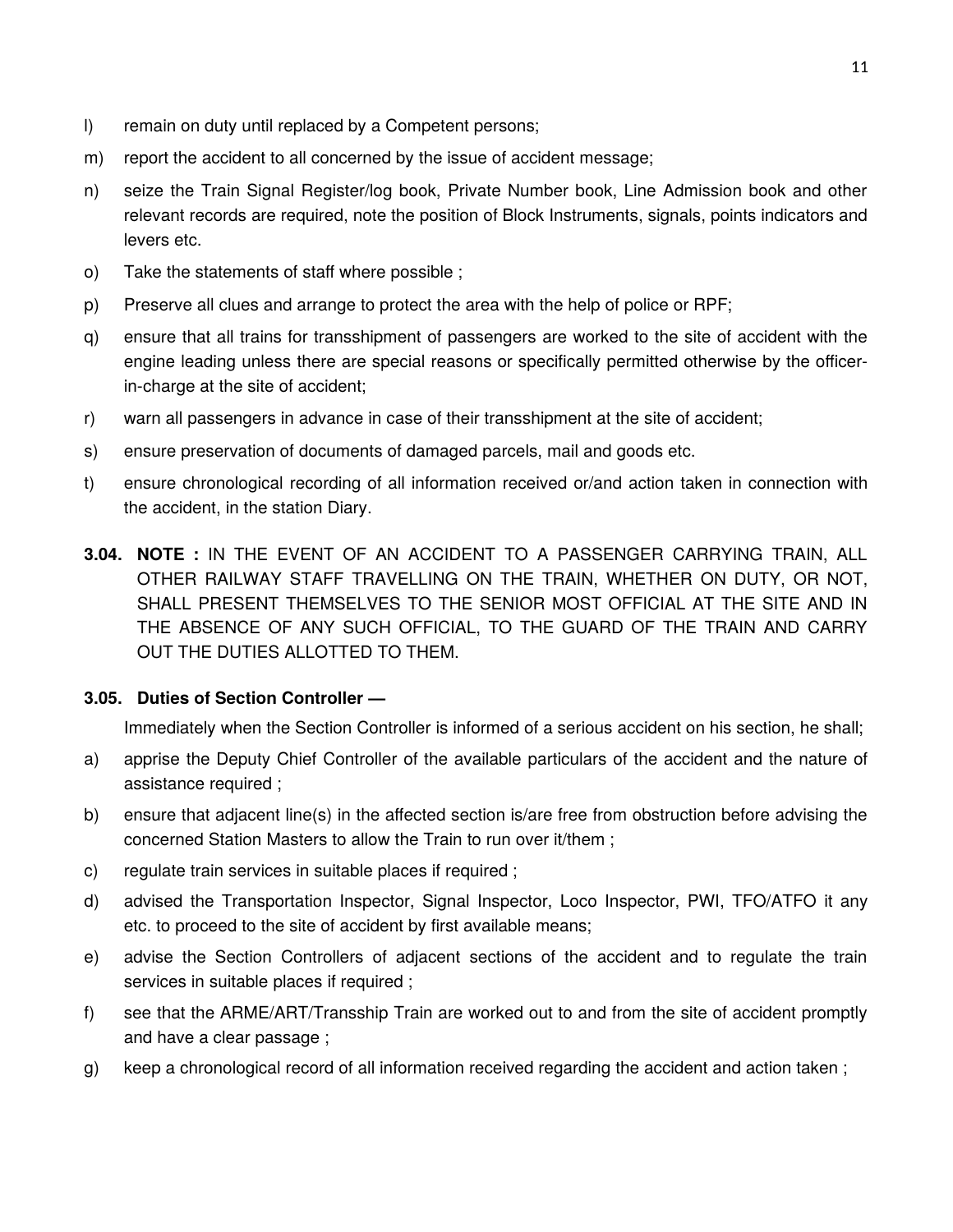- h) obtain further details with regard to the extent of damages and progress in rescue operation and relief measures and co-ordinate with officer-in-charge at the site;
- i) arrange to remove the unaffected vehicles if any, adjacent to the affected vehicles to facilitate relief operation ;

**Note :** Coaches with passengers if any should be drawn to a nearby station where catering/drinking water facilities are available, in consultation with the Sr.DOM/DOM.

# **3.06. Duties of Deputy Chief Controller —**

Immediately after the Deputy Chief Controller is informed of a serious accident, he shall –

- a) i) issue order to the concerned SSE/Loco and Station Master for immediately working out of Accident Relief Medical Equipment and Accident Relief Train as required ;
	- ii) place demand of ARME immediately without delay, on the division closest/most accessible to the accident site.

**NB –** The Division on whom the demand of ARME is placed should respond in the quickest possible manner and dispatch the ARME with least possible delay.

- b) ensure the availability or engine for working out of ARME and/or ART.
- c) Ensure that the Accident Alarm siren is sounded in time ;
- d) Inform with available details
	- i) CHC, DSO, Sr. DOM, DOM, AOM, DMO ;
	- ii) Sr. DEN/DEN, Sr. DCM/DCM, Sr. DEE/DEE, Sr. DME/DME, Sr. DSTE/DSTE ;
	- iii) the concerned OC/GRP, OC/RPF, DM, SDO, DC, IRP, DSP, SRP, OC-Local Police and nearest Forensic Science Laboratory;
	- iv) Emergency/Central Control at SE Railway Hd. Qrs. ;
	- v) Civil, Military, public hospitals and available Doctors at the nearest places, incase of casualty/injury ;
- e) ensure that the ARME/ART/Transship Train are moved to and from the site of accident on top priority ;
- f) advise RMS authorities if a Mail carrying train is involved in the accident ;
- g) keep a chronological record of details of accident, action taken, progress of rescue service and relief measures etc.

#### **3.07. Duties of the Chief Controller —**

Immediately on receipt of the information of a serious accident, he shall ensure that –

a) the advice of the accident is sent to all concerned ;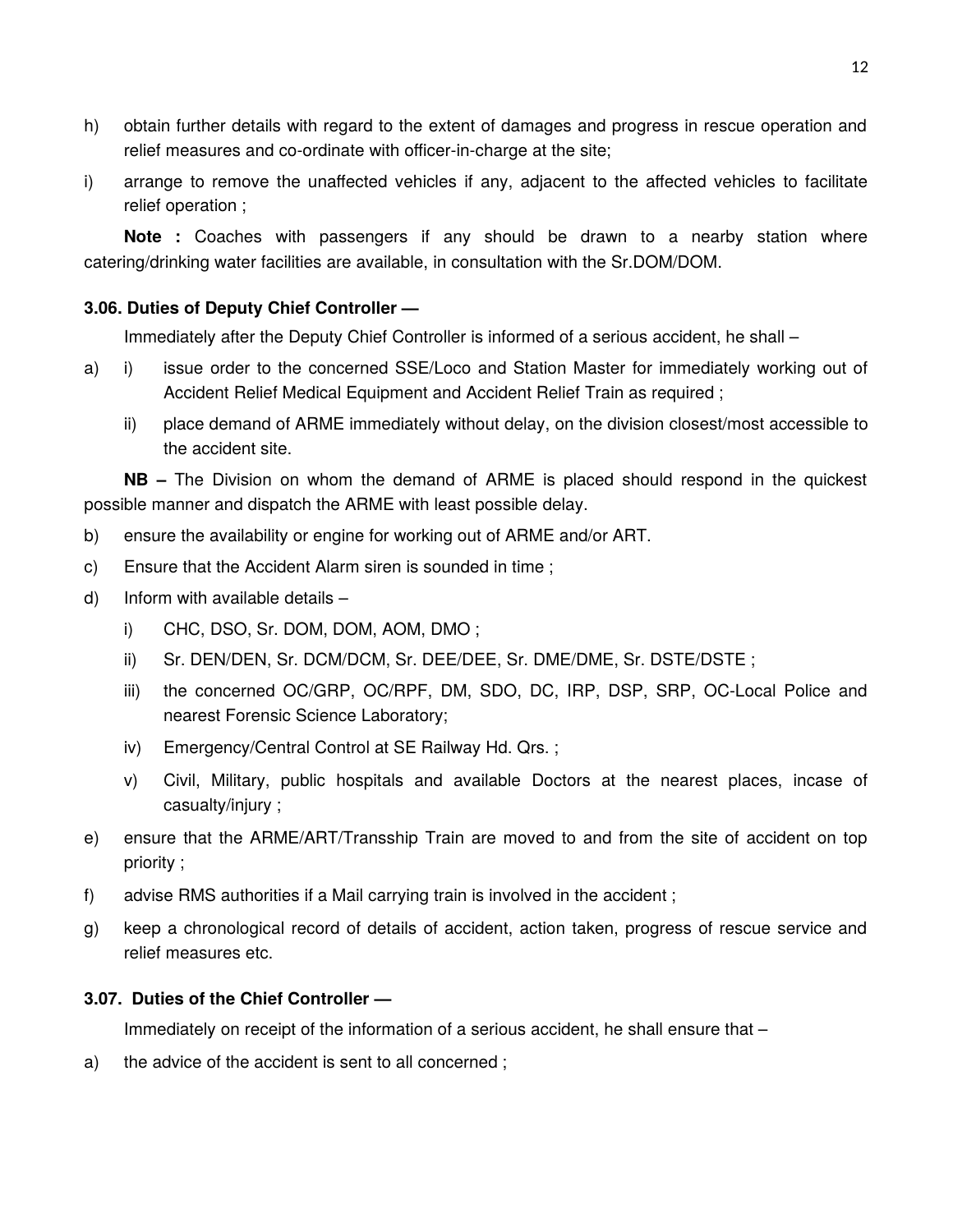- b) the Medical relief van and / or relief train etc. are moved promptly to the site of accident on Top priority
- c) the emergency office is opened and manned in the Divisional Control office ;
- d) the regulation of traffic is done correctly, in consultation with Sr. DOM/DOM ;

**NOTE :** Passenger carrying trains should be regulated at convenient stations, preferably where catering facilities, drinking water etc. are available.

- e) timely information of all changes in train timings, diversion or cancellation of trains etc. is given to all stations on his Division as well as to the adjacent Divisions and/or Railway :
- f) arrangements are made for the onward journey of passengers who are able to proceed; and
- g) all assistance are extended to the officer-in-charge of the Divisional Control Office.

# **3.08. Duties of the Officer-in-charge of the Divisional Control Office —**

Unless otherwise arranged, the Senior Divisional Operations Manager or in his absence the Divisional Operations Manager shall take charge of the Control Office accident situation, who shall be assisted by Officer/Sr. Supervisors of all the concerned branches and shall have the authority to summon for such additional assistance as he deems necessary.

He shall ;

- a) keep a close watch on the movement of ARME/ART which, meanwhile, have been ordered and arranged for, if required, movement of ARME/ART from adjoining Divisions/Railways ;
- b) make necessary arrangements for doctors and medical staff from near by hospitals, medical units or stations to move promptly to the site of accident ;
- c) keep a close touch with the officer-in-charge at the site of accident to ascertain the position and particularly the assistance required at the site ;
- d) ensure that all concerned officials, including Civil and Police authorities, have been advised of the accident ;
- e) collect further information regarding the details of accident, progress of rescue, relief and restoration operation and pass on the information to the Headquarters ;
- f) arrange for supply of food and drink to injured passengers as well as to other passengers of the affected train and also to the passengers on trains held up at the adjacent station(s) due to the accident ;
- g) arrange to open and man information centres for attending to the enquiries from the public at important stations including the station(s) where injured passengers are received and sent to hospitals :
- h) maintain chronological record of all items of information received and action taken thereon ;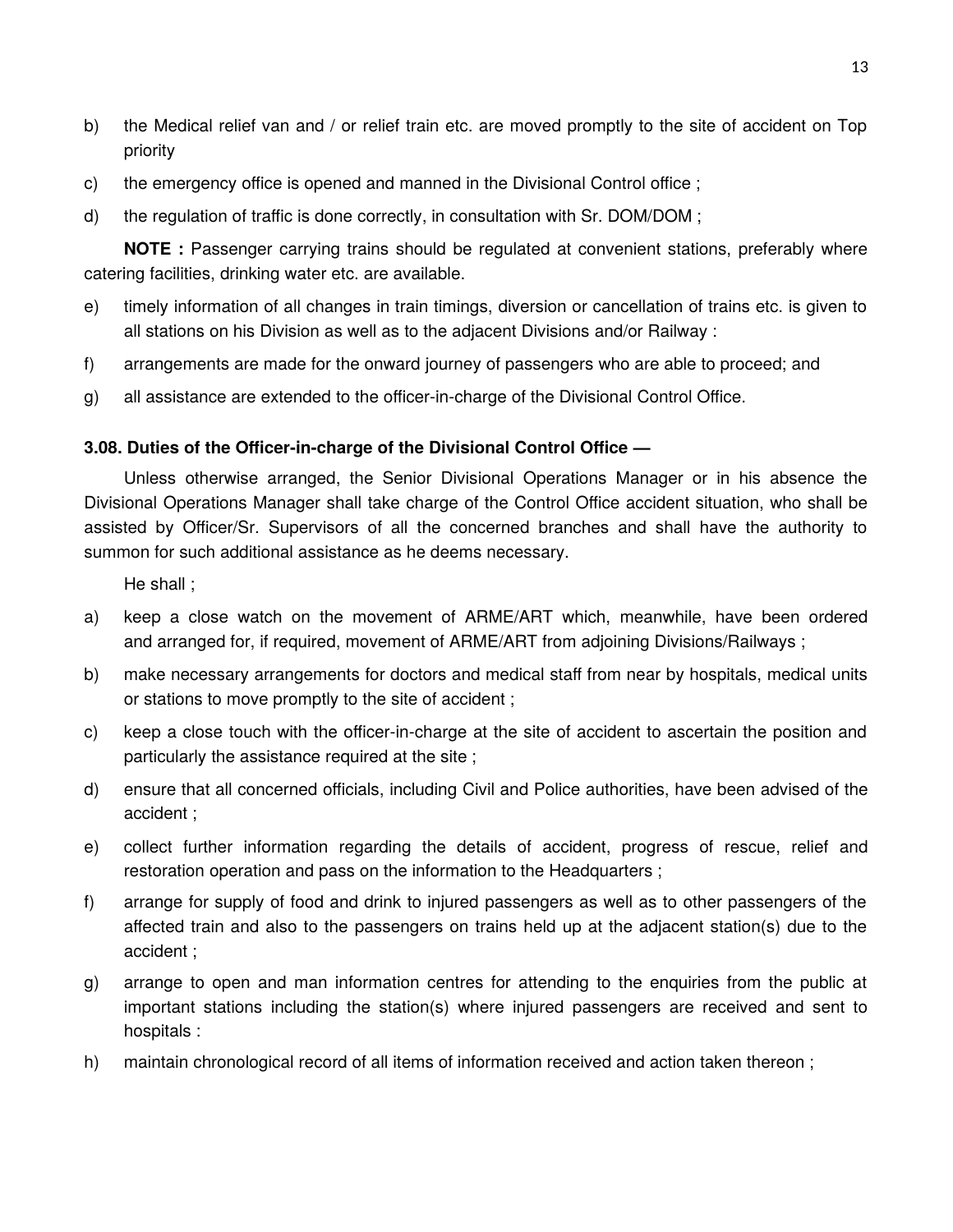- i) arrange to obtain the list of persons killed and/or injured in the accident, display it at important stations for information of the public ;
- j) divert/cancel trains and also run duplicate/tranship trains as the circumstances may require ;
- k) arrange for transporting the stranded passengers from the site of accident to suitable place(s) ;
- l) arrange for speedy ex-gratia payment as per extant rules.

# **3.09. Duties of Divisional Transportation Inspector, CI, PWI, Signal Inspector, C&W Inspector, Loco Inspector, TRD Inspector etc. —**

On receipt of information of a serious accident, the all concerned Inspectors shall –

- a) Reach the site of the accident by the quickest available means;
- b) Take general charge of the situation until the arrival of an officer;
- c) Ensure the occupied and obstructed lines are protected as per rules ;
- d) Make out a quick survey of casualties and injuries, ensure rendering of first aid to the injured, taking assistance of all available Railway Staff, Doctors and Volunteers on the train and near the site of accident ;
- e) Arrange to shift the injured persons to the nearest hospital with the help of available assistance, keeping their particulars as available and ask for further assistance if required ;
- f) Collect and record all important information relating to the accident, such as,
	- i) the condition of the track, with special reference to alignment, gauge, cross-levels, superelevation, points of mount and drop, any sign of sabotage etc. ;
	- ii) the condition of rolling stock with special reference to brake-power and braking gear ;
	- iii) all marks on sleepers, rails, locomotives, and vehicles etc. specially for preservation of clues;
	- iv) position of derailed vehicles ;
	- v) position of Block Instruments ;
	- vi) position of indications, keys levers etc. if the accident is with in the station limits, in the section where provided with signals etc.
	- vii) prima facie cause of accident ;
- g) ensure that the Train Signal Register, Log Book, Private Number Book, Line Admission Book, speed Recorder Chart and other relevant records are seized,
- h) obtain the statements of staff involved in the accident, as far as possible ;
- i) prepare a rough sketch showing the position of derailed vehicles, position of track and OHE etc. make a quick survey of the extent of damage ;
- j) remain at the site of accident for all possible assistance till relieved by another staff.

# **3.10. Duties of official-in-charge at the site —**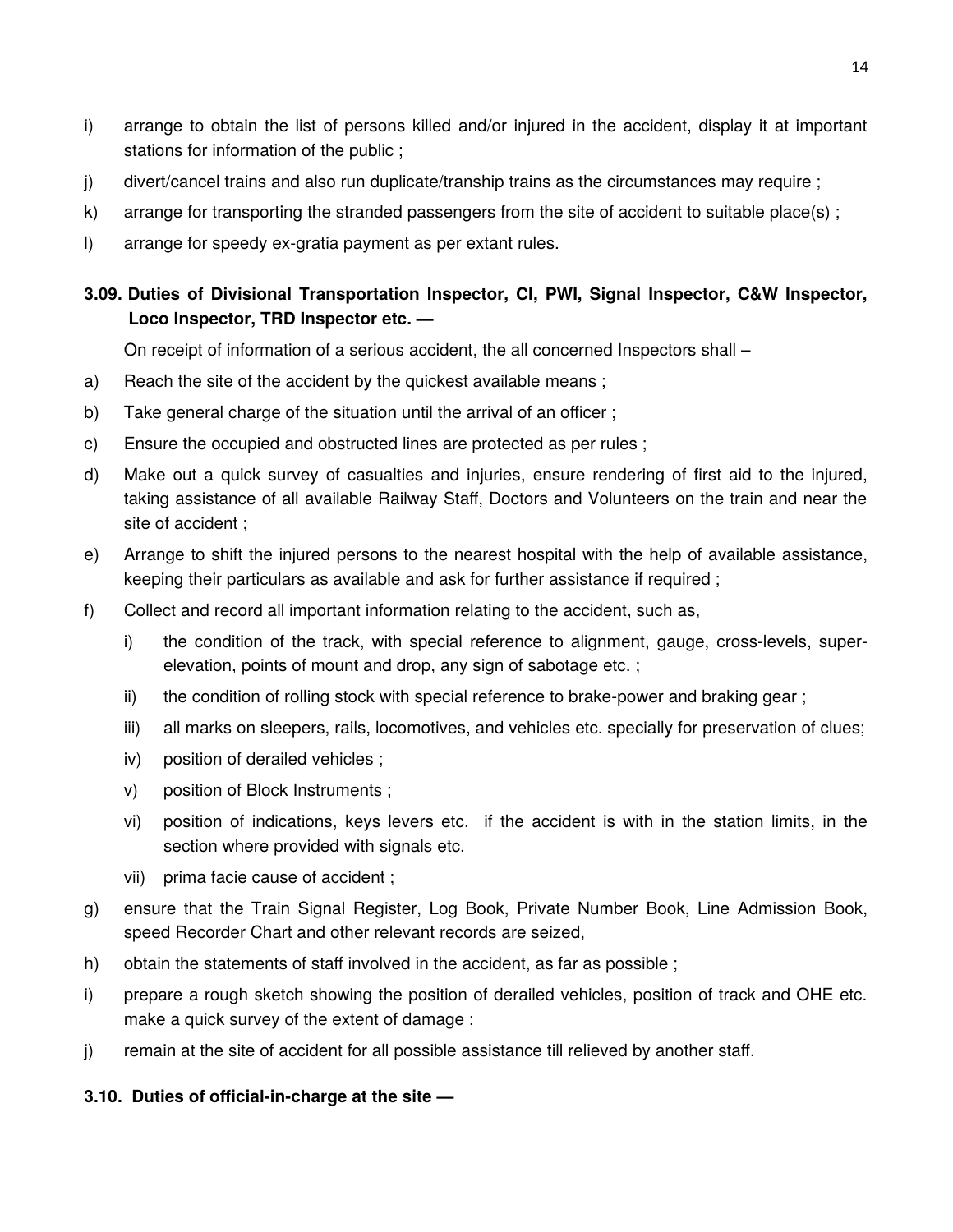The seniormost official present at the site when the accident occurred shall be in overall charge of the relief operation till he is relieved by another official deputed by the Administration to take over charge. However, the seniormost official of the Mechanical Department shall be in-charge of the relief train. The seniormost official present at the site of a serious accident, shall –

- a) take general charge of the situation and take action to provide all possible assistance ;
- b) depute Officers/Senior subordinates and all other staff or specific duties in
	- i) assisting the rescue operation, if any ;
	- ii) assisting the preservation of clues ;
	- iii) assisting the transshipment work, if any ;
	- iv) taking action to remove the obstruction as soon as possible ;
	- v) ensuring the protection of adjacent line(s) and the affected train as per rules ;
- c) see that the portable telephone is installed and manned constantly by a responsible staff, and ensure adequate lighting of the accident area at night ;
- d) see that the injured persons if any are rendered first aid and shifted promptly for medical aid ;
- e) ensure to get clearance from Police authorities in case of suspected sabotage ;
- f) make an immediate assessment of the following, with the help of the available doctors and /or others ;
	- i) the number of persons killed, and of those sustaining grievous, simple and trivial injury ;
	- ii) extent of damage ;
	- iii) the period of suspension of traffic;
	- iv) assistance required ;
	- v) prima facie cause of accident ;
- g) see that a dealing centre is opened at the site of accident and manned
	- i) to keep the details of persons killed, injured, and action taken in each case ;
	- ii) to relay the above information in details to the Divisional Headquarters :
	- iii) to attend to public enquiries and
	- iv) to relay the progress of relief work :
- h) ensure recording of all information at the dealing centre concerning the accident and the relief operations in the form of an accident Log Book.
- i) See that immediate action is taken to protect and safeguard property ;
- j) See that proper assistance is given to the injured, ladies, children and the aged ;
- k) Arrange for transporting the stranded passengers, preferably to stations where drinking water, catering arrangements etc. are available, unless they can be sent to their destinations :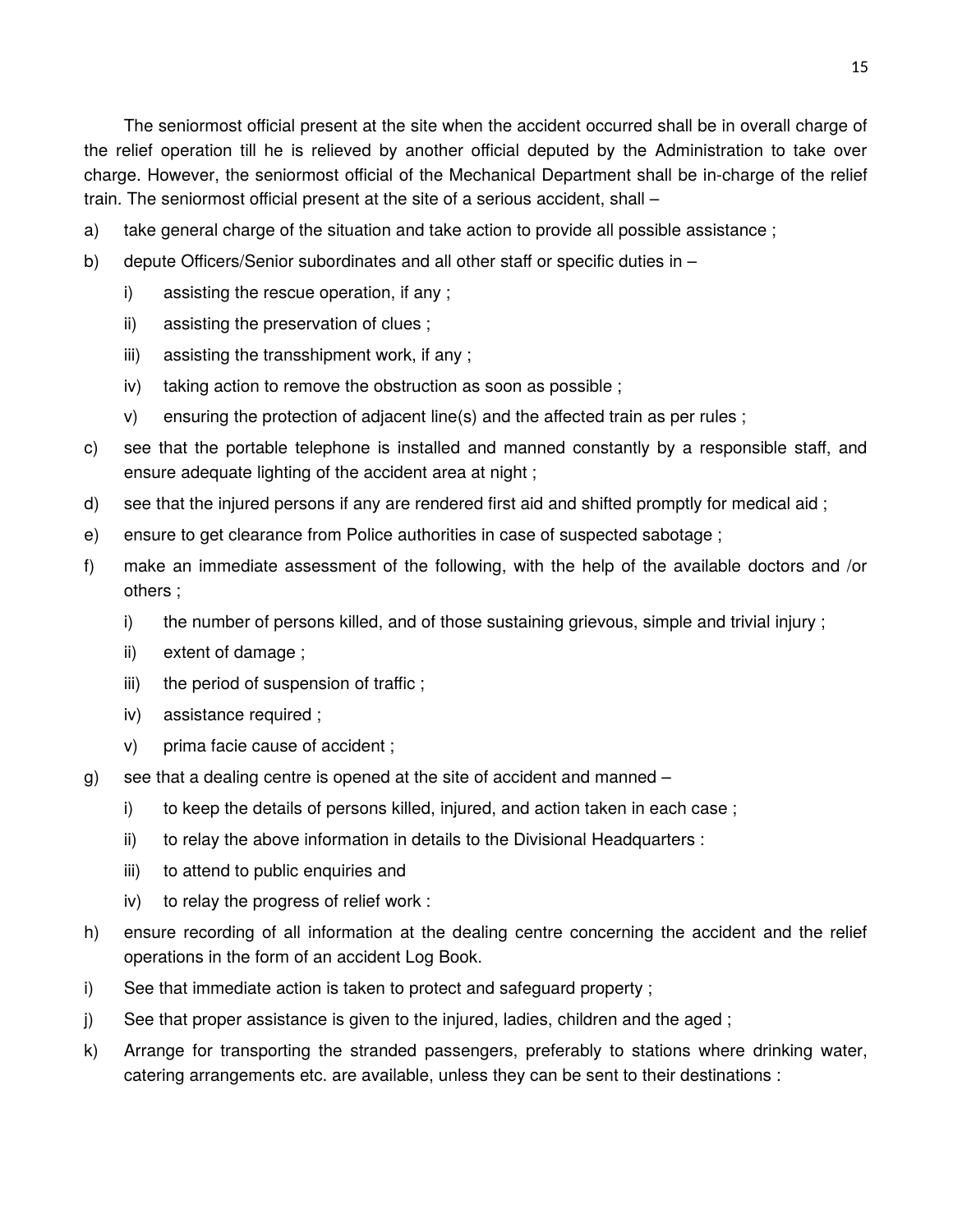- l) See that the arrangement is made for preservation and proper care of dead bodies, if any, till further disposal ;
- m) See that obstruction is cleared in a minimum possible time, and every action taken for this purpose;
- n) Arrange, in case of the accident occurring at a station, for speedy ex-gratia payment as per extent rules.

# **3.11. The duties of divisional Safety Officer —**

Immediately on receipt of information of a serious accident, the Divisional Safety Officer shall reach the site of accident by quickest means. He will be specially responsible to –

- a) ensure protection of affected line(s) and adjacent line(s) as per rules ;
- b) see that a proper arrangement is made in rescue and / or relief operation;
- c) take all action for preservation of clues ;
- d) see that the assistance, to the extent necessary, is called from all sources ;
- e) ensure collection of detailed particulars of the accident ;
- f) ensure preparation of a general note of all evidence in regard to the cause of the accident ;
- g) ensure co-ordination of all the departments concerned in rescue and / or relief operation.

### **3.12. Duties of Railway Medical Officer —**

- i) The nearest Railway Medical Officer, on receipt of the report of a serious accident with injury to person, shall –
	- a) reach the site of accident with the Medical Relief Train or by the quickest available means, with all men and material commensurate with the seriousness of the accident, assess and advise further medical assistance necessary ;
	- b) render medical aid to the injured carefully as far as possible at site ;
	- c) make timely and adequate arrangements for shifting the injured persons to suitable hospitals as considered necessary for further treatment ;
	- d) keep detailed particulars of the dead and injured e.g. their name, address etc. as far as available ;
	- e) deal with the dead and injured as per extant rules and instruction.
- ii) Duties of the Medical Superintendent/Divisional Medical Officer –

Medical Supdt./Divisional Medical Officer of the Division shall make suitable arrangements for–

a) ensuring prompt and adequate medical facilities including hospitalisation for the persons involved in the accident ;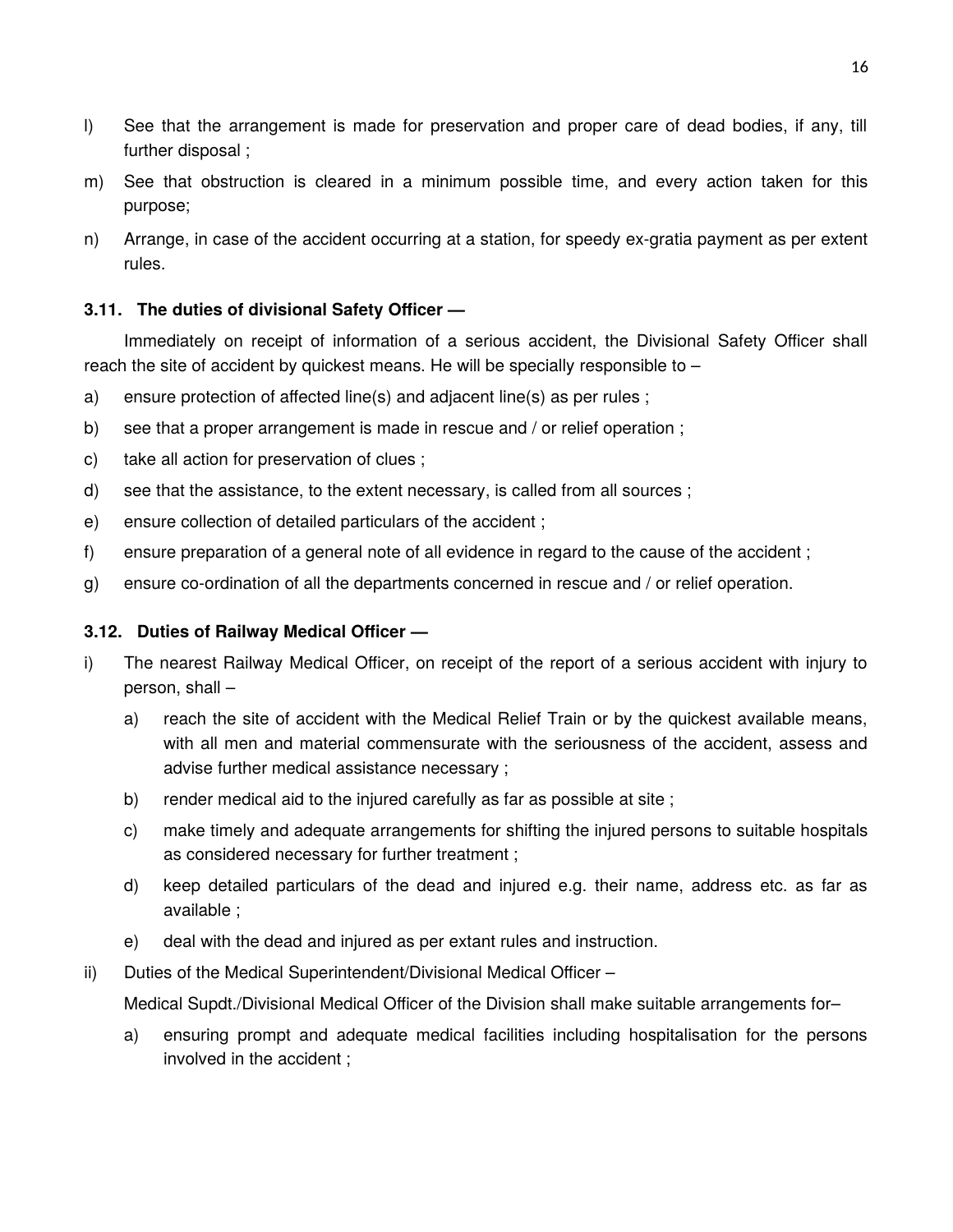- b) co-ordinating with Civil/Military/State/Public medical authorities and private practitioners for the purpose of (a) above.
- c) Obtaining and transmitting the details of persons involved in the accident to the Divisional Control Office and incase of an accident to a passenger-carrying train, reportedly attended with casualties and/or grievous injuries, unless otherwise advised by the Divisional Railway Manager, must proceed to the site of the accident by the first available means.

### **3.13. Duties of Commercial Officer at site —**

The Sr. Divisional Commercial Manager or in his absence the Divisional/Assistant Commercial Manager, on receipt of information of a serious accident, shall :

- a) reach the site of accident by; the quickest available means ;
- b) see that immediate arrangement is made to protect the area and safeguard the property ;
- c) look after the comfort of the passengers, injured and un-injured alike ;
- d) ensure prompt supply of refreshments, free of charge, to the injured persons and also make adequate arrangement for refreshment and drinking water for the passengers detained at the site of accident for any reason ;
- e) ensure, in co-ordination with Medical Officer (s) at site, preparation of a complete list of injured and dead, obtaining, if possible, the counter – signature of a responsible police official and that necessary action has been taken in each case ;
- f) arrange for adequate number of porters for carrying passengers' luggage and parcels in case of transshipment etc. ;
- g) have the belongings of the injured and dead collected as required and ensure preparation of a list including each time ;
- h) see that the doctors are assisted by porters and other staff in attending to the injured and for shifting them to the hospital ;
- i) ensure the making over of the dead bodies to the Police for disposal ;
- j) arrange preparation of a complete list of damaged consignments ;
- k) see that proper arrangements are made for the transshipment of passengers and their luggage at the site of accident if required, as also for transshipment / unloading of parcels / affected wagons, if required ;
- l) ensure preservation of documents of damage parcels, Mails and Goods etc.

### **3.14. Duties of Railway Officers of each Department in Divisional Head Quarters —**

Immediately on receipt of an information of a serious accident, all Railway Officers concerned must report at the Control Office or at the nominated place and take the following action promptly ;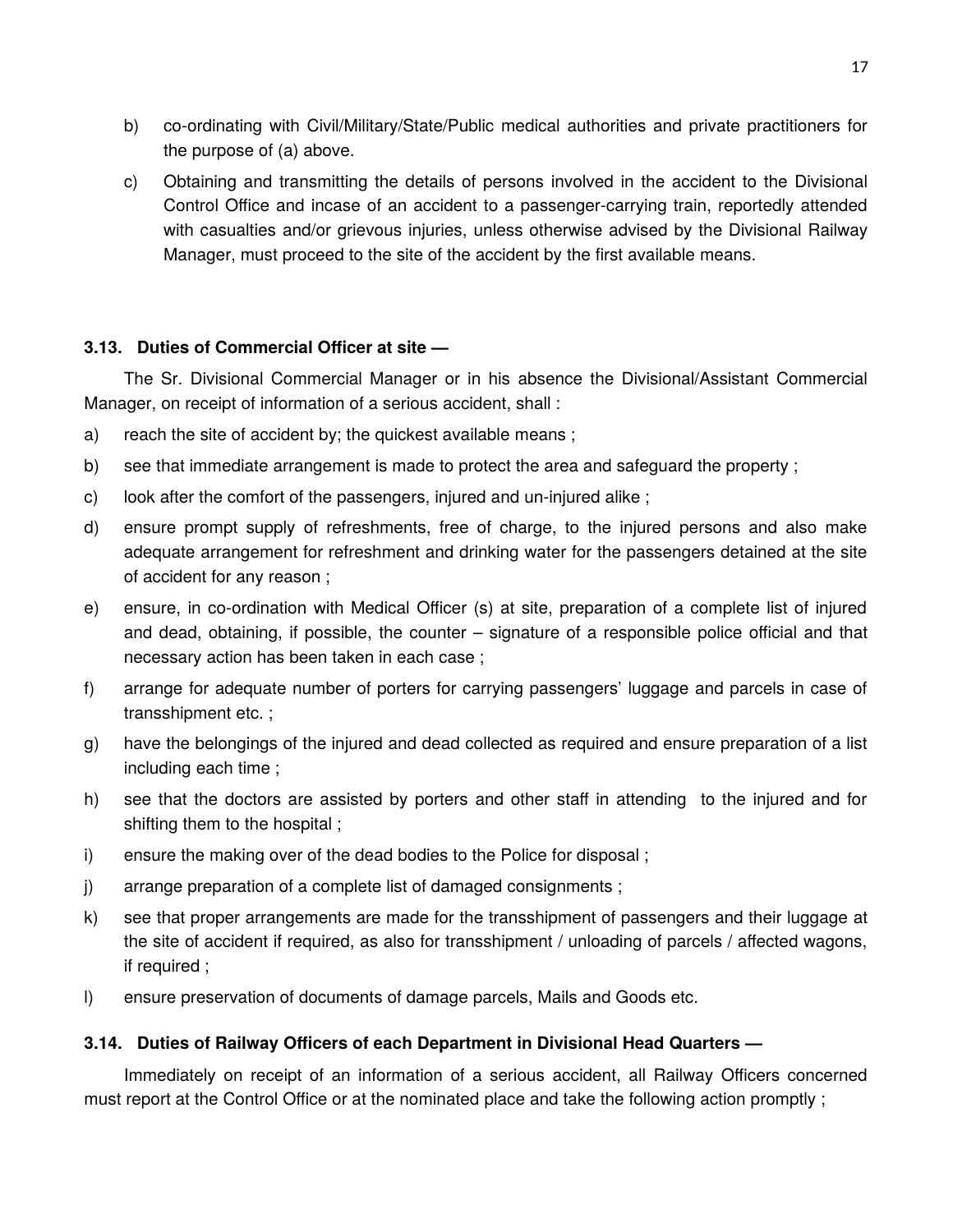- a) decide, the Officers who will be deputed to take charge at the site and at the Divisional Control office ;
- b) arrange the quickest means for reaching the site of accident ;
- c) ensure that resources of all Departments, in men and material, are promptly made available for rendering assistance to passengers, in clearing the line and, if required, for transshipment of traffic ;
- d) make out a general plan of action for dealing with the accident and detailing the duties of officers of different Branches and other Officials ;
- e) ensure that all Civil authorities concerned and other concerned officials have attended the site of accident ;
- f) ensure attendance of Doctor, ambulances and other available road vehicles in addition to ARME and/or Relief train and preparation being taken in rescue services.
- g) see that the proper arrangement of staff and labour from each Department is made ;
- h) keep a close touch with the Officer-in-charge at the site of accident and different dealing centres and see that all assistance is provided and properly utilised in rescue service and in clearing the line at the earliest
- i) keep a close touch with the Head Quarters, adjacent Divisions/Railways for advice and assistance ;
- j) open and man enquiry counters at important stations of the division for the information of the public.

# **3.15. Duties of official-in-charge at the station where the injured are being removed to the hospital.—**

An experience Railway Official (preferably an officer) must be deputed to take general charge at the station to which the injured are to be sent for admission to hospital.

The Official-in-charge shall –

- a) maintain communication with the officer-in-charge in the Divisional Control office and at the site of accident to keep the details of injured and dead and inform the hospital authorities for making necessary arrangements for admission ;
- b) arrange the service of as many senior Railway Officials and available volunteers to look after the injured ;
- c) choose the most convenient platform easily accessible to ambulance car, stretchers etc. for the reception of the train conveying the injured ;
- d) arrange for sufficient number of stretchers and a room or part of a covered platform to the set aside for attending to the cases requiring first aid or medical attention before removal to hospital :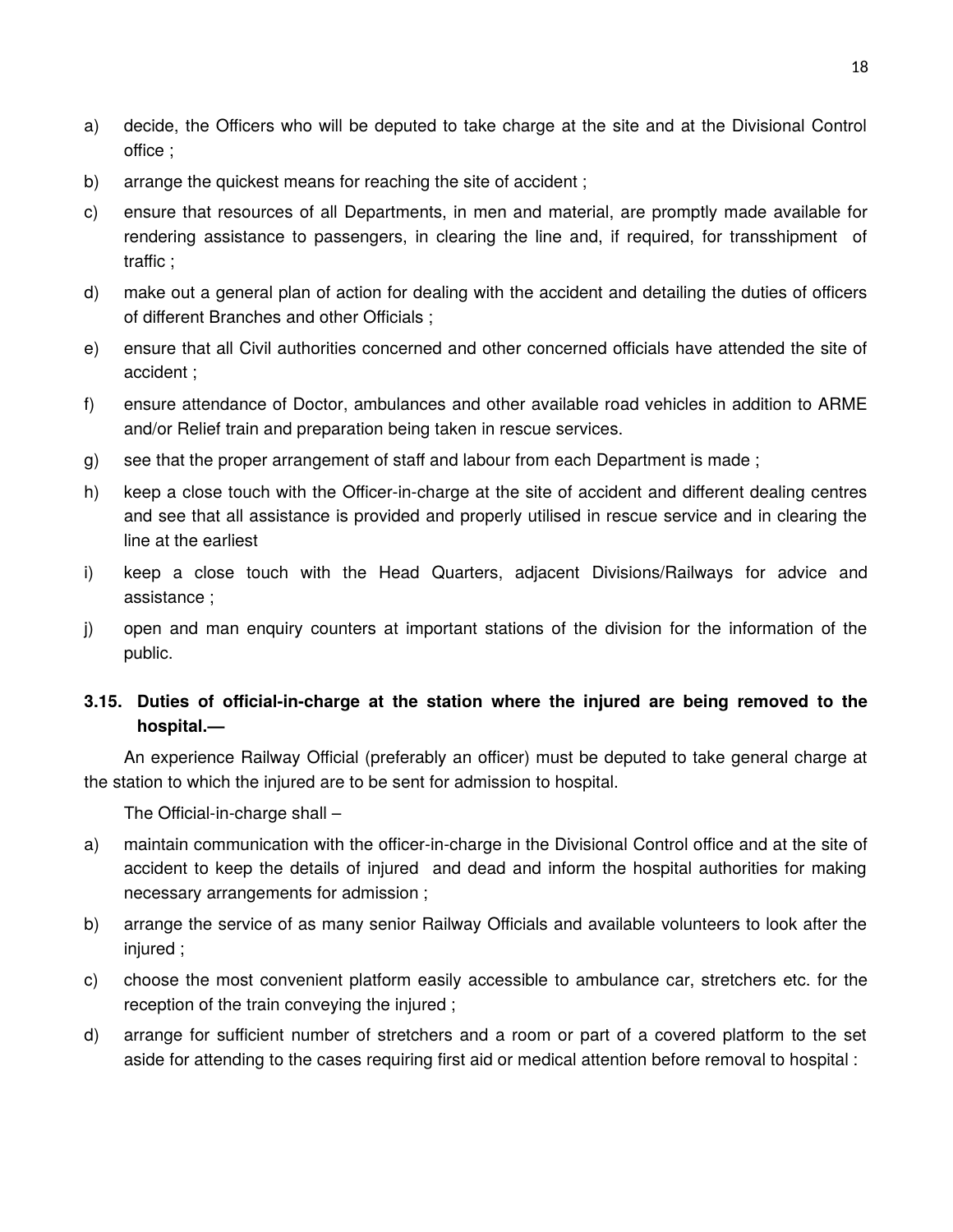- e) open a special inquiry office at a prominent place for prominent display of notices and lists of the injured or/and dead and to attend to all public inquiries ;
- f) request the nearest O/C-RPF and OC/GRP for the posting of an adequate force to control the crowd and for the maintenance of law and order at the station ;
- g) depute a responsible Railway Staff to co-ordinate disposal of dead bodies which the police has taken charge and see that arrangements are made to extend facilities to the relatives and public to identify the injured and dead bodies, also arrange for drinking water and light refreshments through the Railway catering/contractors at the station.

### **3.16. Duties of the Officer-in-charge of transshipment in case of serious accident. —**

The Sr. Divisional Commercial Manager or in his absence the Divisional/Assistant Commercial Manager will be in charge of arrangements for the transshipment of passengers and their luggages, parcels etc. at the site of accident.

The official-in-charge of transshipment will be responsible –

- a) to advise the passengers of the transshipment programme well in advance ;
- b) to select, in consultation with the Divisional Engineer or Assistant Engineer, the sites suitable for detraining and entraining of passengers ;
- c) to see that the sites are demarcated and lighted at night, also that the routes over which the passenger may have to walk are clear ;
- d) to intimate the Station masters of adjacent stations through Control or in writing the exact kilometres of the site of train halt, so that these can be clearly indicated in the Caution Order to be issued to the Driver and Guard ;
- e) to arrange for supply of drinking water there :
- f) to arrange for sufficient porters, gangmen, etc. from the nearest sources for the free carriage of passengers' luggage, parcel and Government Mail, etc.
- g) to see that the site is provided with portable Telephone, installed and manned during transshipment work ;
- h) to ensure that each train for transshipment is accompanied by a responsible person, be piloted and correctly hand-signalled to stop at train halt ;
- i) to depute responsible persons to look after the transshipment work and general comfort of passengers and to record the details of the work in Log Book at site ;
- j) to ensure arrangement of Railway Security staff at the site of transshipment to safeguard the passengers and their luggages, especially at night.

### **3.17. The Divisional Railway Manager —**

In the event of a serious accident, the Divisional Railway Manager shall –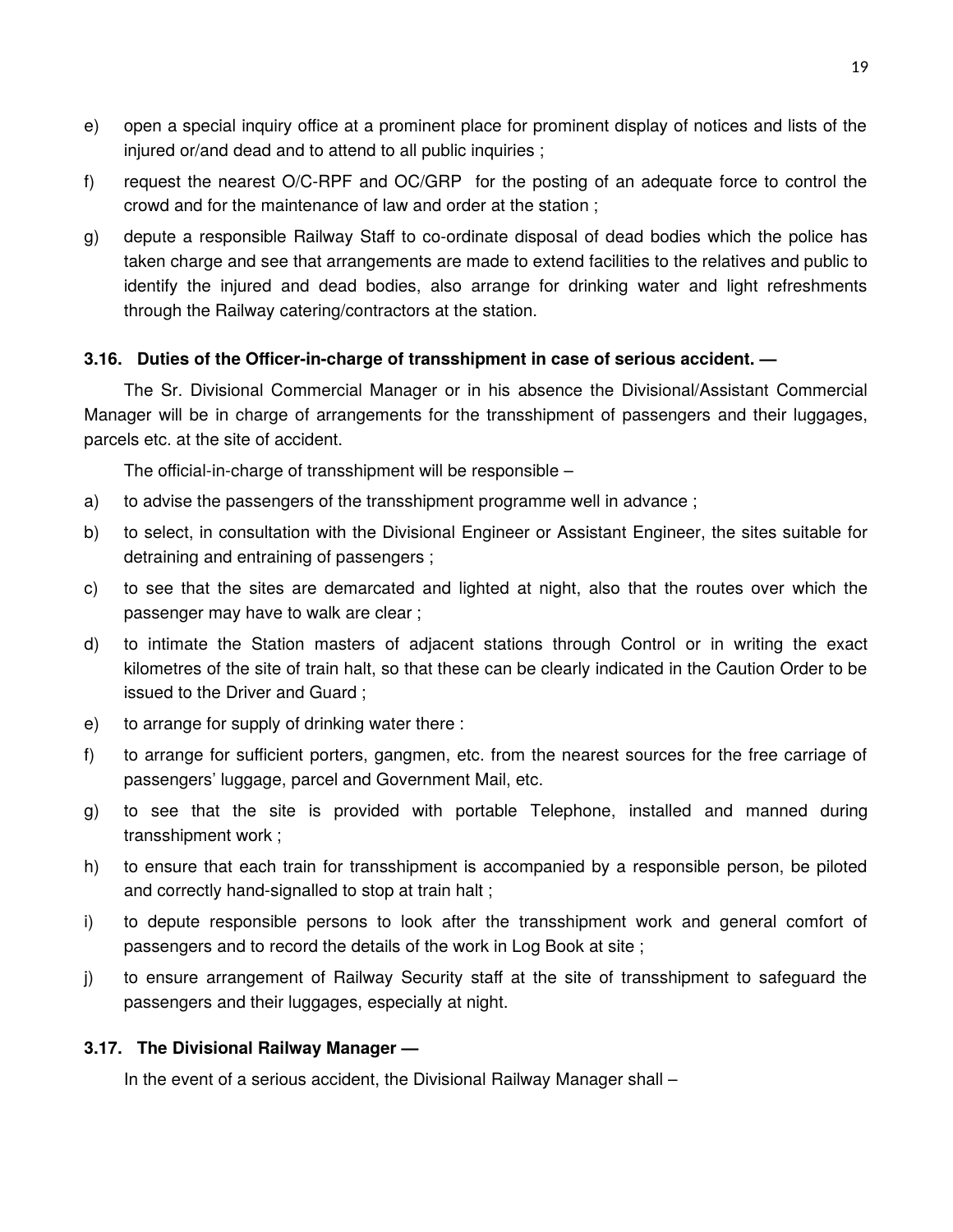- a) depute an officer to the site of the accident to assume overall charge, unless he himself proceeds to the site of the accident ;
- b) ensure that assistance is rendered by each Branch of his Division promptly and efficiently in rescue and relief, transshipment of traffic if required, and for removal of obstruction at the earliest; allot specific duties to the individual Officers for dealing with the accident ;
- c) keep a close touch with the Officer-in-charge at the site of accident and Officer-in-charge at the Control office and see that all assistance is provides and properly utilised in rescue and relief and for removal of the obstruction ;
- d) Ensure that Telephonic and / or Telegraphic advice of the accident is sent to the concerned officials;
- e) Arrange a preliminary enquiry in cases where immediate investigation of certain matters is considered necessary even though the enquiry may be conducted later by the Commissioner of Railway Safety etc.
- f) Proceed to the site of the accident as and when required under extent instructions.

NOTE : i) In the event of an accident not falling under the Classification of serious accident, but attended with blocking of line, the same line of action shall be taken by the different officials as indicated in this chapter, except which are for dealing with the injured and dead. However, the Divisional/Head Quarters Officers concerned will decide the line of action need be taken in relief and restoration operation etc., considering the location and nature of accidents which are not being fallen under the classification of serious accident, as also considering the seriousness of the serious accident. It is clear that the line of action will vary marginally in case of accidents involving passenger trains with loss of life and / or injuries and those involving goods trains.

ii) It is made clear to all concerned officials that the list of duties in this chapter is not exhaustive and this is only to make them attention to important aspects. This does not absolve them from following other rules and instructions on the issue.

#### **The duties of staff travelling in passenger carrying train which met with an accident :**

#### **3.18. Duties of a Train conductor/Train superintendent in the event of a serious accident —**

Immediately after occurrence of a serious accident, the train Conductor / Train Superintendent must–

- a) Assist the Guard in rendering first aid to the injured person(s) and shifting them to the Hospital.
- b) Look after the comfort of the passengers, injured and un-injured alike.
- c) Assist the passengers for protection of their luggages.
- d) Make out a list of injured / dead passengers.
- e) Preserve reservation charts to know the particulars of injured/dead passengers.
- f) Organise to transship/transfer passengers and their luggages to the passenger special.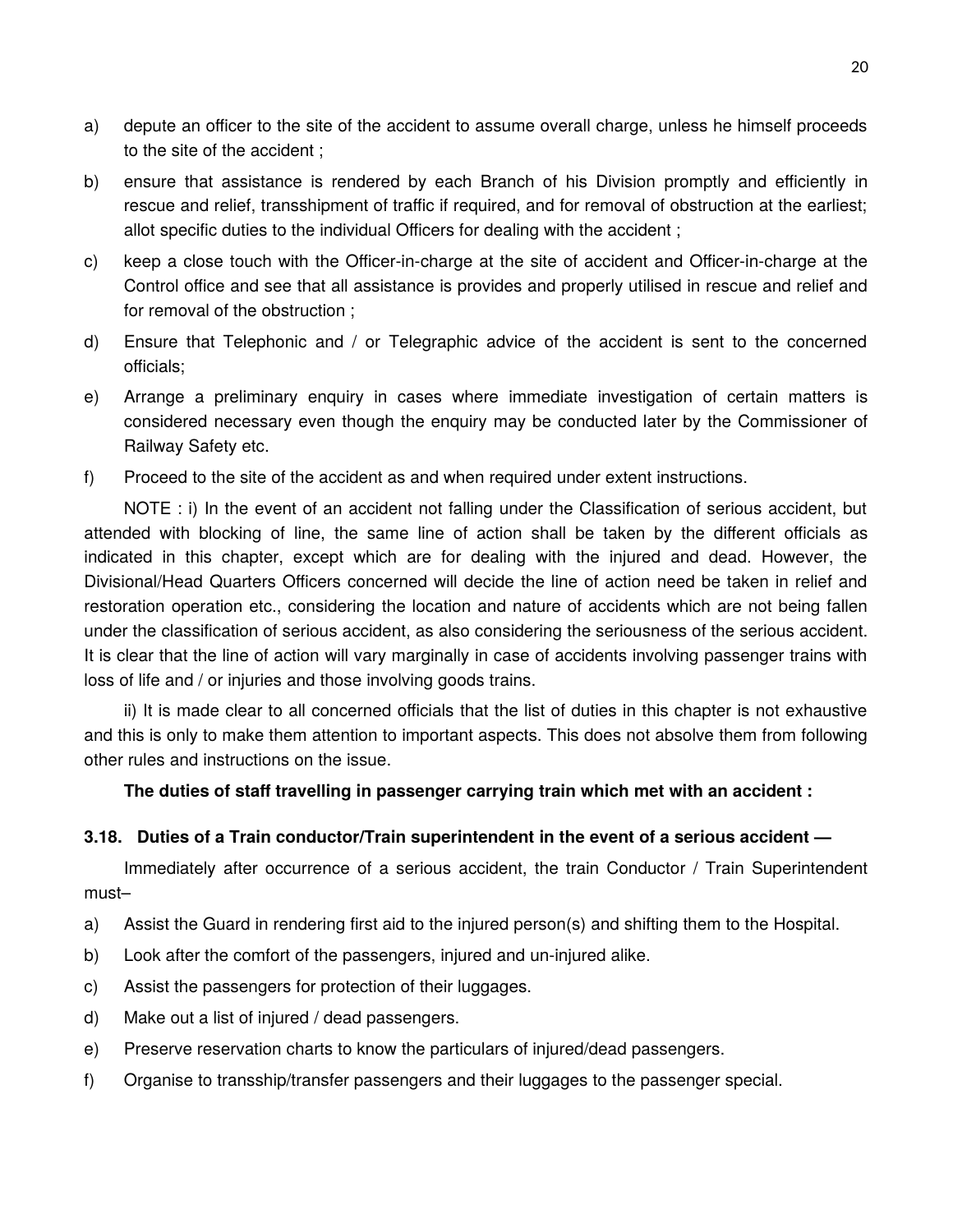- g) Assist Commercial Inspector for arranging the snacks, tea, Coffee & drinking water to the injured persons and other passengers also detained at the site of accident for any reason.
- h) Collect the addresses of the relatives of the injured/dead passengers to send information regarding accident.
- i) The Train Supdt./Train Conductor should look for the assistance of any Doctor or para Medical staff railway/other than railway travelling in the train.

# **3.19. Duties of a Coach Attendant.—**

Immediately after occurrence of a serious accident, the coach attendant should work under the guidance of Train Conductor/Train Superintendent.

# **3.20. Duties of a Travelling Ticket Examiner (TTE).—**

- a) Immediately after the accident takes place, the concerned ticket checking staff manning the coaches should assist the guard and train crew in assessing the site of accident and ascertain the casualties/ injuries taken place in their respective coaches and in the reserved compartments as well. The rough assessment made by ticket checking staff should be given to Captain of the train who should hand over it to the Guard for further communication to the controllers without any delay.
- b) Make adequate arrangements of refreshment and drinking water to the affected passengers.
- c) Arrange for prompt road transport for evacuating stranded passengers.
- d) Arrange adequate number of licensed porters for carrying passengers luggage and parcels.
- e) Arrange for payment of ex-gratia.
- f) Arrange for collecting the belongings of the injured and dead and handing them over on satisfactory proof of ownership being obtained.
- g) Arrange to make over the dead bodies to the police for further necessary action.
- h) Arrange to set up enquiry-cum-information centres at important stations enroute for giving information to the public.

### **3.21. Duties of A.C. Mechanic. —**

- a) He should immediately "Switch Off" the current where necessary to avoid short circuiting.
- b) He should also assist Commercial staff i.e. Train Conductor / Train Superintendent / TTEs in their duties at accident site.
- **3.22. The seniormost RPF Officer available will assume Control and immediately start the following action. —**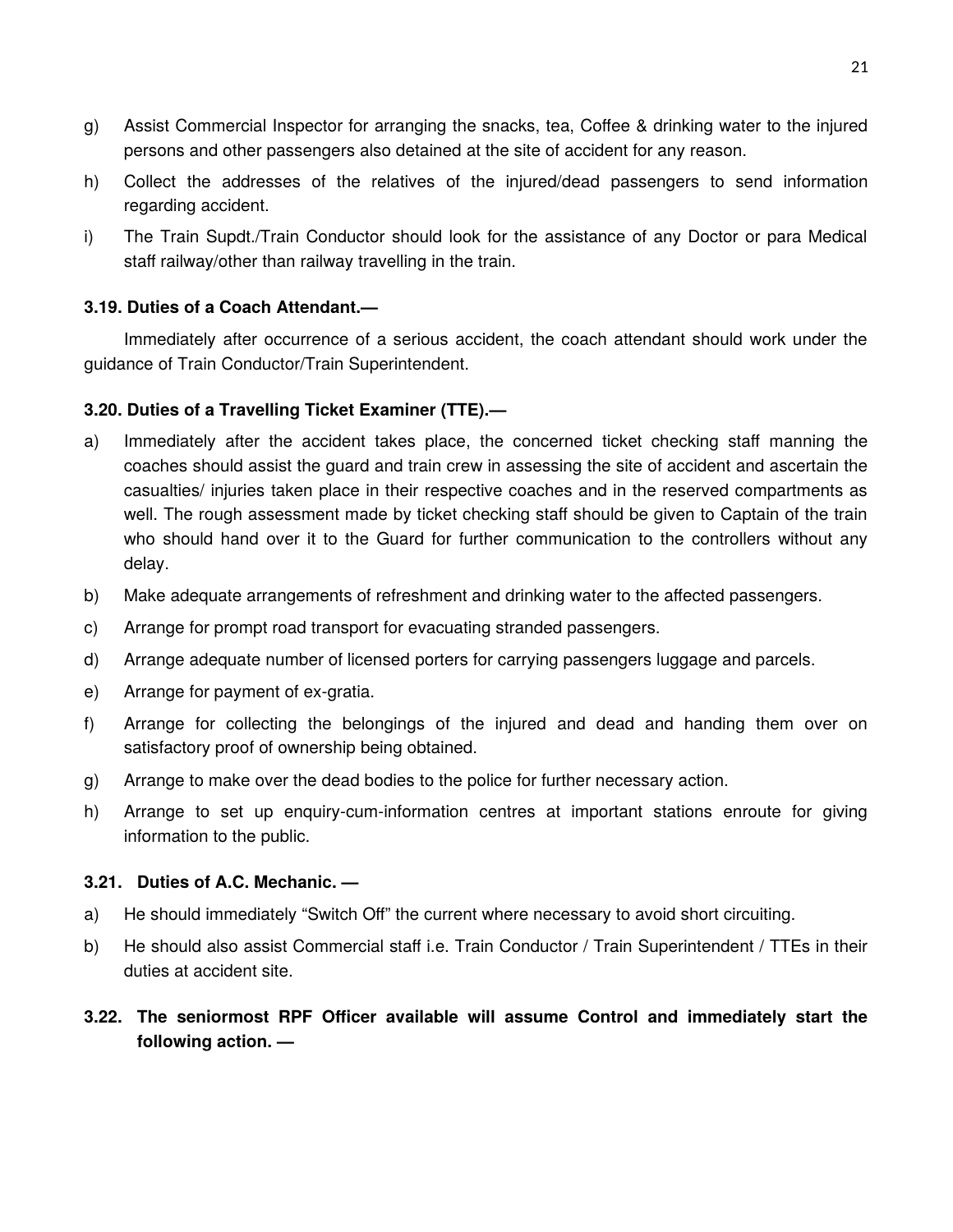- i) Segregate the area of incidence by establishing temporary barriers by use of nylon ropes (if available) or any other make shift device available at the site to protect the area against the entry of spectators into the affected place.
- ii) Baggage of passengers should be isolated and protected and consigned goods are taken care of till they are handed over to claimants or taken over by the Railway.
- iii) RPF personnel should respond to any call for assistance to rescue victims and transport them to nearest Hospital.
- iv) RPF Officers will maintain close liaison and harmony with the Officers of various departments of the Railways, GRP, Local Police and Officers of Civil Administration.

(For detailed duty list, refer Standing Order No. 34 issued under Railway Board's letter No. 97/Sec.(SPL.)/200/38 dated 31.7.97.)

# **3.23. Duties of various staff in case of untoward incidents —**

### **a) Station Superintendent –**

- i) If an untoward incident occurs at the station, the concerned Station Superintendent shall immediately arrange for medical assistance to the injured passengers and report such incident within twenty four hours of the occurrence to the Divisional Security Commissioner with details.
- ii) If an untoward incident occurs in the mid-section, in the absence of the Guard; the Conductor and the Train Ticket Examiner, the Station Superintendent, if it comes to his notice, shall perform the duties referred to in sub-clause (i) above.

### **b) Guard –**

If an untoward incident occurs in the mid-section, the Guard of the concerned train shall inform the Station Superintendent of the nearest station who shall perform the duties referred to in (a) (i) above.

### **c) Conductor –**

In case the Guard is injured in an untoward incident occurs in the mid section, the Conductor of the concerned train shall inform the Station Superintendent of the nearest station who shall perform the duties referred to in (a)(i) above.

# **d) Train Ticket Examiner** –

In case both the Guard and the conductor are injured in an untoward incident occurs in the mid section, the Train Ticket Examiner in-charge shall inform the Station Superintendent of the nearest station who shall perform the duties referred to in (a)(i) above.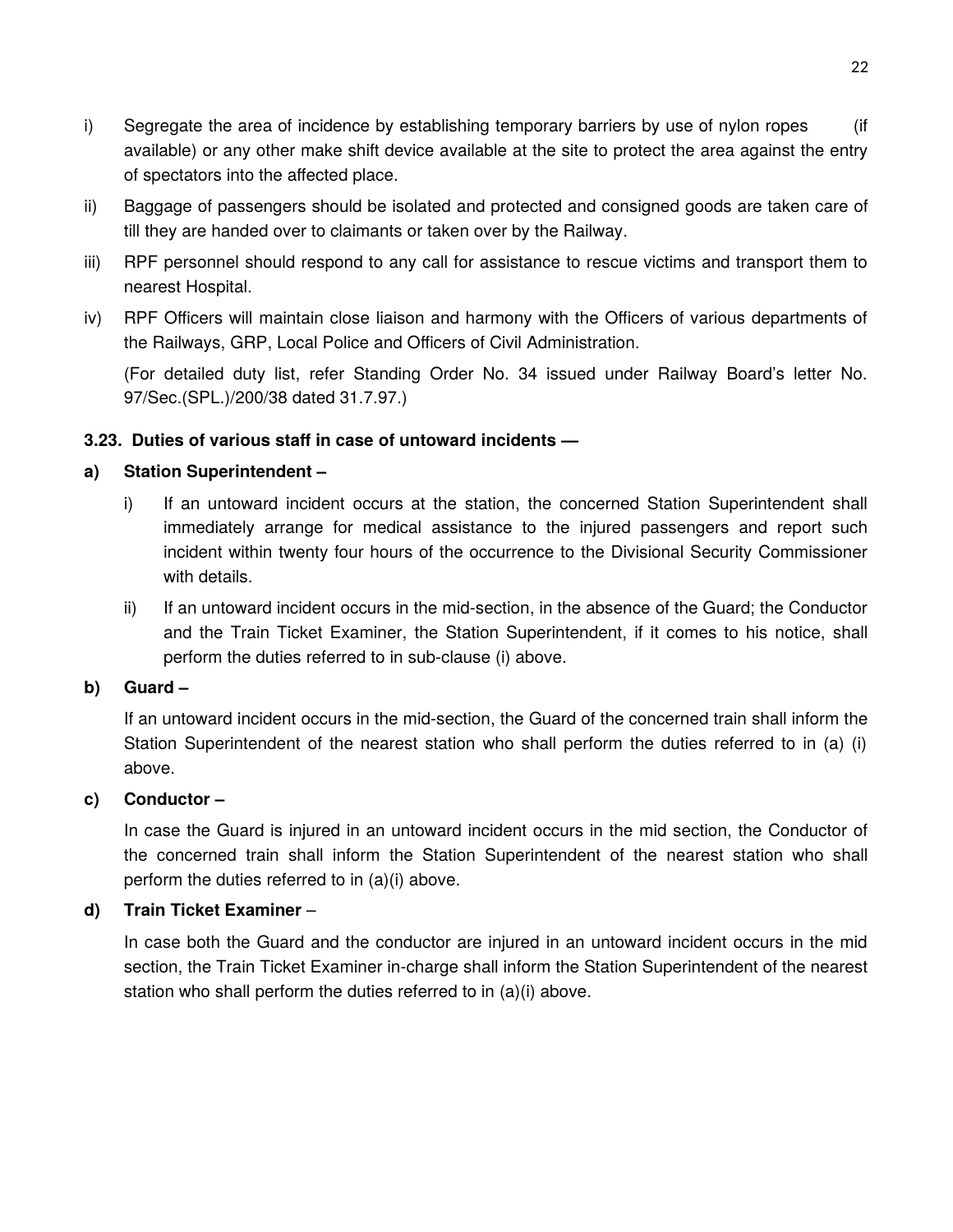# **CHAPTER – IV**

# **ACCIDENT RELIEF**

# **4.01. Types of accident relief equipments.—**

- (a) Following types of accident relief equipments are available on this Railway—
	- (i) Accident Relief Medical Equipment (ARME).
	- (ii) Accident Relief Train (ART).

# **4.02. Accident Relief Medical Equipment.—**

- (a) With a view to provide prompt medical aid, the following types of accident relief medical equipments are provided on this Railway—
	- $(i)$  Scale I in medical vehicles, as part of the accident relief trains.
	- (ii) Scale II in boxes, at specified stations.
	- (iii) Static first aid boxes-in- break down vans of accident relief trains and at all stations dealing with passenger traffic excepting train halts, also in other trains and places.
	- (iv) Guard's first aid boxes-as a personal equipment of guards of all passenger carrying trains.
	- (v) Elementary first aid boxes-for gangmen.
- (b) Apart from the equipments referred in sub-rule(a) (i) and (ii) above, every Railway Doctor should be provided with an emergency medical bag in which he can carry the injectables, pain relieving drugs, other medicines and dressings required in an emergency. If a Railway Doctor happens to be on the spot of an accident, he can start relief work without waiting for the regular medical equipments to arrive.
- (c) Scale 'I' equipment—
	- (i) Accident relief medical equipment Scale-I in medical vehicles forms an unit of the accident relief train and is stationed at divisional head quarters and at other selected important stations preferably where there are hospitals or health units in charge of Railway Medical Officer. The function of the vehicle is to carry medical equipments to the site of the accident so that prompt medical aid may be rendered and injured persons transported expeditiously to the nearest hospitals.
	- (ii) An auxiliary van is also provided along with the medical vehicle which have provision of emergency tools for extricating injured passengers. This should also carry adequate supply of drinking water and provision for tea, coffee and light refreshments which may be required for affected passengers.
	- (iii) The accident relief medical equipment vehicles shall be stabled in a suitable siding having exits at both ends so as to work it out at a moments notice to any direction. These vehicles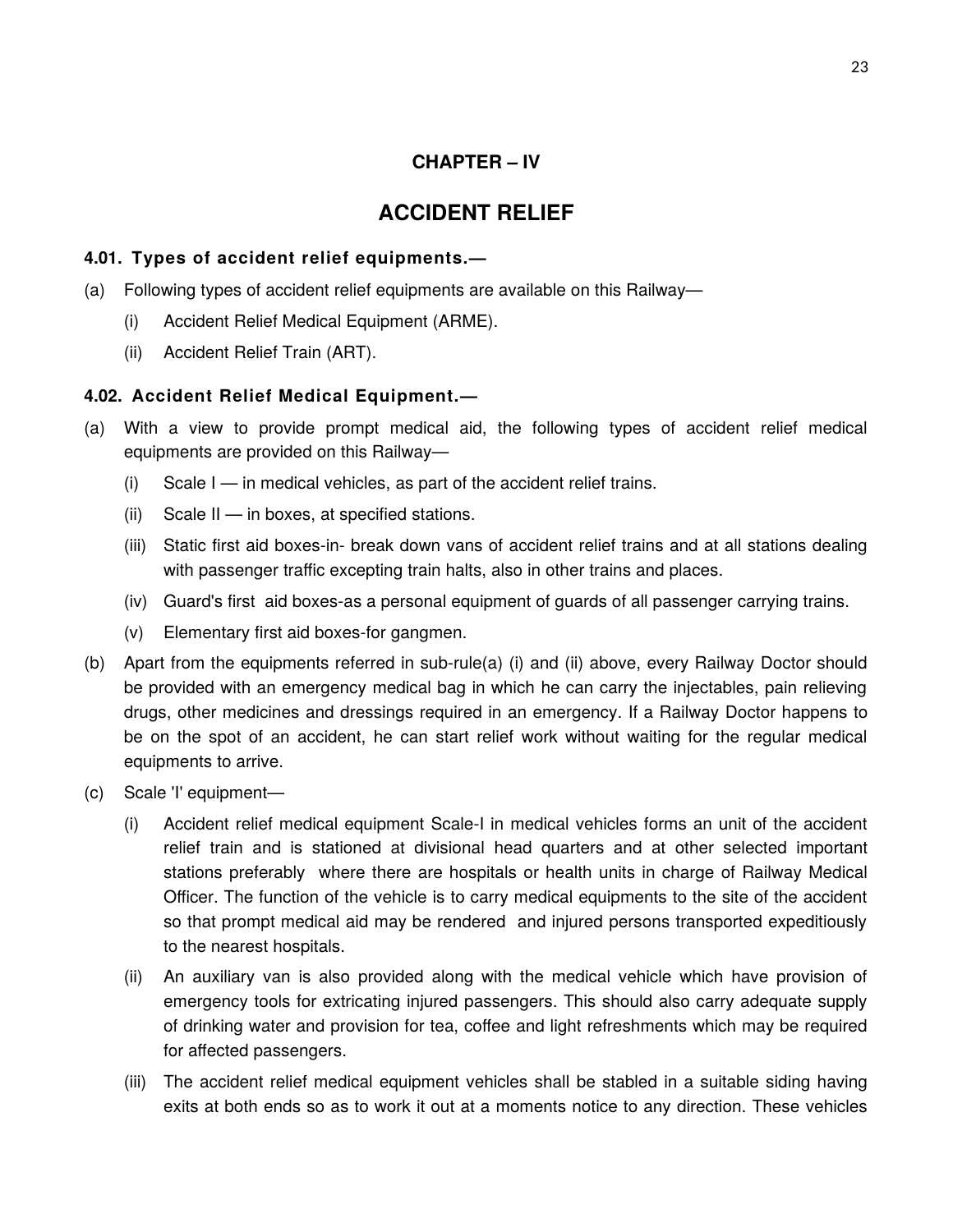must be stabled separately or so marshalled on the relief train that it can, if necessary, be despatched in advance of the relief train without delay.

- (iv) The person in-charge of the C&W department for ARME vehicles is responsible to maintain these vehicles in the same way as other coaching stock in regular use, in that the running gears shall be regularly attended, oiled and replaced in accordance with the orders inforce. He must ensure that these vehicles are always kept in good working condition so as to run at permissible speed. The electrical equipment including batteries shall also be attended to and recharged regularly. In the event of an accident requiring medical assistance, no detention shall be permitted to these vehicles for any reason.
- (v) The Telecommunication Inspector must thoroughly test the portabled Telephone provided in ARME van regularly and ensure that this is in good working order and that the line wire diagram is kept upto date.
- (vi) The electrical official in charge shall regularly see and personally ensure that the electrical gear in the ARME vans are in good working order.
- (vii) The train examiner in charge shall see that the Fire Extinguishers are examined once in six months and ensure that they are in good working order with spare refills.
- (viii) One photographer with Camera and necessary equipments should form integral part of the group of staff who accompany the ARME and ART in case of an accident on short notice. All possible action is taken for preservation of the clues in order to enable reconstructing of scene of accident with reliability.
- (d) Scale "II" equipments—
	- (i) Accident relief medical equipment Scale-"II" is located at selected stations whether there is accident relief train or not, but there is a Railway hospital or health unit. This equipment should be stored in portable metal boxes of suitable size and kept in a separate room in or adjacent to the station building or in a wagon provided for this purpose. For quick transporting, loading and unloading of the boxes containing Scale-II equipment, wheel trollies are also provided.
	- (ii) This equipment is intended for use in major accidents and is to be handled by any Doctor or by qualified first aiders under the supervision of Doctor(s)
- (e) First aid boxes—
	- (i) Static first aid boxes in break-down vans of accident relief trains, and at stations, yards, loco sheds, Material train and carriage and wagon depots etc. are kept in a prominent place in the respective places offices. The exact size and pattern of these boxes are standardised by the Chief Medical Officer.
	- (ii) The first aid boxes for guards of passenger carrying trains as prescribed by the St. John Ambulance Association of India shall be the personal equipment of the guards and be carried by them in their guard boxes.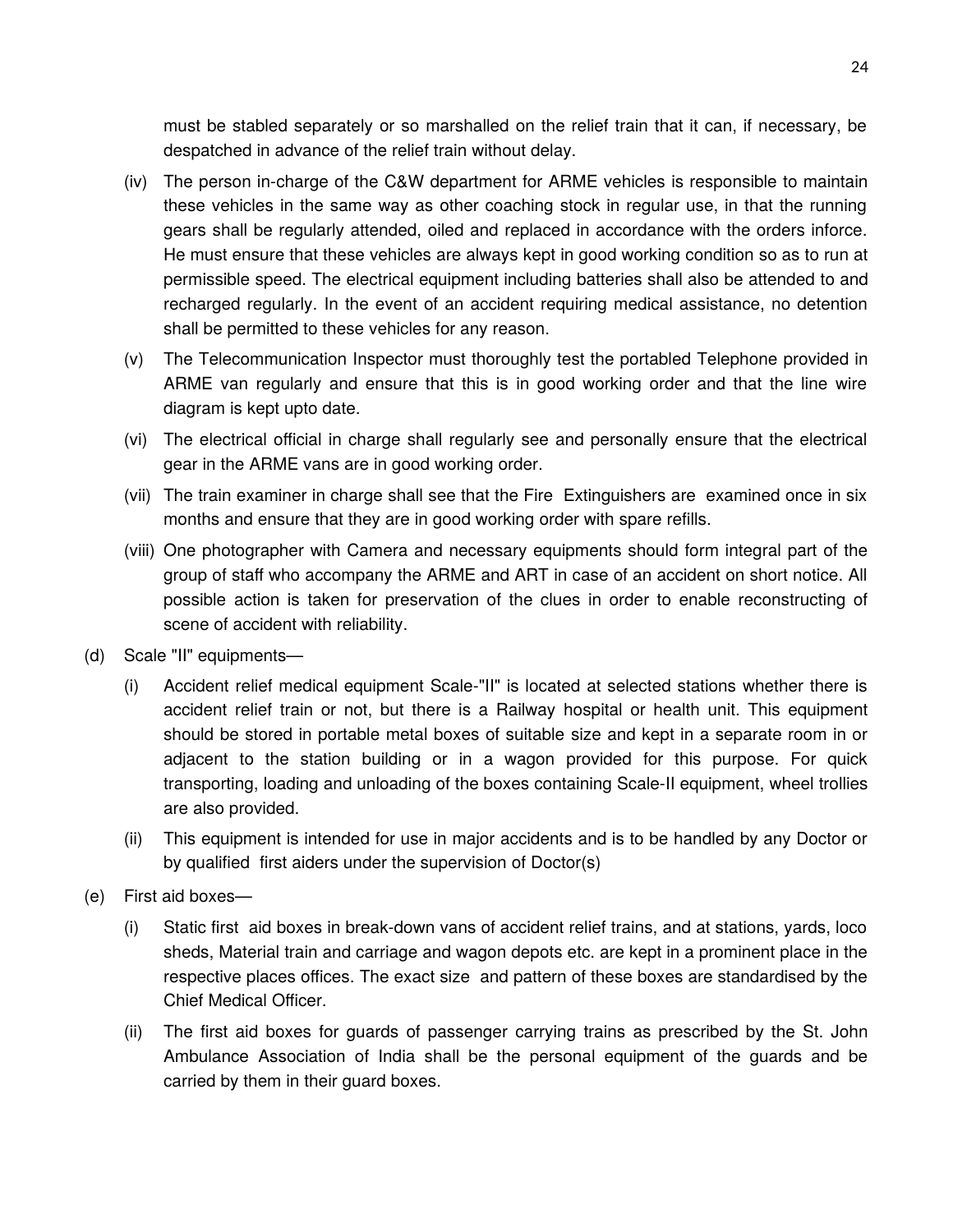(iii) The first aid boxes provided for gangmen should be of compact and small size.

### **4.03. Maintenance of Keys.—**

- (a) Scale 'I' equipment.
	- (i) The keys of the locks of the various external doors of the medical vehicle will be in duplicate, one set to be in charge of the Loco Foreman or the Station Master as the case may be and other with the medical officer in charge. All the keys should be suitably marked for identification. The keys will be kept in a glass fronted box fixed in a prominent place in their respective offices and duly sealed by the Loco Foreman/Station Master/Medical Officer as the case may be.
	- (ii) The keys of any locks inside the vehicle should also be in duplicate, one set is kept in a glass fronted box fixed inside the vehicle duly sealed by the Doctor in charge, and the other set will be kept in a glass fronted box fixed in a prominent place in the hospital or the health unit concerned and the boxes are duly sealed by the Doctor in charge.
- (b) Scale 'II' equipment—

The boxes of Scale-'II' equipment will not be provided with locks and keys, but will be sealed by the medical officer in charge. The room in which the boxes are kept will be locked and provided with duplicate keys, one of which will be with the Station Superintendent/Station Master on date and the other with the Medical Officer in charge. The keys will be suitably marked for identification, and will be kept in a glass fronted box, duly sealed by the Station Superintendent/Station Master and Medical Officer in charge as the case may be, and fixed in a prominent place in their respective offices.

### **4.04. Custody, replenishment and inspection of the accident relief medical equipment, etc.—**

- (a) The Medical Officer in charge is responsible for ensuring that the prescribed contents of the accident relief medical equipment Scale-I and II are maintained in the chests and are in good condition. Whenever required the medicines, surgical appliances and other articles must be replaced.
- (b) Where Scale II equipment is stored in the Station building, the Station Superintendent/ Station Masters will be responsible for the safe custody of the boxes. Whenever this equipment is sent to the site of accident. The Station Superintendent/ Station Master shall ensure that the boxes are received back in time and kept at the proper place. On return of the boxes after use, the medical officer in charge should check the same and arrange immediately for necessary replenishment of the articles used. In addition, the medical officer in charge and the Station Superintendent/Station Master will inspect this equipment once in a month.
- (c) ARME Scale-I and Auxiliary must be inspected once in a month by the following officials in charge (preferably jointly)–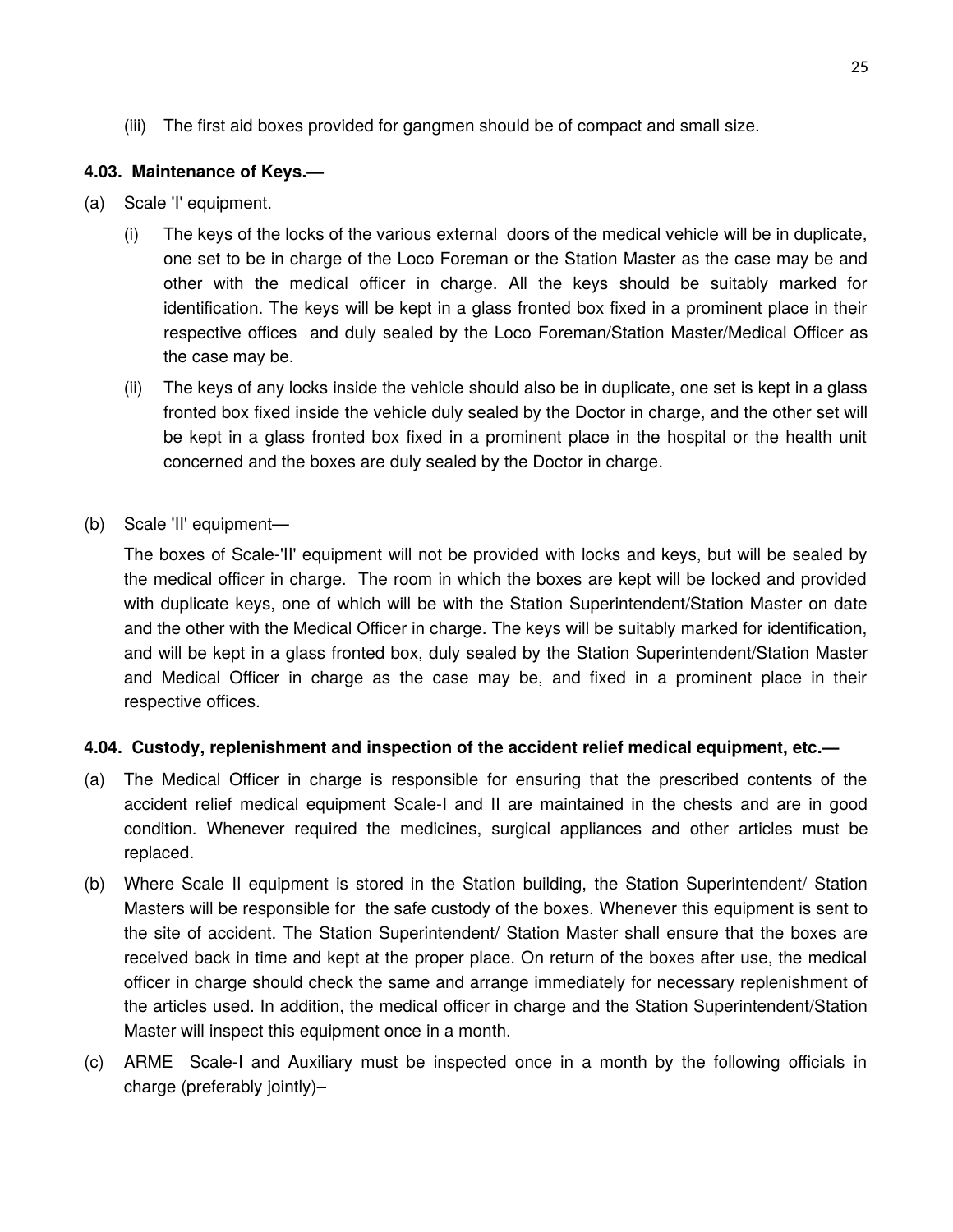- (i) Medical Officer.
- (ii) Station Superintendent /Station Master.
- (iii) Telecommunication Inspector,
- (iv) Train Examiner.
- (v) Electrical Official.
- (d) An inspection book must be provided in the ARME van Scale-I as also in the location of Scale-II equipment for record of remarks by inspecting officials and action taken. The inspection book shall neatly be maintained.
- (e) Medical Officer in charge of the division will inspect the Scale-I and Scale-II equipment quarterly and ensure that all the prescribed contents are maintained in good condition.
- (f) After each monthly inspection, a joint report shall be submitted by the officials to their respective Divisional Officers. Every month a certificate to the effect that the contents of the equipment have been checked and replaced (wherever required) shall be sent by the Doctor-in-charge of each equipment to the Medical Officer in charge of the Division who in turn shall forward it to the Chief Medical Officer.
- (g) During the inspection, the Medical Officer shall also see that the water tanks are being refilled every week. The Train Examiner in charge shall be responsible for refilling the water tanks every week. The inspecting officials concerned shall also see that all the articles such as petromax, other lights, mantles, kerosine, matches, torches, batteries and bulbs etc. for lighting arrangements are available and in proper working order. They should ensure that there is sufficient quantity of oil available. The lighting arrangements should be tested by actually burning them. The electrical official in charge shall also ensure that the lights, fans and the batteries are in proper working order.

#### **4.05.(a) LOCATION OF ART, TOOL VAN, ARME & BD CRANE IN SER**

| Srl.<br>No. | Division Location Class/ Scale of SPARMV/<br>of ART | Model<br>of ART                 | <b>AMRE</b> | <b>SPART</b>             | Road<br><b>Vehicle</b> | <b>Rail Cum Availability</b><br>of BD<br><b>Crane</b> | <b>Scale-II</b> | No.            |
|-------------|-----------------------------------------------------|---------------------------------|-------------|--------------------------|------------------------|-------------------------------------------------------|-----------------|----------------|
|             | ADA                                                 | Class-A Scale-I                 |             |                          |                        | 120T BD<br>Crane                                      | <b>Bankura</b>  | 1              |
|             | <b>BKSC</b>                                         | Class-A Scale-I                 |             |                          |                        | <b>140T BD</b><br>Crane                               | Chandil         | $\overline{2}$ |
|             | <b>CKP</b>                                          | <b>BEMCO</b><br>2011            |             | Class-A Scale-I HS SPART |                        | <b>140T BD</b><br>Crane                               |                 |                |
|             | <b>DPS</b>                                          | Class-B<br><b>BEMCO</b><br>2014 | Scale-I     |                          |                        |                                                       |                 |                |
|             | <b>BNDM</b>                                         | Class-A                         | Scale-I     |                          |                        | 140T BD                                               |                 |                |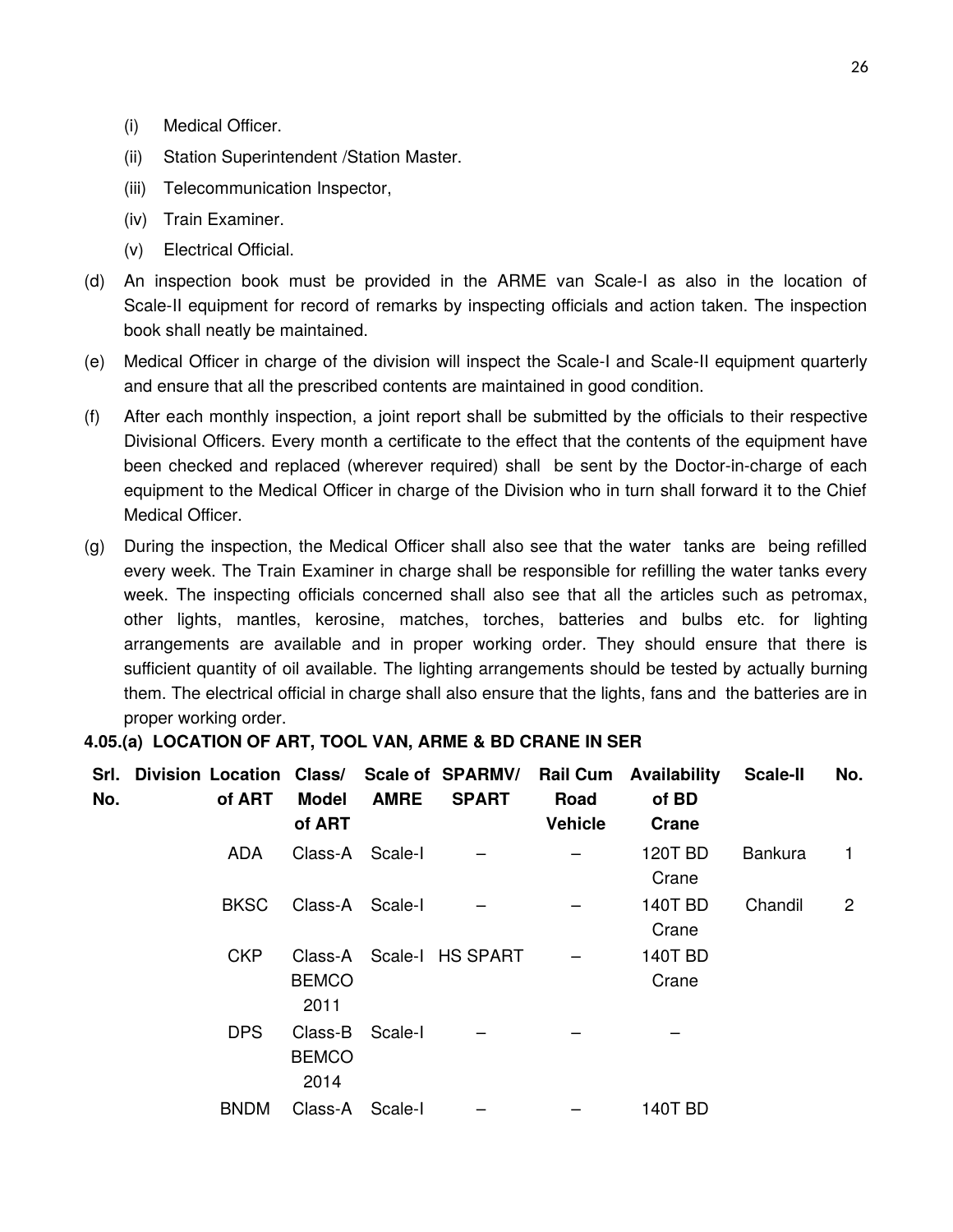|    |            |             | <b>BEMCO</b><br>2014                    |         |               |           | Crane                   |                                                  |                               |
|----|------------|-------------|-----------------------------------------|---------|---------------|-----------|-------------------------|--------------------------------------------------|-------------------------------|
|    |            | <b>TATA</b> | Class-B<br><b>MFD</b><br>2012           | Scale-I |               |           |                         |                                                  |                               |
|    |            | <b>JSG</b>  | <b>Tool Van</b><br><b>BEMCO</b><br>2009 |         |               |           |                         | Jharsuguda                                       | $\vert$ 1                     |
| 3. | <b>RNC</b> | <b>HTE</b>  | Class-B                                 | Scale-I |               |           |                         | Bano<br>Muri                                     | 1<br>$\overline{c}$           |
| 4. | <b>KGP</b> | <b>KGP</b>  | Class-A                                 | Scale-I | <b>SPARMV</b> | Available | <b>140T BD</b><br>Crane | Mecheda<br>Tamluk<br><b>Balasore</b><br>Baripada | 1<br>$\overline{c}$<br>3<br>4 |
|    |            | <b>SRC</b>  | Class-B                                 | Scale-I |               |           |                         |                                                  |                               |

ARME SC-II, JSG in CKP Division. MFD - 1 (Tata/CKP Divn.)

# **(b) AVAILABILITY OF HRD IN ARME/SPARMV IN SER**

| <b>Division</b> | <b>Location</b> | <b>Equipment</b> | <b>Make</b>     | Yera of Comm. |
|-----------------|-----------------|------------------|-----------------|---------------|
| <b>ADA</b>      | <b>ADA</b>      | <b>HRD</b>       | <b>LUKAS</b>    | 2003          |
|                 |                 |                  | <b>LUKAS</b>    | 2003          |
|                 |                 |                  | <b>HALMATRO</b> | 2013          |
| <b>CKP</b>      | <b>CKP</b>      | <b>HRD</b>       | <b>LUKAS</b>    | 2001          |
|                 | <b>TATA</b>     | <b>HRD</b>       | <b>LUKAS</b>    | 2008          |
|                 | <b>BNDM</b>     | <b>HRD</b>       | <b>LUKAS</b>    | 2004          |
|                 | <b>DPS</b>      | <b>HRD</b>       | <b>HALMATRO</b> | 2013          |
| <b>KGP</b>      |                 |                  | <b>LUKAS</b>    | 2002          |
|                 | <b>KGP</b>      | <b>HRD</b>       | <b>HALMATRO</b> | 2013          |
|                 | <b>SRC</b>      | <b>HRD</b>       | <b>HALMATRO</b> | 2013          |
| <b>RNC</b>      | <b>HTE</b>      | <b>HRD</b>       | <b>LUKAS</b>    | 2012          |

# **(c) TURNING OUT FACILITIES (EXIT) OF ART, ARME & BD CRANE/SER**

|          |                 |             |                     | <b>EXIT</b> |                 |
|----------|-----------------|-------------|---------------------|-------------|-----------------|
| Srl. No. | <b>Division</b> | Location    | <b>ART/Tool Van</b> | <b>ARME</b> | <b>BD Crane</b> |
|          | ADA             | ADA         | Double              | Double      | Double          |
|          |                 | <b>BKSC</b> | Double              | Double      | Double          |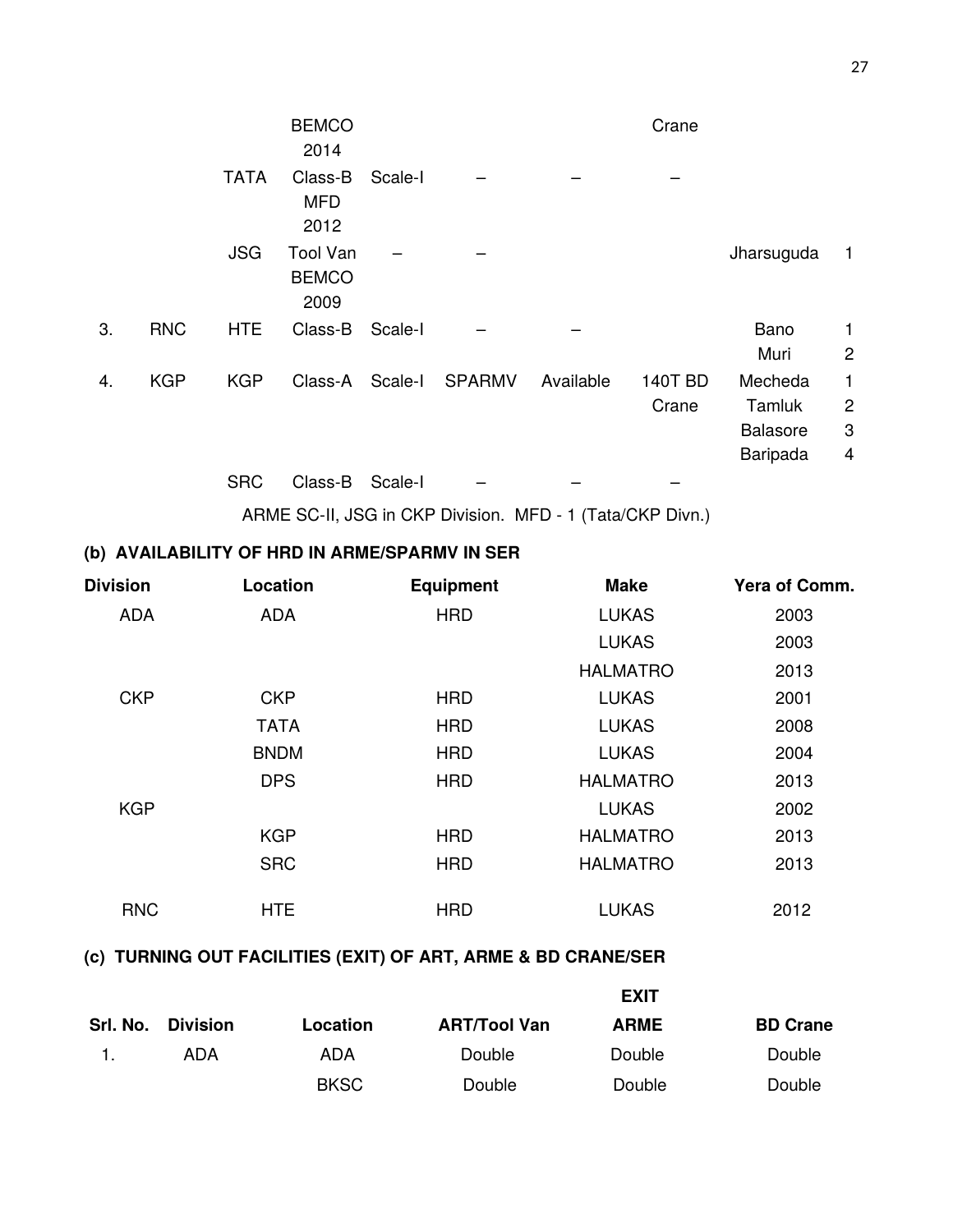| 2. | <b>CKP</b> | <b>CKP</b>  | Double | Double    | Single    |
|----|------------|-------------|--------|-----------|-----------|
|    |            | <b>BNDM</b> | Single | Double    | Single    |
|    |            | <b>TATA</b> | Double | Double    | <b>NA</b> |
|    |            | <b>DPS</b>  | Double | Double    | <b>NA</b> |
|    |            | <b>JSG</b>  | Double | <b>NA</b> | <b>NA</b> |
|    |            | (Tool Van)  |        |           |           |
| 3. | <b>KGP</b> | <b>KGP</b>  | Double | Double    | Double    |
|    |            | <b>SRC</b>  | Single | Double    | <b>NA</b> |
| 4. | <b>RNC</b> | <b>HTE</b>  | Double | Double    | <b>NA</b> |

### **4.06. Maintenance of Accident Relief Train.—**

- (a) Following records shall be maintained in the accident relief trains–
	- (i) Accident Relief Train Log Book.
	- (ii) Attendance Register.
	- (iii) List of tools and equipments.
	- (iv) Register for testing of wire ropes and chains.
	- (v) Periodical testing register for–
		- (1) First aid equipment.
		- (2) Field Telephone.
		- (3) Detonators.
		- (4) Gas cutting equipment.
		- (5) Petromaxes and tilly lamps.
		- (6) Generators.
		- (7) Compressors.
		- (8) Fire fighting equipment.
	- (vi) Inspection register.
- (b) (i) All Relief trains and Relief vans are under the charge of Mechanical department. SSE/Loco and others in charge of the Accident Relief Trains and Relief Vans, are responsible to ensure that they are always fully equipped and in proper running order. They will also inspect the equipments to ensure that they are in efficient working condition. However, the Engineering, Electrical and S&T departments will be responsible to ensure the availability of prescribed equipment of their respective departments and their good condition.
	- (ii) The Divisional Mechanical Engineer, Divisional Engineer, Divisional Electrical Engineer (Tr. D) Where provided and Divisional Signal and Telecommunication Engineer, Divisional Electrical Engineer(G) concerned must personally inspect the Relief Trains and their equipments concerned to the respective department to ensure the availability and their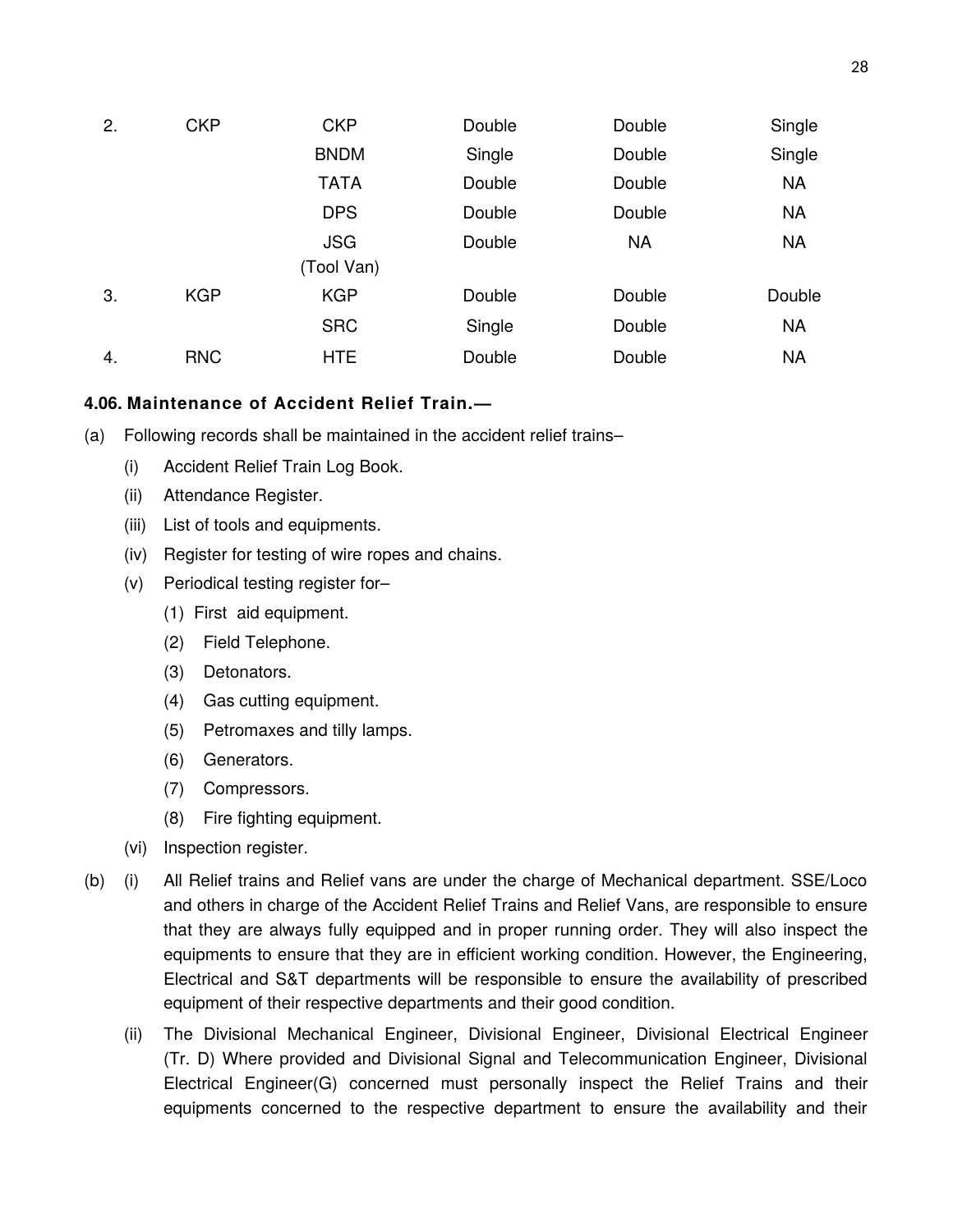efficient working condition. They must also satisfy themselves that the deficiencies are made good after use at every accident.

- (c) The person in charge of the Loco-shed, Running shed at the base station of Relief Trains is responsible to see that the Relief Train gang thoroughly understand the accident hooter for their attendance, and to maintain a list with their names and the names of principal members live in the vicinity of the shed who are supposed to attend with the relief train, and also responsible to keep the said list in a place accessable to all.
- (d) The person incharge of the C&W department is responsible to organise a break down gang amongst his staff at the base station of relief train and to see that they thoroughly understand the accident hooter for their attendance, also to ensure that the gang is efficient enough to work at the site of accident.
- (e) The person incharge of the loco shed/Running shed is responsible to keep the engine and accident relief crane (if provided) in readiness. The CYM/YM/SS/SM as the case may be will be responsible to arrange any extra vehicle or brake van for relief work in case of necessity.
- (f) The person incharge of C&W department for relief train is responsible to maintain all the vehicles on the train in the same way as other coaching stock in regular use, in that the running gears shall be regularly attended, oiled and replaced in accordance with the orders inforce. He must ensure that those vehicles are always kept in good working condition, so that in the event of an accident requiring relief train, no detention or speed restriction need be permitted to these vehicles for any reason.

| <b>Division</b> | Location    | <b>Equipment</b> | <b>Make</b>  | Yera of Comm. |
|-----------------|-------------|------------------|--------------|---------------|
| <b>ADA</b>      | <b>ADA</b>  | <b>HRE</b>       | <b>LUKAS</b> | 1997          |
|                 | <b>BKSC</b> | <b>HRE</b>       | <b>MFD</b>   | 2013          |
| <b>CKP</b>      | <b>CKP</b>  | <b>HRE</b>       | <b>BEMCO</b> | 2011          |
|                 | <b>TATA</b> | <b>HRE</b>       | <b>MFD</b>   | 2012          |
|                 | <b>BNDM</b> | <b>HRE</b>       | <b>BEMCO</b> | 2014          |
|                 | <b>DPS</b>  | <b>HRE</b>       | <b>BEMCO</b> | 2014          |
|                 | <b>JSG</b>  | <b>HRE</b>       | <b>BEMCO</b> | 2009          |
| <b>KGP</b>      | <b>KGP</b>  | <b>HRE</b>       | <b>MFD</b>   | 2009          |
|                 | <b>SRC</b>  | <b>HRE</b>       | <b>MFD</b>   | 2013          |
| <b>RNC</b>      | <b>HTE</b>  | <b>HRE</b>       | <b>LUKAS</b> | 2003          |
|                 |             |                  |              |               |

### **4.07. Availability of HRE in ART/SER.—**

**4.08. Display of addresses of Government/Railway officials and other particulars in control office.—**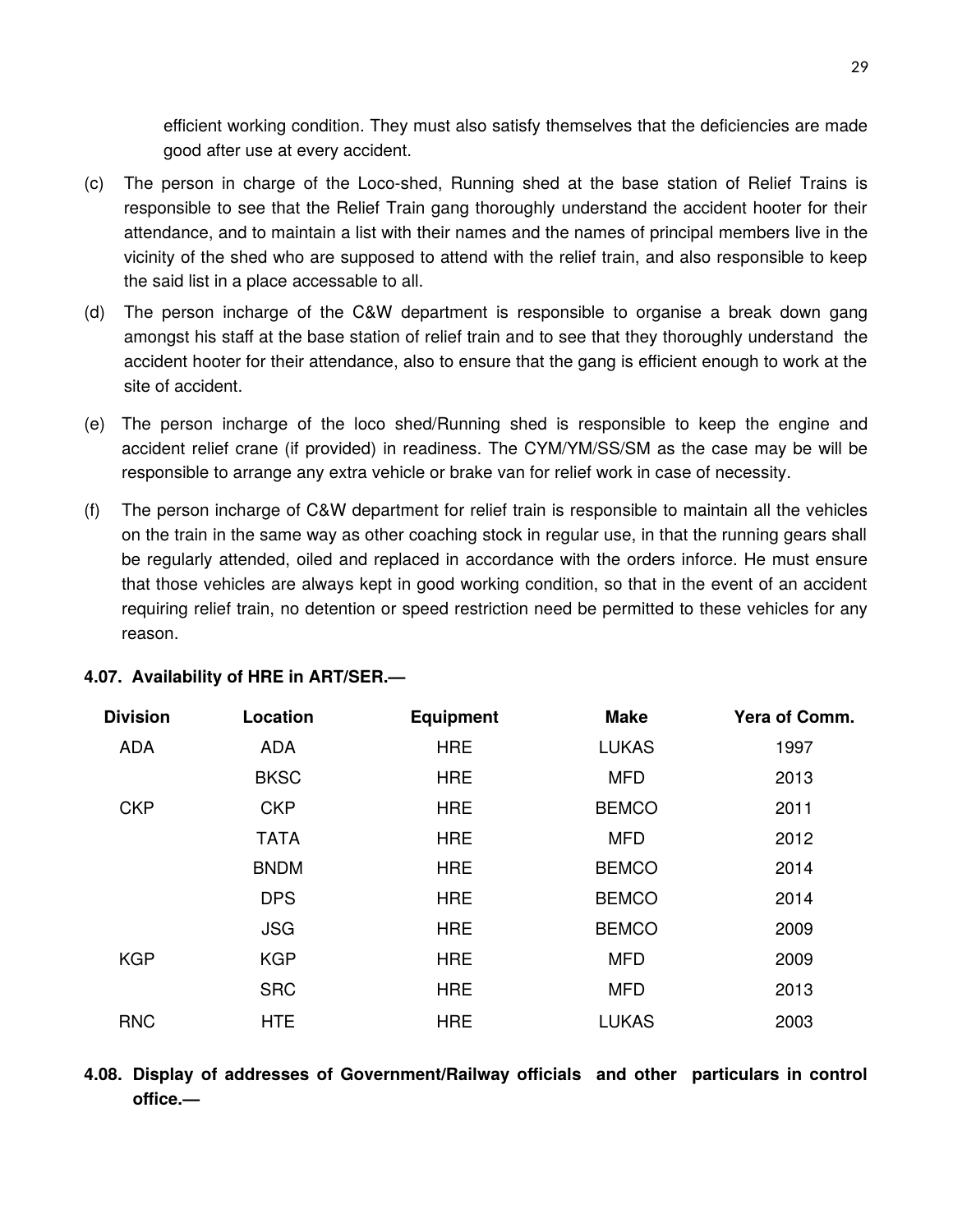In each control office, a complete list for the whole of the control area must be maintained and hung at a conspicuous place, indicating the following—

(a) Government officials stating the distance of their offices from the nearest station and names of the station under their jurisdiction, i.e., District Magistrate or Dy. Commissioner,

Sub Divisional Officer,

District Superintendent of Government Railway Police.

Inspector General of Railway Police.

Officer in charge of local Police Station.

Officer in Charge of Government Railway Police.

Civil Surgeon,

Post Master General

Superintendent of Post and Telegraph, or

Dy. Superintendent of Post and Telegraph,

Inspector of Post and Telegraph,

Divisional Engineer of Post and Telegraph,

Lineman-Post and Telegraph.

- (b) Base stations of Accident Relief Medical Equipment,
- (c) Base stations of Accident Relief Train.
- (d) Railway, Civil, Military, Private Hospital or Dispensary and local Doctors indicating the distance from nearest station, facilities and means of communication available.
- (e) All Railway officials concerned to accident with their jurisdiction.
- (f) Such road vehicles with the names of the Drivers and address which can be called for incase of emergency.
- (g) Station-wise list of ARME with adjoining divisions of home Railway as well as that of adjoining Zonal Railway.

**NOTE :** Sr. DOM/DOM and CHC must ensure that the particulars mentioned above are maintained upto date in the control offices.

# **4.09. Display of addresses of Government/Railway officials and other particulars at stations and Hospitals/Health Unit.—**

- (a) At each Railway Station, a complete list must be maintained and hung at a conspicuous place, indicating the following—
	- (i) Government officials whose jurisdiction include the station and the names of the stations under their jurisdiction.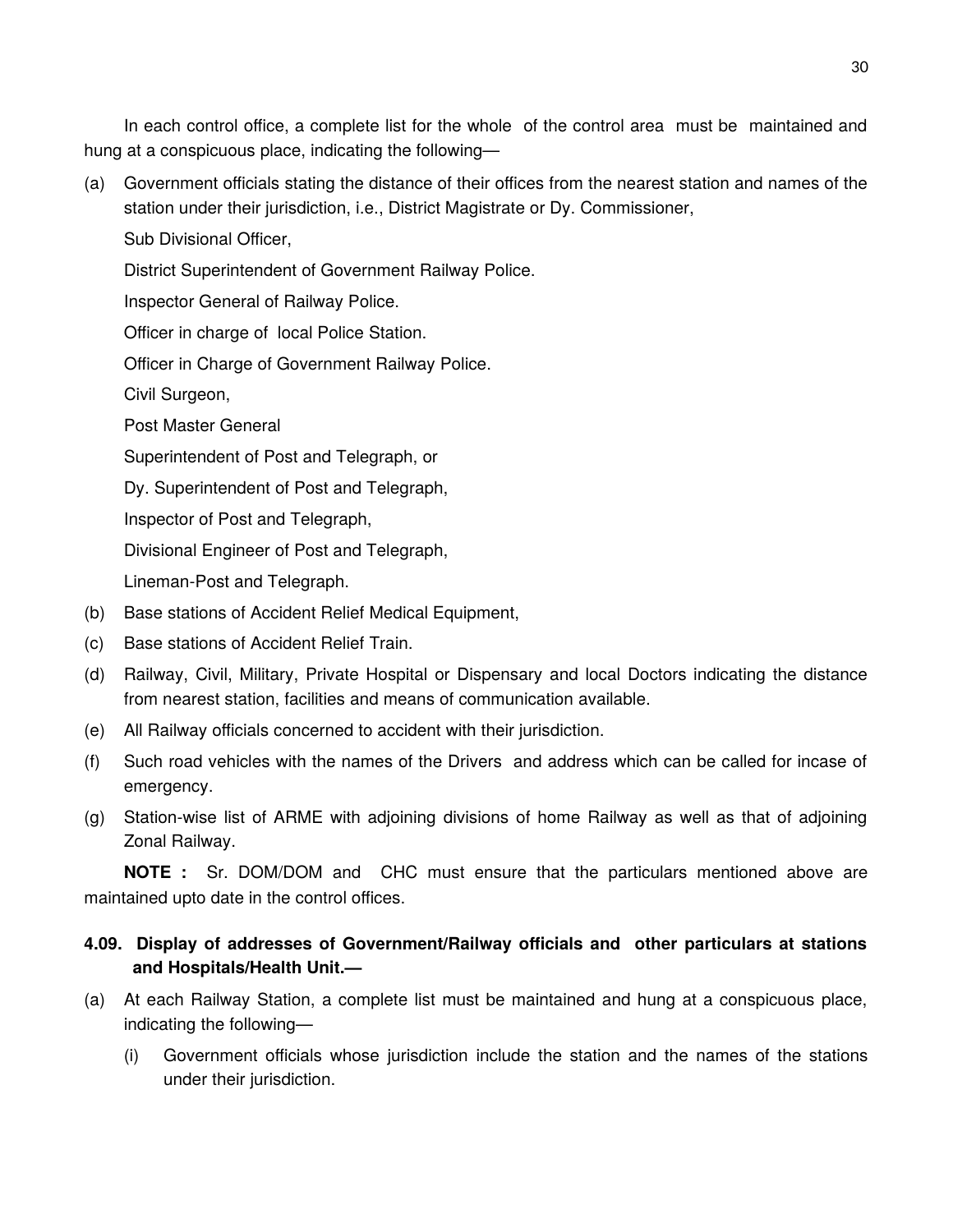District Magistrate or Dy. Commissioner,

Sub Divisional Officer,

District Superintendent of Police.

District Superintendent of Government Railway Police.

Inspector General of Railway Police.

Officer in charge of Local Police Station.

Officer in charge of Government Railway Police.

Civil Surgeon.

Post Master General.

Superintendent of Post and Telegraph.

Dy. Superintendent of Post and Telegraph.

Inspector of Post and Telegraph.

Divisional Engineer of Post and Telegraph.

Line man Post and Telegraph.

- (ii) Base stations of Accident Relief Medical Equipment.
- (iii) Base stations of Accident Relief Train.
- (iv) Nearest Railway, Civil, Military, Private Hospital or Dispensary and Local Doctors indicating the distance from the station.
- (v) All Railway officials concerned to accident with their jurisdiction.
- (vi) Such road vehicles with the names of the Drivers and addresses which can be called for in case of urgency.
- (vii) List of persons living in the locality who have passed First Aid examination.
- (b) In each Railway Hospital or Dispensary/Health Unit—

In each Railway Hospital or Dispensary, a complete list of Railway, Civil, Military or Private Hospital or Dispensary and local Doctors indicating the distance from the nearest station and details of facilities available shall be maintained and kept in a conspicuous place.

**NOTE :** (1) The Station Superintendent/Station Master and Medical Officer in charge of the Station and Hospital respectively must ensure that the above mentioned particulars vide para (a) and (b) are maintained upto date.

**NOTE :** (2) Information mentioned in sub-para (a) (iv) above should be painted on a slate infront of the Station Master's office.

#### **4.10. Sounding of Hooter.—**

(a) Sounding of hooter for turning out of Relief Train/ARME van will be as follows :—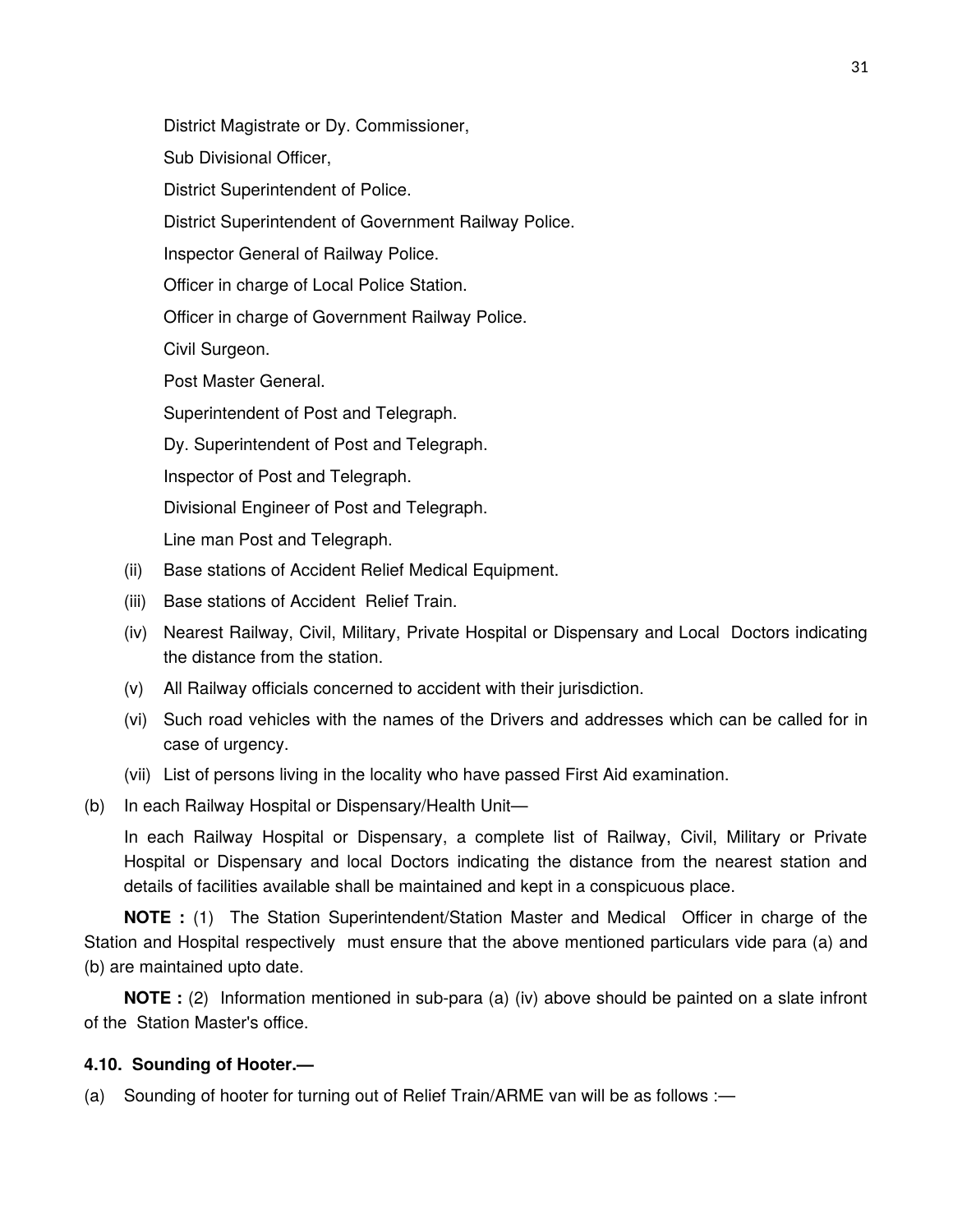|                                 | Total No. of<br><b>blasts</b> | <b>Duration of each</b><br>blast | Gap between<br>2 consecutive blasts |
|---------------------------------|-------------------------------|----------------------------------|-------------------------------------|
| Relief Train with ARME.<br>(i)  | 5                             | 60 seconds                       | 10 seconds                          |
| Crane<br>(ii)                   | 4                             | 60 seconds                       | 10<br>seconds                       |
| (iii) Relief Train without ARME | 3                             | 60 seconds                       | 10 seconds                          |
| (iv) OHE Trouble                |                               | 120 seconds                      |                                     |

- (b) The SSE(Loco) or any other official in-charge of the 'Hooter' is responsible for proper maintenance of it and to keep a trained staff ready round the clock for sounding the hooter at once on receipt of orders from train ordering officials.
- (c) Target time for the turn out of ARME and ART–
	- (i) The Accident Relief Medical Van must be despatched to the site of accident within 15 minutes from the base station after sounding the hooter where there is double exit siding and within 25 minutes in case of single exit siding with the first available engine.
	- (ii) The Accident Relief Train must be turnout/despatched from the base station to the site of accident within 30 minutes by day and 45 minutes by night after sounding of hooter.

### **4.11. Accident Mock Drills for ARME/ART.—**

- (a) The period between two consecutive turnouts of any Relief Train/Accident Medical Equipment should not exceed three months. If, therefore, a relief train/accident medical equipment has not been called out in the normal course during a period of three months, a practice drill should immediately be arranged. In carrying out these drills the following points should be carefully borne in mind :—
	- (i) Every drill should be made as realistic as possible.
	- (ii) Arrangements regarding the drills should be kept confidential.
	- (iii) The turnout of a relief train should be completed with all equipment and staff of all branches concerned including the medical equipment and staff where provided and be made proceed to a near by suitable station and return.
	- (iv) These drills should be ordered by the DRM personally and conducted under the direct supervision of an officer not lower in rank than that of a Senior Scale Officer.
	- (v) The results of mock drills should be maintained in a special register and corrective action taken wherever necessary. The results should also be communicated to Chief Operations Manager/ Chief Safety Officer.

### **4.12. Ordering and despatch of Relief Train and Accident Relief Medical Equipment.—**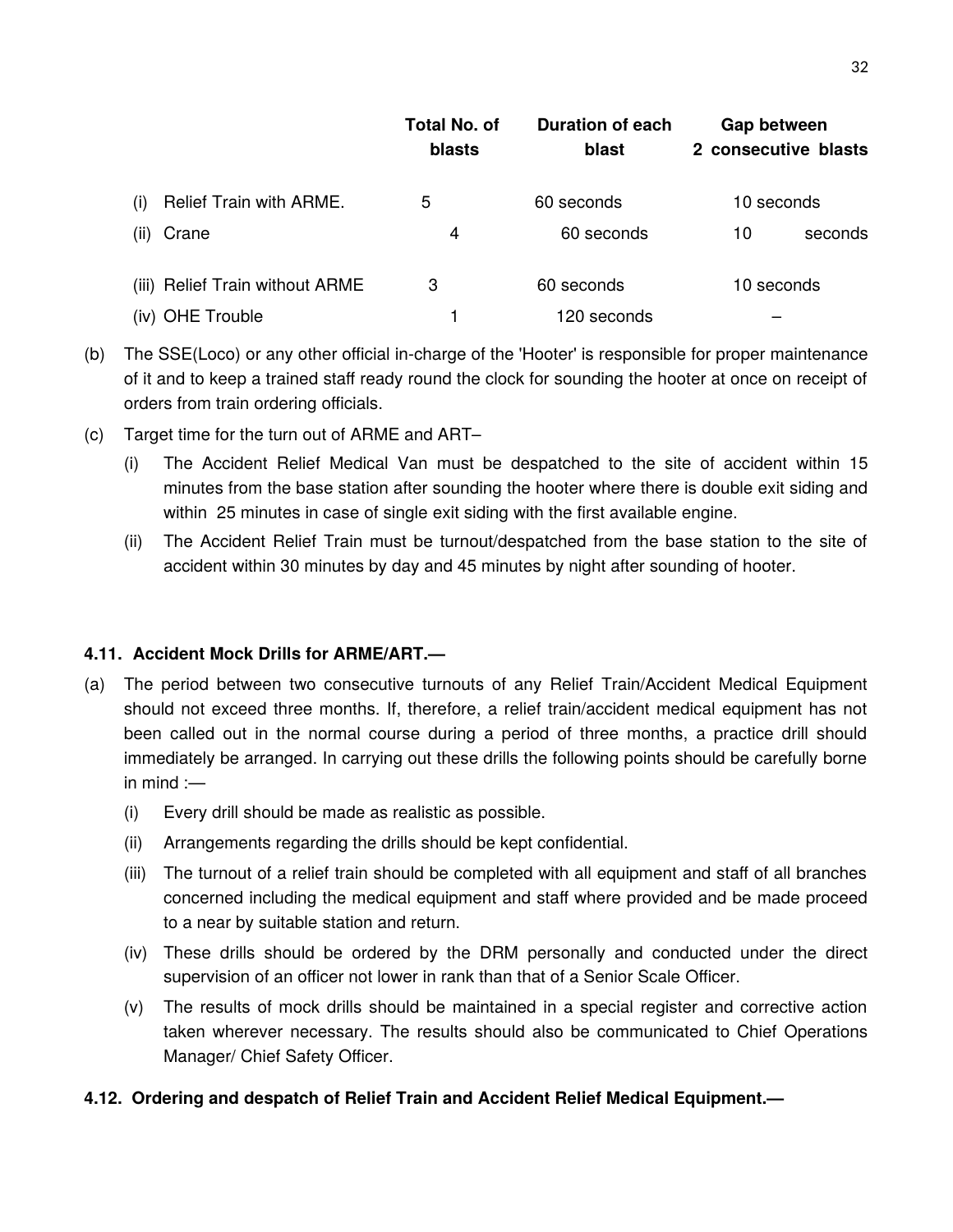- (a) As soon as the information of an accident is received, the train ordering officials considering the type/nature of accident and assistance required, will issue orders immediately to the officials concerned for working out the Relief Train and/or Accident Relief Medical Equipment. On receipt of this order, the official concerned must sound the hooter at once. After sounding of this hooter, all concerned officials i.e., principal members, relief trains gang, medical team etc. must get them ready and turnout immediately to accompany the relief train and/or accident relief medical equipment so as to despatch the train within the target time. No detention should be permitted to medical relief and/or relief train on any account at any point unless under special circumstances and with the permission of Sr.DOM/DOM. Refer para 8.02(a) (x) also.
- (b) In case of serious accidents involving loss of life or serious injuries—
	- (i) It is of primary importance to send the medical equipment vans/the boxes containing medical equipment including water drums/tanks with fresh drinking water immediately to the site of accident without detaining for the rest of the relief train to get ready.
	- (ii) Unless it is known definitely that adequate medical assistance and equipment have already reached the site of accident or will reach quicker from other or nearer sources, the medical van/the boxes containing medical equipment should be despatched atonce and in advance, without waiting to mobilise the complete relief train and staff.
	- (iii) Special arrangements should be made for transport of medical equipment and injured/dead at the site of accident. In such cases, the Station Superintendent/Station Master of the station of origin of the train or otherwise nominated should arrange atleast 30 licensed coolies to go with the relief train considering the seriousness of the accident with the instructions that they should work under the direction of Railway Doctor or Senior most official in charge at site.
	- (iv) In order to ensure an adequate supply of drinking water to the injured and other passengers, at least two 4-6 gallons capacity drums with taps in good working order should be made available with the Station Superintendent/Station Master at the station of origin of the relief train. These drums filled with clean drinking water should be transported along with the relief train if required in addition to the supply of drinking water with ARME.
	- (v) The Station Superintendent/Station Master of the station of origin of the relief train or otherwise nominated should arrange with the Station Catering Officials/vendors for preparation and supply as much food and sweetmeat as possible for the passengers whenever required. The vendors should also arrange supply of fruit and milk. If required, the catering officials and vendors with food, sweetmeats and milk etc. should be sent with the relief train or by other means to the site of accident for supply to the affected passengers.
	- (vi) The ARME must be accompained by a team of medical officer and other assistance from its base station. If any Medical Officer resides at an intermediate station whose attendance is also essential at the site of accident, he should be advised before hand to be in readiness and accompany the ARME unless it is known that he already reached the site of accident or will reach quicker by other means. Due to unavoidable circumstances, if any medical officer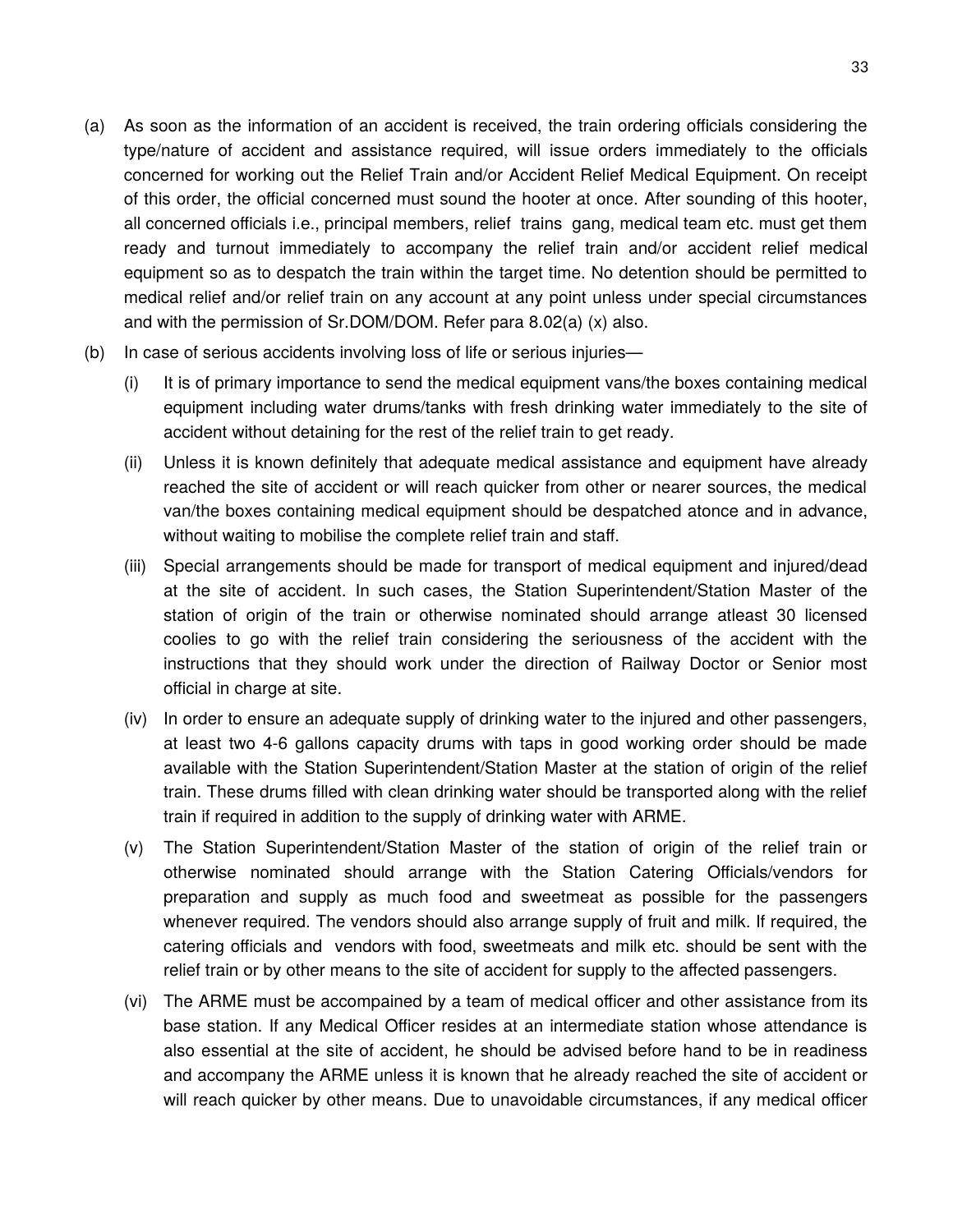failed to accompany the ARME whose attendance is also essential at the site of accident, action must be taken to send him subsequently by any available means.

- (vii) Train Examiner along with some carriage and wagon staff and train lighting fitter shall proceed with the ARME to the site of accident. The train lighting staff should ensure before departure of the ARME that the high power lights are in proper working order. The person-incharge of the C&W department at the base station of ARME shall be responsible to arrange such staff from the nominated gang for relief operation or from the on duty staff at the station/ yard. The Train Examiner onduty at the base station of ARME on hearing the hooter, shall get in touch with his in-charge and the Station Superintendent/Station Master to inquire, if his attendance is required at the site of accident with the staff mentioned above.
- (viii) The Accident Relief Medical Equipment and/or Accident Relief Train must be allowed to run to the site of serious accident on top priority. Similar priority should also be given to the train to carry and carrying injured persons from the site of accident. The Section Controller and Deputy Chief Controller on duty of the section concerned shall be responsible to ensure this. On non-controlled section or in case of suspension of Control system the Station Superintendent/ Station Master on duty at the station(s) concerned must take every action in time for the purpose mentioned above. Whenever the ARME and/or ART are/is ordered, the Station Superintendent/Station Master/Chief Yard Master/Yard Master in charge of the Station/Yard as the case may be, if off duty, shall be called to duty; steps to turn out the said train shall not, however, pend on this account.

### **4.13. Medical Aid from other sources.—**

In serious cases of accidents with injuries, medical aid must be summoned from all the nearest sources available. In calling the medical assistance from the Civil, Military or Private Hospital or Dispensary or local Doctors, the Station Superintendent/Station Master shall send the requisition by the quickest possible means. If the requisition cannot be sent by telephone, the Station Superintendent/Station Master shall send a messenger with a hand message. The hand message shall be written legibly and sent through suitable staff who have been trained for the purpose and are well acquainted with the residence of the Doctors. It shall be the responsibilities of the Station Superintendent/Station Master to ensure that suitable staff at the station are trained for the purpose.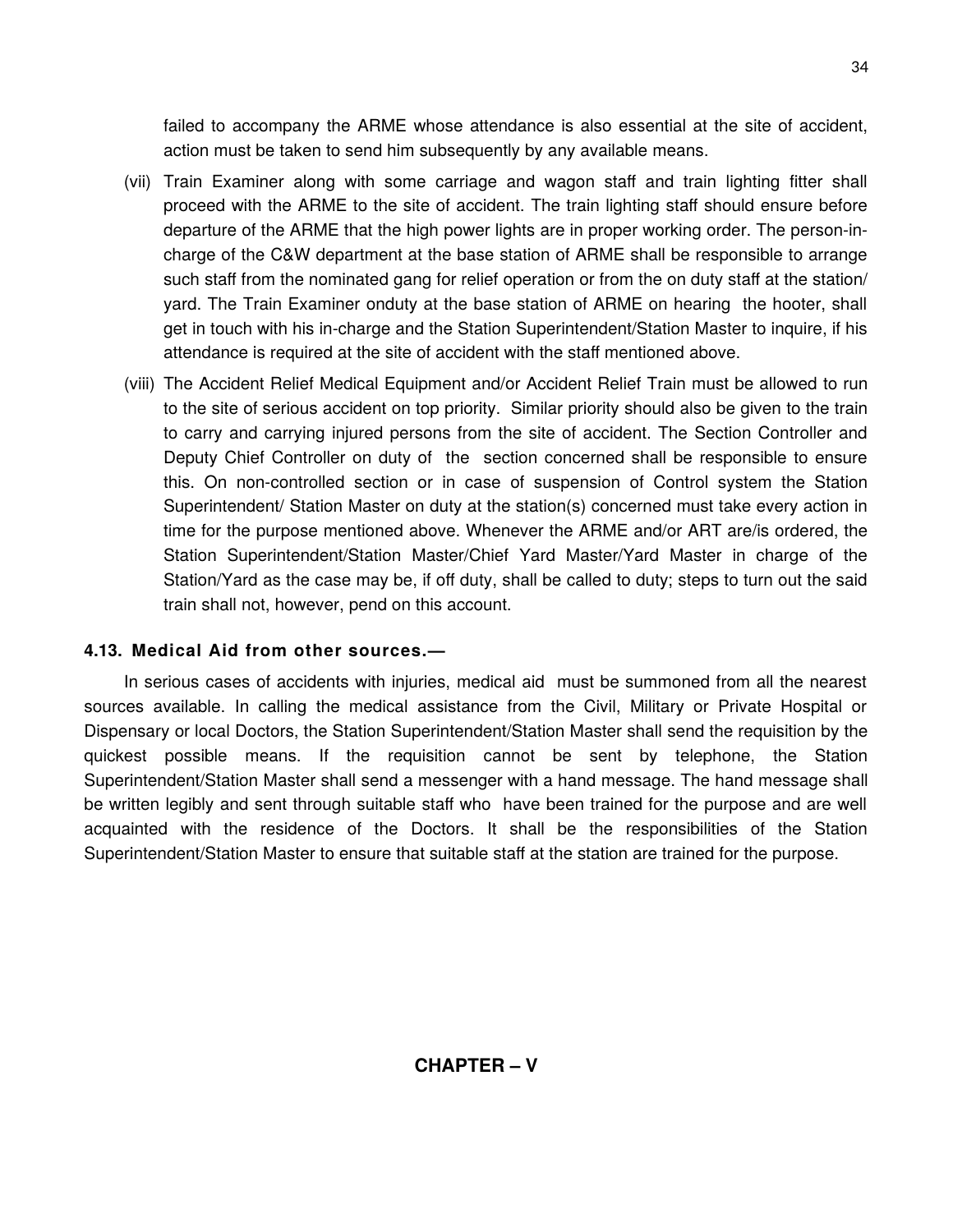# **DETAILED CLASSIFICATION OF ACCIDENTS**

### **5.01. Class "A"- Collisions.—**

- A-1 Collision involving a train carrying passengers, resulting in(i) loss of human life and/grievous hurt and/or (ii) damage to Railway property of the value exceeding Rs. 2,00,00,000 (2 crores) and/or (iii) interruption of any important through line of communication for at least 24 hours.
- A-2 Collision involving a train NOT carrying passengers, resulting in (i) loss of human life and/or grievous hurt and or (ii) damage to Railway property of the value exceeding Rs. 2,00,00,000 (2 crores) and/or (iii) interruption of any important through line of communication for at least 24 hours.
- A-3 Collision involving a train carrying passengers, not falling under A-1 above.
- A-4 Collision involving a train NOT carrying passengers, not falling under A-2 above.
- A-5 Other collisions, i.e. collisions occurring in shunting, marshalling yards, loco yards and siding etc. but not involving a train.

### **5.02. Class "B" - Fire in trains.—**

- B-1 Fire in a train carrying passengers resulting in (i) loss of human life and/or grievous hurt and/or (ii) damage to Railway property of the value exceeding Rs. 2,00,00,000 (2 crores) and/or (iii) interruption of any important through line of communication for at least 24 hours.
- B-2 Fire in a train NOT carrying passengers resulting in (i) loss of human life and/or grievous hurt and/or (ii) damage to Railway property of the value exceeding Rs. 2,00,00,000 (2 crores) and/or (iii) interruption of any important through line of communication for at least 24 hours.
- B-3 Fire in a train carrying passengers not falling under B-1 above but (i) loss to Railway property is Rs. 50,000 or above and/or (ii) interruption to traffic is more than the threshold value and/or (iii) resulting into detachment of coaching stock/stocks from the train.
- B-4 Fire in a train NOT carrying passengers and not falling under B-2 above but (i) loss to Railway property is Rs. 50,000 or above and/or (ii) interruption to traffic is more than the threshold value and/or (iii) resulting into detachment of goods stock/stocks from the train.
- B-5 Fire in a train carrying passengers not falling under B-1 or B-3 above.
- B-6 Fire in a train NOT carrying passengers and not falling under B-2 or B-4 above.
- B-7 Fire occurring in shunting, marshalling yards, loco yards and siding etc. involving rolling stock but not involving a train.
- NOTE : In case of an inquiry by a committee into a fire accident in Railway Premises or in a train leading to damage to Railway property and/or booked consignments, a representative of the Railway Protection Force should also be included as a member of the Committee.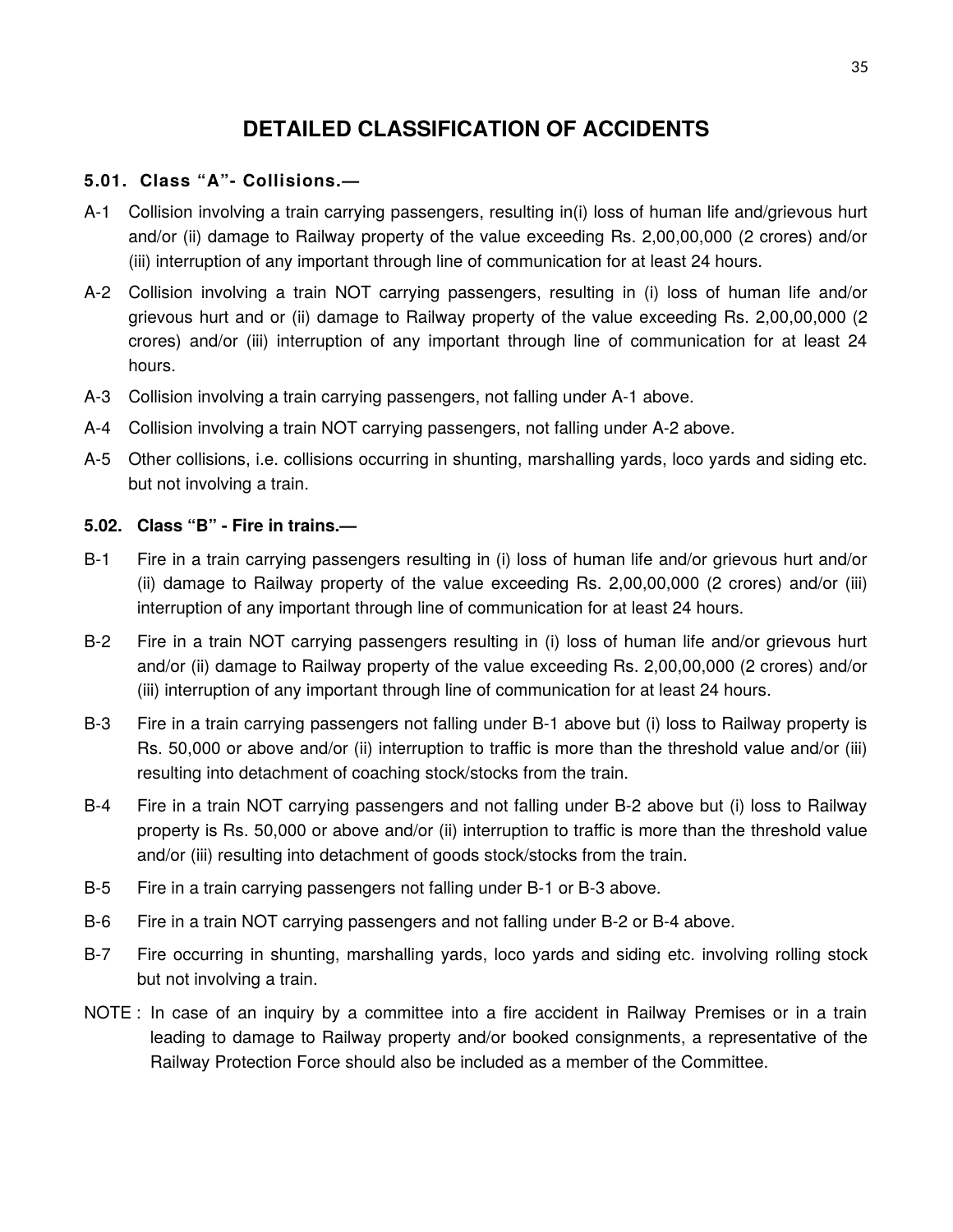# **5.03. Class "C" — Train running into road traffic, and/or traffic running into trains, at level crossings.—**

- C-1 Trains carrying passengers running into road traffic and/or road traffic running into such trains at manned level crossings resulting in (i) loss of human life and/or grievous hurt and/or (ii) damage to Railway property and/or (iii) interruption to traffic is more than the threshold value.
- C-2 Train NOT carrying passengers running into road traffic and/or road traffic running into such trains at manned level crossings resulting in (i) loss of human life and/or grievous hurt and/or (ii) damage to Railway property and/or (iii) interruption to traffic is more than the threshold value.
- C-3 Train carrying passengers running into road traffic and/or road traffic running into such trains at unmanned level crossings resulting in (i) loss of human life and/or grievous hurt and/or (ii) damage to Railway property and/or (iii) interruption to traffic is more than the threshold value.
- C-4 Trains NOT carrying passengers running into road traffic and/or road traffic running into such trains at unmanned level crossings resulting in (i) loss of human life and/or grievous hurt and/or (ii) damage to Railway property and/or (iii) interruption to traffic is more than the threshold value.
- C-5 Trains carrying passengers running into road traffic and/or road traffic running into such trains at manned level crossings but not falling under C-1.
- C-6 Trains NOT carrying passengers running into road traffic and/or road traffic running into such trains at manned level crossings but not falling under C-2.
- C-7 Trains carrying passengers running into road traffic and/or road traffic running into such trains at unmanned level crossings but not falling under C-3.
- C-8 Trains NOT carrying passengers running into road traffic and/or road traffic running into such trains at unmanned level crossings but not falling under C-4
- C-9 Shunting engine with or without vehicles or loose vehicles running into road traffic and/or road traffic running into shunting engine with or without, vehicles or loose vehicles, at level crossings.

**NOTE :** If a road vehicle is not capable of being physically cleared off the track promptly by single person operating it, it should be termed as road traffic for the purposes of classifying such an accident as a train accident, irrespective of its mode of traction.

### **5.04. Class- "D"— Derailments.—**

- D-1 Derailment of a train carrying passengers resulting in (i) loss of human life and/or grievous hurt and/or (ii) damage to Railway property of the value exceeding Rs. 2,00,00,000 (2 crores) and/or (iii) interruption of any important through line of communication for at least 24 hours.
- D-2 Derailment of a train NOT carrying passengers resulting in (i) loss of human life and/or grievous hurt and/or (ii) damage to Railway property of the value exceeding Rs. 2,00,00,000 (2 crores) and/or (iii) interruption of any important through line of communication for at least 24 hours.
- D-3 Derailment of a train carrying passengers, not falling under D-1 above.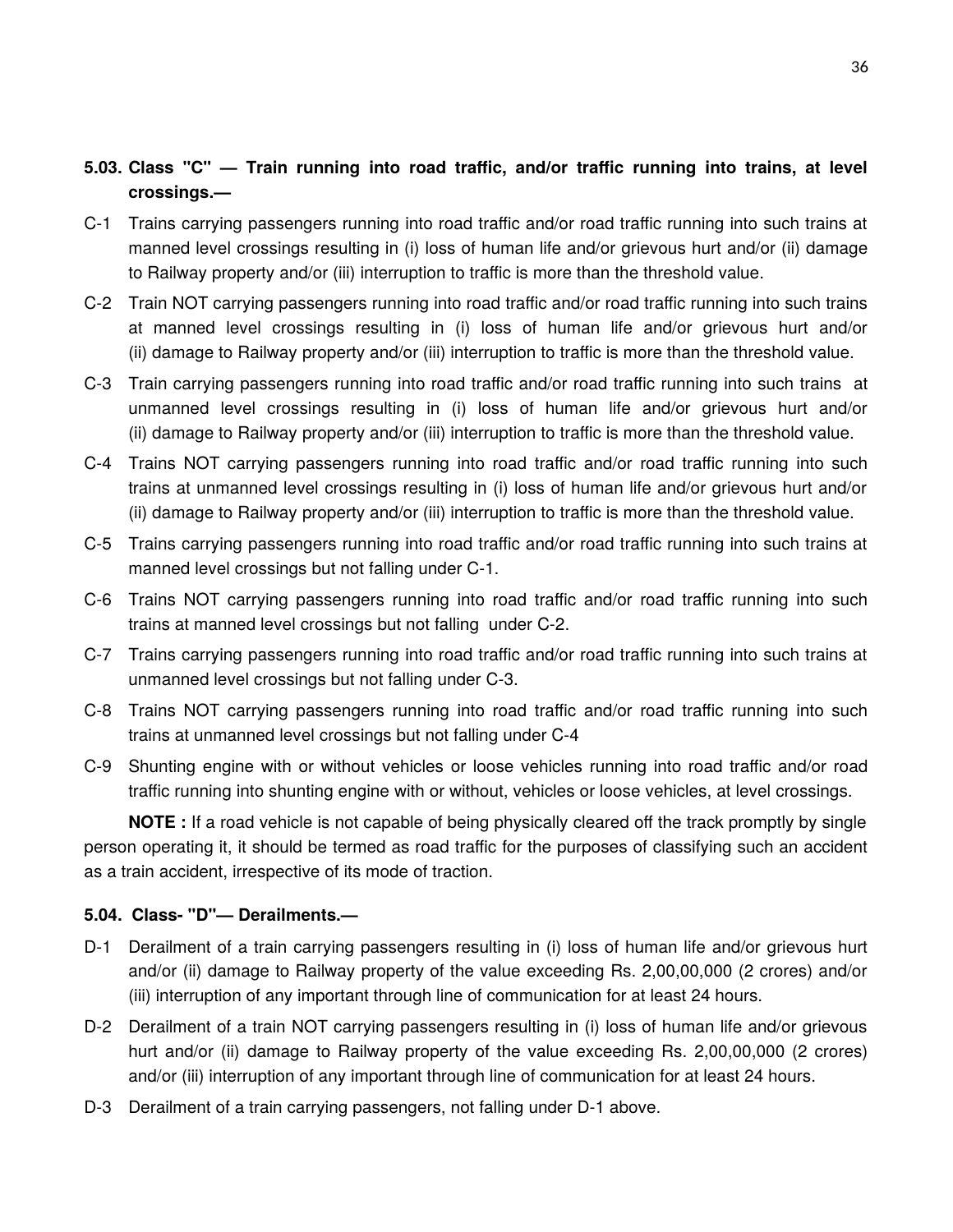- D-4 Derailment of a train NOT carrying passenger not falling under D-2 above but loss to Railway property and/or interruption to traffic is more than the threshold value.
- D-5 Derailment of train NOT carrying passengers not falling either under D-2 or D-4 above.
- D-6 Other derailments, i.e. derailments occurring in shunting, marshalling yards, loco yards and siding etc. but not involving a train.

### **5.05. Class "E"— Other Train Accidents.—**

- E-1 Train running over or against any obstruction including fixed structure other than included under class "C" resulting in (i) loss of human life and/or grievous hurt and/or (ii) damage to Railway property and/or (iii) interruption to traffic is more than the threshold value.
- E-2 Train running into any obstruction including fixed structure but not covered up under Class 'C' or 'E-1'.

### **INDICATIVE ACCIDENTS**

#### **5.06. Class "F"— Averted collision.—**

- F-1 Averted collision between trains atleast one of which is carrying passengers.
- F-2 Averted collision between a train carrying passengers and an obstruction.
- F-3 Averted collision between trains NOT carrying passengers.
- F-4 Averted collision between trains NOT carrying passengers and an obstruction.

### **5.07. Class "G"— Breach of Block Rules.—**

- G-1 Trains carrying passengers, entering a block section without any authority or without a proper "Authority to Proceed".
- G-2 Train NOT carrying passengers, entering a block section without any authority or without a proper "Authority to Proceed".
- G-3 Train received on a blocked line, not constituting an averted collision.
- G-4 Train received on or entering a wrong line at a station or Catch Siding or Slip Siding or Sand Hump etc.

### **5.08. Class "H"— Train passing signal at danger.—**

- H-1 Train carrying passengers running past a "stop" signal at danger without proper authority.
- H-2 Train NOT carrying passengers running past a "stop" signal at danger without proper authority.

### **EQUIPMENT FAILURES**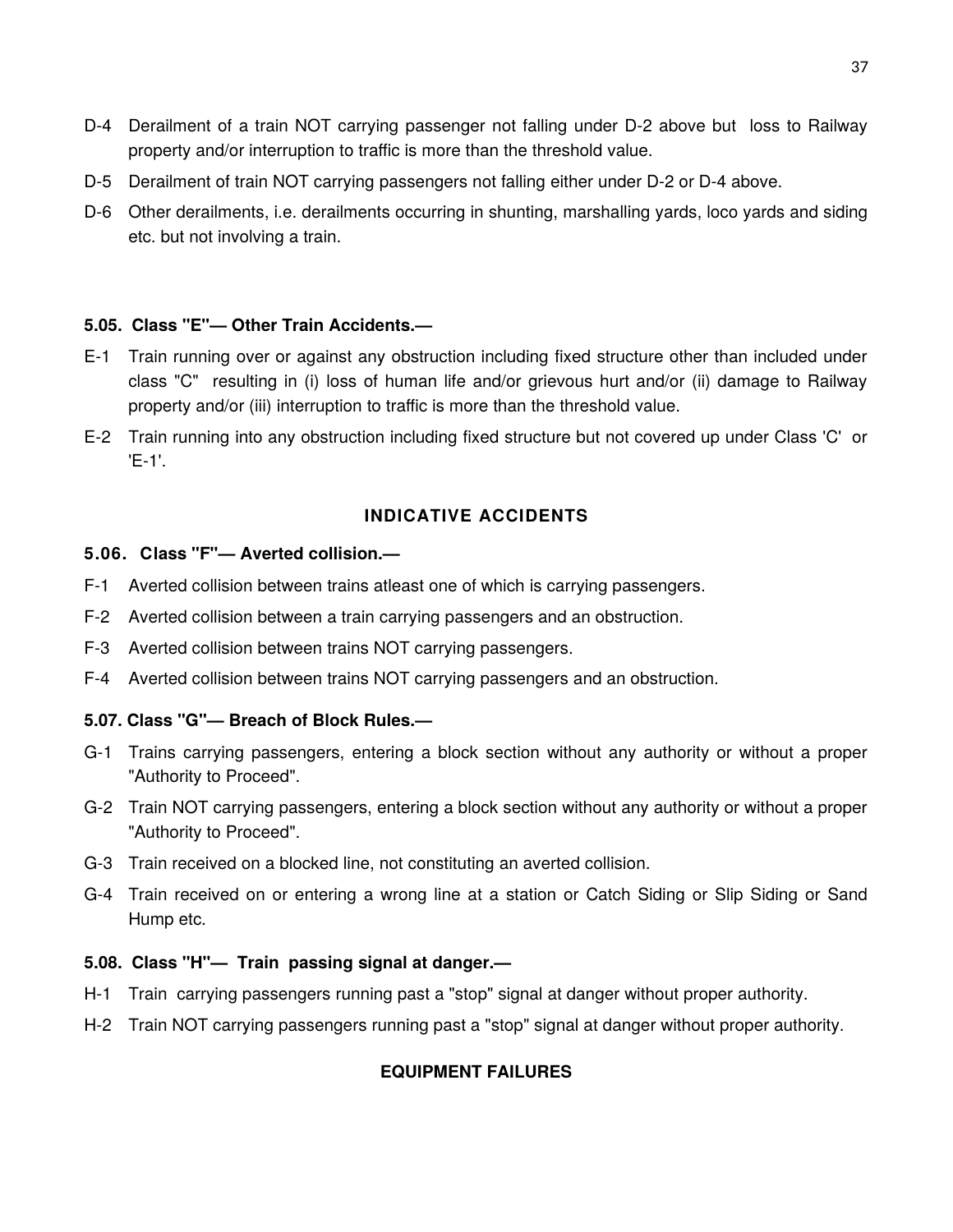### **5.09. Class "J" - Failure of Engine and Rolling Stock.—**

- J-1 Failure of engine hauling a train carrying passengers.
- J-2 Failure of engine hauling a train NOT carrying passengers or light engine.
- J-3 Parting of train carrying passengers.
- J-4 Parting of train not carrying passengers.
- J-5 Failure of Rolling Stock such as failure of tyres, wheels, axles, or braking apparatus etc. on a passenger carrying train leading to detachment of rolling stock/stocks from the train.
- J-6 Failure of Rolling Stock such as failure of tyres, wheels, axles, or braking apparatus etc. on a train NOT carrying passenger, leading to detachment of rolling stock/stocks from the train.
- J-7 Failure of Rolling Stock such as failure of tyres, wheels, axles, or braking apparatus etc. on a passenger carrying train, not leading to detachment of rolling stock/stocks from the train.
- J-8 Failure of Rolling Stock such as failure of tyres, wheels, axles, or braking apparatus etc. on a train not carrying passenger, not leading to detachment of rolling stock/stocks from the train.
- J-9 A train or a portion of a train running away, out of control.
- J-10 Poor brake power in train but not covered in Class J-9.

#### **5.10. Class "K"— Failure of Permanent Way.—**

- K-1 Buckling of track.
- K-2 Weld failure.
- K-3 Rail fracture.
- K-4 An unusually slack or rough running or heavy lurch experienced by drivers of running trains while passing over any length of permanent way leading to blockage of communication.
- K-5 Failure of Railway tunnel, bridge, viaduct/formation/cutting and culvert etc.
- K-6 Damage to track of such a nature other than those covered under Class K-1 to K-5 so as to render it temporarily unsafe for passage of trains or likely to cause delay to traffic for period above threshold value.
- K-7 Damage to track of such a nature as to render it temporarily unsafe for the passage of trains or likely to cause delays to traffic not covered up under class K-1 to K-6.

**NOTE:** In above classification those cases detected during regular maintenance and not affecting train movement will not be counted.

### **5.11. Class "L"— Failure of Electric Equipment.—**

- L-1 Snapping off or any damage to OHE wire requiring switching off of OHE for more than three minutes.
- L-2 No tension in OHE for more than three minutes.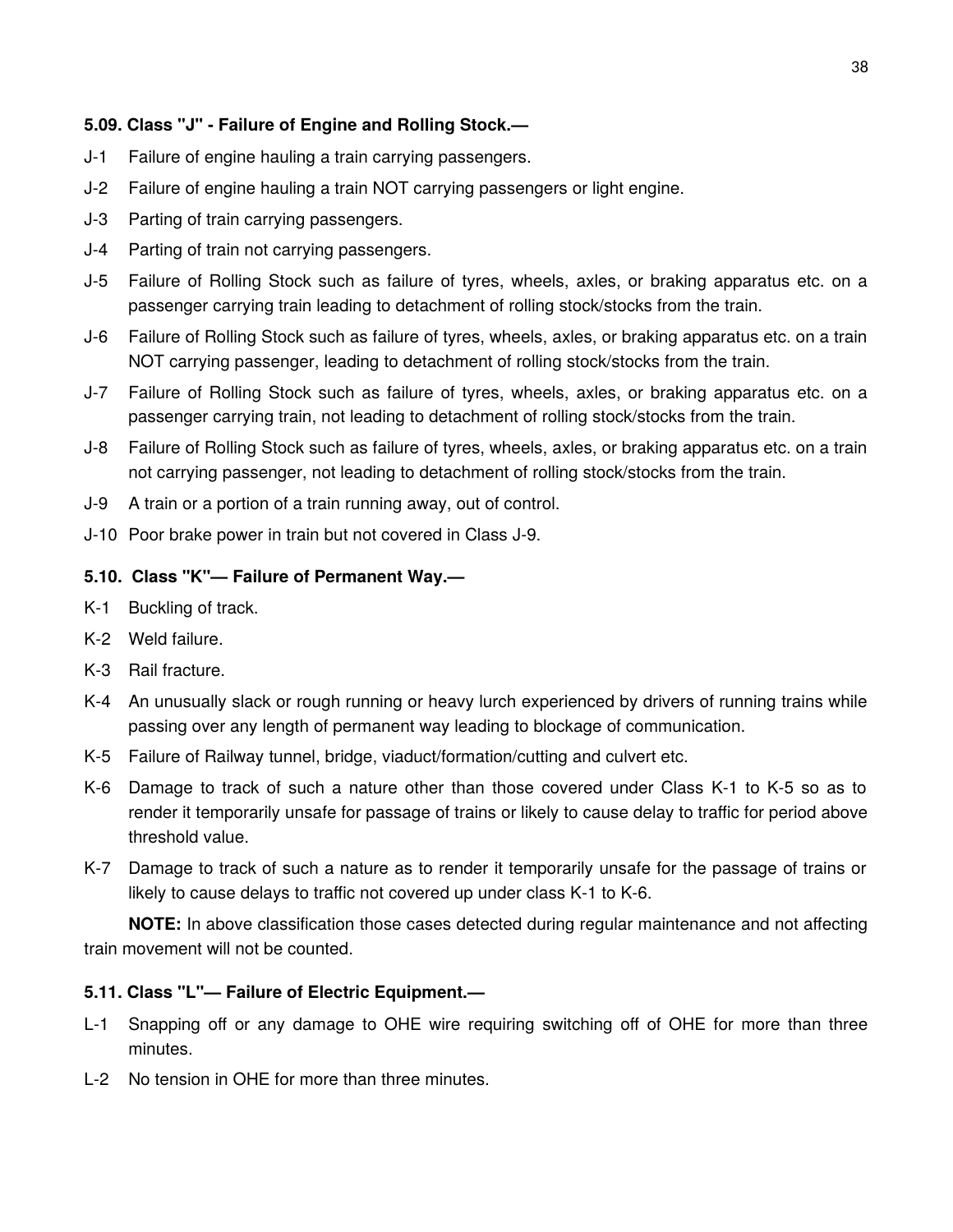- L-3 Pantograph entanglement not covered up under J-1 and J-2.
- L-4 Defect in AC or other electrical equipment leading to detachment of a rolling stock/stocks from a train.

## **5.12. Class "M"— Failure of Signalling and Tele-communication.—**

- M-1 Failure of part or complete panel/RRI.
- M-2 Failure of interlocking/track circuit or axle counter.
- M-3 Failure of Block Instruments.
- M-4 Failure of point machine and equipment.
- M-5 Failure of signal/point.
- M-6 Failure of control/station communication for more than fifteen minutes.
- M-7 Failure of station to station or station to level crossing gate communication for more than fifteen minutes.

**NOTE:** Signal/Point and Tele-Communication failures, which were not informed to the concerned staff of the S & T department will not be taken into account under this head.

### **UNUSUAL INCIDENTS**

### **5.13. Class 'N' – Train wrecking or sabotage to a train.—**

- N-1 Attempted wrecking of or Bomb Blast or Explosion or Hijacking or Sabotage to a train carrying passengers with or without loss of human life and/or grievous hurt and/or damage to Railway property.
- N-2 Attempted wrecking of or Bomb Blast or Explosion or Hijacking or Sabotage to a train NOT carrying passenger with or without loss of human life and/or grievous hurt and/or damage to Railway property.
- N-3 Attempted wrecking of or Bomb Blast or Explosion or Sabotage to signaling and track or forceful confinement of train running staff on duty and/or passengers but not involving a train.

### **5.14. Class "P"— Casualties.—**

- P-1 Person or person falling out of a running train resulting in loss of human life or grievous hurt.
- P-2 Person or persons run over or knocked down by a train resulting in loss of human life or grievous hurt.
- P-3 Person or persons run over or knocked down by a train or engine or railway vehicle, not resulting in loss of human life or grievous hurt.
- **5.15. Class "Q"— Other Incidents.—**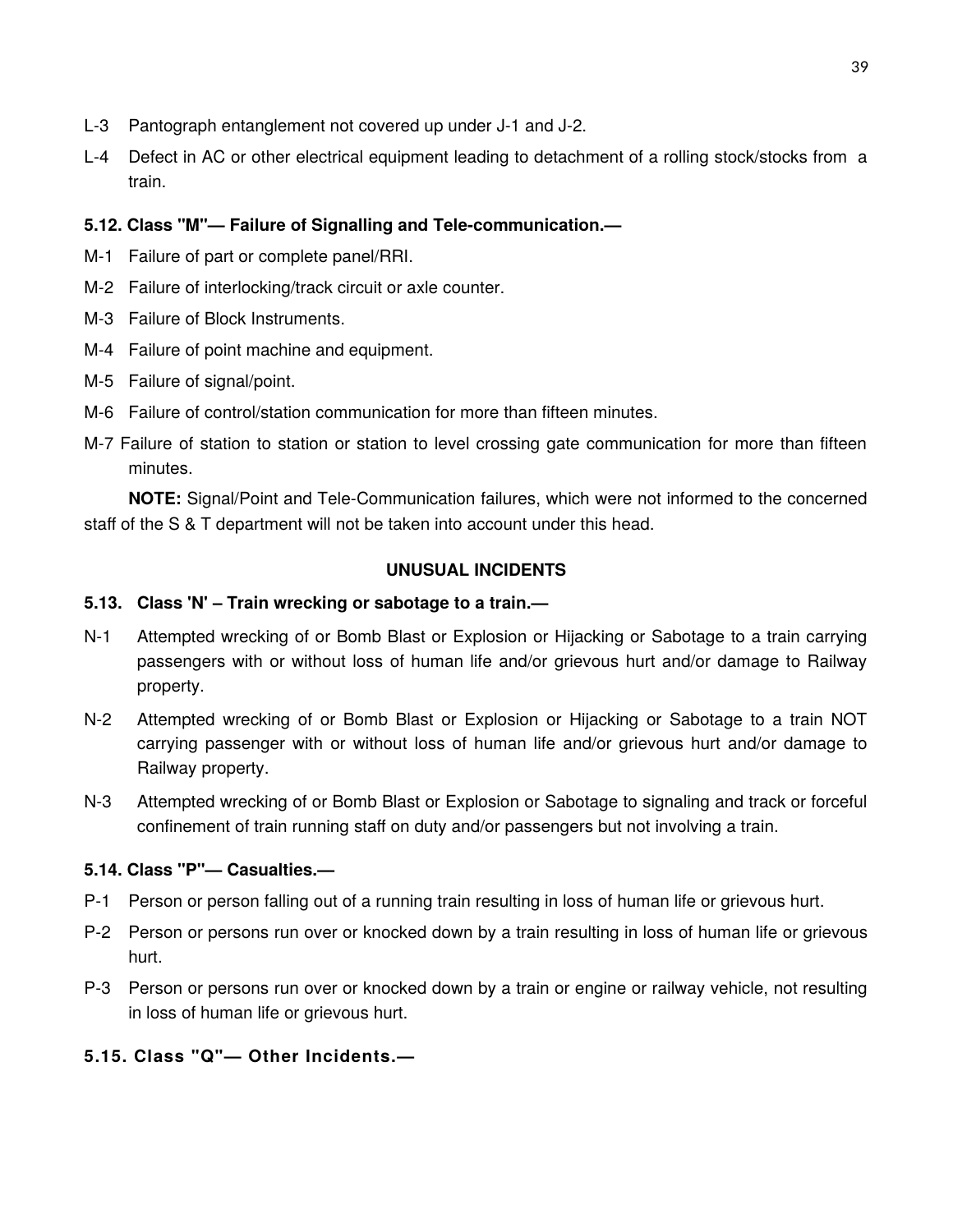- Q-1 Accidental or natural death or grievous hurt to any person whether passenger, railway employee or trespasser (or any other person), within railway premises (excluding railway quarters).
- Q-2 Murder or suicide in a train or within railway premises.
- Q-3 Robbery, attempted robbery, theft or attempted theft in Railway premises, including trains.
- Q-4 Fire or explosion within Railway premises but not involving trains.
- Q-5 Fire or explosion resulting in damage to Railway bridge and viaduct etc.
- Q-6 Blockade to train services due to agitation.

# **5.16. Class "R"— Miscellaneous.—**

- R-1 Vehicle or vehicles running away.
- R-2 Train running over cattle.
- R-3 Floods, Breaches and land slides etc. resulting in interruption of an important through line of communication more than the threshold value.
- R-4 Other cases of Floods, Breaches, land slides etc. resulting in interruption to traffic.
- R-5 Any accident not included in the foregoing classifications.

**NOTE:** (1) The term 'cattle' does not include sheep, goats, pigs, dogs, donkeys, rams, ewe and lambs.

(2) A train includes a trolley, lorry, motor trolley, when worked under the rules for working trains.

(3) Collision of an engine against a part of a train left behind in the section or disabled train or a run away vehicle/engine etc. will, however, be treated as a case of collision.

(4) In the event of an accident falling in more than one class, it should be treated as an accident in the highest/higher class. But in accident message, while classifying an accident in the highest/higher class, the subsidiary class or classes should also be indicated.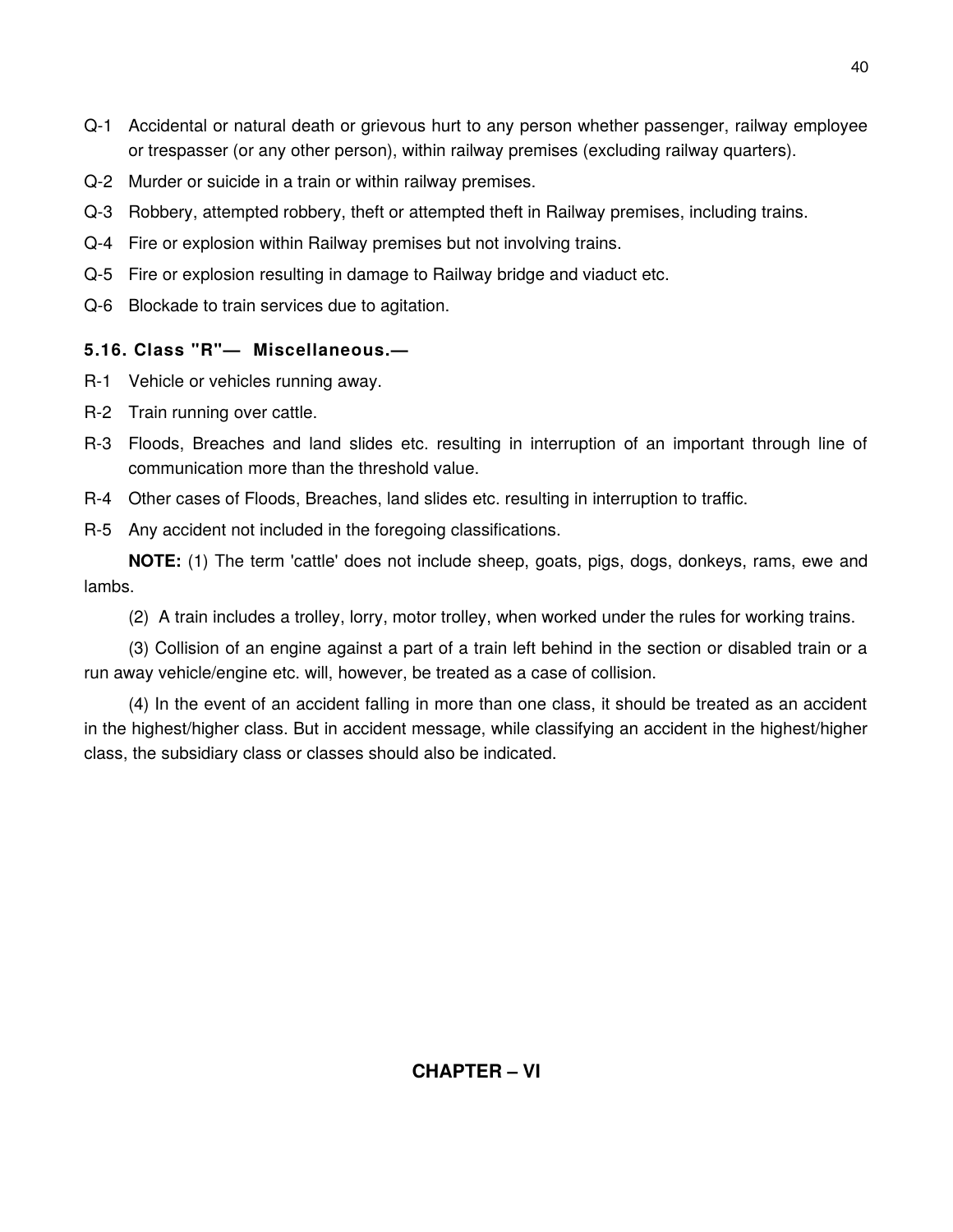# **SERIOUS ACCIDENTS**

- **6.01. In cases of serious accidents involving loss of human life or grievous hurt or damage to property or serious interruption of any important through line of communication, etc. the duties of different categories of Railway Officials have already been stipulated in Chapter–III of this manual. However, in case of loss of human life or injuries to person(s), broadly, relief arrangements constitute the following.—**
- (i) Expeditious medical and other assistance at the site of the accident;
- (ii) Suitable transport arrangements of the injured to the nearest hospitals, dispensaries etc.;
- (iii) Arrangements for transporting the dead to a suitable place for establishing identification, verification etc. and disposal of the same ;
- (iv) Advice to the next of kin of the dead and injured where possible; and also display of information regarding names of the dead and injured at important stations.
- (v) Arrangements for water, hot beverages, food, etc. for the stranded passengers, as per rules ;
- (vi) Expeditious arrangements for transport of stranded passengers and rerouting of other trains where ever required ;
- (vii) Issue of passes, etc. as per rules to the next of kin of the dead and injured ;
- (viii) Ex-gratia payment to the injured, to the next of kin of dead and payment of compensation at a later stage, as per rules.

#### **6.02. Quickest information of the serious accident.—**

- (a) The Deputy Chief Controller on duty in Divisional Control Office in addition to ensuring the sounding of Accident Alarm Siren shall give a detailed information of the serious accident to all concerned officials as mentioned in rule 3.06 by quickest means. Such information shall not be limited to the officials at Divisional Head Quarters, but also to be given to all concerned officials in section for immediate relief arrangement.
- (b) If the GRP, RPF, Local Police, DM, SDO, DC, IRP, SRP and Civil, Military, Public Hospitals and nearest Private Doctors, etc. are not connected through telephone or in the event of the telephone is out of order, the information of a serious accident shall be communicated through the Station Superintendent/Station Master/Assistant Station Master concerned or through any other suitable means at the earliest. The Deputy Chief Controller/Chief Controller and Officer-in-charge of control office shall ensure this.
- (c) The Station Superintendent/Station Master/Assistant Station Master on receipt of information of a serious accident for the purpose mentioned in para(b) above shall communicate the same through telephone and subsequently confirm by written message. If the said offices/officials are not connected through telephone, the information shall be sent by a written message through a special messenger.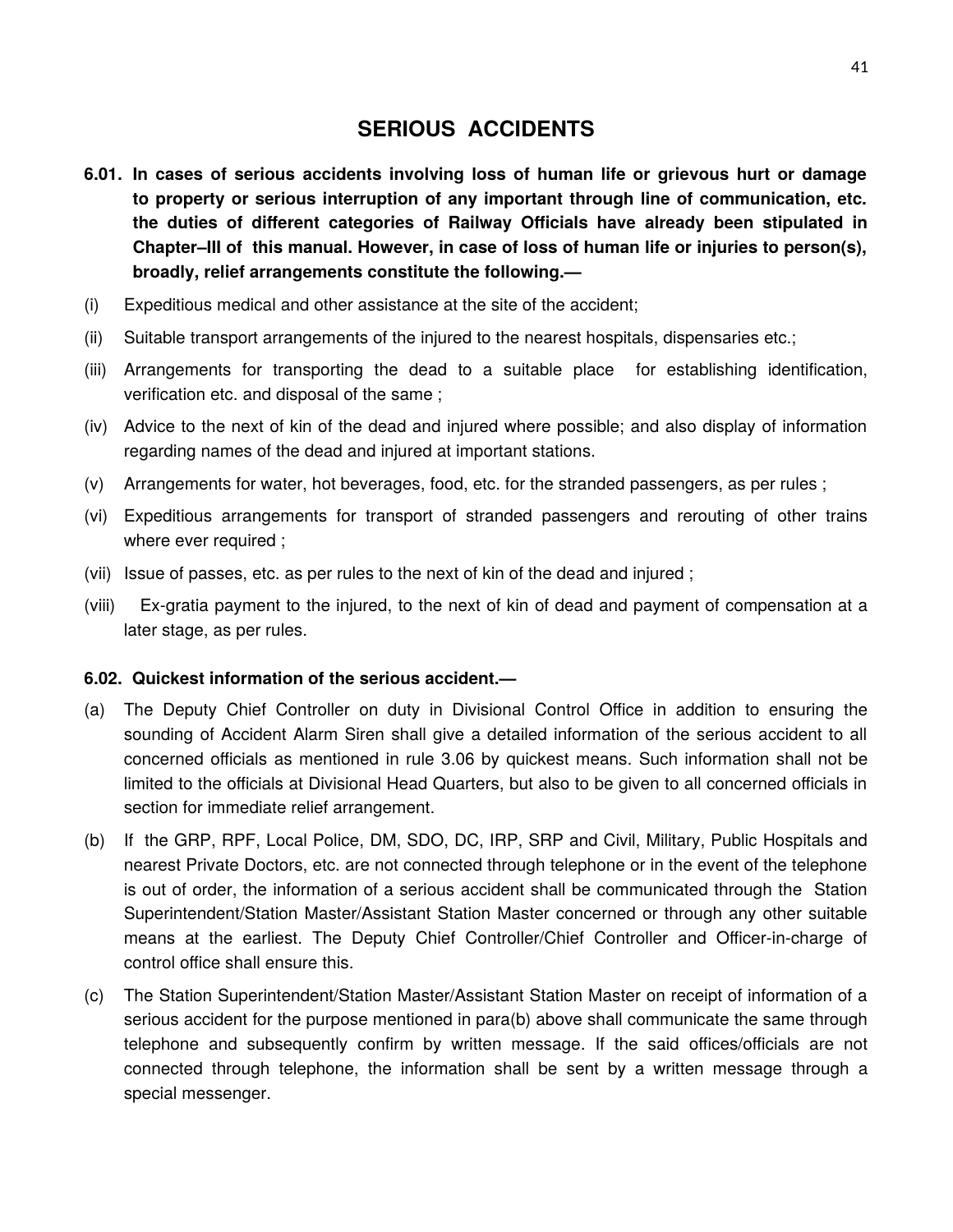- (d) There should be no hesitation in resorting to motor, buses, taxis, cycle, rickshaws, etc. for the purpose of ensuring prompt and speedy action in respect of para(b) and (c) above in absence of Telephonic/Wireless communication.
- **6.03. Information of a serious accident to Zonal Railway.—** A telephone advice should be relayed to nominated officers in Zonal HQ immediately after the accident in case of following categories of accidents:–
- (i) All train accidents.
- (ii) Any yard accident having serious repercussion on movement of traffic on through line resulting in dislocation of traffic more than the threshold value as indicated above.
- (iii) Land slides, breaches, OHE breakdown etc. which result in dislocation of traffic more than the threshold value as indicated above.
- (iv) All cases of signal passing at danger and averted collisions.

In addition to this, periodic (monthly) statement of Accidents in all categories shall be submitted to Zonal Headquarter in prescribed proforma.

- (a) Deputy Chief Controller on duty in Divisional Control Office shall be responsible to communicate a detailed information of a serious accident to the Chief Controller or Deputy Chief Controller on duty in Central Control Office at Garden Reach at the earliest. In this message, a brief particulars in regard to the nature of the accident, details of persons killed or injured (if any), extent of damage, prima-facie cause, probable duration of block, relief arrangements made and other useful information shall be furnished. Particulars of information to be relayed in the case of accidents are circulated from time to time.
- (b) After the first information conveyed to all concerned, frequent bulletins at regular intervals are also to be relayed from the Divisional Control Office/Emergency office to the Central Control/Emergency office at Garden Reach as regards progress of injured in hospitals, progress of relief operations estimated cost of damage and probable cause of accident (if not already conveyed) and any assistance that may be required from Headquarters offices or from adjacent divisions, as also the expected time of restoration of communication etc.
- (c) The Chief Controller and Officer-in-charge of the Divisional Control Office/Emergency office will be responsible to ensure regarding para (a) and (b) above.

#### **6.04. Information of a serious accident to the officers at Head quarters at Garden Reach.—**

- (a) In order to ensure quick mobilisation of resources and attendance of Head quarters Officers at site of accident, a siren has been made effective at Garden Reach and the switch of the same is provided in the Central control.
- (b) when an information is received at Central Control that a serious accident has taken place involving loss of life, grievous injury to persons or intensive damage to Railway Property, the hooter shall be sounded with 5 blasts for 60 seconds each with an interval of 10 seconds between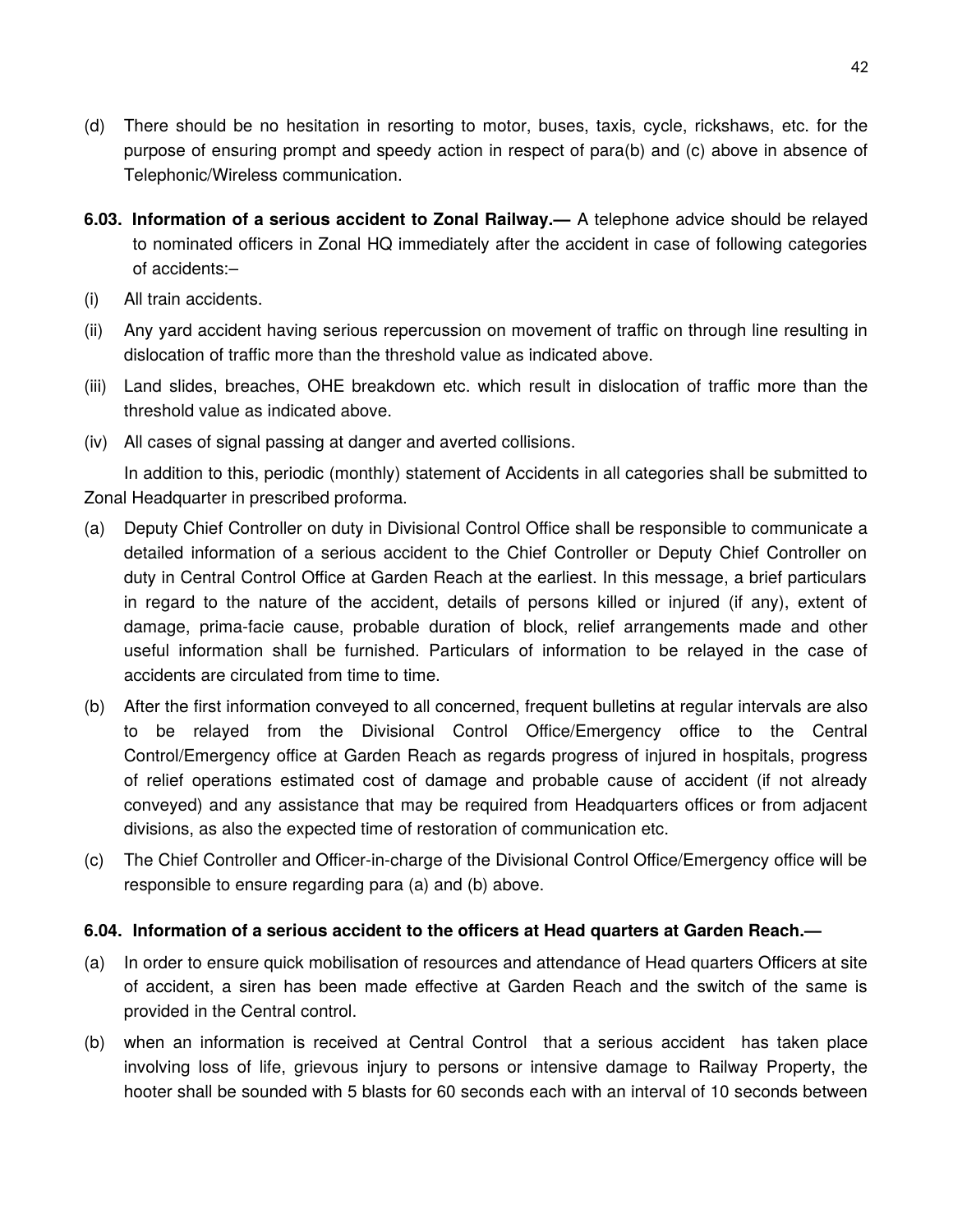2 consecutive blasts. Thereafter the Deputy Chief Controller or Chief Controller on duty will inform the CSO/Dy. CSO/SSO/ASO or in their absence STM(c)/CPTM/CFTM who shall decide as to whether the presence of Senior Officers at site of accident is desired.

In such cases the officers concerned shall make arrangements to proceed to the site of accident as considered necessary.

- (c) Prompt information shall also be given to the following officers at the headquarters:
	- (i) Chief Safety Officer.
	- (ii) Chief Operations Manager.
	- (iii) Chief Passenger Traffic Manager.
	- (iv) Chief Freight Traffic Manager.
	- (v) Senior Deputy General Manager.
	- (vi) Additional General Manager.
	- (vii) Secretary to General Manager.
	- (viii) Chief Medical Director (if any person killed or injured).
	- (ix) Chief Mechanical Engineer.
	- (x) Principal Chief Engineer.
	- (xi) Chief Electrical Engineer.
	- (xii) Chief Bridge Engineer (if a bridge is involved).
	- (xiii) Chief Commercial Manager.
	- (xiv) Chief Public Relations Officer.
	- (xv) Chief Security Commissioner.
	- (xvi) Chief Signal and Telecommunication Engineer.
	- (xvii) Any other officials as considered necessary.
- (d) During office hours at Garden Reach, the Chief Controller or Deputy Chief Controller on duty in Central Control Office or Emergency Control Office will also deliver a copy of the message relating to blocking of important through line or serious accident to the officials as mentioned in para(c) above whose offices are situated at Garden Reach. Outside office hours or on holidays and in absence of Deputy Chief Operations Manager (Works)/Deputy Chief Operations Manager (Safety)/Senior Transportation Manager (Safety)/STM (Coaching), the Chief Controller/Deputy Chief Controller on duty will inform these officials over telephone.

### **6.05. Reporting of Accident.—**

- **(a) To Railway Board :** A telephonic advice should be relayed to nominated officer in Railway Board's Office immediately after the accident in case of following categories of accidents :–
	- (i) All consequential train accidents.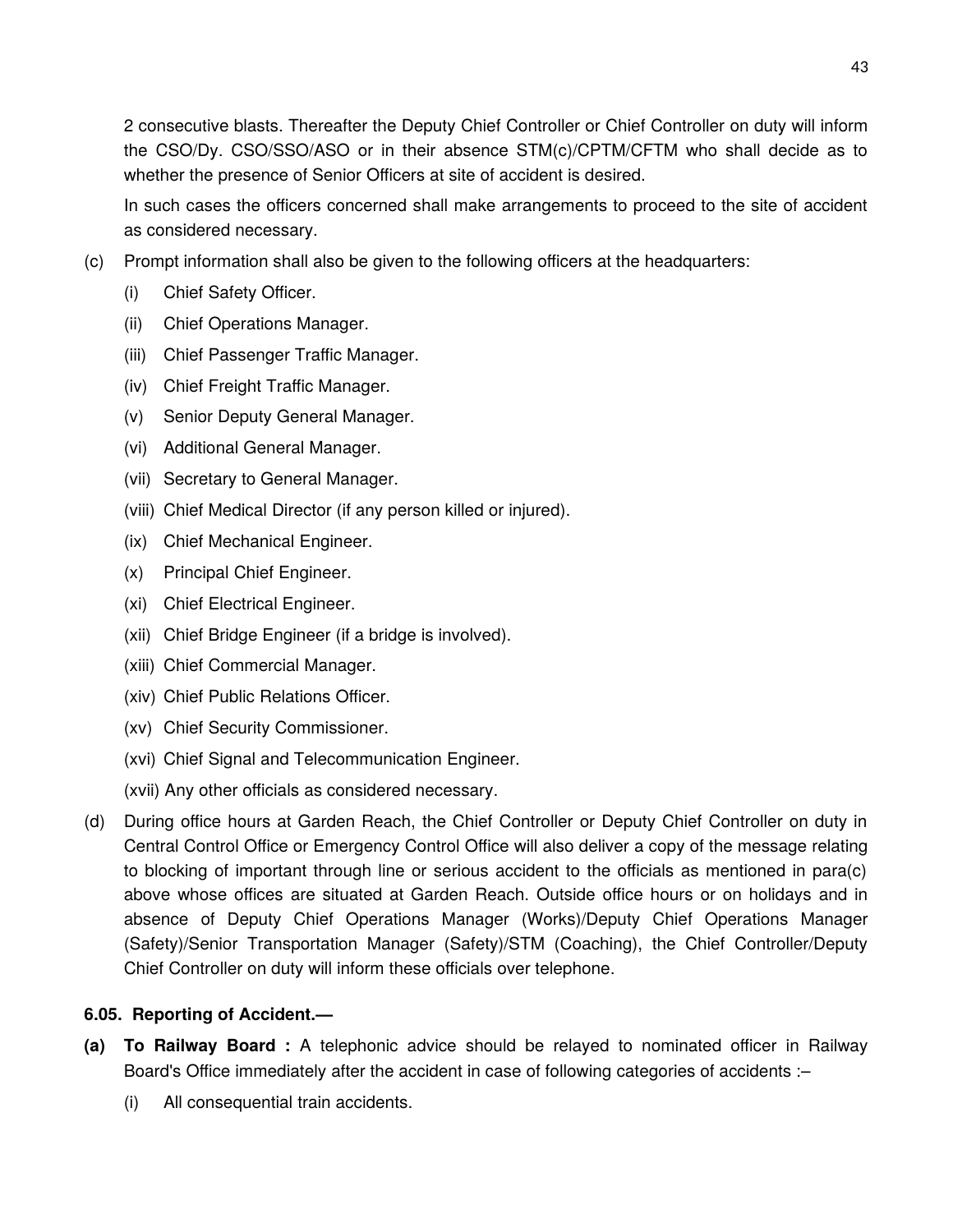- (ii) Any yard accident having serious repercussion on movement of traffic on through/main line resulting in dislocation of traffic more than the threshold value as mentioned in para 2.04.
- (iii) Land slides, breaches, OHE breakdown etc. which result in dislocation of traffic more than the threshold value as indicated above.
- (iv) All cases of averted collisions and Signal passing at danger.

In addition to this, periodic (monthly) statement of Accidents in all categories shall be submitted to Railway Board in prescribed proforma.

### **(b) Following system will be followed for reporting of accident to Rail Board :–**

- (i) Information regarding all train accidents and any yard accident leading to serious repercussion shall be reported by Divisional Control to Headquarters Central Control of Zonal Railway Headquarters office.
- (ii) In case of accidents as mentioned in para (a) above, Chief Safety Officer the senior most Safety Officer present should thereafter inform nominated officer of Safety Directorate of Railway Board. At Board level, Safety Directorate shall issue the message and take follow up action.
- (iii) In case of land slide, breaches, OHE break down etc. which result in dislocation of more than threshold value and also cases due to public agitation shall be reported by Headquarters Control Office to Punctuality Cell of Railway Board and dealt with by the Coaching Directorate.
- (iv) Case falling under N, P, and Q except Q-6 i.e.; blockade of train services due to public agitation, shall be dealt with by Security Directorate.

#### **6.06. Telephonic information of the accidents to the Commissioner of Railway Safety.—**

In terms of Rule 3 of the Railway (Notices and Inquiries in to Accidents) Rules, 1973 and second amendment Rules 1985, when any accidents such as is described in section 113 of the Indian Railway Act 1989 and attended with loss of human life or with grievous hurt or with damage to Railway Property of the value exceeding Rs. 25,00,000/- or accidents to passenger carrying trains or, the cases of landslides, or of breaches by rain or flood, which cause the interruption of any important through line of communication for at least 24 hours, the occurrence should be reported to commissioner of Railway Safety telephonically by the Chief Safety Officer or in his absence, the senior most Safety Officer present.

### **6.07. Despatch of ARME and ART in the event of serious Accidents.—**

- (a) Instructions as regards ordering and despatch of accident relief medical equipments and accident relief train have already been stipulated in para 4.12 of this manual.
- (b) However, in the cases of accidents with injuries where the site of accident is approachable by road, immediate action should be taken to rush with the medical aid if can be reached more quickly by road than train. For this purpose, the Railway's Road Ambulance vans should be kept in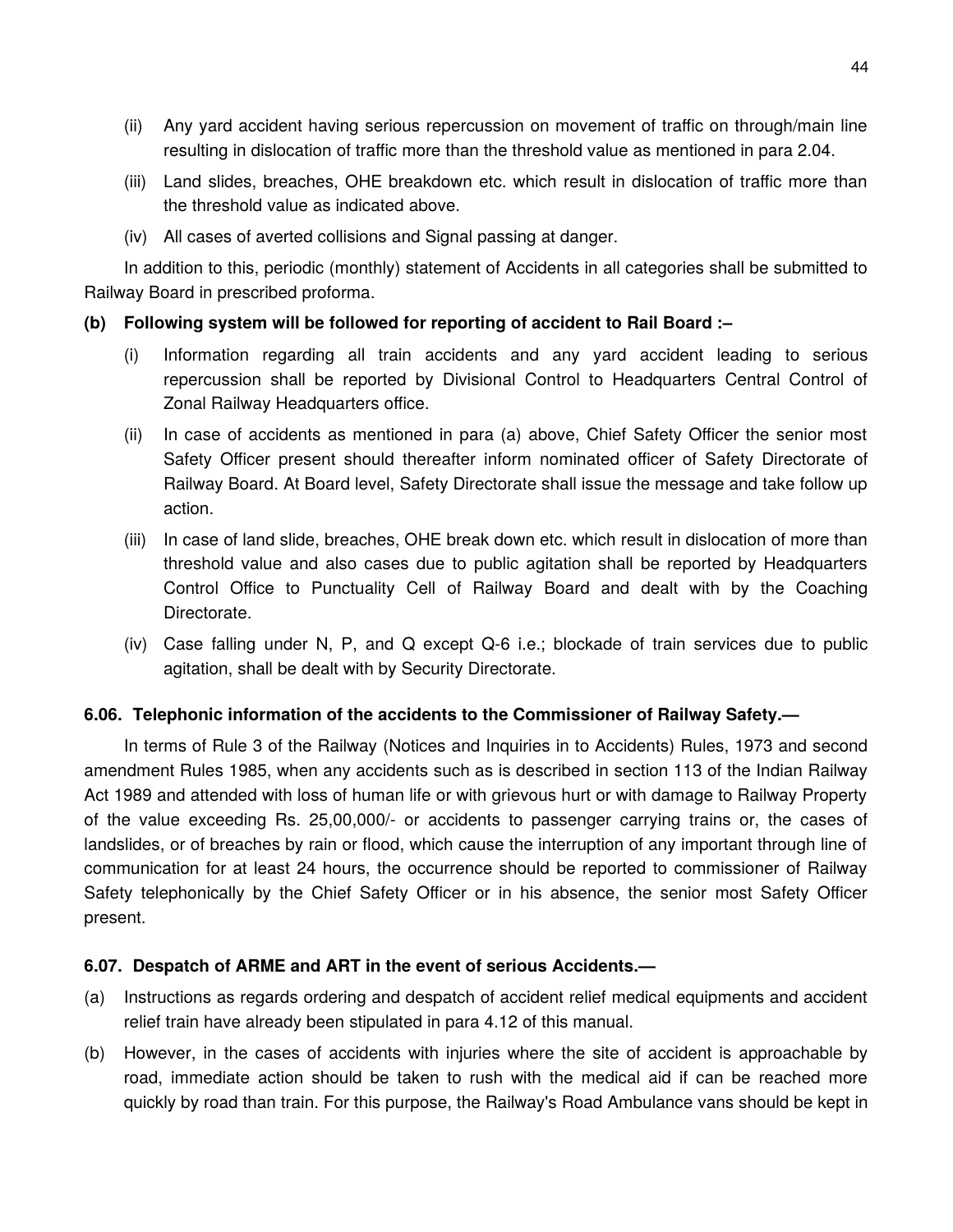proper working condition, so that they are fit to undertake long journeys. Alternative road vehicles of the Railway may also be earmarked for transporting not only medical officers, para-medical staff and disaster equipment to the site of accident but also for shifting injured to the nearest hospital in case of emergency. In case of the ambulance or/and other Railway vehicles are engaged otherwise or not available, there should be no objection in hiring the vehicle by the DMOs themselves or through the Station Master for the purpose mentioned above in emergencies. Para 2425 (8) of Indian Railway Commercial Manual Volume-II permits withdrawals of money from Station Earnings for incurring departmental expenditure necessitated by accident in an emergency, when ever required trolleys and engines should be ordered out for sending medical aid to the site of accident as also for shifting the injured.

(c) The Railway Medical Officer at a place where scale-II equipment has been provided shall proceed to the site of accident with his medical gang and entire scale-II equipment by first available means. For this purpose, any suitable rail or road vehicle shall be kept nominated normally. In case the nominated vehicle is not available or has become defective, an alternative arrangement must be made to transport the medical team and equipment even as per the procedure as mentioned in sub para( b) above. Considering the type of the accident, a part of the scale-II equipment may also be taken by the medical team with them.

#### **6.08. Maintenance of log in the case of serious accidents.—**

(a) Log must be maintained in the Divisional Control Office/Emergency office and in the Central Control/Emergency Office at Garden Reach in which record must be kept in chronological order of all information and action taken in connection with the accident. The log must include the following :—

#### **(1) In Divisional Control Office/Emergency Office—**

- (i) Date and time the control was informed of the accident.
- (ii) Date and time at which the accident occurred.
- (iii) Short description of the accident and detailed particulars of the train(s).
- (iv) Particulars of the assistance called for.
- (v) Time information given to all concerned officials as mentioned in para 3.06 of this Manual.
- (vi) Time medical relief equipment was ordered, left for site of accident and arrived at site, also detention enroute if any.
- (vii) Time relief train was ordered, left for site of accident and arrived at site, also detention enroute if any

**NOTE :** In regard to items (vi) and (vii), if trains arrived from different stations, particulars of all such trains must be maintained separately.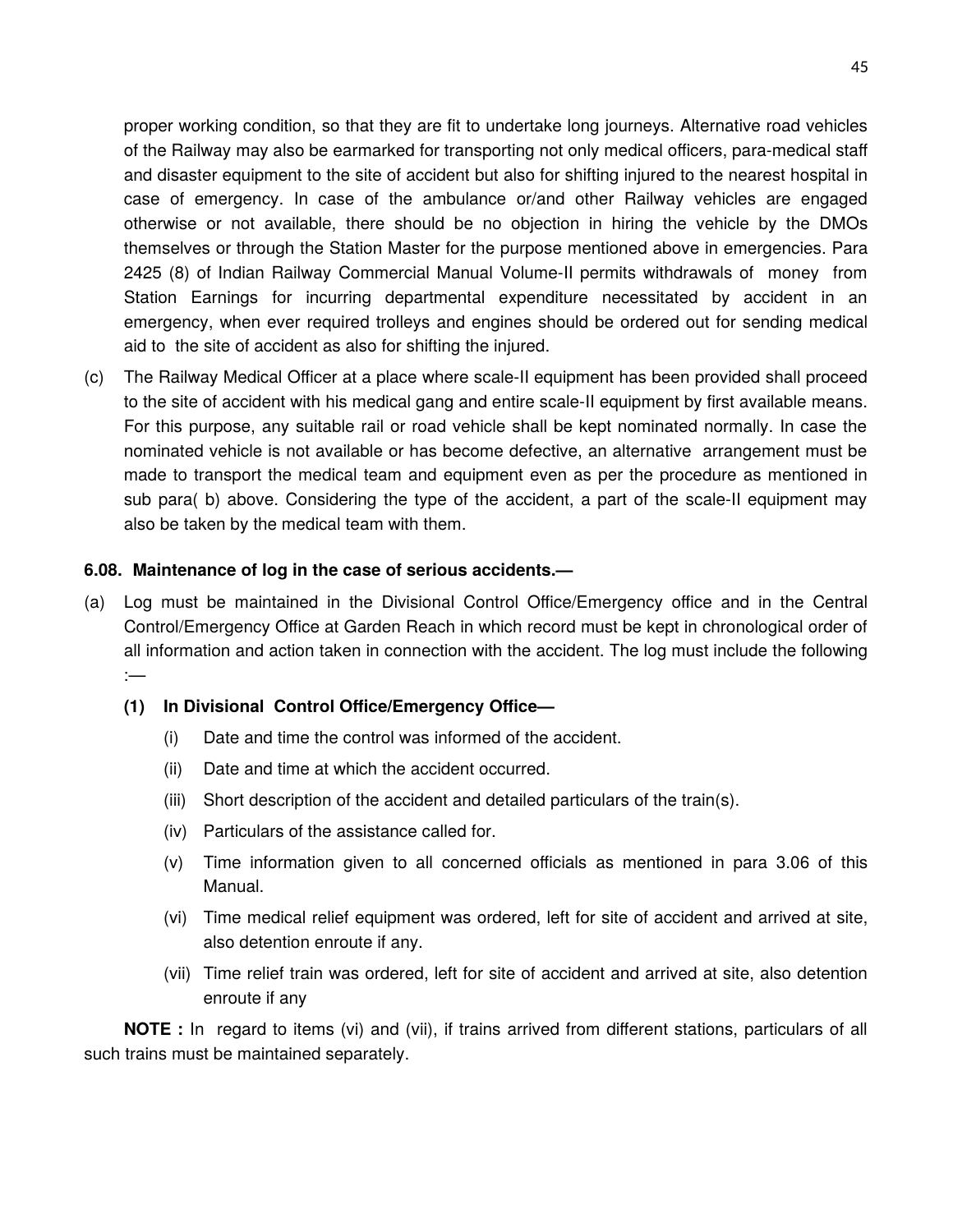- (viii) Details of the accident, such as number of persons killed, and of those sustained grievous, simple and trivial injury, number of vehicles derailed, capsized, details of damages, probable suspension of traffic, primafacie cause of accident, approximate cost of damage, etc.
- (ix) Complete record of all important telephonic conversation with the officials concerned in connection with the accident as also with the officials at the site.
- (x) Complete record of all instruction issued or received in connection with the accident.
- (xi) Progress of rescue services and relief operation.
- (xii) Number and description of passenger carrying trains were affected indicating their detention, diversion and cancellation, as also total number of other trains were affected.
- (xiii) Date and time, obstruction was cleared,
- (xiv) How the damaged vehicles were disposed of,
- (xv) Date and time the track was made over for running of traffic,
- (xvi) Date and time of normal working resumed,
- (xvii) Time and number of first train was allowed to pass after resumption of normal working,

(xviii) Any other item of interest.

### **(2) In Central Control/Emergency Office at Garden Reach—**

- (i) Date and time the control was informed of the accident.
- (ii) Date and time at which the accident occurred,
- (iii) Details of the accident, such as nature of accident with its location, number of vehicles derailed/capsized, number of persons killed and of those sustained grievous, simple or trivial injury, details of damages, probable suspension of traffic, prime facie cause of accident, approximate cost of damage, etc.
- (iv) Details of the assistance called for,
- (v) Time medical relief equipment was ordered and arrived at the site of accident,
- (vi) Time relief train was ordered and arrived at the site of accident.
- (vii) Complete record of all information received and instructions issued,
- (viii) Progress of rescue services and relief operation,
- (ix) Number and description of passenger carrying trains were affected indicating their detention, diversion and cancellation, as also total number of other trains were affected.
- (x) Date and time, obstruction was cleared, track made over for running of traffic and normal working resumed.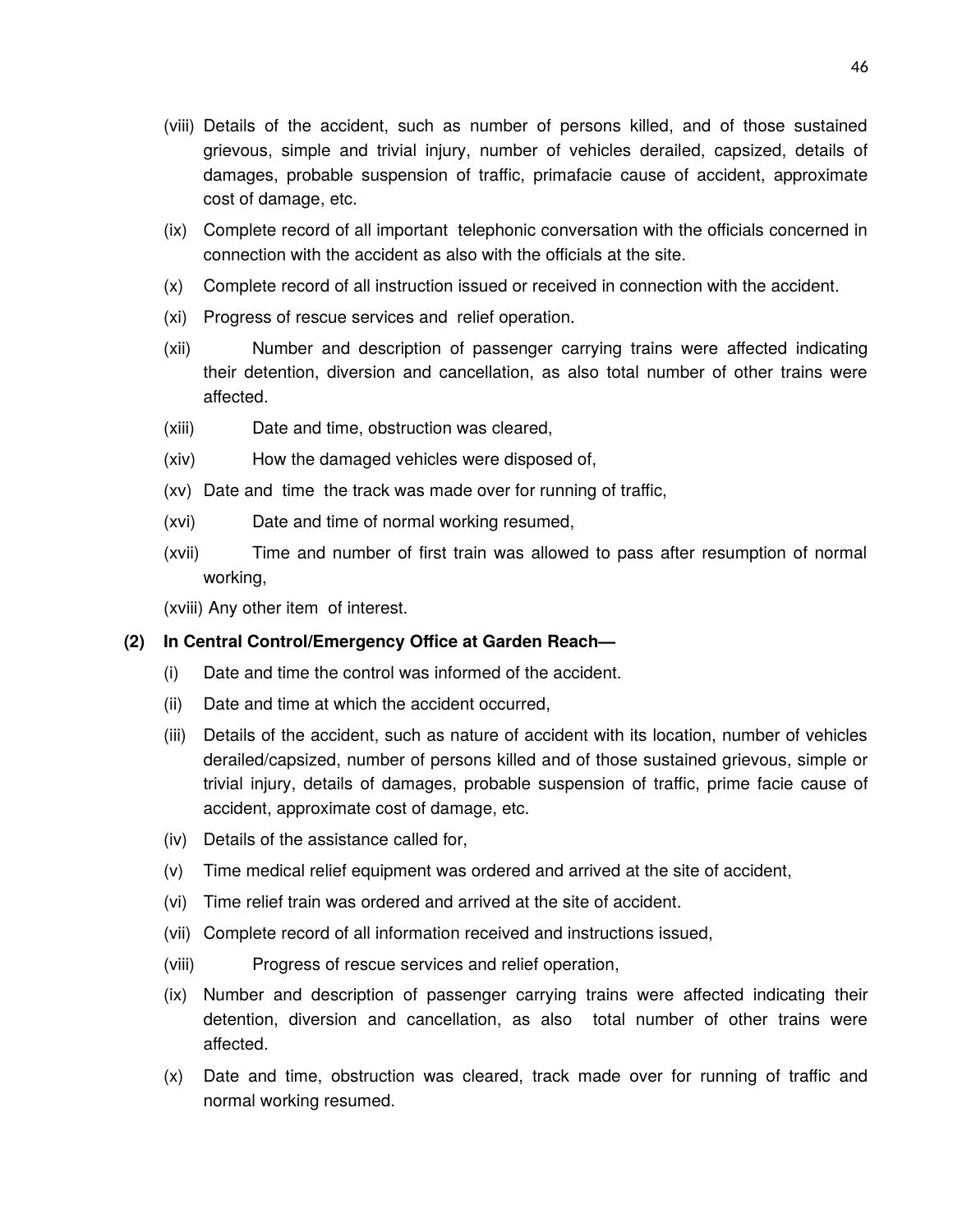- (xi) Any other item of interest.
- (b) Log will be maintained at the site of accident and also at the stations from where the injured will be removed to hospitals, for keeping such details as far as the official at site and at the said station are concerned of the list given in para(a) (i) above. In addition, the details of the killed and injured should also be maintained in the said log with the information as mentioned in para 6.09 below.
- (c) The Chief Controller/Officer-in-charge will be responsible to ensure that the log registers are maintained in the control/emergency offices as per para(a) above. Similarly, the official-in-charge at the site of accident and at the stations will be responsible to ensure maintenance of log registers at site and at Stations respectively as per para (b) above.

### **6.09. Information regarding killed and injured.—**

- (a) It will be the first duty of all Railway Officers and staff on reaching the site of a serious accident to attend the injured and see to their comfort. Rendering first aid and shifting to the nearest hospital, etc.
- (b) However, collection of detailed information of the dead and injured is also most important. The officer in charge at the site of accident will specially nominate an Officer or Senior Subordinate(s) preferably of the Commercial Department to prepare list of killed and injured separately with the following information as far as available.
	- (i) Name.
	- (ii) Approximate age.
	- (iii) Sex.
	- (iv) Home address
	- (v) Ticket No. Class, from and to
	- (vi) Name and address of next of kin or relatives.
	- (vii) Monthly income and source of income.
	- (viii) Particulars of luggage/property recovered and made over to police/relative/safe custody.
	- (ix) Particulars of luggage/property lost or damage.
	- (x) Means of transport by which evacuated to hospital/station,
	- (xi) Train No. if the injured was allowed to continue his journey
	- (xii) A complete list of injuries (as per report/dictation of Doctor).
- (c) The list indicated above should be prepared in conjunction with the police or civil authorities as may be present, and should be signed jointly by the Officer or Inspector nominated and a member of the police or civil authority.
- (d) The figures of the casualties must be accurate and should not be understated or exaggerated.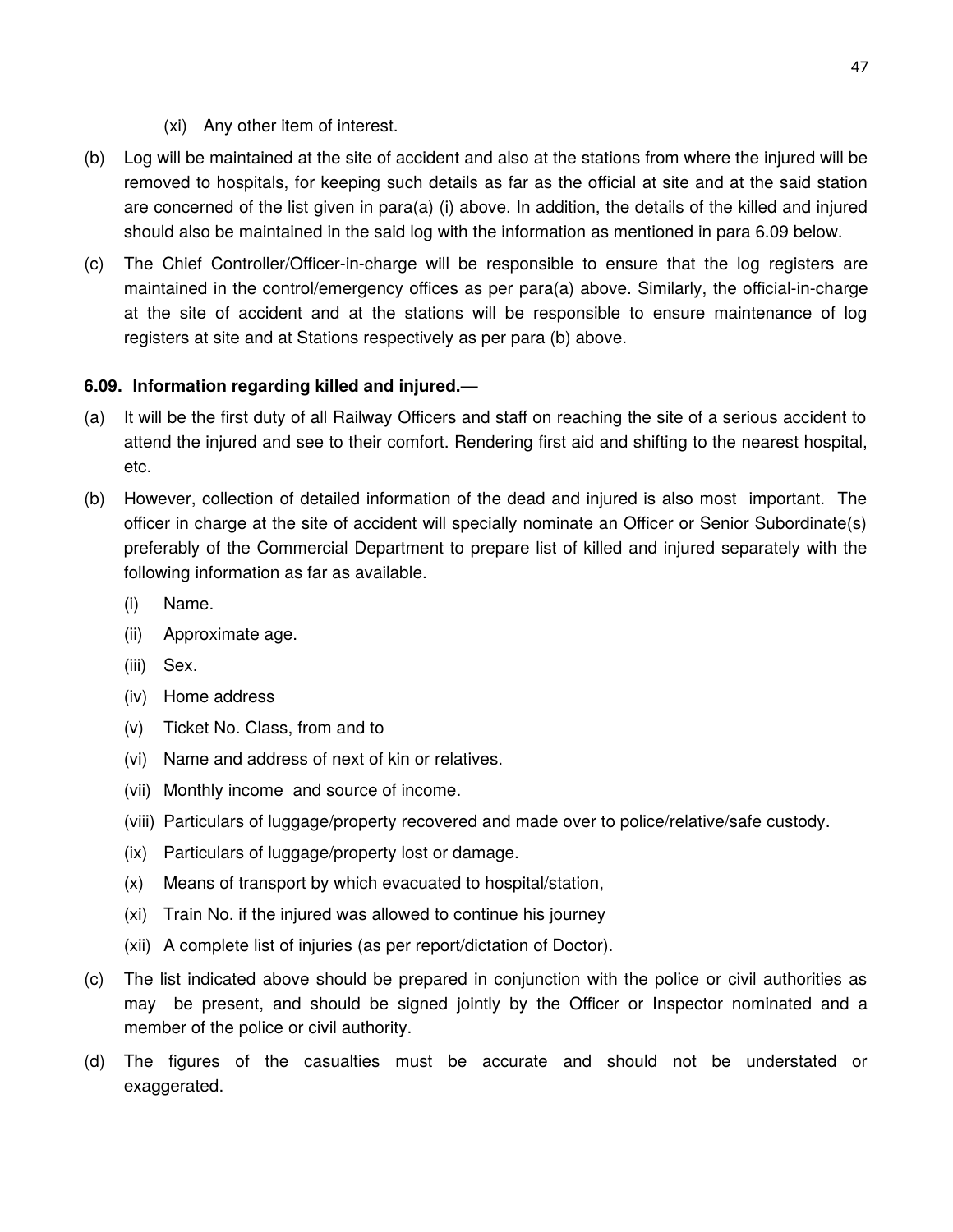### **6.10. Exhibition of lists of dead and injured.—**

- (a) A complete list of the dead and injured must be exhibited at a conspicuous place at the site of accident, and if the accident has taken place between two stations, this lists must be exhibited at both the adjacent stations. In addition, lists must also be exhibited at important station(s) on each side for suitable information of relatives and public.
- (b) Responsible officials must be deputed at the station where such list are exhibited to attend to all inquiries made by relatives and public, and to collect further information of the dead and injured where necessary.
- (c) In the case of persons killed who have not been identified, their bodies should be serially numbered by means of small legible number inscribed on placard which should be placed at the head of each body and the bodies with their numbers should be photographed before they are disposed of.
- (d) In the case of unidentified dead bodies, a complete description including approximate age, sex, complex etc. must be noted as also the description of clothing, jewellery and any other marks of scars on the body that may assist later in identification.
- (e) Instructions contained in para (c) and (d) above should be followed in addition to other rules and formalities in regard to the disposal of dead bodies.

### **6.11. Reporter.—**

- (a) In all cases of accidents involving serious injury to or loss of life of passenger or staff, it is essential to collect reliable evidence as soon as possible after the accident has taken place. For this purpose the Divisional Railway Manager will nominate an Officer or Senior Subordinate (Preferably of the Commercial Department) for each ARME/ART as REPORTER on his division. Should it happen that the Officer or Subordinate nominated is not available, when the ARME/ART has to go out, the Senior Divisional Operations Manager or Divisional Safety Officer present shall nominate another officer or subordinate as Reporter.
- (b) Duties of Reporter—
	- (i) The Reporter will be responsible to collect as much accurate information as possible regarding description of accident, primafacie cause of accident, assistance called for, assistance arrived, rescue and relief operation, particulars of dead and injured.
	- (ii) He will record all action taken regarding rendering first aid and shifting the injuries to the hospital, arrangement of their treatment and nourishment etc. as also for removal of dead bodies.
	- (iii) In fact, such information will be useful for the enquiry as also if subsequently required in a Court of Law.
	- (iv) The Senior Divisional Operations Manager/Sr. Divisional Safety Officer should also arrange an intelligent Senior Clerk or Steno to accompany the reporter.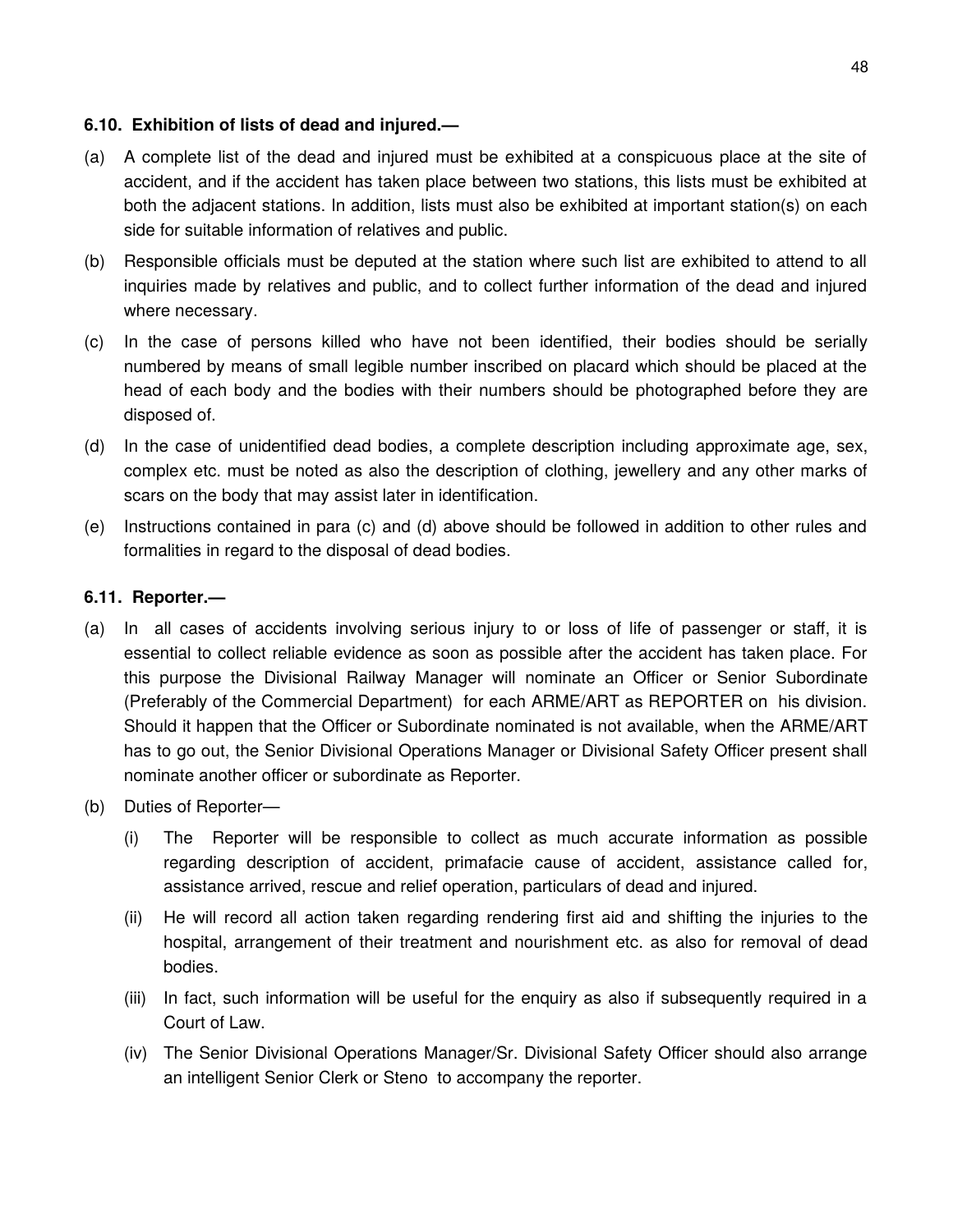This Clerk/Steno will be useful to the reporter in taking down the evidences and facts in shorthand as also a witness.

- (v) For the purpose of 'Press Notes' on accidents, the persons administered First Aid and subsequently allowed to proceed may be shown separately. The injured who are sent to hospitals for further treatment and observation may also be shown separately viz. persons sustained grievous or simple injuries.
- (c) The following facts are to be collected/recorded by the Reporter—
	- 1) No. of train or trains involved in accident and description,
	- 2) Originating point and destination,
	- 3) Date and time of accident,
	- 4) Location in details.
	- 5) Nature of accident in detail,
	- 6) Weather condition at the time of accident,
	- 7) Name of the station at which received the information of accident, source of information and time.
	- 8) Time control received the information of the accident.
	- 9) Details of damages and approximate cost of damage,
	- 10) Prima facie cause of the accident as far as known.
	- 11) Time Railway Doctor received the information of the accident, and ARME was ordered.
	- 12) Time ARME and other qualified medical aid arrived at the site of accident.
	- 13) Time each Relief trains
		- (i) was ordered.
		- (ii) was despatched from the base station,
		- (iii) arrived at the site of accident.
	- 14) Brief reasons for any delay to arrive the medical aid and relief train.
	- 15) Names and designations of officers arrived at the site of accident by ARME, ART and by other means, and time of their arrival.
	- 16) Approximate number of passengers on the train(s) etc. at the time of accident, and condition of lights in the train in case of night,
	- 17) Steps taken by the train staff to
		- (a) render first aid to the injured,
		- (b) shift the injured to the hospital.
	- 18) Particulars of passengers killed
		- (i) Name, age, sex and address,
		- (ii) Name and address of next of kin or relatives,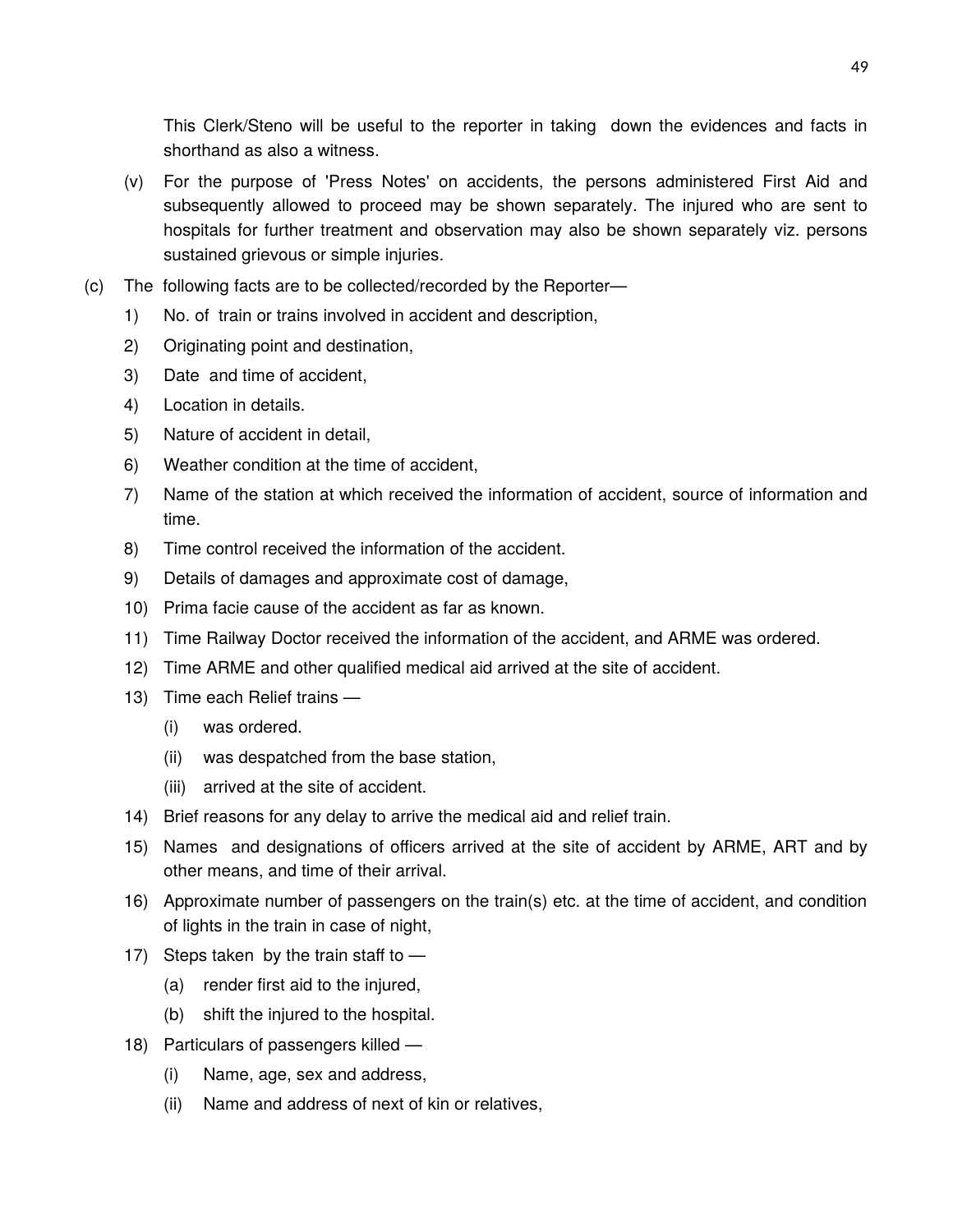- (iii) Particulars of ticket held including its no, class, from and to,
- (iv) How dead body is disposed of,
- (v) Details of belonging and luggage and their disposal,
- (vi) Monthly income and source of income.
- 19) Particulars of passengers injured—
	- (i) Name, age, sex and address,
	- (ii) Name and address of next of kin and relatives,
	- (iii) Particulars of ticket held including its no., class, from and to.
	- (iv) Monthly income and source of income.
	- (v) Details of belongings and luggages and their disposal,
	- (vi) Details of injuries sustained (list must be signed by the Doctor attended the injured),
	- (vii) Nature of first aid/medical aid rendered.
	- (viii) Train No. by which the injured as allowed to continue his journey.
- 20) Particulars of luggage or property lost or damaged with name and address of the person.
- 21) Particulars of luggage or property recovered and made over to the party or to the police or kept in safe custody.
- 22) Particulars of Railway servants killed or injured. (Separate statement should be made out for the killed or injured as indicated in items 18 and 19)
- 23) Details of the arrangement made for medical assistance and also for the removal of dead bodies.
- 24) Arrangement made for rendering nourishment to the injured as also refreshment arrangement for stranded passengers.
- 25) Particulars of non-Railway medical aid taken part.
- 26) Particulars of other assistance called for and taken part.
- 27) Brief description of experience of two or three passengers regarding the accident and rescue service, with their names and address.
- 28) In case of sabotage or suspected sabotage, details of the relevant evidence, and reliable witnesses with their address.
- 29) Particulars of transhipment arrangements made, if any.
- 30) Names and designations of civil and police officials who were advised and attended the site of accident.
- 31) Particulars of action taken to restore normal running of traffic.
- 32) Date and time restoration work completed.
- 33) Date and time track made over for normal running of traffic.
- 34) A copy of the accident message.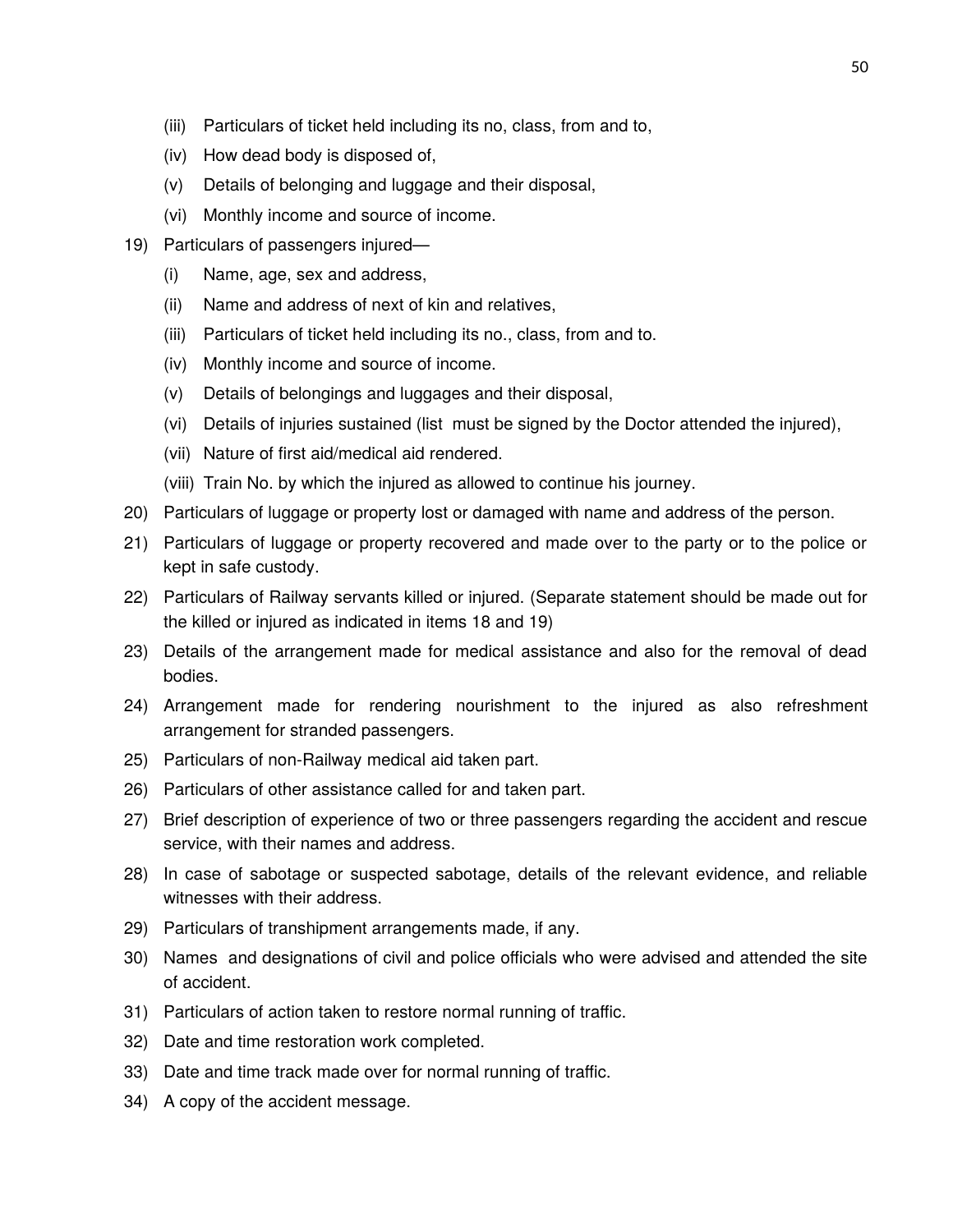**6.12. Opening of dealing centres/Enquiry Offices:– In the cases of serious accidents dealing centres/enquiry offices must immediately be opened and manned at.—**

- (a) Emergency office at the Headquarters office at Garden Reach,
- (b) the Divisional Control office of the Division concerned.
- (c) the site of accident.
- (d) the stations where the injured and/or dead are shifted for further action
- (e) the important station(s) wherever considered necessary.

#### **6.13. Police attendance.—**

- (a) When any accident of any description usually attended with loss of human life or with grievous hurt as defined in Indian Penal Code or accident to a passenger carrying train or train wrecking or attempted train wrecking or cases of running over obstruction on line or passenger falling-out of train or fire in train or accident with serious damage to Railway property of the value exceeding Rs.25,00,000/- or in the cases of landslides or of breaches by rain or flood, which cause the interruption of any important through line of communication for at least 24 hours, the District Superintendent of Police of the District in which the accident has occurred or such other Magistrate or police officer as may be appointed in this behalf by the State Government concerned, the Superintendent of Railway Police, the officer-in-charge of the police station within local limits, the officer-in-charge of the Government Railway Police and the Officer-in-charge or the Railway Protection Force must be intimated by telephone or through special messenger or such other quick means as may be available, with the details of the accident.
- (b) Every facility must be afforded to the civil, police and Medical officials when proceedings to the scene of a serious accident or in the cases as mentioned in sub para (a) above, but the ARME and ART will not be detained on this account.
- (c) Attendance of police and/or civil officials at the scene of the accident must be made as soon as possible in the cases as mentioned in sub-para (a) above in order to observe the disturbance if any, there has been on the line, other evidence as to the cause of the accident and to keep guard over any loose materials which may be lying about as also to safeguard the passengers luggage and mails etc. if any.
- (d) In case of Railway accidents, permission of the State Government or clearance of the Police is not required for launching rescue operations for the purpose of saving human lives which inter alia may also involve handling/shifting the rolling stock (locomotives, wagons and coaches) for extricating the trapped passengers. However, police clearance is required for restoration works at the site of accident, if sabotage is suspected.

[ Ref: Board's letter No. 2002/Sec. (Cr.)/45/47 dt. 27.03.2003 ]

#### **6.14. Preservation of clues.—**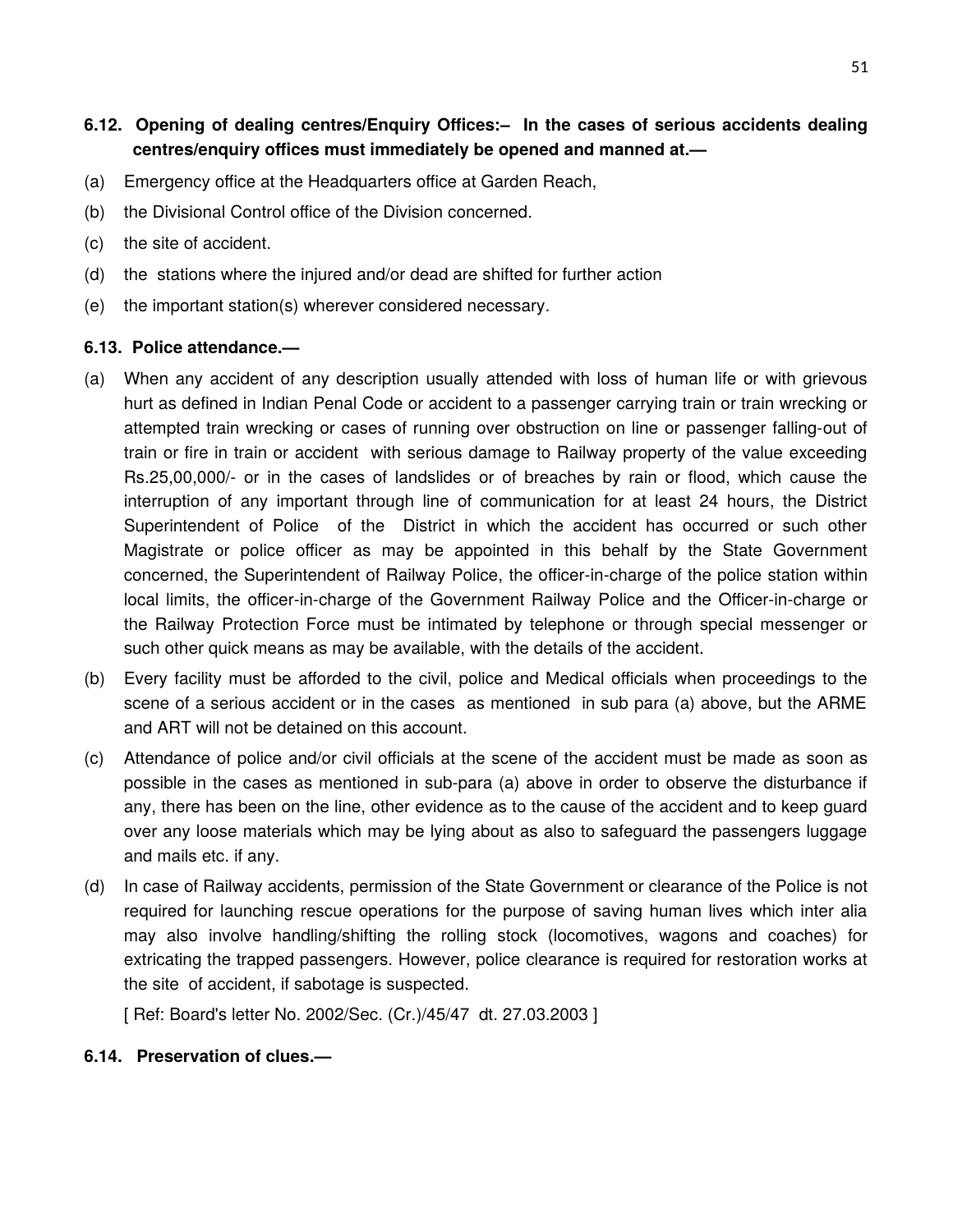(a) Officer or senior subordinate of any department who may happen to be present at the time that an accident takes place or who first arrives at the scene of an accident shall, Irrespective of whether he is on or off duty, record the statements of the staff concerned and take whatever steps may be necessary to record or preserve evidence which subsequently might not be available. All clues shall be preserved with a view to enabling reconstruction of the scene at a later date. This is essential even through the civil and police officials may have inspected the scene of the accident and photographs may have been taken. For this purpose, the concerned official shall specially take steps to note the condition and exact position of  $-$  (i) Vehicles, (ii) Track, (iii) points, (iv) signals, (v) levers operating the points and signals, (vi) Breakage of axle, spring, locking bolt and cotter etc., (vii) Any obstruction, (viii) Any tampering, (ix) Engine and its speed recorder, etc. This should be done before commencement of actual restoration operation.

Supervisors should record evidence fully and preserve material. Analysis at the time of collecting evidence is not considered desirable as it can result in leaving out some evidence as not relevant, but which latter on, may be required for analysis and arriving at the correct conclusion. Preparation of Joint report of the accident by Sr. Supervisors visiting the site should be analytical and in detail.

- (b) A complete and accurate dimensioned sketch of the accident showing the position of vehicles and their condition, permanent way including any detached damaged components, should be made out by the Engineering official and signed by the Senior Engineering and Operating officials of the Railway as also by the Senior Police officials present. In the case of any signal or level crossing at the site of the accident, at detail position of the same should also be indicated in the sketch. For this purpose, a complete rough sketch should immediately be drawn after the accident by the Engineering official and before any disturbance to the vehicles and track etc. Dubbers of all signals, indicators, brakevan lamps should be touched to feel whether it is warm or cold in case such lamps were found extinguished.
- (c) In case of sabotage and suspected sabotage, every possible action shall be taken to ensure that any finger prints or foot prints observed at the site of accident are not obliterated. Action shall also be taken to note and preserve the foot prints and finger prints carefully for further necessary action.
- (d) Statements of responsible passengers or eye-witnesses with their names and addresses who may have witnessed the scene of accident should be recorded which may have a bearing on the cause of the accident afterwards when an officer bringing out any noteworthy points. These statements should be signed jointly by the passenger/eye-witness, Railway Official and Civil or Police authority.
- (e) The Railway Official/Inspectors/Supervisors who may happen to be present at site at the time of accident or who arrives first at the site of accident, shall also scrutinise, the train register/Logbook, Station Diary, Line Clear Message book, Private number book, Caution Order, Line admission book, etc. and initial them with date and time indicating the irregularities notice. In the cases where these records are connected with the cause of the accident, immediate action must be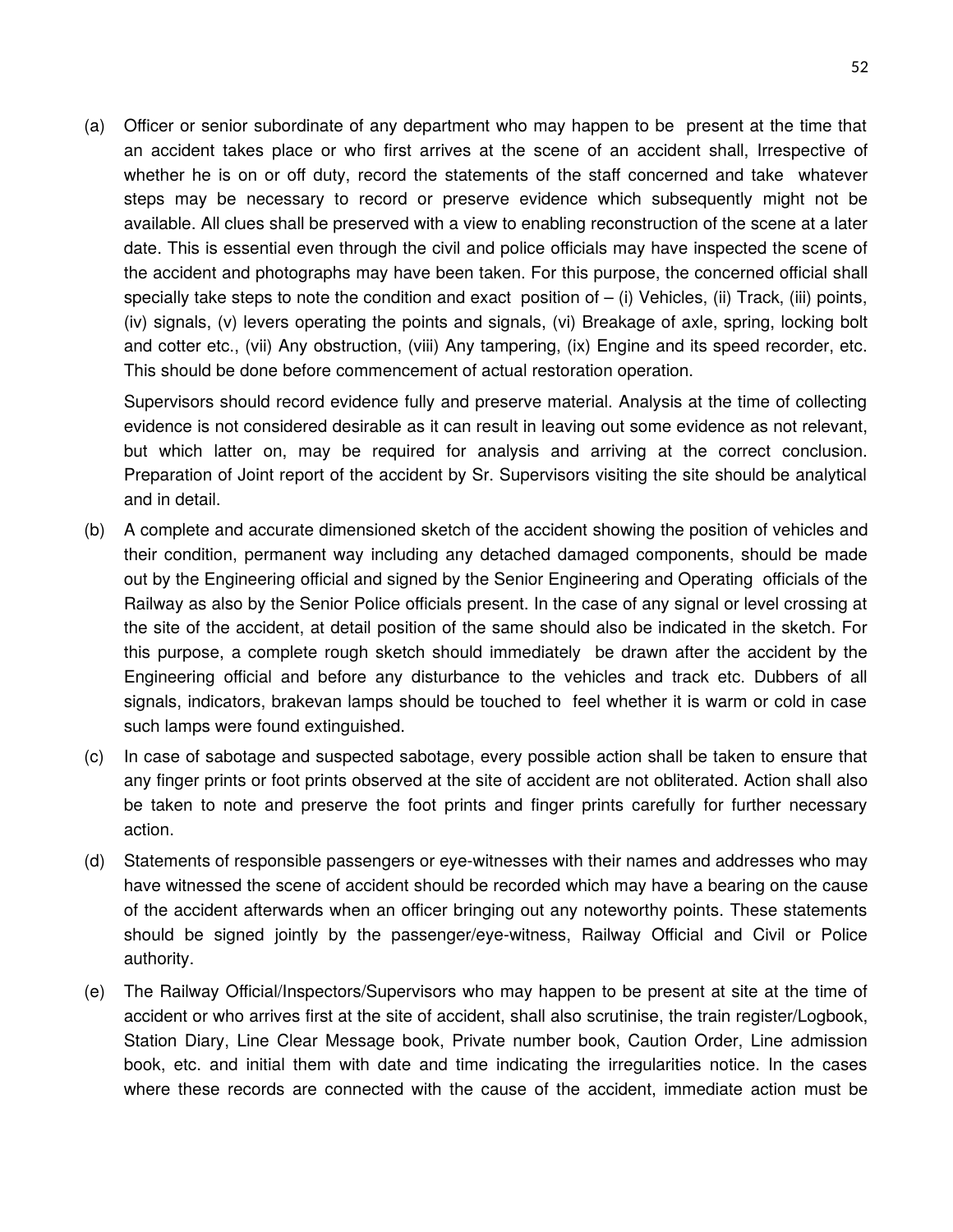taken to seize the relevant records and seal. In cases where defects of any instrument or/and interlocking gear may have caused or contributed to an accident, the instrument or/and the interlocking gear concerned shall be sealed and not be opened/used except on the authority of the Divisional Railway Manager or his duly authorised representative.

- (f) In cases of serious accidents with loss of human life or grievous hurt, the restoration work should normally be limited to the removal of dead bodies and injured persons from the debris, if any, and wherever possible communication may be restored by laying a diversion, if it is expected that the Commissioner of Railway Safety may have the benefit of personal examination of the site of accident undisturbed. In any individual case where circumstances compel the removal of debris. In part or whole, before the arrival of the Commissioner of Railway Safety at site, complete and detailed notes should be recorded by the senior most officer present, of the observation made by the officers of the various department concerned, before issuing such orders. The notes should be given to the Commissioner of Railway Safety on arrival. All sleeper, rails, vehicles in part or whole and other fittings removed from the site under the emergent circumstances should be carefully preserved for inspection by the Commissioner of Railway Safety. In such cases, telephonic permission of CRS should be obtained to start the restoration work.
- (g) Whenever possible, photographs of the wreckage shall be taken, which may afford the clue to the cause of the accident. For this purpose, the procedure laid down in para 7.05 of this manual should be followed.
- (h) In all cases of derailments, the marks on the wheels of engine and/or vehicles and marks on the permanent way (rails, sleepers, fish plates etc.) in respect of the wheels mounting on and dropping from the rails, the wheels riding on the ballast, etc. shall be specially looked for and recorded. The position of rails, sleepers, fish plates, fish bolts, lunuts, etc. which bear marks as a result of the accident, especially between the points of mount and drop shall be marked and numbered serially with chalk or paint and carefully preserved. A defects and damages to rolling stock shall be examined in details and recorded immediately after the accident as also the details of the loads i.e. weight, contents, evenly or unevenly loaded etc.
- (i) Any engine, vehicle or other material involved in an accident which is likely to be required for exhibition before any higher official or enquiry committee must be set apart and must on no account be utilised for the purpose of working of the Railway, till it is examined by the said official.
- (j) Speed recorded in the locomotive should be examined including its chart. The same may be seized with the signature of the Driver at the reverse of the chart.
- (k) In case of serious fire accident in train, after the fire is put out, the affected coaches/wagons or the portion of the Railway property which caught fire should be preserved carefully for inspection by Forensic Scientist.

The Railway Officials/Inspectors/Supervisors who may happen to be present at the time of accident or who arrive first at the site of accident shall see that the fire is completely put out and nothing which can lead to provide evidence for the cause of fire including affected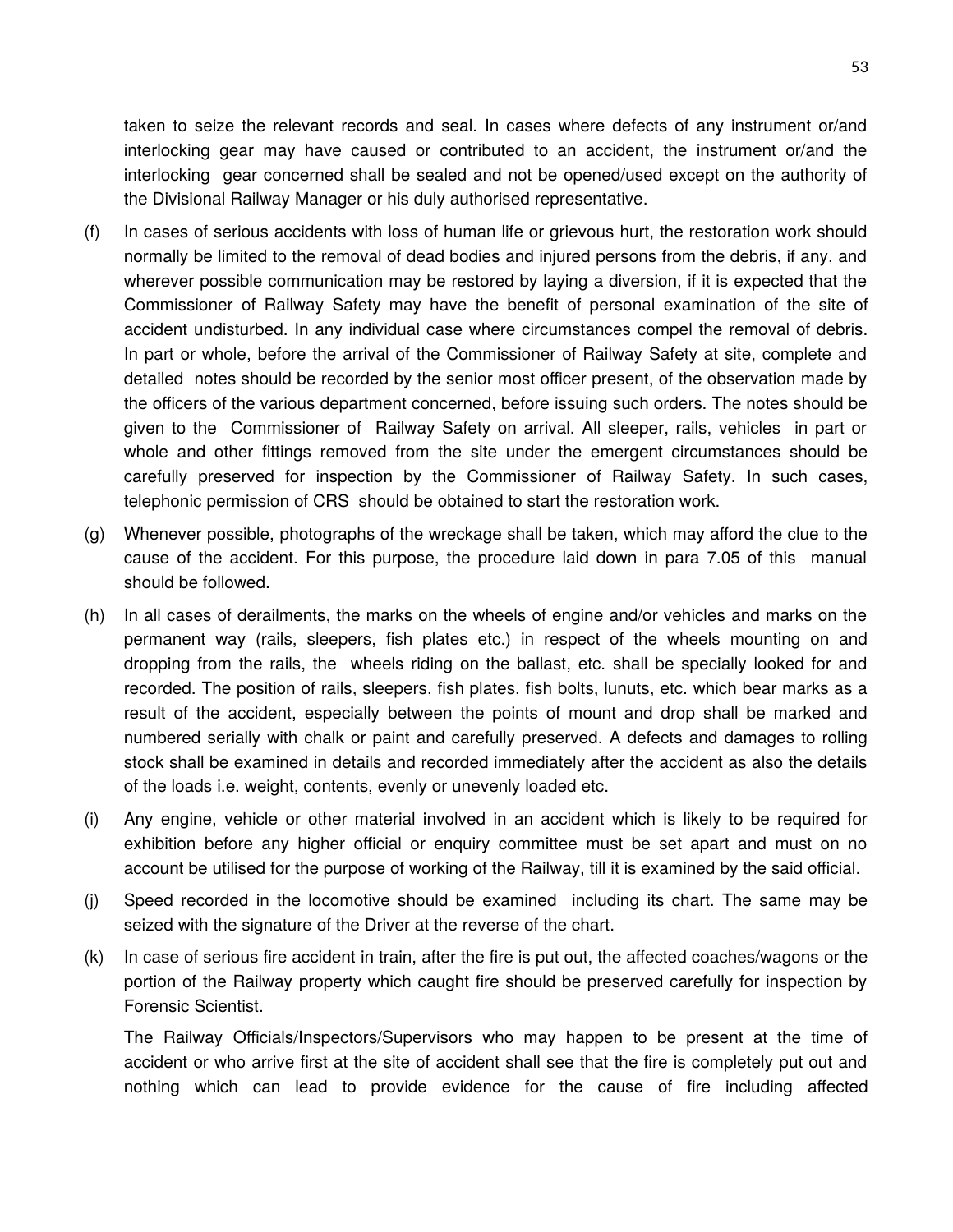coaches/wagons is disturbed. However, the Coaches/Wagons may be drawn out from the site cautiously, if position permits in order to clear the obstructed section and be kept on the siding nearest to the accident spot with the permission of competent authority.

(l) One photographer with Camera and necessary equipments should form integral part of the group of staff who accompany the ARME and ART in case of an accident on short notice. All possible action is taken for preservation of the clues in order to enable reconstructing of scene of accident with reliability.

### **6.15. Supply of refreshments, food and beverages to the passengers and staff at the site of accident.—**

- (a) Refreshment, food and beverages may be supplied free of charges to the affected passengers in an accident, either they are injured, uninjured or stranded at the site of accident or at stations where they are shifted for further action. These may be arranged from the Railway and/or outside sources as necessary.
- (b) The Senior Divisional Commercial Manager or in his absence the Divisional/Assistant Commercial Manager will be responsible to take all necessary action from any sources for the purpose mentioned in para (a) above. The Station catering officials/Vendors should be called for assistance whenever required.
- (c) Supply of free refreshments, food and beverages to the injured/uninjured passengers of the affected train should be made at a reasonable scale.
- (d) The Senior most Officer at site shall have the powers (i) to arrange conveyance for the affected passengers free of charge by any available mode of transport and (ii) also to incur expenditure if necessary for supplying free food to the injured & uninjured passengers and for carriage of passengers luggage etc.
- (e) Proper account should be kept of the expenditure incurred duly supported by the vouchers to enable post-audit of the same after the event is over. A statement of the expenditure incurred should be signed and put up by the authorised officer to the Divisional Railway Manager within a period of one month after the accident for his sanction duly post-audited with reference to the funds provided for on this account as also the supporting vouchers for the expenditure incurred. In case any specific area where glaring instance of excess expenditure in comparison to the event is observed, it should be specifically brought to the notice of Divisional Railway Manager so that corrective action for non-recurrence of such a situation in future, is taken. The General Manager will lay down, in consultation with the FA & CAO, from time to time, the overall limits for the purpose of sanctioning of expenditure, beyond which specific sanction of the General Manager with Finance concurrence may have to be obtained for regularising the expenditure after the event in such cases. The post-audit report should incorporate the various aspects of item-wise report and observations of Senior DAO/DAO and clarification of the authorised officer for sanction by the competent authority. The check note of the Sr. DAO/DAO should indicate the extent of check that was possible with reference to vouchers submitted.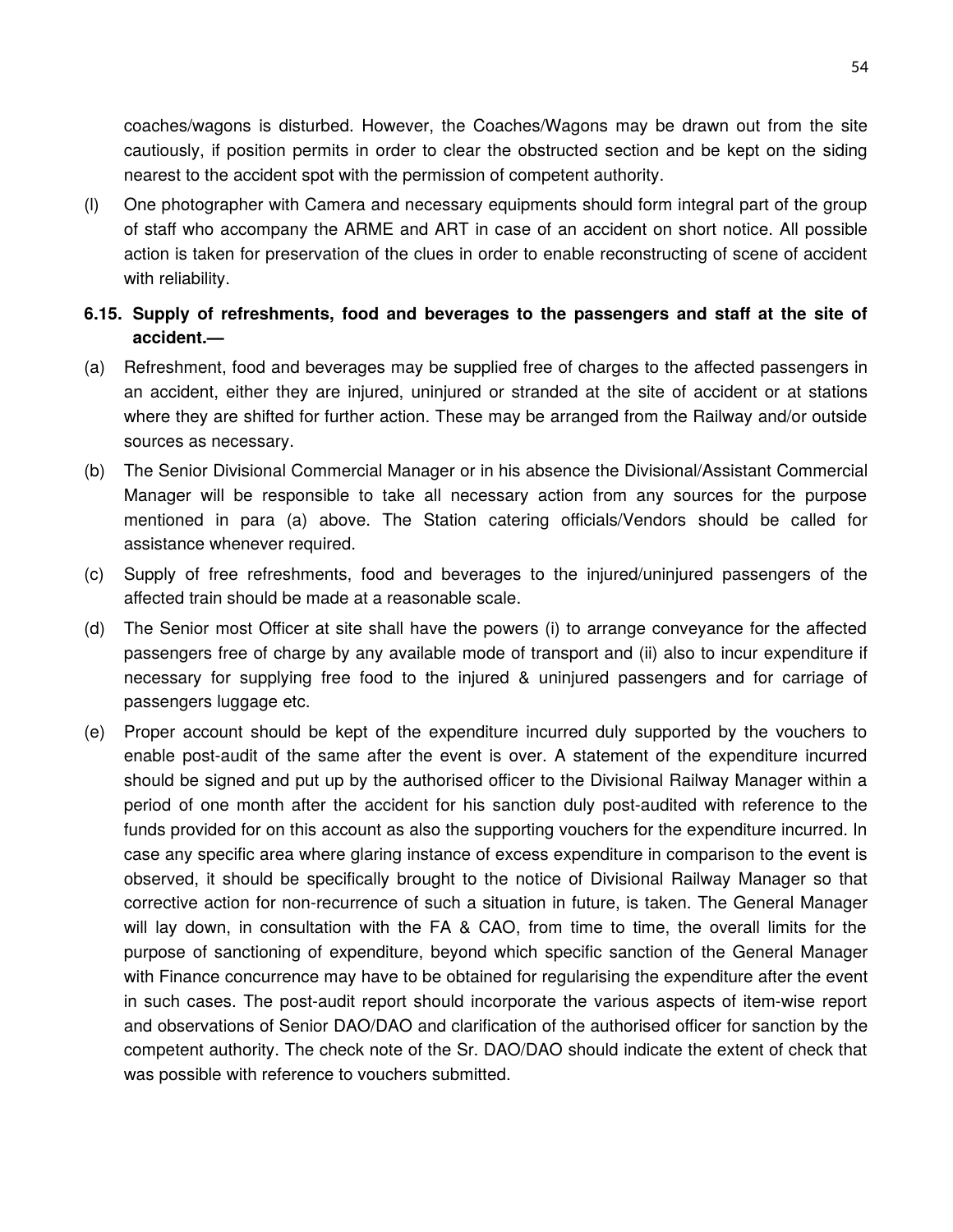- (f) Free food will also be supplied to the staff, including Officers, engaged in restoration operation at the site of accident and under the supervision of a responsible official. Where free food is supplied, payment of diet allowance is not permissible. However, no special arrangements will be made for officer separately nor will cash reimbursement in lieu of free food be permissible. Proper account should also be kept by the official arranging food and put up to the competent authority for post-facto sanction. Other necessary facilities required for the staff engaged in restoration may be extended to them for smooth operation of restoration work.
- (g) The existing rates of diet allowance payable to the staff attending breakdown duties under Rules 1420 R-11 is Rs. 20/- per head (Estt. Srl. No. 87/2001, dt. 14.8.2001)

### **6.16. Despatch of free telegrams, in case of serious accidents.—**

Message to the close relatives conveying the news of safety of those travelling by a train involved in a serious accident should be despatched free of cost. However, the circumstances under which such message should be sent free of cost would depend on the merits of the case. The senior-most officerin-charge of the local arrangement should decide and approve in each case when this facility is to be granted. This message should be issued by most expeditious means of communication to the contact person, the address of which may be found with the injured or dead or from any other source. Other instructions in this regard are issued from time to time.

#### **6.17. Relief to the victims of train accident.—**

- (a) Detailed instructions have already been stipulated in para 3.01 to 3.17, 4.12, 4.13 and 6.01 of this manual in respect of different actions regarding relief to the injured and disposal of dead.
- (b) On arrival at the site of accident, the Railway Medical Official after affording medical aid as best as possible, arrange for the removal of the injured promptly from the site of accident to the nearest Railway, Civil, Military or private hospitals considering the seriousness of the injury and with the help of all available assistance. A Railway Medical Officer must as far as possible accompany the injured to the hospital and see that they are properly accommodated for further treatment.
- (c) Each of the seriously injured persons must be given a ticket, showing his name and address, name and address of nearest relative, the time and place of accident, probable diagnosis and treatment given. This ticket may be placed round the neck of the disabled or unconscious for guidance of the hospital and which they may be eventually removed.
- (d) Officers of operating, commercial, engineering departments shall give every possible assistance to the Medical Officer in his effort to reach the site of accident with his team and medical aid as also for removal of the injured.
- (e) Officials of all departments, especially at the site of accident shall keep a close contact with one another and take all necessary action to extricate all injured passengers from the debris.
- (f) Train carrying injured persons from the site of accident shall be given priority over all other trains. The Controller and Deputy Chief Controller on duty of the section shall be responsible to arrange absolute priority for its journey. On non-controlled section or in case of suspension of control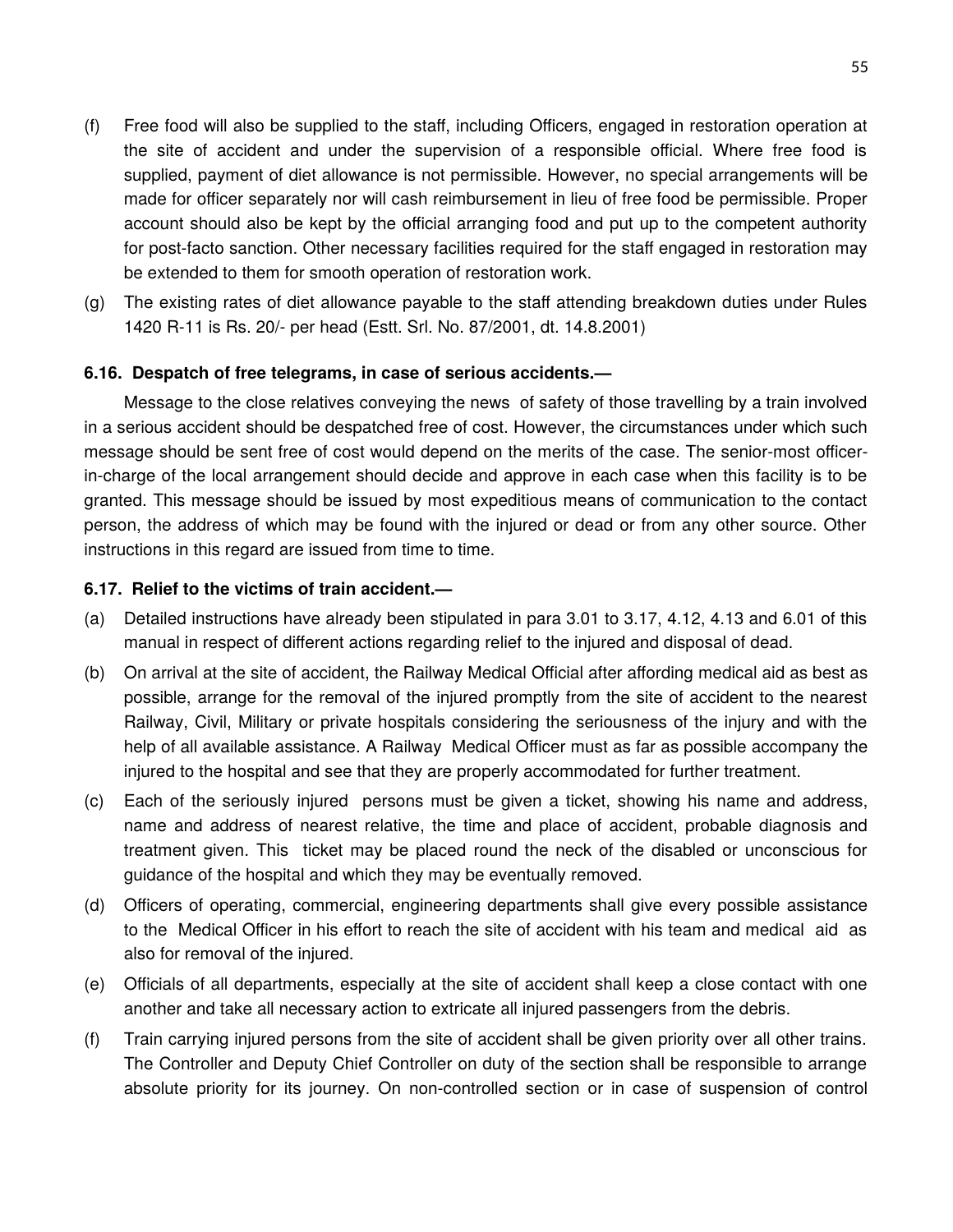system, the Station Master on duty at the Stations concerned must take every action in time to intimate the fact to the station in advance for running of such train on top priority and without any detention at any point.

- (g) In cases, the injured persons are admitted in non-railway hospitals, the seniormost Medical Officer of the division will maintain close liaison with the hospital authority in order to ascertain the latest condition of the injured persons. If necessary, visit shall also be paid to such hospitals.
- (h) The seniormost Medical Officer of the division/Hospital shall be responsible to ensure recording the details of injuries and the treatment undertaken for each case as also the further disposal particulars of the injured.
- (i) A complete list of the injured persons with full particulars of the injuries, etc. shall be sent under a confidential cover by a special messenger to the chief Medical Officer, Chief Operations Manager and Seniormost Divisional Operations Manager. Daily progress report of the injured admitted into Railway or non- Railway hospitals shall be communicated to the Chief Medical Officer and Chief Operations Manager till the seriousness of the injured exist.
- (j) (1) (a) In the event of a train accident resulting in the death of a passenger travelling by the train, compensation should be paid irrespective of whether bonafied authority to travel has been produced or not.
	- (b) The amount of ex-gratia relief payment to the dependents of dead or injured passengers involved in train accidents or untoward incidents as defined under sections 124 and 124A should be as under —

# **In case of Train Accident In case of Untoward Incident (Sec - 124 of the Act) (Sec - 124A of the Act)**

| $(i)$ In case of death-               | Rs. 50,000/- | Rs. 15,000/- |        |
|---------------------------------------|--------------|--------------|--------|
| (ii) In case of grievous injuries-Rs. | 25,000/- Rs. | $5,000/$ -   |        |
| (iii) In case of simple injuries-     | Rs. 5,000/-  | Rs.          | -500/- |

- (2) No ex-gratia payment would be admissible to the trespassers, persons electrocuted by OHE and road users at unmanned level crossings.
- (3) The amount of ex-gratia admissible to road users who meet with an accident due to Railway's Primafacie, liability, at manned level crossings, would be as follows :-

# **In case of Accident at Manned Level Crossing (due to Railway's prima facie liability)**

| (i) In case of death       |  | Rs. 50,000/- |
|----------------------------|--|--------------|
| (ii) Grievous injuries $-$ |  | Rs. 25,000/- |
| (iii) Simple injuries      |  | Rs. 5,000/-  |

(4) Ex-gratia payments should also be made to railway servants killed or injured while on duty by a moving train, for example working on track run over accidentally by a moving train.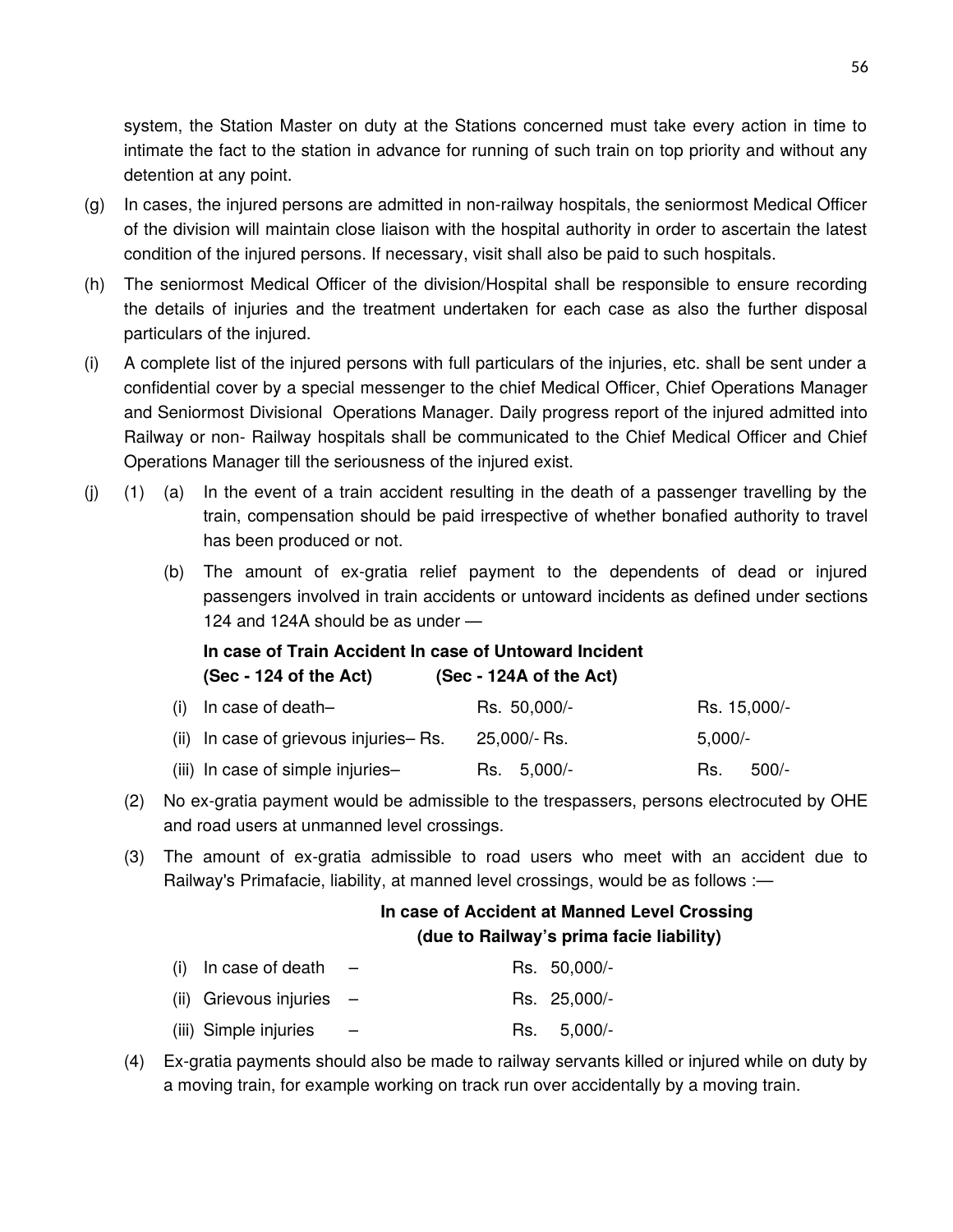- (5) Payments should be sanctioned/arranged preferably on the spot by a senior scale or Higher Officer nominated by the General Manager after making such enquiries as can be reasonably made on the spot after the immediate need by way of medical attendence etc. to injured persons are attended to.
- (6) These ex-gratia payments except, in the case of road-users at manned level crossings, are not to be taken into account at the time of disposal of the formal claims for compensation.
- (7) In order to ensure that the payment is made to the actual person involved in the accident, the officer making the ex-gratia payment should record all evidence in writing after satisfying himself as also regarding the bonafide kith and kins of the injured/dead in the cases the payment is required to be made to them.

**NOTE :–** Those walking along the track and whose presence on railway premises is not connected with the business of the Railway are to be treated as trespassers.

#### **6.18. Accommodation of the relatives of the deceased.—**

 As an additional relief measures to the persons involved in train accidents and to their relatives, who arrive at the site of accident/hospitals, the relatives of the deceased may be allowed to use the waiting rooms and/or retiring rooms free of charge if considered necessary, without detriment to the convenience of other passengers.

#### **6.19. Issue of complimentary passes to the victims of the railway accidents.—**

Complimentary passes may be issued to the next of kin of victims who are discharged from the hospital as also to the surviving victims as per the instructions issued from time to time. However, while issuing such passes, sufficient safeguard may be adopted so that these passes are not misused.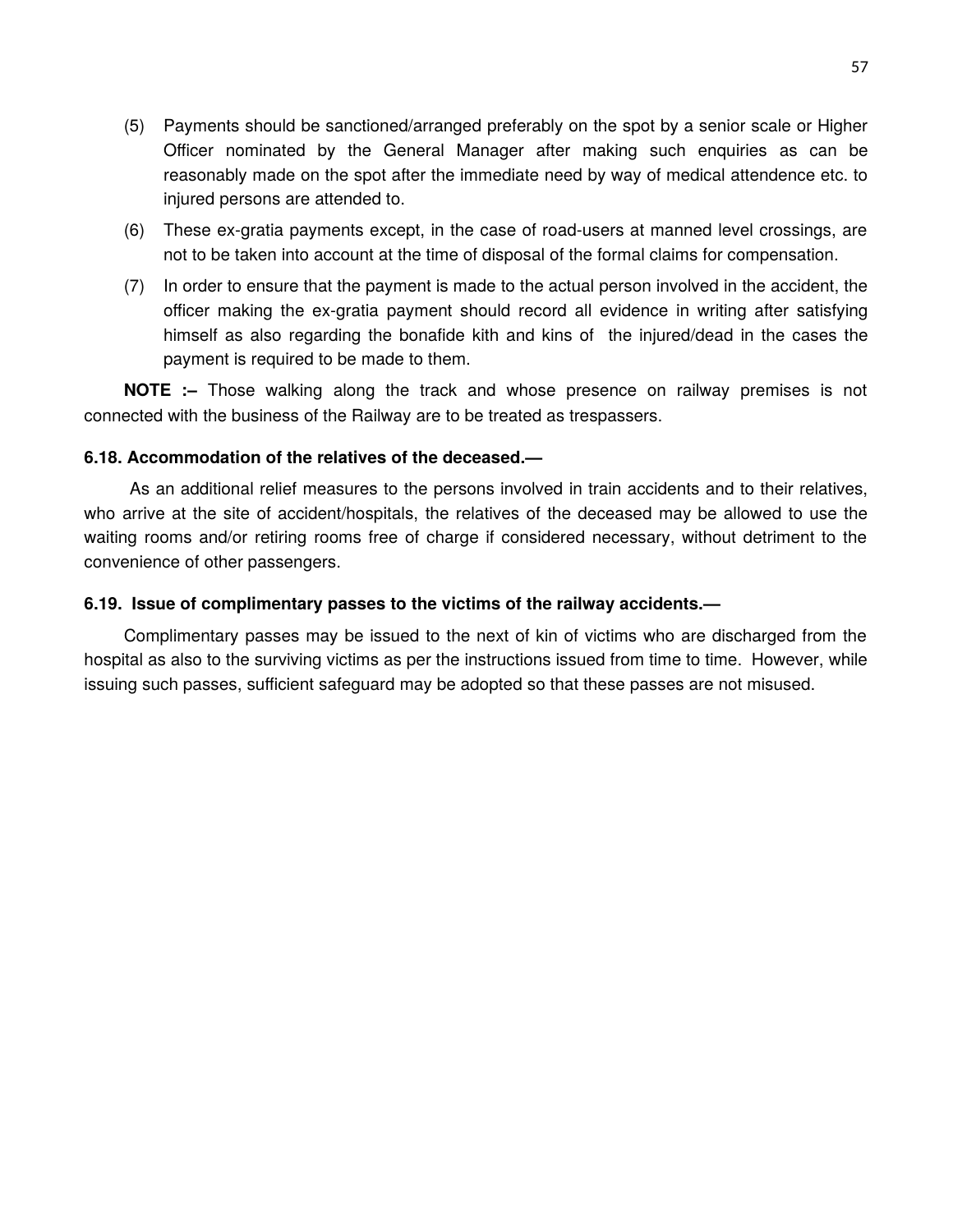### **CHAPTER – VII**

# **SUSPECTED CASES OF SABOTAGE**

Additional measures for dealing with cases of suspected sabotage and sabotage or Train wrecking.

- **7.01.** (a) The rules contained in this chapter are additional rules meant for cases where derailments occur and/or serious consequences arise due to sabotage or train wrecking. This terms 'Sabotage', 'Train Wrecking' and 'Attempted train wrecking' have been defined in Chapter-II of this Manual as also in section 150 of Indian Railways Act. 1989.
- (b) The duties of different officials in regard to the protection of lines, quick survey of casualties, injuries, damages and assistance required, as also relay of information in details to the officials concerned, rendering first aid, rescue and restoration operation etc. have already been stipulated in chapter-III, IV and VI of this manual
- (c) The object of certain additional measures to be adopted in the cases of sabotage or wreckage involving train(s) into accident/serious accident, is—
	- (i) to preserve clues with a view to affording the police and civil authorities as also the Railway Administration itself, the assistance in conducting investigation into the realities of the scene of accident, and,
	- (ii) to facilitate in arriving at the real cause of accident.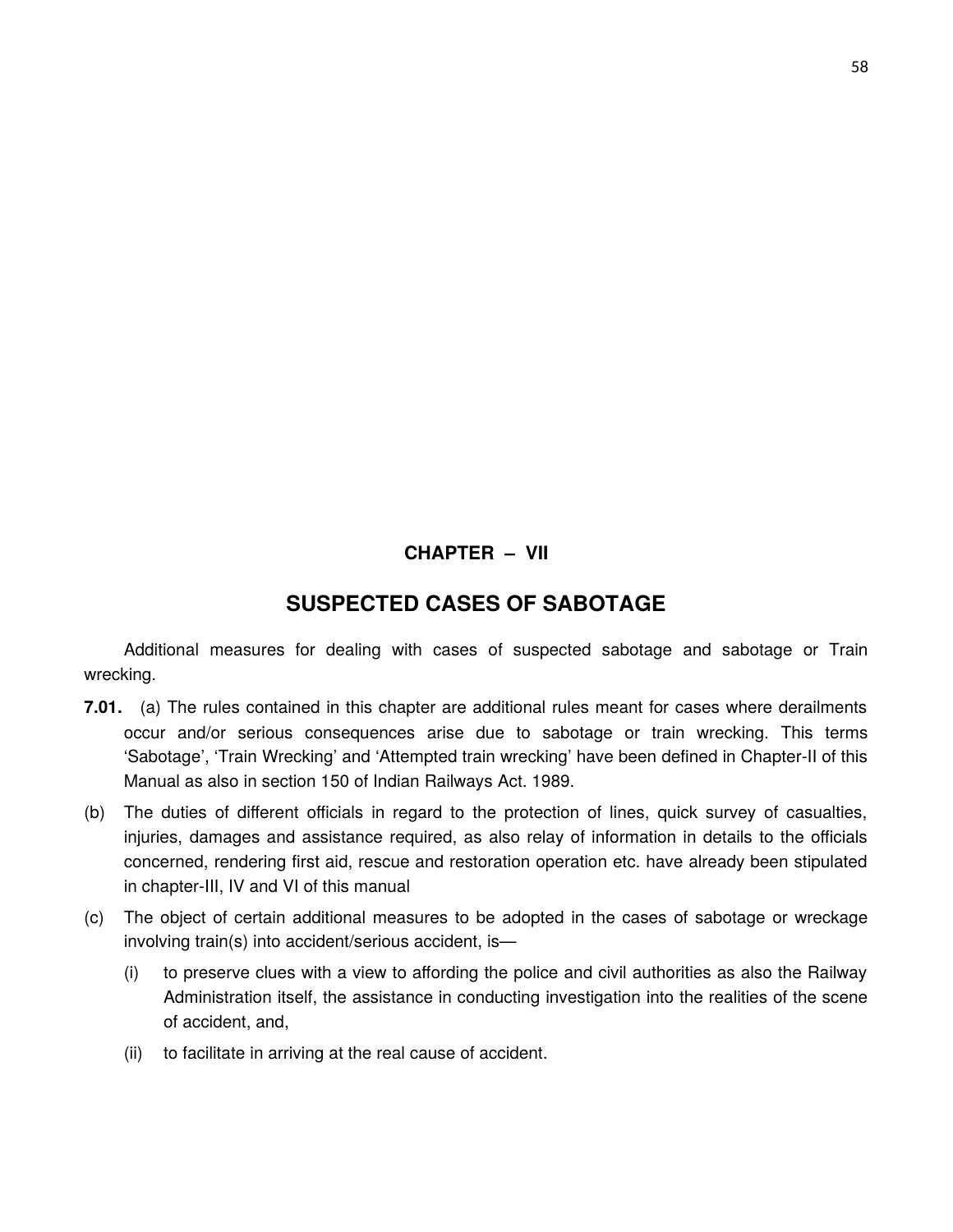(d) The engine crew, the guard and any other Railway staff on train that involved in an accident are the first available person who may observe the sign of sabotage, and secure all available clues undisturbed till the arrival of Railway's higher official as also the police and civil officials.

### **7.02. Duties of Guard, Engine crew and other Railway staff on the spot.—**

- (a) When a train is involved in an accident due to suspected sabotage, the guard and engine crew must ensure regarding their duties as contained in para 3.01, 3.02 and 3.04 of the Manual.
- (b) In addition to (a) above, the guard, engine crew and the other Railway staff should
	- (i) Take a good care that no one including themselves touches or disturbs any fittings or parts of the track or vehicles etc. except in order to save human life, till the arrival of police/civil and senior Railway officials.
	- (ii) request the ticket checking staff or other Railway staff available on train and some of the responsible passengers to keep an eye on portions of the track etc. which appear to have been tampered with an instructions not to allow any person to disturb the actual available position of the fittings ;
	- (iii) make a hurried examination of the track at the site of accident in conjunction with two or three responsible passengers or few local public and keep a note of the clues which may be indicative of the sabotage and accident. Such evidence should be shown to the other Railway staff available on train and to a few responsible passengers or members of the public and their statements obtained. A brief note of what was noticed should be drawn up which should be countersigned by the passenger or public in question with their addresses.
	- (iv) draw a sketch also, if possible.

### **7.03. Information to the civil and police offi cials, and their attendance.—**

(a) In the cases of train(s) involved in accident due to sabotage the railway officials concerned must take all necessary action to intimate the civil and police officials as also for their attendance as per stipulation in para 3.01, 3.02, 3.03, 3.06, 3.08, 6.02 and 6.13 of this Manual.

Joint Findings of accidents/incidences may have representation from RPF when sabotage is suspected.

- (b) In the cases of attempted train wrecking, similar action as contained in sub-para (a) above shall also be taken in order to intimate the civil and police officials.
- (c) In order to control the crowd and to prevent theft/ looting of luggage or parcels etc. or committal of any other crime, sufficient number of RPF and local police should be arranged at the site of accident. If necessary, they will form an effective cordon round the site of accident.

### **7.04. Preservation of clues.—**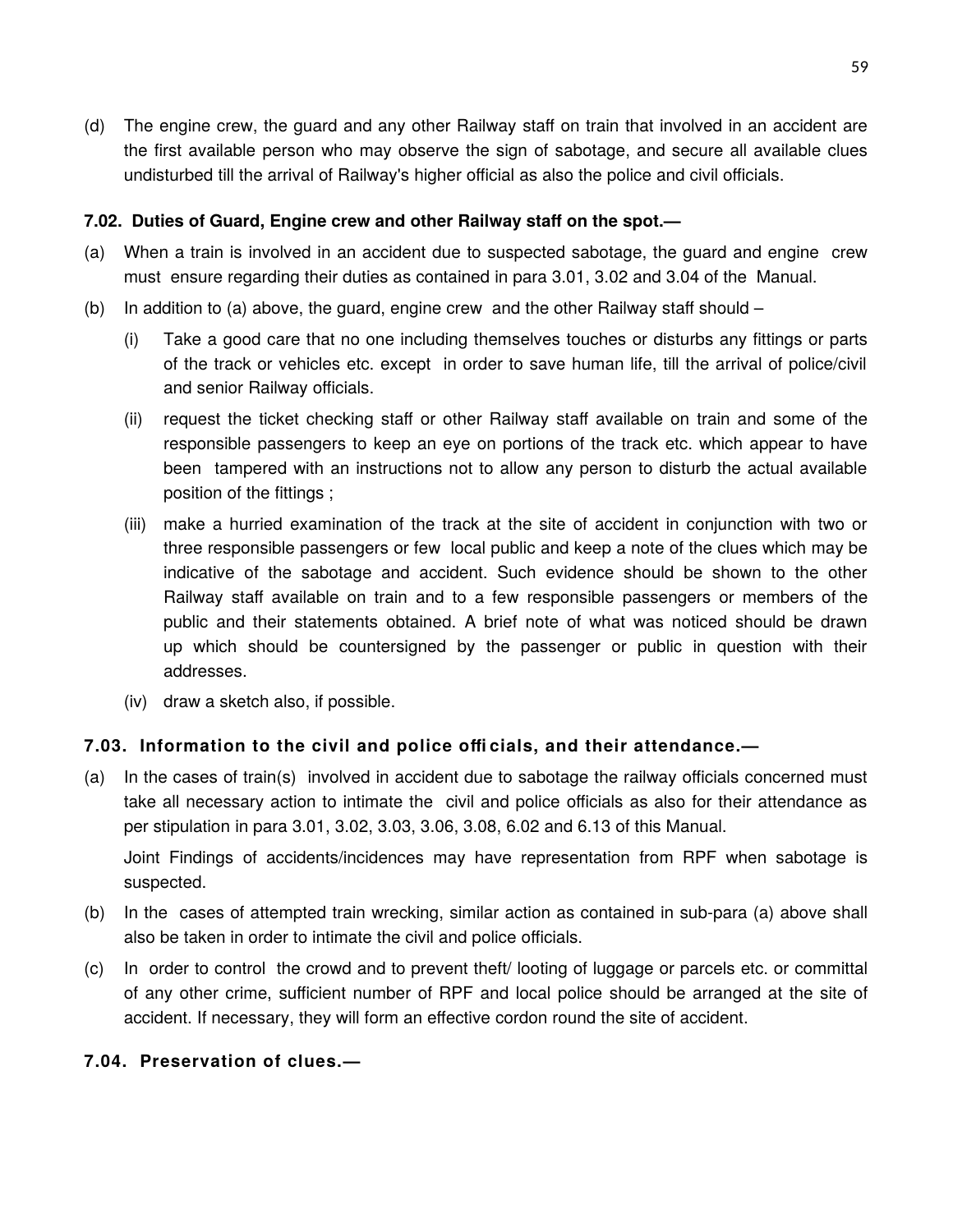- (a) Instructions contained in para 6.14 of this manual should be rigidly followed by the officers or senior subordinates of any department who may happen to be present at the time of an accident takes place due to sabotage or train wrecking or who first arrives at the site of accident.
- (b) ln addition to the action taken by the Guard, engine crew and other Railway staff as per para 7.02 as soon as the civil, police and Railway higher officials arrived at the site of accident, actions should be taken by the Railway Officials, not to allow any one to touch or disturb any fittings of permanent way and vehicles, etc. until joint examination has been completed, except in the cases of emergencies when it becomes necessary to act otherwise in order to save human life. For this purpose, ticket checking staff on train if any, RPF and gangmen should be deputed. The group should be placed at some distance in such a way, also to keep a strong watch on the outsiders, and if they observe the movement of any person is suspicious, should question them and take steps to point out these person to police.
- (c) No coach(s) or wagon(s) on train(s) involved in an accident due to suspected case of sabotage should be disturbed until the joint examination has been completed. The undamaged coach(s) or wagon(s) may be drawn away with the written permission of Senior Police official present. It should, however, be clearly understood that these restrictions will not apply when it becomes necessary to act otherwise in order to save life.

### **7.05. Joint examination.—**

Joint Findings of accidents/incidences may have representation from RPF when sabotage is suspected.

- (a) For the purpose of preservation of clues and ascertaining the actual cause of the accident suspected to have been due to sabotage, the Senior Railway and Civil/Police Officers should as far as possible work in the closest liaison and examine all the necessary items at the site of accident. In this connection, the stipulation contained in para 6.14 of this Manual may be referred. The detail examination notes should be precisely worded specifying all the various features which come to notice. In addition to what have been indicated in para 6.14 a special note should also be prepared on the following points :—
	- (i) wheel marks on sleepers, rails and other fittings, distance between the corresponding marks:
	- (ii) damage to rails, sleepers and other fittings;
	- (iii) the place(s) where loose fitting or parts of damaged fittings were found;
	- (iv) whether coach screws or spikes were found missing, if so, from where and what was the condition of holes on the sleeper(s) from which these fittings are missing.
	- (v) condition of each sleeper involved in the accident ;
	- (vi) whether the fish bolts of the displaced rail show any mark of violence ;
	- (vii) whether any fish plate has been found broken or bent ;
	- (viii) the curvature of every rail involved, in serial order ;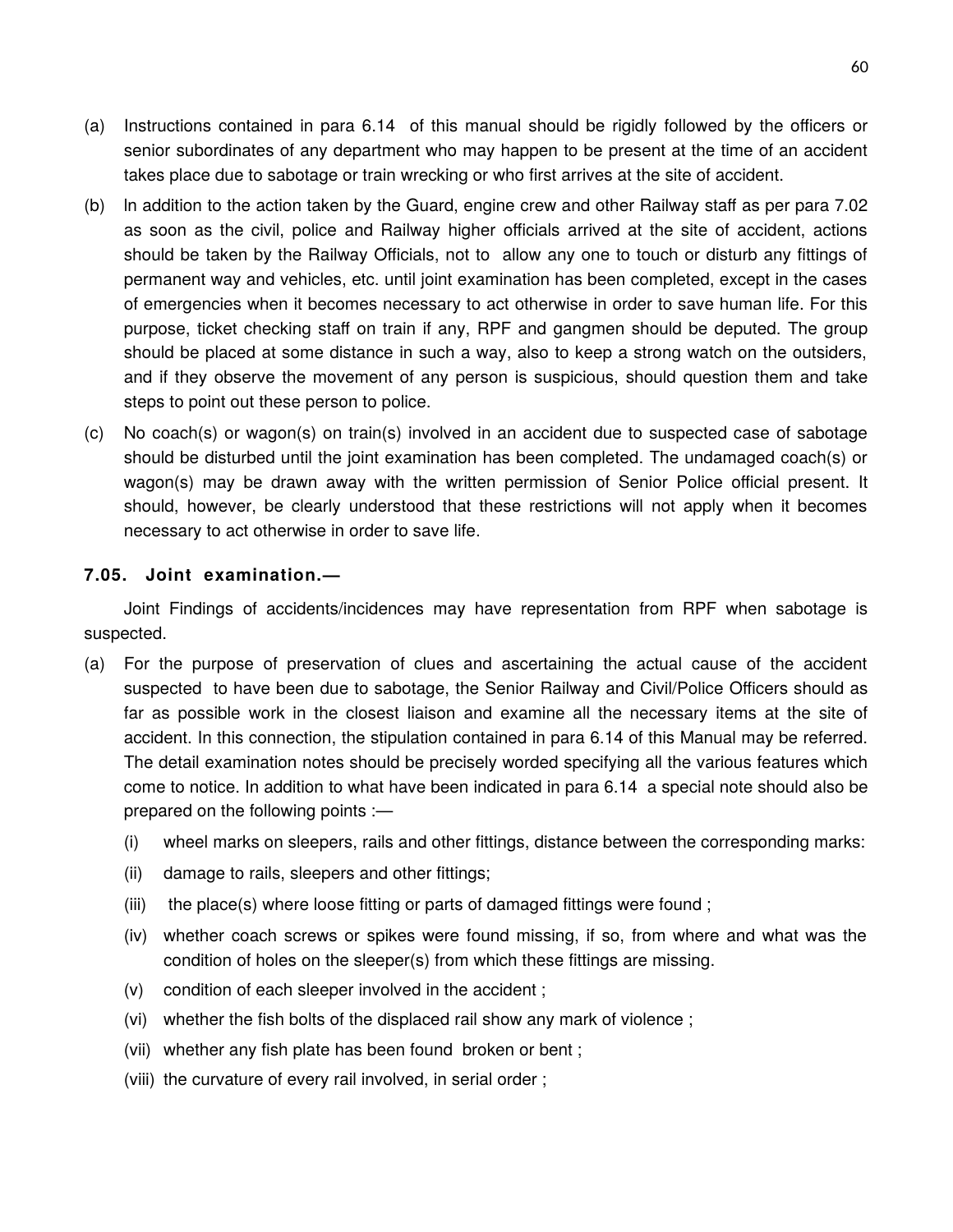- (ix) whether the rail ends at the displaced joint(s) had any dent or burry and if so whether the bury is vertical or horizontal ;
- (x) the position of wheels of vehicles in relation to the displaced rail, indicating the original alignment of the displaced rail;
- (xi) examination of track in rear of the site of accident for atleast 800 metres indicating the wheel marks, grazing marks on the side of the rail etc., and streaks on the rail table;
- (xii) whether any kind of obstructions found placed on the track or/and adjacent to the track, if so, the kind of obstruction and its present position etc;
- (xiii) condition of engine in details and an inventory of the contents of engine tool box;

**NOTE :** (i) A carefully worded description of all the features which come into notice broadly made out as notes should be checked by the concerned Railway officials before signing that there is no inaccuracy.

(ii) If necessary, the tool box and engine repair book should be taken charge by the DMS/DEE or AME/AEE as the case may be.

- (xiv) Engine repair book ;
- (xv) Track reading as per Permanent Way Manual para 707, 708.
- (b) The joint examination note as mentioned in sub-para (a) above should be signed by the Divisional Safety Officer/Divisional Operations Manager, Divisional Engineer, Divisional Mechanical Engineer, Divisional Electrical Engineer as also the senior Civil/Police Officer.
- (c) (i) A detailed examination of the engine(s) and coaches(s) or wagon(s) involved in accident must be done on the spot by the Divisional Safety Officer/Divisional Operations Manager, Divisional Engineer, Divisional Mechanical Engineer and Divisional Electrical Engineer. Such engine(s) and coach(s) or wagon(s) should be carefully preserved for examination by the CEE / CME as the case may be if they so desire.
	- (ii) The necessary vacuum or air brake test to ascertain the correctness of vacuum or air brake fittings should, however, be made just after the stock has been drawn to a suitable nearest station.
- (d) While preparing the joint examination note, a particular comment should be made with regard to damages or/and deficiencies which are likely to cause of the accident as to whether such a damage or deficiency appeared to be fresh or old, and the same should be shown to the senior police officer.
- (e) Preparation of sketches –

For the preparation of the sketches necessary arrangements should be made in consultation with the civil/police officials and rough sketches should be drawn on the spot showing all the measurements, damages and deficiencies etc. The sketches should be signed jointly by the officials as mentioned in sub-para (b) above. Before these sketches are finalised and signed, the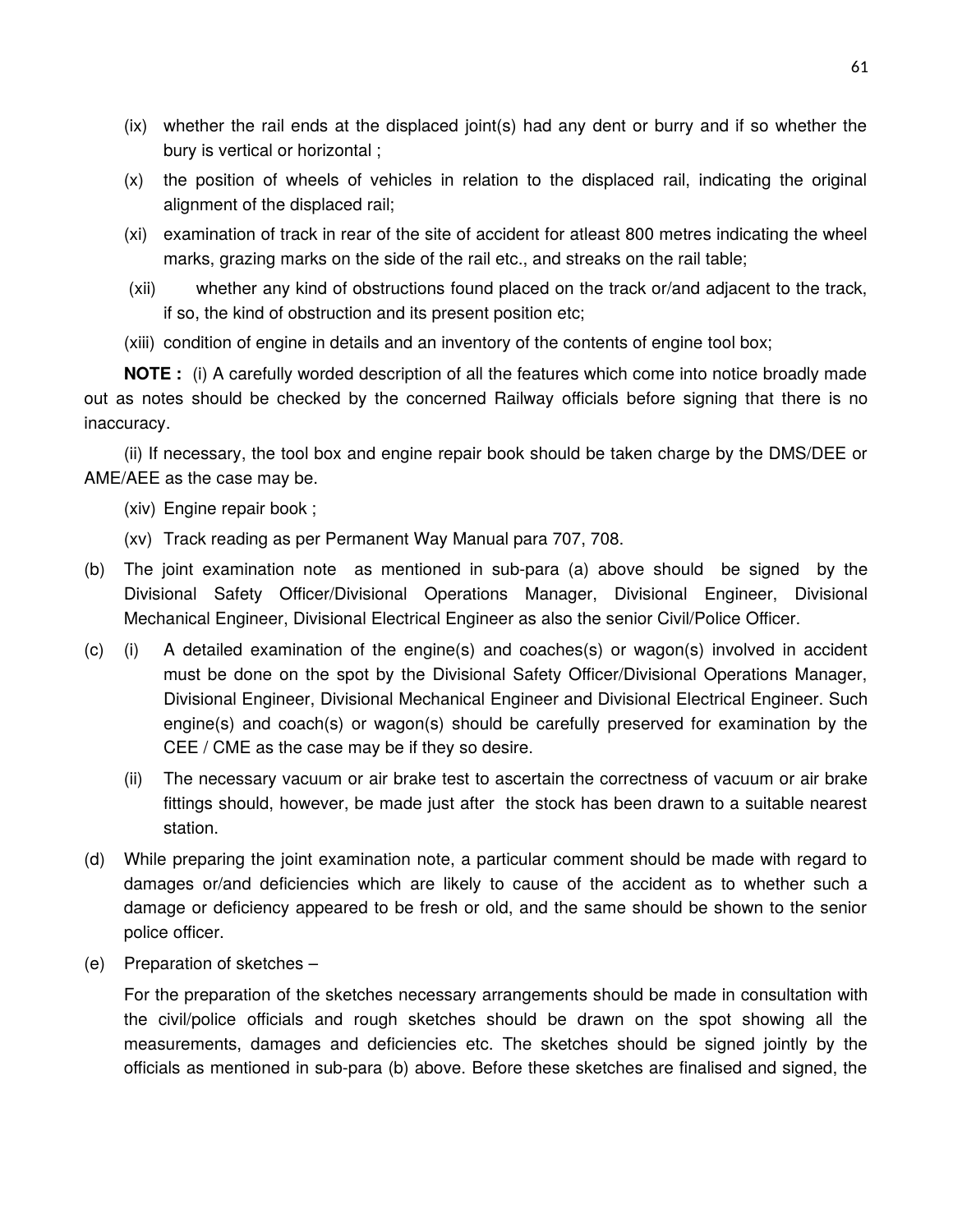Engineering Officer(s) present on the spot should personally check it and make sure that there is no mistake.

(f) Photographs.–

The video cassette of the serious accidents should be prepared not by taking clippings here and there but in a continuous manner by specifically showing the position of coaches, engine, under gears of coaches & engines, rails, track, etc. and the clues which may in turn provide some information to the inquiring authority. Similarly, still photographs should also be taken in a judicious manner.

Photographs of essential features must be taken. For this purpose, on receipt of advice of a serious accident, the person in-charge of the Emergency Office/ Chief Controller of Central Control Office at Garden Reach will advise the Public Relation Officer to send photographer by the most expeditious means. The officer-in-charge of the emergency office at the Divisional Head Quarters and the Divisional Safety Officer will also keep contact with the Public Relation Officer in this regard. If a photographer is not likely to arrive from Garden Reach within the required time, local arrangements may be made for taking photographs. While photographs being taken, a responsible railway and a police officer should accompany him and give necessary directions as to the angles from which the photographs are to be taken.

**NOTE :–** Even though the police/civil authorities have satisfied themselves and have given written permission for restoration works, such permission will not absolve the Railway Officers from making detailed examination of the rolling stock and the track, etc, in question and maintaining a careful and accurate record of such examination.

#### **(g) Inventory of gang tools—**

- (i) Except for one or two gangs which are required for rescue work, additional gangmen should not be called till the arrival of Engineering Officer at the site of accident. The gangmen proceeding to the site of accident for relief work should not carry any tools and they should concentrate on rescue work.
- (ii) The tool boxes of all gangmen between the two stations concerned and at the adjacent stations, including those who are sent for relief work Civil Officers along with the Railway Officers of Engineering and Operating/Safety department. In the cases the gangmen are already in section with their tools in work, the said joint inventory should be taken at the site of work immediately.
- (iii) In case of any deficiency in the tools, the engineering officer should initiate immediate enquiries in this regard on the spot in conjunction with the police. One copy of such inventory should be kept by each of the officers conducting the inventory.
- (iv) The gangman proceeding to the site of accident shall not disturb or remove any rails, fish platers, fish bolts and other fittings within the area of accident and nearby till the joint examination has been completed and ordered by the Senior Police and Railway Officers. The Engineering Officers and Supervisors shall ensure this.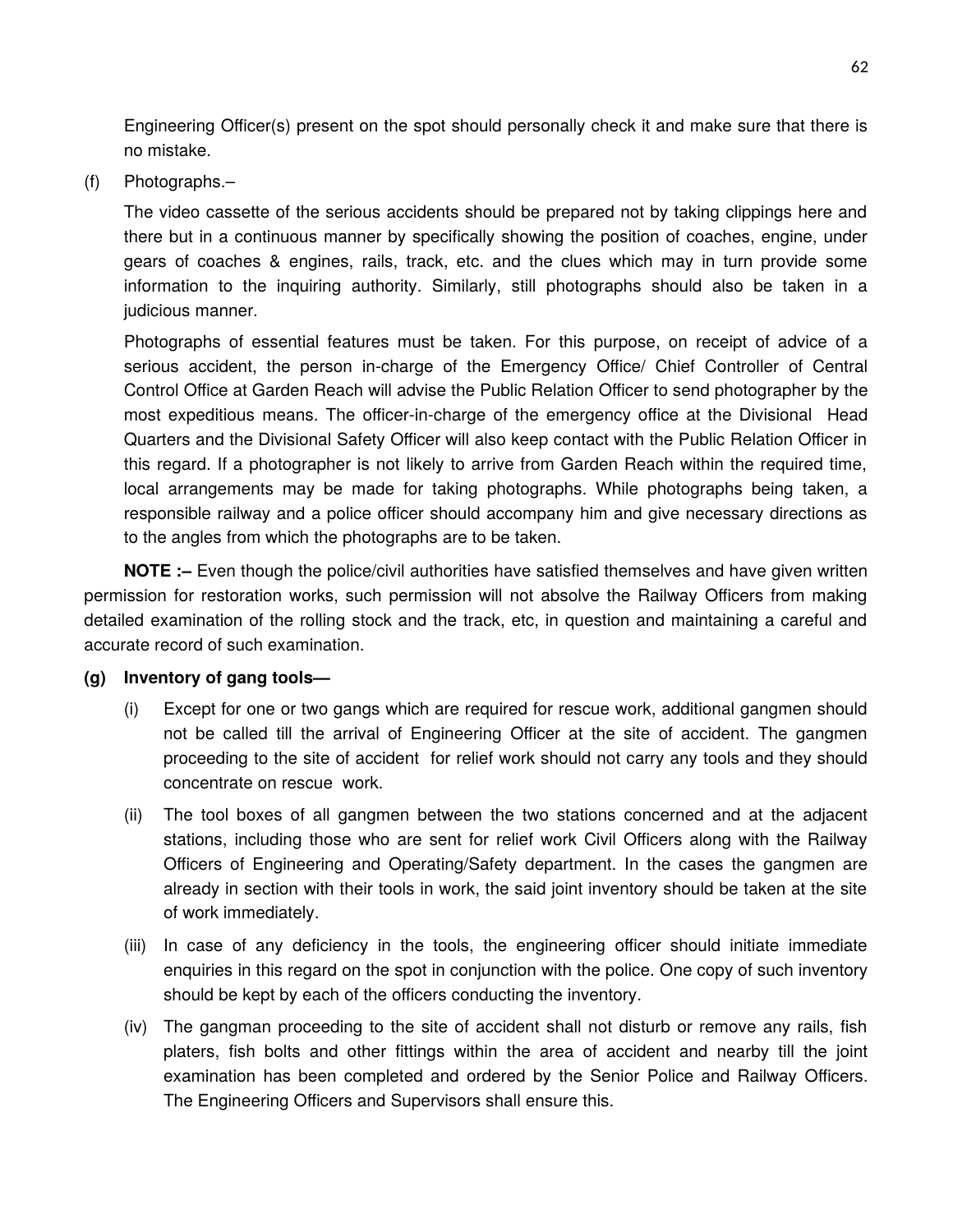- (h) Crow bars and such tools which are likely to leave their imprint should not be used to remove and assemble the affected rails and sleepers, particularly those close to the locations where the track is suspected to have been introduced in the bolt holes to lever out or shift the rails; rail tongues may be used instead, so that the original condition of bolt holes as after the accident is not vitiated by super imposed marks of crow bar application.
- (i) In cases specially of suspected tampering with track, the dislodged components such as fishplates, fishbolts, nuts, etc. picked up from near the first point of discontinuity and elsewhere should be assigned suitable notations, preferably a point marked on them, before they are made over to police and/or photographed to enable their easy identification with reference to the locations at which found. The notation given to each component should also be mentioned in the joint inventory of fittings and in the field notes/sketches to be signed by the police as well.

# **7.06. Restoration of communications.—**

- (a) After complete examination has been made, and joint note and the sketches have been prepared, the police and civil officers have given in writing that they have completed the inspection of site and no further check is required by them, the actual restoration work should be taken up.
- (b) Restoration, however, may not be started if it is expected that the Commissioner of Railway Safety or the General Manager or the Chief Engineer or the Chief Operations Manager may have the benefit of personal examination of site undisturbed and is likely to reach the site within a reasonable time. Should it however be necessary in an emergency to expedite restoration work without waiting for any of these officers, telephonic permission should be obtained from the Chief Operations Manager or in his absence the Chief Engineer or the Chief Safety Officer in this regard. In short, the restoration operation must not be undertaken in such cases unless permission has been given by CRS/GM/COM/CE/CSO either at site or on phone.
- (c) It should, however, be clearly understood that for the purpose of rescue operation in order to save human life, the restriction contained in sub para (a) and (b) above will not apply.
- (d) In any individual case where circumstances compel the removal of debris, in part or whole, before the arrival of CRS/GM/COM/CE/Police/Civil authority at site for the purpose of rules at sub-para (b) and (c) above, a complete and detailed notes should be recorded by the seniormost Divisional Officer present at site, of the observations made by the various officers. The notes should be given to the CRS/GM/COM/CE/Police/Civil authority on arrival. All sleepers, rails and other debris if removed from the actual position after the accident should be carefully preserved for inspection by the CRS/GM/COM/CE and Police/Civil authorities. The seniormost Divisional Officer present at the site of accident must ensure this.

# **7.07. Precautions for the staff sent out to get information.—**

Whenever any staff are being sent out from the station(s) for getting information of a train(s) or of an accident, their names indicating the time of departure and return must be noted by the Station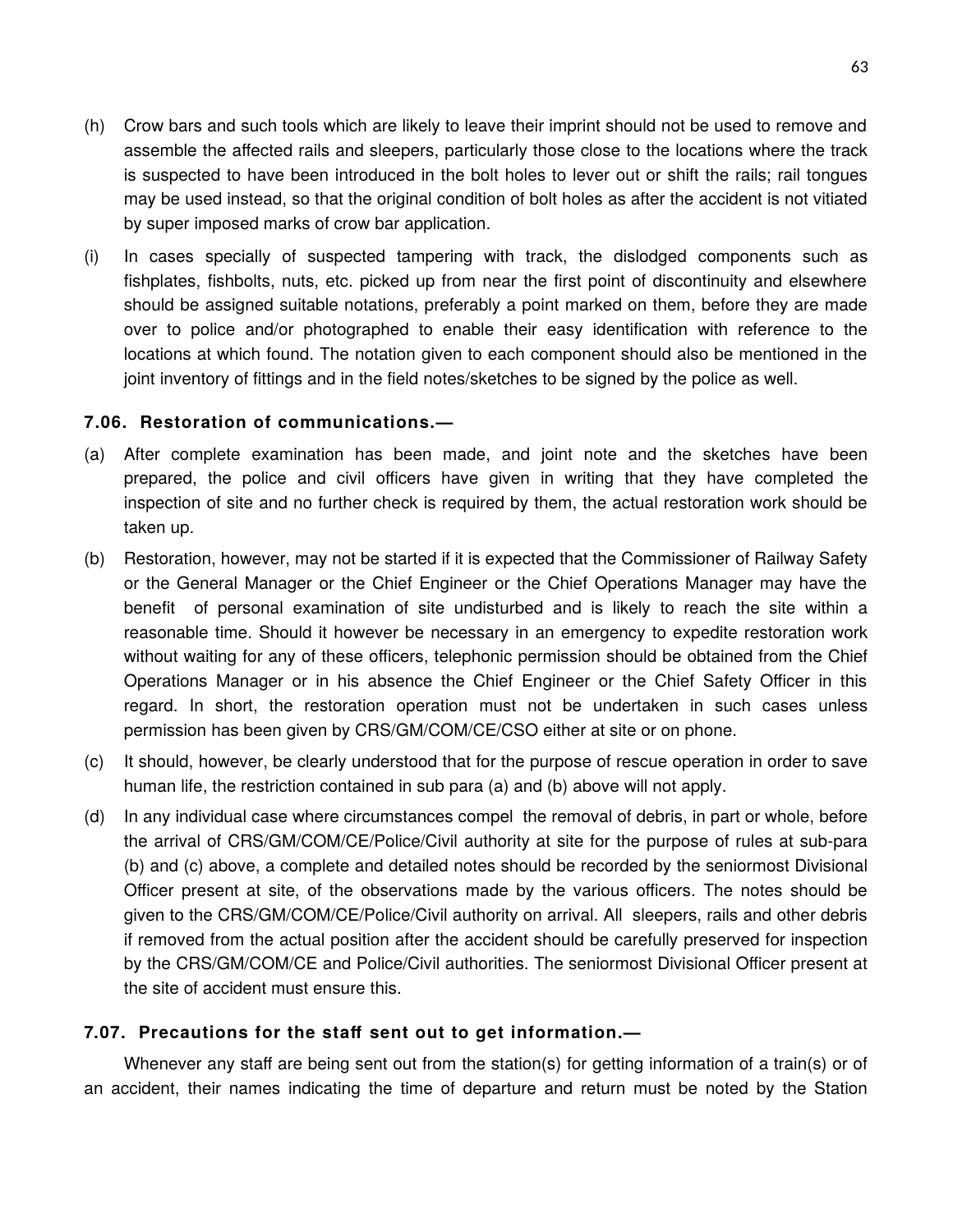Master(s) in the Station Diary and the same should be communicated to the control for noting in the control log. The staff should proceed without any tools with them and must not touch any thing except when it becomes necessary to act otherwise in order to save life.

# **CHAPTER – VIII**

# **REPORTING OF ACCIDENT**

# **8.01. Report of accident by every railway servant.—**

- (a) Every railway servant shall promptly report any accident on the Railway which may come to his notice:
	- (i) to the nearest Station Master, or
	- (ii) to any other such a responsible railway servant who may be promptly available.
- (b) The Guard and Driver of the train, the Station Master, any officer or a Senior Subordinate who may happen to be present at the time of accident or who first arrives at the site of accident shall make out a quick survey of the circumstances connected with the accident and also make out a general and suitable note with the following particulars for information to the Control/Station Master and for other necessary action later. Refer Appendix-4 of this manual for detail examination.
	- (i) Exact time of occurrence.
	- (ii) Train number, load of the train, engine number, name of the Driver, Guard, Assistant Driver etc.
	- (iii) Between stations.
	- (iv) Exact kilometreage.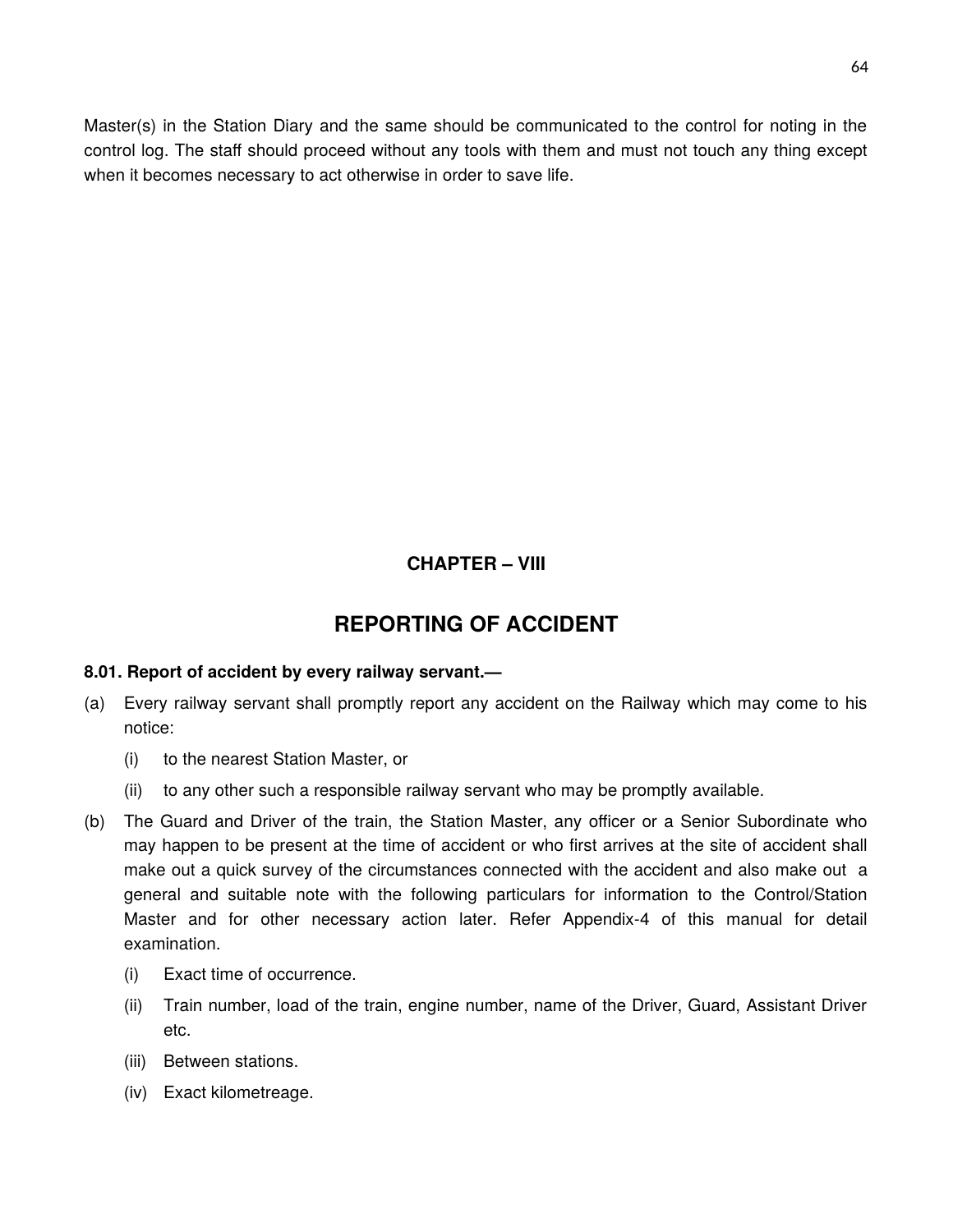- (v) Condition of weather.
- (vi) Description of accident.
- (vii) Casualties and injuries.
- (viii) Exact position and condition of vehicles involved including the position of derailed wheels.
- (ix) Exact position and condition of track.
- (x) Position of block instruments, signals, points, locks, keys, levers, lever/slide collars etc.
- (xi) Condition of engine headlights, tail lamp/tail board and brakevan-side lights where provided.
- (xii) Number of vehicles derailed, whether loaded or empty.
- (xiii) Length of track damaged, including number of sleepers and fish plates etc. broken and rails twisted.
- (xiv) In case of an accident at level crossings, the condition of gate-signals if any and other lamps at the gate, position of barriers, condition of road sign, name and condition of gateman, condition of road and road vehicle and name of its Driver, whether the Driver of the road vehicle was under the influence of any liquor or drug and had he proper license.
- (xv) Cause of the accident as far as known,
- (xvi) Approximate cost of damage where ever practicable.
- (xvii) In case of averted collision, the distance between the two trains or the train and obstruction, the position and condition of intervening stop signal between the trains or train and obstruction.

**Note** (i) The dubbers of the signals, indicators, tail lamp, and gate lamps etc. should be touched to feel whether warm after the accident in case the said lamps/indicators were found in extinguished condition.

(ii) A rough sketch indicating the position of scene of the accident should be drawn on the spot if possible.

- (c) In case of accident on section where the control system is in existence, the report of an accident in the first instance shall be repeated by the officials as mentioned in sub-para (b) above, to the Train Controller. If the Train Controller is not found available for any reason, the information shall be communicated through any other control and in absence of such provision, to the nearest Station Master.
- (d) As regards quick information of an accident to all concerned, the instructions contained in para 3.01, 3.02, 3.03, 3.06, 3.07, 3.08, 3.09, and 6.02 should be rigidly followed. Should any civil/police official or any Railway Officer or subordinate, whose attendance is essential at the site of accident, be out of his office/headquarters, the Dy. Chief Controller or the Station Master of such headquarters Station as the case may be, should endeavour to find out his whereabouts and have the message conveyed.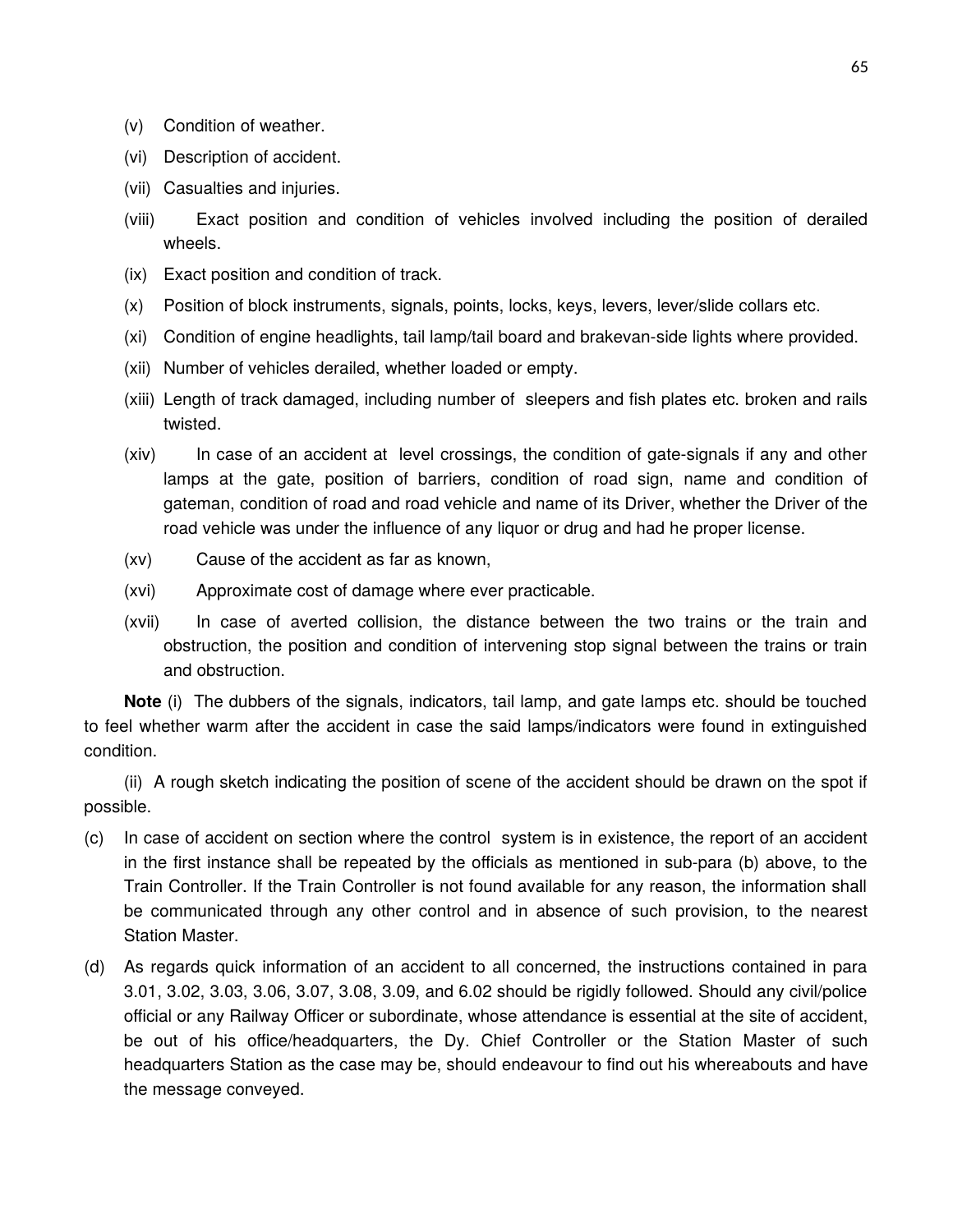- (e) In the event of failure of control and all other telephones, the information of an accident shall be conveyed by the Dy. Chief Controller and Station Master to the concerned officials through the V.H.F sets or by any other available means of communication. Such relay of information, however, may not be considered necessary for the officials at their head quarters stations. Also refer sub-para(a) (x) of rule 8.02.
- (f) Report of Accident s to the Provincial Government and Police authorities.—
	- (i) In terms of section 113 of the Indian Railways Act (1989) reproduced in Appendix-1 of this Manual, all concerned officials must take every action as indicated in sub-para (d) above and other relevant rules of this Manual, to report such cases to Provincial Government Officials.
	- (ii) The cases of level crossing accidents should invariably be reported to the concerned authorities of the State Government with a copy to the Chief Secretary of the State.
	- (iii) In case a serious fire accident occurs in a coach/wagon or any railway property is involved in fire, the on duty Dy. CHC should immediately send the information to the Forensic Science Laboratory which covers the area, so as to enable the concerned Scientist to attend the site of accident promptly for collecting the clues/samples which may lead to the probable cause of the fire.

A list of Forensic Science Laboratories with jurisdiction is given in Appendix–9A.

# **8.02. Station Master's report of Accidents.—**

- (a) Accident Report.—
	- (i) In addition to the telephonic and/or other quickest initial information of an accident to all concerned vide para 3.02 and 6.02, the nearest Station Superintendent/Station Master/Assistant Station Master will issue all concerned accident message on prescribed form without any delay. Where there is no Station Superintendent/Station Master/Assistant Station Master, the Railway employee in charge of the railway area on which the accident occurred shall issue such accident report. Instructions contained in para 8.02, 8.03 of this manual should also be referred.
	- (ii) The report must be written in plain language and should be as brief as possible. No code words must be used in such report. Station name should also be written in full.
	- (iii) The message should not be worded by use of such terms as 'last night' 'today', 'yesterday', 'tomorrow', 'this morning' etc. but precise information as to the time and date of occurrence of the accident must always be stated.
	- (iv) Accident message issued by the Station Superintendent/Station Master/Assistant Station Master should be classified as XR or AXR or AXXR, but such message issued by any other railway employee will be classified as 'XR' or 'R' normally except in cases the accident occurred with loss of human life or grievous hurt or serious damage/loss to the property.
	- (v) Names and designations of staff who are alleged to be responsible for the accident need not be mentioned in this report.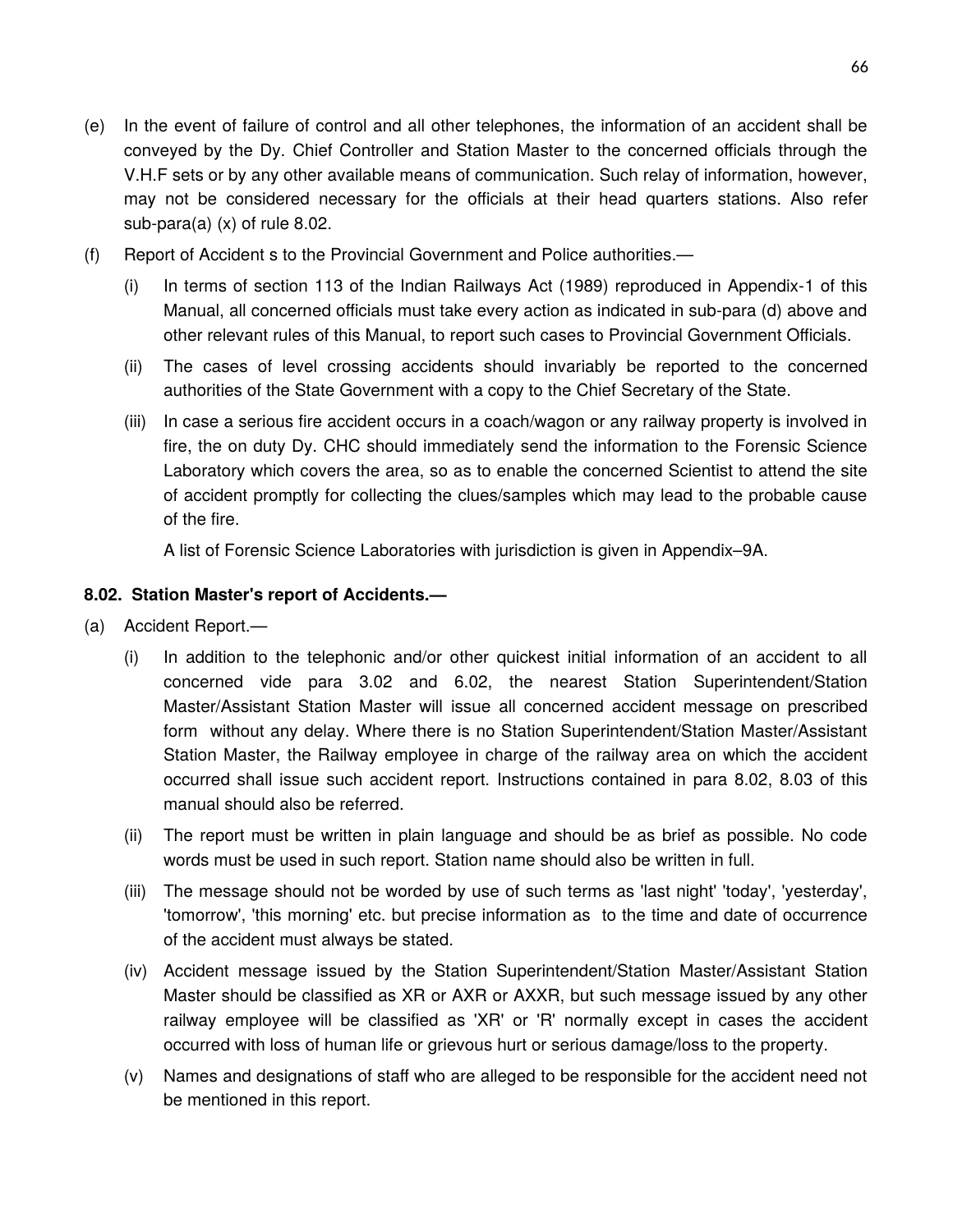- (vi) Divisional Transportation Inspectors should scrutinise the copies of accident reports delivered to them, and ensure that the messages are framed properly.
- (vii) Trivial accidents which occur in shunting, such as breakage of doors, buffers, springs couplings, axle boxes, etc. or bursting of points during shunting and trivial derailments in yards need not be reported by an AXR or AXXR message unless attended with special circumstances, but should be reported to the Divisional officials concerned by a message classified as 'R' and usual accident report on form GA-3 be submitted. This does not apply to accidents occurring to vehicles containing passengers which would be reported by all concerned message classified as XR or XXR or AXR.
- (viii) Where necessary, the Deputy Chief Controller will call for additional assistance from adjoining divisions; but in non-controlled areas or in the event of control being suspended, this duty will devolve on the Station Master/Dy. Station Superintendent/Station Superintendent or on the person-in-charge of the yard where there is no SM/Dy.SS/SS, who will take steps to call for assistance by issue of message or through any other suitable means of communication.

Similar action should also be taken by the SM/Dy. SS/SS or by the person in charge of the yard, while calling the assistance from the division concerned on non-controlled area or in the event of control being suspended.

Message calling for assistance should be given due priority.

- (b) Transmission and delivery of accident messages :—
	- (i) Messages relating to accidents shall have priority of despatch over other messages. No excuse will be accepted for avoidable delay in transmission and delivery of accident messages. Should the Station Masters find any difficulty in getting the message despatched without detention through the available means, action must be taken to transmit the message through the other quickest possible means, such as VHF set and P&T phone etc.
	- (ii) Accident messages to Railway officials, civil/police officials or to the closest relatives of the victims of train accident must be communicated immediately on receipt.
- (c) Submission of report on form GA-3.
	- (i) After despatching the messages as required vide para (a) above, the Station Master/ Dy. Station Superintendent/Station Superintendent will send a complete written report of the accident on form GA-3 to the Divisional Railway Manager through a special messenger. In cases of accidents taking place in large/marshalling yard, the person in charge of the yard will be responsible to submit the said report. Such yards will be locally notified by the Divisional Railway Manager. The report on GA-3 should be submitted with 24 hours of the occurrence of an accident.
	- (ii) Care should be taken that the above report is correct and complete in every respect and accompanied by statements of staff concerned, as also a comprehensive sketch where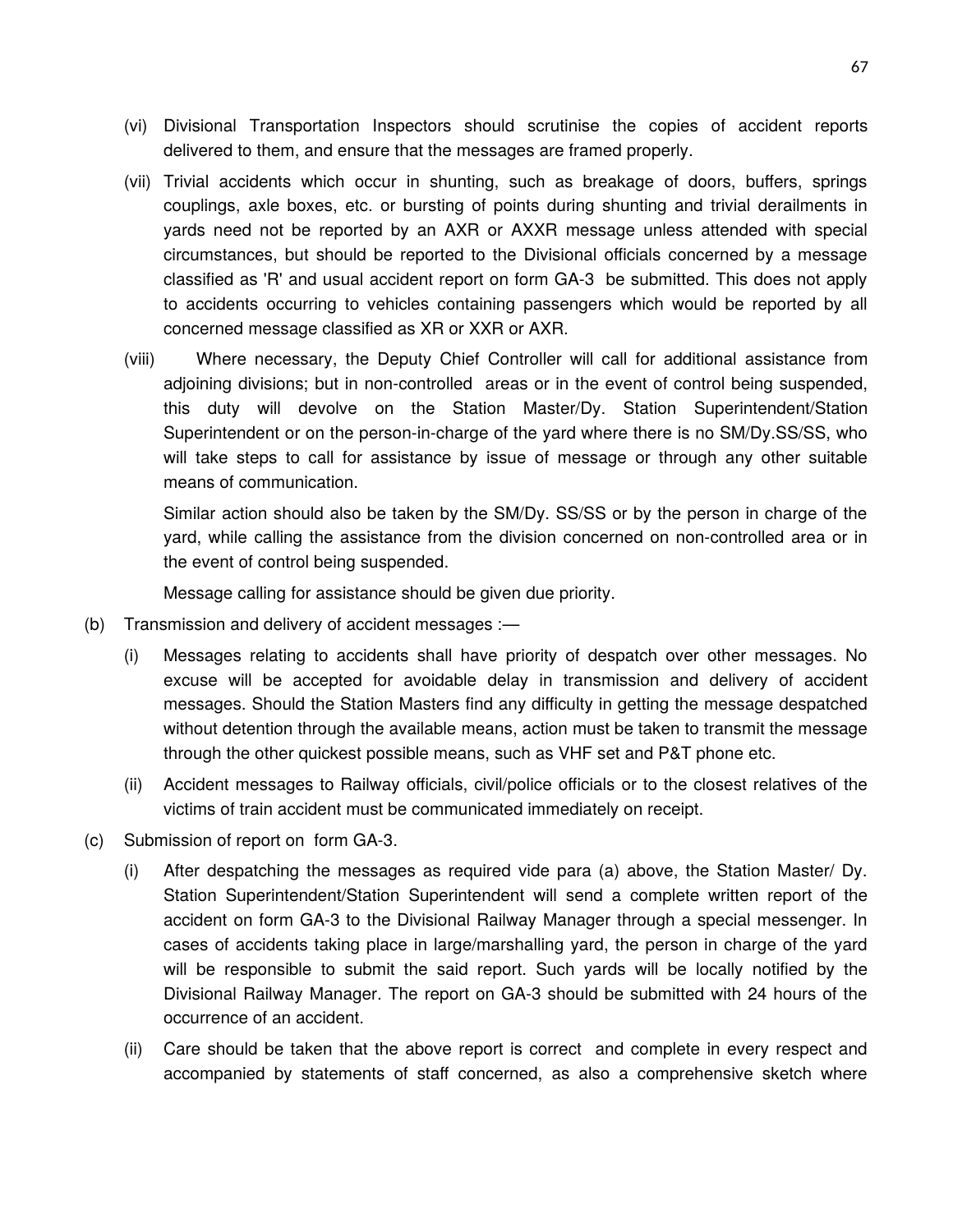necessary. Particulars which are to be given on GA-3 should be short and concise as possible. A copy of the accident report must be kept for station record.

- (iii) If the report is being delayed, the person-in-charge of the large yard/station or the Divisional Transportation Inspector, as the case may be must take initiative and finalise the case personally and arrange to submit the report with in the target date.
- (iv) A copy of the accident report should also be sent to the senior police official concerned in case of accidents where any malicious attempt to cause damage or other breach of laws is apparent vide section 113 of Indian Railways Act of 1989.

# **8.03. Particulars to be mentioned in the accident message.—**

- (a) In all the accident messages to the Police/Civil authority, Railway Board, Commissioner of Railway Safety or to the Headquarters, the following particulars must be mentioned :-
	- (i) Kilometreage at which the accident occurred,
	- (ii) At station or between station,
	- (iii) Date and time of accident,
	- (iv) Number and description of the train or trains etc.
	- (v) Nature of accident indicating the number and description of vehicles derailed, capsized and other damages also :
	- (vi) Number of persons killed or injured as far as known ;
	- (vii) Prima facie cause of the accident ;
	- (viii) Nature of assistance is required .
	- (ix) Probable suspension of traffic.
- (b) If for any unavoidable reason, the information mentioned in sub-para (ix) of para (a) above cannot be given correctly in the initial message of accidents, a supplementary message should be issued as soon as possible.

### **8.04. Report of accidents on private sidings.—**

Accident occurring on private sidings should be reported in the same manner as accidents occurring on other open lines of Railways. Other actions in regard to the relief arrangements and enquiries etc. shall also be taken in usual manner.

### **8.05. Report in the case of accidents on line under constructions.—**

(a) Whenever any accident which is attended with loss of human life or with grievous hurt as defined in the Indian Penal Code, or with serious damage to property with estimated cost exceeding Rs. 25,00,000/- on any line under construction irrespective of whether the work is being carried out by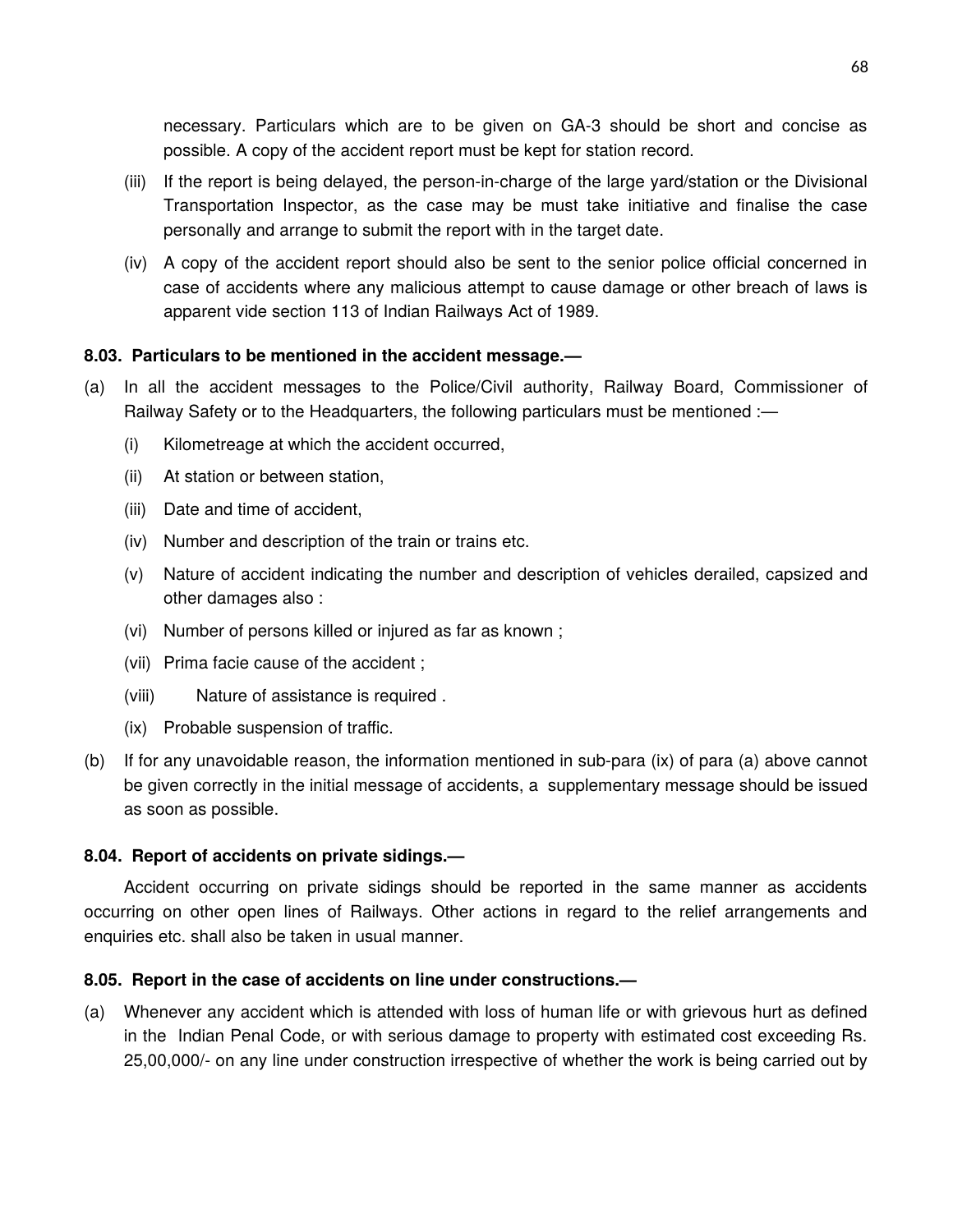the open line staff or construction staff, should be reported in the same manner as accidents occurring on the open lines.

- (b) In addition to above, the cases of accidents where any malicious attempt to cause damage or other breach of law is apparent and in accordance with rules contained in Chapter-V of this manual, it should also be reported.
- (c) The Divisional Engineer/Assistant Engineer-in-charge of the work will be responsible to report such cases to all concerned.
- (d) Arrangement of relief etc. should also be made in the usual manner.

# **8.06. Reporting accidents to the Director wagon interchange.—**

Copies of accident messages sent to the Railway Board shall also be sent to the director wagon interchange if the accident involves serious interruption of traffic. For this purpose, the words 'please advice D.W.I' shall be added in the message issued to the Railway Board.

# **8.07. Advice to Military Authorities.—**

- (a) Whenever any serious Interruption of any important through line of communication either caused by landslides, breaches by rain or floods or other accidents and is likely to exceed twelve hours, the Chief Safety Officer will arrange to issue advice promptly to military authorities detailed below:–
	- (i) Army Headquarters (India) QMG Branch, New Delhi,
	- (ii) Milrail, New Delhi,
	- (iii) Embarkation Headquarters, Calcutta.
- (b) In the above mentioned advice, the following particulars shall be furnished :–
	- (i) the locality of the accident,
	- (ii) the date and time of the accident,
	- (iii) the extent damage,
	- (iv) the effect of the accident on movement,
	- (v) details of military traffic held up or delayed,
	- (vi) expected time to restore communication,
	- (vii) whether alternative routes are available or if any arrangements made for transhipment,
	- (viii) any other information of interest,
- (c) Any of the information contained in (b) above which cannot be furnished in the initial message should be sent as soon as possible. On resumption of the through line of communication, the said military authority should also be advised.
- (d) If any military personnel are injured or killed or died while on Railway premises, the Divisional Railway Manager in whose area the accident has occurred or such case is detected, shall arrange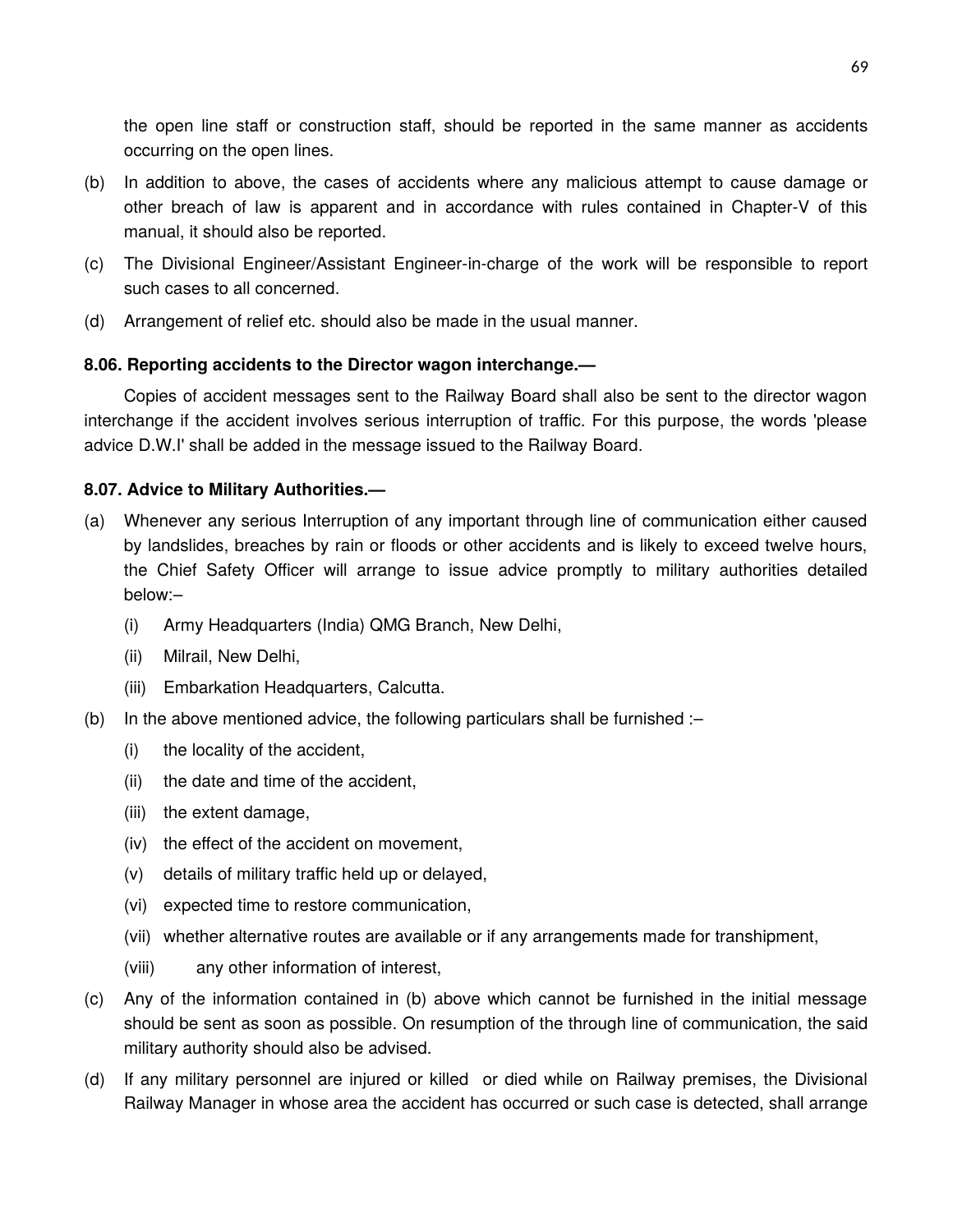to advise the military authorities as detailed in sub para(a) above as also the other nearest military authority. This is in addition to all other actions to be taken as per rules in this regard.

# **8.08. Advice to the postal Authority.—**

- (a) Whenever any serious interruption of any important through line of communication either cause by landslides, breaches by rain or flood other accidents and is likely to cause–
	- (i) delay of more than 6 hours to any train carrying mails,
	- (ii) abnormal delay to any train carrying foreign mails,
	- (iii) diversion or transhipment or loss of or damage to mails, the Divisional Railway Manager in whose area the accident has occurred will arrange to advise all concerned Superintendent/Senior Superintendents of different divisions of Post and Telegraphs as also the Director of Post and Telegraphs concerned.
- (b) The nature of accident, probable suspension of communication, diversion or transhipment or loss of or damage to mails if any and expected time to restore the communication should be furnished in the message.
- (c) If any Post and Telegraph official are injured or killed or died while on Railway Premises, the Divisional Railway Manager in whose area the accident has occurred or such case is detected, shall arrange to advise the Post Master General/Superintendent/Senior Superintendent concerned. Initial information of such cases shall be conveyed by the Station Master/Dy. Station Superintendent/Station Superintendent of the station where the accident has occurred or the report has been received. This advise to the Post Master concerned and others as mentioned above shall be given by urgent message which is in addition to all other actions to be taken as per rules in this regard.

### **8.09. Advice to the Inspector of Explosives/Chief Inspector of Explosives.—**

- (a) In all cases of accidents by explosion or by fire occurring in course of storage, handling or transport of explosives or inflammable oil or substances, a copy of the 'All concerned' message must also be sent to the nearest Magistrate, Officer-in-charge of the police station, Inspector of Explosives and to the Chief Inspector of Explosives.
- (b) The message/report issued under sub-para (a) above must be followed by a detailed report within 24 hours to the Inspector of Explosives/Chief Inspector of Explosives.
- (c) In cases of serious accidents due to explosion or fire on inflammable substances/explosives/ dangerous goods, all wreckage or debris shall be left untouched if practicable or except in so far as its removal may be necessary for the rescue of injured persons or/and the recovery of dead bodies, until the Chief Inspector of Explosives/Inspector of Explosives or his representative has completed the investigation or has intimated that he does not like to investigate the case in such position.

# **8.10. Advice to the officials of catering Departments in cases of accidents.—**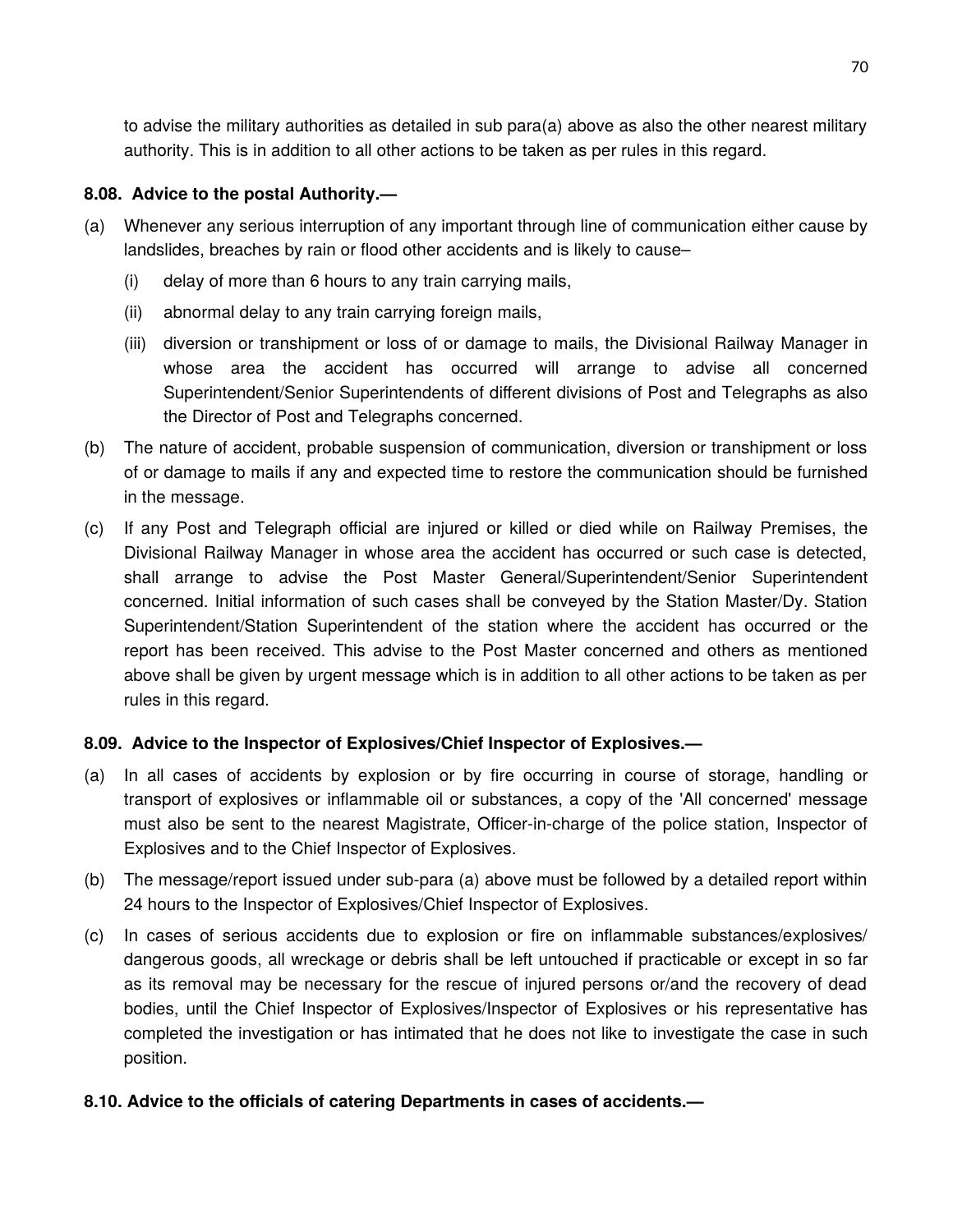Whenever any accidents occurs which is likely to necessitate an alteration in the catering arrangements as for instance, the detachment of Restaurant Car out of course etc., the Senior Divisional Operations Manager/Divisional Operations Manager shall arrange to inform immediately the Catering Inspector of the section concerned, the Dy.CCM(Catering) and the Manager Restaurant Car concerned.

# **8.11. Advice to the Public Press on the occurrence of serious accidents.—**

- (a) When any serious accident occurs on any section of S.E.Railway, the Chief Public Relations Officer/Public Relations Officer will arrange to issue the necessary 'Press Note' in consultation with Chief Safety Officer/Chief Passenger Traffic Manager/Chief Freight Traffic Manager. The 'Press Note" should be sent to the press authority concerned as soon as possible for publication.
- (b) The press note should contain the following information.
	- (i) Date and time of the accident,
	- (ii) Description of train met with accident.
	- (iii) Place of occurrence.
	- (iv) Particulars of any loss of life or injury,
	- (v) Information of damage,
	- (vi) Particulars of interruption of train services,
	- (vii) Expected time of restoration,
	- (viii) Any other item of interest.
- (c) Incorrect and unauthorised versions in regard to the details of the accident and its cause must not be taken into consideration and conveyed to the press. No officer below the Junior Administrative grade should issue or authorise to issue 'Press note' in regard to the cause of the accident until an enquiry has been held and the finding has been accepted by the administration.
- (d) The Chief Public Relation Officer/Public Relation Officer will arrange to issue subsequent 'Press Note' as may be necessary from time to time to keep the public advised about the progress in restoring communication or any other information which may be of interest to the public.
- (e) In case the officials at Headquarters at GRC can not be contacted on any means of communication, the Divisional Railway Manager concerned will arrange to issue 'Press Note' with the information contained in sub-para (b) above, to avoid abnormal delay in issue of such press note. This press note should be sent to the nearest nominated agency of public press authority of India.
- (f) In the 'Press Note' it should be indicated that the number of persons injured who are sent to hospitals for further treatment and observation, as also the number of persons sustained grievous injuries.

### **8.12. Issue of regular bulletin for information of public.—**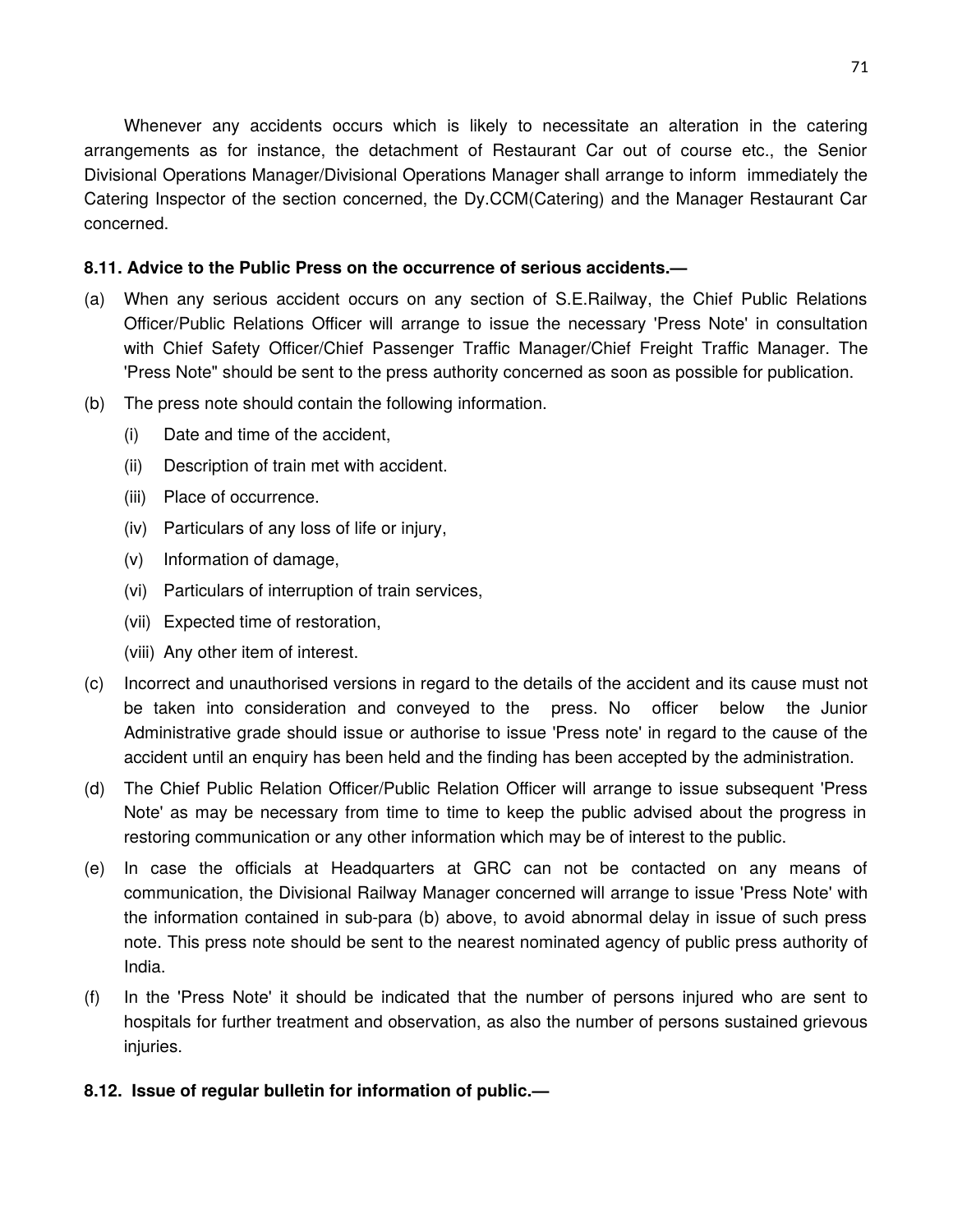In the case of an accident resulting interruption of any important through line of communication, the Senior Divisional Operations Manager/Divisional Operations Manager will arrange to issue bulletin at an interval to all important station specifying the probable date and time of restoration of communication or the route by which the traffic may be diverted or transhipment of passengers is likely to be undertaken, etc.

### **8.13. Submission of accident report by the Divisional Railway Manager.—**

- (a) In the case of accidents as mentioned in para 6.05 of this manual, the Divisional Railway Manager in whose area the accident has occurred will arrange to submit a preliminary/detail report on prescribed format to the Rail Board except if otherwise directed, as also to the Commissioner of Railway Safety for the cases mentioned in 6.06 within the target date. A copy of this report will also to be submitted to Chief Safety Officer. However, the enquiry proceedings of these cases for which the enquiry is conducted by the Divisional Officers shall be submitted to the Chief Safety Officer.
- (b) In addition to the submission of above reports, the Divisional Railway Manager will also arrange to submit the accident report/enquiry proceedings to the Head quarters within the target date for the case as indicated from time to time.

# **8.14. Submissions of report on accident by the Headquarters to Railway Board / Commissioner of Railway Safety.—**

Reports on different categories of accident are sent to the Railway Board and Commissioner of Railway Safety by the Headquarter office within the target date in a shape of statements.

# **8.15. Accident on Railway line opened for goods Traffic.—**

When a Railway or section/line of a railway is opened to goods traffic, it is considered as opened to public traffic as also treated as an open line. All relevant rules contained in this manual are also applicable in case of any accident on such section/line of Railway.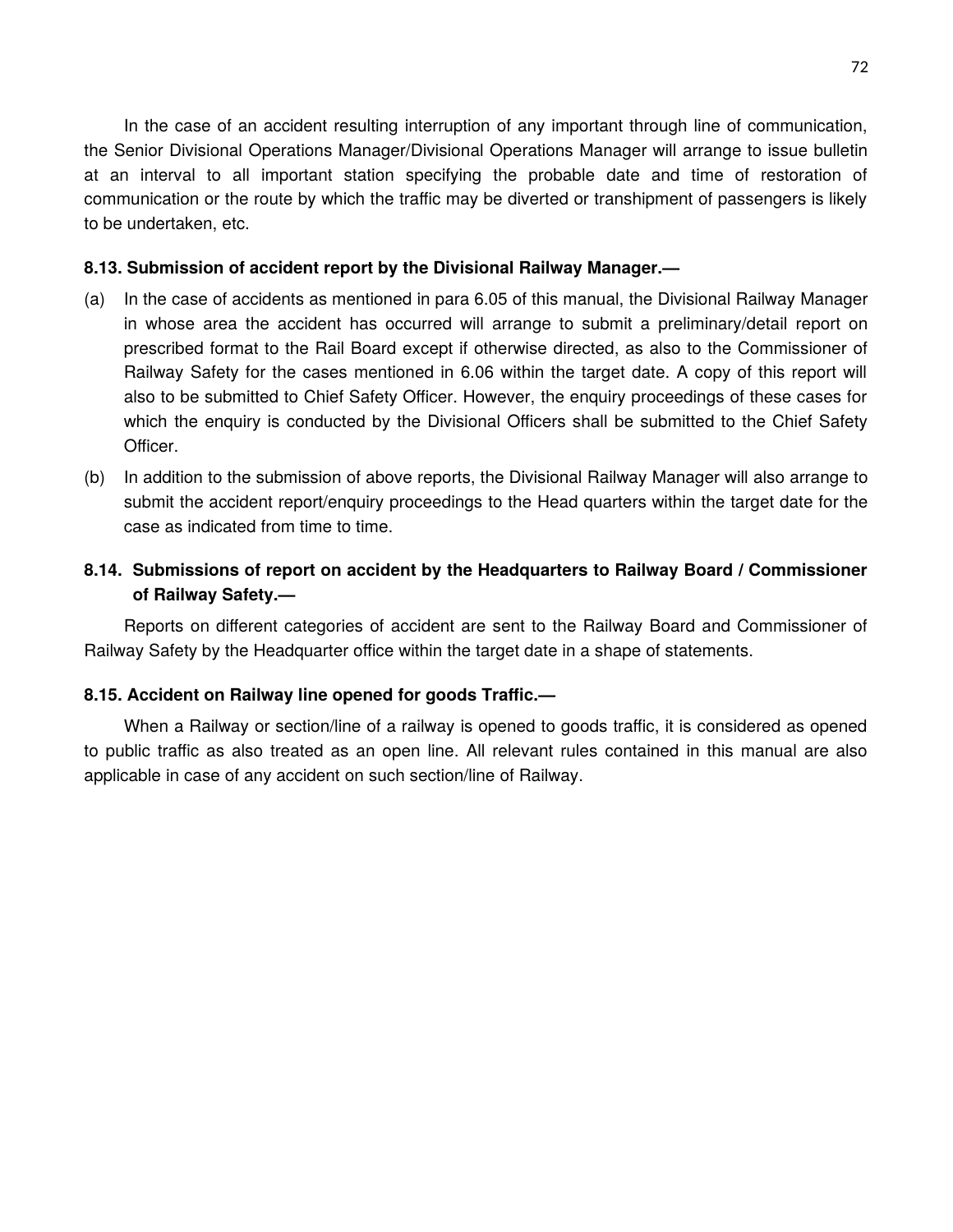# **CHAPTER – IX**

# **INQUIRY**

# **9.01. The object of an inquiry.—**

- (a) The main object of an inquiry is to ascertain the cause of an accident and to formulate proposals for preventing a recurrence; and also to ascertain if any inherent defect in the system of working or in the physical appliances, such as, track, rolling stock and other working apparatus and to propose measures in rectifying the defects and irregularities.
- (b) Another object of an enquiry is to ascertain whether there has been any negligence or avoidable delay in rendering relief to the injured, arranging necessary facilities to other passengers and restoring the communication etc.

# **9.02.(a) Types of inquiries.—**

- (i) Commission of Inquiry appointed by the Central Government.
- (ii) Commissioner of Railway Safety's inquiry.
- (iii) Magisterial/Judicial Inquiry.
- (iv) Joint inquiry.
- (v) Departmental inquiry.
- **(b) Level of Enquiry :–**
- (i) All serious accident shall be inquired into by the Commissioner of Railway Safety or Chief Commissioner of Railway Safety.
- (ii) In case CRS or CCRS is not in a position to inquire into a serious accident case the inquiry should be done at least by a Committee of JA grade Officers, formed in consultation with CRS/CCRS.
- (iii) All cases of collisions falling under A-1 to A-4 categories shall be inquired into by Committee of SAG Officers unless the same is being inquired into by CRS or CCRS.
- (iv) All other consequential train accidents except Unmanned Level Crossing accidents shall be inquired into by a Committee of JA grade Officers and in its absence by Branch Officers.
- (v) Consequential Unmanned Level Crossing accidents and all other train accidents shall be inquired into by a Committee of Senior Scale or Junior Scale Officers as decided by respective DRMs.
- (vi) All yard accidents shall be inquired into by a Committee of Senior Supervisors.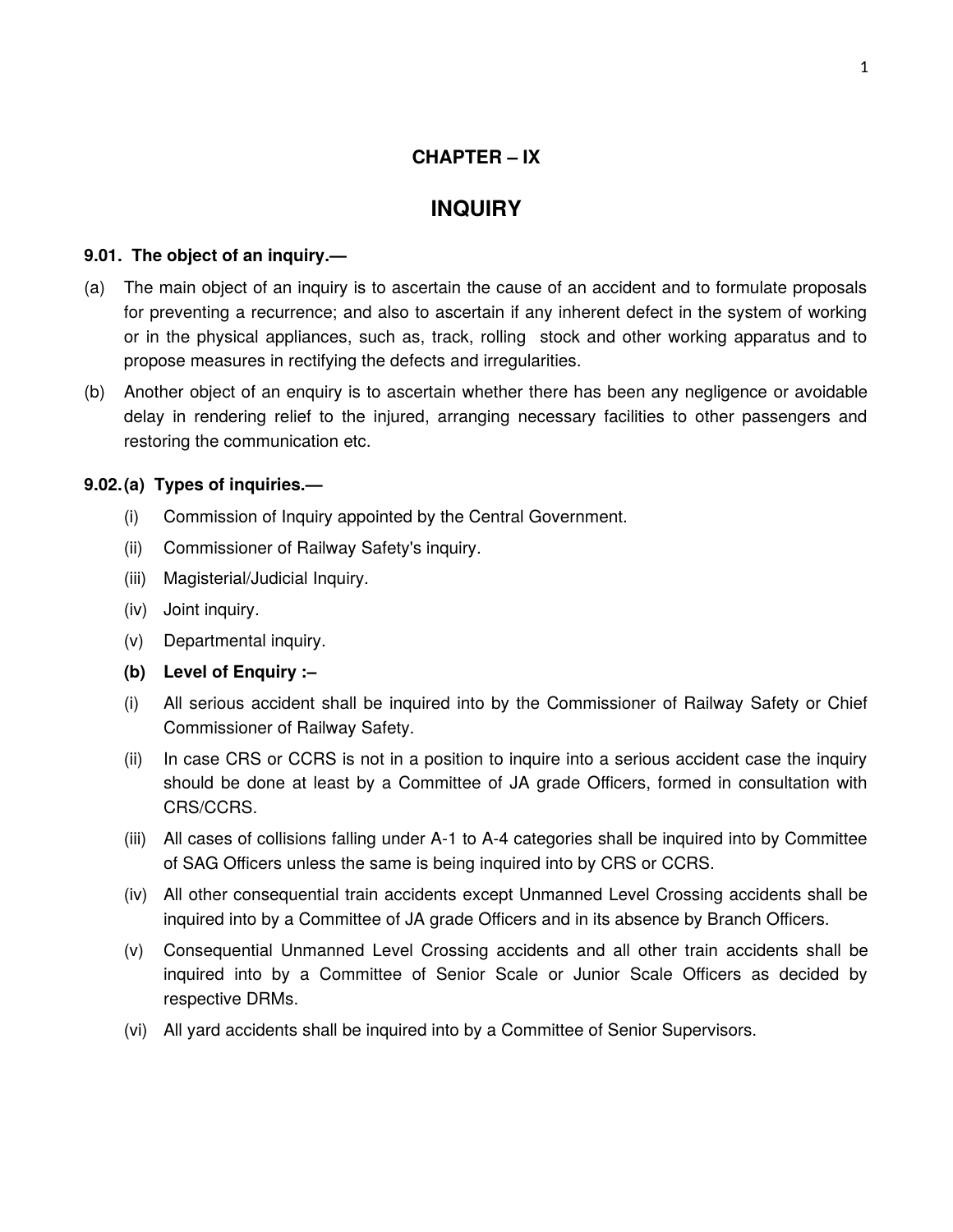- (vii) The cases of Signal Passing At Danger shall be enquired by a JA grade Committee of Officers at divisional level with Sr. DSO/DSO as one of the members. All other cases of indicative accidents shall be inquired into by a Committee of Senior or Junior Scale Officers.
- (viii) General Manager or DRM can have the inquiry conducted by a Committee of higher level of officers than the above mentioned levels depending upon the seriousness of accident.
- (ix) All cases of Equipment Failure shall be inquired into by Senior Supervisors/Supervisors of respective departments.
- (x) All inquiries will be ordered by the concerned DRM except for inquiries into collisions as per item (iii) as above wherein General Manager will order the inquiries.

### **9.03. Commission of Inquiry.—**

The Central Government may order a Commission of Inquiry to inquire into very serious accidents under Commissions of Inquiry Act, 1952 (60 of 1952).

**Note :** The Magisterial/Judicial Inquiry is explained in rules 17 to 19 of appendix-2(B) of the Manual. Similarly, the Departmental Inquiry is explained in rule 13 of the said appendix as also in subpara (b) of rule 9.07.

### **9.04. Commissioner of Railway Safety's Inquiry.—**

- (a) Where the Commissioner of Railway Safety receives notice under section 113 of the Indian Railways Act (1989), of the occurrence of an accident which he considers of a sufficiently serious nature to justify such a course, he shall, as soon as may be, notify the Chief Commissioner of Railway Safety, the Railway Board and the Head of the Railway Administration concerned of his intention to hold an inquiry and shall, at the same time, fix and communicate the date, time and place for the inquiry. For further clarification, the rules contained in appendix-2(a) of this manual and instructions issued from time to time in this regard should be referred.
- (b) The Divisional Railway Manager of the Division concerned, on being advised by the Chief Safety Officer's office about the date, time and place of the CRS's inquiry, will specially arrange to intimate the concerned Civil and Police officials in this regard. He will also make all suitable arrangements for holding such inquiry as well as for attendance of all witnesses and submission of relevant documents at the inquiry. The guideline contained in appendix-3 of this manual may be referred in this connection.
- (c) The General Manager will arrange to depute an Administrative Officer of any of the concerning department to be present at the inquiry of Commissioner of Railway Safety. Senior officers concerned of the division should also be present at the inquiry. The presence of these officers is intended to assist the Commissioner of Railway safety in the course of the inquiry by producing upto date rules and instructions, as also to explain the procedure in vogue on the division/Railway. However, they may not be present in the inquiry room unless desired by the CRS.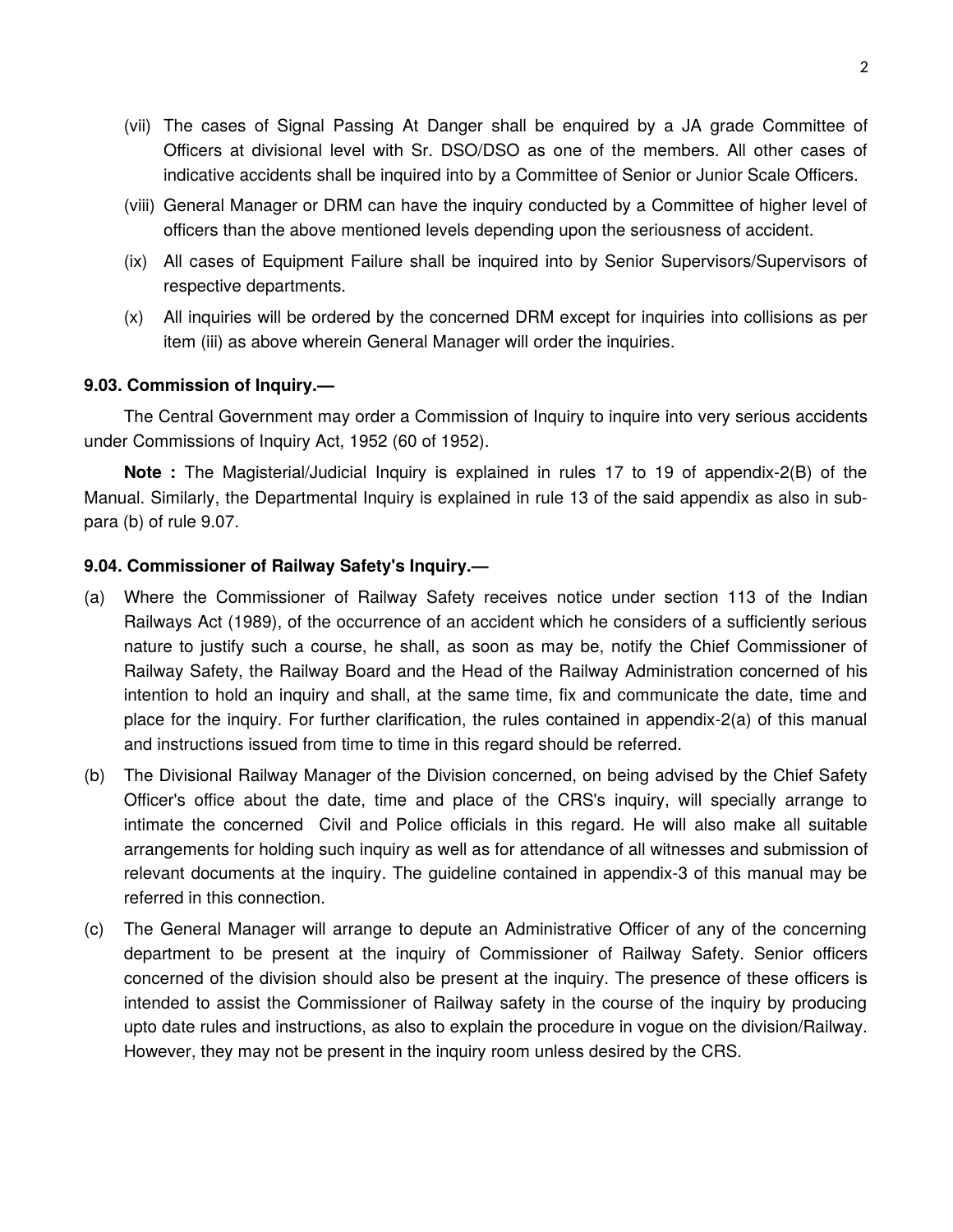- (d) If, for any reason, the Commissioner of Railway Safety is unable to hold the inquiry at an early date after the occurrence of such an accident, he may also ask the Head of the Railway Administration concerned to hold a joint enquiry and submit to him the proceedings of the inquiry.
- (e) Rules contained in para 11 and para 12 of appendix-2(b) of the manual and instructions issued from time to time in regard to the action to be taken by the Railway Administration on receipt of the inquiry report of Commissioner of Railway Safety, should be followed.

# **9.05. Joint Inquiry.—**

- (a) Joint inquiry may be of the following types :
	- i) Senior or Administrative Officers' inquiry.
	- ii) Junior Administrative Officers' inquiry ;
	- iii) Senior Scale Officers' inquiry ;
	- iv) Junior scale Officers' inquiry ;
	- v) Senior Subordinates inquiry ;
- (b) In any of the above mentioned joint inquiry, the representatived of Traffic, Mechanical and Civil Engineering should normally be the member of the inquiry Committee except otherwise directed, in the cases of train accidents. If the Signal and Telecommunication, Electrical and any other department is involved in an accident their representative should also be associated as members.
- (c) In the cases of joint inquiries by the Senior subordinates or by the Divisional Officers, the Divisional Railway Manager or his authorised representative will arrange to nominate the members of the inquiry committee and convey to all concerned the date, time, and place of the inquiry in to the accident.
- (d) In the cases of joint inquiries by the administrative officers of Headquarters, the General Manager or his authorised representative will nominate the members of the inquiry committee. However, the Chief Safety Officer will arrange to process the case and convey the date, time and place etc., of the inquiry to all concerned.
- (e) The all concerned officials as mentioned in sub-para(c) and (d) above shall be inclusive of the following officers, in addition to those who are to attend the committee and arrange the presence of witnesses, in the cases specified in para 9.07(a).
	- i) D.C., D.M, S.D.O as the case may be in whose jurisdiction the accident occurred, or such other officer as the Local Government may appoint in this behalf.
	- ii) OC/GRP and OC/Local Police concerned.
	- iii) CRS-S.E. Circle.
	- iv) COM, CME, CEE, CSTE, CE AND CCM.
- (f) The date and time at which the joint inquiry will commence shall be fixed so as to give sufficient time for all concerned officials to reach the place of inquiry with all necessary documents.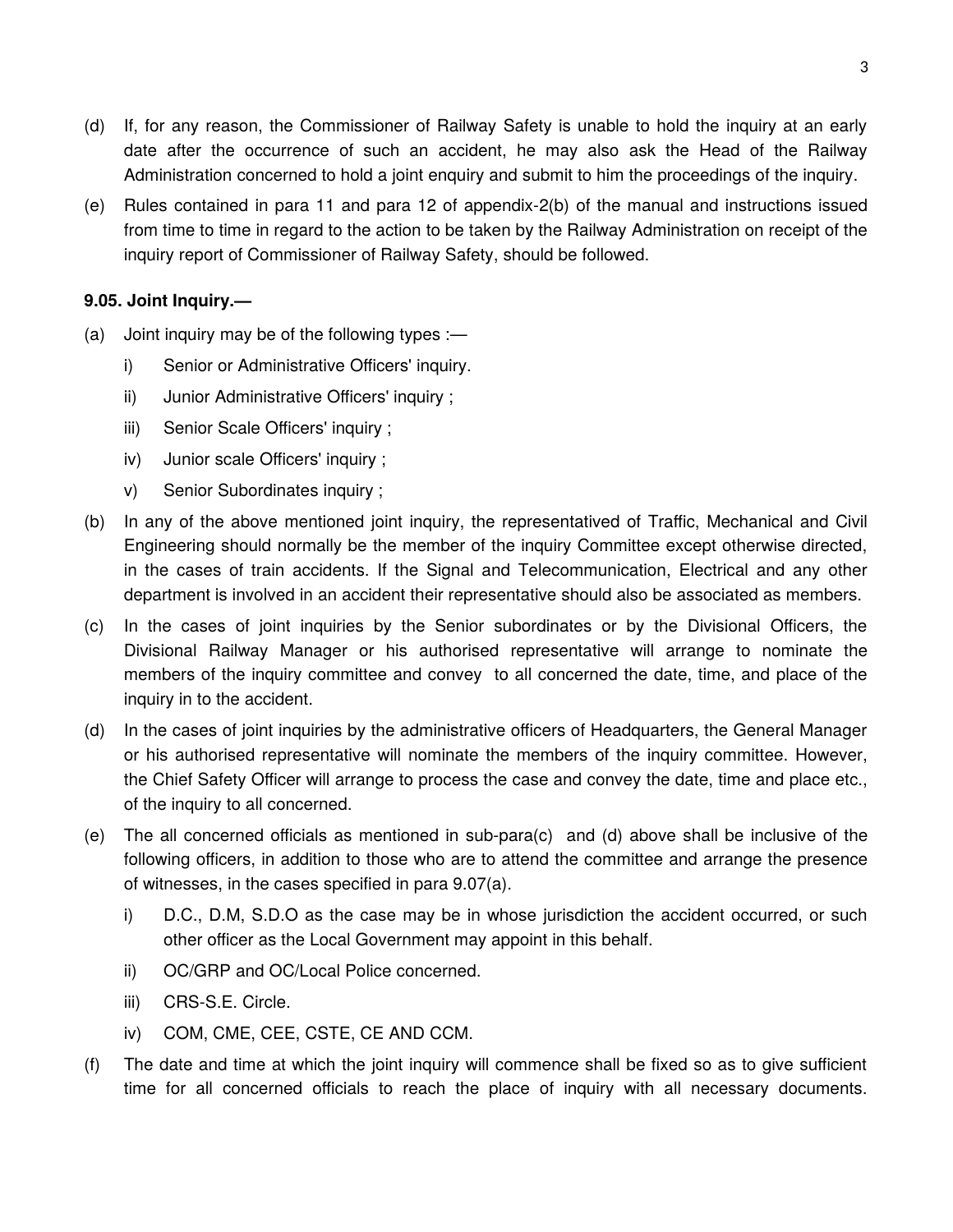However, the date fixed shall not be later than the targets for commencement of inquiry fixed in para 9.14 of this manual unless otherwise directed by the competent authority.

- (g) No officer or subordinate official whose evidence is required to be deposed before the Inquiry Committee, should be nominated as a member of that committee except in real emergencies. This exception should be allowed only under the orders of Divisional Railway Manager who before permitting the deviation should satisfy himself that it is neither possible to find another official who could be nominated as member of the committee, nor would it be desirable to nominate a lower class official. In such cases, the evidence of the official who is a member of the committee should be recorded before the evidence of any other witness is taken.
- (h) The seniormost officer or subordinate being a member of the Inquiry Committee shall be the President of the committee. He shall be primarily responsible for conducting the inquiry, co-ordinating the evidence and for ensuring the correctness of the proceedings and findings.
- (i) When a date is fixed for joint inquiry, the officer or Senior subordinate concerned must take every step to have the enquiry completed. If for any unexpected and unavoidable reason, the nominated member is not in a position to attend the inquiry, he should immediately intimate the fact to the nominating authority, who should arrange another member to avoid postponement of the inquiry. In such an unavoidable circumstance, a suitable lower class official may be nominated. But joint inquiry and the recording evidence of staff should not be postponed merely because a member of the inquiry committee is unable to attend. In such an emergency and when the inquiry is likely to continue for more than a day, recording the evidence of important witness and non-important witness may be adjusted suitably.

However, in all cases where an inquiry is postponed or is not held at one stretch the reasons for postponement should be stated in the summarised note.

- (j) With a view to quick finalisation, an inquiry once started should continue till it is completed, unless a postponement is necessitated by such reasons as absence of staff, whose evidence cannot be dispensed with, etc.
- (k) Officers and subordinate officials concerned must take all possible measures to ensure attendance of the witnesses in the joint inquiry. The witnesses must be spared in a suitable time so as to attend the inquiry with all relevant papers, etc.
- (l) Railway employee involved in an accident or whose evidence is required in connection with an accident, shall not be dismissed or allowed to leave the service until the final orders on the inquiry proceedings have been received from the competent authority.
- (m) When there is loss or damage to mail vans or mails, or mail staff are injured or died, the Superintendent, Railway Mail Service concerned may be present at the inquiry, but will not be a member of the committee.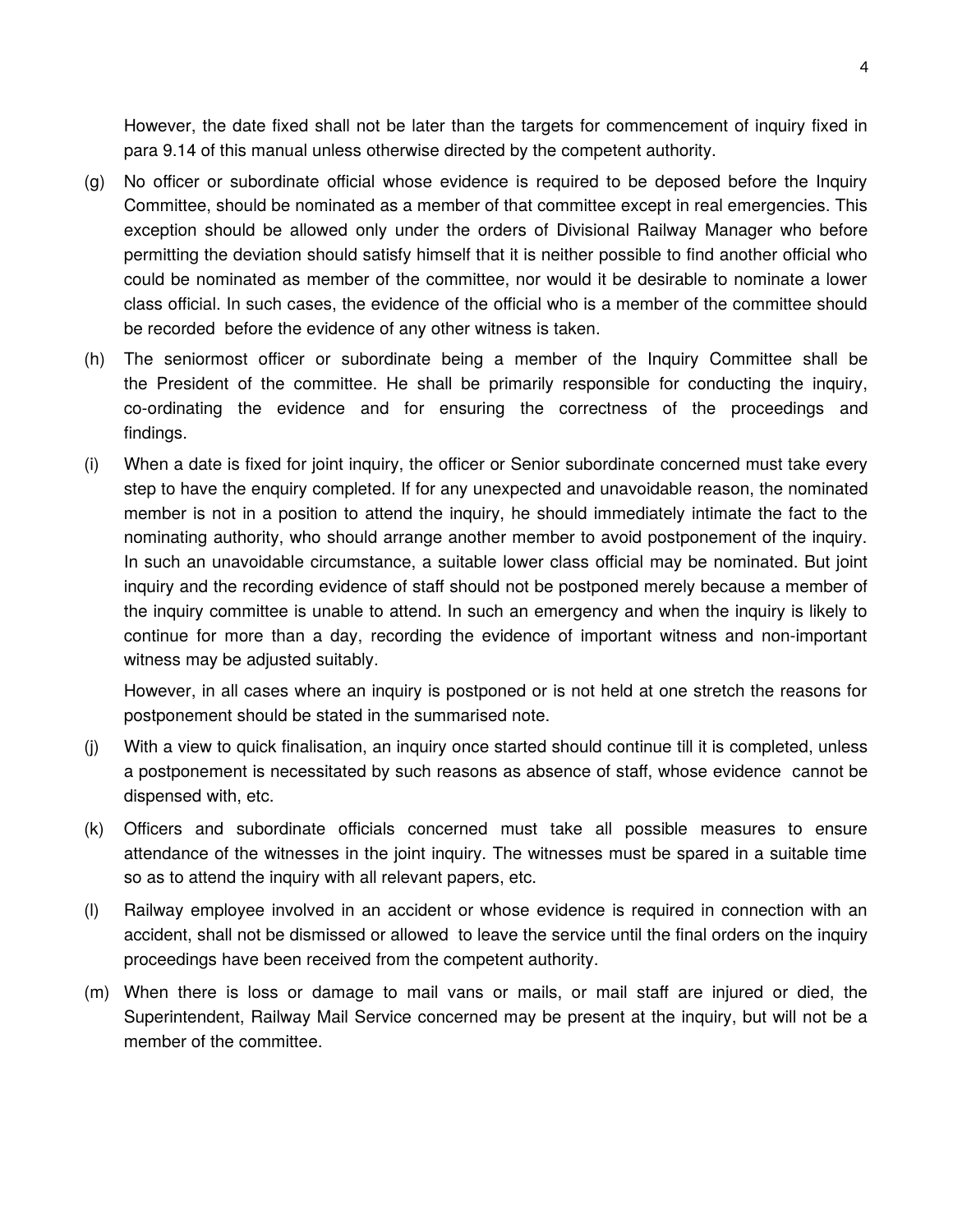(n) The responsibility for conveying information of an inquiry, for collection of the inquiry proceedings and their submission to the higher authorities within the target date and dealing with any further questions arising out of them shall however remain with the Operating Department.

# **9.06. Constitution of Inquiry committee.—**

- (1) The constitution of joint inquiry committee will, to a great extent, depend upon the nature of accident. The committee will be formed normally as follows :—
	- (a) The Officers comprising of
		- (i) Senior Administrative Level,
		- (ii) Junior Administrative Level,
		- (iii) Senior Scale Officers,
		- (iv) Junior Scale Officers,
	- (b) Comprising of Senior subordinates.
- (2) Each Committee shall normally comprise of an Officer/Senior subordinate belonging to Operating, Mechanical & Civil Engineering departments. In case, any other department is involved in an accident, the Officer/Senior Subordinate of the department(s) concerned shall also be associated as member of the Committee.

### **9.07. When Joint Inquiry must be made.—**

- (a) Joint Inquiries are invariably to be made in the following cases :—
	- (i) Any accident attended with loss of human life, or with grievous hurt or with substantial loss of railway property;
	- (ii) Any collision between trains of which one is a train carrying passengers ;
	- (iii) The derailment of any train carrying passengers or of any part of such a train;
	- (iv) Any accident of a description usually attended with loss of human life, or with grievous hurt or with serious injury to passenger or loss of property ;
	- (v) Any accident of any other description which may be notified by the Railway Administration from time to time.

Provided that such joint inquiries may be dispensed with :—

- 1) If the inquiry is to be held by the Commissioner of Railway Safety under rule-2 of the Statutory investigation into Railway Accidents Rules, 1973; or
- 2) A Commission of Inquiry is appointed under the Commissions of Inquiry Act, 1962 (60 of 1962); or
- 3) Any other authority is appointed by the Central Government to enquire into it; or
- 4) If there is no reasonable doubt as to the cause of the accident; and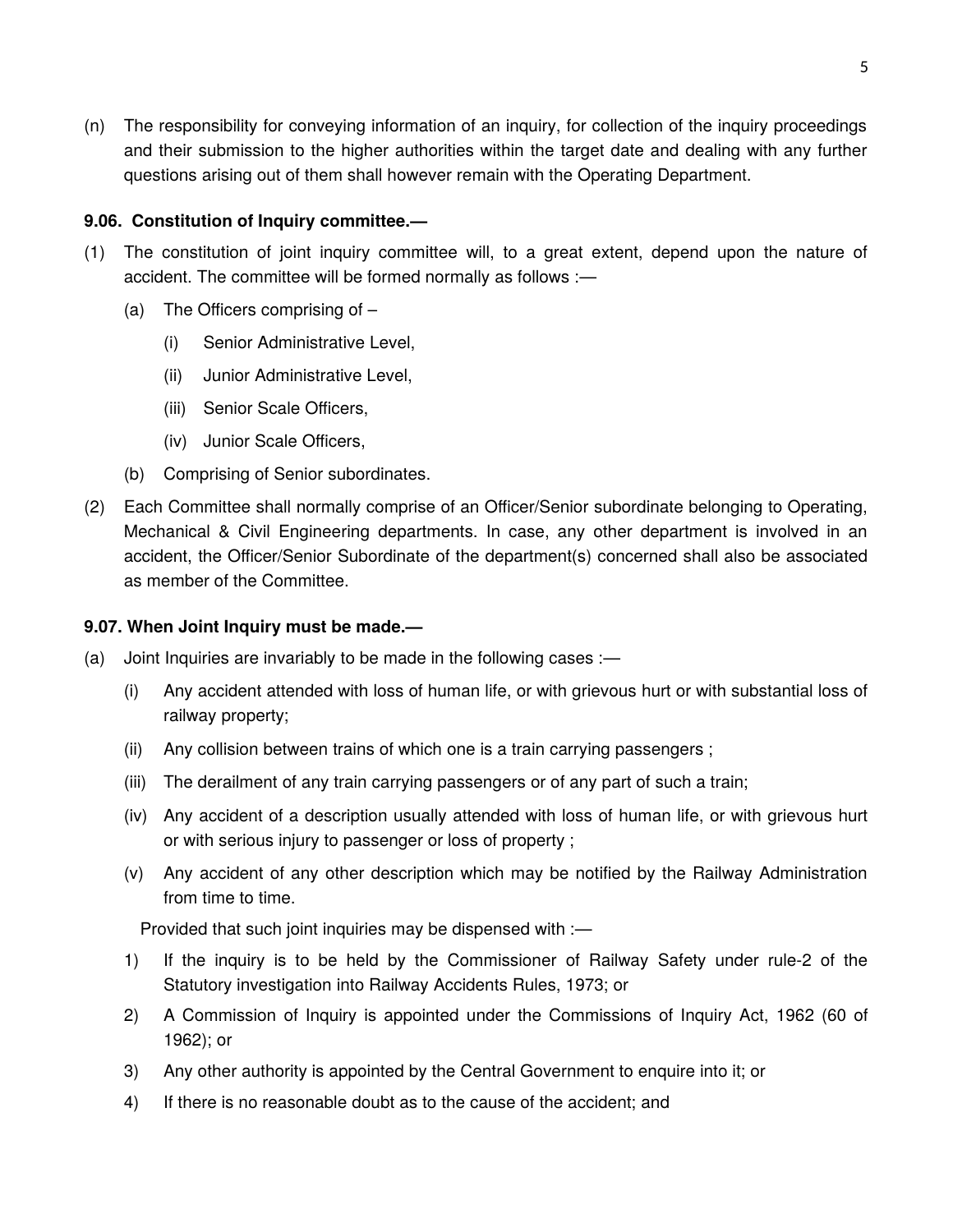- 5) If any one department of the railway administration concerned intimates that it accepts all responsibility in the matter, and
- 6) Except if otherwise directed by competent authority at Head quarters.
- (b) Where such joint inquiry is dispensed with under clause (iv) and (v) above, it shall be the duty of the Head of the department of the Railway Administration responsible for the accident to make such inquiry (be called a 'Departmental Inquiry') as he may consider necessary, and if the staff or the system of working is at fault, to adopt or suggest such measures as may be considered necessary for preventing a recurrence of similar accidents.

# **9.08. Inquiry into accidents at interchange/junction stations, etc.—**

- (a) Accidents occurring at interchange / junction stations should be treated as accidents of the working railway and the responsibility for initiating and conducting inquiry as also finalising the inquiry proceedings should devolve on the Railway Working the interchange/junction stations. In case a train belongs to the using Railway or worked by staff belongs to the using Railway is involved in an accident, the official concerned of the Railway working the station must inform the other Railway concerned, and an officer or/a subordinate as the case may be of the appropriate level of the using Railway should be appointed as a member of the Inquiry Committee.
- (b) In the cases of an accident to a train with running power, the responsibility for initiating and conducting inquiry as also finalising the inquiry proceedings should devolve on the working Railway. An officer or a subordinate as the case may be of the appropriate level of the Railway exercising the running powers should be appointed as a member of the Inquiry Committee.

Similar procedure should also be followed in the case of trains which are not with running powers but worked by staff of other Railway.

- (c) Whenever an officer or a subordinate of an other Railway is appointed as a member of the Inquiry Committee constituted by a Railway, at least four copies of the complete inquiry proceedings should be given to the officer or subordinate.
- (d) If in these cases, the Inquiry Committee holds the staff of the other railway responsible for the accident, the punishment awarded to the staff shall be finally accepted and communicated by the competent authority of the Railway under which the staff works.
- (e) In the case the divisional officers do not accept the findings arrived at by the Inquiry Committee constituted by the other railway, they shall submit a detail report to their own Headquarters.

# **9.09. Proceedings of Joint Enquiry Committee.—**

- (a) The members of the Enquiry Committee shall be very careful regarding the main objects of joint inquiry and satisfy themselves in this respect while conducting the inquiry and finalising the proceedings.
- (b) The president of the Inquiry Committee will, at the outset, warn all witnesses against giving untruthful or false statement or trying to conceal facts, and bring to their attention that failing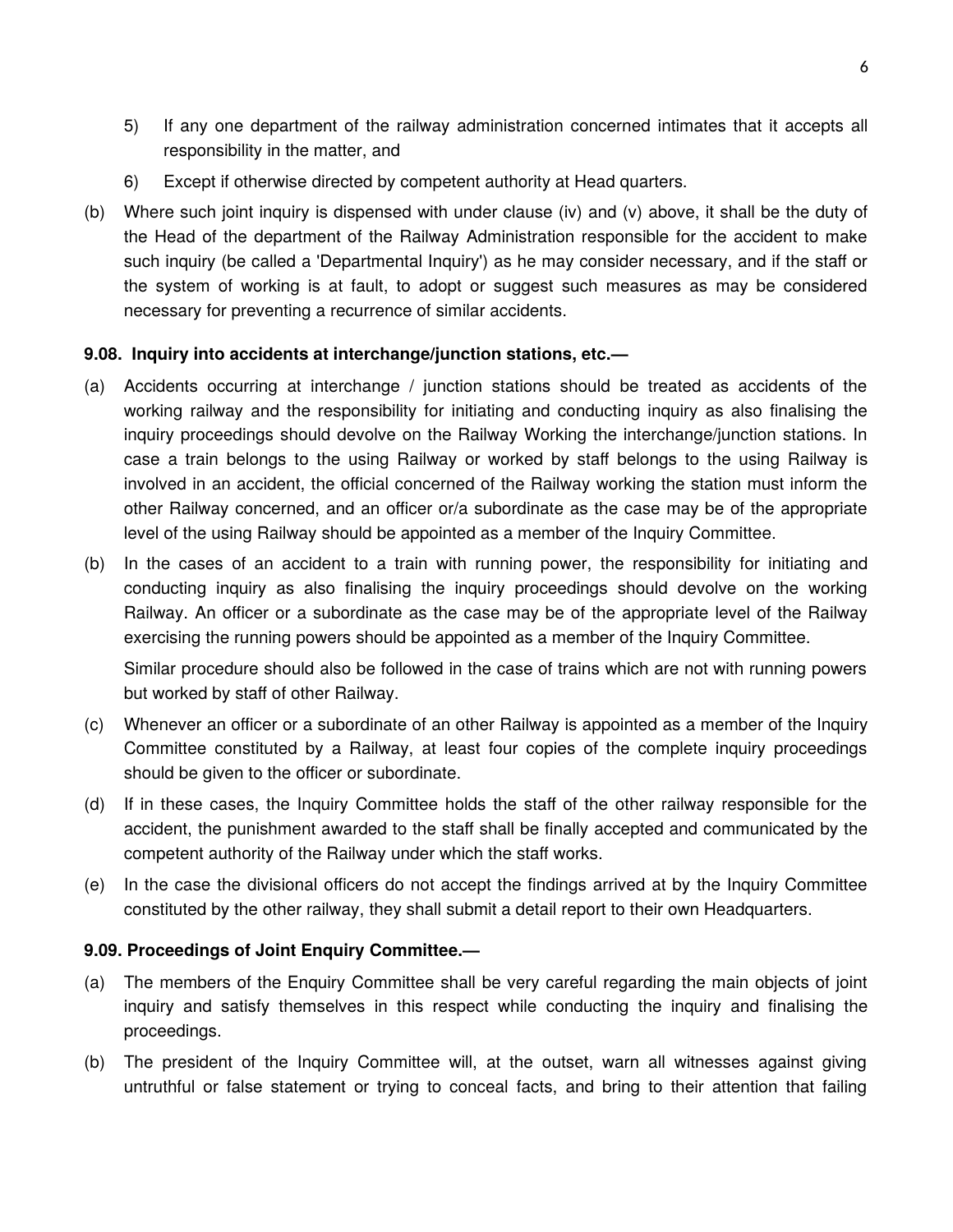which, they would render themselves liable to severe disciplinary action. A certificate signed by the president to this effect is to be forwarded with the proceedings. The text of the certificate should be worded as shown below :—

#### **Certificate of Warning**

Certified that all non-gazetted staff who were witnesses in this enquiry were warned that giving untruthful or false evidences would render them liable to severe disciplinary action including removal from service.

President........................

Date..................................

- (c) A witness is expected and should be permitted to make a full statement of all the facts, relevant to the case and must not try to conceal or evade facts.
- (d) The evidence of the witness should be recorded as a connected narrative and subsequently amplified by question and answer. However, the evidence should not be lengthened out unnecessarily. One should clearly have in his mind the point that is sought to be clarified and the questions should be put in a logical manner so that the answers may lead to the definite point. The language should be simple and clear. No abbreviations should be used. There should be no spelling mistakes or typing errors.
- (e) In the case of witnesses who are incapable of giving coherent statements in correct English, their story should be heared by the committee and thereafter one of the members should dictate it to the typist so as to bring out the essential facts in a logical sequence and without grammatical mistakes.
- (f) At the end of every statement, there should be a proper certification, i.e., "read and accepted as correct" or "read, explained and accepted as correct", as the case may be. The President should sign on the right hand side under designation "President" with date. On the left hand side, the witness will sign over the words "signature of witness" unless the witness is illiterate in which case the words should be "left thumb impression of witness". Each sheet should also be provided with initial or left thumb impression of witness and be initiated by the president if more than one sheet is used.
- (g) When a witness is sick or injured in an accident necessitated his admission into hospital, endeavours should be made by the president of inquiry committee to ascertain from the medical authorities whether the witness is fit to make an statement, and with the approval of medical authorities, the inquiry committee or any member of the committee may visit the injured or sick person in the hospital and obtain a brief statement from him.
- (h) If any witness is physically unfit to attend the inquiry, the inquiry committee or any member of the committee should visit him and obtain his statement.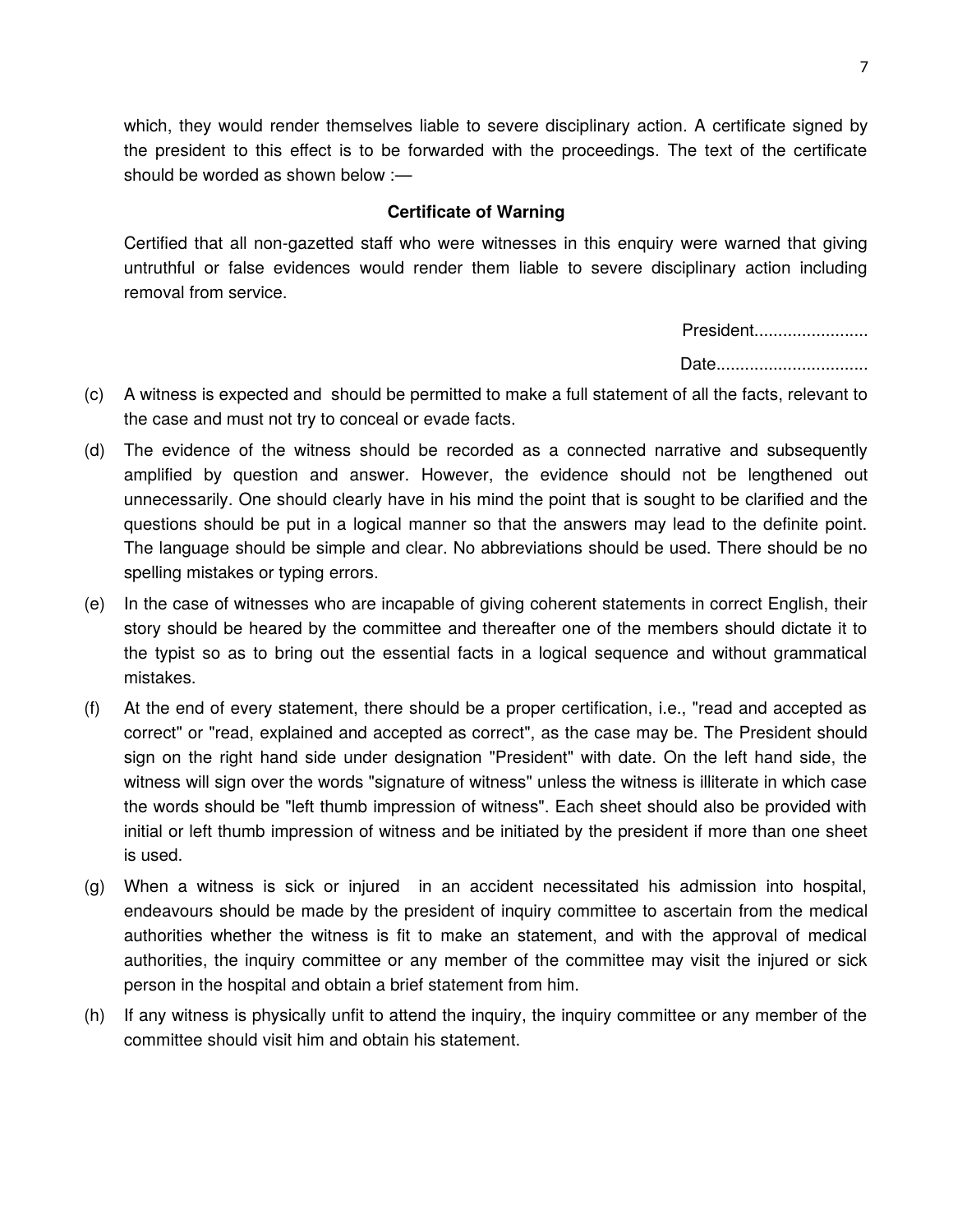(i) The President of the inquiry committee should ensure to make enough copies of the proceedings, so as to submit three copies to the Chief Operations Manager's Office, two copies for Sr. DOM's Office and few copies spare.

# **9.10. Documents to accompany the proceedings.—**

- (a) Every inquiry proceedings should have the following documents in the order shown below and the list of the documents should be entered in an index.
	- (i) Title page and particulars of accident,
	- (ii) History of the accident,
	- (iii) Description of the site of accident,
	- (iv) Sketch of site of accident (atleast foolscap size),
	- (v) Findings, and reasons for conclusions arrived at,
	- (vi) Note of dissent, if any.
	- (vii) Recommendation of the Inquiry Committee,
	- (viii) Statement of witnesses with a list, and analysis of evidence separately.
	- (ix) Readings of track, engine and wagons/vehicles,
	- (x) Plan of accident site and /or other drawing in cases of serious accidents or in which the issue is complicated,
	- (xi) List of passengers killed or injured separately,
	- (xii) List of Railway employees killed or injured,
	- (xiii) List of damages to locomotive, rolling stock, permanent way, OHE, S&T gears etc. with estimated cost,
	- (xiv) Relevant extracts from train register/log book, station diary, guard's rough journal and other necessary documents, as also extracts of the rules violated,
	- (xv) Note of any serious or important discrepancy which may exist or as brought out at the inquiry,
	- (xvi) Bio-date of staff held responsible,
	- (xvii) Relief and restoration,
	- (xviii) Any other item of interest of any documents as directed from time to time.
- (b) All the above mentioned documents must signed by the president of inquiry committee. Other instructions in regard to the preparation of the documents should be followed as provided in para 9.16 of this Manual.
- **9.11. Submission of proceedings of joint inquiries to Head Office.—**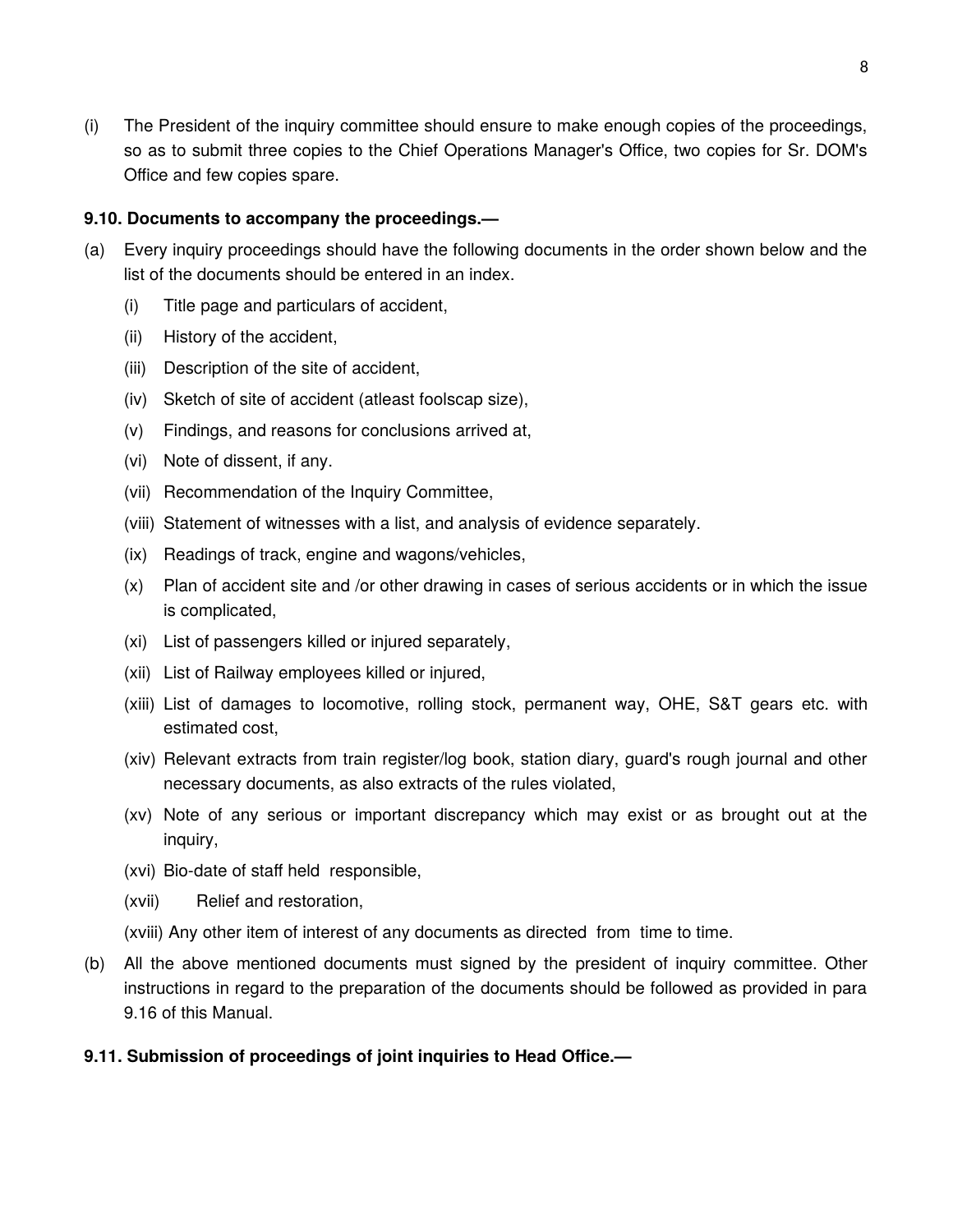- (a) The seniormost Divisional Safety Officer should personally see all papers of joint inquiry proceedings before they are submitted to COM's Office and ensure the submission within the target date.
- (b) In the case of inquiry conducted by the officers of Head quarters, the responsibility indicated in para (a) above will devolve on the president of the inquiry committee.

# **9.12. Action to be taken on the inquiry proceedings in the Head Office.—**

Directives are issued from time to time regarding the procedure for taking action on the inquiry proceedings at the Head Office. However, a copy of inquiry report of the cases having important bearing on rules should be sent to the Principal Staff Training Centres.

### **9.13. Bio-data of staff held responsible for the accident.—**

- (a) While submitting detailed report on accidents or whenever asked for in connection of an accident, the following bio-data of staff held responsible must invariably be given :
	- (i) Name of staff,
	- (ii) Father's name,
	- (iii) Date of birth,
	- (iv) Date of appointment and educational qualification,
	- (v) Category in which working at the time of accident,
	- (vi) Date of promotion to the present category,
	- (vii) Rest taken before he came on duty (headquarters rest and outstation rest in case of running staff).
	- (viii) Time at which he came on duty (also time of actual departure of the train in case of running staff),
	- (ix) Last date of medical examination and next due date (including details of eye-sight),
	- (x) Date last refresher course completed and next due.
	- (xi) Brief details of accidents in which he was previously involved and punishment awarded during last five years.
	- (xii) Any other remarks regarding the staff,
	- (xiii) Marital Status.
	- (xiv) Any other particulars as and when asked for.
- (b) Irrespective of the department to which the staff held responsible belongs, the particulars indicated in sub-para (a) above must be obtained and submitted. The Divisional Safety Officer should ensure this.

### **9.14(A). Prompt finalisation of accident cases. —**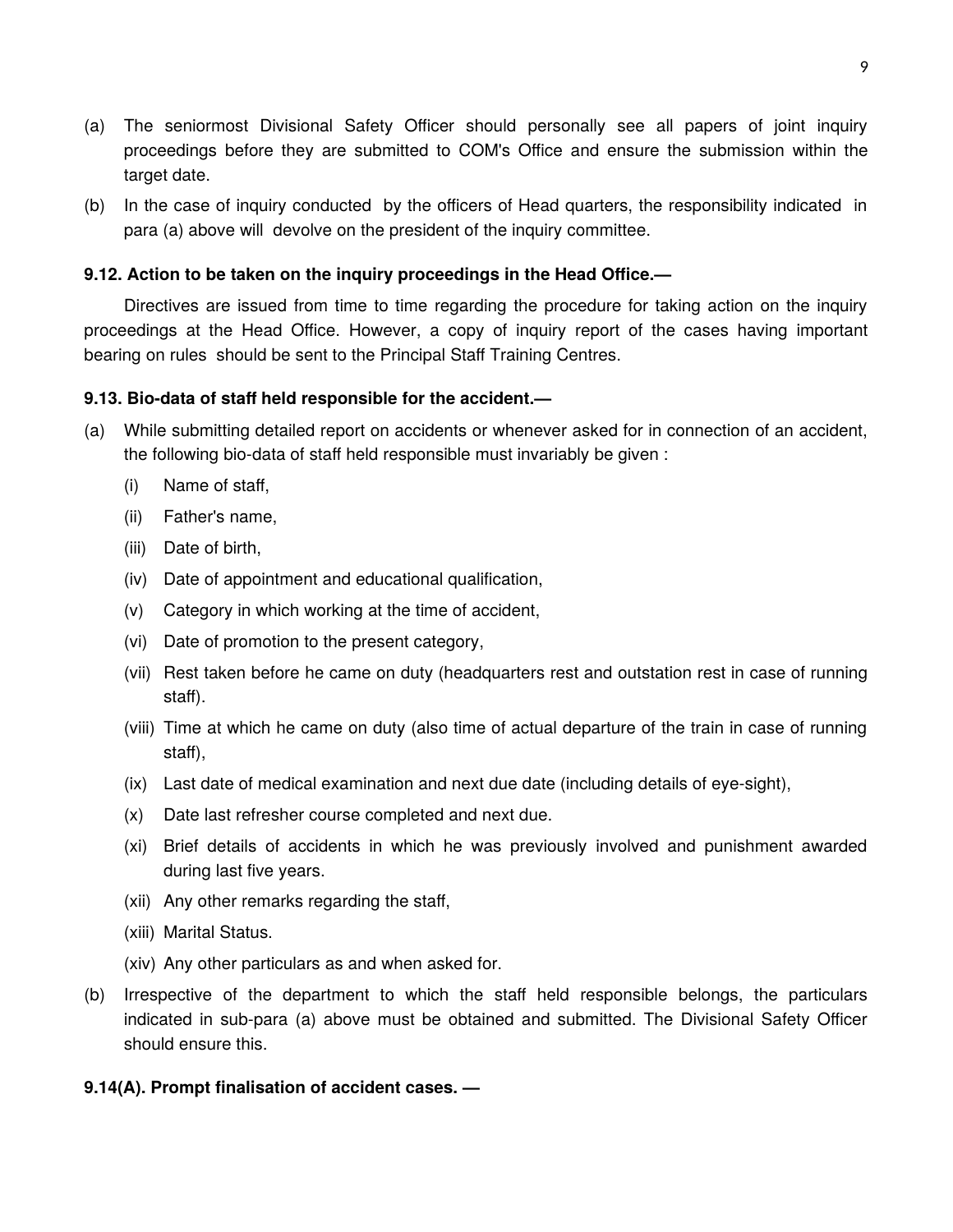- (a) It is necessary that all accident cases should be finalised in all aspects including disciplinary actions and implementation of recommendations with three months from the date of occurrence and in no case should this limit be exceeded.
- (b) The following targets must invariably be followed in submission of accident reports, commencement/completion of enquiries and submission of inquiry proceedings etc. in case of enquiries conducted by the Railway Administration 'D' indicate the day of accident.

| (i)   | Commencement of inquiry                                                                              |          | $D+3$ days   |
|-------|------------------------------------------------------------------------------------------------------|----------|--------------|
| (ii)  | Completion of inquiries and submission of proceedings<br>to DSO/DRM                                  |          | $D+7$ days   |
| (iii) | Submission of preliminary/detailed report to Railway<br>Board, CRS and GM/COM/CSO as the case may be |          | $D+10$ days. |
| (iv)  | Submission of inquiry proceedings to COM/CSO/GM                                                      |          | $D+20$ days  |
| (v)   | Submission of final report to Railway Board and CRS                                                  | $\cdots$ | $D+27$ days  |
| (vi)  | Finalisation of accident cases in all respects                                                       |          | $D+90$ days  |

# **9.14(B). The target for CRS enquiry. —**

- (i) D Day of Accident.
- (ii) D+3 Commencement of inquiry.
- (iii) D+10 CRS will forward a brief preliminary narrative report, provisional finding and immediate recommendations to CCRS, GM of Railway concerned, Secretary (Safety), Ministry of Railway and Secretary, Ministry of Civil Aviation.

On receipt of the Preliminary Report in Railway Board, same will be forwarded to Directorates concerned for suitable action on immediate recommendations.

- (iv) D+30 (a) GM of Railway concerned will furnish his Railway's remarks along with the action taken report to CRS and Secretary (Safety), Railway Board.
	- (b) Action taken by Directorates in Railway Board be communicated to the Safety Directorate.
- (v) D+60 CRS will submit his detailed report to CCRS and forward a copy of the report to each of authorities mentioned in the rule 4 of the Statutory Investigation into Railway Accident Rules, 1973.

On receipt of final report, it will be put up to Board and marked to Directorate concerned for action on the Inquiry Report. The Directorate concerned shall take suitable action on recommendations and will guide zonal Railways on important policy matters.

(vi) D+90 On receipt of the final Inquiry Report, GM of Railway concerned shall forward his comments on the Final Inquiry Report to CRS with copy to CCRS and Railway Board.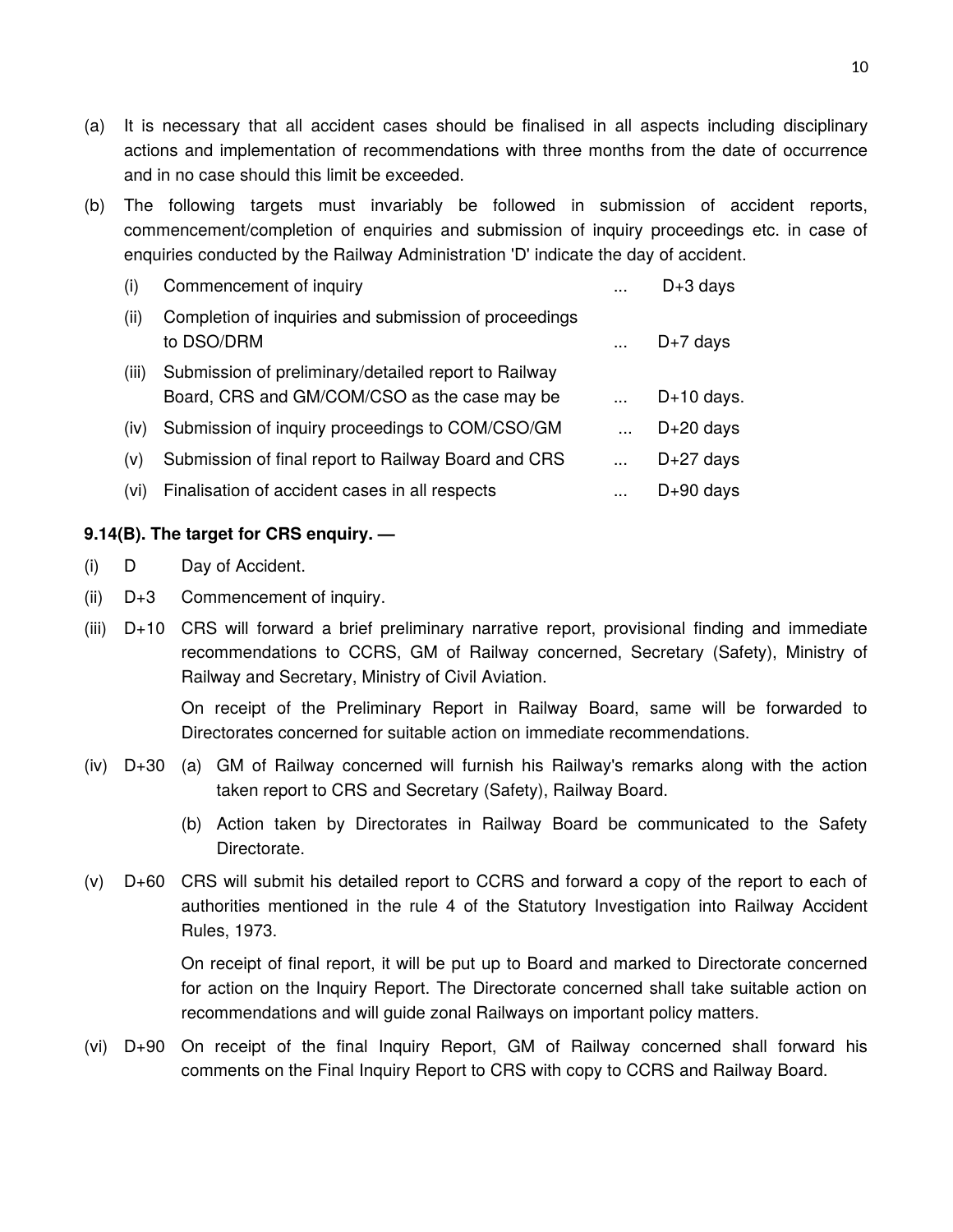On receipt of final inquiry report, Safety Directorate will forward views of Safety Directorate to CCRS.

(vii) D+110 CCRS will submit his note on inquiry report to Secretary/Ministry of Civil Aviation forwarding simultaneously copies thereof to Railway Board.

Comments of CCRS will be forwarded to different Directorates for suitable action.

- (viii) D+140 Directorates concerned will submit action taken report on recommendations of CRS and comments of CCRS, after getting the same approved by the Executive Director concerned.
	- (a) In case recommendation has been accepted and instruction has been issued, 30 copies of the same should be forwarded to Safety Directorate.
	- (b) In case any recommendation is not acceptable, approval of the Board (Member concerned) must be obtained and communicated to the Safety Directorate.
- (ix) D+180 Railway Board will communicate their views on the report to CCRS endorsing a copy to Zonal Railway.

Railway shall finalize D&AR inquiry and send details of staff held responsible along with details of punishment imposed in each individual case.

# **9.15. Accident Register.—**

- (a) With a view to keep a ready reference and to watch the progress of finalisation of the accident cases, registers are maintained in the office of the Chief Operations Manager as per the directives issued from time to time.
- (b) Accident Registers are also maintained in the divisional office for the purpose mentioned in subpara (a) above and the Divisional Safety Officer is responsible to ensure this. The registers should contain the columns as mentioned in sub-para (c) below.
- (c) At every station and yard, a record of all accidents occurring at the station/yard is maintained in an Accident Register. The person in charge of the station/yard as the case may be will be responsible for proper maintenance of this register. The register will contain the following particulars—
	- (i) Date of accident.
	- (ii) Time of accident.
	- (iii) Brief details of the accident.
	- (iv) Cause of the accident and class.
	- (v) Exact location of accident.
	- (vi) Lighting condition, if at night.
	- (vii) Weather condition.
	- (viii) Name and designation of the staff conducting shunting.
	- (ix) Guard's name.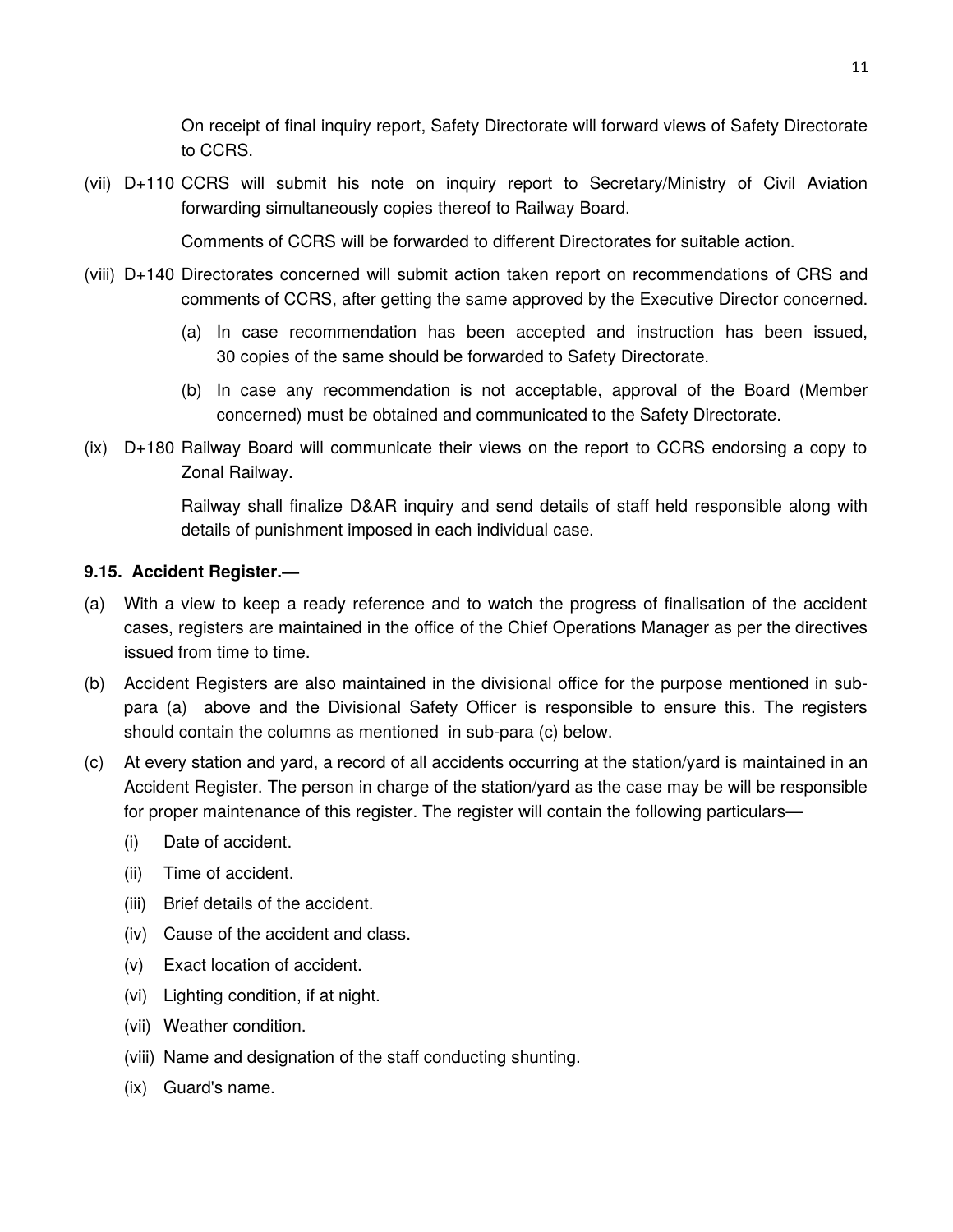- (x) Driver's name.
- (xi) Date and time of accident telegram.
- (xii) Date of accident report submitted.
- (xiii) Cost of damage.
- (xiv) Nature of enquiry held, date held, date completed.
- (xv) Name of the staff held responsible.
- (xvi) Punishment given to staff.
- (xvii) Time taken to finalise the case.
- (d) The registers as indicated in sub-para(a), (b) and (c) above should be analysed and scrutinised to see if accidents are occurring in a particular location or with particular type of rolling stock or at a particular time or in the duties of particular staff, etc., so as to take preventive measures and also to have a check in regard to the time taken to finalise the cases.

# **9.16. Instructions for preparation of documents for the proceedings of inquiries.—**

- (a) The following instructions are to be followed in the preparation of documents for inquiry proceedings.
	- (i) Title page and particulars of accident.
	- (ii) History of the accident : This should be a concise account, in narrative form of all relevant points brought out during the inquiry. No comment should be made in this document, on the evidence or the reliability of witnesses or to fix responsibility.
	- (iii) Description of the site of accident : This should bring out all relevant points which are necessary to explain to a person who has not visited the site of accident, in understanding the location, nature and result of the accident.
	- (iv) Sketch of the site of accident : The sketch of the site of accident should atleast be of foolscap size and shall indicate the north point, kilometrage, station or between stations, lines, sidings, points, signals, curves, gradients, direction of movement, point of mount and drop and distance travelled after the drop, position of level crossing with its gate and signals if any, position of vehicles and other necessary measurements, as also any other relevant information which is referred to in the inquiry proceedings. In addition to the engineering officer, the sketch should be signed by the President of Inquiry Committee.
	- (v) Findings : This should be clear, brief and to the point showing.
		- (a) the cause of the accident,
		- (b) the rule or rules violated by each person, if any,
		- (c) the staff held responsible.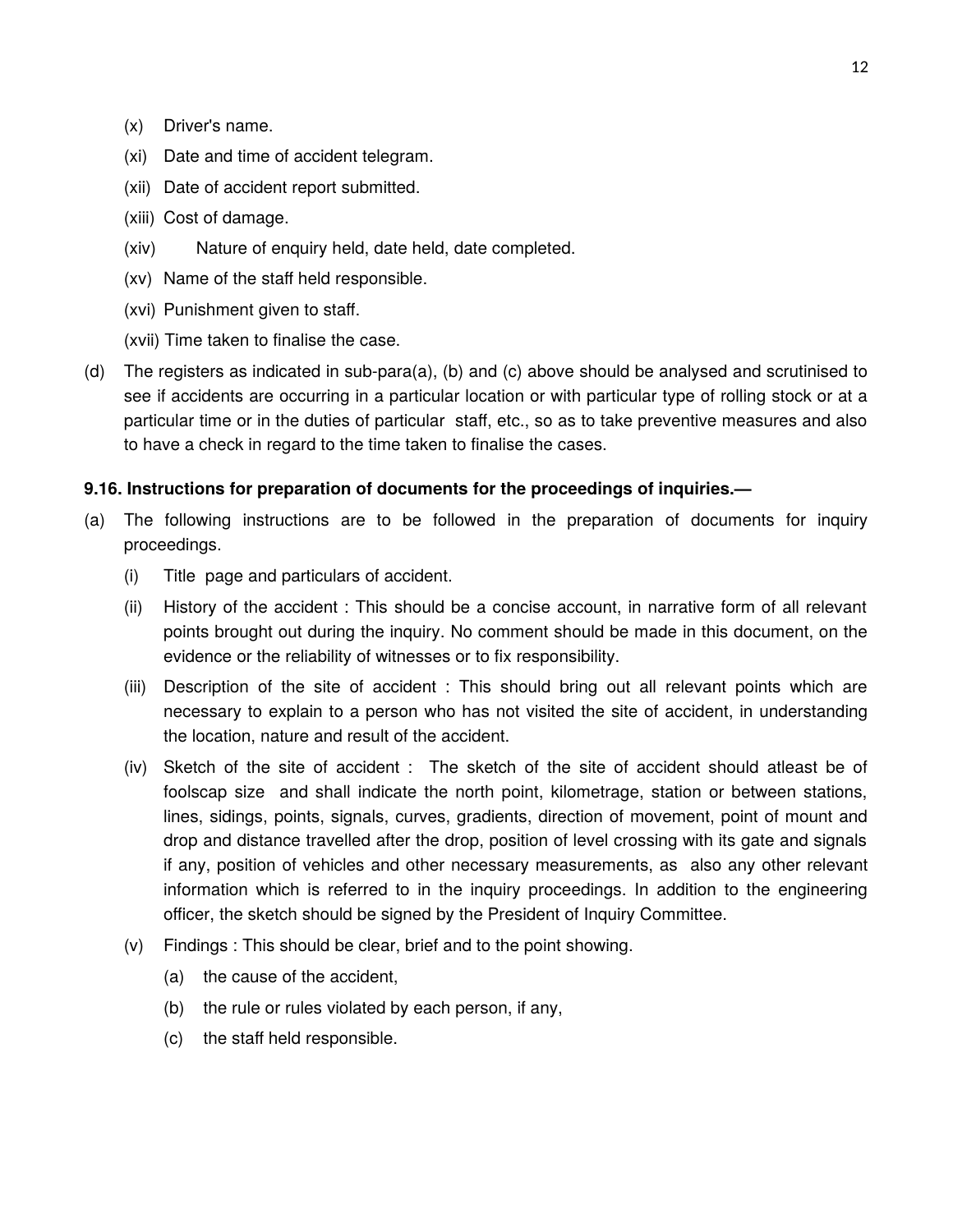It is essential that the cause of accident must be ascertained in all cases of accidents and the reasons of arriving at the findings should be fully discussed in the "Remarks and reasons for finding" column.

The rules violated should be extracted at the bottom of the page for ready reference.

The original copies of the findings must be signed by all the members of the inquiry committee at the place of inquiry and the subsequent types copies should be endorsed "signed by".

- (vi) Note of dissent :— If a member of the inquiry committee is unable to agree with the findings wholly or partly, he may record a note of dissent and reasons thereof.
- (vii) Recommendation of the committee :— Wherever considered necessary, the inquiry committee may submit any recommendation in regard to the cause of the accident and availability of evidence, etc. However, the recommendation should be well thought out and based on facts. This should be signed by the members of inquiry committee. If there is no recommendation to make, a 'NIL' document should be submitted.
- (viii) Statement of witness :— Explained in para 9.09 of this manual.
- (ix) Reading of track, engine and wagon/vehicle:— Explained in para 6.14, 7.05 and Appendix-4 of this Manual.
- (x) List of passengers or Railway employees killed or injured :— Explained in para 6.09 of this Manual.
- (xi) List of damages and cost there of :— The list of damages should accompany the proceeding, if available in time, but in any case should be submitted as soon as possible. The approximate cost of damages should, however, always be submitted with the proceedings.
- (xii) Relevant extracts :— The relevant extracts of train register/log book, station diary, guards rough journal and other necessary documents should invariably be given where these will assist in arriving at a conclusion as to the cause of the accident or speed of the train or violation of any rules or instructions, etc.
- (xiii) Bio-data of staff :— Explained in para 9.13 of this Manual.
- (xiv) Relief and restoration :— If any discrepancy in the arrangement of relief and restoration work, should be brought out.
- (xv) Matter brought to light :— Observation on some important matters brought out in course of the inquiry should also be included. A 'NIL' document should be submitted when there is nothing to state.
- (b) The date of initiation of the inquiry and finalisation and also the location where the inquiry held should be furnished in the proceedings.
- (c) Photographs of the site of serious accidents where ever taken should also be submitted.

### **9.17. Instructions of the guidance of Inquiry Committee in conducting the inquiry.—**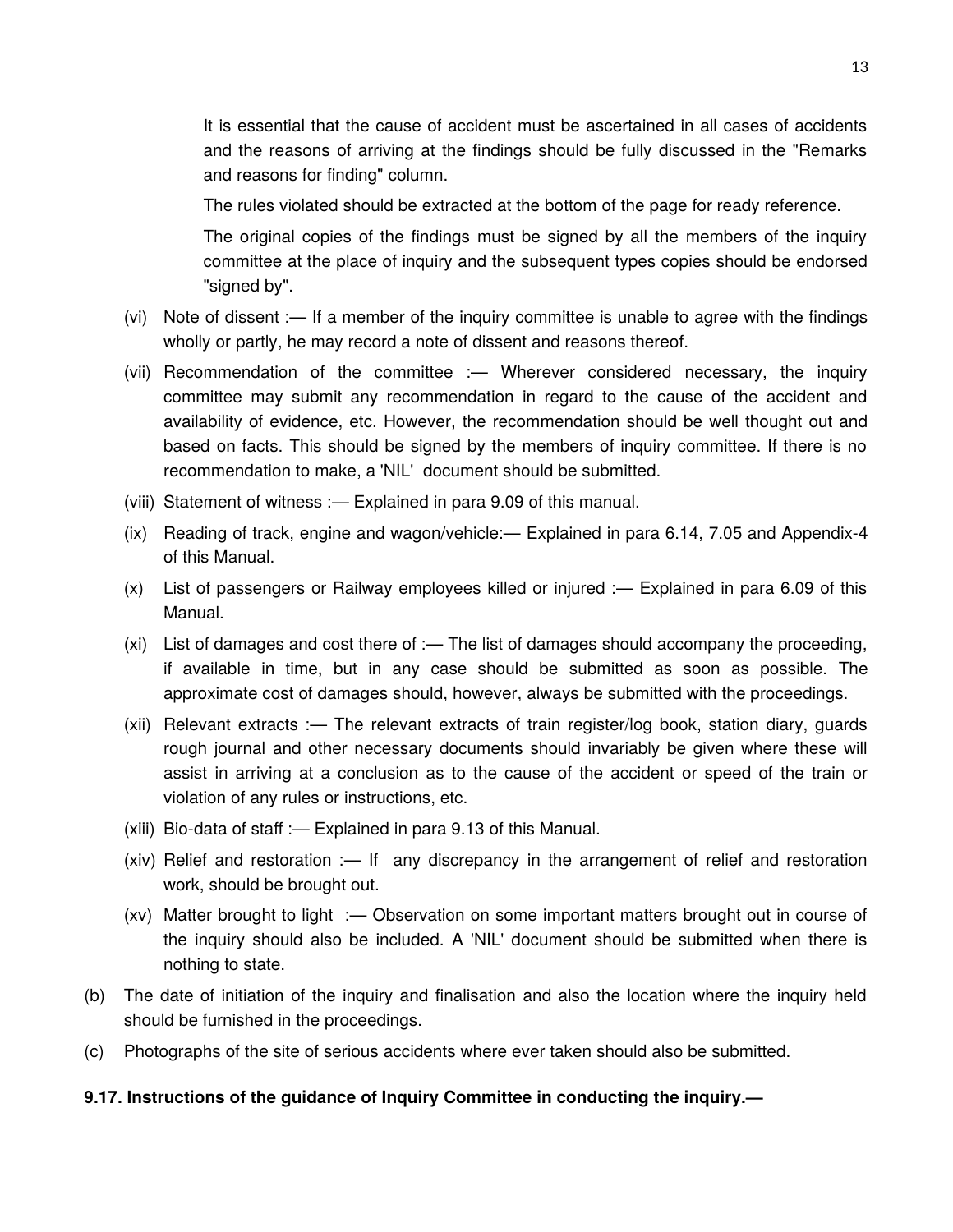The Inquiry Committee shall carefully go through the points given below in addition to the points mentioned in appendix-4 of this manual and agree among themselves as to what points are obviously irrelevant. Only those items which are relevant to the accident under inquiry shall be included and the same to be borne in mind in course of inquiry and brought out in evidence.

# (a) **Permanent Way** (Refer appendix-4, para A).

- (i) System of maintenance of permanent way on the section concerned.
- (ii) In case of breakage of rails or other fittings of the track was the suspected cause or cause of the accident, was the broken metal subject to a chemical or physical test about the quality and strength of the metal, if so, what was the result of the test; Date of broken rail was laid.

# **(b) Carriage and wagon** (Refer appendix-4, para-B)

- (i) Type and condition of couplings.
- (ii) Lighting arrangements on train and actual condition.
- (iii) In case of breakage of any gear or failure of mechanism was the suspected cause or cause of the accident, was the broken metal or the mechanism subject to a chemical or physical test, if so, what was the result of the test.
- **(c) Locomotive** (Refer appendix-4, para-C)
- **(d) Signalling and interlocking** (Refer appendix-4, para-D)
	- (i) Type of signalling and interlocking, sighting of signal concerned for approaching train as also from the place of work.
	- (ii) Type of Block Instruments in use and their condition.
	- (iii) Nature of Station Master's control.
	- (iv) Time of lighting and condition of the signal lamps and indicators.
- **(e) Level crossing** (Refer appendix-4, Para-E)
	- (i) Was the handsignals of the gatekeepers and other equipments in order ?
	- (ii) Was the train or engine running foremost or tender foremost ?
	- (iii) Was the engine head light burning at the time of accident ?
	- (iv) Was the train crew or the Driver of the road vehicle under influence of liquor or any drug?
	- (v) Speed of the train and road vehicle when approaching the level crossing.
	- (vi) Is any whistle board provided and did the driver whistle ?
	- (vii) Was the gateman in sober state and as per roster duty ?
	- (viii) Whether the driver of the vehicle could see the approaching train or the head light of the train/engine or the station signals or heard the engine whistle ? Could the Driver of the train see the approach of the road vehicle ?
	- (ix) Was there any other road vehicle on the approach of the level crossing at the time of accident? If so, did the driver hear any whistle or see the approaching train ?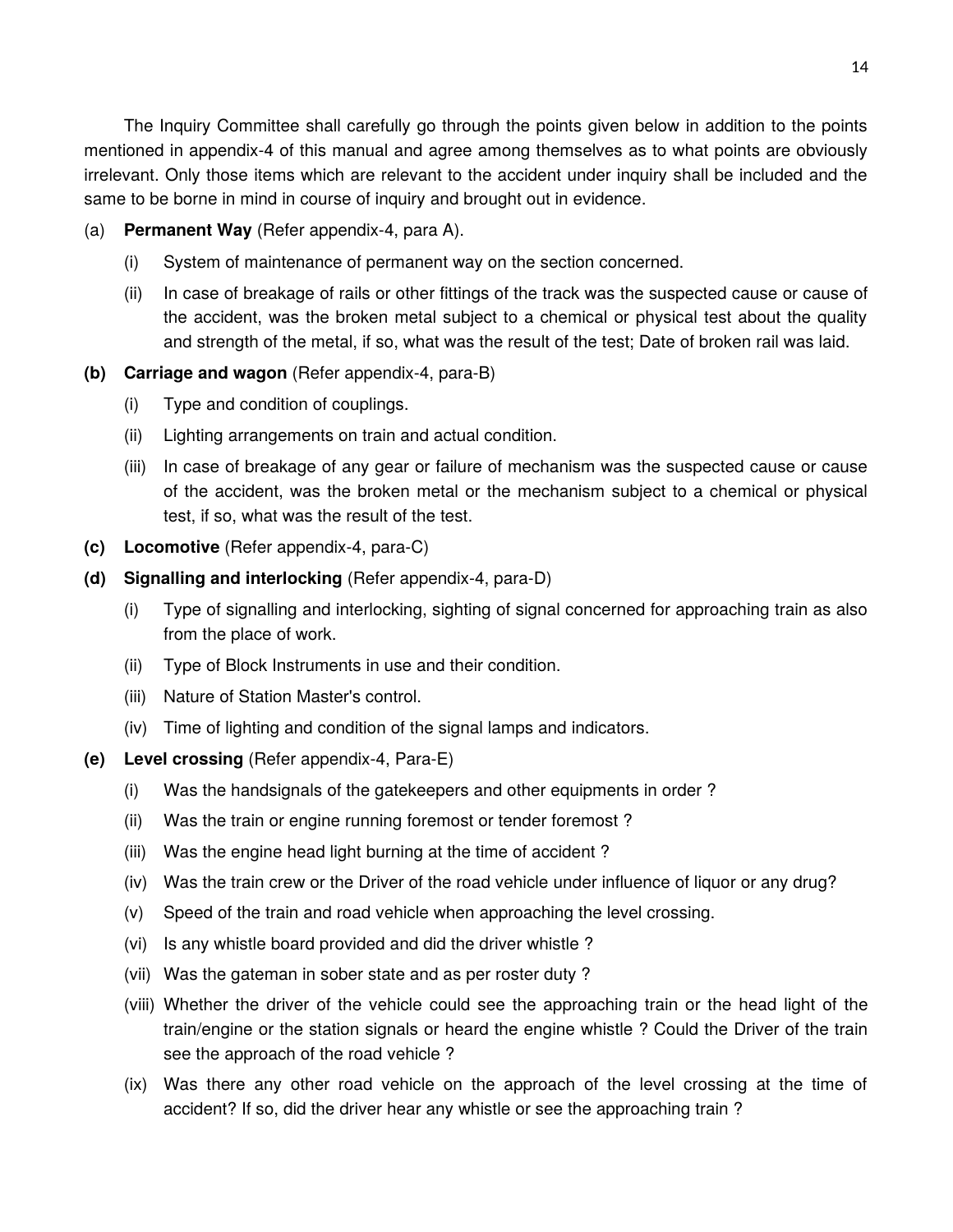- (x) Was there any restriction while approaching the level crossing ? If so, was the restriction observed ? Was there any special rules for the level crossing in question ?
- (xi) Was there any other eye witness of the accident, if so, what is his statement ? Direction of movement of the train and the road vehicle.
- (xii) Condition of the surface at the level crossing and approach; distance between the two gate barriers.
- (xiii) What was the census of road traffic from 6 to 18 hours and 18 to 6 hours separately for a period of seven days after the accident ?
- (xiv) What is the average number of trains running on the section daily ?
- (xv) Was there any fencing, if so, their condition ?
- **(f) Operating** (Refer appendix-4, para- F,G)
	- (i) System of working
	- (ii) System of obtaining line clear. Was there any interruption ?
	- (iii) System of delivery of line clear to the Driver.
	- (iv) Whether the train was booked to run through or stop or to cross ?
	- (v) System of working of points, locks and signals. Was there any failure?
- **(g) Personnel** (Refer appendix-4, para- G)
	- (i) Whether the staff concerned are acquainted with the relevant rules and other instructions? Whether they are in possession of the prescribed rule books ?
	- (ii) Whether the Drivers and guard of the train are acquainted with the road ? When they have worked over the section last ? Did they work the same train before ?
	- (iii) Hours of work of the staff concerned at the time of accident.
	- (iv) Refer para 9.13 also of this manual.
- **9.18. Copies of accident reports on joint inquiries should be furnished on request to Superintendent of Police or Superintendent of Railway Police or to the officials deputed by them. Analysis of evidence, however, should be treated as a confidential documents. Instructions in this regard are communicated from time to time which should also be followed.—**

Joint Findings of accidents/incidences may have representation from RPF when sabotage is suspected.

# **9.19. Punishment to the staff responsible for accident.—**

(a) In addition to the specific stipulation in the Discipline and Appeal Rules, instructions relating to the punishment to staff responsible for accident, their assessment of adequacy and prompt imposition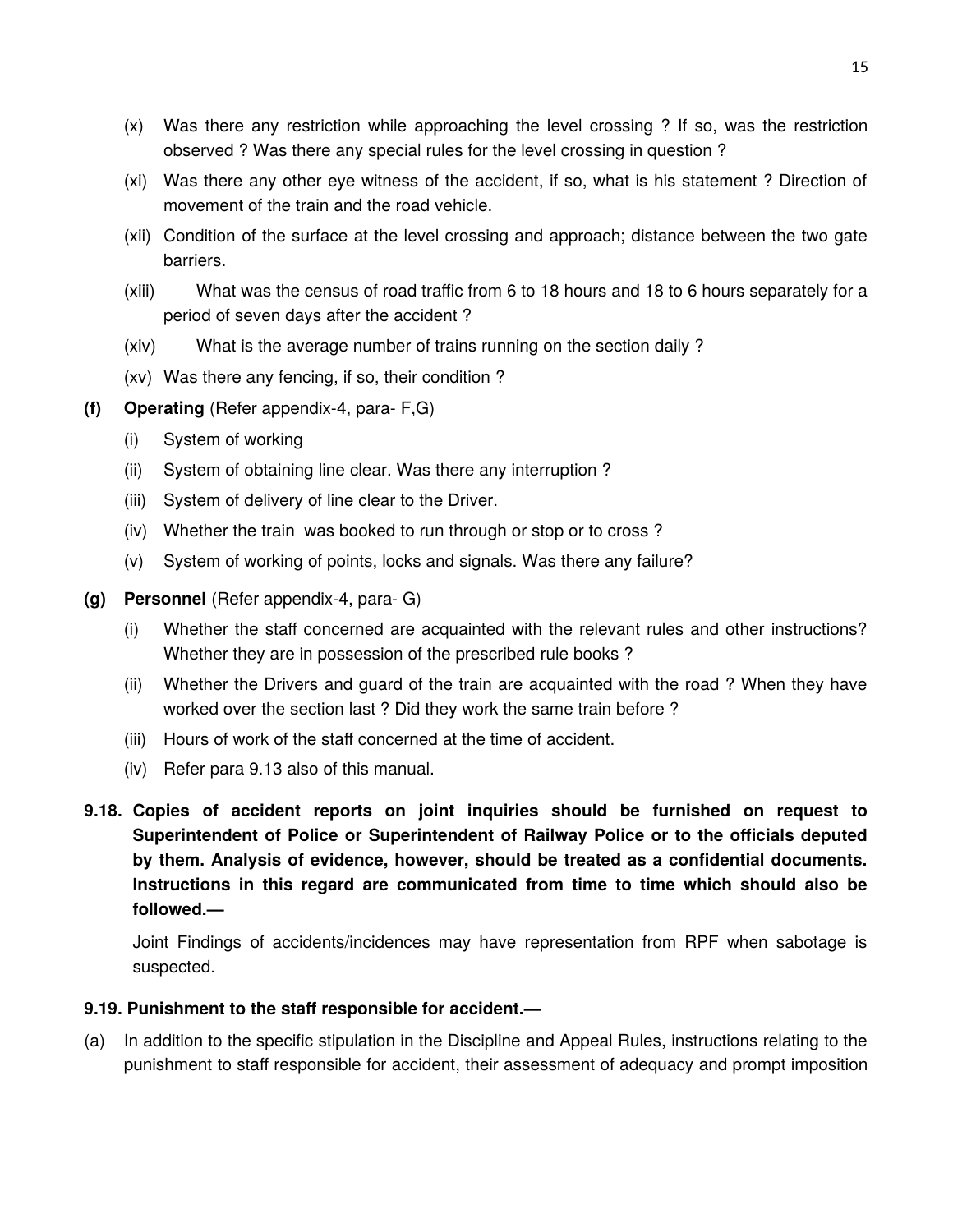thereof, are issued from time to time. However, the punishment to the staff responsible for accident must be finalised and imposed promptly.

- (b) (i) There is no bar against the institution of departmental inquiries in cases under police or judicial investigation and these may be processed so long as the court has not taken cognizance of the offence.
	- (ii) In the event of the court having taken cognizance of an offence it is not necessary invariably to stay departmental proceedings because a criminal case is pending in a court of law on the same charges. Each case can be considered individually on its facts and circumstances to see whether it is really necessary to stay departmental proceedings till the conclusion of the criminal trial.
	- (iii) No firm guide lines can however, be laid down in regard to (ii) above.
	- (iv) Proceedings may be initiated under DAR against staff responsible for rail accidents and if found guilty, appropriate punishments may be imposed notwithstanding the fact that the matter is pending in any court unless stayed by it.
- (c) No railway servant who is found to be responsible for the occurrence of an accident should be dismissed or allowed to leave the line until the case is finally decided.

# **9.20. Acceptance of Findings of the Inquiry Committee.—**

- 1) General Manager shall be the accepting authority for all cases of SAG level enquiries.
- 2) (a) DRM shall be the accepting authority for the following enquiries subject to the review by CSO:–
	- (i) JA grade inquiry committee ordered when the Commissioner of Railway Safety or Chief Commissioner of Railway Safety is not in a position to inquire into a serious accident case.
	- (ii) JA grade Officers/Branch Officers' enquiry Committee for all other consequential train accidents except Unmanned Level Crossing accidents and cases of Signal Passing at Danger.
	- (b) (i) Senior Scale or Junior Scale officers enquiry for consequential unmanned level crossing accidents and all other train accidents not covered in clause (a) above.
		- (ii) Senior or Junior Scale Officers' enquiry on all cases of indicative accidents.
- 3) Sr. DSO/DSO shall be the accepting authority for Committee of Senior Supervisors enquiry in connection with all yard accidents.
- 4) Enquiry reports after acceptance by DRM shall be put up to GM/AGM for perusal.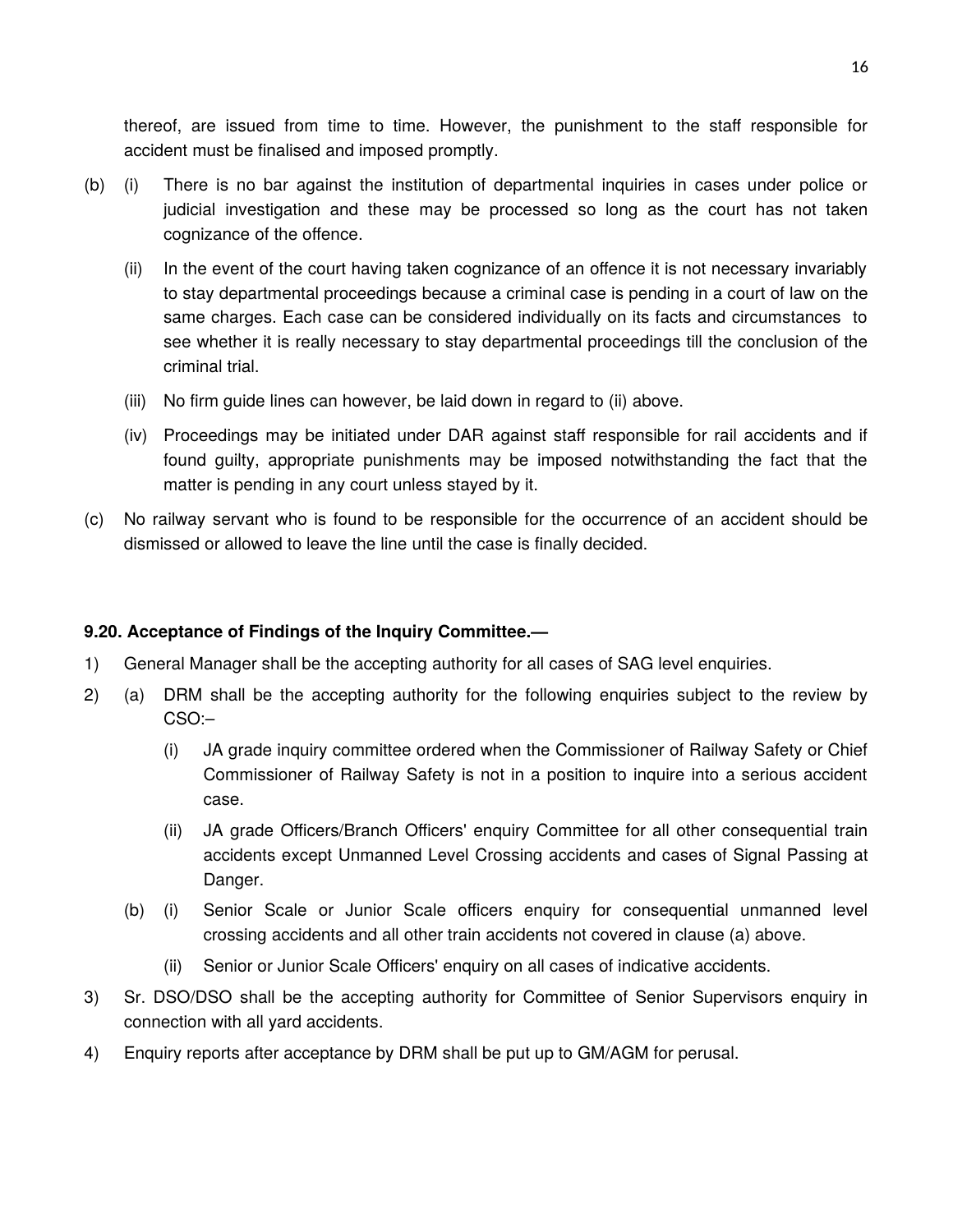5) In accident cases where in the Enquiry Committee determines responsibility on the staff of Foreign Railway, the Enquiry Report should be put up to AGM directly being the accepting authority in such cases.

In case of non-availability of AGM, SDGM may be nominated as accepting authority and in absence of this post also, Chief Safety Officer will act as accepting authority for such Accident Enquiry Reports where in Foreign Railway staff is held responsible.

Finalization of Inter-Railway DAR cases arising on of such inquiry reports be followed up by the principal head of the department of the concerned department of the Railway on which the accident took place. If suitable response is not received from the respondent Railway at General Managers' level, then the case should be referred to Railway Board.

6) In case of dissent note, the enquiry report even if accepted by the accepting authority as per the Accident Manual provision 9.20 shall be put up to next higher authority for his views.

# **9.21. Preservation of accident records.—**

(a) Accident records should be preserved as under:—

| Accidents | A Class           | Atleast five years.  |
|-----------|-------------------|----------------------|
| Accidents | D Class           | Atleast five years.  |
| Accidents | All other classes | Atleast three years. |

- (b) The records of accident cases classified other than class A and D but of special or serious nature should be preserved for atleast five years.
- (c) The records of accident cases in which the Commissioner of Railway Safety or any other Commission has held an inquiry are not to be destroyed.

# **9.22. Rules for the preparation of accident returns.—**

- (i) Accidents to trains shall be accounted for by the Railway which exercises jurisdiction over the site of accident. Engine failures shall be accounted for by the Railway owning the engines.
- (ii) A train intended solely or partly for the carriage of passengers shall be treated as a passenger train. All other trains will come under the category of other trains.
- (iii) Statistical returns in the prescribed proforma showing cumulative data till the end of the month should be submitted so as to reach Board's Office not later than 7th Day of the next month.
- (iv) Only those accidents which have occurred during the period to which the returns relate shall be included in the relevant returns. With regard to accidents where details are not available at the time of forwarding the returns for any reason, such accidents are to be included in the statement with a clear indication that the further details would follow.
- (v) Each accident must be shown only once and in the event of an accident falling in more than one category, it should be treated as an accident in the higher category.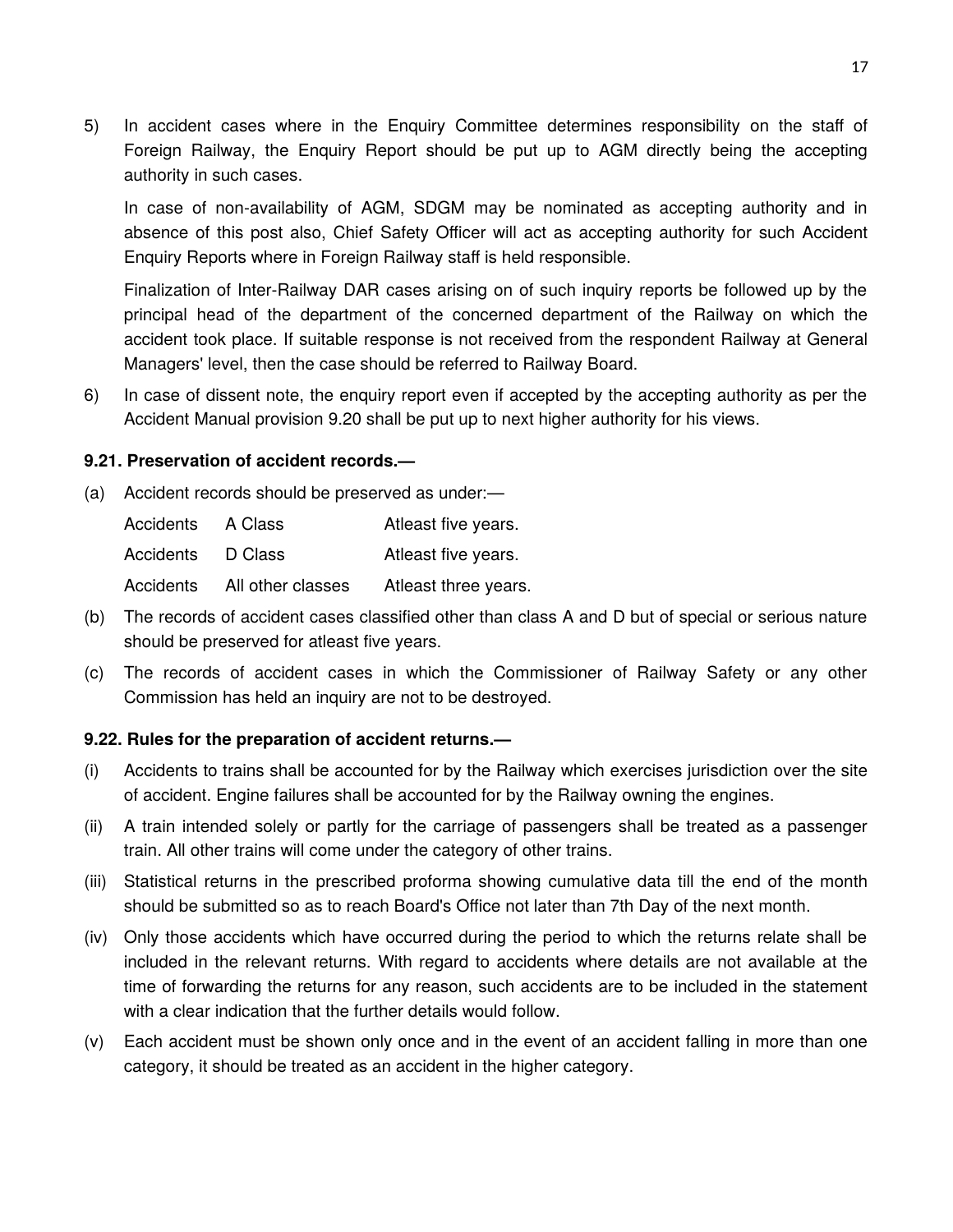- (vi) Derailments or bumping during reversing or shunting operations etc. on an incoming, outgoing or any other load, including a sectional carriage, etc. shall be deemed to be a 'train accident' only when the train engine or a vehicle still forming part of the train derails or as a result of bumping casualty (including injuries) or loss to Railway property takes place, irrespective of whether the shunting was being done by the train engine or by a shunting engine.
- (vii) Interruption is defined as duration from the time of accident till starting of first train on line clear from adjacent station for movement over the affected line in that section.
- (viii) Statistics of fire should include all cases of physical fire or smoke emission resulting in death or injury or damage to property amount to rupees 5000 and above.
- (ix) Equipment failures shall include all failures irrespective of date of last schedule or examination and shall be subsequently classified under avoidable or unavoidable category.
- (x) Details and Statistics for accident cases falling under Unusual incident categories "N", "P" and "Q" shall be maintained and provided by Security (RPF) Branch.
- (xi) DRM at the Divisional level and the General Manager at the Zonal Headquarters level will ensure correct reporting of accidents to Zonal Headquarters and Railway Board respectively.

# **9.23. Collection, Compilation and Monthly statement of Accident Statistics.—**

- (a) Information about train accidents, yard accident and indicative accidents falling under classification A, B, C, D, E, F, G and H will be compiled by the Safety Branch at Divisional and Zonal Railways.
- (b) Equipment failures falling under classification J, K, L and M will be compiled by the Divisional control on daily basis and shall be handed over to Safety Branch. Every equipment failure shall be classified under the category of avoidable and unavoidable by the Branch Officers concerned and summary shall be handed over to Safety Department of the Division. It is further clarified that all equipment failures should be taken into account irrespective of the date of last schedule or examination and shall be subsequently classified under avoidable or unavoidable category as the case may be. The Safety Branch shall forward the monthly summary to Chief Safety Officers after compilation of statement shall forward monthly statement to the safety Directorate of Railway Board.
- (c) Unusual incidents falling under classification N, P and Q shall be collected and compiled by the Security (RPF) Branch at Divisional level and they shall take subsequent follow up action. Daily position will be given to the Safety Branch of the Division who after compilation of statistics shall forward monthly statement to Chief Safety Officer of Zonal Railways concerned. Chief Safety Officer after compilation of statement shall forward monthly statement to the Safety Directorate of Railway Board.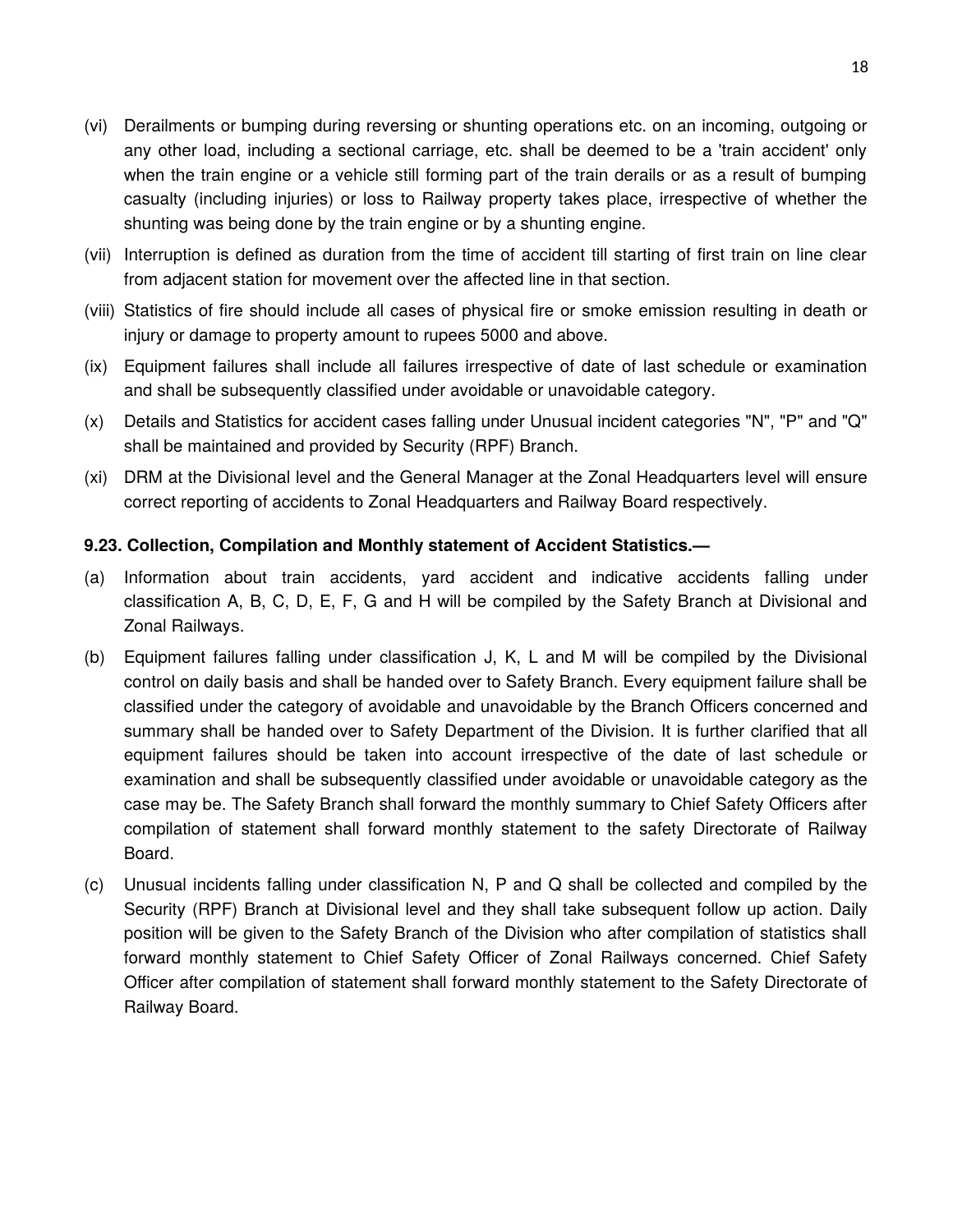# **CHAPTER – X**

# **MISCELLANEOUS**

- **10.01. Duties of Officers, Senior Subordinates and other railway employees in the case of Accident.—**
- (a) The duties of officers, Senior Subordinates and other employees of different departments in the cases of accident/serious accidents have already been stipulated in Chapter-III, IV, VI, VII, VIII and have appendix-4 of this manual. The rules in this manual which are specifically provided for serious accident should also be followed in the event of an accident not falling under the classification of serious accident, but attended with blocking of line or with special circumstances, except which are for dealing with the seriously injured and dead. However, the Divisional and/or Headquarters officers concerned will decide the line of action to be taken, considering the location and nature of accidents which are not falling under the classification of serious accident.
- (b) The officer or Senior Subordinate irrespective of the department or jurisdiction who may happen to be present at the time of accident or who first arrives at the site of accident shall be responsible to make out a quick survey of the circumstances connected with the accident and make out a suitable note with the relevant particulars as indicated in para 7.05,8.01(b) and appendix-4 of the manual.
- (c) In case of loss of human life or injuries to person in an accident, all the railway employees available at the site of accident or closely or who arrive there, must do their utmost to arrange the comfort of the injured and their early removal to a place where they can receive medical aid, in addition to rendering first aid to them, and removal of dead bodies to proper place for disposal.

# **10.02. Responsibility of different departments in case of accident/serious accident.—**

Though the responsibilities of different officials in the event of an accident/serious accident have already been explained in different chapters of the manual, the responsibilities of the various departments are summarised below.

- (a) Operating Department.
	- (i) The different officials of the Operating department are responsible for taking all necessary actions as outlined in various concerned paras of Chapter-III, IV, VI, VII, VIII, IX and appendix-4 of the manual.
	- (ii) The Divisional Safety Officer and in his absence his Assistant or an Assistant Operations Manager will proceed to the site of accident except otherwise directed, and look after the Operational need, in addition to the rescue, relief and investigation work.
- (b) Civil Engineering Department.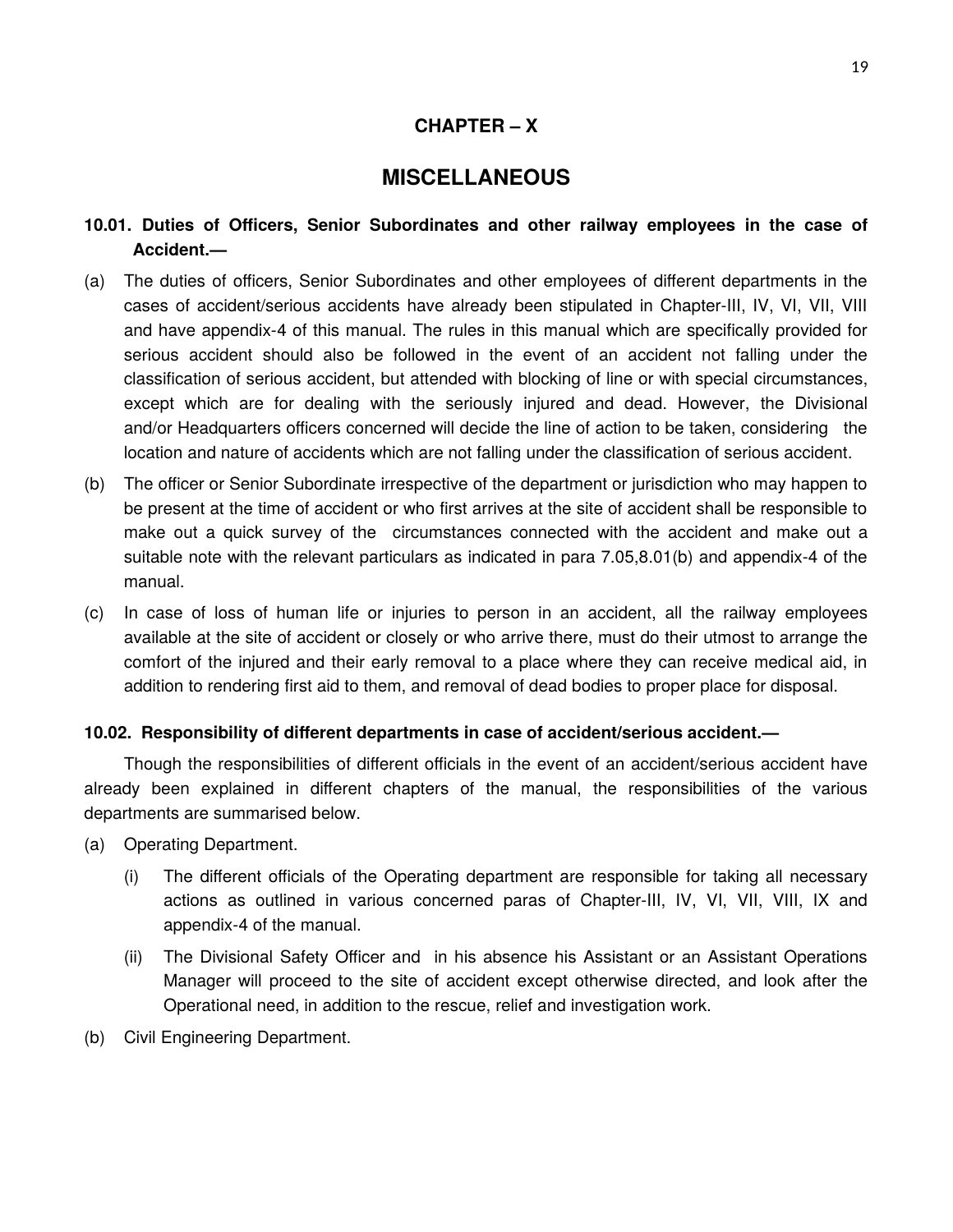In addition to the responsibilities indicated in various paras of Chapter-III, IV, VI, VII, VIII, IX and appendix-4 of the manual, the Officers and Senior subordinates of the Engineering Department are specially responsible for the following—

- (i) The Civil Engineering officials must ensure that the resources of the department are promptly made available in rescue operation, in clearing the line, for transhipment if any and also for handing over the affected line as early as possible for normal traffic.
- (ii) They are responsible to make out a quick survey of the damages to the Permanent Way and to assess the requirement of men and materials, also to ensure that the requirement is made good from all sources and that they are utilised properly.
- (iii) They are responsible for preservation of clues and preparation of a complete and accurate dimensioned sketch of the accident at the earliest.
- (iv) They are also responsible to obtain the track reading and examine the track in time as per the guide line contained in Permanent Way Manual and Appendix-4(a) of this Manual.
- (c) Mechanical Engineering Department.

In addition to what have been detailed in Chapter-III, IV, VI, VII, VIII, IX and appendix-4 of the manual, the officers and Senior Subordinates of the mechanical branch will be specially responsible for the following.

- (i) On receipt of information of an accident, the above mentioned officials concerned must proceed to the site of accident along with their gang as far as practicable and assess the actual requirement of men and materials for clearing the obstruction at the earliest.
- (ii) They must ensure that the resources of the department are promptly made available at the site of accident and utilised properly.
- (iii) They should also ensure that the relief train is sent to the site of accident with a proper marshalling, taking into consideration, the location and nature of accident so as to tackle the situation quickly.
- (iv) They must make out a general plan of action in relief train operation, rerailment and clearing of obstructions.
- (v) They are also responsible to ensure that the examination and reading of coach(s) and/or wagon(s) have been completed in time.
- (d) Electrical Engineering Department—
	- (i) In case of any electrical rolling stock or/and equipment is/are involved/damaged in an accident, the officer(s) and/or the Senior subordinate(s) of the Electrical Engineering Department must proceed to the site of accident without any delay.
	- (ii) They will be responsible to ensure examination of the stock or/and equipment concerned in time and to see that the resources of the department are made available promptly at the site of accident to assist the rescue/relief work and to resume the normal working as soon as possible.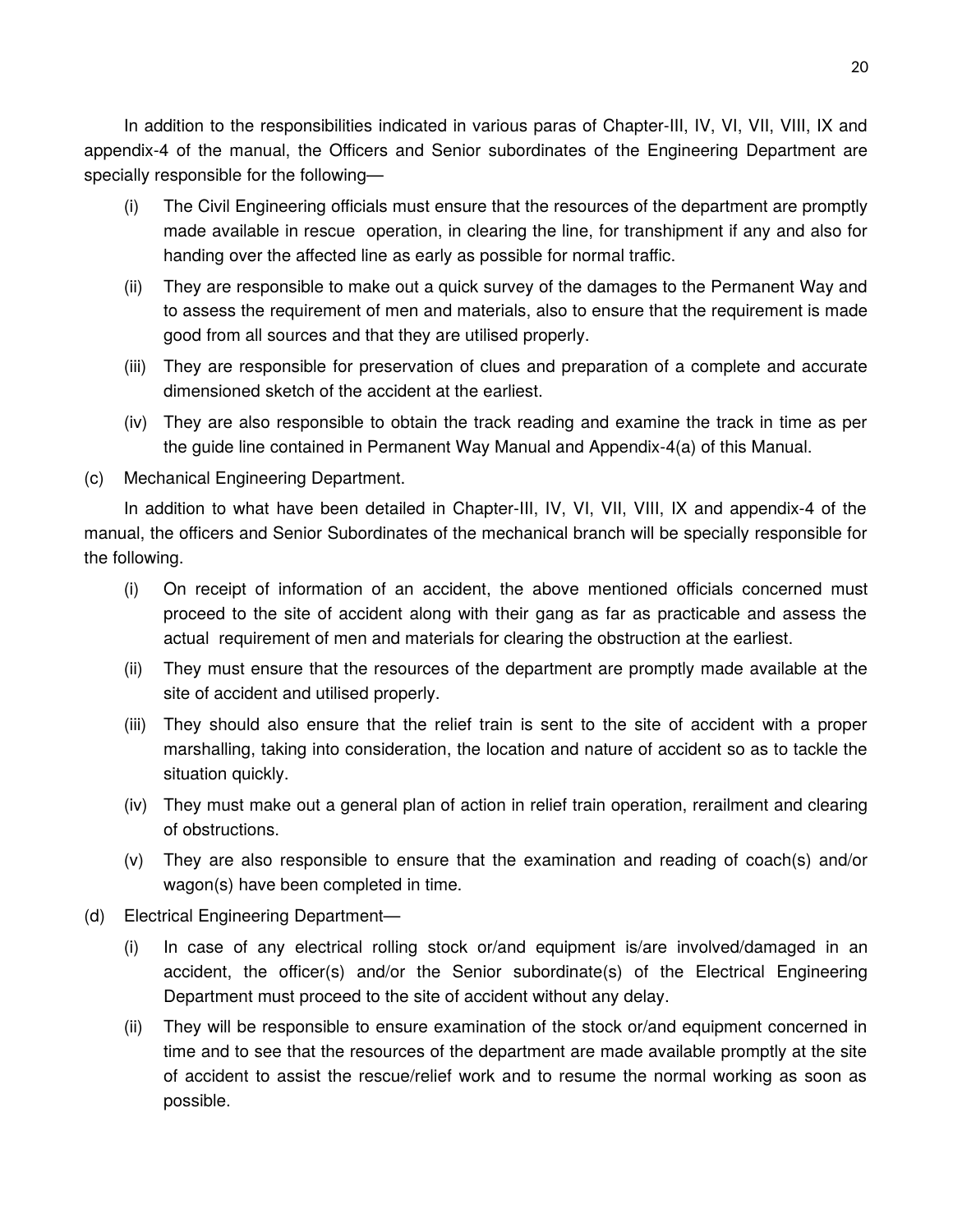- (e) Signal and Telecommunication Department:—
	- (i) Whenever any signalling and interlocking gears are damaged/involved in an accident or likely to be involved, the officer(s) or/and the Senior Subordinate(s) of the Signal and Telecommunication Department must attend the site of accident immediately.
	- (ii) They will be responsible to ensure examination of the signalling and interlocking gears concerned without any loss of time and to make out a detailed note of all evidences. Any broken or detached parts which may have any bearing on the cause of the accident must be secured, but in case of suspected sabotage, such parts must not be disturbed until the police have completed their investigation. Appendix-4 should also be referred in this connection.
	- (iii) They should ensure that portable control telephone or wireless communication, as the case may be, is fitted at the site of accident promptly and ensure its efficient working and restore communication with Divisional Control Office and S.E. Railway Headquarters.
	- (iv) They should ensure restoration of the signalling and interlocking gear in a minimum possible time.
- (f) Commercial Department.

The duties of officers and other staff of the Commercial Department are outlined in para 3.04, 3.10, 3.13, 3.14, 3.15, 3.16, 3.18, 6.15, 6.17 and 6.18 etc. of the manual.

(g) Security Department.

Immediately on receipt of an information of serious accident/accident, the security Officer or Assistant Security Officer and officer-in-charge of the R.P..F. post concerned must depute sufficient Railway security staff to safe guard the Railway and public property at the site of accident, as also at various dealing centres. The staff should be deputed according to the circumstances of the case. Considering the seriousness of the accident, the Security Officer or Assistant Security Officer and Officer-in-charge of the R.P.F. post concerned should also be present at the site of accident.

Joint Findings of accidents/incidences may have representation from RPF when sabotage is suspected.

# **10.03. Transhipment Arrangements.—**

- (a) In the event of an accident, when it becomes obvious that the line will remain suspended for a longer period, The transhipment of passengers, etc., from one train to the other may be commenced with the least possible delay. When the transhipment is considered necessary, the seniormost Divisional Operations Manager will arrange to issue all concerned message for necessary arrangements. An intimation should also be conveyed to the COM, CCM and CE etc.
- (b) The Senior Divisional Commercial Manager or in his absence, the Divisional/Assistant Commercial Manager of the Division will be in charge of the transhipment of passengers, their luggages, mails and parcels, etc. (Also see paras 3.03 and 3.16 of this manual). The guard of the train will be responsible to ensure that the parcels are transhipped correctly. In case of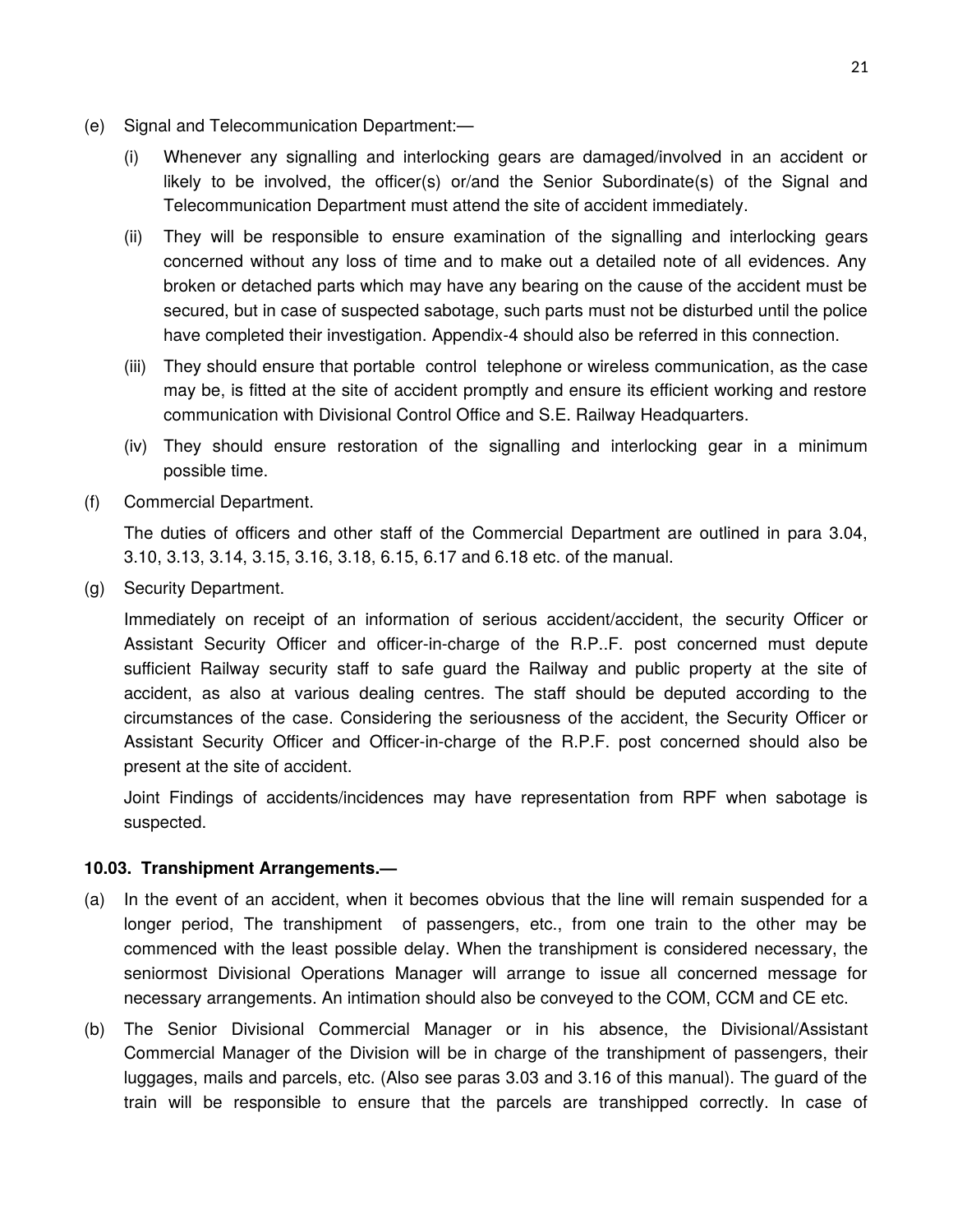emergency, the Traffic inspector of the section may take charge of the transhipment work till the arrival of the Commercial Manager as mentioned above.

Passengers and luggages should be sent by the nearest available route when transhipment is not feasible or not considered necessary.

- (c) Transhipment of Postal mails : The person in charge of the transhipment work must give a special attention in the transhipment of postal mails. It should be ensured that during the transhipment, the mails are accompained by the sorter/person in charge of the postal mails.
- (d) Transhipment of Travelling Cash Safe : In the event of an accident, when transhipment of Travelling Cash Safe is considered necessary, the person-in-charge of the transhipment work must take a special care in regard to its proper arrangement for transhipment and protection in coordination with Security Department. However, cash safes usually sent by the route interrupted, will be despatched normally by alternative routes. The person in charge of the work should issue all concerned message in this regard.

# **10.04. Diversion and Cancellation of trains in the event of an accident.—**

- (a) Diversion and cancellation of passenger carrying train(s) will, when considered necessary in the event of an accident, be authorised by the Chief Operations Manager or his authorised representatives and as per the directives issued from time to time.
- (b) Goods traffic may be held up or diverted or cancelled at the discretion of the Senior Divisional Operations Manager and/or Chief Freight Traffic Manager as the case may be, and traffic offering depending on the situation.
- (c) Parcel traffic may either be detained or diverted at the discretion of the Senior Divisional Operations Manager and Senior Divisional Commercial Manager taking into consideration the situation and traffic in question and as per the directives.

### **10.05. Examination of rolling stock after re-railment.—**

All the rolling stock that have been derailed or damaged in accident must be examined thoroughly and gauged by the competent person(s) before being allowed to run again and proper certificate be issued to that effect, to the traffic official concerned. Similar action should be taken in case of any such locomotive(s).

#### **10.06. Movement of damaged stock from site of accident.—**

(a) When it becomes necessary after an accident or due to any cause, to work away damaged vehicle(s) or engine(s) which require to be specially marshalled and/ or with restricted speed, instructions in writing defining clearly the destination of the damaged stock with such special marshalling or/and restrictions, will be issued and signed by the competent persons of the Mechanical/Electrical, Civil Engineering or other departments responsible for such movement and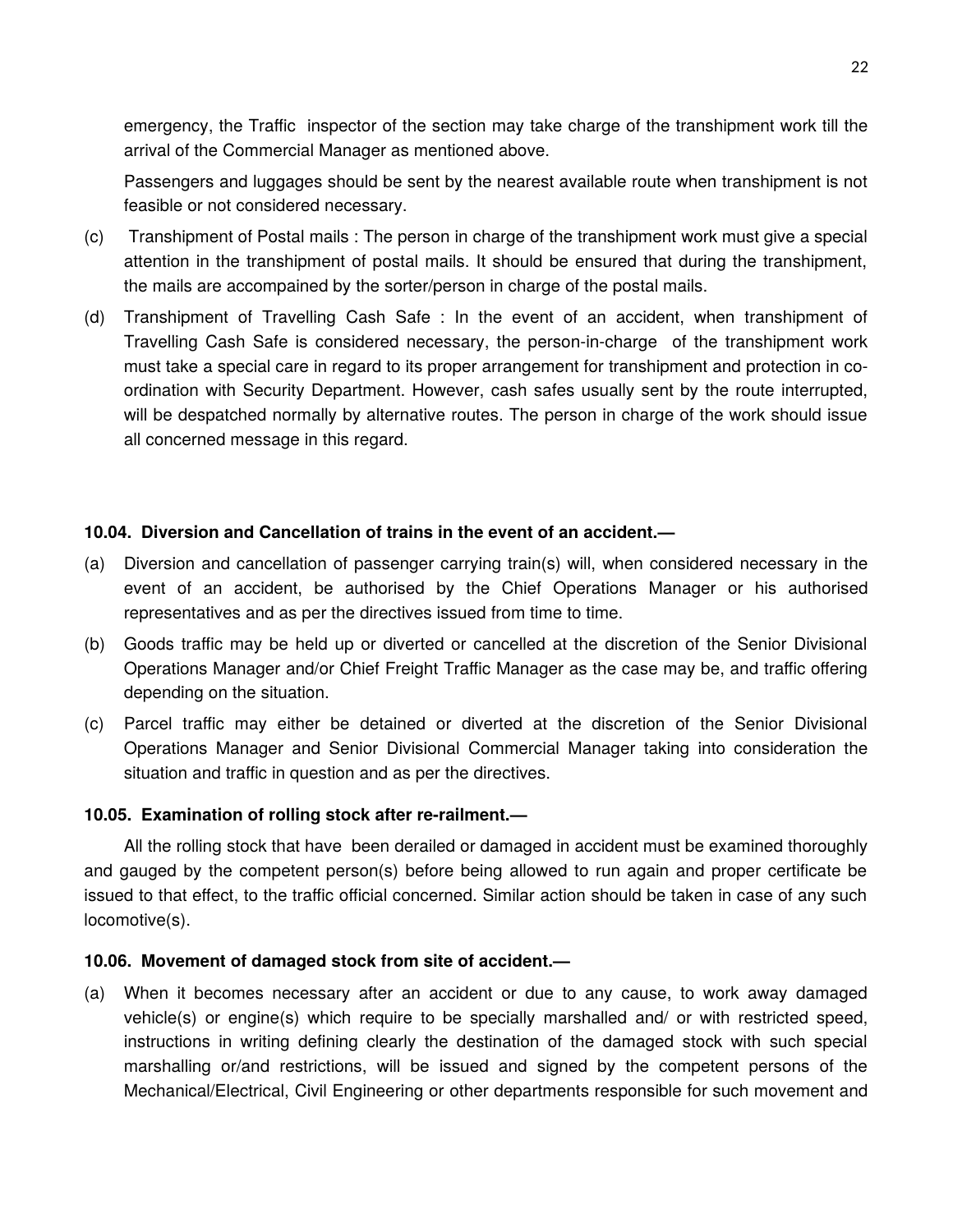handover to the representative of the Traffic Department in charge of work at the site. The Mechanical/Electrical representative as the case may be will certify the fitness of the damaged stock to run in the proposed marshalling and/or restriction. Similarly, the representative of the Civil Engineering Department will certify the fitness of the track involved if any for such movement.

(b) While clearing the dead engine, the marshalling instruction and other precautions should be observed.

# **10.07. Handling wrecks involving any oil tanks/wagons etc. at the site of accident.—**

- (a) Action in any particular case will depend upon the existing conditions and good judgement will be necessary to avoid disastrous fires on the one hand and useless sacrifice of valuable property on the other.
- (b) When any oil Tank(s) / wagon(s) etc. are found leaking, all lamps or fires near them that can possibly be dispensed with should be extinguished or removed. Incandescent electric lights or portable electric flash lights should be used. Lamps necessarily used for signalling purpose should be kept faraway of such tanks/wagons. Such tanks/wagons should not be approached with any kind of fire including pipes or cigarettes, etc., nor any fire be ignited nearby. Blowing of wind towards the ash-pan and fire-box of a locomotive is also a source of danger. Whenever practicable. The work of handling of wrecked oil tank/wagon etc. should be done during day light.
- (c) During relief operation to prevent explosion of loaded tank wagons, the manholes should be opened, where safety valves are not provided.
- (d) Effort should be made to prevent the spread of oil over a large surface by collecting it in vessels or draining it into a hole or depression at a safe distance from the track, when necessary trenches should be dug for this purpose.

It is not safe to drain inflammable oil in large quantity into a sewer since vapours may thus be carried to distant points and there ignited. Care should be exercised not to permit of oil to drain into streams of water which may be used by irrigation plants or for watering stock. Dry earth spread over spilled oil will decrease the rate of evaporation and the danger. A stream of oil on the ground should be covered with dry earth thrown on the liquid as it collects.

- (e) Sudden jerks that might produce sparks or friction should be avoided. When possible the wrecked oil tanks/wagons should be carefully jacked into position, after removing other vehicles and goods or parcels that might be damaged by fire. Only as a last resort to meet an emergency should wrecked oil tank/wagon etc. be moved by dragging, and when this is done, all persons should be kept at a safe distance.
- (f) No unnecessary attempt should be made to transport a damaged oil Tank/Wagon from which inflammable liquid is leaking. If wrecked or derailed and not in a position to obstruct or endanger traffic, its leak should be stopped as far as possible and be left under guard until arrangement is made for the transfer of the liquid where practicable into another tank or vessels of sufficient capacity.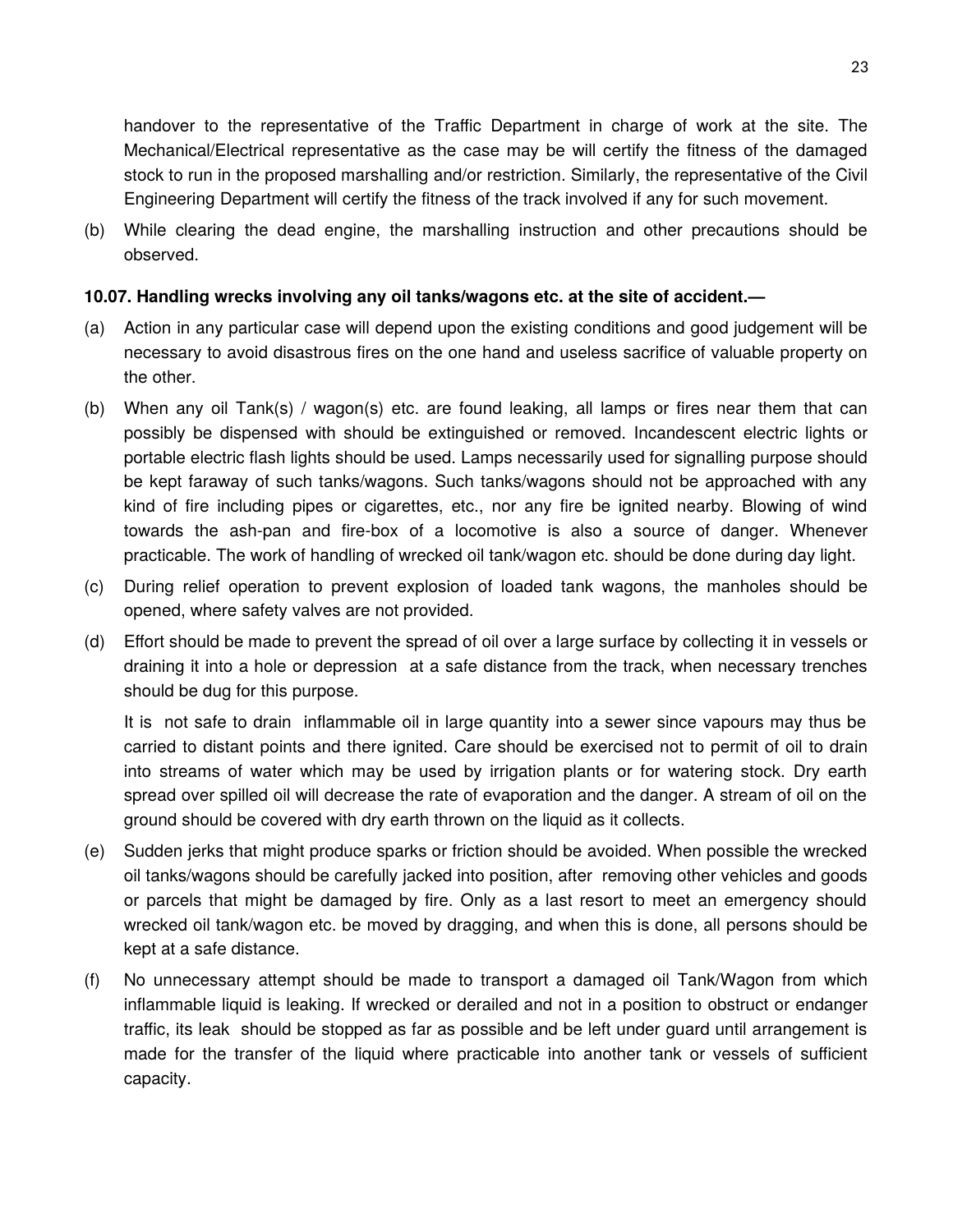- (g) even a tank that is not leaking is also liable to be captured by use of slings and the slipping of chain slings may produce sparks. Saving of the contents of the tank is not as important as the prevention of fire. So a good judgement will be necessary to avoid disastrous fires.
- (h) An empty or partially empty tank is liable to contain explosive gases, and any kind of fire must not be brought near it.

# **10.08. Clearing of line at the site of accident.—**

- (a) The responsibility for operation of rerailment and clearing the line of wreckage lies primarily with and the same will be conducted by the Mechanical Department, and all other departments will do their utmost to assist. In the absence of a responsible Officer/Senior Subordinate of that department in an unavoidable circumstance, the operation should be conducted by the Officer/Senior Subordinate present of the Civil Engineering Deptt. or the Operating Department.
- (b) The blocking of a railway line, even for a short period causes inconvenience to the public and/or loss to the railway. It must, therefore, be clearly understood that the resources of all departments concerned, both in men and materials, are to be made available promptly at the site of accident and utilised properly for clearing the line and restoration of normal working.
- (c) In addition to taking of all necessary precautions during the clearing operation to avoid any disaster, when re-railing any vehicle on a falling gradient, the wheels of the vehicle must be lashed and other action taken so as to prevent the vehicle from rolling down the gradient after it has been re-railed. The vehicle should remain so lashed until it is certain that the movement of the vehicle on the track can be controlled.
- (d) When removing the damaged wagon from the track, they should be so placed taking into consideration the location as to prevent being blown over. This can be ensured by placing the wagon flat or upside down instead of on its side.
- (e) Since a large number of workmen are utilised to handle heavy machinery, etc., inconnection with the rerailment and clearance of wreckage at the site of accident, the person-in-charge of the restoration operation must ensure that medical assistance with first aid and other necessary equipment are available at the site.

# **10.09. Re-opening of communication after the accident. —**

**—**

The necessary action required to be taken for commencement of restoration operation and reopening of communication have already been stipulated in earlier chapters of the manual. However, the line is not to be re-opened until the Officer/Senior Subordinate concerned of the Civil Engineering Department gives in writing that the line is clear and fit to re-open the communication, to a responsible official of the Traffic Department.

### **10.10. Movement of Tower wagon or wiring train or traction Motor Trolley to the site of accident.**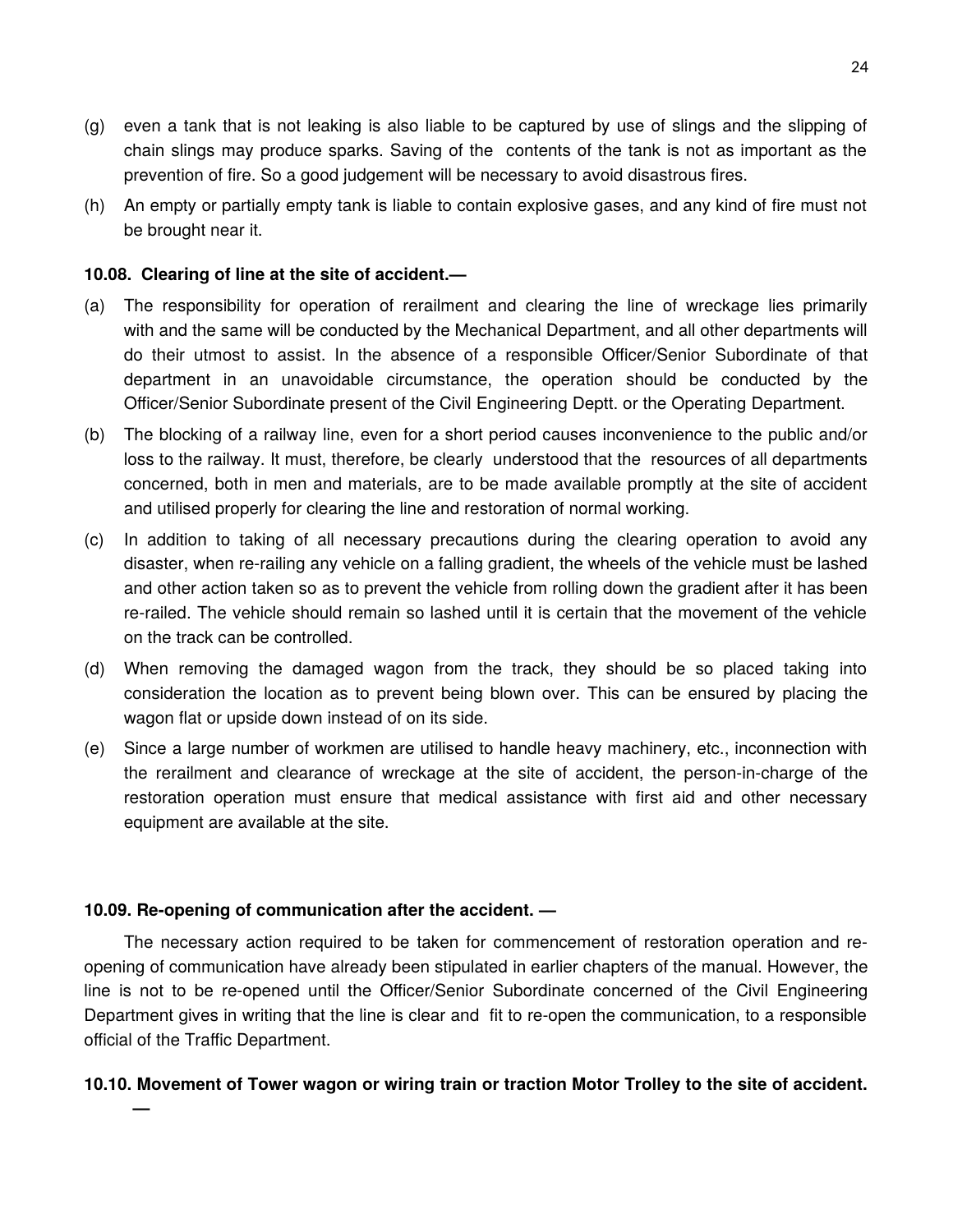If the Tower wagon or wiring train or traction motor trolley is required to be sent to the site of accident, the Section Controller, on request from Traction Power Controller or SSE/SE(OHE) shall arrange for quick passage of the same. This will have preference like a Relief Train. Similar preference should also be given for the material train in an emergent requirement of labour and/or material at the site of accident. On a non-controlled area or during the suspension of control system, the Station Superintendents/Station Masters on duty will be responsible to ensure that the above procedure is followed.

# **10.11. Divisional Officers and Senior Subordinates to accompany the ARME and/or ART, and/ or attend the site of accident.—**

The need of Divisional Officer(s) and Senior Subordinates to accompany the A.R.M.E. and/or ART, and/or to attend the site of accident has already been clarified in the earlier chapters. However, in cases of minor accidents the Divisional Officer(s) may not ordinarily attend the site of accident unless it is required under certain special circumstances, like sabotage or suspected sabotage, and for any other reason.

### **10.12. Relief to the minor children left as orphans.—**

In case of accidents to passenger carrying train(s) involving loss of lives to passengers, in which the parents are killed in the accident and minor children travelling with their parents are left as orphans and no relatives come forward to take charge of the children, the relief to such orphans may be arranged as per the extant rules.

### **10.13. Portable telephone for A.R.M.E. and A.R.T.—**

(a) on control areas—

- (i) All A.R.M.Es and A.R.Ts on control areas are provided with portable telephones as described in para 4.42 (b) of this Railway's Operating Manual, (1998).
- (ii) Each portable telephone supplied for A.R.M.E. and A.R.T shall be serially numbered in addition to painting on the cover of such portable telephone, the name of the division, base station, Inspector responsible for its maintenance. The telecommunication Inspector concerned will be responsible for neat painting of the said particulars and also for proper maintenance of the telephones.
- (iii) The Telecommunication Inspector concerned must inspect and test these telephones atleast once in a month to ensure that they are in proper working order. Periodical testing register should also be maintained for the telephones provided for each ARME and A.R.T. in which the date of testing, defect noticed, action taken to rectify, signature of the maintainer/Inspector shall be recorded.
- (iv) Whenever the A.R.M.E. and/or A.R.T. is ordered for the site of accident, the Telecommunication Inspector concerned or in his absence the Telecommunication Maintainer shall proceed with the A.R.M.E. and/or A.R.T. and be responsible to connect the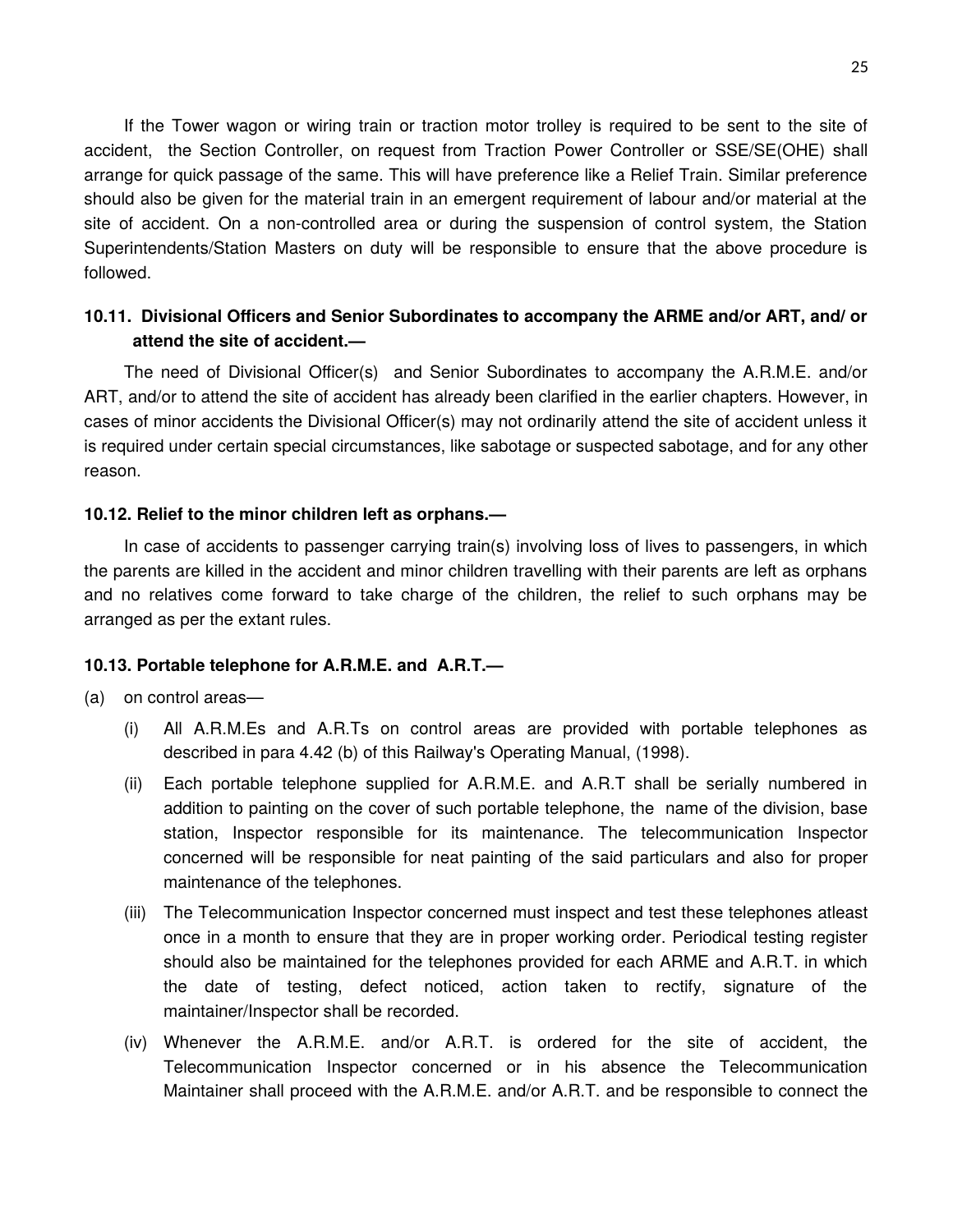control on the telephone. In unavoidable circumstances, if the Telecommunication Inspector or his assistant is unable to join the A.R.M.E. and/or A.R.T, the guard of the train or Senior Subordinate available at the site of accident shall be responsible to connect the control over the portable telephone. Senior Subordinate who are required to attend the site of accident shall be acquainted in the use of portable telephones.

- (v) Procedure detailed in para 4.42(c) of this Railway's Operating Manual should be followed for the use of the telephones as mentioned in sub-para(a) (i) above.
- (b) On non-control areas.
	- (i) Each A.R.M.E. and A.R.T on non-control areas is provided with two sets of portable telephone and procedure for use of such telephones are indicated below.
	- (ii) These telephones are preferably to be connected on through or main telegraph wire. Out of two sets of telephones, one should be connected at the Station nearer to the site of the accident and the other at the site of the accident.
	- (iii) The telephone used at the site of the accident should be joined with connecting rods and wires, but one arm of the connecting rod should be used and both the wires of the connecting rod should be joined to one terminal of the telephone. The other terminal of the telephone should be joined to the earth. The galvanised iron telegraph posts may be used as earth by driving a nail or the blade of a knife into the same of the post and joining the earth wire to it.
	- (iv) One terminal of the telephone which will be connected at the station should be joined to the same line wire on which the telephone at the site of the accident is connected, and the other terminal should be joined to the earth. The connecting rod with wires may not be required to be used in this case, as the telephone will be used inside the station building. Two pieces of wire being necessary to connect the telephone on the existing telegraph circuit.
	- (v) Instructions contained in sub-para (a) (ii),(a)(iii),(a)(iv), above shall also be applicable for this type of telephones, except connection of the telephone to the proper wire instead of control.
- (c) The A.R.M.Es and A.R.Ts on control areas should also be provided with the portable telephones of non-control area.

# **10.14. (a) Use of telephones.—**

In urgent and important cases, use should be made of the control telephone and also of the administrative trunk telephone, or any other telephone available, but this in no way relieves the persons of the responsibilities regarding issue of messages on accidents.

(b) "Clear the Line" messages and telephone calls.

In the event of a serious accident, when immediate communication for information becomes essential, officials especially authorised in this behalf shall send information on telephone or any other available means of communication.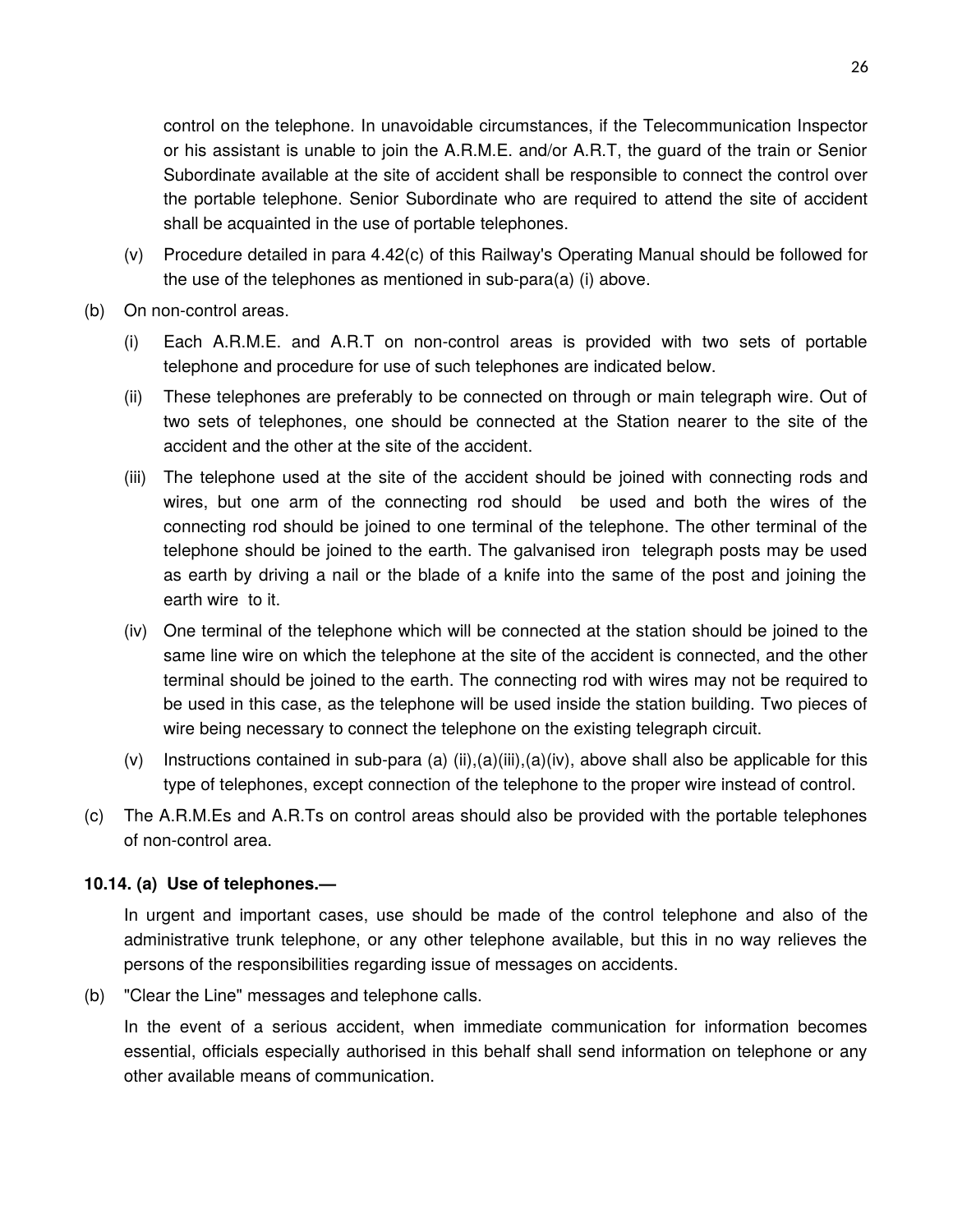The officials referred to above are also empowered to send Clear Line telephone calls in similar circumstances.

### **10.15. Preliminary warning for A.R..M.E and/or A.R.T.—**

- (a) If a passenger carrying train does not arrive at the next block station within 10 minutes or goods train does not arrive within 20 minutes after allowing for its normal running time from the station in rear, the Station Master on duty at the Station in advance shall immediately advise the station in rear and the control, and take other actions as detailed in GR 6.04 and SR 6.04.01.
- (b) The Section controller on duty on receipt of such advice shall immediately issue a preliminary warning to the nearest station where A.R.M.E van or AR.M.E scale-II is located, and also the Loco Foreman and the Station Master of the station where the Relief Train is located, so as to keep them in readiness for despatch pending further information. The Section Controller will also arrange for an engine to be made readily available for sending the ARME and/or A.R.T to the site, or for working as an Assisting Engine, if necessary. On receipt of further information that ARME. is necessary, the same should be worked out at once.

### **10.16. Preparation of "joint note".—**

- (a) In the case of serious accidents and/or suspected cases of sabotage, it has already stipulated in para 6.14, 7.05 and appendix-4 of this manual regarding preparation of "joint note" with the relevant particulars.
- (b) In the cases of other accidents also, the officers or Senior Subordinates of the Operating, Civil Engineering, Mechanical, Signal and Telecommunication and Electrical Departments, etc. as the case may be shall ensure preparation of "joint note" with the relevant particulars as contained in appendix-4 of this manual.

However, on arrival at the site of accident, the officers or Senior Subordinates as the case may be, after the detail examination of the site and taking whatever steps may be necessary to record and/or preserve the evidence which subsequently might not be available, shall prepare a "joint note" at the site of the accident as soon as possible indicating the prima facie cause, so as to commence the restoration operation. If any of these officials do not agree to the cause of the accident, he may furnish his remarks thereof in the joint note.

# **10.17. Assistance from adjoining Division(s) and Railway(s).—**

(a) In the event of a serious accident/accident occurs on one Division when assistance could be arranged sooner from the adjoining Division(s), such assistance must also be called for immediately. For this purpose, the Deputy Chief Controller on duty in the Divisional Control Office of the Division on which the accident has occurred will issue an immediate control message to the adjoining Division(s) concerned. The Divisional Officers concerned of both the Divisions shall ensure that all necessary actions are taken in the arrangement of all types of available assistance. In this connection, the procedure contained in para  $4.12, 4.13, 6.02, 6.07, 8.01, 8.02, (a)(x)$  etc. shall also be followed.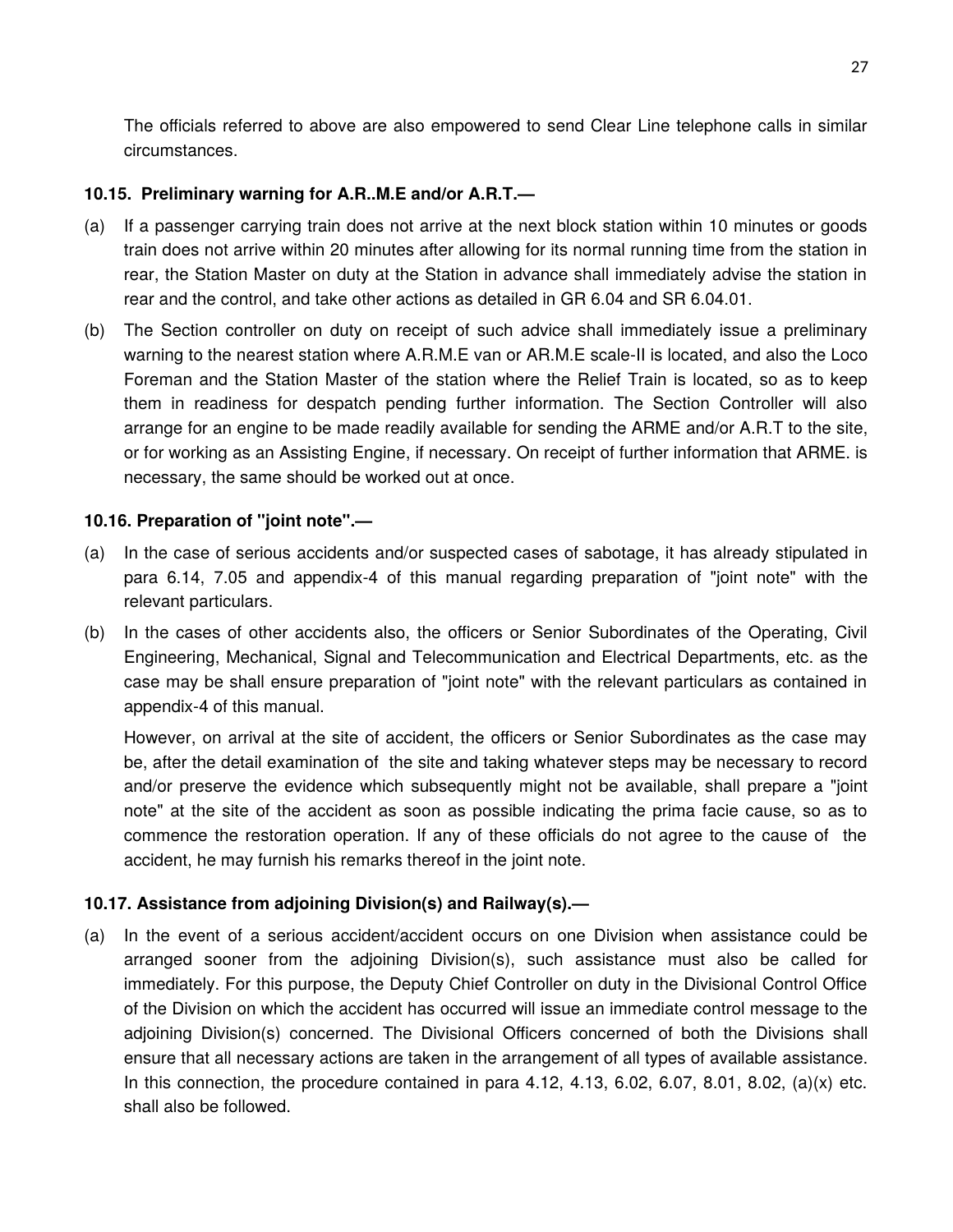- (b) The procedure contained in sub-para (a) above, shall also be followed in case of additional assistance required as per the nature and location of an accident.
- (c) In case of an accident occurs on a Railway and at a place nearer to a junction point of other Railway, the contiguous Railway, should invariably assist the Railway concerned by despatching its own Relief Train, Medical Relief Van, etc. to the site of accident provided such assistance would reach the site quicker. Similar assistance should also be arranged from one Railway to other, whenever additional assistance is required considering the seriousness and location of an accident.

### **10.18. Advice to passengers and/or consignors during the accident.—**

- (a) Whenever it is known that there will be difficulty in getting passengers, mails, parcels, luggages or goods traffic through on any part of the line owing to any accidents, etc. though a notice for stopping through booking may not have been received, the Station superintendents/Station Masters shall arrange to give information of the fact to the passengers and/or consignors who may take a decision in regard to their journey and/or booking of parcels, luggages and goods.
- (b) In the case passengers already booked wish to return or cancel the ticket for abnormally delayed on account of an accident, the Station Superintendents/Station Masters or Commercial Officers and staff as the case may be should take all necessary action promptly in regard to refund of fare or endorsement on the tickets as per rules.

# **10.19. Provision of emergency equipment for passenger carrying trains, etc. —**

- (a) It has already been clarified in GR 4.19, SR 4.19.01, 4.19.02 regarding provision of different types of emergency equipments i.e, Ambulance stretcher, First aid box, Fire extinguisher, Emergency lighting equipment, portable telephone, wedges or scotch blocks, etc. in passenger carrying trains.
- (b) As regards provision of first aid boxes in Accident relief trains, Material trains, and at Stations, Yards, Loco-sheds and Carriage and wagon depots, etc. as also for gangmen, the stipulation contained in para 4.02(a) and (e) of this manual should be referred.
- (c) In addition to the provision in chapter XXI of this Railway's Operating Manual and para 10.13 of this Manual, the instructions are issued from time to time to all concerned regarding proper supply and maintenance of the above equipments.
- (d) Whenever, the seal of the first aid box is broken and contents are used, a detail record must be maintained in the 'note book' provided in the box for the purpose, in addition to taking of immediate action for replacement of the contents and re-sealing the box.
- (e) It must be ensured by the person-in-charge that the canvas of the stretcher is not torn and old. The canvas or/and stretcher should be replaced in time.
- (f) The officers and Senior subordinates of the Operating, Commercial and other Department concerned must examine the equipments mentioned in sub-para(a) above regularly and take necessary action to ensure that they are in good condition. However, the first aid box and stretchers should also be examined for this purpose by the Medical officer who has jurisdiction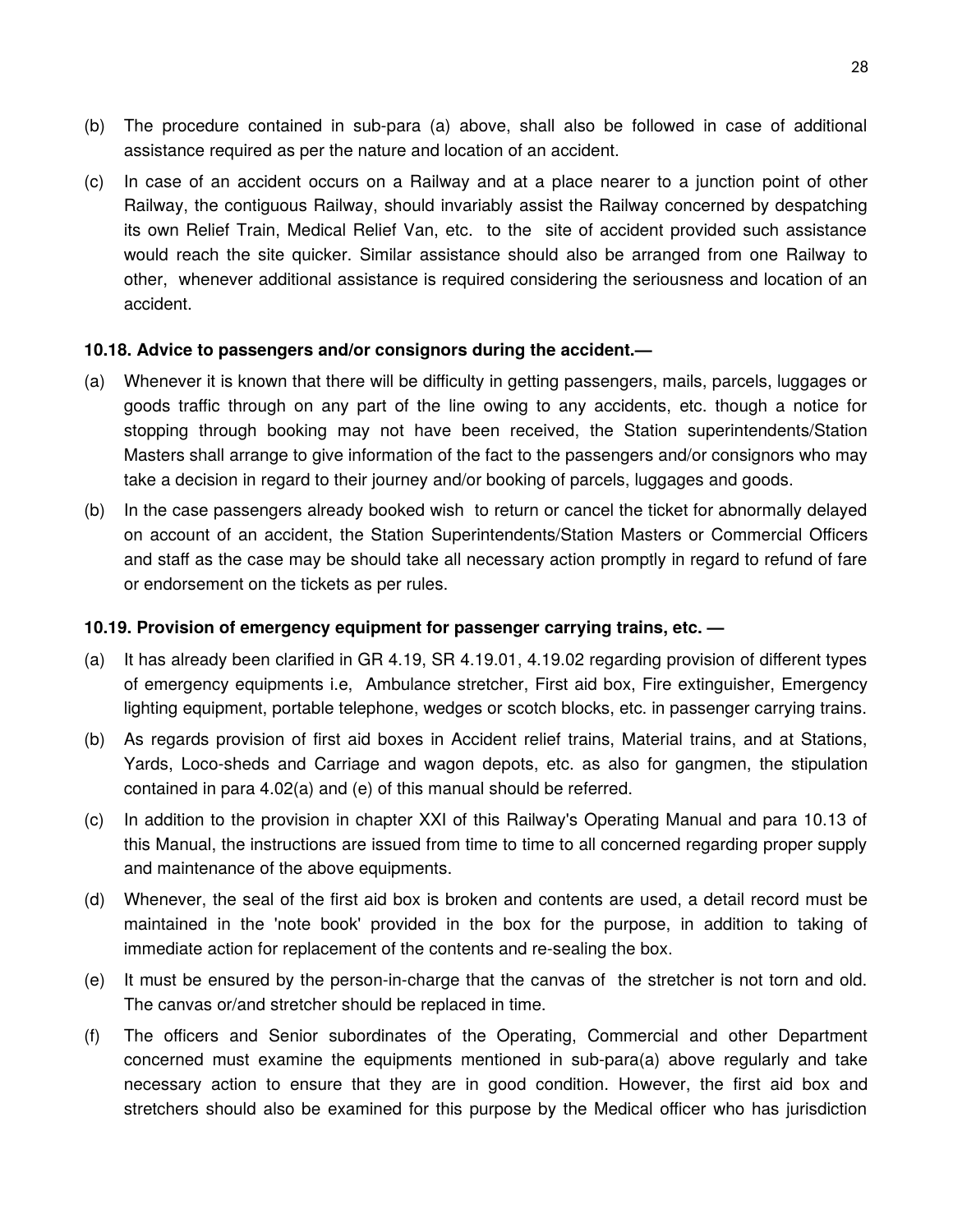over the section concerned. The guards of the passenger carrying trains while taking over the equipments should also ensure that they are in good/working condition.

# **10.20. Treatment of passengers in case of their illness or/and injury while travelling or by accident.—**

- (a) While it is not incumbent on the Railways to provide medical relief to passengers who are ill, such assistance is invariably rendered in practice as a matter of courtesy to a customer. The assistance may be arranged as soon as possible and as per para 627 of Medical Manual (1981).
- (b) However, in case of illness or injury to passengers as a result of a Railway accident in which case it is the duty of the Railway Administration to provide free medical attendence and treatment facilities as per rules. They must be properly and carefully attended to until removed to the hospital or handed over to relatives or friends, as the case may be.
- (c) If the passenger is reported to be injured due to any defective fittings, the fittings should be examined. Evidence of other passengers should also be taken. A full report must be made out by the guard giving name, age, address of the passenger, particulars of ticket, description of carriage and condition of fittings, etc. The guard should also give a memo to the Station Master to arrange examination of the fittings by the Train Examiner at the Terminal station and also to arrange rectification if required at earlier station.
- (d) In cases of passengers found sick or injured on arrival of train at station, every endeavour should be made to convey them as promptly as possible to the local hospital for medical treatment. If there be no hospital at the station in question, the passenger should be sent as quickly as possible to the nearest hospital by any train or any other suitable means.
- (e) In serious cases, medical aid must be called from the nearest sources available. The guards and Stations Masters should ascertain if there are any doctor(s) among the passengers on the train or on the platform waiting for a train. In case of non-availability of medical aid at the spot, an advance information may be sent to the Doctor(s) concerned to be in readiness to attend the train conveying the passenger(s).
- (f) When any passenger injured in a Railway accident and even in case of a minor injury, first aid must be given. He must be examined by a Railway Medical Officer and the injuries recorded. If any passenger refuses medical attention, it must be taken from him in writing by the Guard/Station Master/Person-in-charge of the work. In every case attempt must be made to get the injured examined by Railway Medical Officer before he leaves the Railway premises. If he continues his journey by the same/any other train he may be examined by a Railway Doctor at an intermediate station or on arrival at the destination and the Doctor concerned should be informed before hand about it.

# **10.21. Injured or dead on or near the railway track.—**

(a) When life is not extinct.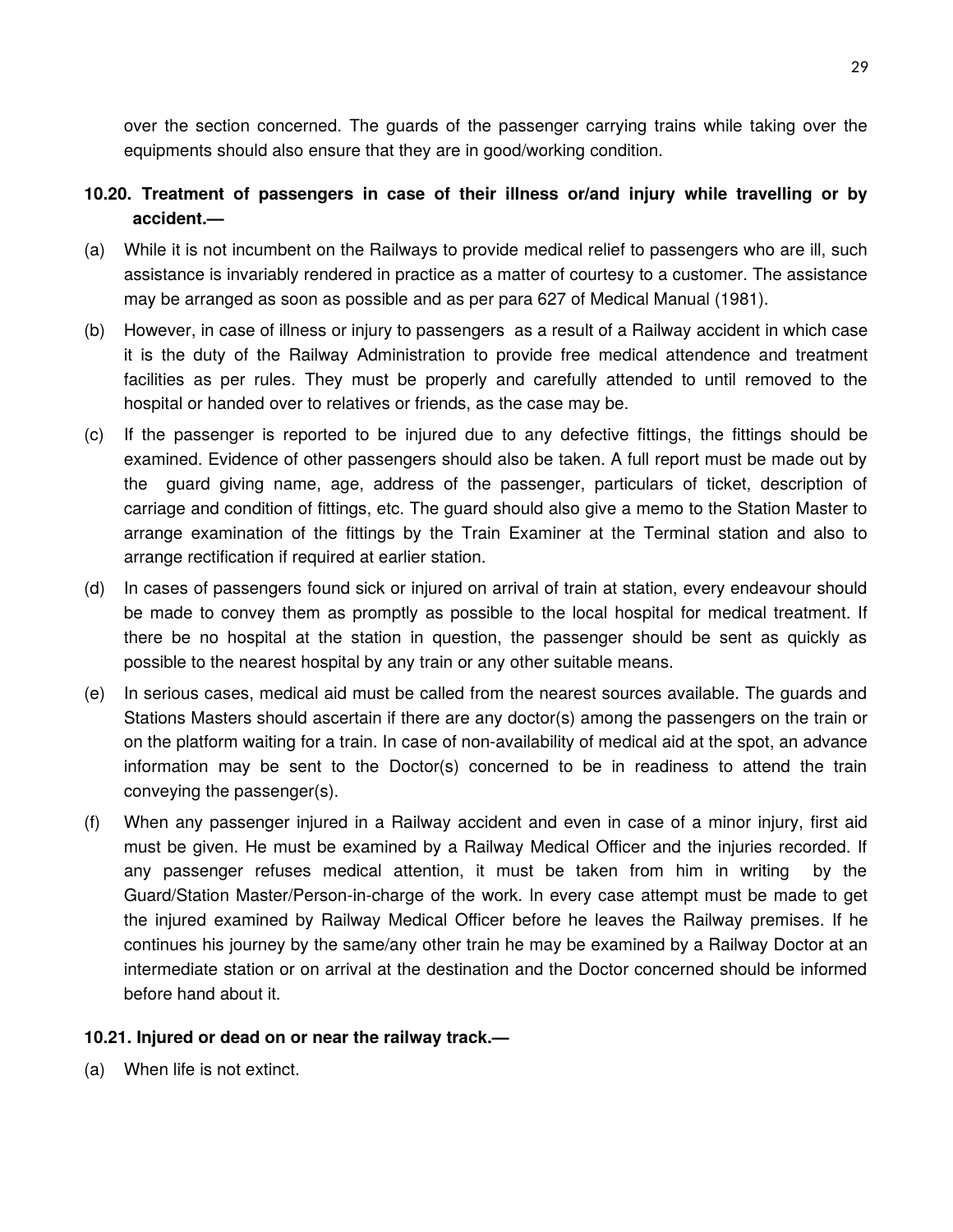- (i) When any railway employee finds any injured person on or near the track, he should do his best for rendering first aid and/or in the alternative arrangement for medical help as early as possible. He should also arrange to inform the police through the Station Master of the nearest station or any other person in the vicinity. The person should be transported to the nearest hospital for medical aid. However, all available evidence should be kept as far as possible.
- (ii) When any person is run over or knocked down by a train, first aid (if available) shall be rendered by the guard of the train and/or by a qualified doctor if any in the train or at the station. The person shall be transported to the nearest railway station in the direction of the run of the train promptly where medical aid is available and the Station Master will arrange to send the injured to the Hospital immediately after rendering first aid if not already rendered.
- (iii) If an injured person is found on or near the track or runover or knocked down by a train, a statement of the person should be recorded by the guard and /or Driver or by the person who happens to find the injured. The particulars to be recorded are name, father's name, age, sex, caste, address, relatives/friends available near-by, how he happened to be on the line, particulars of injuries, and how the wounds were inflicted, etc. The statement should be prepared in duplicate and signed by the guard, Driver or the person who finds the injured and some other responsible witness, and one copy should be made over to the Station Master of the nearest station where the person is handed over, for onward transmission to the police authorities. Along with the statement, a memo showing the date, time and place where the injured was found and action taken thereof, should also be handed over to the Station Master. In case, the Railway servant who finds the injured person is illiterate, he should seek the assistance of some responsible person for obtaining and recording the above statement and particulars.
- (b) When life is extinct.
	- (i) When a dead body is found on or near the railway track by any railway employee or any person is run over and killed by a train, the Guard and/or Driver of the train or the railway employee concerned must ensure recording of all available evidence. The dead body should not be removed until the arrival of the police as the chances of some clues which may lead to detection of causes may be interfered with. However, to clear the line for the movement of subsequent trains, the deadbody may be removed from the line, but in doing so, the movement should be minimum required. Handling of the dead body by many people should be avoided so as to keep the available finger prints undisturbed. Information of the fact must be given to the police authority without loss of time.
	- (ii) The following particulars must be collected and furnished in the memo by the Guard and/or Driver of the train or by the person who happens to find the body–
		- (a) time and place the body was found ;
		- (b) position of the body in relation to the track;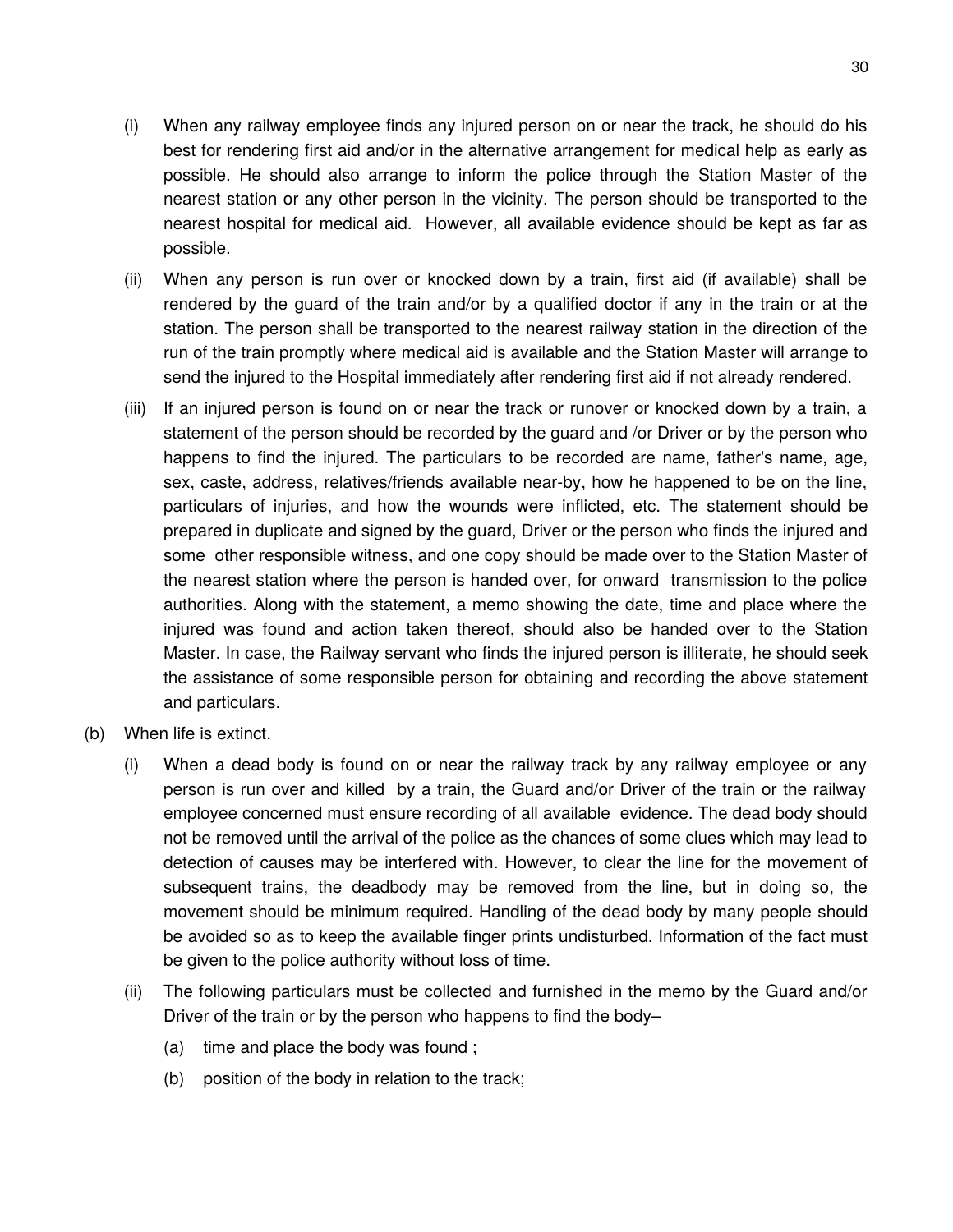- (c) blood strains on the ballast, rail, sleeper etc.,
- (d) extent of injuries ;
- (e) whether injuries inflicted by a train or otherwise;
- (f) approximate age;
- (g) sex;
- (h) name, father's name and address if available;
- (i) position of clothing and any other evidence found on or near track;
- (j) the name of the information, his father's name and full address.
- (iii) The body may thereafter be left in charge of village chowkidar or any responsible person in the vicinity or lineman or gangman or gateman. If no responsible person is readily available at the site or nearby, It shall be removed with the help of available assistance to the nearest gate-lodge in the direction of the movement of the train. Where there is no gate-lodge it will be carried and made over to the Station Master of the next station. In all cases, a written memo giving the particulars as mentioned in sub-para (ii) above shall be made out by the guard and /or Driver of the train or by the person who happens to find the body, and handed over to the Station Master. A copy of the memo should also be handed over to the man under whose charge the body is kept for onward submission to the police authorities.
- (iv) In case the body is found by a railway staff not working a train, he shall, unless he himself is in a position to advise the police authorities or as mentioned in sub para (iii) above, take immediate steps to advise any responsible person in the vicinity of scene to enable the later to take further action.
- (c) Attempts should be made to find out the identity and address of the deceased or injured. The Station Master should send information promptly on telephone or other available means of communication to the relatives of the deceased or injured free of cost and letter confirming the message, if there is no relative or friend with the deceased or injured.

### **10.22. Murder or serious assaults in railway carriages.—**

- (a) If a crime of a serious nature such as a murder or serious assault be committed in a railway carriage on a running train, the procedure detailed in para 4.24 of this Railway's Operating Manual should be followed except otherwise directed.
- (b) Detailed particulars of the incident should be recorded by the Guard of the train including the name of the Travelling Ticket Examiner or conductor concerned as also the name and address of few passengers of carriage as witness of the incident. Immediate information should be given to the police authorities either by the guard or Travelling Ticket Examiner or conductor personally who happens to get the information or through the Station Master or through any other responsible person. However, the guard should make over a detailed memo to the Station Master.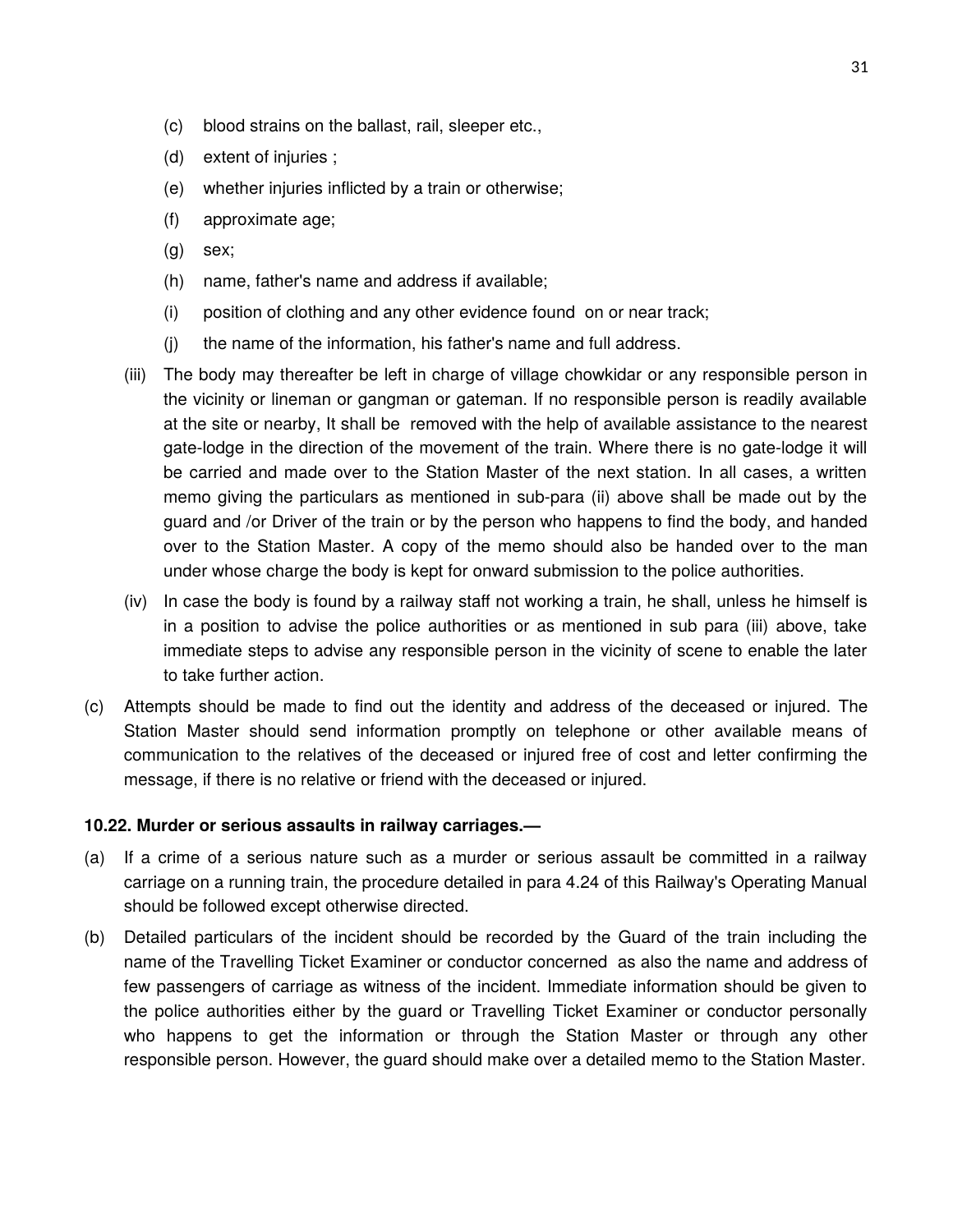(c) The usual accident message under class 'N' will also be issued by the Station Master of the station at which the matter was reported.

### **10.23. Deaths in trains or within station premises.—**

- (a) In cases of deaths or any person being killed within station premises or corpses being taken out of trains, the Station Master shall make over the body and all available effects of the deceased to the Government Railway Police for necessary investigation and prompt disposal of such bodies.
- (b) At stations where there are no government Railway Police, the Station Master shall give immediate information of the case to the Government Railway Police concerned and shall see that the corpses are, in all cases, promptly removed from public view and disposed of by the police.
- (c) Attempts should also be made to find out the identity and address of the deceased and the Station Master should send information on telephone or any other available means of communication to the relatives of the deceased free of cost and a letter confirming the message, if there is no relative or friend with the deceased.
- (d) Details of the case should be recorded by the Station Master in Station diary in addition to issue of all concerned message.

### **10.24. Person fallen out of trains.—**

- (1) In case of person fallen out of train, the Guard of the train shall take the following action in addition to the observance of rules contained in para 10.21(a)(i) of this manual.
	- (a) A statement of the person involved in the accident should be recorded in all cases where it is possible, but in case of child, the statement of the guardian-with the child should be recorded. Statement of two co-passengers who were eye-witnesses to the incident shall also be recorded. The statements shall be recorded in presence of the Railway Police travelling by the train and counter signed by him. If there is no Railway Police travelling by the train, the signature and addresses of two passengers in whose presence the statement is recorded should be obtained.
	- (b) In the cases of accidents in which carriage windows or doors or other fastenings are involved, the guard of the train shall immediately examine the same along with the Train Examining staff and record the result jointly in the Train Report. If no Train Examining staff is available at the place of accident, the carriage(s) shall be examined at the next train examining station and the result recorded.
- (2) The following information shall be collected and furnished by the Guard of the train for accident report on Form GA-3
	- (a) Kilometerage at which (i) The person fell down, (ii) The train stopped.
	- (b) The place where the person fallen down (on platform or between the line and platform or on other line or in between two tracks, etc.)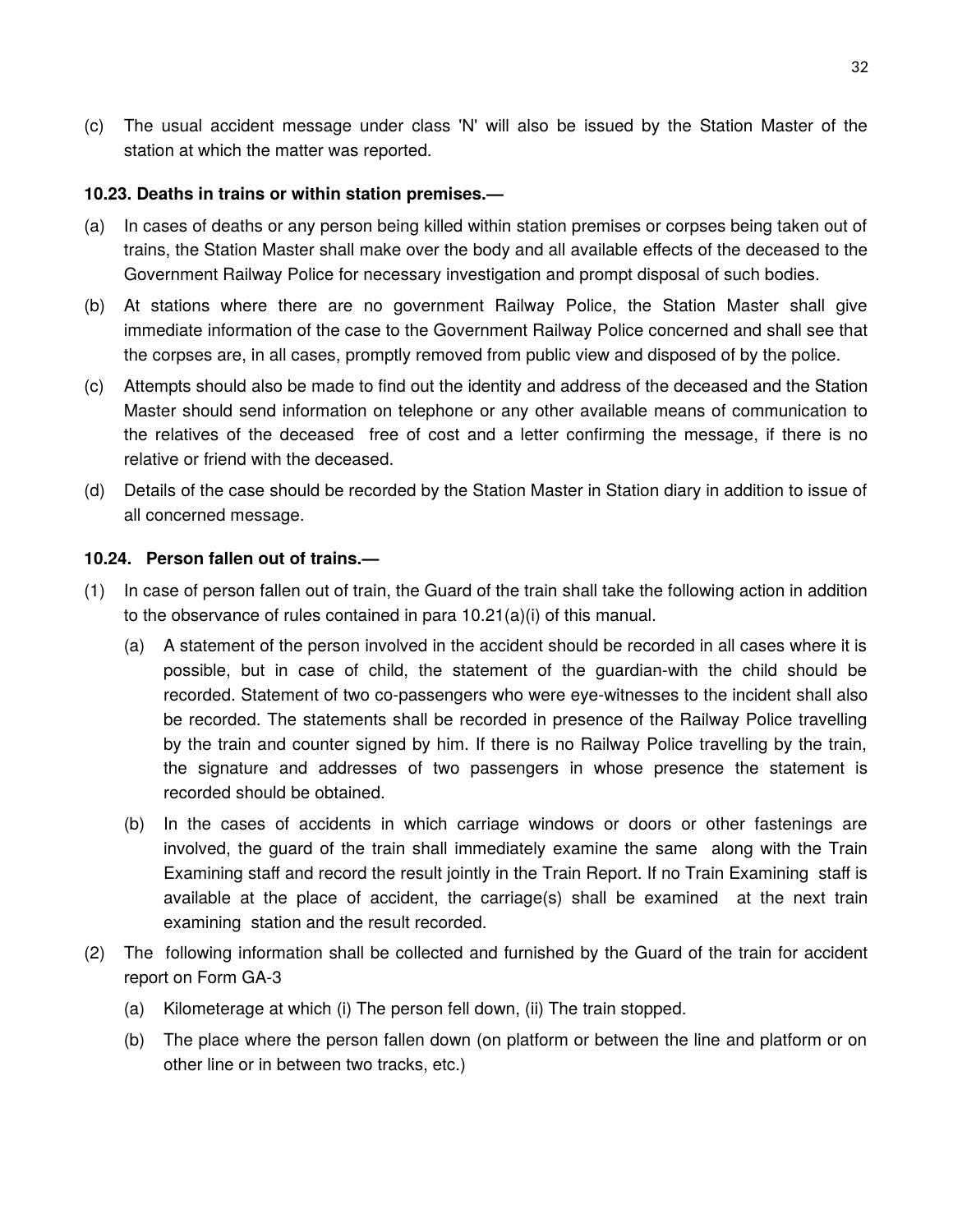- (c) was the incident noticed by the Guard and/or Driver and train brought to a stand or the alarm chain was pulled and by whom ?
- (d) was the train backed to the accident spot ?
- (e) name, age, sex and address of the person and detailed particulars of ticket held ;
- (f) In case of child, the name, relationship and address of the guardian also ;
- (g) where was the person/child seated or standing at the time of incident as seen by the fellow passengers;
- (h) was the person injured and killed or injured, particulars of injury;
- (i) owing Railway, number, type, description and position of the carriage from the engine and guards van, from which the person fell down; condition of door/window handles, shutters, safety catch, door opens inwards or outwards, etc;
- (j) brief description as to how the occurrence happened ;
- (k) whether first aid was rendered, if so, by whom ?
- (l) how the injured/dead was disposed of ;
- (m) was there any G.R.P. constable on the train and Travelling Ticket Examiner in the carriage?
- (n) remarks as to whether the occurrence is accidental or due to carelessness of the person concerned or for any other reason.

#### **10.25. Train parting–disposal of broken material.—**

Precautions to be taken in the cases of train parting are indicated in GR 6.08 and SR thereto. However, in the event of a train parting due to breakage of rolling stock draw gear, the broken material must be taken charge of the Station Master. It must not remain in charge of any of the train staff. If the breakage has taken place between two stations, the engine crew and guard will pick up and make over the broken material to the Station Master at the first station ahead, giving full particulars of the vehicle concerned.

#### **10.26. Certain important rules.—**

In addition to what have been detailed in para 8.01, 9.17, appendix- 4 and other relevant para of this manual, the following rules shall also be observed in the case of certain types of accident.

(a) In the case of fire attributed to sparks from the engine, it shall also be stated whether the engine was fitted with a spark arrestor, and if so, of what pattern, as also the description of the fuel used. In case of sparks escaped from the ashpan, it shall be stated, what, if any, precautions have been taken to arrest the escape of sparks from the ash pan. In case of fire to a coach having electrical equipment, all the electrical equipment shall be examined in detail to find out if the fire had originated due to any defect of electrical equipment. In this connection, GR-6.10 and SR thereto, and chapter XXI of the Operating Manual shall also be referred.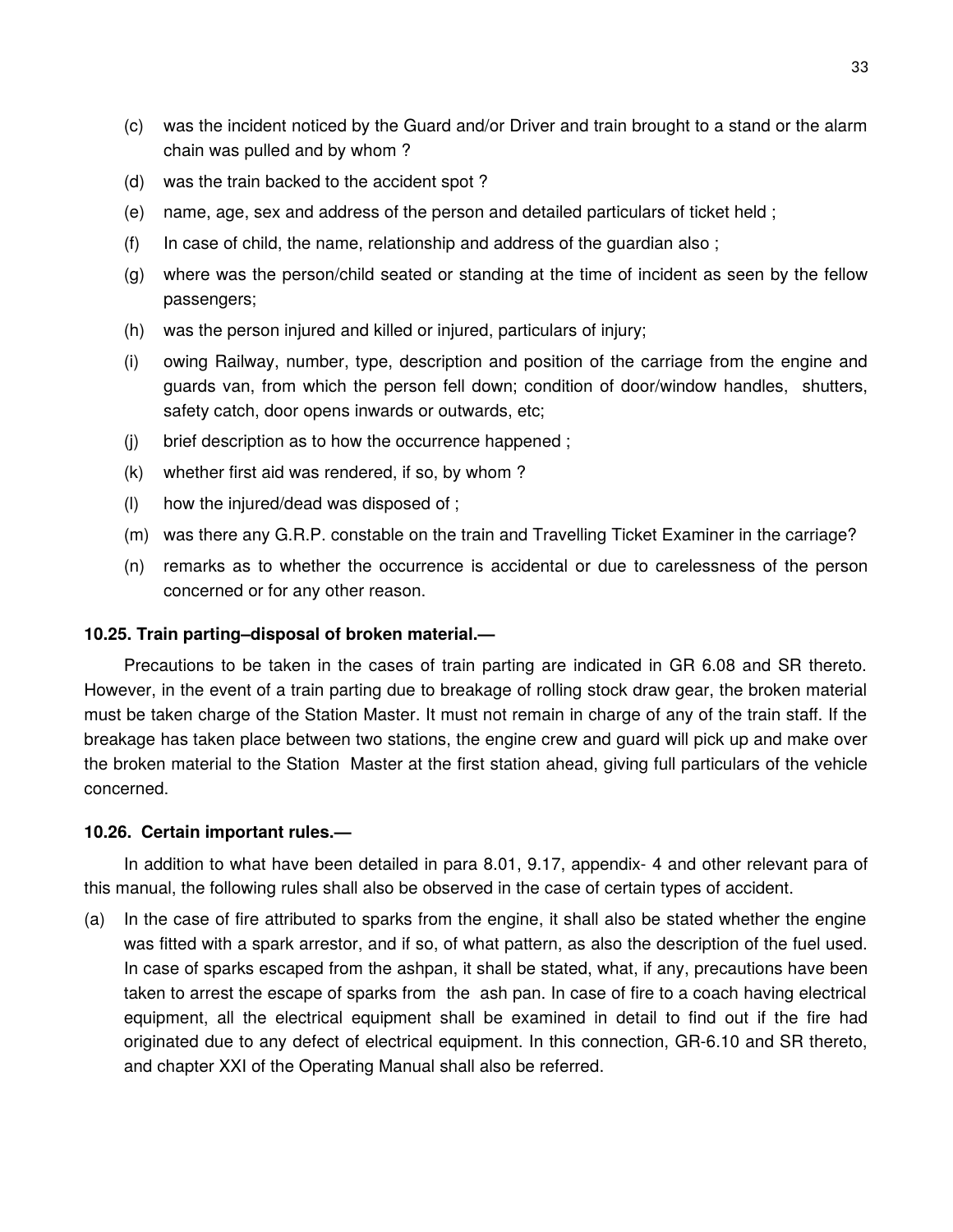- (b) In case of a train passed fixed signals at danger at a station, the Station Master shall immediately reckon the distance by which the train has passed the signal before coming to a stop and examine the condition of the brake blocks on the train as also the condition of vacuum system. Whether the brake blocks are cool, hot, etc., should also be noted. The examination shall be done in presence of the guard and Driver of the train and result entered in the Station diary.
- (c) In case of a train passed Engineering Stop Indicator or fixed signal at danger outside station limits, the guard of the train shall immediately reckon the distance upto which the train has passed the signal or indicator before coming to a stop, in the presence of the driver and enter it in the train report.
- (d) In the case of averted collision at Station , the Station Master shall immediately reckon the distance between the two trains or the train and obstruction in the presence of the train staff and enter it in the Station Diary. In the case of averted collision between stations, this duty shall devolve on the guard or guards of the train(s), and the distance shall be entered in the Train Report of the train(s).
- (e) In the case of bad riding or engine hunting or lurching etc., the rules laid down in SR 2.11.01 and 2.11.02 shall be rigidly observed.

# **10.27. Averted Accidents.—**

All praise-worthy and commendable actions on the part of the railway servants or the public who help to avert accidents or even minimise their gravity, be rewarded and should receive wide and suitable publicity including that in Railway magazines.

### **10.28.—**

- (i) 10 (Ten) Nos. of arm bands should be available with all Guards working passenger carrying Trains. The arm bands should be used by railway staff working at the site of accident for easy identification.
- (ii) A permanent check list should be displayed in all SLRs regarding important duties of the Guard in the event of an accident. Viz :—
	- (1) Immediately after the mishap the Guard shall arrange to protect the adjacent line/lines and then the line on which his train was running.
	- (2) Send information through quickest means to Control/SMs on either end.
	- (3) Take action to save lives, render first Aid.
	- (4) Look out for Doctors travelling in his train and seek their assistance.
	- (5) Seek assistance of Railway men on the train for attending to the injured and for other relief operations.
	- (6) Post a Railway employee to man the field telephone to ensure regular flow of information to control.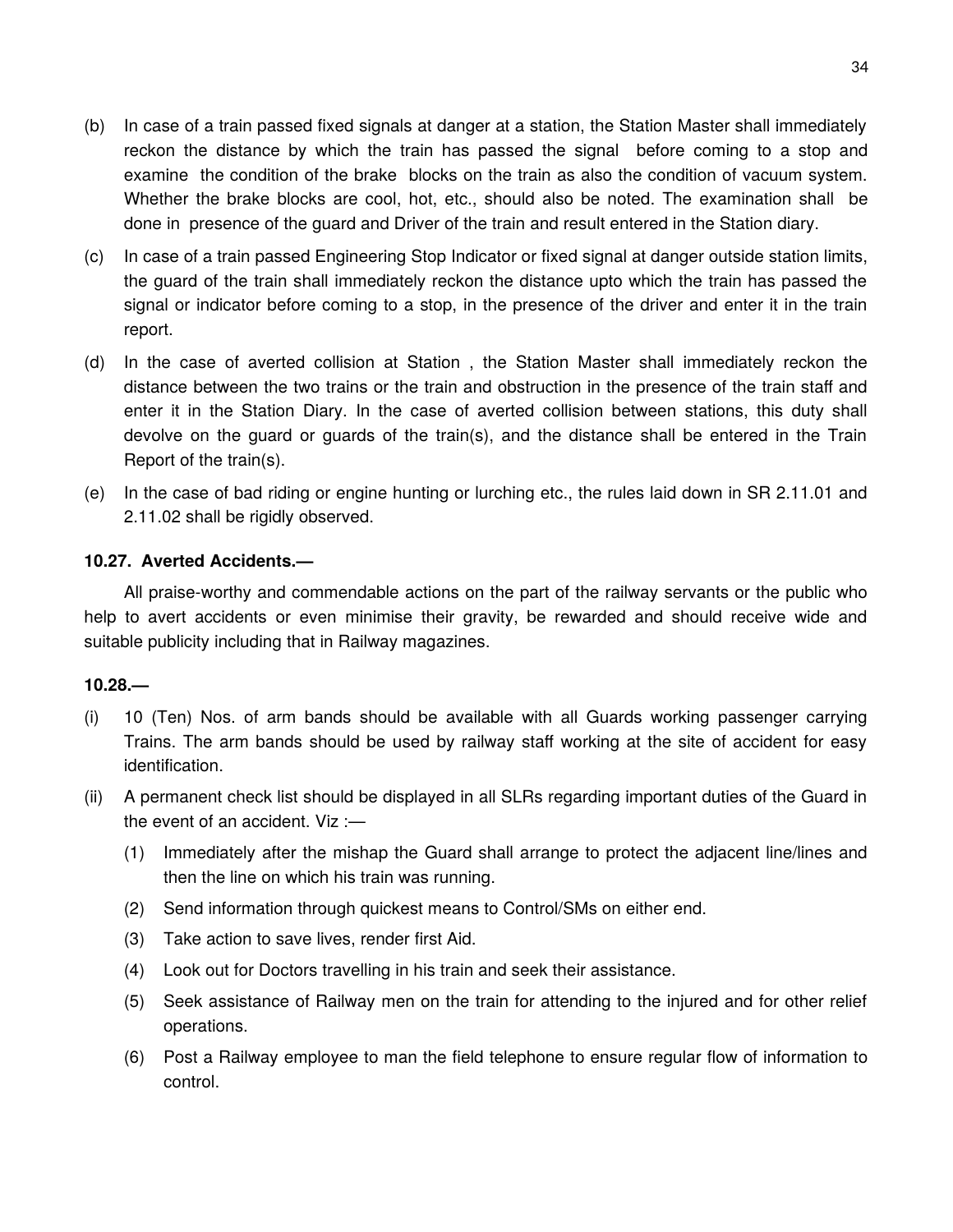- (7) Make a quick assesment of the assistance needed and advise Control or nearest Station Master.
- (8) Preserve and safe guard, all clues of possible cause of accident.
- (9) Arrange protection of property of passengers and Railway property through RPF, GRP and other Railway staff.
- (10) Guard shall not leave the site till he is permitted to do so by a competent authority.
- (iii) Every division should have a system nominating 'Controlling stations' for each section. The Station master of such nominated 'Controlling Station should immediately, or receiving advice of an accident, reach the site with sufficient staff drawn from all the departments at his station and take all necessary steps for rescue and relief. It should be made clear to every body that staff of all departments must follow the directions of the Station Master of the Controlling Station and render all help and assistance necessary for tackling the disaster situation.
- (iv) Every railway should have fully equipped Road Ambulance Vans in identified areas where a good Road infrastructure has developed. These vans should be used exclusively for reaching the site of accident and should be kept in good fettle.
- (v) A minimum of two telephone with STD facilities should be provided in every Control Office. Facsimile facilities should also be provided in every division.
- (vi) Every ARME should be provided with Cold Cutting equipment which should be periodically tested. It should be ensured that sufficient number of staff are trained for handling this equipment.
- (vii) Relief train arranged for clearing the stranded passengers must be given over riding priority. It must also be ensured that other passenger trains which have been detained due to accident are given due priority in running.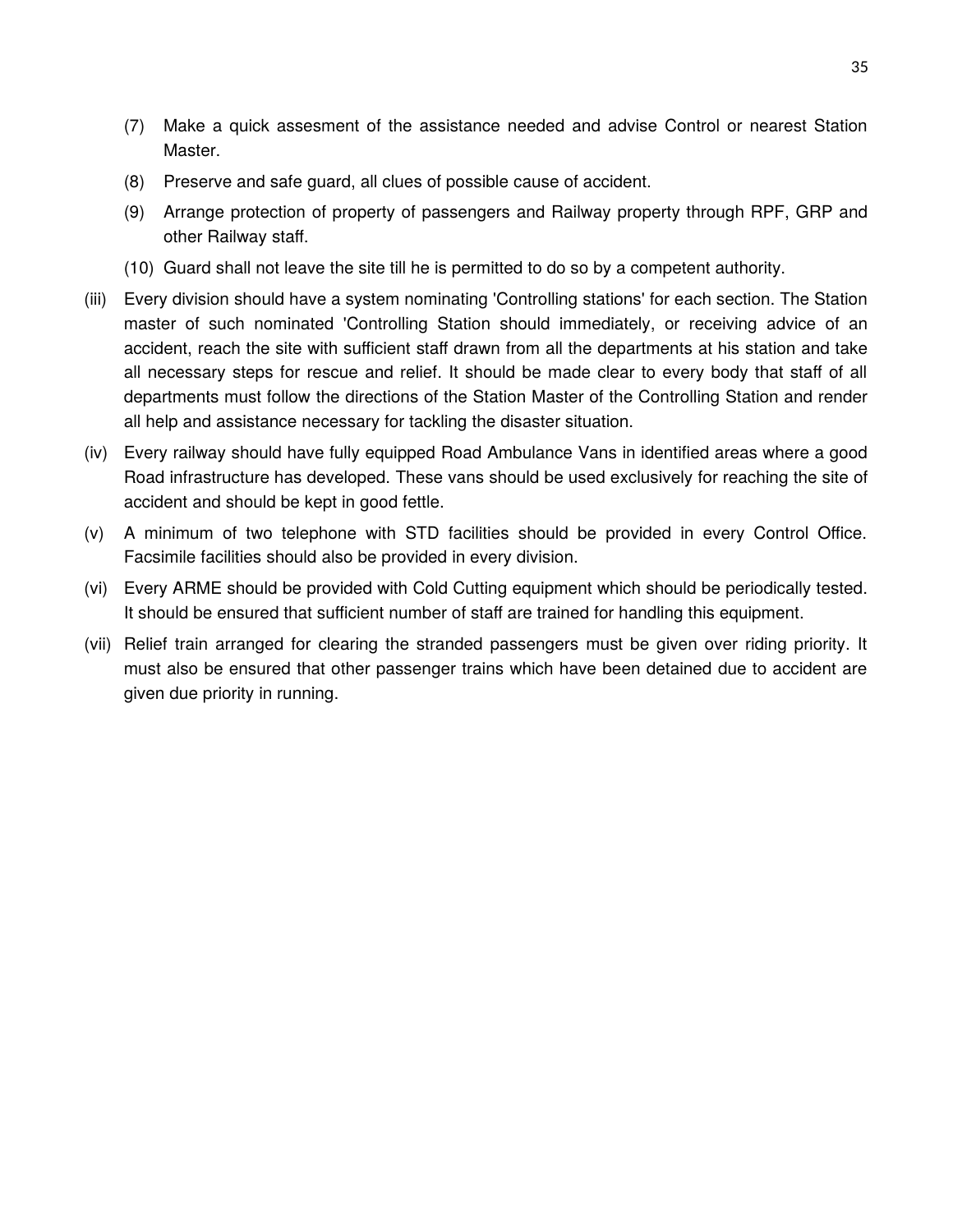# **CHAPTER – XI**

# **DISASTER MANAGEMENT**

# **1. INTRODUCTION**

# **1.1 Definition :**

A disaster in Indian Railways system is defined as - *" a serious train accident or an untoward event of grave nature, either on railway premises or arising out of railway activity, due to natural or man-made causes, that may lead to loss of many lives and/or grievous injuries to a large number of people, and/or severe disruption of traffic etc, necessitating large scale help from other Government/Non-government and Private Organizations."*

# **1.2 Strengths of the Railways to handle a Disaster:–**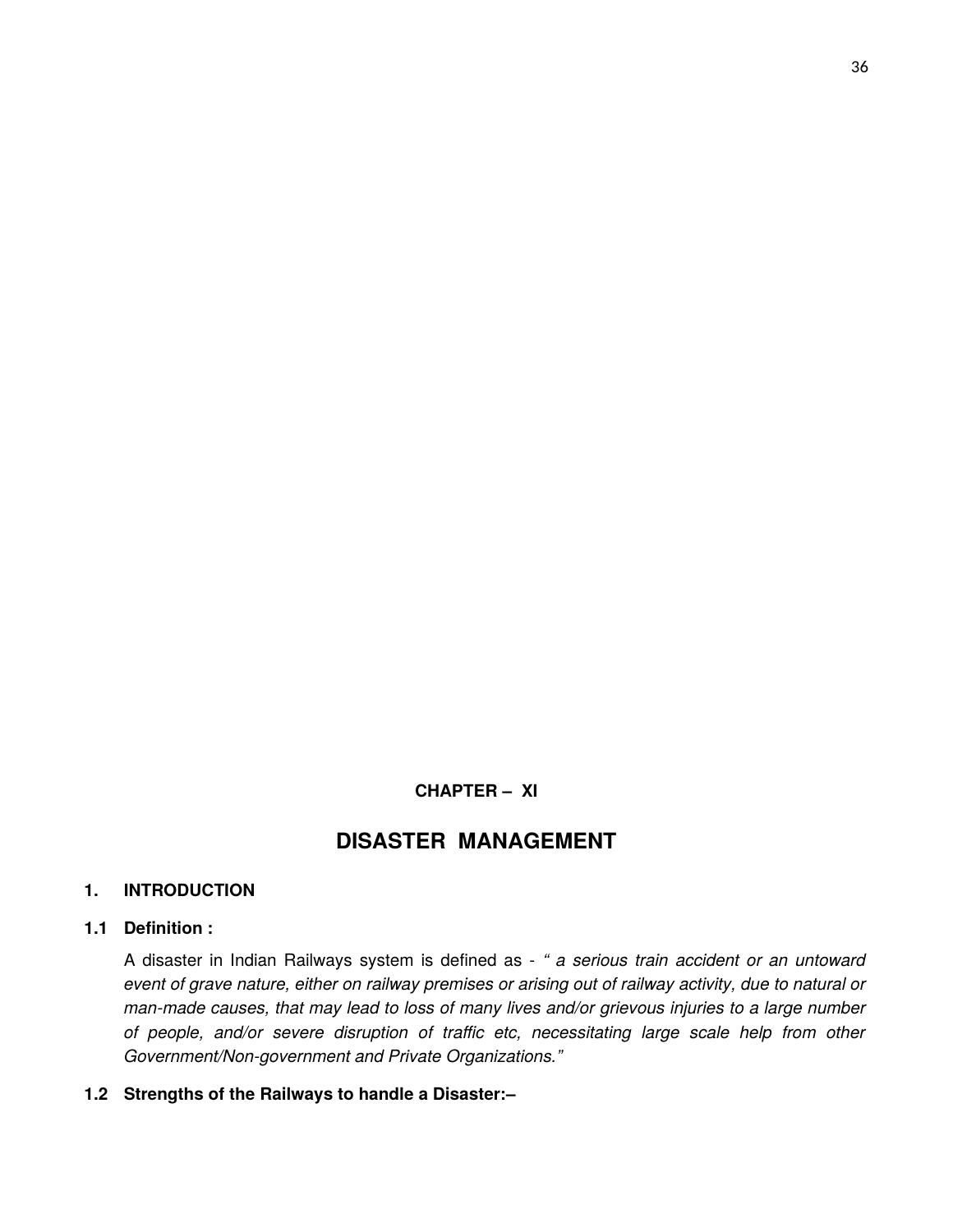In handling disasters, Indian Railways is in a unique position as it has a number of strengths not available with many other departments of Government of India. These include:

- Railways' own Communication Network.
- Operating Control on each Division linked with each Station.
- Territorial Army Units.
- Uniformed force of RPF/RPSF
- Railways' own Medical Infrastructure
- Civil Defence Organization
- An army of Gang men spread out all over the Indian Railways.
- Scouts and Guides (they can at best provide background support).
- Dedicated Rescue/Restoration Materials & Medical Equipment on Rails.

Each of the above can be made use of to handle adversities depending upon requirement to handle the disaster.

# **1.3 Railway's shortcomings to handle Disaster:**

There are, however, a few inadequacies in the Railways own resources which are very essential for handling a specific type of Disaster as under:

- Absence of Tunnel rescue equipment  $-$  in case of collapse of or mishap in a rail Tunnel, expertise and related equipment on this aspect is lacking.
- Non-availability of trained divers for extrication of passengers and/or casualties (dead bodies and drowning/drowned passengers) from rolling stock fallen down in sea/river/lake etc. Limited help of sports persons (Swimmers) can be taken for this; the time of their mobilization is a factor to be kept in view.
- Non-availability of cranes operated from a ship/barge for lifting of the coaches/bogies from a water body.
- Ability to handle a CBRN Disaster and major fire.
- Limited resources to handle a terrorist attack on a train and/or a station, **other railway premises etc.**

# **1.4 Types of Disasters:**

Different types of disasters are described along with a few examples, below:

- *(a) Natural Disaster*:- Earthquakes, Floods, Cyclones, Land Slides, Tsunami etc.
- *(b) Train Accident related Disaster:* Collisions (with a huge number of casualties), Train marooned (flash floods), derailments at a bridge over a river, and coaches falling down; train washed away in cyclone, derailment of a train carrying explosives or highly inflammable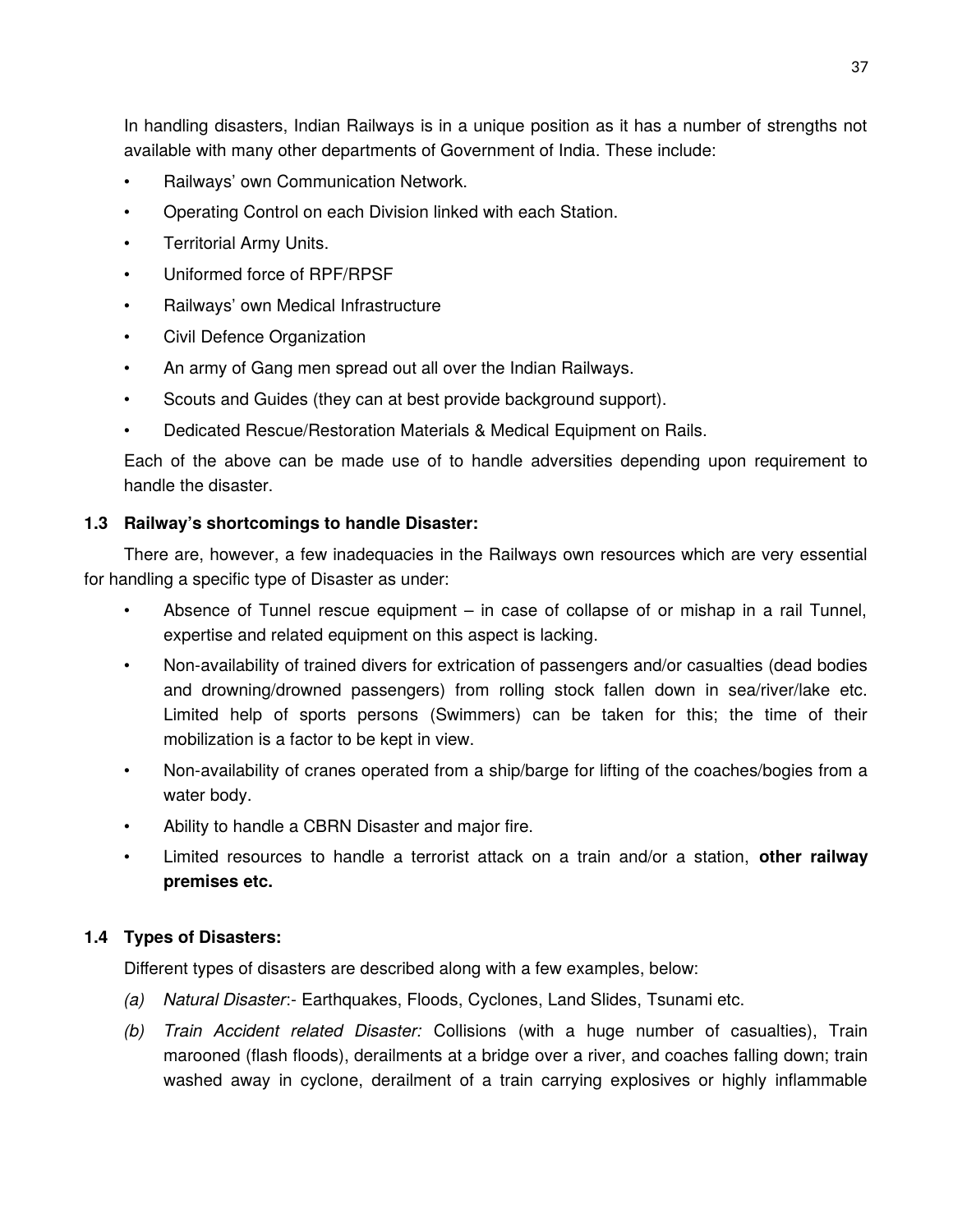material, tunnel collapse on a train, fire or explosion in trains, and other miscellaneous cases etc.

*(c) Man made Disasters:* Acts of Terrorism and Sabotage, i.e. causing deliberate loss of life and/ or damage to property, which includes - Setting fire to a Train, Railway installations etc., bomb blast at Railway Station/Train, Chemical (Terrorism) Disaster, Biological and Nuclear Disaster.

# **1.5 Changed Philosophy of Disaster Management(DM) in the Railways:**

With the enactment of the Disaster Management Act, 2005 and other developments at the national level, DM philosophy has also changed to adopt the latest concepts.

# **NEW PHILOSOPHY**

- Serious train accidents, not the only events termed as disasters.
- Other events, e.g. Internal security related events like terrorist attack at station/train, marooning of train due to flash flood, disruption to traffic due to natural factors like earth-quake, cyclone, floods etc.
- No more Relief and Rescue Centric.
- Holistic Approach adopted to incorporate:–
	- \* Prevention
	- Mitigation
	- \* Preparedness
	- \* Rescue, Relief
	- **\*** Rehabilitation

New Philosophy gives more Emphasis on Prevention and Mitigation as under:

- Prevent and mitigate disasters
- Audit Existing Systems for Disaster Resistance, Disaster Prevention and Mitigation on the basis of NDMA's and self prepared guidelines
- Disaster Management in Developmental Planning New activities should be disaster resistant
- Preparedness, Rescue, Relief and Rehabilitation Dimensions of DM
- Expertise based response from all stake holders
- Pooling of resources of all agencies, e.g. local administration, community, defence, hospitals and other Govt. organizations.

# **1.6 Authority to declare a Disaster on Railways:**

Railway Board has also approved to nominate GMs, AGMs or CSOs (when GM/AGM are not available) for declaring an untoward incident as Railway Disaster. With the adoption of the above definition of railway disaster, it needs to be appreciated that not only a serious train accident may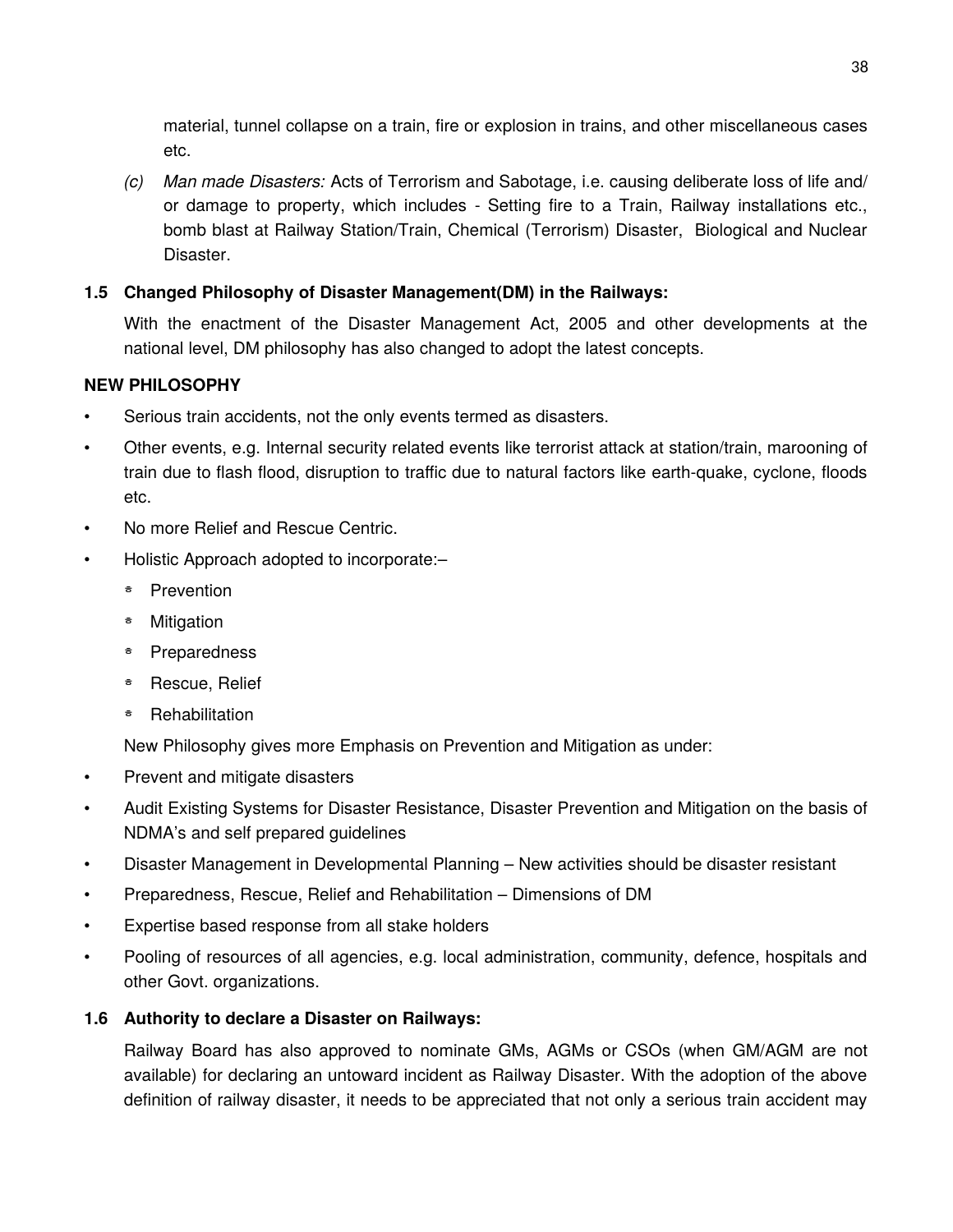turn into a railway disaster, if not handled and managed properly, there may be many more railway related events which may not even involve human lives but may turn into disasters for which necessary prevention and mitigation measures are to be taken by the railways beforehand. Zonal Railways will ensure that prevention, mitigation, preparedness, rescue and relief related issues covering all types of disasters affecting railway system are addressed and their details are also appropriately incorporated in their Disaster Management plans.

# **1.7 Nodal department for Policy Formulation on DM on Indian Railways:**

- 1. The preparation of the Disaster Management Plans on Indian Railways and on the Zonal Railways in co-ordination with the different Departments of the Railway, other Central/State Govt. agencies, NGOs, Private agencies, etc. has to be done by the Safety department in the Railway Board, on the Zonal Railways and Divisions.
- 2. The Hospital DM plans and the Security arrangements (drills etc) shall be prepared coordinated by the Medical and the Security deptt. respectively.
- 3. The Management of Floods, Cyclones, Earthquakes, Landslides, etc, and preventive action to be taken for mitigation shall be coordinated by the Civil Engg. Deptt.
- 4. The Rescue and Restoration DM Plans including preparing plans and procurement of specialized equipment and rescue centric training of personnel has to be coordinated by the Mechanical Department.

# **1.8 Preparation of DM Plans on Zonal Railways :**

Zonal Railways will prepare Disaster Management Plans at HQ and Divisional Levels as per the provision of Disaster Management Act, 2005 as detailed in the earlier chapters and the DM Plan of the Indian Railway (prepared by Railway Board). The Plans of the Zonal Railways should detail for all types of disasters, the preventive, and mitigation and preparedness measures being taken by the railways and also the rescue, relief and restoration systems in place to meet with them. National Disaster management Authority (NDMA) guidelines, instructions issued by the Boards office from time to time and the action plan as framed by the zonal railways will form the backbone of the DM Plans of Zonal Railways. These plans must be dovetailed with the State and District Disaster Management Plans wherever the same have been prepared. For ensuring the uniformity and best possible use of the information, the effort needs to be made to broadly format these plans as under:

**1.8.1 Divisional Disaster Management Plans** will contain division specific information. It will generally contain divisional action plan for dealing with all types of railway disaster. It not be restricted only to detailed inventory of Railway and non-Railway resources as envisaged in High Level Committee's Report on Disaster Management. It should focus mainly on further new developments of sharing of resources with all stake holders. It should also have, thereafter, divisional specific information like road maps, etc. Information common to all divisions of a Zonal Railway may be replicated uniformly in DM Plans of all divisions of the Zonal Railway. Divisional Specific information need not be contained in headquarter DM Plan.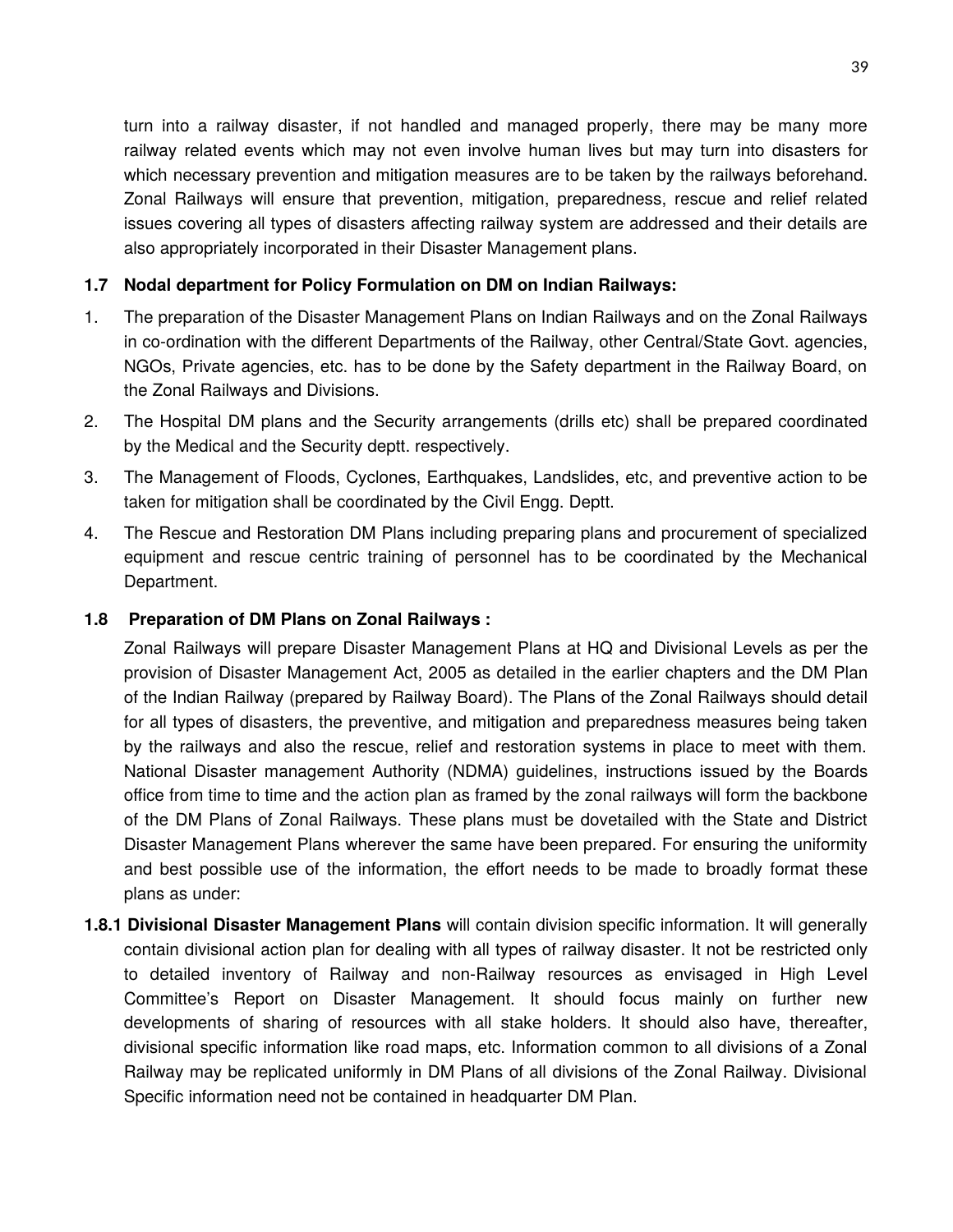**1.8.2 Headquarter level Disaster Management Plans** will have information common to all divisions of Zonal Railway. It will generally contain Railway's action plan for dealing with all types of railway disaster. Action items along with their progress will be detailed for all type railway disasters. Contrary to the divisional Plan this will be more centric towards prevention, mitigation and preparedness than rescue and relief. Information like formation of relief and rescue teams at the accident site, Disaster Management Control Management, Duties of various officers/officials etc. in addition to the information specific to headquarter will be contained in this plan. Information common to all divisions of a Zonal Railway may be replicated uniformly in DM Plans of all divisions of Zonal Railway.

# **1.8.3 Periodical Review of Disaster Management Plans:**

The DM Plans is to be reviewed and updated at least once a year, i.e. January. In the review changes in policy issued by NDMA/NEC(National Executive Committee) and by the Central Governments and Railway Board are to be made. The DM Plans of the State Governments and of the Districts need to be gone into periodically and changes incorporated in the respective DM Plans of Zonal Railways/ Divisions.

# **1.8.4 Safety Deptt. - Nodal Deptt for Compilation/Updating of DM Plans:**

Safety department on the Zonal Railways is responsible for compilation of DM Plans at HQ and Divisional Levels which also need to be reviewed in January every year These Plans will also to be hosted on the rail-net server of the zonal railways in an interactive format so that the information can be shared and its retrieval is simpler.

# **1.8.5 ISO certification of DM plans:**

ISO 9000 certification is to be obtained initially for HQ and later for the Divisional DM Plans.

# **1.9 Important Provisions in the DM Act, 2005 Concerning Railways:**

Sections 35, 36 & 37 of the DM Act, 2005 detail the responsibilities of Ministries and Departments of Central Govt. as per which a number of measures/actions are to be taken either on their own or in consultation with NDMA. Drawing up mitigation, preparedness and response plans, capacity building, data collection and identification and training of personnel in relation to Disaster Management is one of the key responsibilities. These provision are summarized as under:-

# **Section 35**

The Central Government shall take all such measures as it deems necessary or expedient for the purpose of disaster management and it shall include :–

- a) coordination of actions of the Ministries or Departments of the Government of India, State Governments, National Authority, State Authorities, governmental and non-governmental organizations in relation to disaster management;
- b) ensure the integration of measures for prevention of disasters and mitigation by Ministries or Departments of the Government of India into their development plans and projects;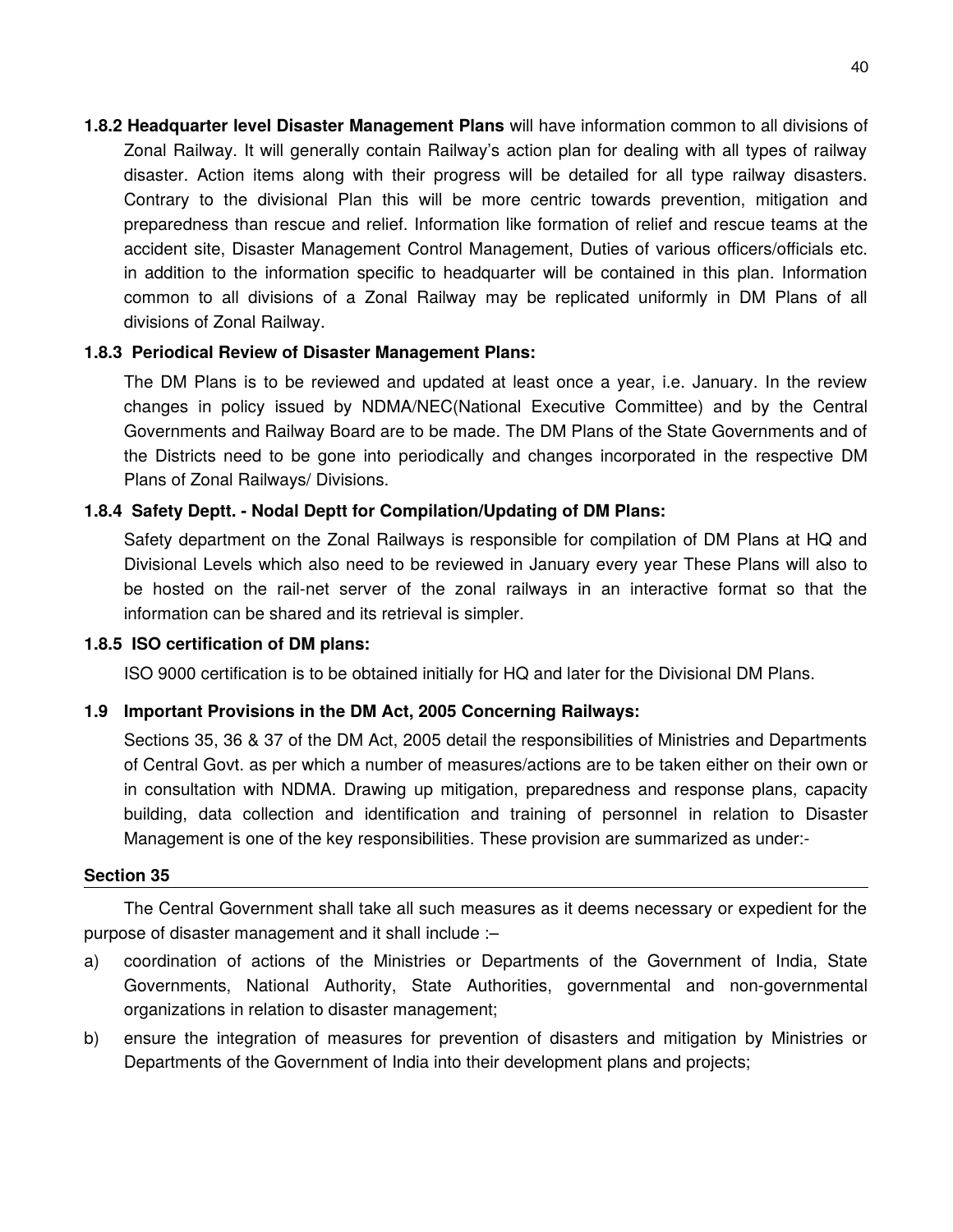- c) ensure appropriate allocation of funds for prevention of disaster, mitigation, capacity-building and preparedness by the Ministries or Departments of the Government of India;
- d) ensure that the Ministries or Departments of the government of India take necessary measures for preparedness to promptly and effectively respond to any threatening disaster situation or disaster;
- e) cooperation and assistance to the State Governments, as requested by them;
- f) deployment of naval, military and air forces, other armed forces of the Union or any other civilian personnel as may be required for the purposes of this Act.

# **Section 36**

It shall be the responsibility of every Ministry or Department of the Government of India to :–

- a) Take measures necessary for prevention of disasters, mitigation, preparedness and capacity building in accordance with the guidelines laid down by the National Authority;
- b) Integrate into its development plans and projects, the measures for prevention or mitigation of disasters in accordance with the guidelines laid down by the National Authority;
- c) Respond effectively and promptly to any threatening disaster situation or disaster in accordance with the guidelines of the National Authority or the directions of the National Executive Committee (NEC) in this behalf;
- d) Review the enactments administered by it, its polices, rules and regulations, and incorporate provisions for prevention of disasters, mitigation or preparedness;
- e) Allocate funds for measures for prevention of disaster, mitigation, capacity-building and preparedness;
- f) Provide assistance to the National Authority and State Government for
	- i) Drawing up mitigation, preparedness and response plans, capacity building, data collection and identification and training of personnel in relation to disaster management.
	- ii) Carrying out rescue and relief operation in the affected area;
	- iii) Assessing the damage from any disaster;
	- iv) Carrying out rehabilitation and reconstruction;
- g) make available its resources to the National Executive Committee or a State Executive Committee (SEC) for the purposes of responding promptly and effectively to any threatening disaster situation or disaster, including measures for–
	- (i) Providing emergency communication in a vulnerable or affected area;
	- (ii) Transporting personnel and relief goods to and from the affected area;
	- (iii) Providing evacuation, rescue, temporary shelter or other immediate relief;
	- (iv) Setting up temporary bridges, jetties and landing places;
	- (v) Providing, drinking water, essential provisions, healthcare, and services in an affected area;
	- (vi) Take such other actions as it may consider necessary for disaster management.

### **Section 37**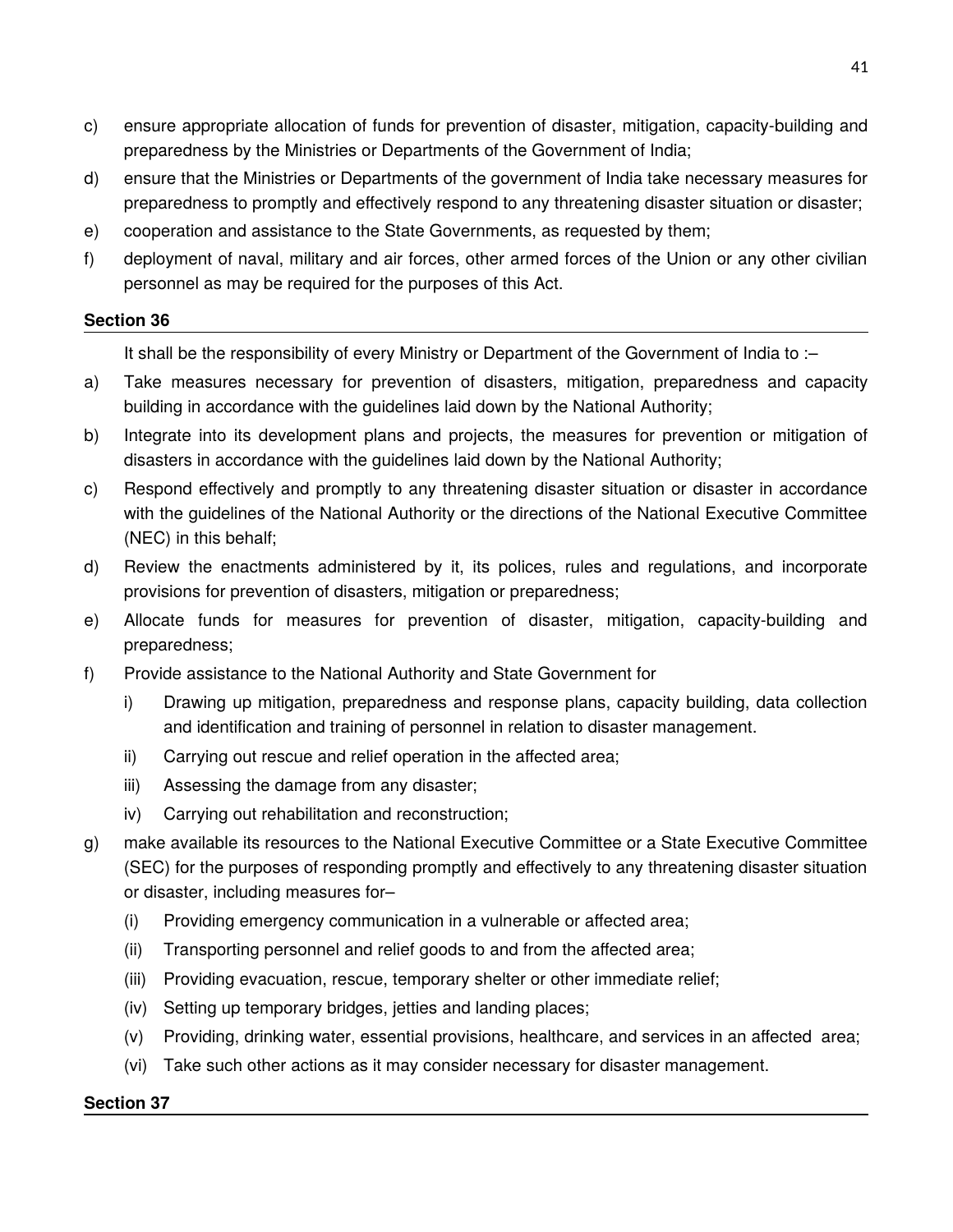- (1) Every Ministry or Department of the Government of India shall
	- a) prepare a disaster management plan specifying the following particulars, namely;
		- (i) The measures to be taken by it for prevention and mitigation of disasters in accordance with the National Plan:
		- (ii) The specifications regarding integration of mitigation measures in its development plans in accordance with the guidelines of the National Authority and the National Executive Committee;
		- (iii) Its roles and responsibilities in relation to preparedness and capacity-building to deal with any threatening disaster situation or disaster;
		- (iv) Its roles and responsibilities in regard to promptly and effectively responding to any threatening disaster situation or disaster;
		- (v) The present status of its preparedness to perform the roles and responsibilities specified in sub-clauses (iii) and (iv);
		- (vi) The measures required to be taken in order to enable it to perform its responsibilities specified in sub-clauses (iii) & (iv)
	- b) Review and update annually the plan referred to in clause (a);
	- c) Forward a copy of the plan referred to in clause (a) or clause(b), as the case may be, to the Central Government which Government shall forward a copy thereof to the National Authority for its approval.
- (2) Every Ministry or Department of the Government of India shall :
	- a) Make while preparing disaster management plan under clause (a) of sub section (1), provisions for financing the activities specified therein;
	- b) Furnish a status report regarding the implementation of the plan referred to in clause (a) of subsection (1) to the National Authority, as and when required by it.

# **2. CAPACITY BUILDING TO HANDLE DISASTER**

# **2.1 Disaster Management to be inbuilt in Developmental Plans :**

The National Policy on Disaster Management provides for development of the Disaster Management handling capability by each Ministry/Department of the Central Government as also by the State Government. As per the policy, NDMA will ensure mainstreaming of disaster risk reduction in developmental agenda in all existing and new developmental programmes and projects shall incorporate disaster resilient specifications in the design and construction. The Planning Commission will give due weightage to these factors while allocating resources.

# **2.2 Responsibilities of the Central Ministries and Departments :**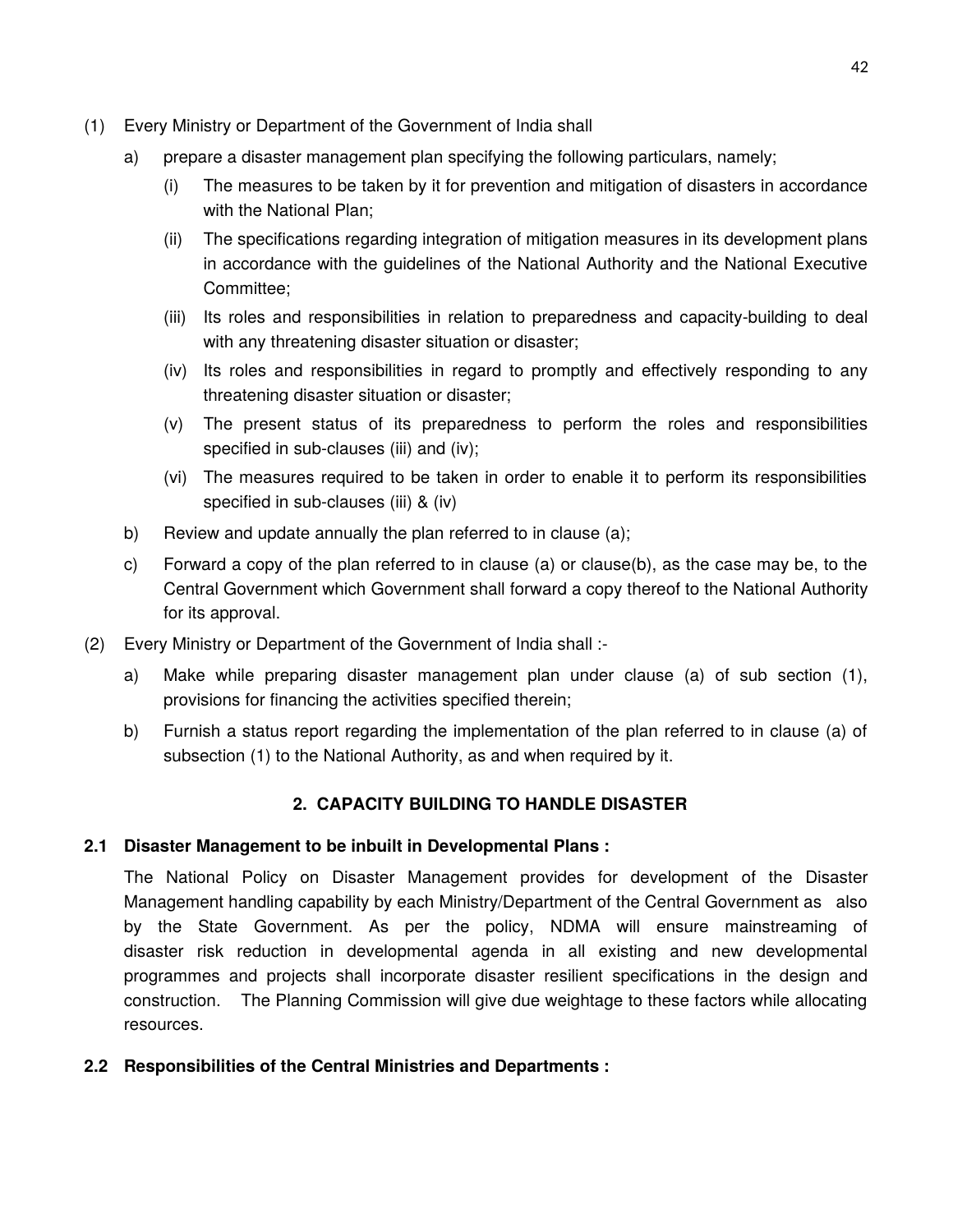The National Policy on Disaster Management lays down that all Central Ministries and Departments will prepare their DM Plans and where funds are being asked for to improve Disaster Management capability including the financial projections to support these plans. The necessary budgetary allocations will be made as part of the Five Year and Annual Plans.

### **2.3 Modernization of Relief/Rescue during Disasters :**

The National Policy on Disaster Management provides that all Central Ministries and Departments of the Central Government and of the States will build capacity to handle different types of Disasters based on guidelines issued by the NDMA. Helicopter based relief rescue missions on par with similar arrangements existing in western world can also be used extensively for Mass Casualty Evacuation and for providing relief where required. For Railways own Disaster situation like a major train accident where the site is not approachable by rail or by other road vehicles this would be the only means of relief. All Zonal Railways may obtain details of Government and Private Helicopter service and the contact numbers of their operators to be contacted in advance. The Disaster Management Plan of the Zonal Railway and the Divisions should make a mention of the helicopter service providers. If these services are not available on one Zonal Railway, they may contact the nearest Zonal Railway where they are available to be called upon in a Disaster situation.

We have to have a total paradigm shift in the manner in which serious train accident relief is to be managed in the second decade of the 21st century. A much more radical approach would be gradually need to be introduced that what is existing on date. Sensitive installations of Railways need to be identified. All Zonal Railways need to define sensitive installations and infrastructure. These should be ones which would cripple the Railways primary objective of transportation. For instance, Control Rooms; Microwave Towers; TF Exchanges; RRI of Jn Stations, Major Bridges, Tunnels of long lengths, Hospitals etc. are very sensitive/vulnerable locations.

# **2.4 Crowd control and Management of rush at Railway Stations during festivals:**

We should prescribe preventive protocols, when laid down footfalls defined separately for important stations become extraordinarily high, as during Melas/Fairs or other exceptional situations. It may not be out of place to ban all commercial vending and parcel handling on such occasions, supplement exits if possible, and bring more area under illumination. The car and other vehicle parking facility at a station where a terrorist strike is expected may be discontinued; sale of Platform Tickets can also be banned for short period of time. RPF and GRP personnel deployed on each platform will monitor crowds and rush build up in the circulating areas, booking windows, station platforms and mainly on the FoBs. Special teams of commercial staff will liaison with the RPF/GRP and relay 2/4 hourly position to a centralized location viz. commercial control who will advise the need for running of special trains to specified destination to the operating departments control room.

### **2.5 Terrorist attacks on a freight train carrying inflammables:–**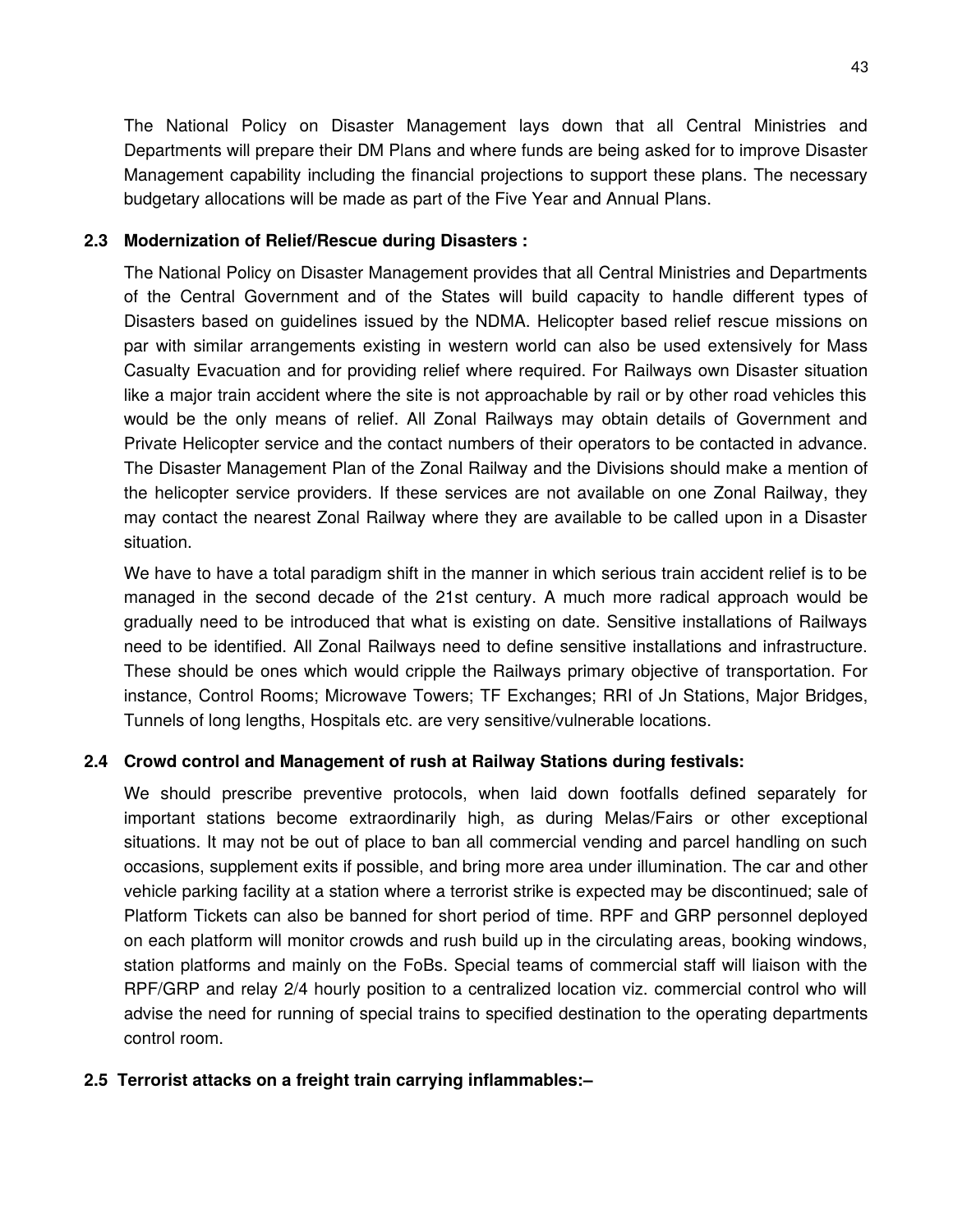Railways have an excellent liaison with the Oil Companies due to the transport of their commodities viz. Motor Spirit, HSD, Naphtha etc. Traditionally we have always made use of their foam extinguishers alongwith the expertise in fire control available with them. Gradually, Railways may have to develop both the expertise through training in the Railways Rescue, Relief Training Institute being set up at Bangalore; also procure gradually foam type of fire extinguishers in limited numbers.

# **2.6 Capacity Building to reduce destruction due to earthquakes, floods etc. :–**

RDSO has been assigned the task of identifying vulnerable buildings, locations, rail infrastructure including bridges, sensitive location, waterways embankments etc. Based on this, strengthening works would be undertaken by prioritizing essential locations/buildings so as to strengthen Railways infrastructure.

### **2.7 Responsibility of officials and Departments in case of an accident/disaster:–**

- i) Authority to order ART/ARMV/Break Down crane Chief Mechanical Engineer/Chief Motive Power Engineer (Running & Loco)/ Sr. Divisional Mechanical Engineer/Divisional Mechanical Engineer, etc. are authorized to order Break Down crane, ART & ARMV.
- ii) Senior most Railway Officer at the site of the accident shall be designated as Site Manager.
- iii) Management of Rescue Operations Primarily Mechanical and Medical Departments. Assistance to be provided by all Railway-men (irrespective of their department) as needed.
- iv) Relief operations including care for the dead Commercial, Medical, Personnel & RPF Departments.
- v) Communication network Telecommunication Department.
- vi) Crowd control and law & order at site RPF Department.
- vii) State Police clearance for restoration RPF Department.
- viii) Rolling stock Mechanical Department.
- ix) Fixed infrastructure like Track, Over Head Equipment, Signaling system, etc.- Departments concerned.
- x) Maintenance of SPART / ART & ARMV Rolling Stock/Break Down cranes including rail-cumroad and road mobile emergency vehicle etc. - Mechanical Department.
- xi) Maintenance of equipment kept in SPART/ART/ARMV for rescue and restoration operations - Departments concerned.
- xii) Media Management at site:
	- a) Site Manager shall be the chief spokesman at site and can be assisted by the Branch Officers concerned, if needed.
	- b) PR/Commercial Department to look after the media needs at site.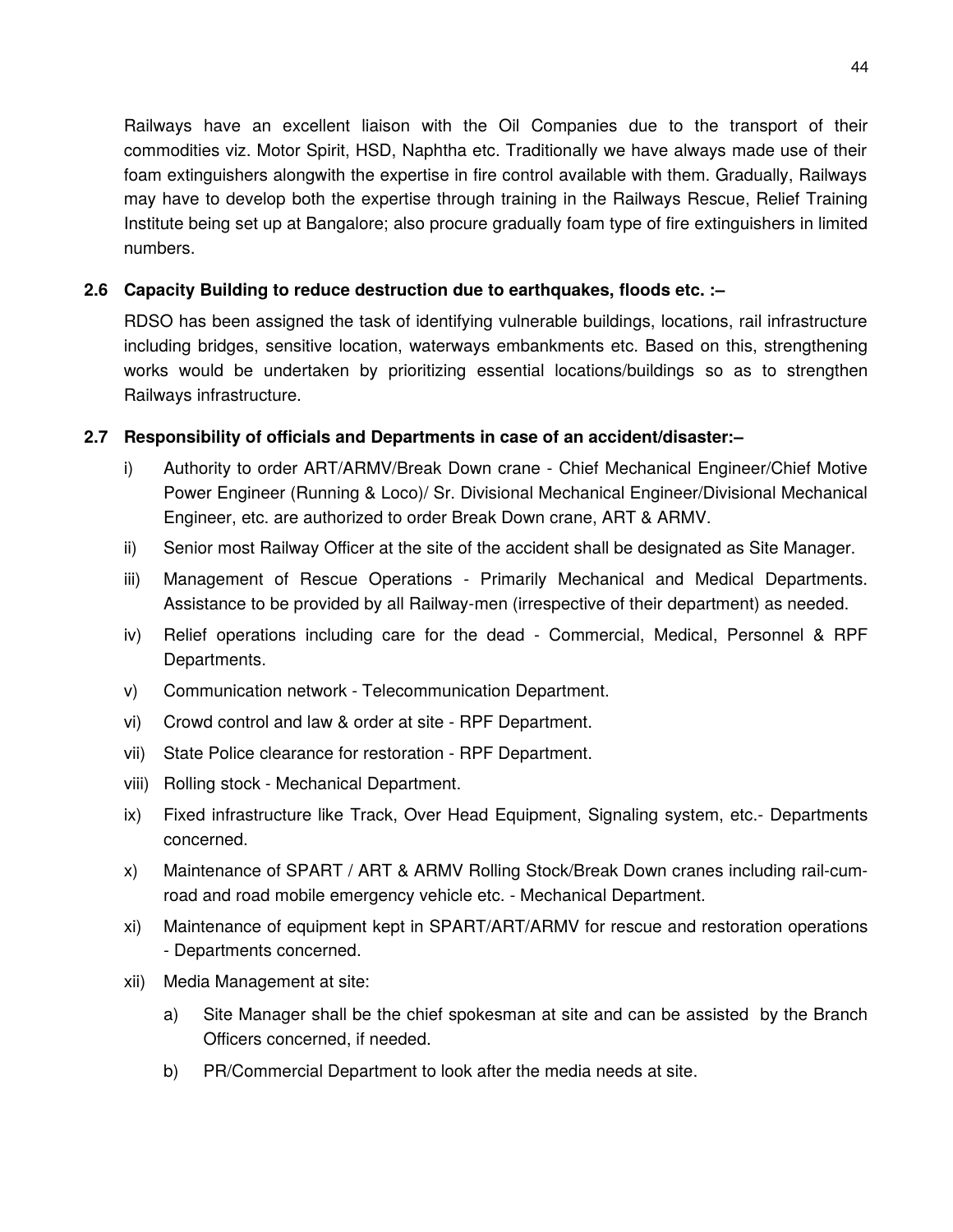# **3. DISASTER INFORMATION FLOWS AND ALERTS OF DISASTER**

### **3.1 Standard Operating Procedures (SOPs) :**

The Ministry of Home Affairs (MHA), as the nodal Ministry is responsible for coordinating response and relief efforts with various Ministries/Departments of the Government of India, State Governments and district Authorities. They have prepared the Standard Operating Procedures (SOPs) for handling manmade disasters (for eq. Terrorism related disasters) for which they are earmarked as the lead Ministry for disaster response, relief and mitigation.All Central Ministries, State Governments, District Authorities and other stakeholders will prepare SOPs in consonance with the National and State Plans. The SOPs will be prescribed for activities like search and rescue, medical assistance and casualty management, evacuation, restoration of essential services and communication at disaster sites, etc. the other important activities are provision of food, drinking water, sanitation, clothing and management of relief camps. Detailed SOPs will also be devised by all concerned for dispatch, receipt and deployment of central resources.

### **3.2 Levels of Disasters :**

The Standard Operating Procedures (SOPs) will determine the levels of disasters and for issuing alerts to electronic messaging systems to various agencies about disasters have been formulated by Ministry of Home Affairs. These SOPs will be reviewed periodically for disaster response management in case of natural and man-made disasters.

### **3.3 Integrated Operation Centre of MHA :**

Integrated Operation Centre (IOC) has been set up in the Ministry of Home Affairs to handle disaster situations on a 24X7 basis. IOC is responsible for initiating incident alert messages when a disaster is likely to occur or when it has actually taken place.

### **3.4 Categorization of Alerts :**

A Standard Operating Procedure has been prepared for alerts of events of different types and identifies the situations when alerts are to be sent by the IOC. Specific hazards have different categories of alerts. Accordingly, a uniform system has been devised by categorizing each type of alert in stages – **Yellow, Orange and Red.**

### **3.5 Action Plan for Communication of Alert Messages :**

Whenever a crisis is about to be faced, Government of India has laid down systems for warning its respective departments through an 'Alert'. It should be understood that mere issue of an 'Alert' (Yellow or Orange) is not an indication of the occurrence of a Disaster. This only signifies the existence of a crisis for which provisions of the Crisis Management Plan would come into operation. The Action Plan for Alert Messages lays down as under :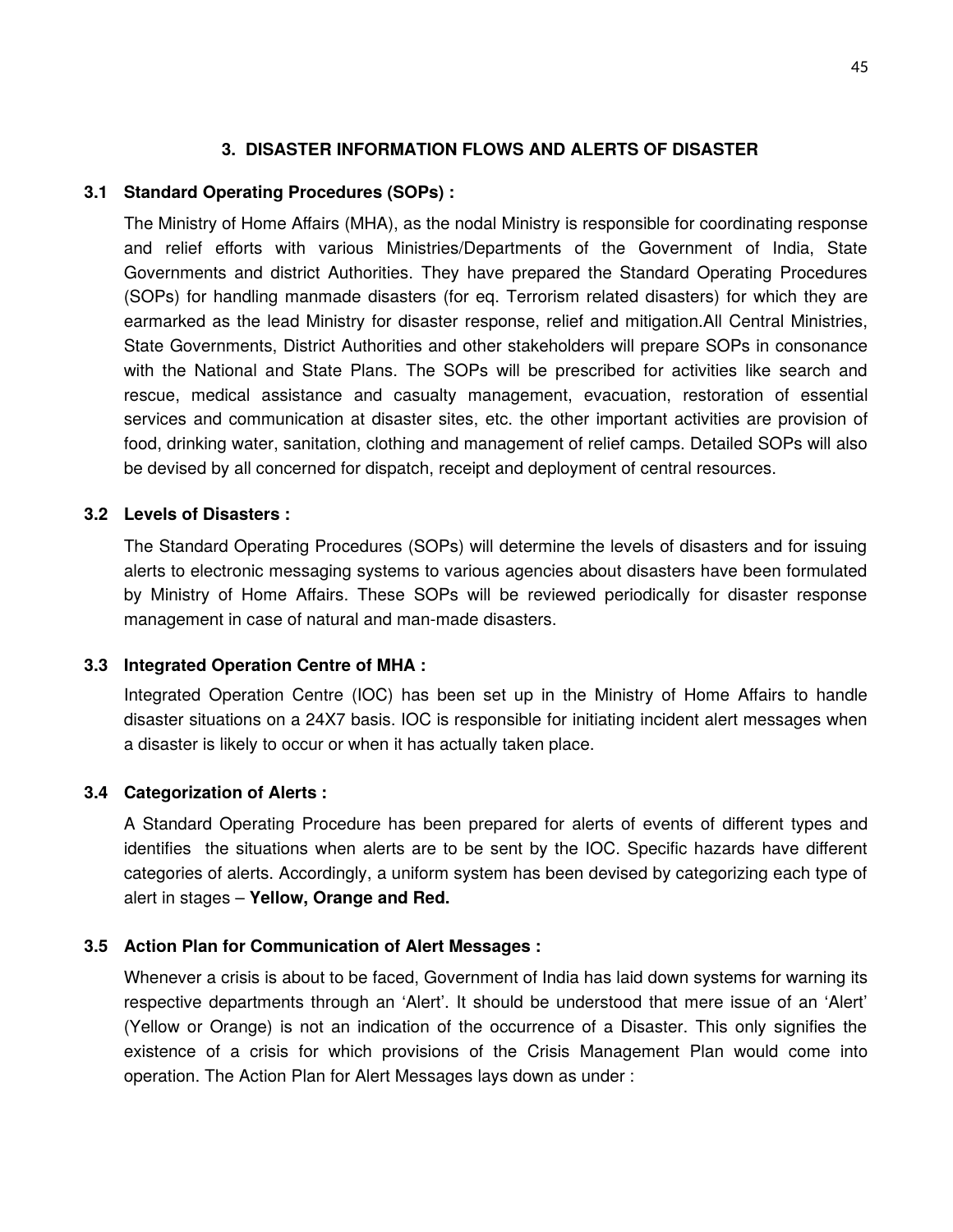- (i) All concerned Ministries/Departments/Organisations/Agencies will report events to IOC, MHA.
- (ii) While generating and transmitting alerts to IOC, MHA, the concerned agency, will indicate the category of the event as well as its corresponding stage (Red/Orange/Yellow).
- (iii) For natural calamities and other crisis situations categorization of Alerts is as under :–

# **(a) AVALANCHES (Defence Research & Development Organisation) Category Description Stage**

| Category                                                                                                                                                                             | <b>Description</b>                                                                                                                                                                                                                                                                                 | <b>Stage</b> |
|--------------------------------------------------------------------------------------------------------------------------------------------------------------------------------------|----------------------------------------------------------------------------------------------------------------------------------------------------------------------------------------------------------------------------------------------------------------------------------------------------|--------------|
| Low                                                                                                                                                                                  | Generally favourable condition. Triggering is generally<br>possible only with high additional loads and on very<br>fewextreme slopes. Only sluffs possible and reach valley<br>in small sizes. Valley movement is safe. Movement on<br>slopes with care.                                           | Yellow       |
| Medium                                                                                                                                                                               | Partly un-favourable condition. Triggering is possible on<br>most avalanche prone slopes with low additional loads<br>and may reach the valley in medium size. Movement on<br>slopes with extreme care. Valley movements with caution.<br>Avoid steep slopes. Routes should be selected with care. |              |
| High                                                                                                                                                                                 | Unfavorable condition. Triggering possible from all<br>avalanche prone slopes even with low additional loads<br>and reach the valley in large size. Suspend all<br>movements. Airborne avalanches likely.                                                                                          |              |
| All round                                                                                                                                                                            | Very unfavorable condition. Numerous large avalanches<br>are likely from all possible avalanche slopes even on<br>moderately steep terrain. Suspend all movements.<br>Airborne avalanches likely.                                                                                                  | Red          |
| (b)                                                                                                                                                                                  | <b>TSUNAMI (Department of Ocean Development)</b>                                                                                                                                                                                                                                                   |              |
| Category                                                                                                                                                                             | <b>Description</b>                                                                                                                                                                                                                                                                                 | <b>Stage</b> |
|                                                                                                                                                                                      | <b>No Yellow Stage</b>                                                                                                                                                                                                                                                                             |              |
| Moderate                                                                                                                                                                             | When an earthquake of greater than 6.0 is reported and/or<br>a Tsunami watch alert is received from JMA/PTWC.                                                                                                                                                                                      | Orange       |
| Great<br>When change in water level after an earthquake is reported<br>by National Institute of Ocean Technology, ITWC would<br>issue a Tsunami Warning * as per laid down channels. |                                                                                                                                                                                                                                                                                                    | Red          |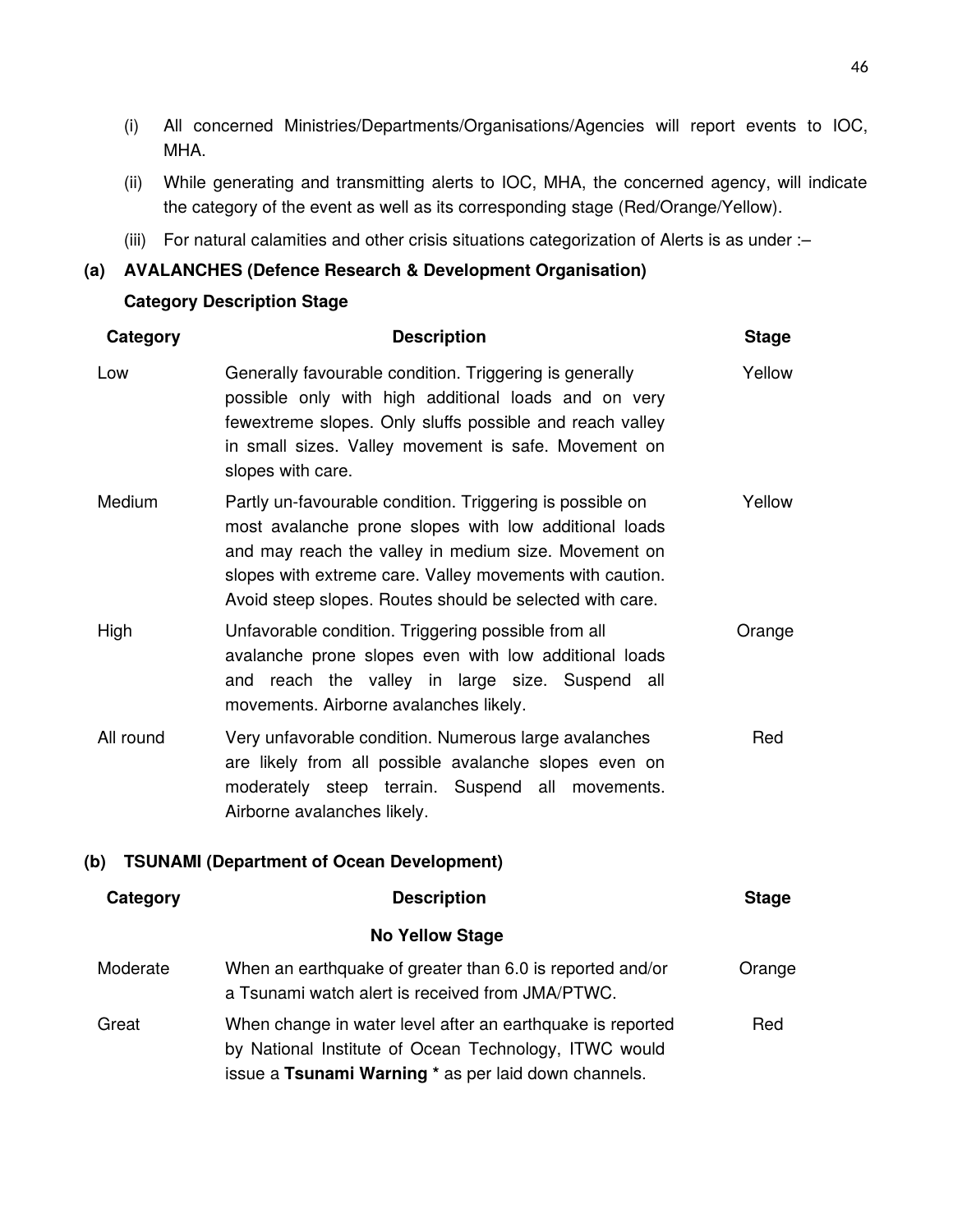\* The warning may be withdrawn after a better assessment of the level of rise in water level.

# **(c) LANDSLIDES (Geological Survey of India)**

| Category     | <b>Description</b>                                                                                                                                                                                                                                                                                                                                                                                                                                                                                                                                                                                                                                                                                                                                                                             | <b>Stage</b> |
|--------------|------------------------------------------------------------------------------------------------------------------------------------------------------------------------------------------------------------------------------------------------------------------------------------------------------------------------------------------------------------------------------------------------------------------------------------------------------------------------------------------------------------------------------------------------------------------------------------------------------------------------------------------------------------------------------------------------------------------------------------------------------------------------------------------------|--------------|
| IV           | Landslides of small dimensions that occur away from<br>habitations and do not affect either humans or their<br>possessions. These may occur near infrastructural<br>installations, agricultural and forestlands and may not<br>affect them in a significant manner. These slides may<br>include small incidents that block communication routes<br>for short periods or do not affect the society in a<br>significant manner.                                                                                                                                                                                                                                                                                                                                                                  | Yellow       |
| Ш            | Landslides which are fairly large and affect infrastructural<br>installations like strategic and important highways and<br>roads rail routes and other civil installations like various<br>appurtenant structures of hydroelectric and irrigation<br>projects. The landslides that enter large water bodies like<br>reservoirs of hydroelectric projects and could damage<br>some of components of these projects.                                                                                                                                                                                                                                                                                                                                                                             | Orange       |
| $\mathsf{I}$ | The landslides that may occur on the fringes of inhabited<br>areas and result in limited loss of life and property.<br>Landslides, which result in blockade of courses of<br>relatively smaller natural drainages. If the blockade is of<br>relatively smaller dimensions its impact would be of a<br>lower order. Although a threat potential is there, it may not<br>be immediate.                                                                                                                                                                                                                                                                                                                                                                                                           | Orange       |
| I            | Landslides of large dimensions that are located over or<br>in close vicinity of inhabited areas like urban settlements<br>or fairly large rural settlements. Activity on these slides<br>can result in loss of human lives, dwellings on large scale.<br>These slides may also inflict heavy losses on urban<br>infrastructure. The slides that block busy pilgrimage<br>routes during peak times resulting in hardships to<br>thousands of pilgrims and some times resulting in loss of<br>human life. Landslides which result in blockade of<br>courses of relatively large natural drainages. If the<br>blockade is fairly large it could lead to formation of a very<br>large reservoir of water behind it. Formation of a large<br>landslide dam could result in sudden flooding of areas | Red          |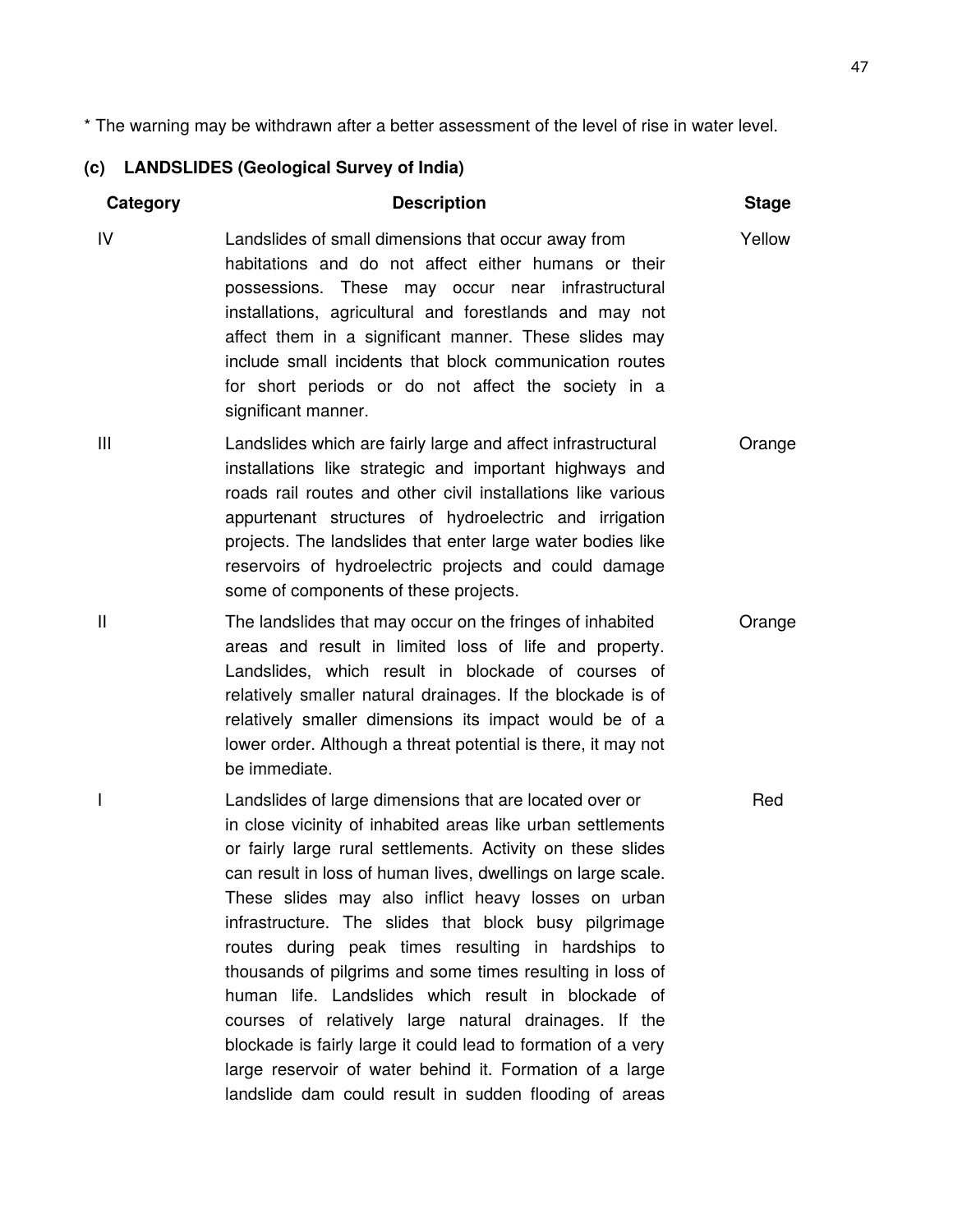located upstream. Abrupt breaching of landslide dam would suddenly release enormous quantities of water in the downstream areas leading to flash floods that could result in loss of life and damage to property on large scale.

# **(d) CYCLONE (India Meteorological Department)**

| Category                     | <b>Description</b>                                                                                                                                                                                                                                                                                                                                                                                                                                                                                                                                                                                                                      | <b>Stage</b> |
|------------------------------|-----------------------------------------------------------------------------------------------------------------------------------------------------------------------------------------------------------------------------------------------------------------------------------------------------------------------------------------------------------------------------------------------------------------------------------------------------------------------------------------------------------------------------------------------------------------------------------------------------------------------------------------|--------------|
| <b>Cyclone Alert</b>         | Issued 48 hrs. before the commencement of bad weather<br>when a system is located about 500 km or more away<br>from the coast. The forecast may not contain information<br>about landfall and hence it is still of informatory type but<br>at the same time meant to trigger preparatory actions.<br>During this stage, Disaster Managers plans on the course<br>of action required to be initiated once the system moves<br>closer to the coast.                                                                                                                                                                                       | Yellow       |
| Cyclone<br>Warning           | These messages are issued 24 hours before commen-<br>cement of bad weather and are of a "serious nature".<br>During this stage the system is monitored closely and the<br>expected place & time of landfall and the districts along<br>the coastal areas likely to be affected are clearly indicated<br>in the warning messages. The location of the system at<br>this stage may still be 300 km $-$ 500 km away from the<br>coast. Disaster Management Machinery is expected to be<br>geared up fully during this phase.                                                                                                               | Orange       |
| Post<br>landfall<br>outlook: | During this phase warning messages are issued about<br>12 hours before actual landfall and are of a "very<br>serious nature". At this stage, it is expected that the<br>Disaster Management machinery is in full operational<br>mode to face the impeding disaster. All preparedness<br>action should have been completed by this time. MHA<br>would be closely monitoring steps taken by the concerned<br>State Governments regarding evacuation and relief<br>activities like food, sanitation etc. This phase is fit to be<br>classified as "Great Danger" and all warning messages<br>issued to MHA Control Room are required to be | Red          |

#### **(e) EARTHQUAKE (India Meteorological Department)**

forwarded to senior officials of the PMO.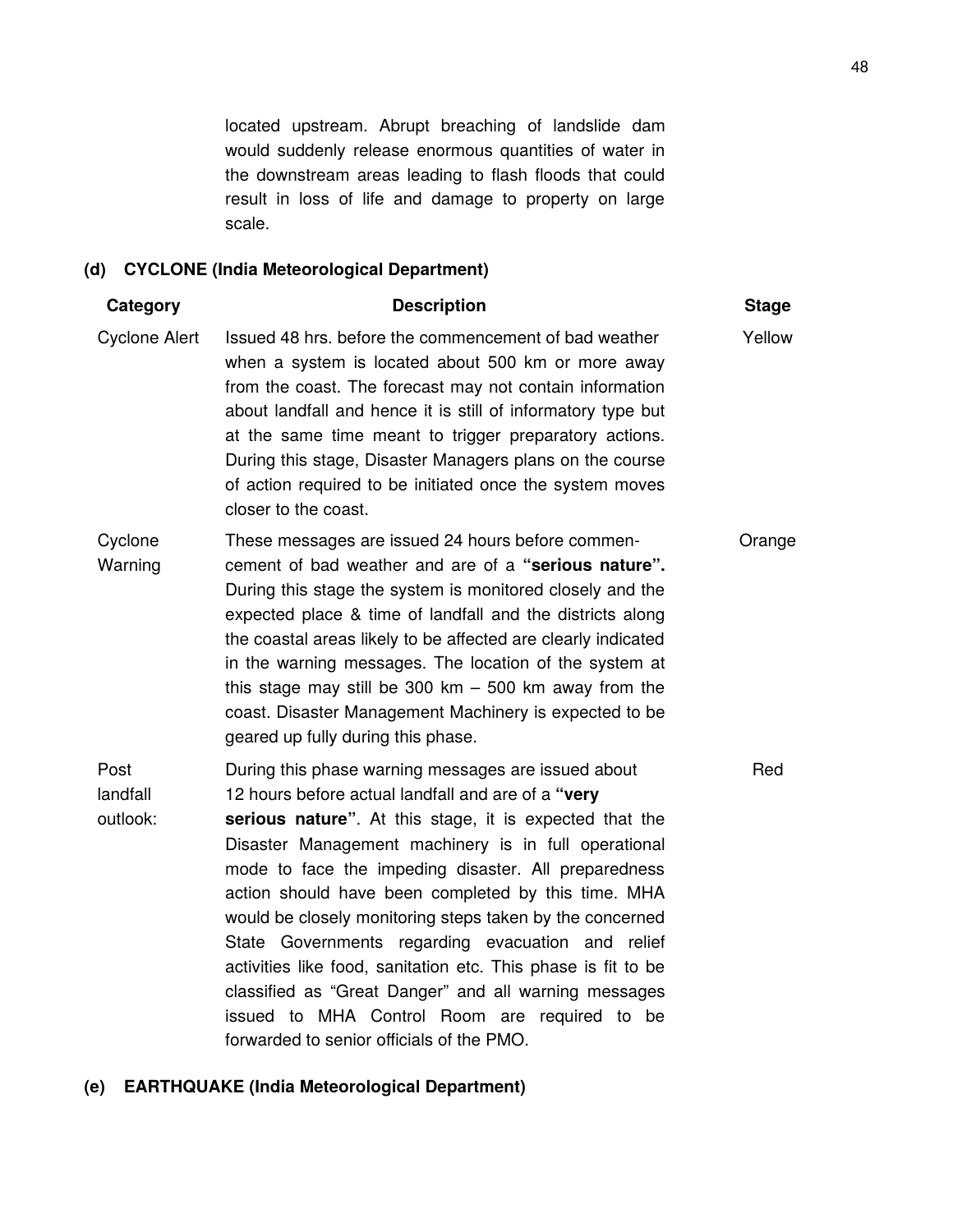| Category |                     | <b>Description</b> | <b>Stage</b> |
|----------|---------------------|--------------------|--------------|
| Slight   | $M \leq 5.0$        |                    | Yellow       |
| Moderate | $5.0 \le M \le 6.9$ |                    | Orange       |
| Great    | M > 7.0             |                    | Red          |

# **(f) FLOOD (Central Water Commission)**

| Category     | <b>Description</b>                                                                          | <b>Stage</b> |
|--------------|---------------------------------------------------------------------------------------------|--------------|
| IV           | Low Flood (Water level between Warning Level and<br>Danger Level)                           | Yellow       |
| Ш            | Moderate Flood (Water level below 0.50m, less than HFL<br>and above Danger Level)           | Yellow       |
| $\mathbf{I}$ | High Flood (Water level less than Highest Flood Level<br>but still within 0.50m of the HFL) | Orange       |
|              | Unprecedented Flood (Water level equal and above<br>Highest Flood Level (HFL))              | Red          |

# **(g) RAILWAYS (Ministry of Railways)**

| Category | <b>Description</b>                                                                           | <b>Stage</b> |
|----------|----------------------------------------------------------------------------------------------|--------------|
| Minor    | 50 or more casualties (inclusive of death and injuries)                                      | Yellow       |
| Medium   | 51-99 deaths.                                                                                | Orange       |
| Major    | 100 or more deaths, or where additional assistance is<br>sought by the Ministry of Railways. | Red          |

# **(h) FOREST FIRE (Ministry of Environment & Forests)**

| Category             | <b>Description</b>                                                                                                                                          | <b>Stage</b> |
|----------------------|-------------------------------------------------------------------------------------------------------------------------------------------------------------|--------------|
| <b>Ordinary Fire</b> | Localised fires which can be controlled by the concerned<br>territorial Conservator of Forests.                                                             | Yellow       |
| Medium Fire          | Where large forest area is under fire, which can be<br>controlled by the State Government and no Central<br>intervention is sought by the State Government. | Orange       |
| Major Fire           | Large fire, which may result in substantial loss of human<br>lives, massive environmental degradation or loss of wild<br>life.                              | Red          |

# **3.6 Action on Division/Zones on Orange/Red Alert :**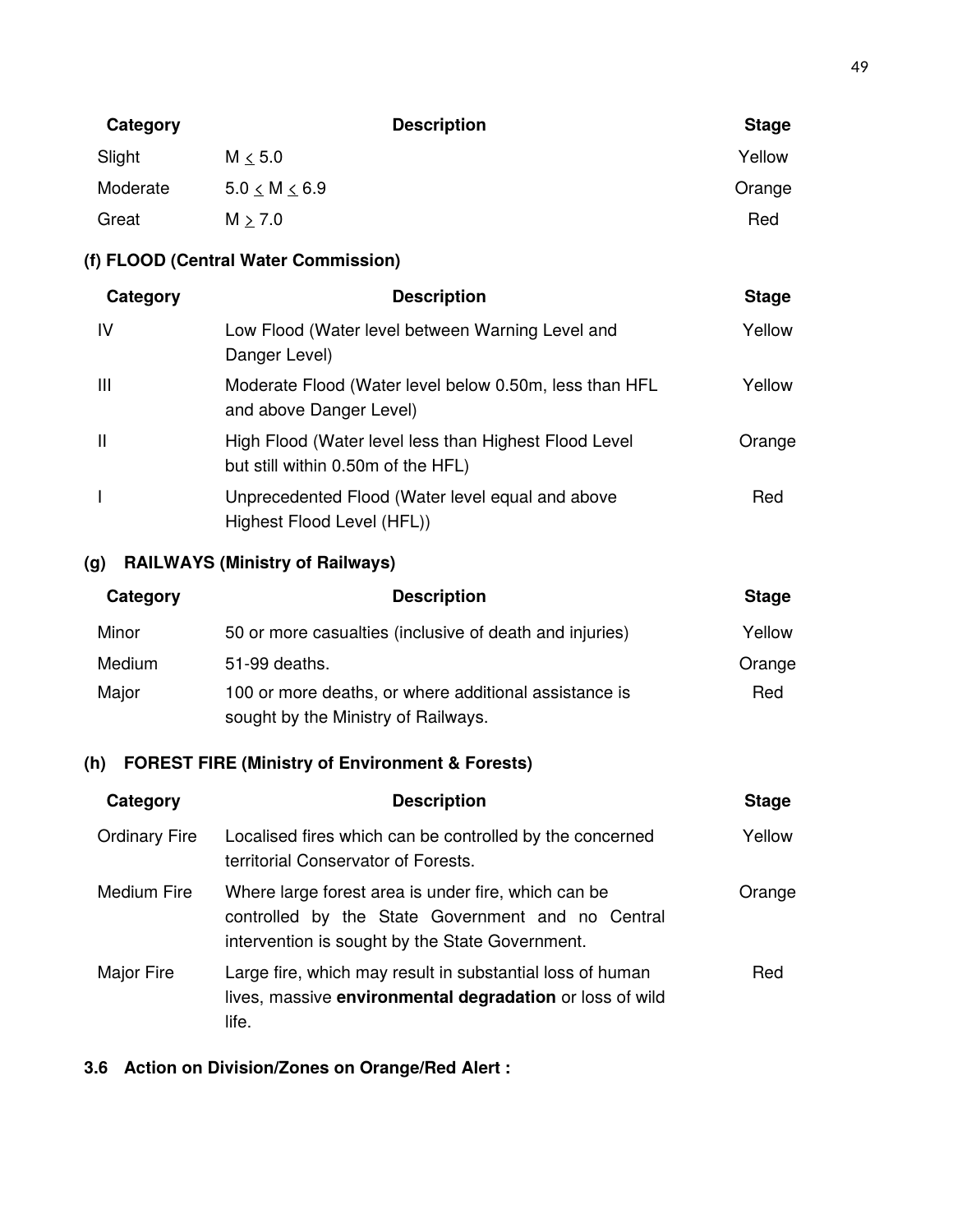On the issue of an Orange Alert (or of a higher level) the Responders have to be activated as required for relief etc. as under:–

- Mobilisation of Gangmen
- Hospitals to mobilize Doctors and Para-medic staff
- Civil Defence units to be activated
- RPF and RPSF deployment
- Scouts and Guides for colony care and passenger guidance
- Operation and manning of the disaster control room
- Coordination amongst various stake holders through advance warnings
- Communication system to be ensured and back ups to be in readiness for immediate use when required.
- TA Units Deployment; In case the existing railway staff may not be able to maintain train services to be operational, the TA units have to mobilized. It takes 2-3 days for the deployment of the TA unit after issue of their mobilization order; hence advance warning is of essence.

### **3.7 Monitoring/Reporting of Effects of Disaster :**

The Safety Dte. in the Board would be given information regarding Orange/Red Alerts. On the declaration of an incident as a Disaster by a State Government or District Administrator or even by the GM/AGM of the Zonal Railway, the CSO would give time to time updates to the Safety Control in Railway Board of the Situation. Assistance of other departments would be made available by the 4GM to the Safety Department on the zonal Railways.

### **3.8 Standard Operating Procedure (SOP) on Railways :**

### **3.8.1 National Disasters :–**

The Civil Engineering Department at the field level and on the Divisions gets information through advance warning sent by the respective Government Departments on the possibility of Floods, Cyclones, Earthquakes, Landslides etc. Depending on the gravity of the disaster/crises/calamity expected the information would be passed on to the Divisional officers through the Emergency Control which will act as the ICS. Where train operations have to be suspended or regulated the operating departments would be suitably advised. After making the train regulation plan the divisional control would advise the commercial and security departments for management of the welfare of passengers. Alerts to the passengers would be issued through the PR Department of the Railway in the Print and Electronic Media.

The DRMs on the divisions shall ensure coordination amongst the departments for ensuring running of train services (including relief special trains) as also relief arrangements for the passengers and for the Welfare of Railways own staff. Assistance of other Divisions and from the Zonal Railways would be taken through the Headquarter of the Zonal Railways (i.e. by involving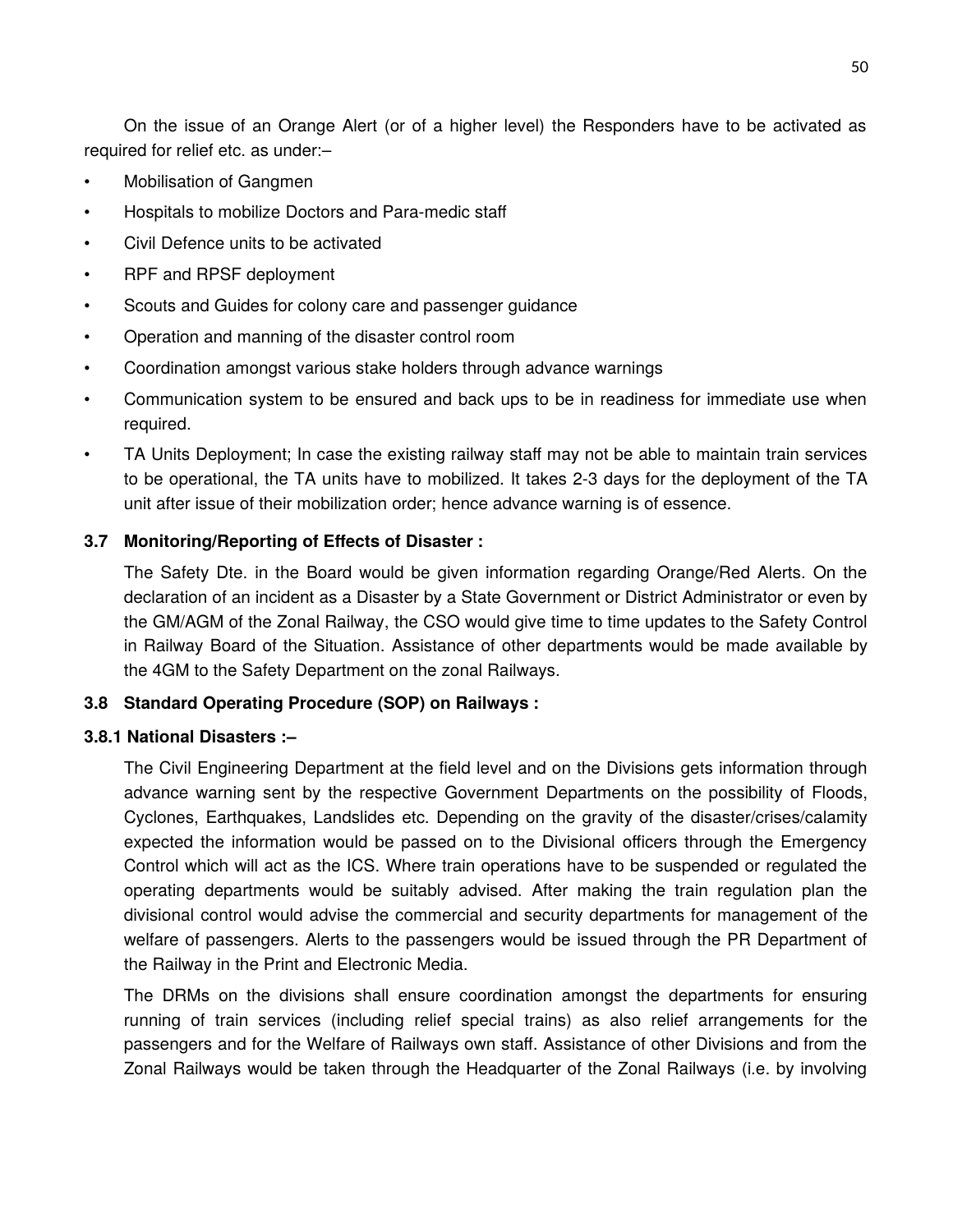the General Manager). Coordination with the IOC of MHA and NDMA/NDRF would be through the Emergency Control of each zonal Headquarter.

### **3.8.2 Man-made Disasters :–**

Different forms of terrorism fall under the ambit of these disasters. A major role has to played by the Security Department of the Railways who will coordinate with the State Governments and when required the Para-military and other forces. The Security Control of the division will act as the ICS. The Headquarter Security Control will coordinate with the IOC of MHA. A similar system would be followed as above in organizing regulation of train services by the operating department at the divisional, zonal level and also in the Railway Board.

# **4. CRISIS MANAGEMENT PLAN – CMP**

# **4.1 Difference between a Crisis and Disaster :–**

A Crisis indicates either an impending calamity, or the occurrence of an incident which would adversely affect the society and human population. A Disaster is a much bigger occurrence of an event which would cause large scale devastation, damage to property and loss of human life etc. While a Crisis may or may not turn into a Disaster, the opposite is normally true, but with the condition the crises situation is more in the initial stages.

### **4.2 Crisis - Types :–**

There can be broadly 4 types of crisis situation which the Ministry of Railways may be confronted with:-

- (a) National level crisis developed in the Railways and is specific to railways, which is to be managed with the help and assistance of other Ministries. All India Railway Strike is only such crisis identified in the CMP 2007 for which Ministry of Railways is the nodal ministry.
- (b) National level crisis affects the country including Railways and different ministries/departments have to help and assist each other based on their strengths. Cyclone, Earthquake etc. can be such crisis where railways have to assist by running special trains. Ministry of Home Affairs has to assist railways under security related crisis situations like sabotage, bomb blasts, etc.
- (c) Crisis situation which is not a national level crisis affects railway system, which is to be managed with the help and assistance of other Ministries/departments. Chemical explosion in train, fire in train, train falling in river, etc may be such situations.
- (d) Crisis situation which is not a national level crisis affects railway system, which can be managed with the help of internal resources from the railways only.

# **4.3 National Level Crisis :–**

The Crisis Management Plan deals with National level crisis situations as under:

- (i) **All India Railway Strike**  Ministry of Railways is the nodal ministry
- (ii) **Terrorism/Security related Crisis**  Ministry of Home Affairs is the nodal ministry but Railways have to maintain liaison and flow of information.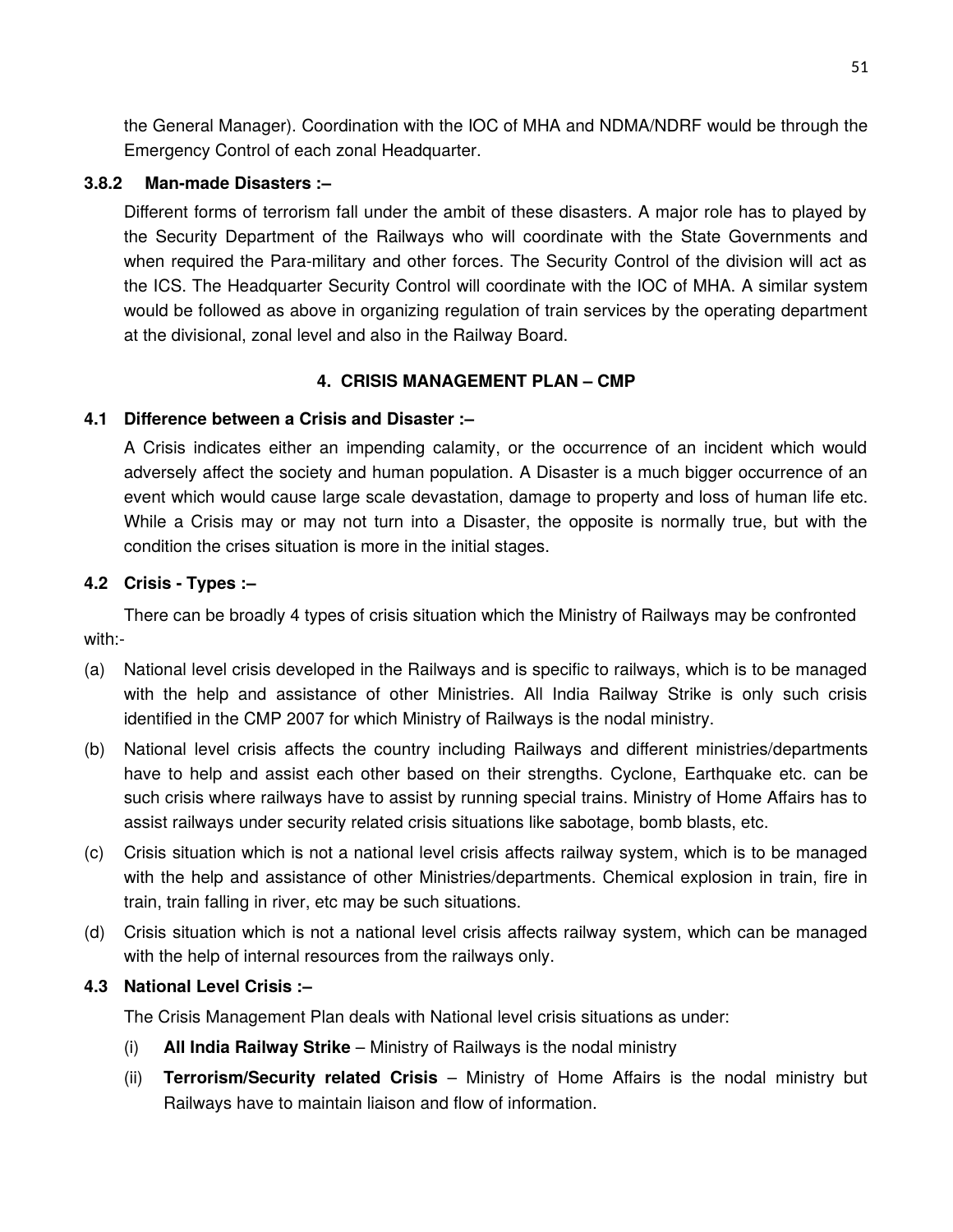- (iii) **Natural Factor(s) related Crisis leading to traffic disruption**  Ministry of Home Affairs is the nodal ministry but Railways have to maintain liaison and flow of information for assistance to restore the affected railway system.
- (iv) **Crisis where railways have to help other ministries** by way of rail transport. Ministries concerned will make their own Crisis Management Plans bringing out the assistance that the Railways will be required to provide to them.

# **4.4 Drill for handling Crises :–**

The Crisis Management Plan (CMP) is intended to deal with the afore-mentioned crisis situations only. The drill to be followed in the Ministry of Railways (Railway Board) as well as on the Zonal Railways in respect of crisis group, functioning of the Control room, communication etc., are basically the same for all crisis situations and the same general drill will follow, to be supplemented by the special instructions depending upon the nature of the crisis.

# **5. MANAGEMENT OF CYCLONES & FLOODS**

# **5.1 Cyclone vulnerability Of S.E. Railway:**

The coastal area of Orissa and West Bengal coming within S.E.Railway jurisdiction are more vulnerable to hazards associated with cyclones.

# **5.2 Coordination by Railways regarding Cyclones Risk Management, Advance Warnings and Mitigation :-**

S.E Railway has to be in close coordination with Odisha and West Bengal Government departments for handling all phases of the cyclones. These include :-

- Cyclone risk mitigation investments on rail track and colonies in the vicinity of high risk area.
- Capacity building on rail tracks/bridges and important rail installations both for reducing devastation from a cyclone, and for relief, restoration etc.
- Advance warning of a cyclone. Action for regulation mainly of Passenger trains follows thereafter. The Railway infrastructure in the vulnerable States is located partly either in a densely populated area or alternately where no significant population exists. While in the former case the resources of the District/State Government would also be concentrated for rescue/ relief/ mitigation, in the latter case the Railways would have to depend mostly on their own resources for restoration of railway track.

# **5.3 MANAGEMENT OF FLOODS**

As per the constitutional provision, Flood Management (FM) is a state subject and as such the primary responsibility for flood management lies with the states.

# **5.3.1 Action Plan for Alignment, Location, Design and Provision of Waterway on Railways Embankments :–**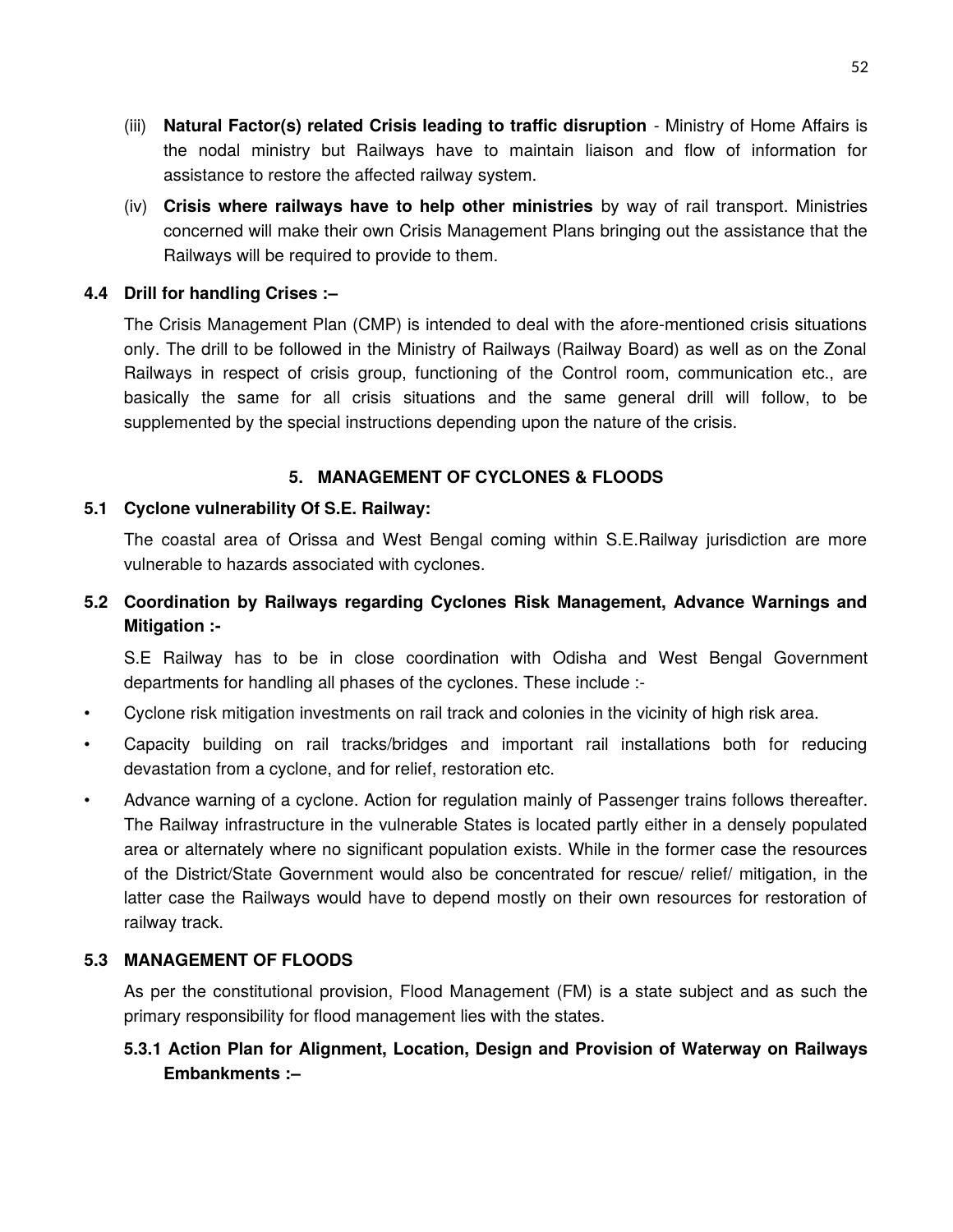Roads and Railway embankments cut across the drainage lines and may lead to increase in vulnerability of the area, through which they pass and to flooding and drainage congestion, if they are not properly aligned, located and designated. In-adequate waterway in the form of vents/culverts/bridges/causeways is another cause of increase in vulnerability to floods. Further, breaches in them may result in huge loss of life and properties. Insufficient height of rail embankments may result in overtopping and breaches.

The Ministry of Shipping, Road Transport and Highways (MOSRTH), MOR, MOD, NAHI, BRO, State Governments/SDMAs will ensure that national highways, state highways, district and other roads are aligned, located and designed properly with respect to height and width and provided with adequate waterway in the form of vents, culverts, bridges and causeways so as to make them flood safe and not increase the vulnerability of the area to flooding and drainage congestion.

The safety of existing roads/railway embankments against floods will also be checked by the MOSRTH, MOR, MOD, NHAI, BRO and state governments/SDMAs/DDMAs and if found inadequate, measures by way of increasing height and width and augmenting water way by constructing additional bridges/culverts/causeways or by adding more spans to existing ones, will be taken up.

### **5.3.2 Flood Forecast :–**

Forecasts (stage/inflow) are issued whenever the river stage at the Flash Flood site exceeds or is likely to exceed a specified level called warning level of the site which is fixed in consultation with the concerned state government. The warning level is generally 1m below the danger level of the site, although there is no-common format designed for issuing flood forecasts by various fields divisions, as forecasts are issued according to the users convenience. In the forecast, the current date and time of issue of forecast, present water level/inflow and anticipated water level/inflow with corresponding date and time are normally included.

### **5.3.3 Dissemination of Flood Forecasts and Warnings :–**

On reaching a critical point, the final flood forecasts are then communicated to the user agencies such as the concerned administrative and engineering authorities of the state/central governments including railways, defence and other agencies connected with flood protection and DM by special messenger/telegram/wireless/telephone/fax/e-mail.

### **5.3.4 The Central Water Commission's Flood Forecasting Network in India :–**

The CWC's FF network covers most of the flood prone inter-state river basins in the country. The CWC is presently issuing flood forecasts for 175 stations of which 147 stations are for river stage forecast and 28 for inflow forecast.

### **5.3.5 India Meteorological Department :–**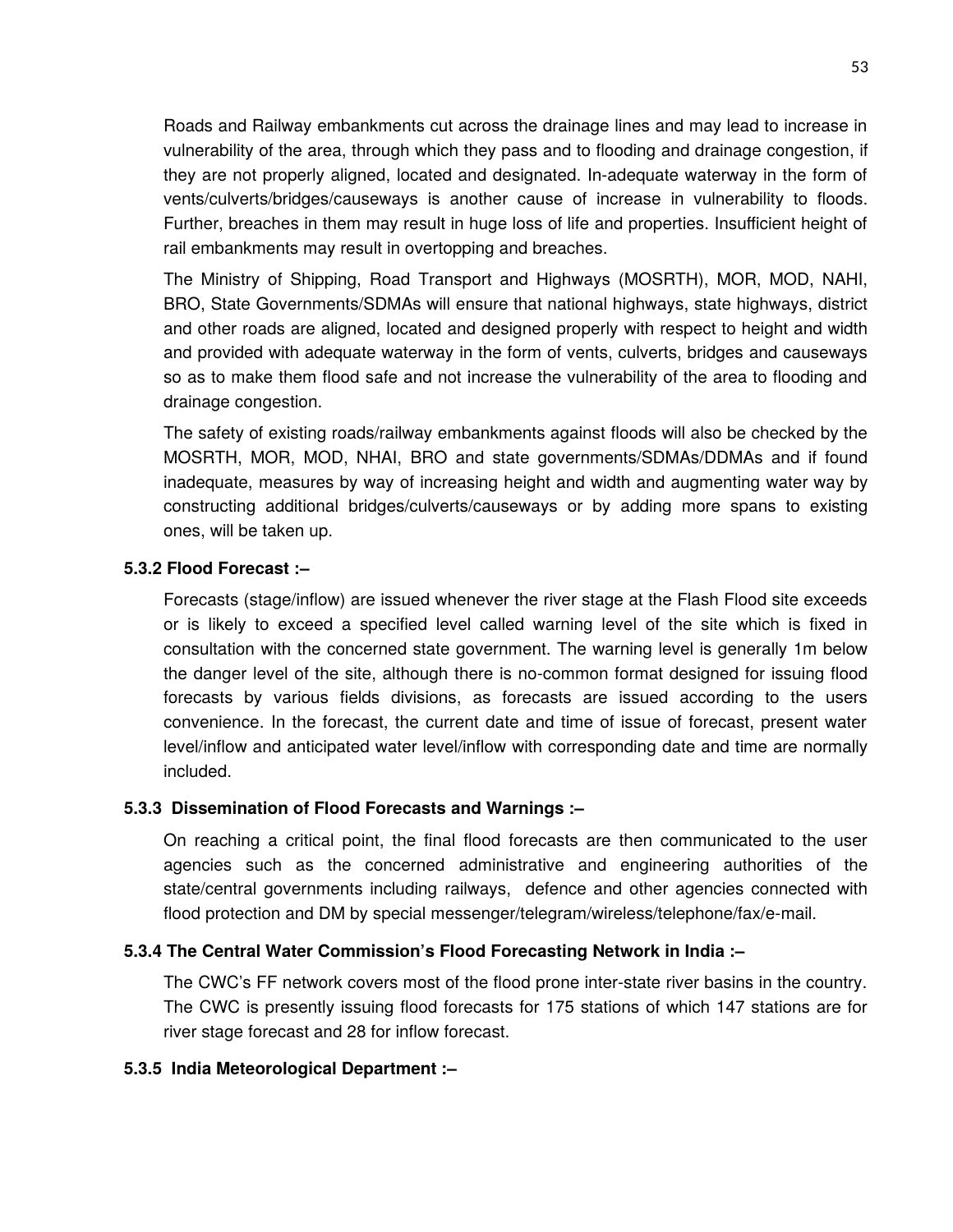The IMD established in 1875, is responsible for the National Meteorological Services and the principal government agency in all matters relating to meteorology, seismology and allied subjects. The IMD is mandated as follows :

- *To warn against severe weather phenomena like tropical cyclones, north-westerly dust storms, heavy rains and snow, cold and heat waves etc., which cause destruction of life and property.*

For the convenience of administrative and technical control, there are six Regional Metrological Centres (RMCs) located at Mumbai, Chennai, New Delhi, Kolkata, Nagpur and Guwahati.

# **5.3.6 Flood Preparedness :–**

Based on NDMA's guidelines, a lot of data is to be collected by the Civil Engineering Directorate, Railway Board, so as to plan flood protection works and to reduce vulnerability. Board has asked RDSO to compile the Flood vulnerable areas in Formation, Cutting Bridges and Buildings etc.

# **5.3.7 Action Plan :–**

The following Action Plan should be followed by the Zonal Railway :–

- Flood/weather forecasting in consultation with IMD and other agencies like CWC, State Government, local bodies etc.
- Development of system of collecting data using modern techniques, Monitoring of land slides, flood danger to bridges, bridge approaches causing interruption to traffic.
- Identification of flood prone areas, RAT, RAW and information prone to erosion/breaches and marking them on railways system map. Monitoring of behaviour of rivers which pose danger to railway embankment.
- Documentation of records of flood and breaches.
- Flood Insurance of Railway properties A pilot project to be taken by each Railway through help of suitable consultants.
- Mechanism for coordination with State Government and other Central Agencies on flood control and erosion etc.
- Sanction and execution of Anti Erosion works of track, formations, bridges etc.
- Improvement to water ways of bridges in track formation (if necessary) including sanction and execution of works.
- Development of Flood Shelters for staff and passenger at suitable locations in the areas prone to repeated floods.
- Implementation of Bye-laws for buildings in flood prone areas including modifications of Works Manual.
- Training on Flood Management to officials in various Railway Training Schools and institutions by devising suitable syllabus.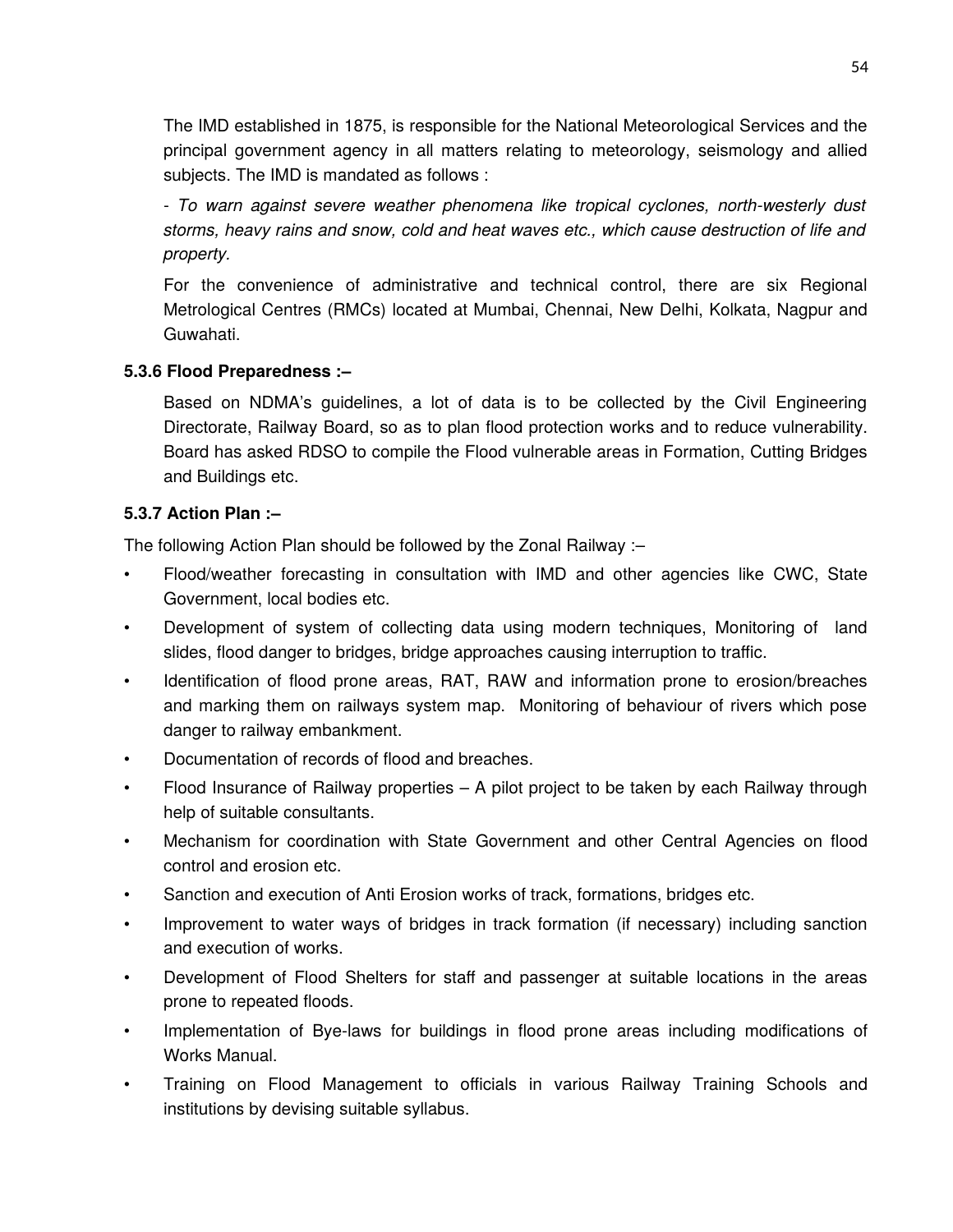- Emergency response team on floods.
- Study of silting pattern resulting in reduction in reservoir/Dam's water holding capacity over years to forecast and extrapolate future impact on track due to over flow and need of additional waterway.
- Study of changed water catchment area due to construction of highways, dams etc.
- Study of changed rainy season month on a particular region.

# **6. MANAGEMENT OF EARTHQUAKES**

# **6.1 Earthquake Risk in India :–**

India's high earthquake risk and vulnerability is evident from the fact that about 59 percent of India's land area could face moderate to severe earthquakes.

# **6.2 Nodal Ministry :–**

The Ministry of Earth Sciences (MoES), as the nodal ministry will prepare the Earthquake Management Plan covering all aspects like earthquake preparedness, mitigation, public awareness, capacity building, training, education, Research and Development (R&D), documentation earthquake response, rehabilitation and recovery.

# **6.3 Monitoring Seismic Activity and Safety Codes :–**

The Indian Meteorological Department (IMD) will be the nodal agency for the monitoring of seismic activity. The Bureau of Indian Standards (BIS) will be the nodal agency for preparing earthquake-resistant building codes and other safety codes. AII such key stakeholders, including central ministries and departments and State Governments/SDMAs will develop detailed DM plans, recognising the seismic risk in their respective jurisdictions, based on the Guidelines, of NDMA. Given the high seismic risk the earthquake vulnerability in India, the NDMA Guidelines require the Railways alongwith all other stakeholders to ensure that, hereafter, all new structures are built in compliance of earthquake-resistant building codes and town planning bye-laws. This will be taken up as a national resolve.

# **6.4 Structural Safety Audit and Strengthening :–**

The NDMA Guidelines emphasize the need for carrying out the structural safety audit of existing lifeline structures and other critical structures in earthquake-prone areas, and carrying out selective seismic strengthening and retrofitting. The critical factors responsible for the high seismic risk in India and consequently the prioritised six sets of critical interventions, have been presented as the six pillars of earthquake management. They will help to :

- 1) Ensure the incorporation of earthquake-resistant design features for the construction of new structures.
- 2) Facilitate selective strengthening and seismic retrofitting of existing priority and lifeline structures in earthquake-prone areas.
- 3) Improve the compliance regime through appropriate regulations and enforcement.
- 4) Improve the awareness and preparedness of all stakeholders.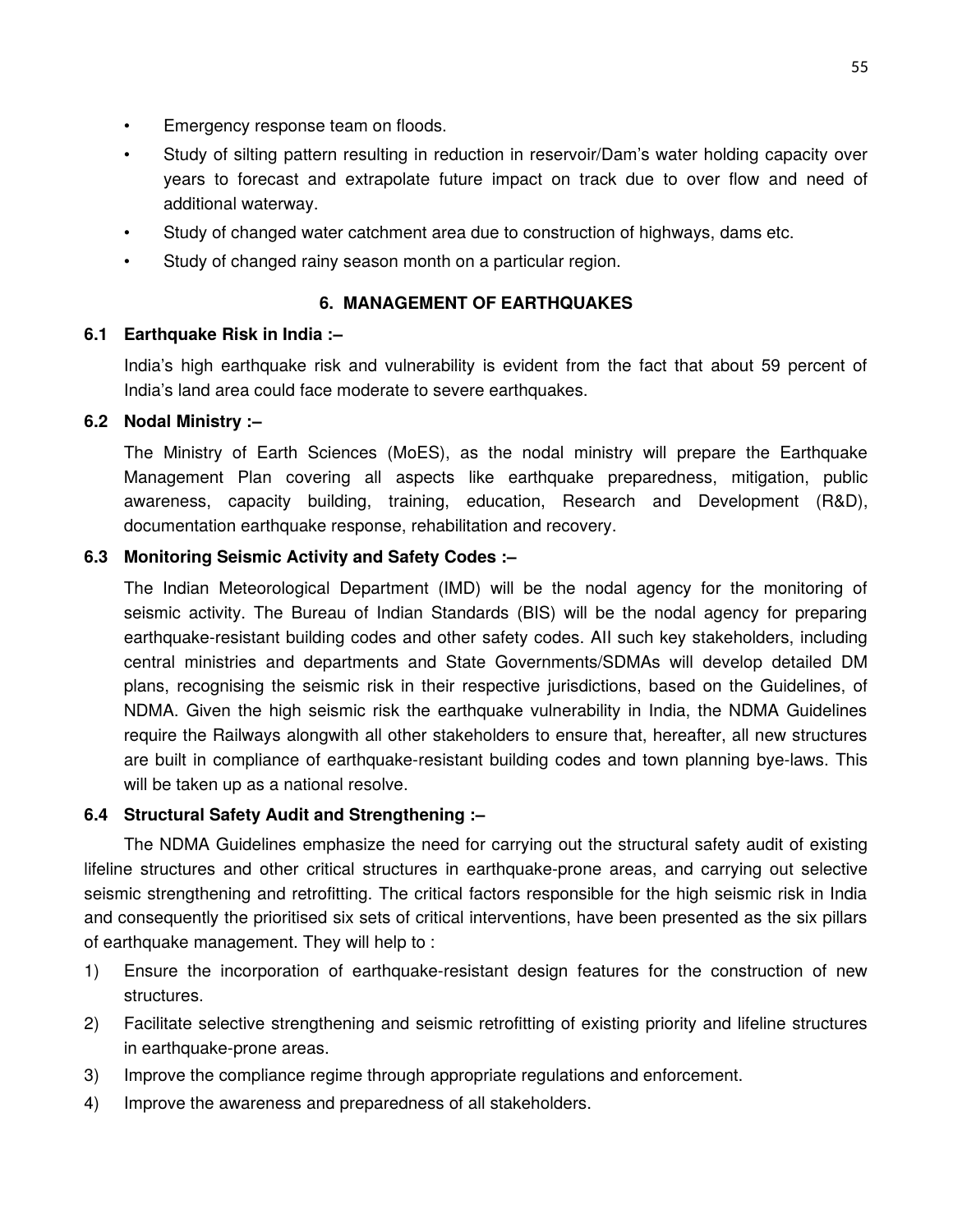- 5) Introduce appropriate capacity development interventions for effective earthquake management (including education, training, R&D, and documentation).
- 6) Strengthen the emergency response capability in earthquake-prone areas.

# **6.5 Institutionalization Earthquake-Resistant Design and Construction :–**

The Railways alongwith all central ministries and departments and State Governments will facilitate the implementation and enforcement of relevant standards for seismically safe design and construction of buildings, bridges, flyovers, ports and harbours, and other lifeline and operationally important structures including track infrastructure etc. falling within their administrative control.

# **6.6 Need for Seismic Strengthening of Existing Structures :–**

There are approximately 12 crores buildings in the country in seismic Zones III, IV and V. A review of the vulnerable buildings on the Railways needs to be similarly done. Out of these how many are critical to Railways operational needs to be separately identified. Most of these buildings are not earthquake-resistant and are potentially vulnerable to collapse in the event of a high intensity earthquake. As it is not practically feasible or financially viable to retrofit all the existing buildings, these guidelines recommend the structural safety audit and retrofitting of select critical lifeline structures and high priority buildings. Such selection will be based on considerations such as the degree of risk, the potential loss of life and the estimated financial implications for each structure, especially in high-risk areas, i.e. in seismic Zones III, IV and V, where structures have to conform to IS-1893 specifications.

### **6.7 Preparedness by Railways :–**

The review of earthquake vulnerability and of structural audit of existing critical structures(operationally essential) is coordinated by CE Directorate in Railway Board. RDSO has been assigned the job of collection of data and prepare a plan for developing the specification etc for new buildings and identify existing ones which need retro-fitment. On the Zonal Railways and the Divisions the subject is to be coordinated by the PCE and Sr. DEN's. Action to be taken by the Railways/PUs on these guidelines are briefly summarized in Annexure (after this chapter) in a tabular form to facilitate this review. Zonal Railway, may also keep the effect of Cyclones and Landslides in mind in such vulnerable areas while reviewing preparedness on each item covered in NDMA guidelines.A detailed study will have to be done by RDSO to work out the actual requirements and investment planning, if any, that may be needed to fulfill the end objectives. For effective handling of the information and details of a railway, each division is to be taken as a unit.

#### **ANNEXURE**

| <b>PRIMING A REPORT OF A PROVINCE ON EXIGINATIVE AND LIBRARY</b> |                         |                        |
|------------------------------------------------------------------|-------------------------|------------------------|
| Railway                                                          | <b>Earthquake</b>       | <b>Flood Proneness</b> |
|                                                                  |                         |                        |
| <b>Infrastructure</b>                                            | <b>Proneness Review</b> | <b>Review</b>          |

# **Summary of NDMA Guidelines on Earthquakes and Floods**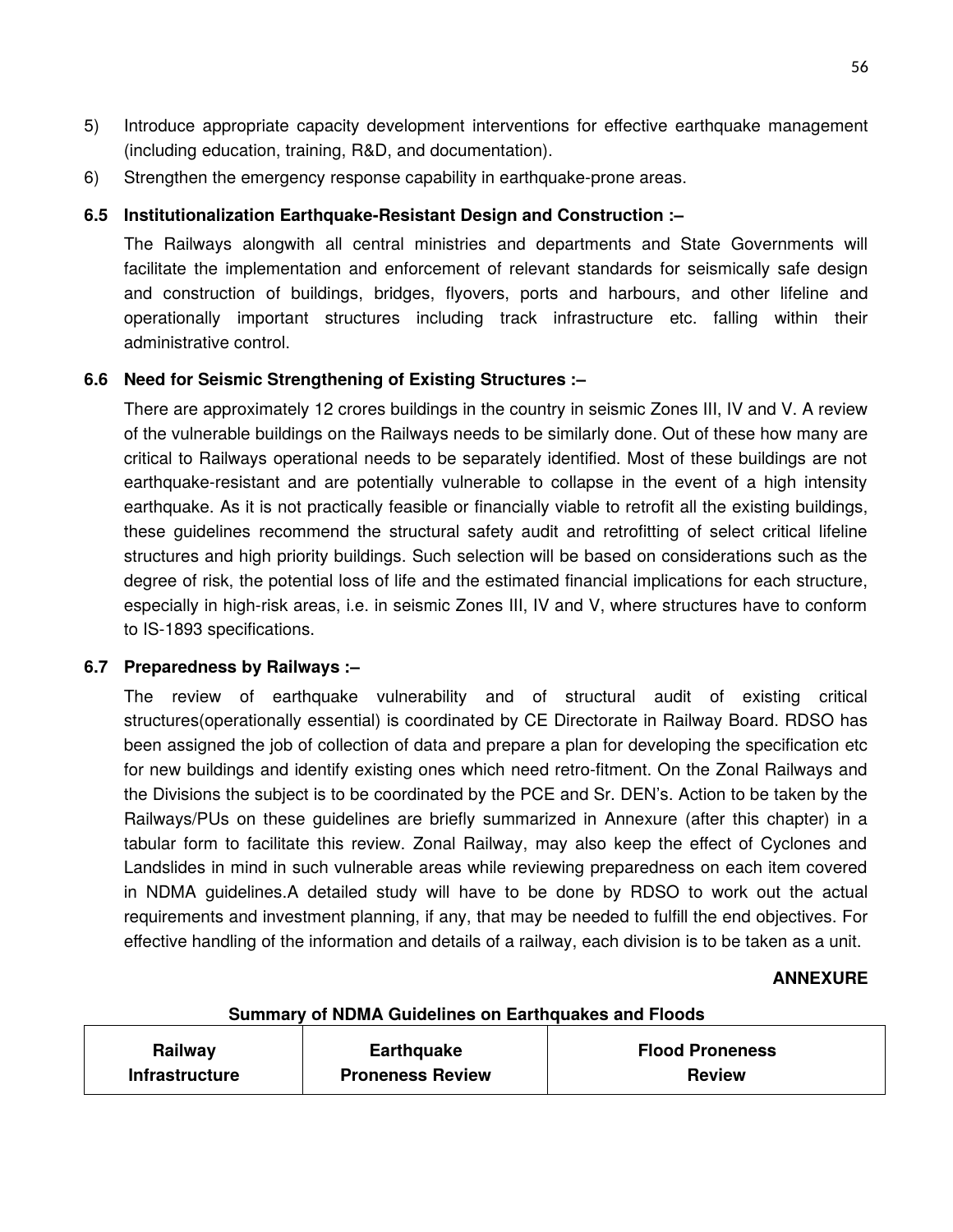| Railway Track Formation<br>(incl. station<br>Yards,<br>bridges/<br>culverts,<br>ROBs/RUBs, etc.)<br><b>Buildings</b><br>housing<br>signaling gears like RRI,<br>SSI etc. | <b>New Construction Must be</b><br>earthquake resistant<br><b>Existing Infrastructure</b><br>Identify<br>existing<br>railway<br>infrastructure falling<br>under<br>various seismic zones.      | Station<br>New<br>Construction:<br>Railway<br>building should be located in such a<br>fashion that they are above the levels<br>corresponding to a 100 year frequency or<br>maximum observed flood levels.<br>the<br>Similarly they should also be above the<br>levels corresponding to a 50 year rainfall                                                                                                                                                                                                                                                                                                                                                                                                                                                        |
|--------------------------------------------------------------------------------------------------------------------------------------------------------------------------|------------------------------------------------------------------------------------------------------------------------------------------------------------------------------------------------|-------------------------------------------------------------------------------------------------------------------------------------------------------------------------------------------------------------------------------------------------------------------------------------------------------------------------------------------------------------------------------------------------------------------------------------------------------------------------------------------------------------------------------------------------------------------------------------------------------------------------------------------------------------------------------------------------------------------------------------------------------------------|
| <b>Buildings</b><br>in open<br>line<br>maintenance work centers<br>like loco sheds, Coaching<br>depots etc.<br>Station buildings                                         | Review for earthquake<br>resistant adequacy based on<br>age, foundation and other<br>details.<br>- Retrofit/rebuild to make it<br>earthquake resistant.                                        | and the likely subversion due to drainage<br>congestion.<br>Government offices buildings should be<br>above a level corresponding to a 25 year<br>flood or a 10 year rainfall with stipulation<br>that all buildings in vulnerable zones<br>should be constructed on columns or<br>stilts.                                                                                                                                                                                                                                                                                                                                                                                                                                                                        |
| Control<br>other<br>room,<br>important office building,<br>etc.<br>High-rise residential<br>buildings, other important<br>residential buildings<br>Railway hospitals     | - Training of Engineers (at<br>various levels)<br>- associated with design and<br>construction<br>οf<br>railway<br>infrastructure.<br>other<br>item<br>that<br>Any<br>railway may like to add. | Railway track at levels well above the<br>likely flood levels.<br><b>Existing Infrastructure:</b><br>Co-ordination with flood/rain forecasting<br>agencies to get early warning so as to<br>introduce patrolling. Speed restriction etc.<br>as per the provisions in Railway's SR.<br>Inspections of Railway Affecting Works -<br>to be streamlined and timely ensured.<br>Review of waterways for adequacy and<br>alignment and measures to modify, if<br>needed.<br>Status Note on the lessons learnt from the<br>previous flood situations in the past 5<br>years.<br>Bye-laws for buildings in flood plains.<br>Making existing and new buildings and<br>infrastructure capable of withstanding fury<br>of floods.<br>Any other item that railway may like to |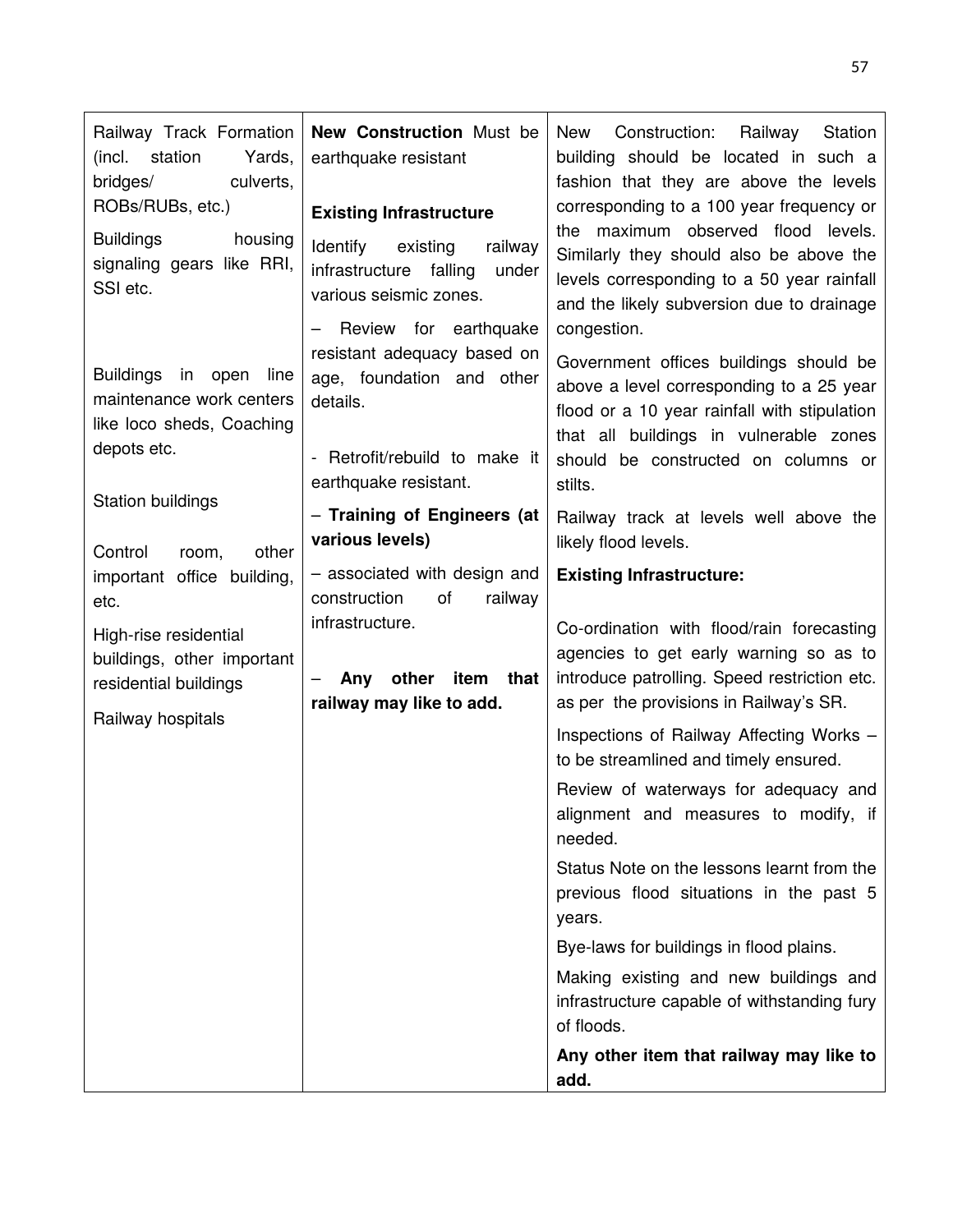Zonal Railways will review their new projects as well as the existing infrastructure to fall in line with NDMA guidelines. The Action Plan, including the prevention and post disaster response for cyclones, is very similar as for floods. Zonal railways should also keep the effect of cyclones and landslides in mind while reviewing preparedness on each item covered under NDMA guidelines. A multi-disciplinary team comprising of various departments such as Civil, S&T, Electrical, Mechanical, Medical, Security, Personnel and Finance will be constituted for this purpose by the respective zonal railways. Sr. ED/CE/ RDSO has been nominated by the Board to monitor this work. CSOs will coordinate with PCEs and other concerned officers to see that necessary action is taken in a time bound manner which should be part of the disaster management plan of the railways both at the zonal and divisional levels.

# **1. MANAGEMENT OF BIOLOGICAL DISASTERS**

### **7.1 Causes of Biological Disasters :-**

Biological disasters might be caused by epidemics, accidental release of virulent microorganism(s) or Bioterrorism (BT) with the use of biological agents such as anthrax, smallpox, etc.

### **7.2 Mitigation :-**

The essential protection against natural and artificial outbreaks of disease (bio-terrorism) will include the development of mechanisms for prompt detection of incipient outbreaks, isolation of the infected persons and the people they have been in contact with and mobilization of investigational and therapeutic countermeasures.

# **7.4 Nodal Ministry and support of other Ministries:-**

The response to these challenges will be coordinated by the nodal ministry-Ministry of Health and Family Welfare (MOH&FW) with inputs from the Ministry of Agriculture for agents affecting animals and crops. The support and input of other ministries like Ministry of Home Affairs, Ministry of Defence, Ministry of Railways and Ministry of Labour and Employment, who have their own medical care infrastructure with capability of casualty evacuation and treatment, have an important role to play. With a proper surveillance mechanism and response system in place, epidemics can be detected at the beginning stage of their outbreak and controlled.

# **7.5 Handling CBRN Disaster – Training:**

For handling and to provide medical relief for all CBRN disaster which (include a Biological Disaster) and mitigation of BW and BT affected Railway staff, need to be incorporated in the Hospital DM Plan. Training of a skeleton numbers of Medical Doctors in each Divisional Railway Hospital to manage CBRN casualties is to be planned.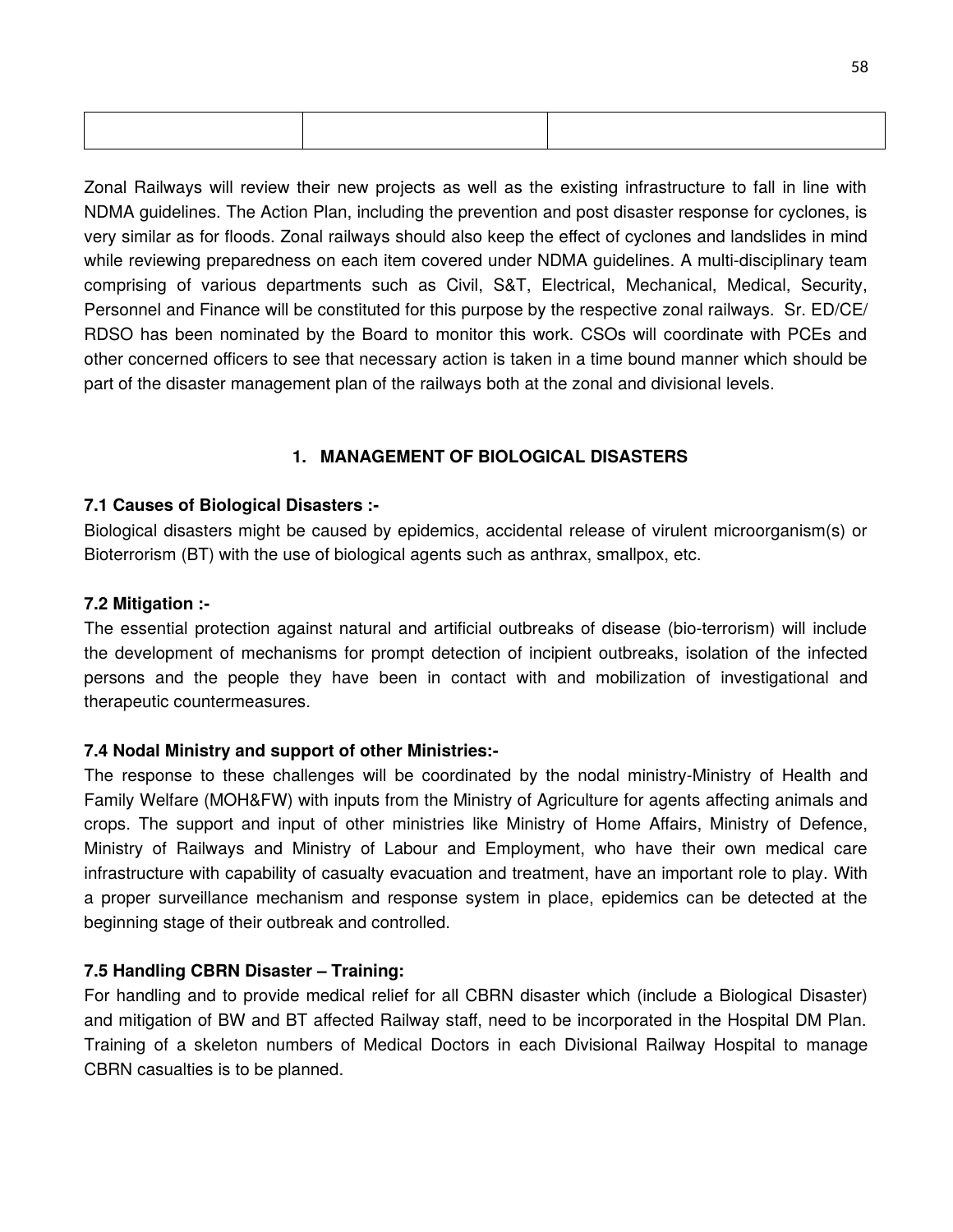### **2. MANAGEMENT OF CHEMICAL DISASTERS**

### **8.1 Guidelines by NDMA :**

National Disaster Management Authority (NDMA) has issued guidelines on the management of chemical disasters. These guidelines are directed more towards their prevention and mitigation of their effects, if these happen than on rescue and relief operations afterwards. The main stakeholders in the management of chemical disasters are Ministry of Environment and Forests (MoEF; the nodal ministry); Ministry of Home Affairs (MHA); Ministry of Labour and Employment (MoLE); Ministry of Agriculture (MoA); Ministry of Shipping, Road Transport and Highways (MoSRT & H); Ministry of Defence (MoD); Ministry of Chemicals and Fertilizers (MoC&F); Ministry of Petroleum and Natural Gas (MoP &NG). Department of Atomic Energy (DAE);

### **8.2 Salient features of NDMA Guidelines :**

The growth of chemical industries has led to an increase in the risk of occurrence of incidents associated with hazardous chemicals (HAZCHEM). With their proliferation, the demands on its transportation by rail has gone up significantly. Common causes for chemical accidents are deficiencies in safety management systems and human errors, or they may occur as a consequence of natural calamities or sabotage activities. Chemical accidents result in fire, explosion and/or toxic release. The nature of chemical agents and their concentration during exposure ultimately decides the toxicity and damaging effects on living organism in the form of symptoms and signs like irreversible pain, suffering, and death. Meteorological conditions such as wind speed, wind direction, height of inversion layer, stability class etc. also play an important role by affecting the dispersion pattern on toxic gas clouds.

### **8.4 Guidelines on Chemical Disasters:**-

Railway's guidelines/instructions relevant to the zonal railways have been issued separately in detail for taking necessary action and incorporating suitable provisions in their respective DM Plans. These guidelines will add to the existing safeguards listed in the Red Tariff on handling, storage and transportation of hazardous material.

# **8.5 Railways Red Tariff – Transport of Hazchem :**

Indian Railways have also been transporting chemicals and hazardous materials e.g. petroleum products (petrol, Naphtha, HSD, etc.), Caustic soda, Alcohol, compressed gases (LPG gas etc.) Chemical manures, Acids, Matches etc. These goods are carried either in the SLRs or in the Parcel Vans or in the goods wagons. Quantum and type of transportation of such hazardous material varies from railway to railway and different zonal railways need to prepare themselves based on the type and extent of hazardous material being handled and transported by them. Indian Railway's Rules for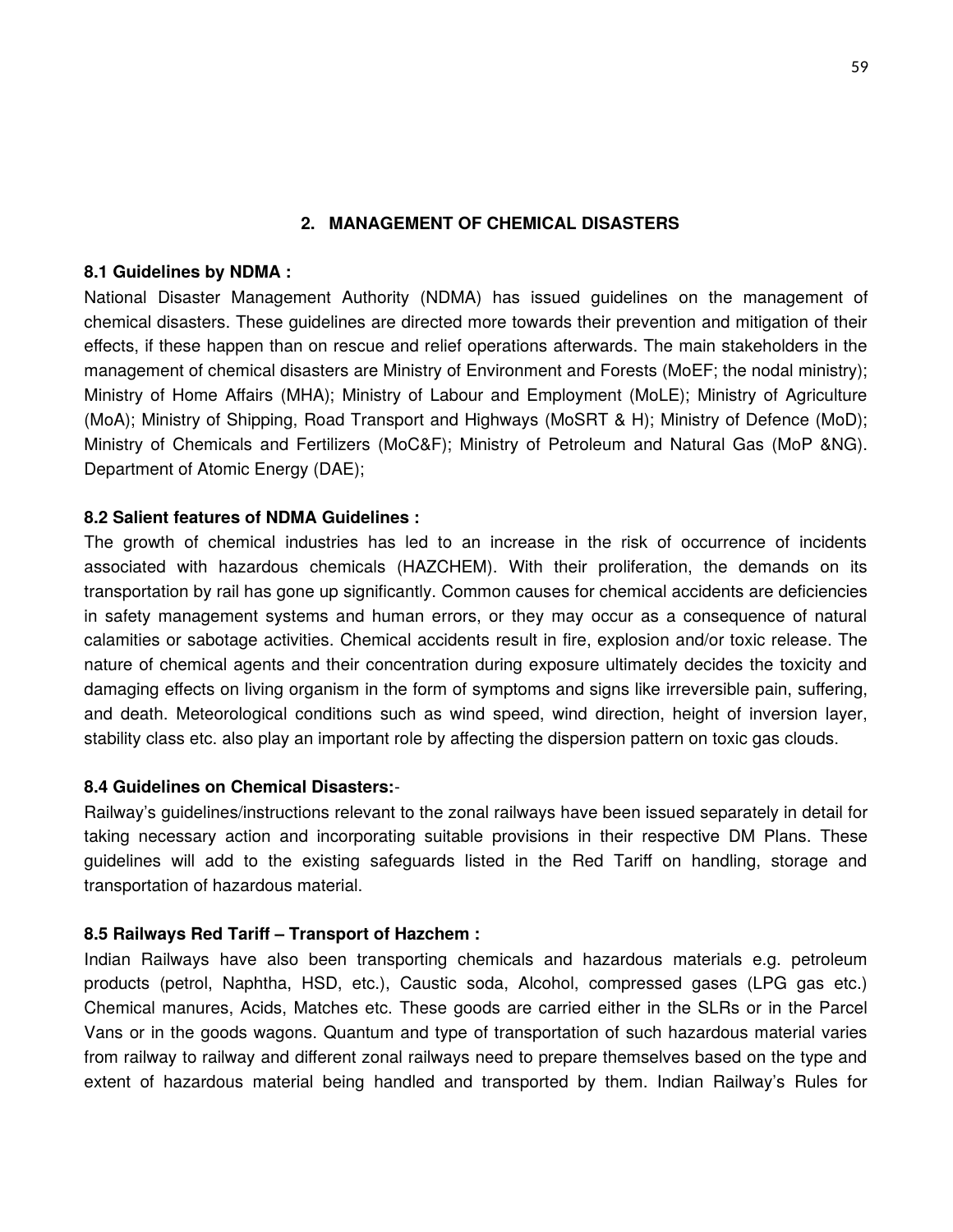carrying dangerous (hazardous goods) by rail have been legislated in the Railway Red Tariff Rule 2000 as per which dangerous goods have been classified into following 8 classes:

- 1. Explosives
- 2. Gases, Compressed, liquefied or dissolved under pressure
- 3. Petroleum & other inflammable liquids
- 4. Inflammable solids
- 5. Oxidizing substance
- 6. Poisonous (Toxic Substances)
- 7. Radio-active substances
- 8. Acids & other Corrosives.

Chapter I to VIII respectively deal with the above classes of dangerous goods which include General rules governing acceptance, handling, Carriage, storage, delivery and the list of commodities included in that class. Carriage of Goods of a hazardous nature other than those specified in these chapters shall not be accepted for transport by rail unless specially authorised by the railway administration as provided under these Rules. Out of the above 8 classes of dangerous goods, classes II (Gases, Compressed, Liquefied or dissolved under pressure), III (Petroleum and other inflammable liquids) and VIII (Acids and other corrosives) are dealt in bulk on the railways whereas other classes of dangerous goods are dealt in piecemeal/small quantities in parcel vans/SLRs. Railways may refer to the specific paras pertaining to all these classes of dangerous goods.

### **8.6 Monitoring Movement of Hazchem :**

Dedicated communication system is to be established for Rail Transportation to monitor movement of Toxic Chemical Agents. A mechanism is to be developed like a Geographic Information system (GIS) for continuous monitoring of such Transport Vehicles along their route. This may require to be dovetailed with the FOIS network of the Railways, once the TMS/FOIS is extended for booking (preparation of RRs) and movement of chemical items in wagons to be included in FOIS.

### **8.7 Rescue Relief and Restoration Operations:**

Railway's expertise in dealing with the mishappenings like spillage, catching fire etc. of these dangerous goods is very limited. It is therefore imperative that the respective zonal railways will develop and nurture coordination with those agencies and Organisations on their system that have expertise in dealing with the hazardous material being handled and transported on the respective zonal railways. Contact details e.g. Name, Designation, Telephone Nos., Mobile Nos. etc. of such agencies should be available in the Divisional and Zonal Railway Disaster Management Plan so that these agencies can be called for without any delay during any untoward incident. Nominated staff of ARMVs, ARTs and few of the staff maintaining the rolling stock which is used for transportation of hazardous material may be trained and equipped with the equipment used for dealing with such material. Divisions located on the "Hazchem Rail Transportation Highways" have to be in close touch with specialized services available with IOC/GAIL and Pvt. Chemical Factories and NGOs to be able to call upon their men and fire fighting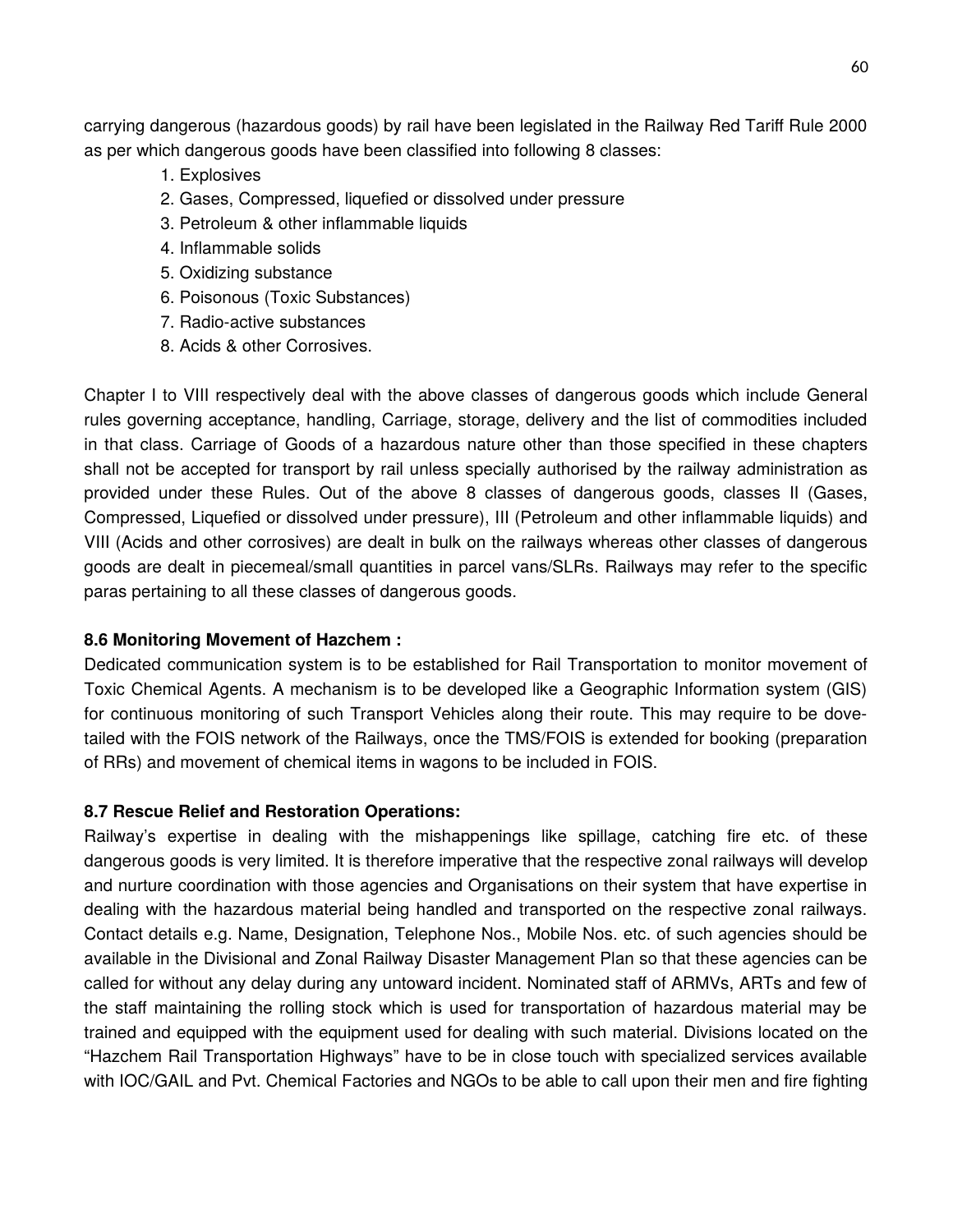fire extinguishers etc at short notices. Vulnerability on this Highway needs to be reduced by the removal of Jhuggies from close to the track (say at least 15 m away).

### **3. MANAGEMENT OF CHEMICAL (TERRORISM) DISASTERS**

#### **9.1 Introduction :-**

A terrorist attack involving chemical agents differs from a normal terrorist attack as it results in specific effects on health and can cause fatal injuries, create panic, and affect the morale of the community. The targets of terrorists include market places, densely populated areas, public functions, important dignitaries, water and electricity supplies, restaurants/food plazas, malls, places of entertainment, **busy railway stations in metros** and critical and sensitive military, civil and economic institutions.

#### **9.2 CTD Preparedness Plan:-**

Implementation of the Guidelines at the national level shall begin with the preparation of a detailed action plan (involving programmes and activities) by the nodal ministry (MHA) that shall promote coherence among different CTD management practices and strengthen mass casualty management capacities at various levels. The concerned ministries like MoD, MoEF, Ministry of Railways (MoR), MoL&E (through Employees' State Insurance Corporation (ESIC), MoA etc., will also prepare their respective CTD preparedness plan as a part of all hazard DM Plans. The Railways has an important role in the management of mass casualties in the event of national calamities, they should also cater for developing additional capacities besides meeting their own requirements in their preparedness plan. Railway Board has issued guidelines on precautions in handling, storage and transportation of chemicals. These are to supplement the guidelines laid down in the Red Tariff. The Commercial Department may keep the RPF official updated on the Goods Sheds which handle Hazchem so that adequate security systems can be strengthened. This may be a part of the Divisional DM Plans.

#### **9.4 Preparedness for Emergency Response :-**

Preparedness for an emergency response at the incident site requires protection, detection, and decontamination. RPF and the Medical Department have a role to play in the relief and mitigation efforts. SOPs are required for all the emergency responders working under the overall supervision of the incident commander. This may be identified in the zonal DM Plan as the DRM of the respective division on the Railways where CTD has occurred. SOPs will be included for field decontamination. A well-orchestrated medical response to CTD will be possible only by having a command and control function at the divisional level by the Medical Department. The CMO/CMS will be the main coordinator for the management of CTD.

#### **9.5 Training for the Responders:-**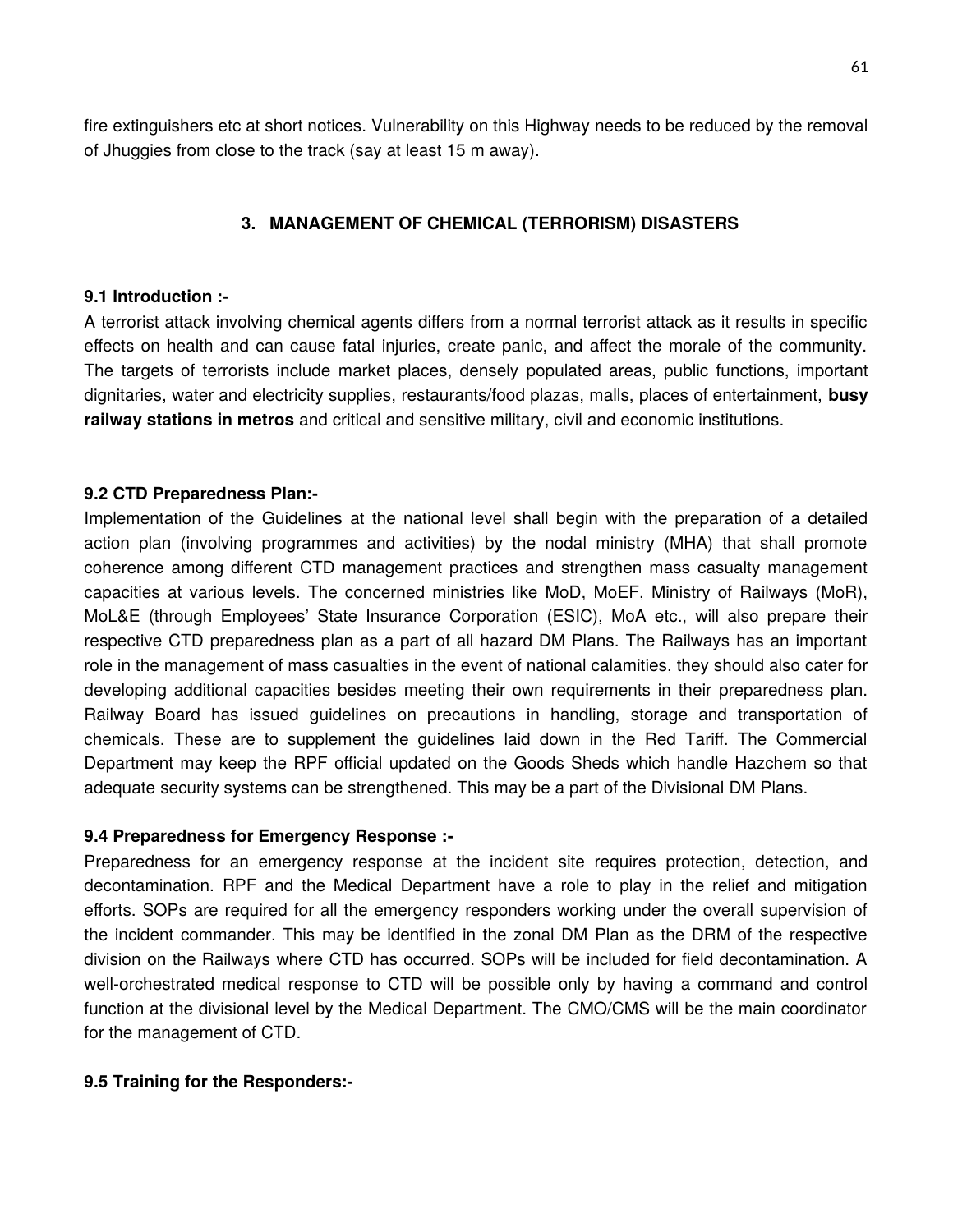The Medical Department of the Railways has little or no expertise in the effects of different chemicals. This needs to gradually developed initially in a skeleton number (one or two) of Doctors and Paramedics in each Divisional Railway Hospital through training.

### **4. MANAGEMENT OF NUCLEAR AND RADIOLOGICAL EMERGENCY (DISASTER)**

### **10.1 Nuclear/Radiological Emergency:**

Any radiation incident resulting in or having a potential to result in exposure and/or contamination of the workers or the public in excess of the respective permissible limits can lead to a nuclear/radiological mergency. Normally, nuclear or radiological emergencies are within the coping capability of the plant/facility authorities. A nuclear emergency that can arise in nuclear fuel cycle facilities, including nuclear reactors, and the radiological emergency due to malevolent acts of using Radiological Dispersal Devices are the two scenarios that are of major concern. The impact of a nuclear disaster will be well beyond the coping capability of the local authorities and it calls for handling at the national level.

### **10.1 Vulnerability of Nuclear Facilities:**

Identification of a Rail network close to a nuclear facility needs to be done by the zonal Railways. Accidents during the transportation of radioactive materials are of low probability due to the special design features of the containers in which they are transported and special safety and security measures (to take care of all possible threats/eventualities, including the threat from misguided elements) which are laid down to be followed during actual transportation. A network of 18 Emergency Response Centres has presently been established by the Bhabha Atomic Research Centre to cope with radiological emergencies in the public domain, like transport accidents, handling of orphan sources, explosion of Radiological Dispersal Devices etc. The task of these Emergency Response Centres is to monitor and detect radiation sources, train the stakeholders, maintain adequate inventory of monitoring instruments and protective gear, and provide technical advice to first responders and local authorities.

# **5. MANAGEMENT OF RAIL DISASTER IN TUNNELS/ DEEP CUTTINGS OR IN A WATER BODY**

### **11.1 Expertise To handle Rail Disasters in Tunnels etc. :**

The Railways have no expertise or infrastructure to handle a train disaster if it occurs in a tunnel or in a deep cutting not approachable by land. No machinery or earth moving equipment is available on the Indian Railways which would be mobilized for this job. Help of other stake holders or of NDRF has to be taken for this.

### **11.2 Ventilation arrangements in Tunnels:**

Adequacy of ventilation arrangement and its efficient operation is always a matter of concern especially in very long tunnels. There are ventilation systems installed with alarms to warn the control rooms in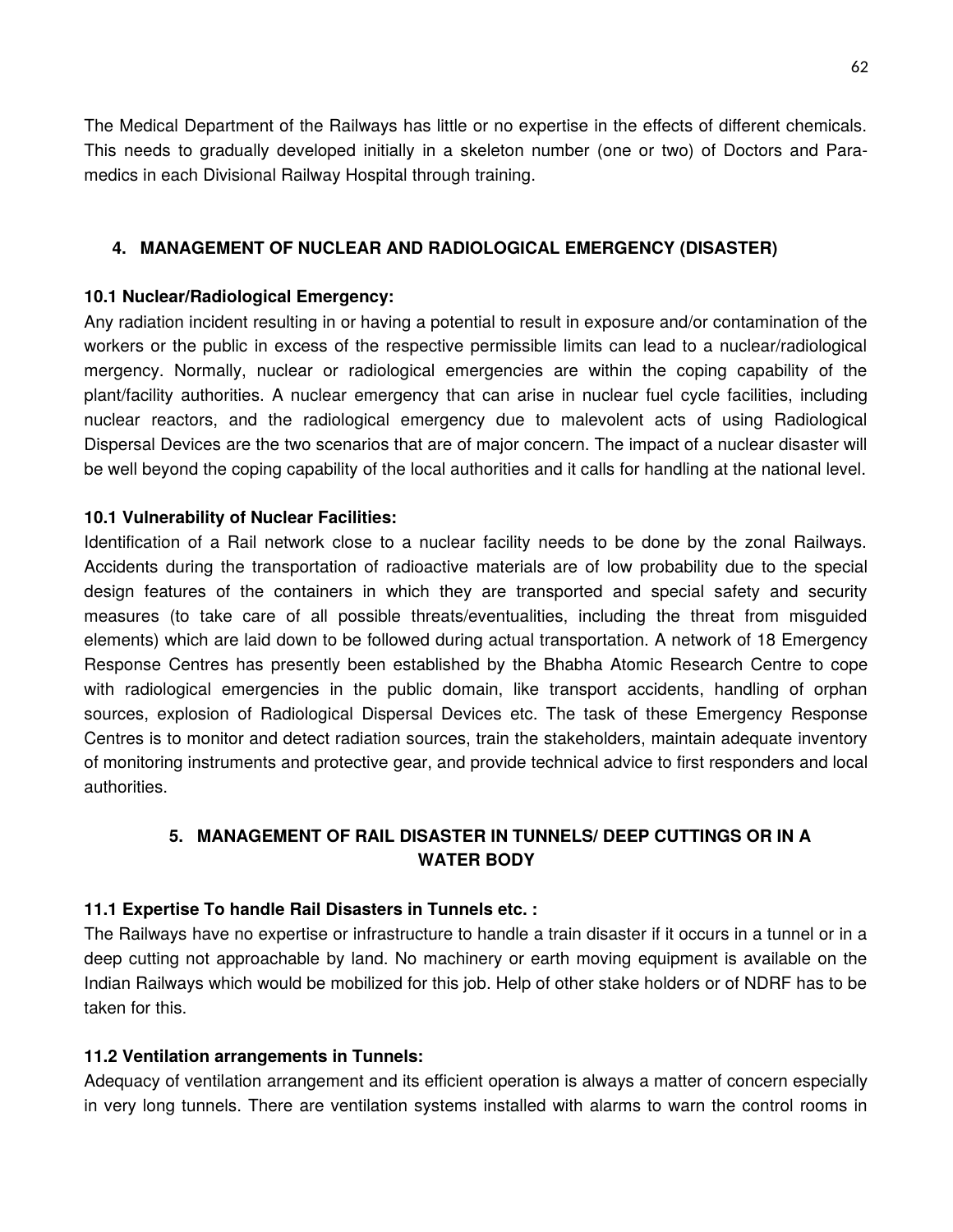case of a mishap. In case a train stalls in long tunnel due to derailment/fire or any unusual condition, automatically alarm will be sounded in the control room to alert the Ventilation Operator/Controller or if Guard/Driver of a train or any other person gives such call on 'Emergency' Telephone the Ventilation Operator should control the ventilation in tunnel as per the procedure given.

### **11.3 Lighting Systems in Tunnels for use in emergency :**

Depending on length of a tunnel, emergency lighting arrangements may be provided to give immediate assistance in handling a disaster.

# **11.4 Rail Disasters in a Lake, River, Sea etc. :**

The Railways neither has the equipment (cranes operated from barges) nor trained manpower to extricate bodies from a train or coaches fallen down from a bridge on to a water body, viz lake, river *or sea etc. Help of the NDRF has to be taken is such a situation.*

# **6. Conclusion**

This chapter on Disaster Management deals in brief the basic information related to Disaster Management in the Indian Railway system to cope with different type of disasters. However, the information is not exhaustive. For detailed information and guide lines the following source may be referred:-

- i) Disaster management Act, 2005.
- ii) Disaster Management Plan of Ministry of Railways
- iii) Disaster Management Plan of S.E.Railway,
- iv) Disaster Management Plan of respective Divisions of SER.
- v) Guidelines issued by NDMA from time to time.
- vi) Disaster Management Plan of Sate Governments and District authorities coming within the jurisdiction of SER.
- vii) Instructions issued from time to time by railway administration and other governmental agencies on subjects concerning Disaster Management.

# **7. MANAGEMENT OF BIOLOGICAL DISASTERS**

# **7.1 Causes of Biological Disasters :–**

Biological disasters might be caused by epidemics, accidental release of virulent microorganism(s) or Bioterrorism (BT) with the use of biological agents such as anthrax, smallpox, etc.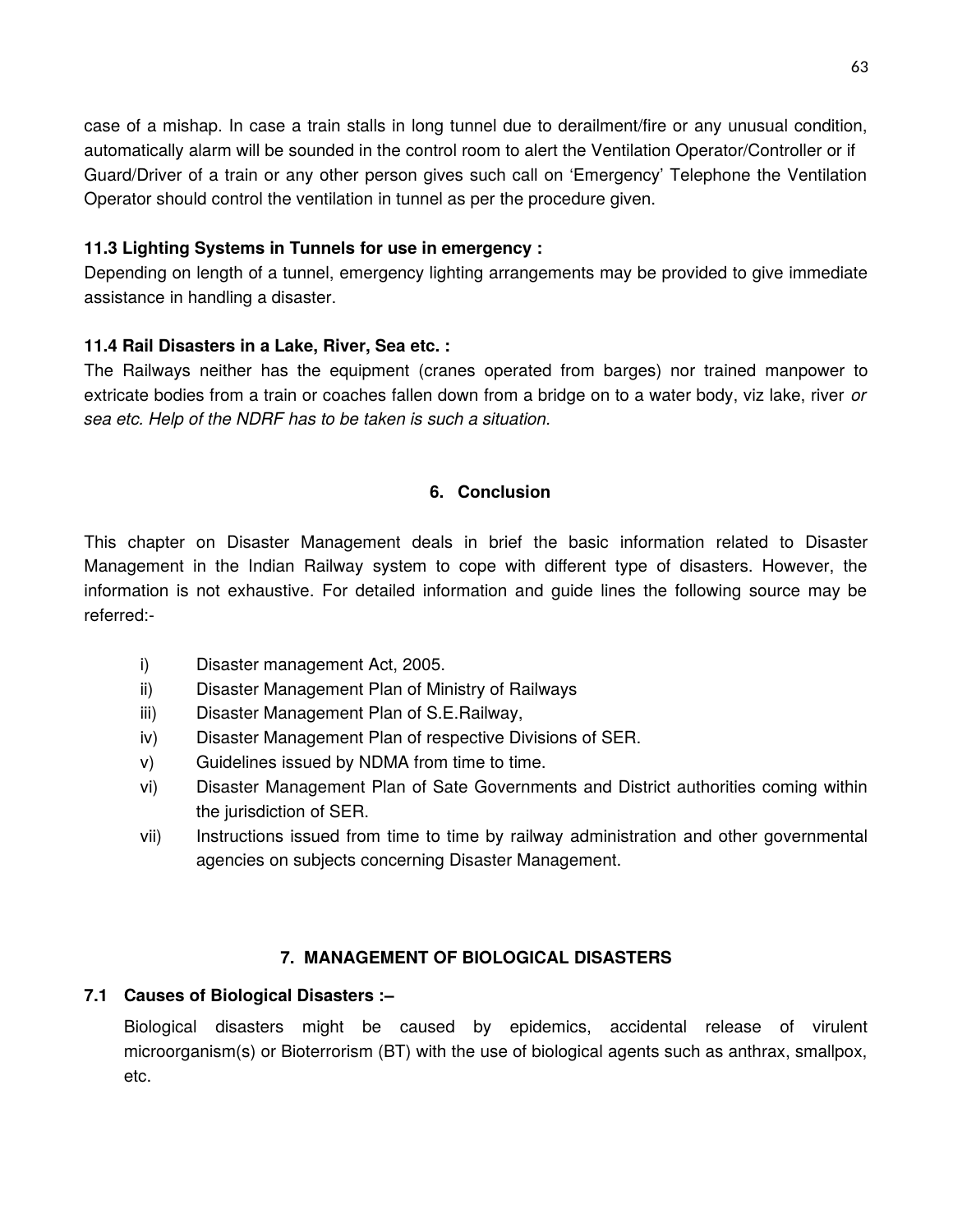### **7.2 Mitigation :–**

The essential protection against natural and artificial outbreaks of disease (bio-terrorism) will include the development of mechanisms for prompt detection of incipient outbreaks, isolation of the infected persons and the people they have been in contact with and mobilization of investigational and therapeutic countermeasures.

### **7.3 Nodal Ministry and support of other Ministries :–**

The response to these challenges will be coordinated by the nodal ministry-Ministry of Health and Family Welfare (MOH&FW) with inputs from the Ministry of Agriculture for agents affecting animals and crops. The support and input of other ministries like Ministry of Home Affairs, Ministry of Defence, Ministry of Railways and Ministry of Labour and Employment, who have their own medical care infrastructure with capability of casualty evacuation and treatment, have an important role to play. With a proper surveillance mechanism and response system in place, epidemics can be detected at the beginning stage of their outbreak and controlled.

## **7.4 Handling CBRN Disaster – Training :–**

For handling and to provide medical relief for all CBRN disaster which (include a Biological Disaster) and mitigation of BW and BT affected Railway staff, need to be incorporated in the Hospital DM Plan. Training of a skeleton numbers of Medical Doctors in each Divisional Railway Hospital to manage CBRN casualties is to be planned.

### **8. MANAGEMENT OF CHEMICAL DISASTERS**

### **8.1 Guidelines by NDMA :–**

National Disaster Management Authority (NDMA) has issued guidelines on the management of chemical disasters. These guidelines are directed more towards their prevention and mitigation of their effects, if these happen than on rescue and relief operations afterwards. The main stakeholders in the management of chemical disasters are Ministry of Environment and Forests (MoEF; the nodal ministry); Ministry of Home Affairs (MHA); Ministry of Labour and Employment (MoLE); Ministry of Agriculture (MoA); Ministry of Shipping, Road Transport and Highways (MoSRT & H); Ministry of Defence (MoD); Ministry of Chemicals and Fertilizers (MoC&F); Ministry of Petroleum and Natural Gas (MoP &NG). Department of Atomic Energy (DAE);

### **8.2 Salient features of NDMA Guidelines :–**

The growth of chemical industries has led to an increase in the risk of occurrence of incidents associated with hazardous chemicals (HAZCHEM). With their proliferation, the demands on its transportation by rail has gone up significantly. Common causes for chemical accidents are deficiencies in safety management systems and human errors, or they may occur as a consequence of natural calamities or sabotage activities. Chemical accidents result in fire, explosion and/or toxic release. The nature of chemical agents and their concentration during exposure ultimately decides the toxicity and damaging effects on living organism in the form of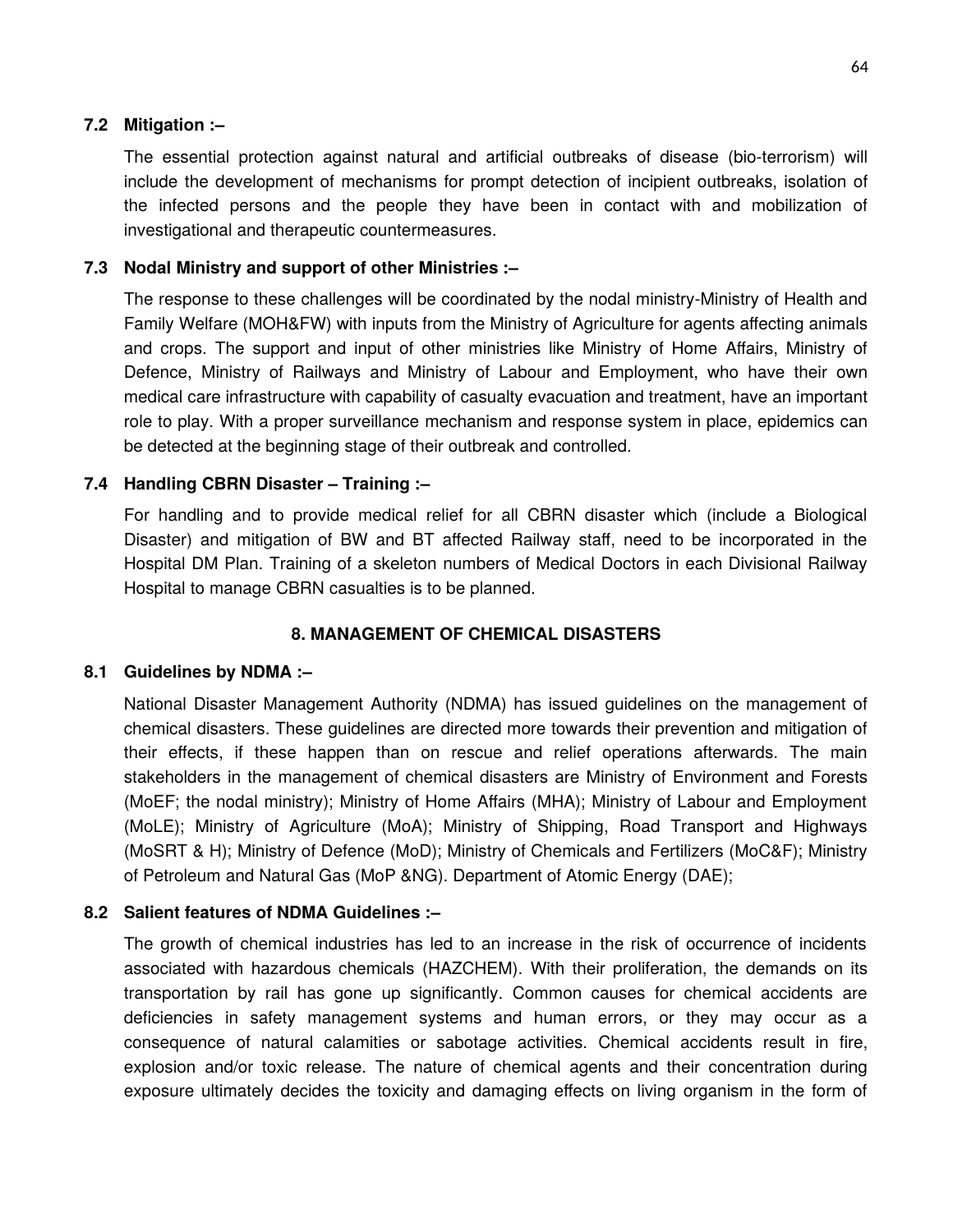symptoms and signs like irreversible pain, suffering, and death. Meteorological conditions such as wind speed, wind direction, height of inversion layer, stability class etc. also play an important role by affecting the dispersion pattern on toxic gas clouds.

#### **8.3 Guidelines on Chemical Disasters :–**

Railway's guidelines/instructions relevant to the zonal railways have been issued separately in detail for taking necessary action and incorporating suitable provisions in their respective DM Plans. These guidelines will add to the existing safeguards listed in the Red Tariff on handling, storage and transportation of hazardous material.

#### **8.4 Railways Red Tariff – Transport of Hazchem :–**

Indian Railways have also been transporting chemicals and hazardous materials e.g. petroleum products (petrol, Naphtha, HSD, etc.), Caustic soda, Alcohol, compressed gases (LPG gas etc.) Chemical manures, Acids, Matches etc. These goods are carried either in the SLRs or in the Parcel Vans or in the goods wagons. Quantum and type of transportation of such hazardous material varies from railway to railway and different zonal railways need to prepare themselves based on the type and extent of hazardous material being handled and transported by them. Indian Railway's Rules for carrying dangerous (hazardous goods) by rail have been legislated in the Railway Red Tariff Rule 2000 as per which dangerous goods have been classified into following 8 classes:

- 1) Explosives
- 2) Gases, Compressed, liquefied or dissolved under pressure
- 3) Petroleum & other inflammable liquids
- 4) Inflammable solids
- 5) Oxidizing substance
- 6) Poisonous (Toxic Substances)
- 7) Radio-active substances
- 8) Acids & other Corrosives.

Chapter I to VIII respectively deal with the above classes of dangerous goods which include General rules governing acceptance, handling, Carriage, storage, delivery and the list of commodities included in that class. Carriage of Goods of a hazardous nature other than those specified in these chapters shall not be accepted for transport by rail unless specially authorised by the railway administration as provided under these Rules. Out of the above 8 classes of dangerous goods, classes II (Gases, Compressed, Liquefied or dissolved under pressure), III (Petroleum and other inflammable liquids) and VIII (Acids and other corrosives) are dealt in bulk on the railways whereas other classes of dangerous goods are dealt in piecemeal/small quantities in parcel vans/SLRs. Railways may refer to the specific paras pertaining to all these classes of dangerous goods.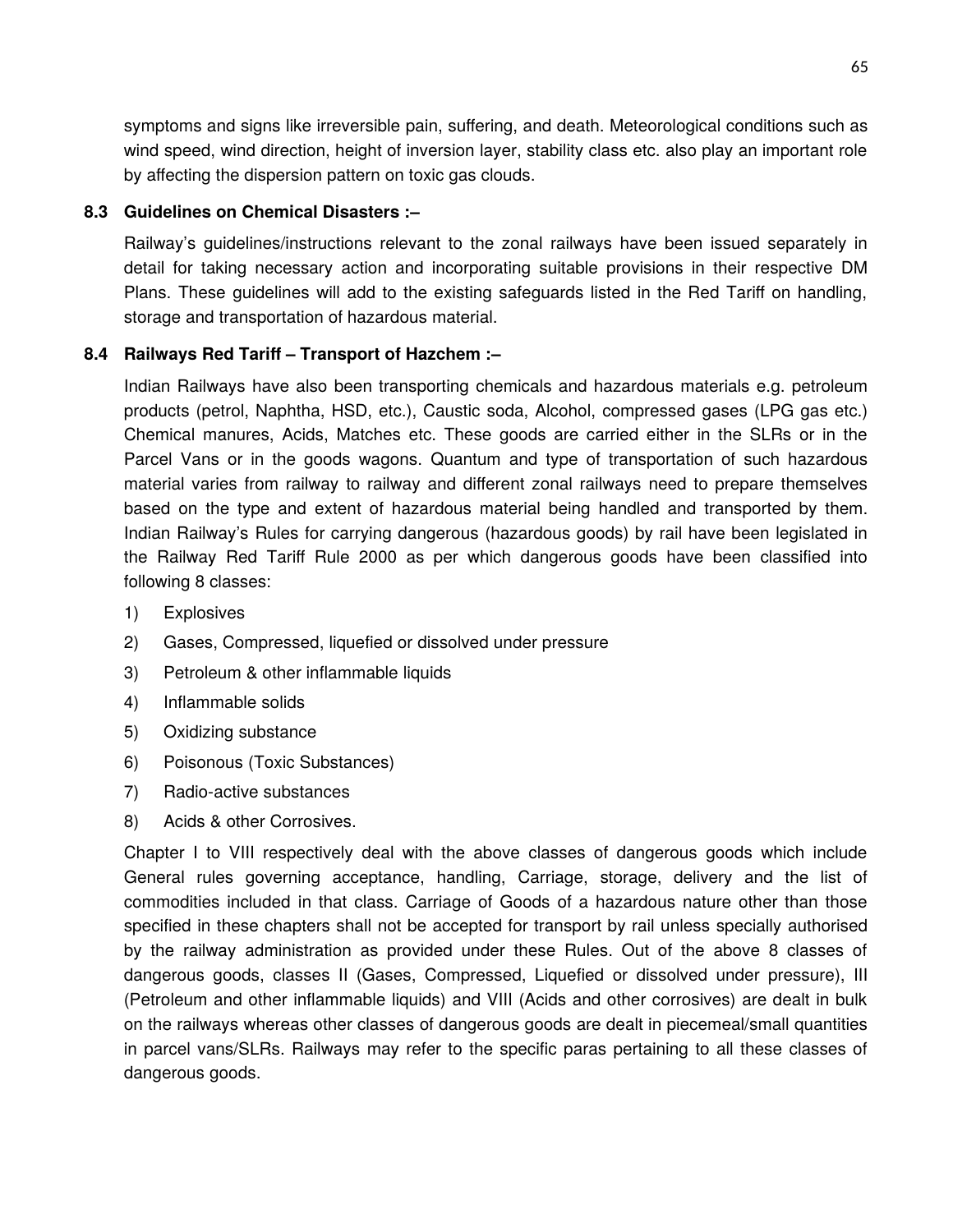### **8.5 Monitoring Movement of Hazchem :–**

Dedicated communication system is to be established for Rail Transportation to monitor movement of Toxic Chemical Agents. A mechanism is to be developed like a Geographic Information system (GIS) for continuous monitoring of such Transport Vehicles along their route. This may require to be dove-tailed with the FOIS network of the Railways, once the TMS/FOIS is extended for booking (preparation of RRs) and movement of chemical items in wagons to be included in FOIS.

### **8.6 Rescue Relief and Restoration Operations :–**

Railway's expertise in dealing with the mishappenings like spillage, catching fire etc. of these dangerous goods is very limited. It is therefore imperative that the respective zonal railways will develop and nurture coordination with those agencies and Organisations on their system that have expertise in dealing with the hazardous material being handled and transported on the respective zonal railways. Contact details e.g. Name, Designation, Telephone Nos., Mobile Nos. etc. of such agencies should be available in the Divisional and Zonal Railway Disaster Management Plan so that these agencies can be called for without any delay during any untoward incident. Nominated staff of ARMVs, ARTs and few of the staff maintaining the rolling stock which is used for transportation of hazardous material may be trained and equipped with the equipment used for dealing with such material. Divisions located on the "Hazchem Rail Transportation Highways" have to be in close touch with specialized services available with IOC/GAIL and Pvt. Chemical Factories and NGOs to be able to call upon their men and fire fighting fire extinguishers etc at short notices.Vulnerability on this Highway needs to be reduced by the removal of Jhuggies from close to the track (say at least 15 m away).

### **9. MANAGEMENT OF CHEMICAL (TERRORISM) DISASTERS**

### **9.1 Introduction :–**

A terrorist attack involving chemical agents differs from a normal terrorist attack as it results in specific effects on health and can cause fatal injuries, create panic, and affect the morale of the community. The targets of terrorists include market places, densely populated areas, public functions, important dignitaries, water and electricity supplies, restaurants/food plazas, malls, places of entertainment, **busy railway stations in metros** and critical and sensitive military, civil and economic institutions.

### **9.2 CTD Preparedness Plan :–**

Implementation of the Guidelines at the national level shall begin with the preparation of a detailed action plan (involving programmes and activities) by the nodal ministry (MHA) that shall promote coherence among different CTD management practices and strengthen mass casualty management capacities at various levels. The concerned ministries like MoD, MoEF, Ministry of Railways (MoR), MoL&E (through Employees' State Insurance Corporation (ESIC), MoA etc., will also prepare their respective CTD preparedness plan as a part of all hazard DM Plans. The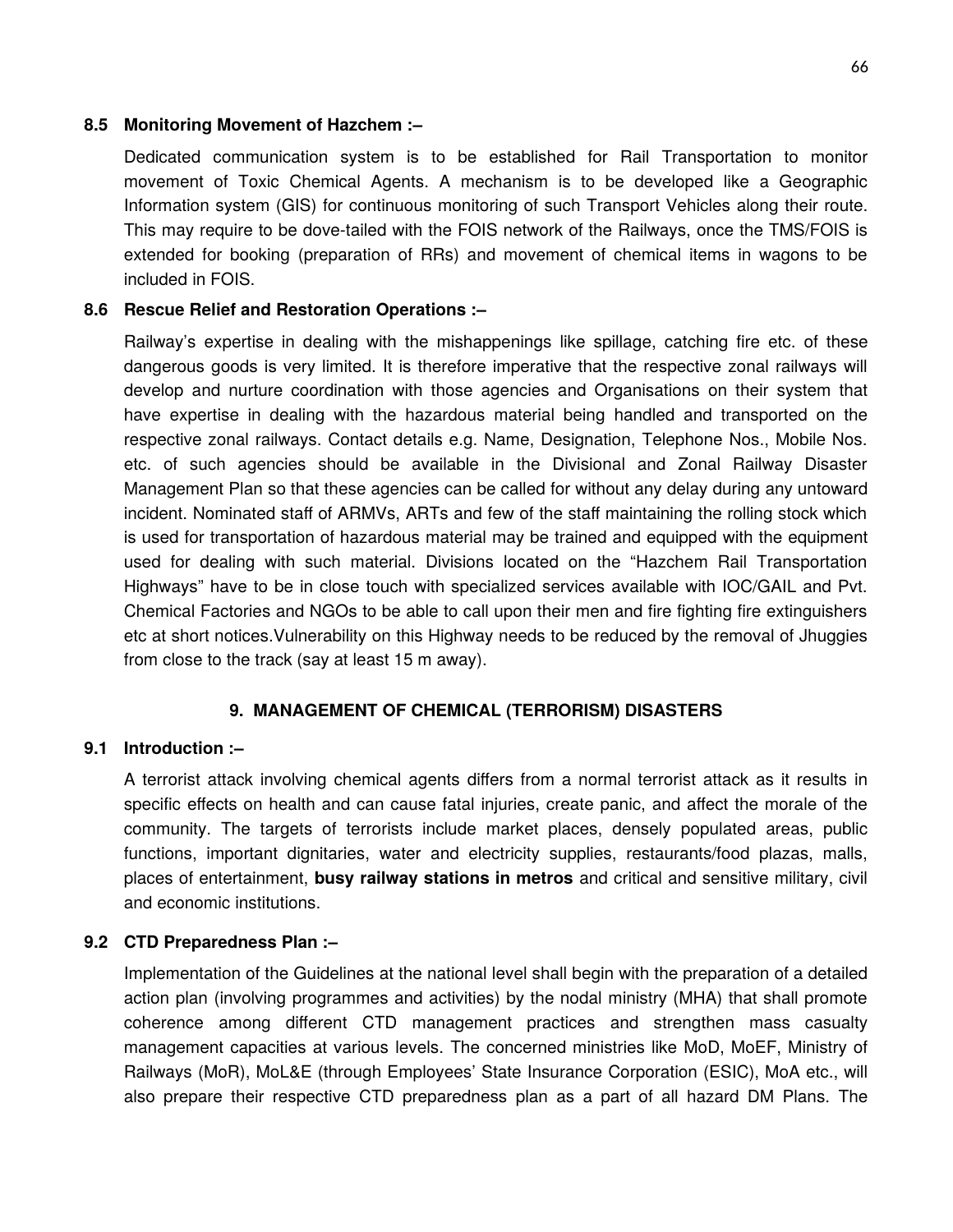Railways has an important role in the management of mass casualties in the event of national calamities, they should also cater for developing additional capacities besides meeting their own requirements in their preparedness plan. Railway Board has issued guidelines on precautions in handling, storage and transportation of chemicals. These are to supplement the guidelines laid down in the Red Tariff. The Commercial Department may keep the RPF official updated on the Goods Sheds which handle Hazchem so that adequate security systems can be strengthened. This may be a part of the Divisional DM Plans.

#### **9.3 Preparedness for Emergency Response :–**

Preparedness for an emergency response at the incident site requires protection, detection, and decontamination. RPF and the Medical Department have a role to play in the relief and mitigation efforts. SOPs are required for all the emergency responders working under the overall supervision of the incident commander. This may be identified in the zonal DM Plan as the DRM of the respective division on the Railways where CTD has occurred. SOPs will be included for field decontamination. A well-orchestrated medical response to CTD will be possible only by having a command and control function at the divisional level by the Medical Department. The CMO/CMS will be the main coordinator for the management of CTD.

#### **9.4 Training for the Responders :–**

The Medical Department of the Railways has little or no expertise in the effects of different chemicals. This needs to gradually developed initially in a skeleton number (one or two) of Doctors and Para-medics in each Divisional Railway Hospital through training.

#### **10. MANAGEMENT OF NUCLEAR AND RADIOLOGICAL EMERGENCY (DISASTER)**

#### **10.1 Nuclear/Radiological Emergency :–**

Any radiation incident resulting in or having a potential to result in exposure and/or contamination of the workers or the public in excess of the respective permissible limits can lead to a nuclear/radiological emergency. Normally, nuclear or radiological emergencies are within the coping capability of the plant/facility authorities. A nuclear emergency that can arise in nuclear fuel cycle facilities, including nuclear reactors, and the radiological emergency due to malevolent acts of using Radiological Dispersal Devices are the two scenarios that are of major concern. The impact of a nuclear disaster will be well beyond the coping capability of the local authorities and it calls for handling at the national level.

#### **10.2 Vulnerability of Nuclear Facilities :–**

Identification of a Rail network close to a nuclear facility needs to be done by the zonal Railways. Accidents during the transportation of radioactive materials are of low probability due to the special design features of the containers in which they are transported and special safety and security measures (to take care of all possible threats/eventualities, including the threat from misguided elements) which are laid down to be followed during actual transportation. A network of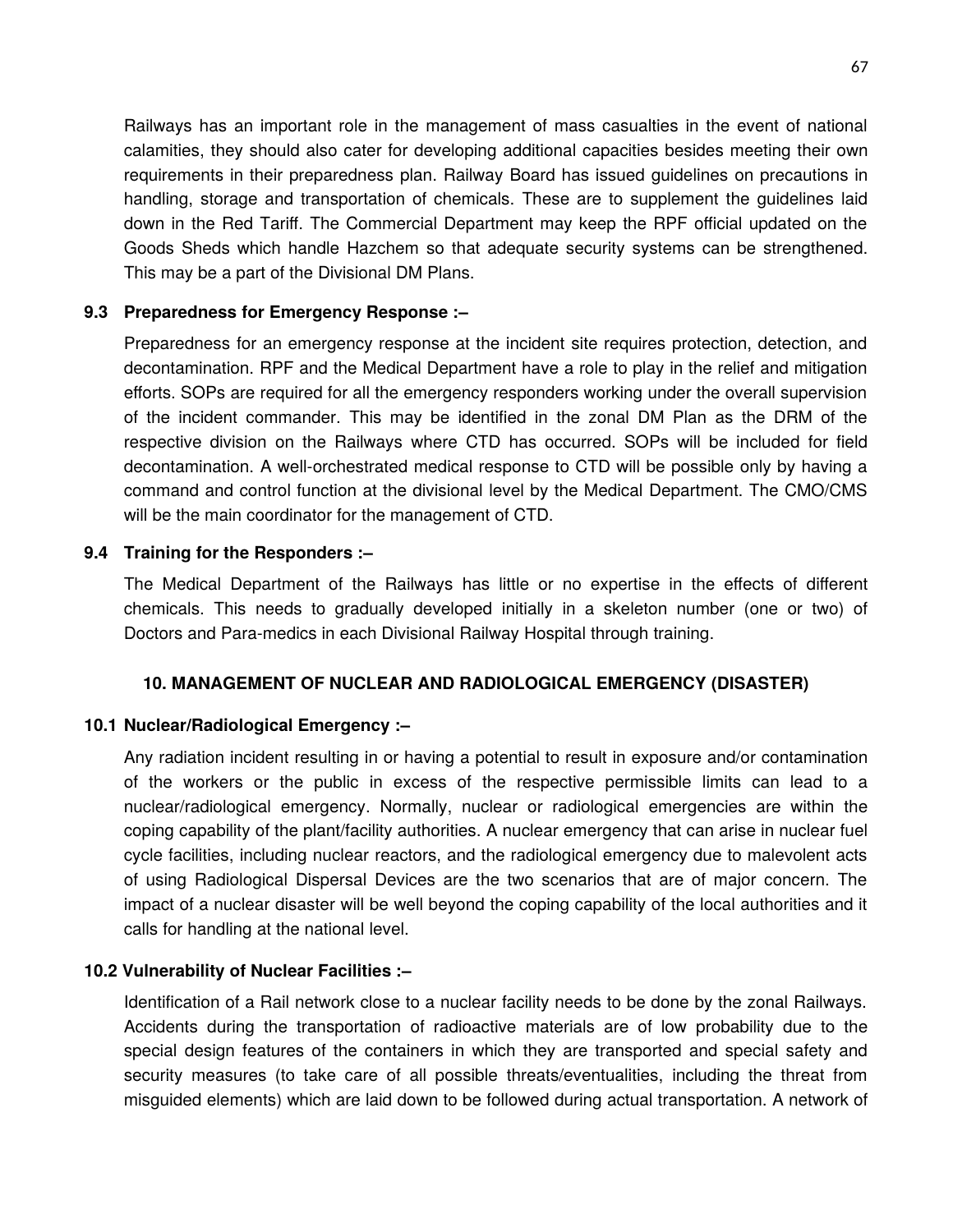18 Emergency Response Centres has presently been established by the Bhabha Atomic Research Centre to cope with radiological emergencies in the public domain, like transport accidents, handling of orphan sources, explosion of Radiological Dispersal Devices etc. The task of these Emergency Response Centres is to monitor and detect radiation sources, train the stakeholders, maintain adequate inventory of monitoring instruments and protective gear, and provide technical advice to first responders and local authorities.

### **11. MANAGEMENT OF RAIL DISASTER IN TUNNELS/DEEP CUTTINGS OR IN A WATER BODY**

### **11.1 Expertise To handle Rail Disasters in Tunnels etc. :–**

The Railways have no expertise or infrastructure to handle a train disaster if it occurs in a tunnel or in a deep cutting not approachable by land. No machinery or earth moving equipment is available on the Indian Railways which would be mobilized for this job. Help of other stake holders or of NDRF has to be taken for this.

#### **11.2 Ventilation arrangements in Tunnels :–**

Adequacy of ventilation arrangement and its efficient operation is always a matter of concern especially in very long tunnels. There are ventilation systems installed with alarms to warn the control rooms in case of a mishap. In case a train stalls in long tunnel due to derailment/fire or any unusual condition, automatically alarm will be sounded in the control room to alert the Ventilation Operator/Controller or if Guard/Driver of a train or any other person gives such call on 'Emergency' Telephone the Ventilation Operator should control the ventilation in tunnel as per the procedure given.

#### **11.3 Lighting Systems in Tunnels for use in emergency :–**

Depending on length of a tunnel, emergency lighting arrangements may be provided to give immediate assistance in handling a disaster.

#### **11.4 Rail Disasters in a Lake, River, Sea etc. :–**

The Railways neither has the equipment (cranes operated from barges) nor trained manpower to extricate bodies from a train or coaches fallen down from a bridge on to a water body, viz lake,*river or sea etc. Help of the NDRF has to be taken is such a situation.*

#### **12. CONCLUSION**

This chapter on Disaster Management deals in brief the basic information related to Disaster Management in the Indian Railway system to cope with different type of disasters. However, the information is not exhaustive. For detailed information and guide lines the following source may be referred:–

- i) Disaster management Act, 2005.
- ii) Disaster Management Plan of Ministry of Railways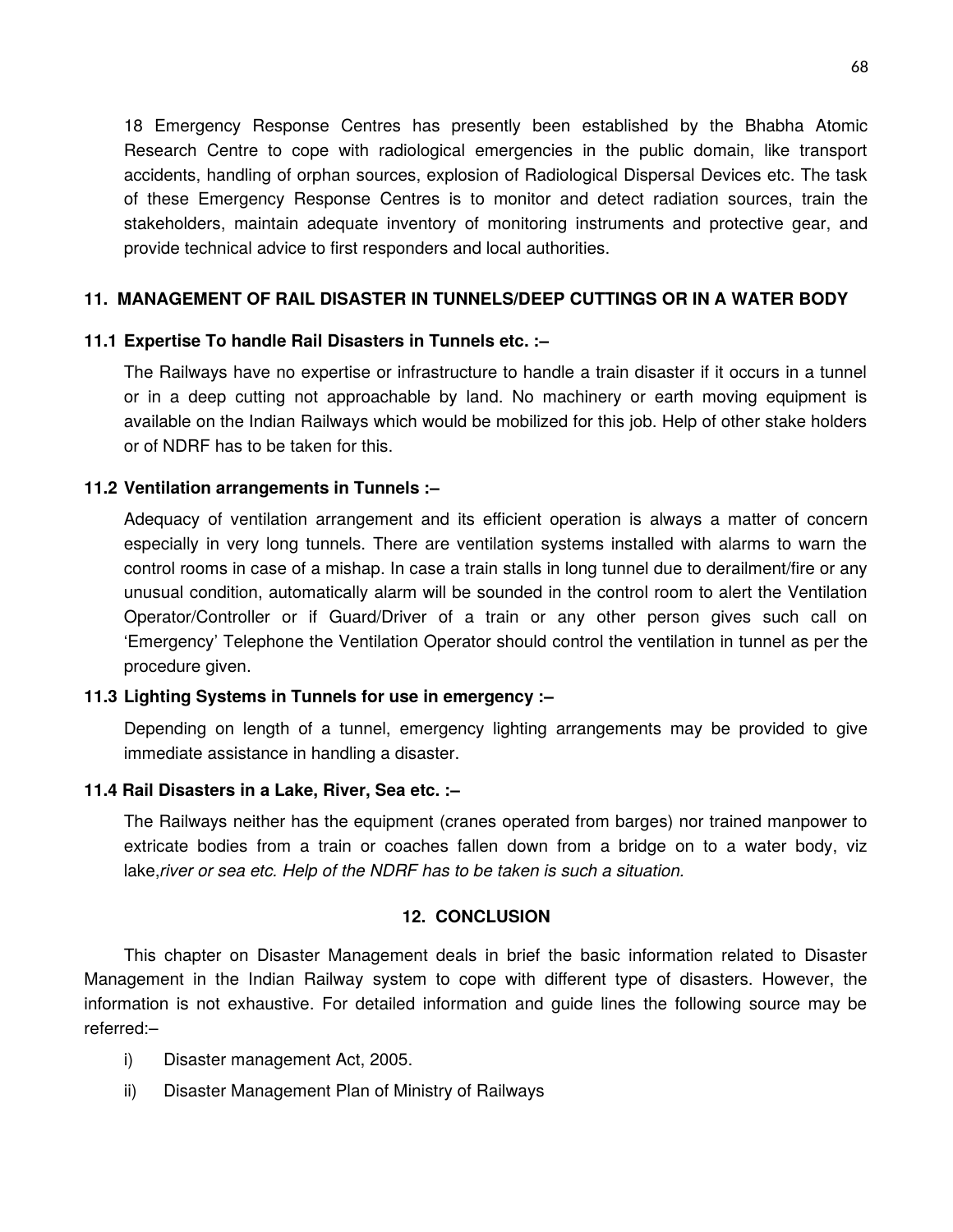- iii) Disaster Management Plan of S.E. Railway,
- iv) Disaster Management Plan of respective Divisions of SER.
- v) Guidelines issued by NDMA from time to time.
- vi) Disaster Management Plan of Sate Governments and District authorities coming within the jurisdiction of SER.
- vii) Instructions issued from time to time by railway administration and other governmental agencies on subjects concerning Disaster Management.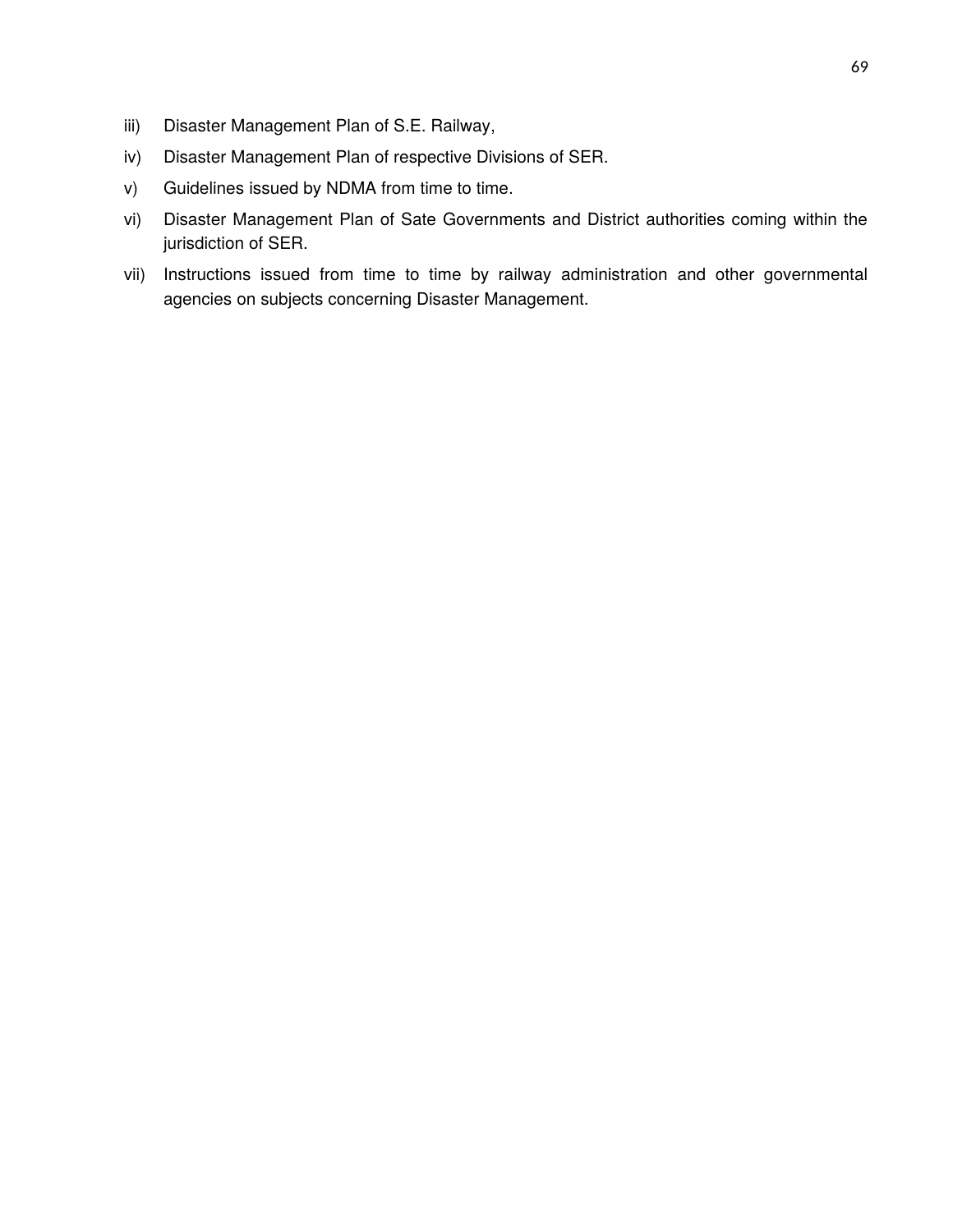# **APPENDIX– I**

# **IMPORTANT SECTIONS OF INDIAN RAILWAYS ACT, 1989**

- **5. Appointment of Chief Commissioner of Railway Safety and Commissioners of Railway** Safety.— The Central Government may appoint a person to be the Chief Commissioner of Railway Safety and such other persons as it may consider necessary to be the Commissioners of Railway Safety.
- **6. Duties of Commissioner.—** The Commissioner shall—
	- (a) inspect any railway with a view to determine whether it is fit to be opened for the public carriage of passengers and report thereon to the Central Government as required by or under this Act.
	- (b) make such periodical or other inspections of any railway or of any rolling stock used thereon as the Central Government may direct;
	- (c) make an inquiry under this Act into the cause of any accident on a railway; and
	- (d) discharge such other duties as are conferred on him by or under this Act.
- **7. Powers of Commissioner.—** Subject to the control of the Central Government, the Commissioner, whenever it is necessary so to do for any of the purposes of this Act, may—
	- (a) enter upon and inspect any railway or any rolling stock used thereon;
	- (b) by order in writing addressed to a railway administration, require the attendance before him of any railway servant and to require answers or returns to such inquiries as he thinks fit to make from such railway servant or from the railway administration; and
	- (c) require the production of any book, document or material object belonging to or in the possession or control of any railway administration which appears to him to be necessary to inspect.
- **8. Commissioner to be a public servant.—** The Commissioner shall be deemed to be a public servant within the meaning of Section 21 of the Indian Penal Code.
- **9. Facilities to be afforded to Commissioners.—** A railway administration shall afford to the Commissioner all reasonable facilities for the discharge of the duties or for the exercise of the powers imposed or conferred on him by or under this Act.
- **14. Temporary entry upon land to remove obstruction to repair or to prevent accident.—**
- (1) Where in the opinion of a railway administration—
	- (a) there is imminent danger that any tree, post or structure may fall on the railway so as to obstruct the movement of rolling stock; or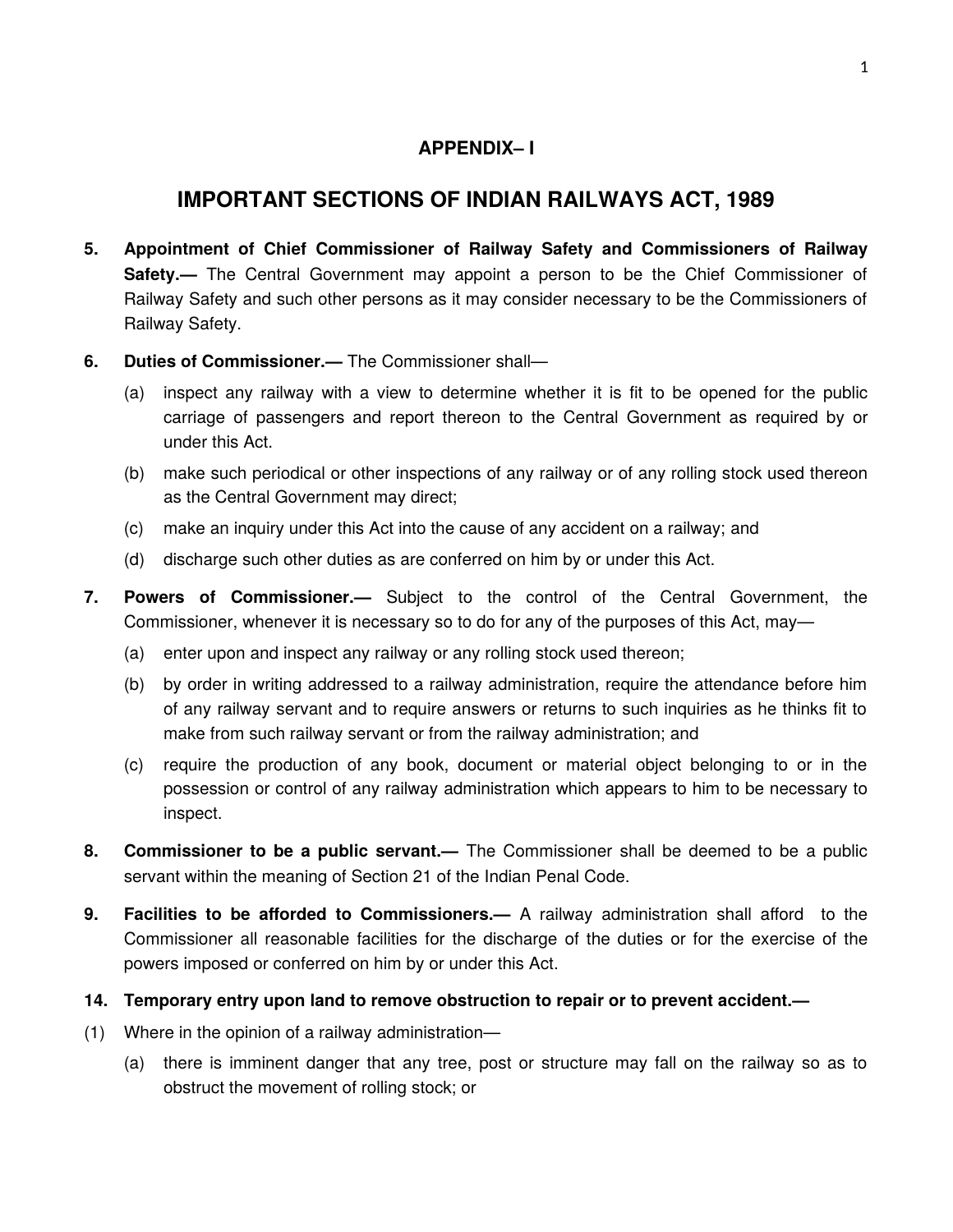- (b) any tree, post, structure or light obstructs the view of any signal provided for movement of rolling stock; or
- (c) any tree, post or structure obstructs any telephone or telegraph line maintained by it,

it may take such steps as may be necessary to avert such danger or remove such obstruction and submit a report thereof to the Central Government in such manner and within such time as may be prescribed.

- (2) Where in the opinion of a railway administration—
	- (a) a slip or accident has occurred; or
	- (b) there is apprehension of any slip or accident to any cutting, embankment or other work on a railway,

it may enter upon any lands adjoining the railway and do all such works as may be necessary for the purpose of repairing or preventing such slip or accident and submit a report thereof to the Central Government in such manner and within such time as may be prescribed.

- (3) The Central Government may, after considering the report under sub-section (1) or sub-section (2), in the interest of public safety, by order, direct the railway administration that further action under sub-section (1) or sub-section (2) shall be stopped or the same shall be subject to such conditions as may be specified in that order.
- **24. Temporary suspension of traffic.—** When an accident has occurred on a railway resulting in a temporary suspension of traffic, and either the original lines of rails and works have been restored to their original standard or a temporary diversion has been laid for the purpose of restoring communication, the original lines of rails and works so restored, or the temporary diversion, as the case may be, may, without prior inspection by the Commissioner, be opened for the public carriage of passengers, subject to the following conditions, namely :—
	- (a) the railway servant incharge of the works undertaken by reason of the accident has certified in writing that the opening of the restored lines of rails and works, or of the temporary diversion will not in his opinion be attended with danger to the public; and
	- (b) a notice of the opening of the lines of rails and works or the diversion shall be sent immediately to the Commissioner.
- **60. Power to make rules in respect of matters in this chapter.—**
- (1) The Central Government may, by notification, make rules to carry out the purposes of this chapter.
- (2) In particular, and without prejudice to the generality of the foregoing power, such rules may provide for all or any of the following matters, namely:
	- (a) the convenience and accommodation (including the reservation of seats or berths in trains) to passengers;
	- (b) the amount of refund for the cancellation of a ticket;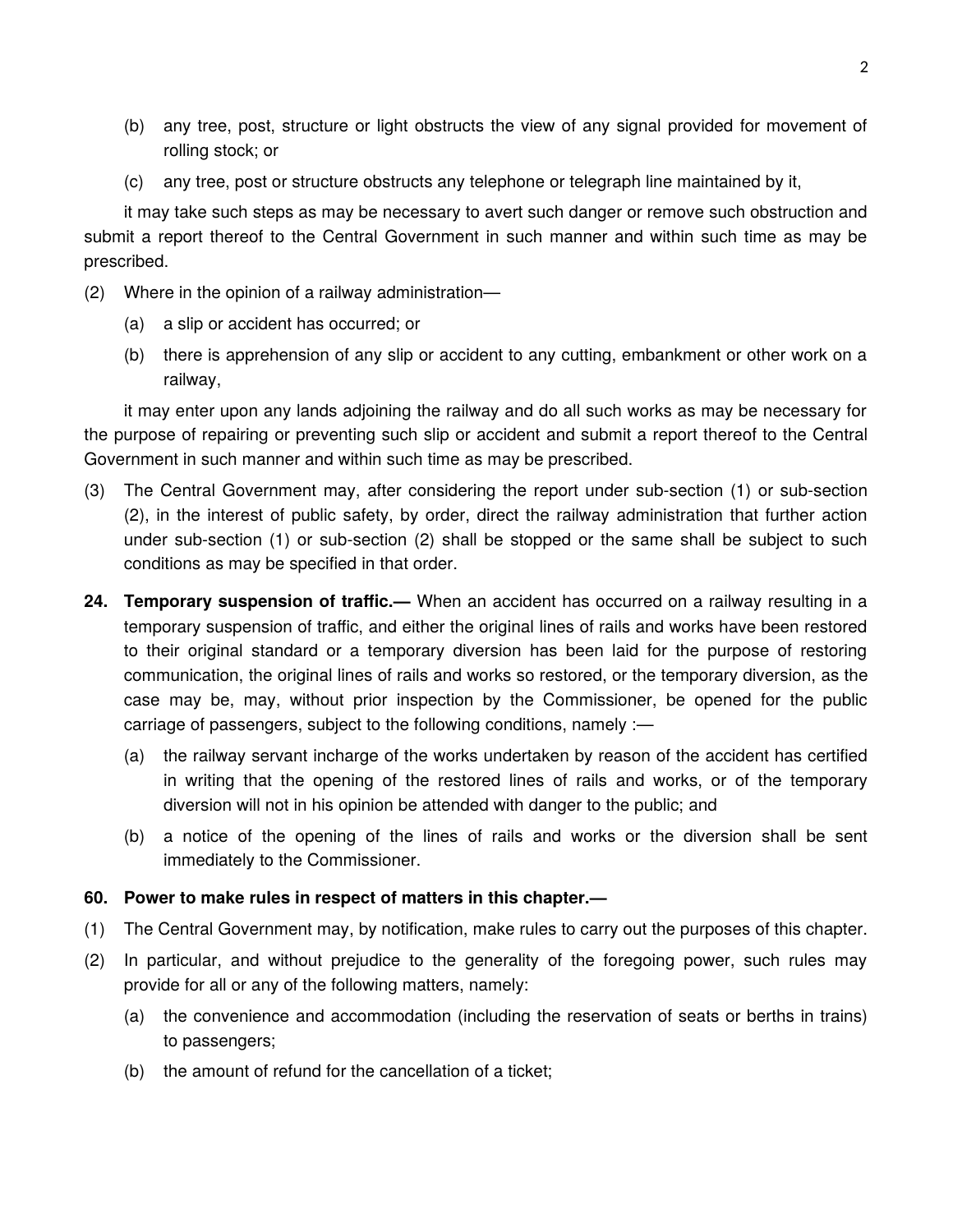- (c) the circumstances under which change of names of passengers, having reserved seats or berths, may be permitted;
- (d) the carriage of luggage and the conditions subject to which luggage may be kept in the cloak rooms at the stations;
- (e) diseases which are infectious or contagious;
- (f) the conditions subject to which a railway administration may carry passengers suffering from infectious or contagious diseases and the manner in which carriages used by such passengers may be disinfected;
- (g) generally, for regulating the travelling upon, and the use, working and management of the railways.
- (3) Any rule made under this section may provide that a contravention thereof shall be punishable with fine which shall not exceed five hundred rupees.
- (4) Every railway administration shall keep at every station on its railway a copy of all rules made under this section and shall also allow any person to inspect it free of charge.

# **LIABILITY OF RAILWAY ADMINISTRATION FOR DEATH AND INJURY TO PASSENGERS DUE TO ACCIDENT.**

#### **113. Notice of railway accident.—**

- (1) Where, in the course of working a railway.—
	- (a) any accident attended with loss of any human life, or with grievous hurt, as defined in the Indian Penal Code (45 of 1860) or with such serious injury to property as may be prescribed; or
	- (b) any collision between trains of which one is a train carrying passengers; or
	- (c) the derailment of any train carrying passengers, or of any part of such train; or
	- (d) any accident of a description usually attended with loss of human life or with such grievous hurt as aforesaid or with serious injury to property; or
	- (e) any accident of any other description which the Central Government may notify in this behalf in the Official Gazette, occurs, the station master of the station nearest to the place at which the accident occurs or where there is no station master, the railway servant in charge of the section of the railway on which the accident occurs, shall, without, delay, give notice of the accident to the District Magistrate and Superintendent of Police, within whose jurisdiction the accident occurs, the officer in charge of the police station within the local limits of which the accident occurs and to such other magistrate or police officer as may be appointed in this behalf by the Central Government.
- (2) The railway administration within whose jurisdiction the accident occurs, as also the railway administration to whom the train involved in the accident belongs, shall without delay, give notice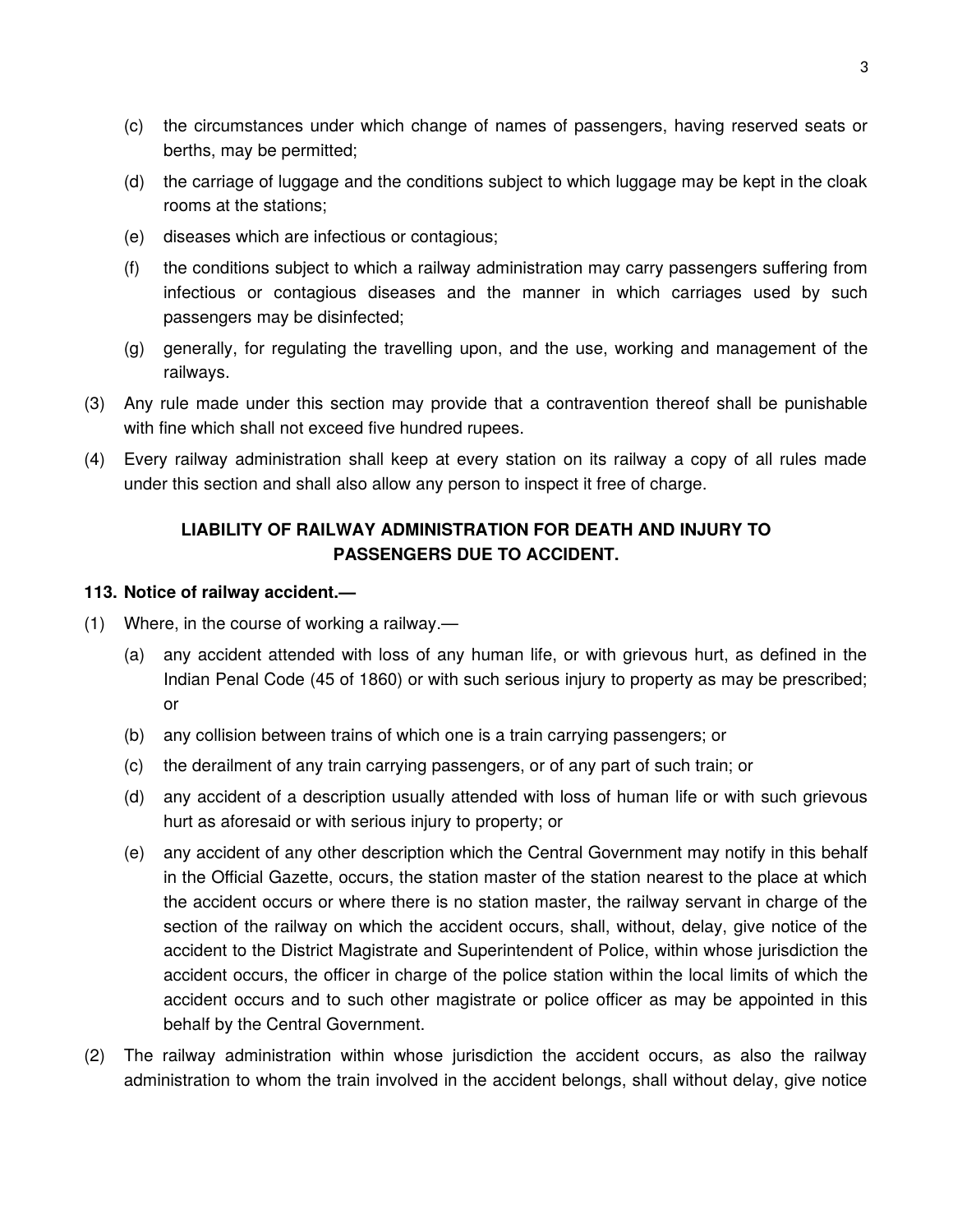of the accident to the State Government and the Commissioner having jurisdiction over the place of the accident.

#### **122. Power to make rules in respect of matters in this Chapter.—**

- (1) The Central Government may, by notification, make rules to carry out the purposes of this Chapter.
- (2) In particular, and without prejudice to the generality of the foregoing power, such rules may provide for all or any of the following matters, namely:–
	- (a) the injury to property which shall be considered serious under clause (a) of sub-section (1) of section 113 ;
	- (b) the forms of notice of accidents to be given under Section 113 and the particulars of the accident such notices shall contain ;
	- (c) the manner of sending the notices of accidents, including the class of accidents to be sent immediately after the accident ;
	- (d) the duties of the Commissioner, railway administration, railway servants, police officers and Magistrates on the occurrence of an accident ;
	- (e) the persons to whom notices in respect of any inquiry under this chapter are to be sent, the procedure to be followed in such inquiry and the manner in which a report of such inquiry shall be prepared ;
	- (f) the nature of inquiry to be made by a railway administration into the causes of an accident under Section 120 ;
	- (g) the form and manner of sending a return of accidents by a railway administration under Section 121.

**123. Definitions.—** In this Chapter, unless the context otherwise requires—

- (a) "accident" means an accident of the nature described in Section 124 ;
- (b) "dependant" means any of the following relatives of a deceased passenger, namely :—
	- (i) the wife, husband, son and daughter, and in case the deceased passenger is unmarried or is a minor, his parent ;
	- (ii) the parent, minor brother or unmarried sister, widowed sister, widowed daughter-in-law and a minor child of a pre-deceased son, if dependant wholly or partly on the deceased passenger;
	- (iii) a minor child of a pre-deceased daughter, if wholly dependant on the deceased passenger;
	- (iv) the paternal grand parent wholly dependent on the deceased passenger.
- (c) untoward incident means—
	- (1) (i) the commission of a terrorist act within the meaning of Sub-section (1) of Section 3 of the Terrorist and Disruptive Activities (Prevention) Act, 1987; or
		- (ii) the making of a violent attack or the commission of robbery or dacoity; or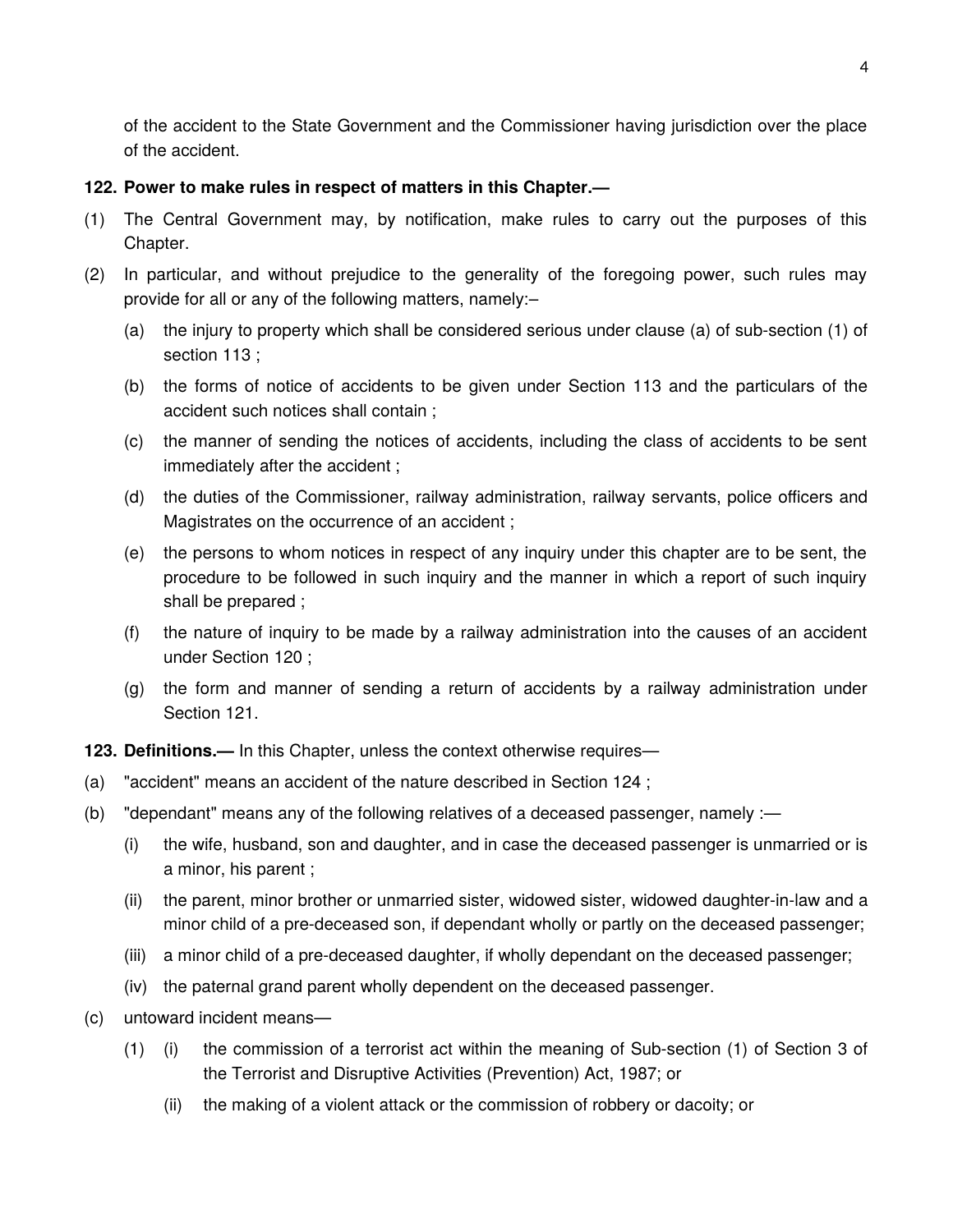- (iii) the indulging in rioting, shoot-out or arson, by any person in or on any train carrying passengers, or in a waiting hall, cloak room or reservation or booking officer or on any platform or in any other place within the precincts of a railway station; or
- (2) the accidental falling of any passenger from a train carrying passengers.
- **124. Extent of liability.—** When in the course of working a railway, an accident occurs, being either a collision between trains of which one is a train carrying passengers or the derailment of or other accident to a train or any part of a train carrying passengers, then whether or not there has been any wrongful act, neglect or default on the part of the railway administration such as would entitle a passenger who has been injured or has suffered a loss to maintain an action and recover damages in respect thereof, the railway administration shall, not withstanding anything contained in any other law, be liable to pay compensation to such extent as may be prescribed and to that extent only for loss occasioned by the death of a passenger dying as a result of such accident, and for personal injury and loss, destruction, damage or deterioration of goods owned by the passenger and accompanying him in his compartment or on the train substained as a result of such accident.

Explanation.— For the purposes of this section "passenger" includes a railway servant on duty.

**124A. Compensation on account of untoward incidents.—** When in the course of working a railway an untoward incident occurs, then whether or not there has been any wrongful act, neglect or default on the part of the railway administration such as would entitle a passenger who has been injured or the dependant of a passenger who has been killed to maintain an action and recover damages in respect thereof, the railway administration shall, notwithstanding anything contained in any other law, be liable to pay compensation to such extent as may be prescribed and to that extent only for loss occasioned by the death of, or injury to, a passenger as a result of such untoward incident :

Provided that no compensation shall be payable under this section by the railway administration if the passenger dies or suffers injury due to—

- (a) suicide or attempted suicide by him ;
- (b) self-inflicted injury;
- (c) his own criminal act;
- (d) any act committed by him in a state of intoxication or insanity;
- (e) any natural cause or disease or medical or surgical treatment unless such treatment becomes necessary due to injury caused by the said untoward incident.

Explanation.— For the purposes of this section, "passenger" includes—

- (i) a railway servant on duty; and
- (ii) a person who has purchased a valid ticket for travelling, by a train carrying passengers, on any date or a valid platform ticket and becomes a victim of an untoward incident.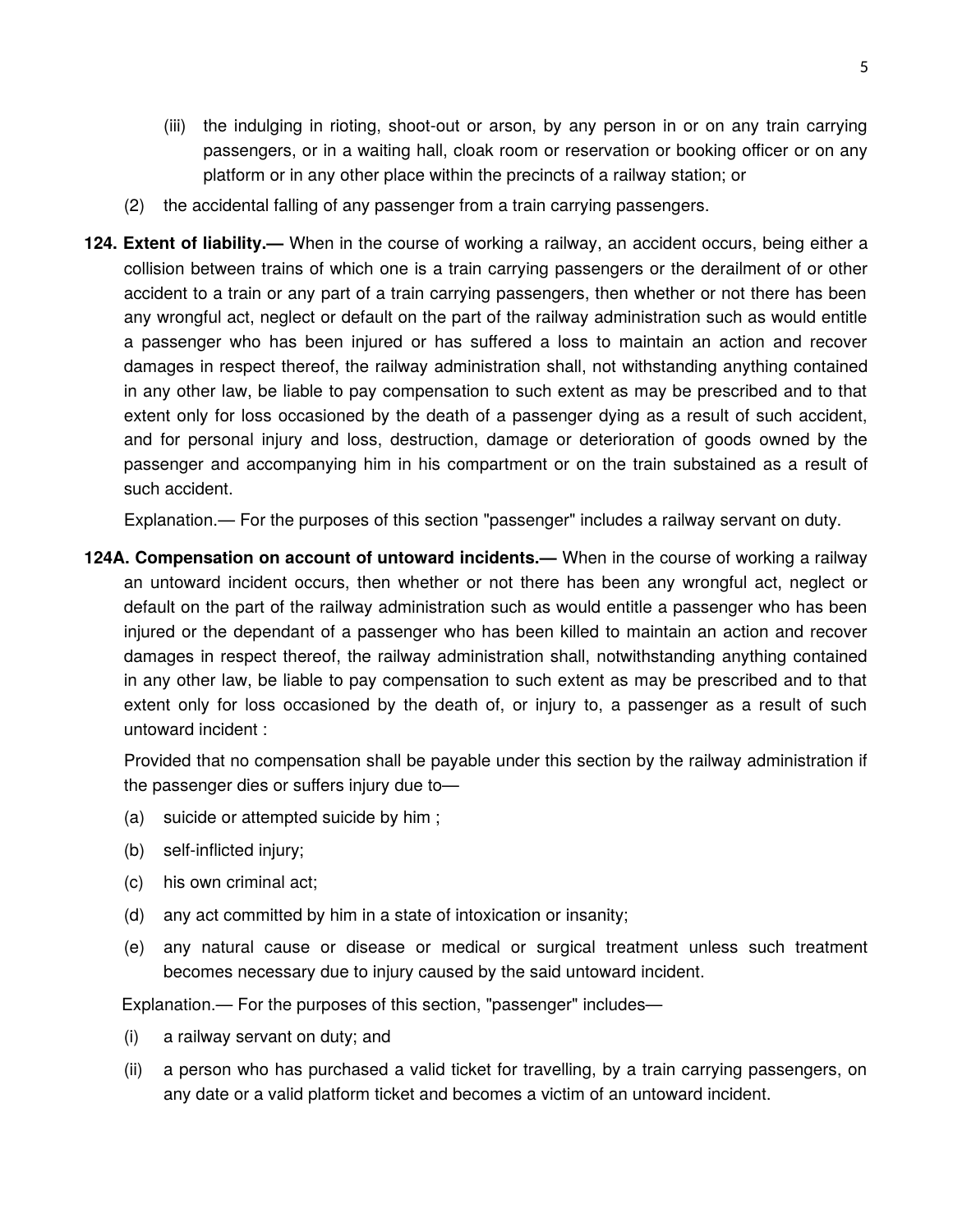### **125. Application for compensation.—**

- (1) An application for compensation under Section 124 or section 124-A may be made to the Claims Tribunal—
	- (a) by the person who has sustained the injury or suffered any loss, or
	- (b) by any agent duly authorized by such person in this behalf, or
	- (c) where such person is a minor, by his guardian, or
	- (d) where death had resulted from the accident, or the untoward incident by any dependant of the deceased or where such a dependant is a minor, by his guardian.
- (2) Every application by a dependant for compensation under this section shall be for the benefit of every dependant.

### **126. Interim relief by railway administration.—**

- (1) Where a person who has made an application for compensation under section 125 desires to be paid interim relief, he may apply to the railway administration for payment of interim relief along with a copy of the application made under that section.
- (2) Where, on the receipt of an application made under sub-section (1) and after making such inquiry as it may deem fit, the railway administration is satisfied that circumstances exist which require relief to be afforded to the applicant immediately, it may, pending determination by the Claims Tribunal of the actual amount of compensation payable under section 124 or section 124-A pay to any person who has sustained the injury or suffered any loss, or where death has resulted from the accident, to any dependant of the deceased, such sum as it considers reasonable for affording such relief, so however, that the sum paid shall not exceed the amount of compensation payable at such rates as may be prescribed.
- (3) The railway administration shall, as soon as may be, after making an order regarding payment of interim relief under sub-section (2), send a copy thereof to the Claim Tribunal.
- (4) Any sum paid by the railway administration under sub-section (2) shall be taken into account by the Claims Tribunal while determining the amount of compensation payable.

### **127. Determination of compensation in respect of any injury or loss of goods.—**

- (1) Subject to such rules as may be made, the rates of compensation payable in respect of any injury shall be determined by the Claims Tribunal.
- (2) The compensation payable in respect of any loss of goods shall be such as the Claims Tribunal may, having regard to the circumstances of the case, determine to be reasonable.

#### **128. Saving as to certain rights.—**

(1) The right of any person to claim compensation under Section 124 or Section 124-A shall not affect the right of any such person to recover compensation payable under the Workmen's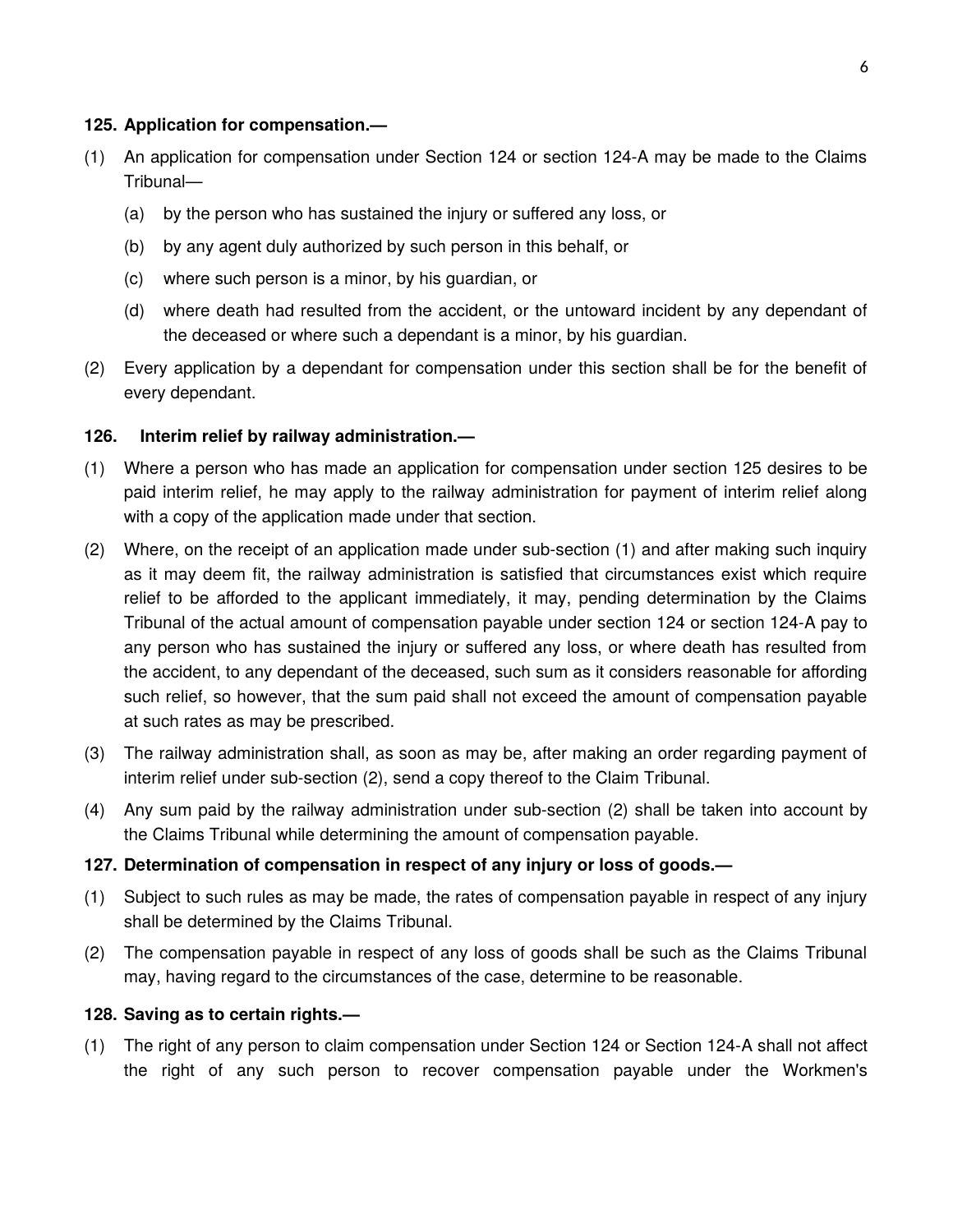Compensation Act, 1923, or any other law for the time being in force; but no person shall be entitled to claim compensation more than once in respect of the same accident.

(2) Nothing in sub-section (1) shall affect the right of any person to claim compensation payable under any contract or scheme providing for payment of compensation for death or personal injury or for damage to property or any sum payable under any policy of insurance.

#### **129. Power to make rules in respect of matters in this Chapter.—**

- (1) The Central Government may, by notification, make rules to carry out the purposes of this Chapter.
- (2) In particular, and without prejudice to the generality of the foregoing power, such rules may provide for all or any of the following matters, namely:—
	- (a) the compensation payable for death;
	- (b) the nature of the injuries for which compensation shall be paid and the amount of such compensation.
- **148. Penalty for making a false statement in an application for compensation.—** If in any application for compensation under section 125, any person makes a statement which is false or which he knows or believes to be false or does not believe to be true, he shall be punishable with imprisonment for a term which may extend to three years, or with fine, or with both.
- **149. Making a false claim for compensation.—** If any person requiring compensation from a railway administration for loss, destruction, damage, deterioration or non-delivery of any consignment makes a claim which is false or which he knows or believes to be false or does not believe to be true, he shall be punishable with imprisonment for a term which may extend to three years, or with fine, or with both.

#### **150. Maliciously wrecking or attempting to wreck a train.—**

- (1) Subject to the provisions of sub-section (2), if any person unlawfully,—
	- (a) puts or throws upon or across any railway, any wood, stone or other matter or thing; or
	- (b) takes up, removes, loosens or displaces any rail, sleeper or other matter or things belonging to any railway; or
	- (c) turns, moves, unlocks or diverts any points or other machinery belonging to any railway; or
	- (d) makes or shows, or hides or removes, any signal or light upon or near to any railway; or
	- (e) does or causes to be done or attempts to do any other act or thing in relation to any railway,

with intent or with knowledge that he is likely to endanger the safety of any person travelling on or being upon the railway, he shall be punishable with imprisonment for life, or with rigorous imprisonment for a term which may extend to ten years :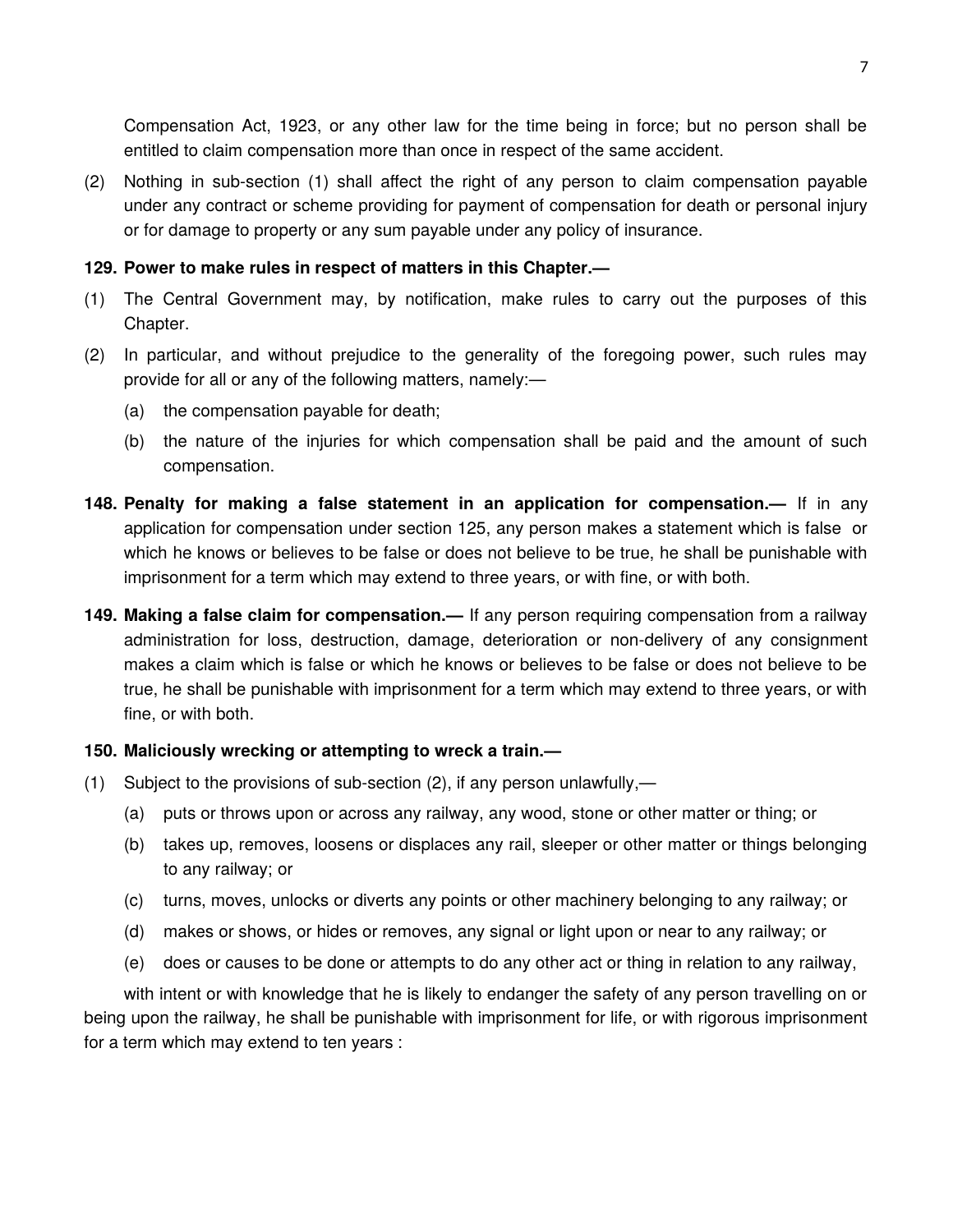Provided that in the absence of special and adequate reasons to the contrary to be mentioned in the judgment of the court, where a person is punishable with rigorous imprisonment, such imprisonment shall not be less than—

- (a) three years, in the case of a conviction for the first offence; and
- (b) seven years, in the case of conviction for the second or subsequent offence.
- (2) If any person unlawfully does any act or thing referred to in any of the clauses of sub-section  $(1)$ 
	- (a) with intent to cause the death of any person and the doing of such act or thing causes the death of any person; or
	- (b) with knowledge that such act or thing is so imminently dangerous that it must in all probability cause the death of any person or such bodily injury to any person as is likely to cause the death of such person,

he shall be punishable with death or imprisonment for life.

#### **151. Damage to or destruction of certain railway properties.—**

- (1) If any person, with intent to cause, or knowing that he is likely to cause damage or destruction to any property of a railway referred to in sub-section (2), causes by fire, explosive substance or otherwise, damage to such property or destruction of such property, he shall be punishable with imprisonment for a term which may extend to five years, or with fine, or with both.
- (2) The properties of a railway referred to in sub-section (1) are railway track, bridges, station buildings and installations, carriages or wagons, locomotives, signalling, telecommunications, electric traction and block equipments and such other properties as the Central Government being of the opinion that damage thereto or destruction thereof is likely to endanger the operation of a railway may, by notification, specify.
- **152. Maliciously hurting or attempting to hurt persons travelling by railway.—** If any person unlawfully throws or causes to fall or strike at against, into or upon any rolling stock forming part of a train, any wood, stone or other matter or thing with intent, or with knowledge that he is likely to endanger the safety of any person being in or upon such rolling stock or in or upon any other rolling stock forming part of the same train, he shall be punishable with imprisonment for life, or with imprisonment for a term which may extend to ten years.
- **153. Endangering safety of persons travelling by railway by wilful act or omission.—** If any person by any unlawful act or by any wilful omission or neglect, endangers or causes to be endangered the safety of any person travelling on or being upon any railway, or obstructs or causes to be obstructed or attempts to obstruct any rolling stock upon any railway, he shall be punishable with imprisonment for a term which may extend to five years.
- **154. Endangering safety of person travelling by railway by rash or negligent act or omission.—** If any person in a rash and negligent manner does any act, or omits to do what he is legally bound to do, and the act or omission is likely to endanger the safety of any person travelling or being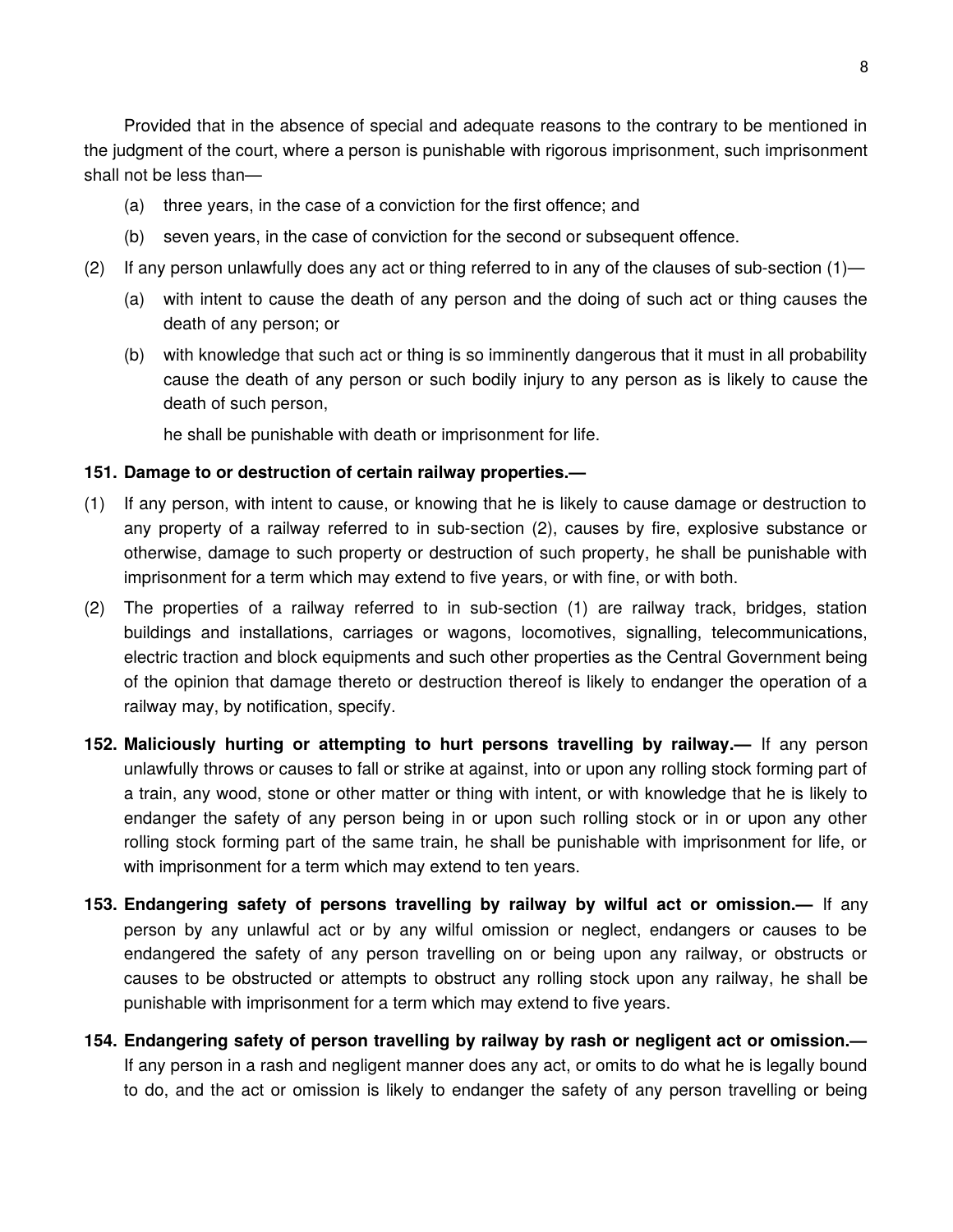upon any railway, he shall be punishable with imprisonment for a term which may extend to one year, or with fine, or with both.

- **172. Penalty for intoxication.—** If any railway servant is in a state of intoxication while on duty, he shall be punishable with fine which may extend to five hundred rupees and when the performance of any duty in such state is likely to endanger the safety of any person travelling on or being upon a railway, such railway servant shall be punishable with imprisonment for a term which may extend to one year, or with fine, or with both.
- **175. Endangering the safety of persons.—** If any railway servant, when on duty, endangers the safety of any person—
	- (a) by disobeying any rule made under this Act; or
	- (b) by disobeying any instruction, direction or order under this Act or the rules made thereunder; or
	- (c) by any rash or negligent act or omission.

He shall be punishable with imprisonment for a term which may extend to two year or with fine which may extend to one thousand rupees or with both.

### **179. Arrest for offences under certain sections.—**

- (1) If a person commits any offence mentioned in Sections 137, 141 to 147, 150 to 157, 160 to 162, 164, 166, 168 and 172 to 175, he may be arrested without warrant or other written authority by any railway servant or police officer not below the rank of a head constable.
- (2) The railway servant or the police officer may call to his aid any other person to effect the arrest under sub-section (1).
- (3) Any person so arrested under this section shall be produced before the nearest Magistrate within a period of twenty-four hours of such arrest excluding the time necessary for the journey from the place of arrest to the court of the Magistrate.

### **180. Arrest of persons likely to abscond etc.—**

- (1) If any person who commits any offence under this Act, other than an offence mentioned in Section 179, or is liable to pay any excess charge or other sum demanded under Section 138, fails or refuses to give his name and address or there is reason to believe that the name and address given by him are fictitious or that he will abscond, any railway servant authorised in this behalf or any police officer not below the rank of a head constable may arrest him without warrant or written authority.
- (2) The railway servant or the police officer may call to his aid any other person to effect the arrest under sub-section (1).
- (3) Any person arrested under this section shall be produced before the nearest Magistrate within a period of twenty-four hours of such arrest excluding the time necessary for the journey from the place of arrest to the court of the Magistrate unless he is released earlier on giving bail or if his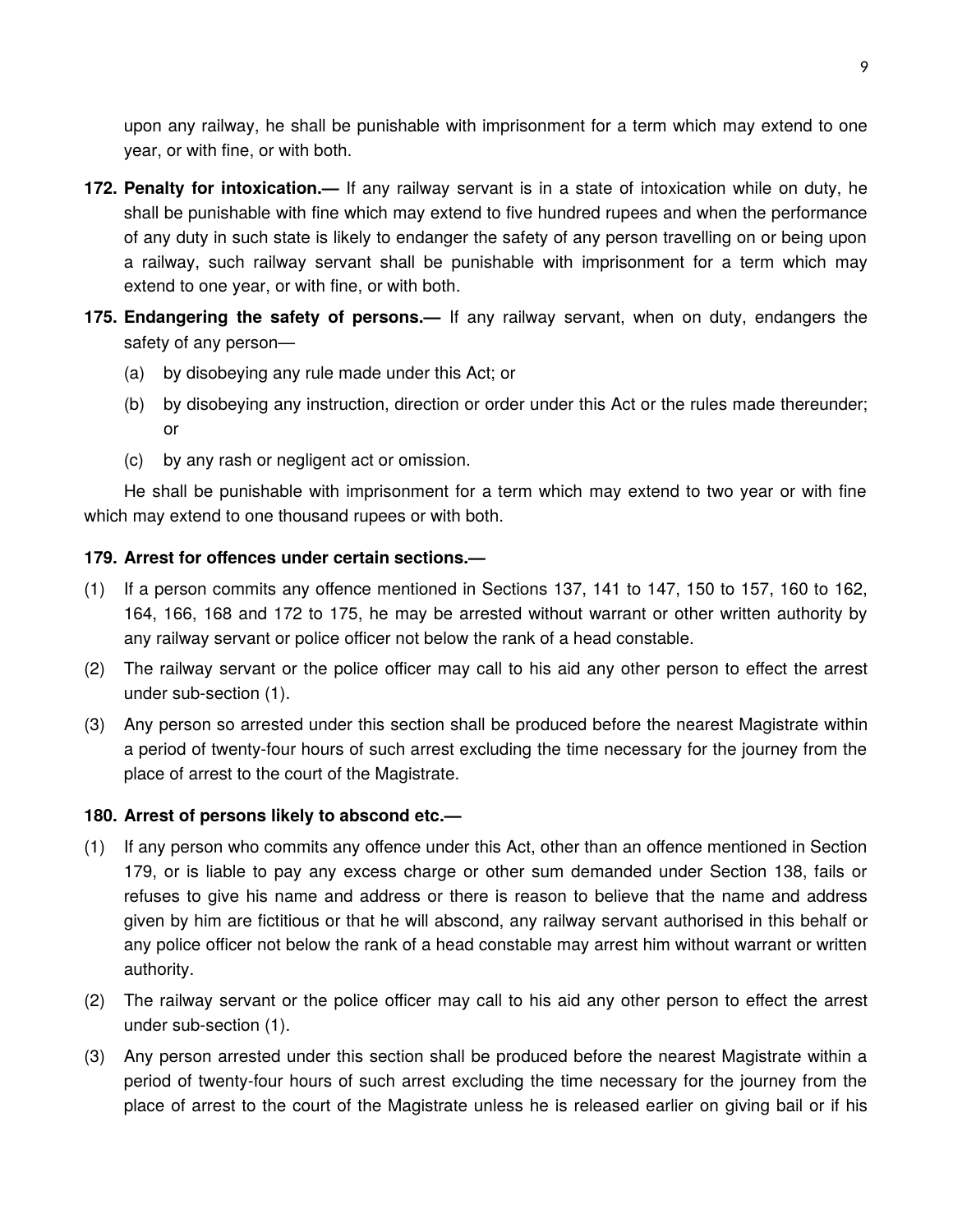true name and address are ascertained on executing a bond without sureties for his appearance before the Magistrate having jurisdiction to try him for the offence.

- (4) The provisions of Chapter XXIII of the Code of Criminal Procedure, 1973, shall so far as may be, apply to the giving of bail and the execution of bonds under this section.
- **181. Magistrate having jurisdiction under the Act.—** Notwithstanding anything contained in the Code of Criminal Procedure, 1973, no court inferior to that of a Metropolitan Magistrate or a Judicial Magistrate of the first class shall try an offence under this Act.
- **186. Protection of action taken in good faith.—** No suit, prosecution or other legal proceeding shall lie against the Central Government, any railway administration, a railway servant or any other person for anything which is in good faith done or intended to be done in pursuance of this Act or any rules or orders made thereunder.

### **Workmen's Compensation Act**

Section-3. (1) If personal injury is caused to a workman by accident arising out of and in the course of his employment, his employer shall be liable to pay compensation in accordance with the provisions of this chapter;

Provided that the employer shall not be so liable—

- (a) In respect of any injury which does not result in the total or partial disablement of the workman for a period exceeding ten days;
- (b) In respect of any injury to a workman resulting from an accident which is directly attributable to—
	- (i) The workman having been at the time thereof under the influence of drink or drugs, or
	- (ii) The wilful disobedience of the workman to an order expressly given, or to a rule expressly framed, for the purpose of securing the safety of workmen, or
	- (iii) The wilful removal or disregard by the workman of any safety guard or other device which he knew to have been provided for the purpose of securing the safety of workmen; or
- (c) Except in the case of death or permanent total disablement, in respect of any workman employed in the construction, repair, or demolition of a building or bridge.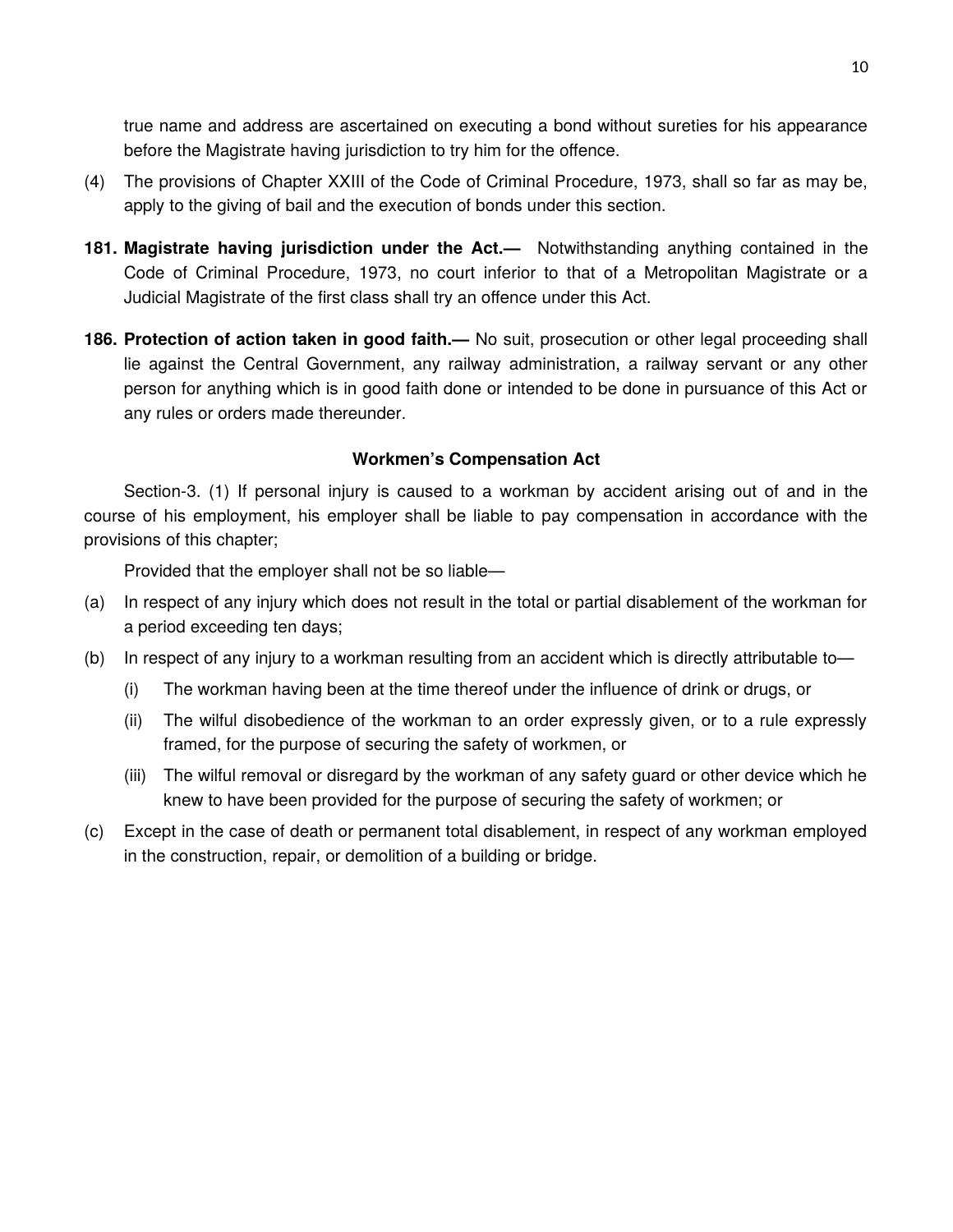# **APPENDIX – 2(A)**

# **RULES REGARDING DUTIES OF COMMISSIONER OF RLY. SAFETY IN ACCIDENTS OCCURRING DURING THE COURSE OF WORKING A RAILWAY.**

(The Govt. of India, Ministry of Tourism and Civil Aviation's notification of dt. 17.12.98.)

G.S.R. 257 & 63 – In exercise of the powers conferred by section 122 of the Railways Act, 1989 (24 of 1989), the Central Government hereby makes the following rules, namely :–

- **1)** (1) These rules may be called the Statutory Investigation into Railway Accidents Rules, 1998.
	- (2) They shall come into force on the date of their publication in the Official Gazette.

# **2) Inquiry into a serious accident by the Commissioner of Railway Safety.–**

- (1) (a) Where the Commissioner of Railway Safety receives notice under section 113 of the Railways Act, 1989 (24 of 1989) hereafter referred as the Act, of the occurrence of an accident which he considers of a sufficiently serious nature to justify such a course, he shall, as soon as may be, notify the Chief Commissioner of Railway Safety, the Railway Board and the Head of the Railway Administration concerned of his intention to hold an inquiry and shall, at the same time, fix and communicate the date, time and place for the inquiry. He shall also issue or cause to be issued a Press Note in this behalf inviting the public to tender evidence at the inquiry and send information relating to the accident to his office address.
	- (b) While notify his intention to hold an inquiry as aforesaid, the Commissioner of Railway Safety shall also inform or cause to inform the Chief Secretary of the State, the District Magistrate and the Superintendent of Police of the district concerned.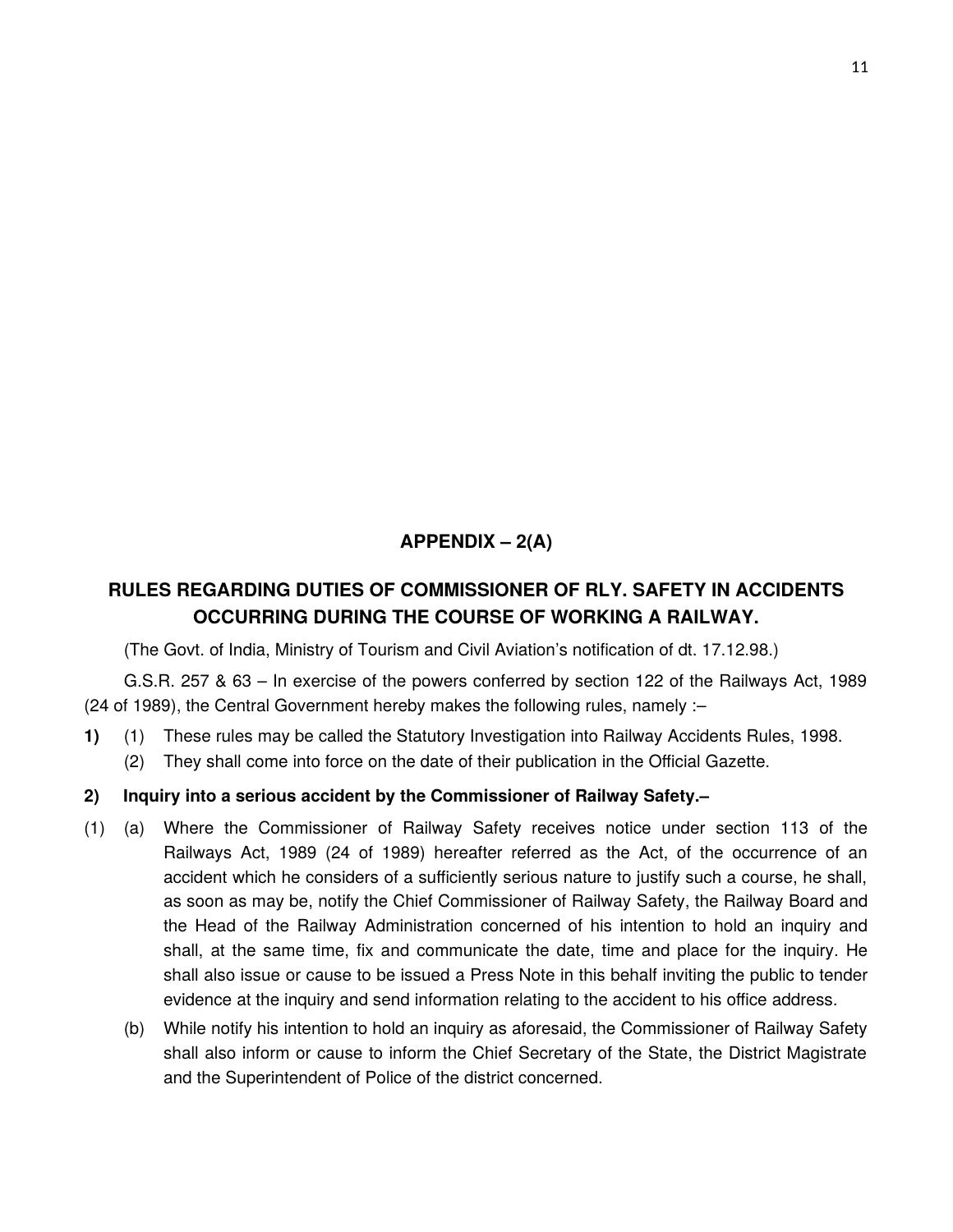(2) For the purpose of this rule, every accident to a train carrying passengers which is attended with loss of life of a passenger or passengers in the train or with grievous hurt, as defined in the Indian Penal Code (hereinafter referred to as the grievously hurt) to a passenger or passengers in the train or with serious damage to railway property of a value exceeding twenty five lakh rupees and any other accident which in the opinion of the Chief Commissioner of Railway Safety or the Commissioner of Railway Safety requires the holding of an inquiry be deemed to be an accident of such a serious nature as to require the holding of an inquiry.

These accidents shall be termed as "Serious train accidents".

(3) However, for any accident, the Chief Commissioner may either hold the inquiry himself or direct any Commissioner of Railway Safety to do so.

**Explanation –** The inquiry under this rule shall be obligatory only in those cases where the passengers, killed or grievously hurt were travelling in the train carrying passengers. If an accident involving a train carrying passengers leads to loss of life or grievous injury to any Railway Servant(s) irrespective of whether he was travelling in that passenger train or not, inquiry under this rule shall be obligatory. However, if a person being a railway servant or holding valid pass or ticket or otherwise travelling outside the Rolling Stock of a passenger train (such as on foot-board or roof or buffers but excluding the inside of vestibules between coaches) is killed or grievously hurt, or is run over at a level crossing or elsewhere on the Railway track, an injury under this rule shall not be obligatory. Similarly, if in a collision between a road vehicle and a passenger train at a level crossing, no passenger in the train is killed or grievously hurt, it shall not obligatory to hold an inquiry. For the purpose of this rule, Workmen's trains or ballast trains or Material trains or Accident Relief trains or Tower wagons or such other trains carrying Workmen or Cattle specials/Military special carrying authorised escorts or similar such trains shall also be treated as passenger trains and in the event of a workman or escort being killed or grievously hurt as a result of an accident to the train, an inquiry under this rule shall be obligatory.

- (4) When an accident requiring the holding of an inquiry occurs at a station where the jurisdictions of two or more Commissioners of Railway Safety meet, the duty of complying with this rule shall devolve on the Commissioner of Railway Safety within whose jurisdiction the railway working such station lies. At other such locations where the issue cannot be resolved then it shall be finalised by the Chief Commissioner of Railway Safety.
- (5) (a) If, for any reason, the concerned Commissioner of Railway Safety is unable to hold an inquiry at an early date after the occurrence of such an accident, he shall intimate by the fastest means of communication without any delay to the Chief Commissioner of Railway Safety of the reasons why the inquiry cannot be held by him. The Chief Commissioner may choose to conduct the inquiry himself or direct any other Commissioner to take up the inquiry or decide to let the inquiry be conducted by the Railway Administration. The concerned Commissioner shall thereafter notify the Railway Administration and the Railway Board accordingly.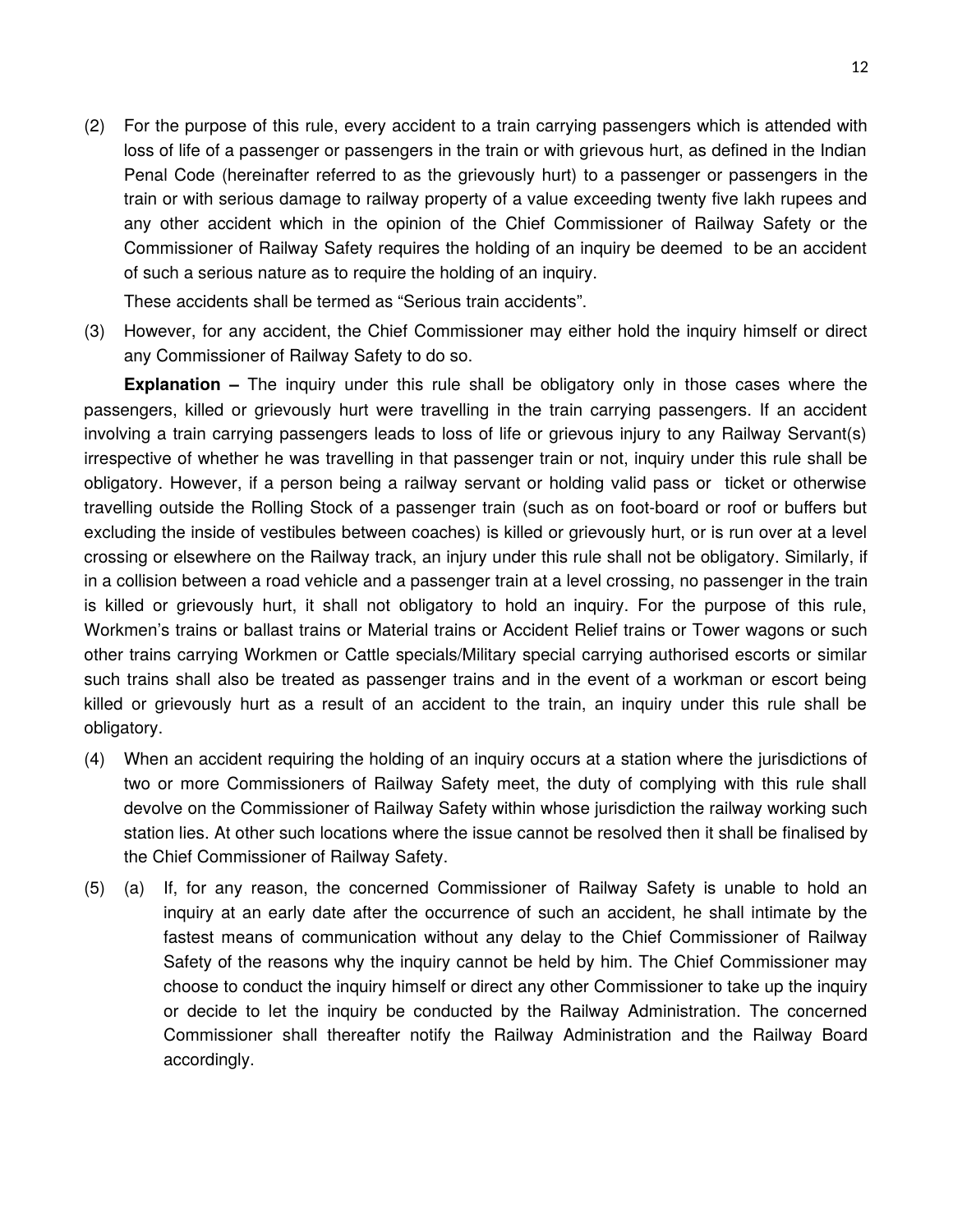- (b) On receipt of the proceedings of the joint inquiry (Inquiry made by a Committee of railway officers) from the head of the Railway Administration in accordance with rule 15 of Railway (Notices of and Inquiries into Accidents) Rules, 1998, the Commissioner of Railway Safety shall scrutinise the same, and in case he agrees with the findings of the joint inquiry, shall forward a copy of the report to the Chief Commissioner of Railway Safety alongwith his views on the findings and recommendations made. In case the Commissioner feels, he may direct the Railway Administration either to conduct inquiry de-novo or re-examine specific issues and submit revised findings. On the other hand the Commissioner of Railway Safety, after examination of the joint inquiry proceedings, considers that an inquiry should be held by himself, he shall, as soon as possible, notify the Chief Commissioner Railway Safety, the Railway Board, and the Head of the Railway Administration concerned, of his intention to hold an inquiry and he shall at the same time fix, and communicate the date, time and place for the inquiry.
- (6) (a) Where having regard to the nature of the accident, the Central Government has appointed a Commission of Inquiry to inquire into the accident under the Commission of Inquiry Act, 1952 (60 of 1952), or has appointed any other authority to inquire into it and for that purpose has made all or any of the provisions of the said Act applicable to that authority, the Commissioner of Railway Safety to whom notice of the accident has been given shall not hold his inquiry and where he has already commenced his inquiry he shall not proceed further with it and shall hand over the evidence, records or other documents in his possession, relating to the inquiry, to such authority as may be specified by the Central Government in this behalf.
	- (b) if, as a result of the Police Investigation a regular case is lodged in a Criminal Court by the Police or arising out of the accident, a case is lodged in a Civil Court by interested person(s), the Commissioner shall finalise his Report and circulate the same as per rule 4, as a strictly confidential document.

### **3) Commissioner of Railway Safety to submit a brief preliminary narrative report.–**

Where a Commissioner of Railway Safety has held an inquiry in respect of any of the accidents described in sub-rule (2) of rule 2, he shall submit a brief preliminary narrative report to the Chief Commissioner of Railway Safety and the Railway Board simultaneously. In case Chief Commissioner of Railway Safety has held an inquiry terms of rules 2(3) and 2(5) he shall submit the brief preliminary narrative Report to the Railway Board. The report shall be factual and shall not contain any reference to persons implicated.

### **4) Commissioner Railway Safety to submit a report.–**

- (1) Whenever the Commissioner of Railway Safety has made an inquiry under rule 2, he shall submit a confidential report in writing to the Chief Commissioner of Railway Safety and shall forward copies of the report to –
	- (i) the Railway Board;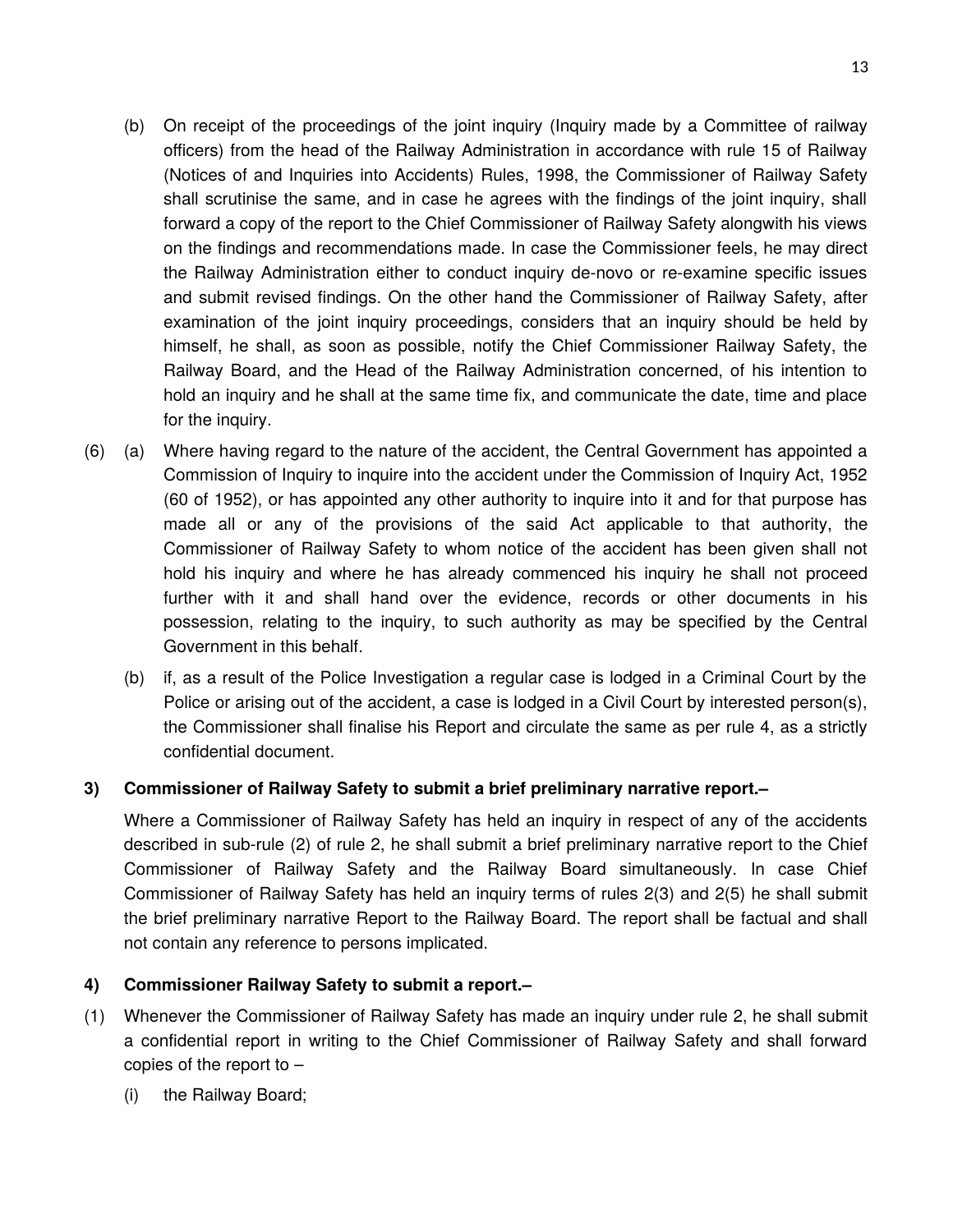- (ii) the Railway Administration of all the Zonal Railways;
- (iii) in the case of a railway under the control of a State Government or Local Administration to such Government or Administration if the accident has occurred in that Railway;
- (iv) other Commissioner of Railway Safety;
- (v) the Director, Intelligence Bureau, Ministry of Home affairs, Government of India, if the Commissioner of Railway safety find that the accident was caused by sabotage or train wrecking.
- (2) In case the inquiry has been held by the Chief Commissioner of Railway Safety he shall forward his Report to the Authorities mentioned in (i) to (v) of sub rule (1) of this Rule.
- **5) Publication of report –** Recommendations in regard to the publication of reports shall be made by the Chief Commissioner of Railway Safety and Railway Board (Ministry of Railways) informed accordingly. In case the Railway Board has reservations on the recommendations of the Chief Commissioner, the matter shall be finally decided by the Central Government (Ministry of Civil Aviation).
- **6) District Magistrate or his representative to attend the inquiry conducted by Commissioner of Railway Safety –** Where no Magisterial inquiry is being made under clause (a) or (b) of rule 17 of the Railway (Notices of an Inquiries into Accidents) Rules, 1998, the District Magistrate shall, as far as possible attend the inquiry conducted by the Commissioner of Railway Safety personally or depute some other officer to represent him at the inquiry.
- **7) District Superintendent of Police or his representative –** The District Superintendent of Police shall, as far as possible also attend the inquiry conducted by the Commissioner of Railway Safety personally or depute some other officer to represent him at the inquiry.
- **8) Commissioner of Railway Safety to assist the Magistrate or the Commission of Inquiry etc. in clarifying technical matters –** The Commissioner of Railway Safety, as far as possible, assist any Magistrate making a judicial inquiry or an inquiry under Rule 17 of Railway (Notices of and Inquiries into Accident) Rules 1998 or a Commission of Inquiry appointed under the Commission of Inquiry Act 1952 (60 of 1952), or any other Authority appointed by the Central Government to which all or any of the provisions of the said Act have been made applicable, whenever he may be called upon to do so for the purpose of clarification of any technical matters.
- **9) Powers of the Commissioners of Railway Safety –** Nothing in these rules shall, except to the extent provided in sub-rule (6) of rule 2, be deemed to limit or otherwise affect the exercise of any of the powers conferred on Commissioner of Railway Safety by section 7 and 8 of Act, 1989.

# **10) Repeal and Saving–**

(1) The 'Statutory Investigation into Railway Accident Rules 1973', published with notification of Government of India in the Ministry of Tourism & Civil Aviation No. 22 dated 2.6.73, part II, section 3 are hereby repealed.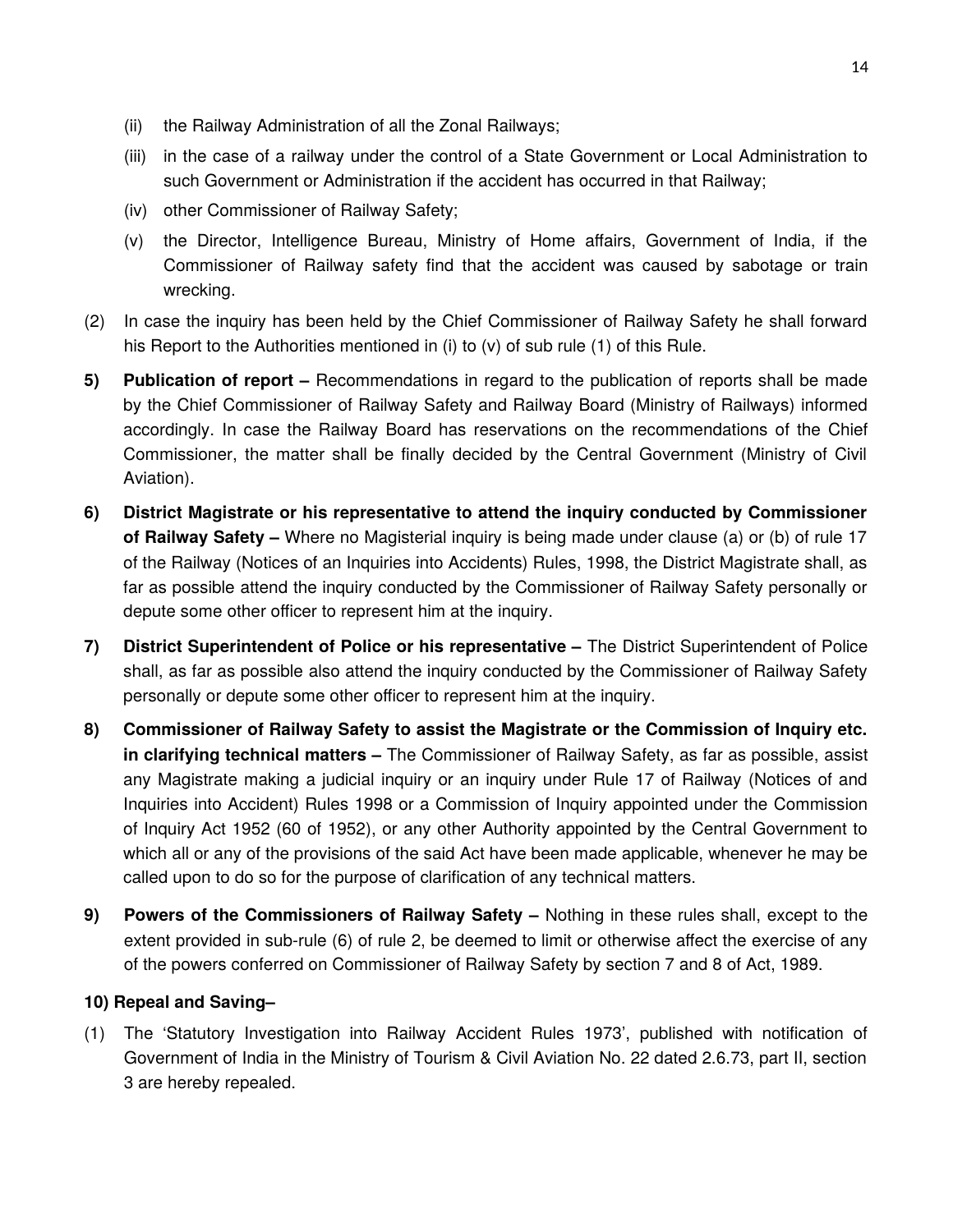(2) Notwithstanding such repeal, any thing done or any action taken under the rules hereby repealed shall be deemed to have been done or taken under the corresponding provisions of these rules.

# **APPENDIX – 2(B)**

**RULES REGARDING NOTICES OF ACCIDENTS OCCURRING IN COURSE OF WORKING A RAILWAY AND THE DUTIES OF RAILWAY SERVANTS, DIVL. OFFICERS, GENERAL MANAGERS, THE HEAD OF THE DEPTT. CONCERNED, MAGISTRATE AND POLICE OFFICERS ON THE OCCURRENCE OF SUCH ACCIDENTS.**

G.S.R. 526(e).— In exercise of the powers conferred by section 122 of the Railways Act, 1989 (24 of 1989), the Central Government hereby makes the following rules further to amend the Railway (Notices of and Inquiries into Accidents) Rules, 1998, namely :—

### **1) Short Title and Commencement –**

- (1) These rules may be called the Railway (Notices of and Inquiries into Accidents) Amendment Rules, 2013.
- (2) They shall come into force on the date of their publication in the Official Gazette.
- (3) In the Railway (Notices of and inquires into Accidents) Rules 1998, for the words "twenty five lakh rupees" and letters and figures "Rs. 25,00,000" wherever they occur, the words 'rupees two crore' shall be substituted.
- **2) Particulars to be given in the notices –** The notices mentioned in section 113 of the Railways Act, 1989 (24 of 1989) (hereafter referred to as the Act), shall contain the following particulars, namely :—
	- (i) kilometerage, or station or both, at which the accident occurred;
	- (ii) time and date of the accident;
	- (iii) number and description of the train; or trains;
	- (iv) nature of the accident;
	- (v) number of people killed or injured, as far as is known;
	- (vi) cause of the accident, as far as is known; and
	- (vii) probable detention to traffic.
- **3) Responsibility for sending notices, to whom to be sent and mode thereof –** Whenever any accident, as falls under section 113 of the Act (hereinafter referred to as "Reportable train accident") occurs in the course of working a railway, the station master nearest to the place at which the accident has occurred, or, where there is no station master, the railway servant in charge of the section of the railway on which the accident has occurred or any other Station Master incharge of a section of a railway to whom the report of the accident is made, shall give notice of the accident by telegraph to the Commissioner of Railway Safety, the District Magistrate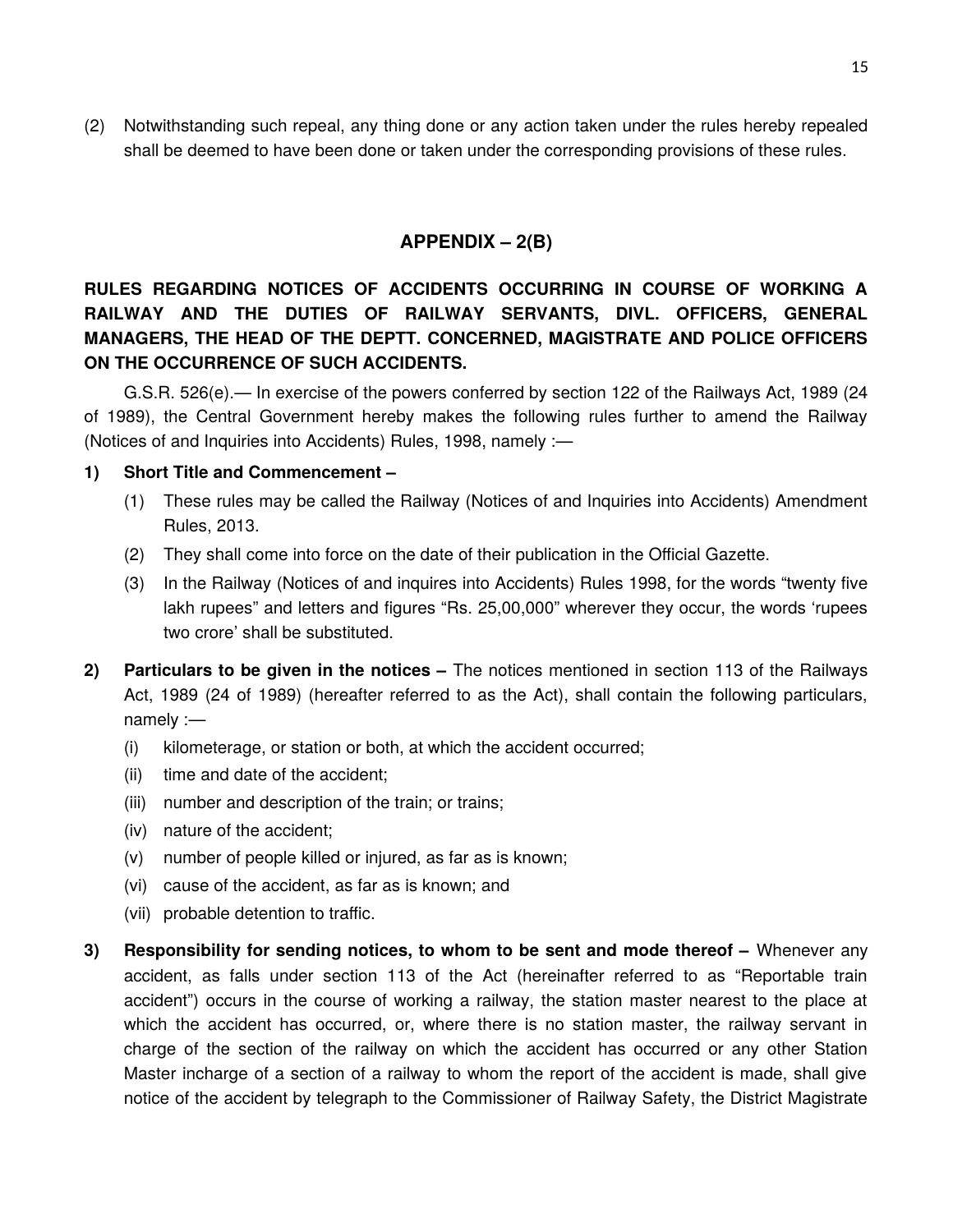and the District Superintendent of Police of the district in which the accident has occurred or such other Magistrate or Police Officer as may be appointed in this behalf by the State Government concerned and by telegraph, telephone or through special messenger or such other quick means as may be available, to the Superintendent of Railway Police and to the officer-in-charge of the police station within the local limits of which the accident has occurred.

**Explanation –** For the purpose of this rule, "Reportable Train Accident" under section 113 of the Act also include those usually attended with loss of human life (such as accidents to passenger trains involving collisions, derailments, train wrecking, or attempted train wrecking, cases of running over obstructions placed on the line, of passengers falling out of trains or of fires in trains), or grievous hurt so defined in the Indian Penal Code (hereinafter referred to as the grievous hurt), or serious damage to railway property of the value exceeding twenty five lakh rupees which have not actually occurred but which by the nature of the accident might reasonable have been expected to occur, and also cases of landslides or of breach by rain or flood which cause the interruption of any important through-line of communication for at least 24 hours.

- **4) Mode of sending notices to the State Government.—** The notice of accidents, required under section 113 of the Act, shall be sent to the State Government by the Railway Administration without delay.
- (a) by fax in the case of  $-$ 
	- (i) accidents deemed, under the Explanation to rule 3, to be serious by reason of loss of human life;
	- (ii) accidents by reason of which the permanent way is likely to be blocked for more than twenty four hours; and;
	- (iii) train wrecking or attempted train-wrecking; and
- (b) by letter in all other cases.
- **5) Railway servant to report accidents.—** Every railway servant shall report, with as little delay as possible, every accident occurring in the course of working the railway which may come to his notice and such report shall be made to the nearest station master, or, where there is no station master, to the railway servant in-charge of the section of the railway on which the accident has occurred.
- **6) Station Master or railway servant in charge of the section to report accidents.—** The Station Master or the railway servant in-charge of the section, shall report all accidents in accordance with the rules laid down by the railway administration concerned for the reporting of accidents.
- **6A) Responsibility of ensuring correct reporting of accidents.—** The responsibility of ensuring correct reporting of accidents shall be of the Divisional Railway Manager (DRM) at divisional level and General Manager (GM) at Zonal Level.
- **7) Railway Administration to report serious accidents.—**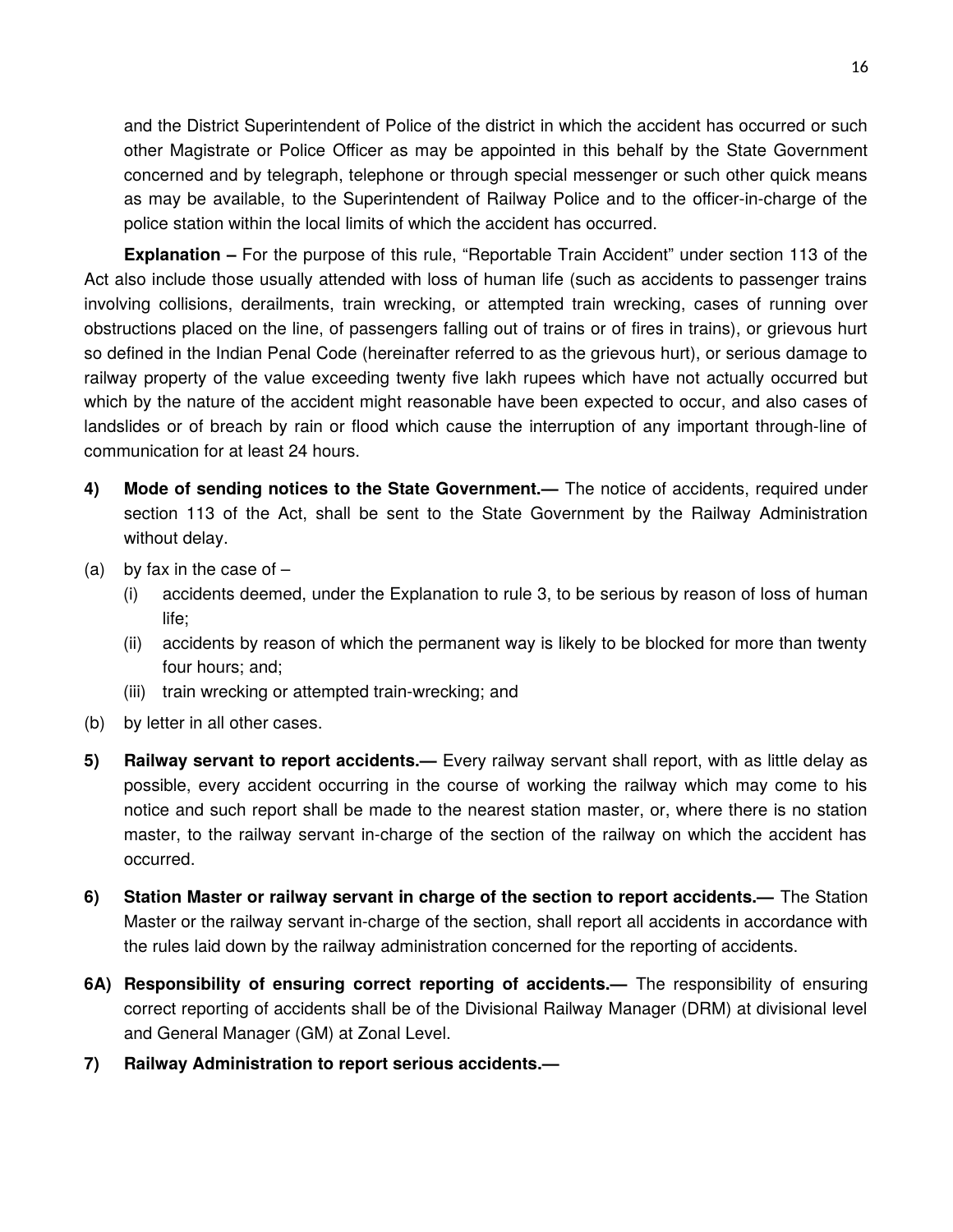- (1) Whenever a serious accident, as defined in sub rule 2 of rule 2 the Statutory Investigation into Railway Accidents Rules 1998, occurs, the railway administration concerned shall, as soon after the accident as possible, by fax, supply to the Press such particulars as are mentioned in rule 2 and as are till then available, and by supplementary faxes, if necessary, immediately after further information is available. A copy shall be sent simultaneously by fax to the Railway Board, the Commissioner of Railway Safety of the circle concerned and the Chief Commissioner of Railway Safety. In addition, the Commissioner of Railway Safety shall be informed, telephonically, of any serious accident, by the control of the Division in which the accident has occurred.
- (2) For the purpose of sub-rule (1), an accident shall be a serious Railway accident where
	- (i) accident to a train carrying passengers which is attended with loss of life or with grievous hurt to a passenger or passengers in the train, or with serious damage to railway property of the value exceeding Rs. 25,00,000 and any other accident which in the opinion of the Chief Commissioner of Railway Safety, shall be deemed to be a serious accident. A workman's train or a ballast train or a material or an Accident Relief train or a Tower wagon or such other train carrying workmen, or Cattle special/Military special carrying authorised escorts or similar such train shall be treated as a passenger train.
	- (ii) an accident involving a train carrying passengers leads to loss of life or grievous injury to any Railway Servant irrespective of whether he was travelling in that passenger train or not, it shall come under the purview of inquiry by the Commission of Railway Safety and shall be treated as a 'Serious Railway accident'.

Provided that–

- (a) cases of trespassers run over and injured or killed through their own carelessness or of passengers injured or killed through their own carelessness, and
- (b) cases involving persons being Railway servant or holding valid passes/tickets or otherwise who are killed or grievously injured while travelling outside the rolling stock of a passenger train such as on foot broad or roof or buffer but excluding the inside of vestibules between coaches, or run over at a Level Crossing or elsewhere on the Railway track by a passenger train, and
- (c) collision between a Road Vehicle and a passenger train at a Level Crossing where no passenger or Railway Servant is killed or grievously hurt shall not be treated as a 'Serious Railway Accident' even if those travelling in the road vehicle are killed or grievously hurt shall not be treated as serious railway accident, unless the Chief Commissioner of Railway Safety or Commissioner of Railway Safety is of the opinion that the accident requires the holding of an inquiry by the Commissioner of Railway Safety.
- **8) Facility for reaching the site of the accident–** Whenever any accident has occurred in the course of working a railway, the Head of the Railway Administration concerned shall give all reasonable aid to the District Magistrate or the Magistrate appointed or deputed under rule 17 or to the Commission of Inquiry appointed under the Commissions of inquiry Act, 1952 (60 of 1952),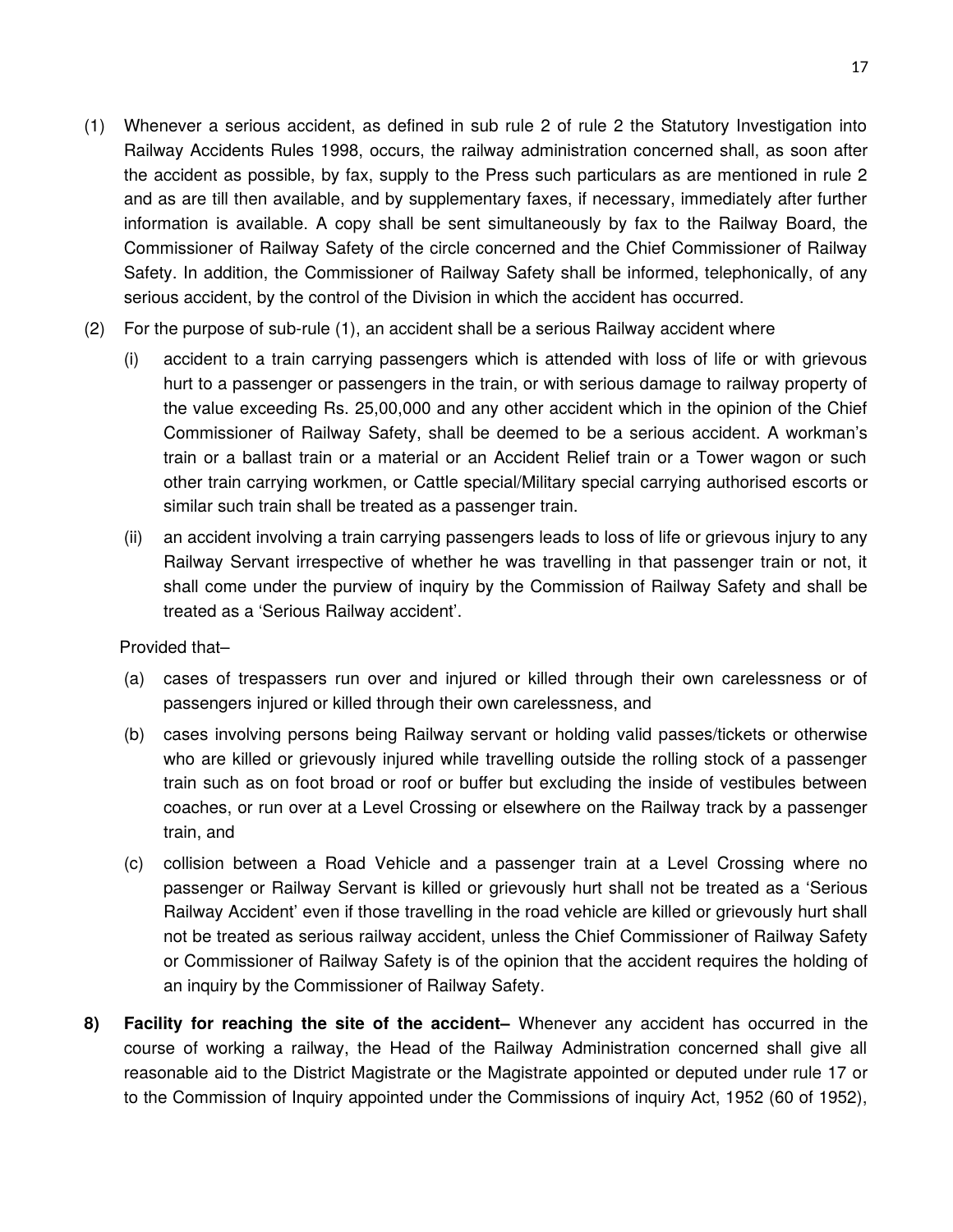or any other authority to whom all or any of the provisions of the said Act have been made applicable, and to the Commissioner of Railway Safety, medical officers the police and other concerned to enable them to reach the scene of the accident promptly, and shall also assist those authorities in making inquiries and in obtaining evidence as to the cause of the accident.

- **9) Medical aid to the persons grievously hurt in accidents–** Whenever any accident, occurring in the course of working a railway, has been attended with grievous hurt, it shall be the duty of the Head of the Railway Administration concerned to afford medical aid to the suffers, and to see that they are properly and carefully attended to till they are removed to their homes or handed over to the care of their relatives or friends. In any such case, or in any case in which any loss of human life or grievous hurt has occurred, the nearest available local medical officer shall be sent for if such medical officer is nearer at hand than the railway medical officer.
- **10) Arranging attendance of railway servants at the place of judicial inquiries or inquiries conducted by Commissioner of Railway Safety or a Magistrate–** When an inquiry under rule 2 of the Statutory Investigation into Railway Accidents Rules, 1998 or under rule 17 of these rules, or a judicial inquiry is being made the Head of the Railway Administration concerned shall arrange for the attendance, as long as may be necessary, at the place of inquiry, of all railway servants whose evidence is likely to be required at such inquiry, and if the inquiry is to be held by the Commissioner of Railway Safety under rule 2 of the Statutory Investigation into Railway Accidents Rules, 1998. The Head of the Railway Administration concerned shall,–
	- (a) cause notice of the date, hour and place at which the inquiry will begin to be given to the officers mentioned in clauses (a) and (c) of sub-rule (1) or rule 14, and
	- (b) arrange for the attendance of the divisional officers, railway servants required as witness at the Inquiry.
- **11) Action to be taken by Head of the Railway Administration on receipt of the report of Commissioner of Railway Safety –** Whenever the Head of the Railway Administration concerned receives a copy of the report of the Commissioner of Railway Safety under rule 4 of the Statutory Investigation into Railway Accidents Rules, 1998, he shall at once acknowledge its receipt, and–
	- (a) submit his remarks, on the views expressed in the Report, to the Chief Commissioner of Railway Safety with copy to the Commissioner of Railway Safety immediately on receipt of the Report by the Railway Administration and if he is not able to submit his remarks immediately he shall in his acknowledgement of the report indicate his intention to submit his remarks later as early as possible;
	- (b) if the Head of the Railway Administration concerned agrees with the views expressed in the Report and considers the prosecution of any person or persons desirable, he shall immediately forward a statement of such persons to the District Magistrate of the district in which the accident occurred, or to such other officer as the State Government may appoint in this behalf and to the concerned police authorities;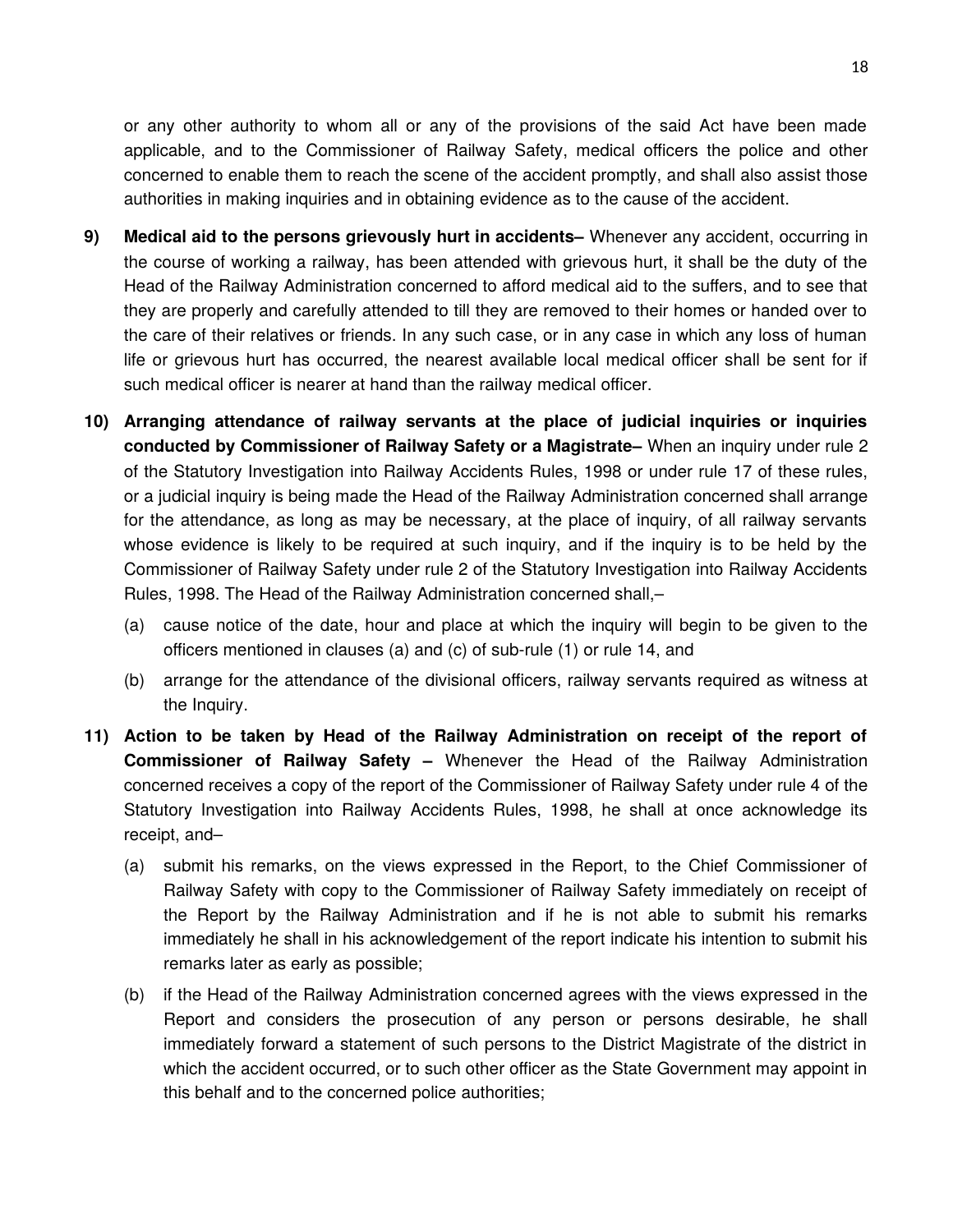- (c) in case the District Magistrate or Police authorities require copies of the Report, it may be sent to them and the confidentiality of the report should be made clear to the District/Police Authorities, and the Police Authorities shall, as soon as possible, intimate the Head of the Railway Administration concerned about their decision regarding launching any prosecution.
- **12) Head of the Railway Administration to offer remarks on the suggestions made in the report of Commissioner of Railway Safety–** Whenever the report of the Commissioner of Railway Safety points to the necessity for or suggests a change in any of the rules or in the system of working of the Railway, the Head of the Railway Administration concerned shall, intimate the action which has been taken, or which it proposes to take, to prevent a recurrence of similar accidents, to the Chief Commissioner of Railway Safety with copy to the Commissioner of Railway Safety.

#### **13) Joint inquiry-when dispensed with–**

(1) Whenever a Reportable train accident, such as is described in section 113 of the Act has occurred in the course of working a railway, the Head of the Railway Administration concerned shall cause an inquiry to be promptly made by a Committee of railway officers (to be called a "joint inquiry") for a thorough investigation of the causes which led to the accident.

Provided that such an inquiry may be dispensed with–

- (a) if any inquiry is to be held by the Commissioner of Railway Safety under rule 2 of the Statutory Investigation into Railway Accidents Rules, 1998, or a Commission appointed under the Commissions of Inquiry Act, 1952 (60 of 1952), or any other authority appointed by the Central Government to which all or any of the provisions of the said Commission of Inquiry Act have been made applicable under rule 2 of the said Statutory Investigation into Railway Accidents Rules, or
- (b) if there is no reasonable doubt as to the cause of the accident; or
- (c) if any department of the railway administration concerned intimates that it accepts all responsibility in the matter.
- (2) Where such inquiry is dispensed with under clause (b) or clause (c) of the proviso to sub-rule (1), it shall be the duty of the Head of the department of the Railway Administration responsible for the accident to make such inquiry (to be called a "departmental inquiry") as he may consider necessary and, if his staff or the system or working is at fault, to adopt or suggest such measures as he may consider necessary for preventing a recurrence of similar accidents.
- **14) (1) Notice of joint inquiry–** Whenever a joint inquiry is to be made, the Head of the Railway Administration concerned shall cause notice of the date and hour at which the inquiry will commence, to be given to the following officers, namely :—
	- (a) the District Magistrate of the district in which the accident occurred or such other officer as the State Government may appoint in this behalf, the Superintendent of the Railway Police and the District Superintendent of Police;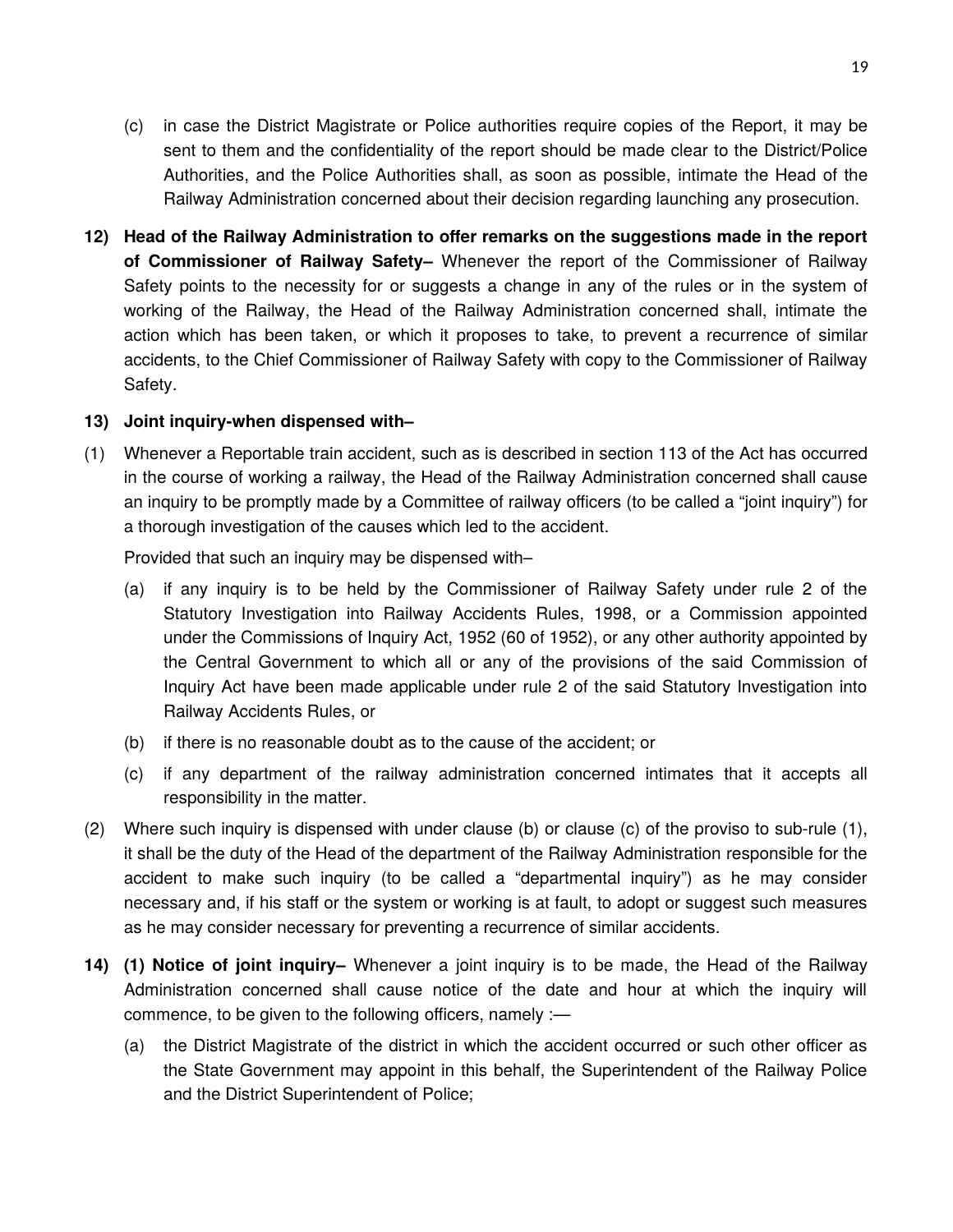- (b) the Commissioner of Railway Safety for the section of the railway on which the accident occurred; and
- (c) the Head of the Railway Police having jurisdiction at the place where the accident occurred or, if there are no Railway Police, the officer-in-charge of the police station having jurisdiction at such place.
- (2) The date and hour at which the inquiry will commence shall be fixed so as to give the officers mentioned in sub-rule (1) sufficient time to reach the place where the inquiry is to be held.
- (3) When a joint inquiry is held into an accident after receipt of information about the inability of the Commissioner of Railway Safety to hold an inquiry, under sub-rule (5) or rule 2 of the Statutory Investigation in Railway Accidents Rules, 1998, the Head of the Railway Administration concerned shall issue a Press Note in this behalf inviting the public to tender evidence at the inquiry or send information relating to the accident to the Joint Inquiry Committee at an address specified in the Press Note.
- **15) Report of joint inquiry or departmental inquiry to be sent to the Head of the Railway Administration and the action to be taken thereon–** (1) As soon as any joint inquiry or departmental inquiry has been completed, the President of the Committee of Railway officers or the Head of the department, as the case may be, shall send to the Head of the Railway Administration concerned a report containing inter alia–
	- (a) brief description of the accident;
	- (b) description of the locality of the accident;
	- (c) detailed statement of the evidence taken;
	- (d) the conclusions arrived at together with a note of dissent, if any;
	- (e) reasons for conclusion arrived at;
	- (f) the nature and extent of the damage done;
	- (g) when necessary, a sketch illustrative of the accident;
	- (h) the number of railway servants killed or injured;
	- (i) the number of passengers killed or injured;
	- (j) an appendix containing extracts of the rules violated by the staff responsible for the accidents.
- (2) The Head of the Railway Administration concerned shall forward, with his remarks as to the action that is intended to be taken in regard to the staff responsible for the accident or for the revision of the rules or the system or working, a copy of the report referred to in sub-rule (1)–
	- (a) to the Commissioner of Railway safety for the section of the railway on which the accident occurred;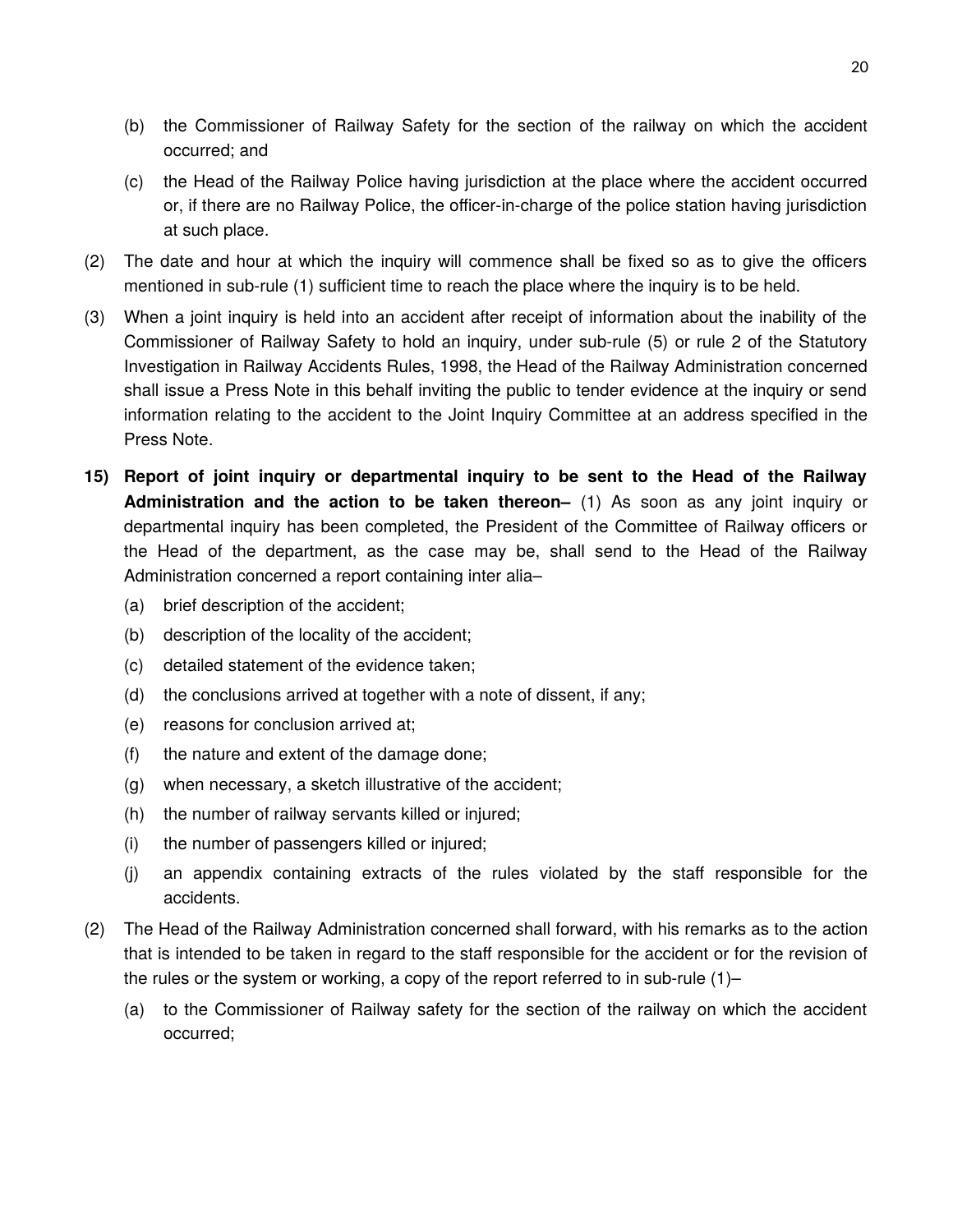- (b) if no inquiry or investigation has been made under rule 17 or if a joint or departmental inquiry has been held first, to the District Magistrate or the officer appointed under clause (a) of subrule (1) of rule 14; and
- (c) if any judicial inquiry is being made, to the magistrate making such inquiry.
- (3) The copy of the report aforesaid shall be accompanied–
	- (a) in the case referred to in clause (b) of sub-rule (2), by a statement of the persons involved in the accident whose prosecution the Head of the Railway Administration concerned considers to be desirable;
	- (b) in the case referred to in clause (c) of sub-rule (2) by a copy of the evidence taken at the inquiry.
- **16) Reports of inquiries into accidents not covered by section 113 to be forwarded to Commissioner of Railway Safety–**
- (1) Whenever any accident, not of the nature specified in section 113 of the Act, such as averted collisions, breaches of block rules or other technical accidents, occurs in the course of working a railway, the railway administration concerned may cause an inquiry, either a joint inquiry or a departmental inquiry, to be held into the accident.
- (2) Where an inquiry is held as provided under sub-rule (1), the head of the Railway Administration concerned shall forward a copy of the report of the inquiry to the Commissioner of Railway Safety for the section of the railway on which the accident occurred.
- **17) Magisterial Inquiry–** Whenever an accident, such as is described in section 113 of the Act, has occurred in the course of working a railway, the District Magistrate or any other Magistrate who may be appointed in this behalf by the State Government, may either–
- (a) himself make an inquiry into the causes which led to the accident; or
- (b) depute a subordinate Magistrate, who if possible, should be a Magistrate of the first class, to make such an inquiry; or
- (c) direct investigation into the causes which led to the accident, to be made by the police.

Provided that where, having regard to the nature of the accident, the Central Government has appointed a Commission of Inquire into it under the Commission of Inquiry Act, 1952 (60 of 1952), or has appointed any other authority to inquire into it and for that purpose has made all or any of the provisions of the said Act applicable to that authority, a Magistrate or a police officer shall not make his inquiry or investigation under this rule and, where he has already commenced the inquiry or investigation, shall not proceed further with it; and such Magistrate or police officer shall hand over the evidence, records or other documents in his possession relating to the inquiry or investigation to such authority as may be specified by the Central Government in this behalf.

**18) Notice of Magisterial Inquiry–** Whenever it is decided to make an inquiry under clause (a) or clause (b) of rule 17, the District Magistrate or other Magistrate appointed as aforesaid or the Magistrate deputed under clause (b) of rule 17 as the case may be, shall at once inform the Head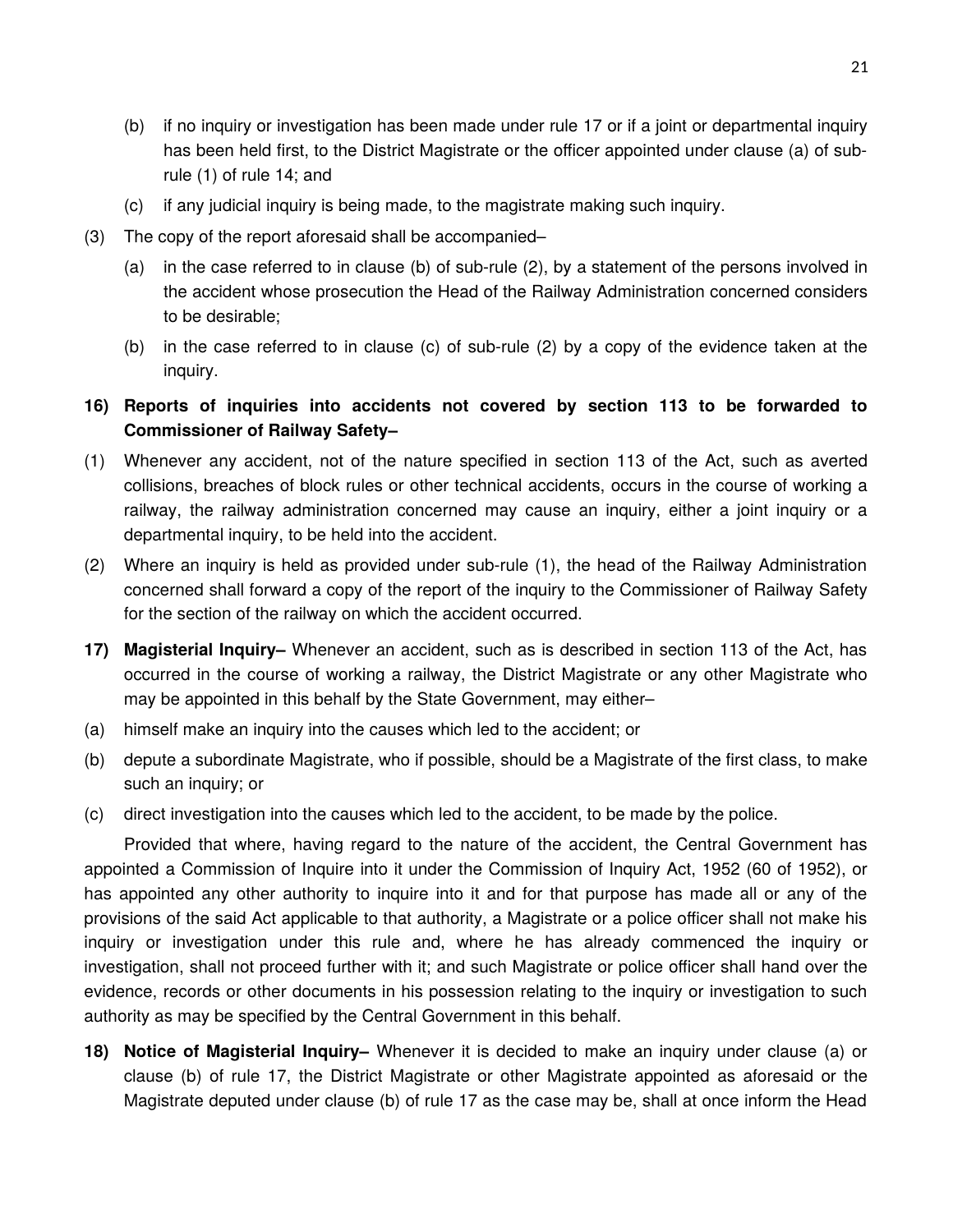of the Railway Administration concerned and the Divisional Railway Manager by fax, of the date and hour at which the inquiry will commence so as to enable the railway administration to summon the requisite expert evidence, and thereafter, he shall proceed to the scene of the accident and conduct the inquiry.

- **19) Judicial Inquiry–** A magistrate, making an inquiry under rule 17, may summon any railway servant, and any other persons whose presence he may think necessary, and after taking the evidence and completing the inquiry shall, if he considers that there are sufficient grounds for holding a judicial inquiry, take the requisite steps for bringing to trial any person whom he may consider to be criminally liable for the accident.
- **20) The result of magisterial inquiry to be communicated to the Head of the Railway Administration–** The result of every inquiry or investigation made under rule 17 shall be communicated by the Magistrate who has held such inquiry or investigation, to the Head of the Railway Administration concerned and to the Commissioner of Railway Safety.
- **21) Procedure for summoning railway servants to assist the Magistrate holding judicial inquiry–**
- (1) If in the course of any judicial inquiry into an accident occurring in the course of working a railway, the Magistrate holding such inquiry desires the assistance of the Commissioner of Railway Safety Head of the Railway Administration concerned, he shall issue a requisition to the Chief Commissioner of Railway Safety or the Head of the Railway Administration, stating at the same time the nature of the assistance required, and if the assistance of any Railway Officer is required the Magistrate shall issue a requisition to the Head of the Railway Administration for his attendance in the Court.
- (2) The requisition referred to in sub-section (1) shall state the nature of the assistance required. In summoning railway officials, the Magistrate shall take care not to summon on the same day so large a number of the employees, especially of one class, as to cause inconvenience to the working of the railway. In the case of serious accidents the Magistrate may obtain reports from the Commissioner of Railway Safety and the Head of the Railway Administration concerned in regard to the accident, before finally concluding the judicial inquiry.
- **22) Communication of the decision of judicial inquiry to the Railway Administration, Commissioner of Railway Safety and the State Government–** On the conclusion of the judicial inquiry the Magistrate shall send a copy of his decision to the head of the Railway Administration concerned and to the Commissioner of Railway Safety, and shall, unless in any case he thinks it unnecessary to do so, report the result of the inquiry to the State Government.
- **23) Police investigation-when to be dispensed with report on loss of life, grievous hurt, or damage to Railway property–**
- (1) The Railway Police may make an investigation into the causes which led to any accident occurring in the course of working a railway and shall do so whenever–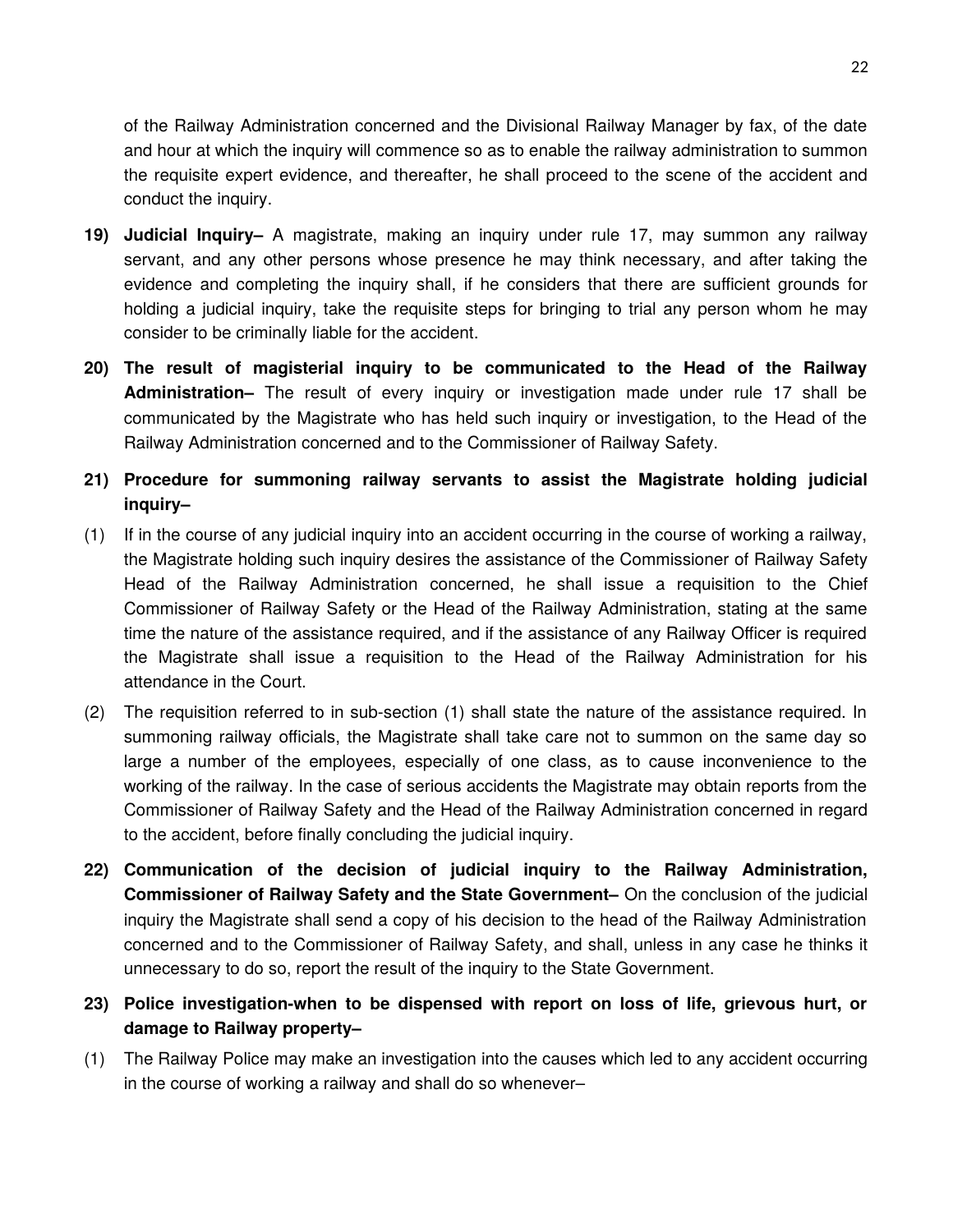- (a) any such accident is attended with loss of human life or with grievous hurt, or with serious damage to railway property of the value exceeding Rs. 2,00,00,000 or has prima facie been due to any criminal act or omission; or
- (b) the District Magistrate or the Magistrate appointed under rule 17 has given a direction under clause (c) of that rule :

Provided that where, having regard to the nature of the accident, the Central Government has appointed a Commission of Inquiry to inquire into it under the Commission of Inquiry Act, 1952, (60 of 1952), or has appointed any other authority to inquire into it and that purpose has made all or any of the provisions of the said Act applicable to that authority, or where a magisterial inquiry is being held under rule clause (a) or clause (b) of rule 17, the Railway Police shall not make an investigation under this rule, and where they have already commenced their investigation, shall not proceed further with it; and shall hand over the records or other documents in their possession relating to the investigation to such authority as may be specified by the Central Government in this behalf.

(2) The Railway Police shall report, with as little delay as possible to the nearest station master, or where there is no station master, to the railway servant in-charge of the section of the railway, on which the accident has occurred, every accident which may come to their notice occurring in the course of working a railway attended with loss of human life, or with grievous hurt or with serious damage to railway property of the value exceeding twenty five lakh rupees or which has prima facie been due to any criminal act or omission.

# **24) (1) Status of Police officer investigating the accident-Whenever an investigation is to be made by the Railway Police–**

- (a) in a case in which an accident is attended with loss of human life or with grievous hurt, or with serious damage to railway property of the value exceeding twenty five lakh rupees; or
- (b) in pursuance of a direction given under clause (c) of rule 17, the investigation shall be conducted by the Head of the Railway Police of the area in which the accident has occurred, or if that officer is unable to conduct the investigation himself, by an officer to be deputed by him.
- (2) The officer deputed under sub-rule (1) shall ordinarily be the senior officer available, and shall whenever possible be a Gazetted Officer, and shall in no case be of rank lower than that of an Inspector:

Provided that the investigation may be carried out by an officer-in-charge of a police station –

- (i) in a case such as is referred to in clause (a) of sub rule (1), if no loss of life or grievous hurt has been caused to more persons than one or no damage to railway property of value exceeding twenty five lakh rupees has been caused or there is no reason to suspect that any servant of the railway has been guilty of neglect of any rule relating to the working of the railway; or
- (ii) in the case referred to in clause (b) of sub-rule (1), if the District Magistrate so directs.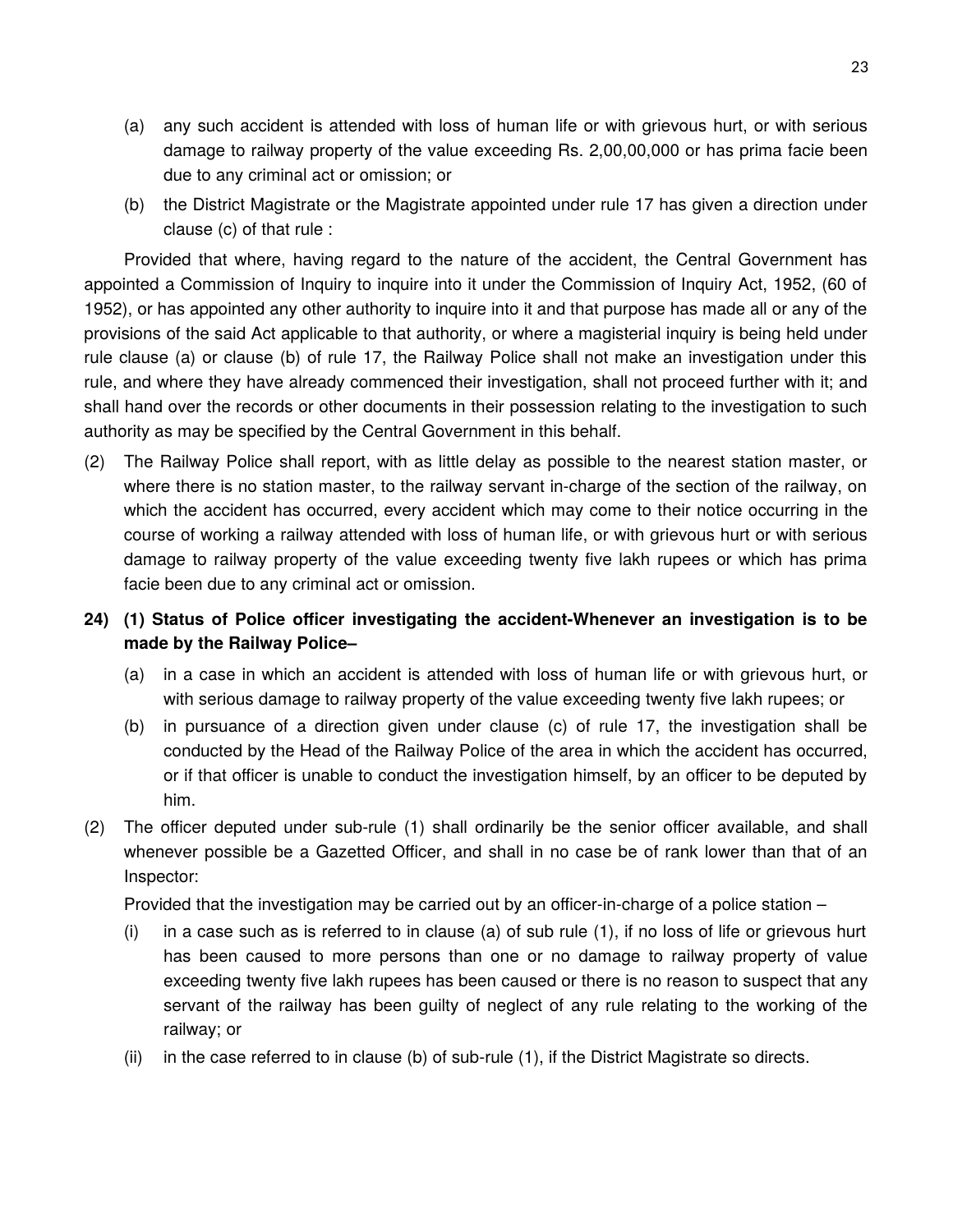- **25) Notice of police investigation–** The Officer who is to conduct an investigation in pursuance of rule 24 shall at once inform the Head of the Railway Administration concerned and the Divisional Railway Manager by fax of the date and hour at which the investigation will commence so that, if possible, the presence of a railway official may be arranged for to watch the proceedings and to aid the officer making the investigation, and thereafter, he shall proceed without delay to the scene of the accident and conduct the investigation there; so, however, that the absence of a railway official shall not, be allowed to delay the investigation which shall be conducted as soon as possible after the accident has taken place;
- **26) (1) Assistance by the District Police–** In every case to which rule 24 applies, immediate information shall be given by the Railway Police of the area to the District Police, who if so required, shall afford all necessary assistance and shall, if occasion arrises, carry the investigation beyond the limits of the railway premises. But the Railway Police of the area shall primarily be responsible for carrying on the investigation within such limits.
- (2) Subject to the provisions of these rules, the further prosecution of the case, on the conclusion of the police investigation, shall rest with the Railway Police.
- **27) Communication of the result of police investigation–** The result of every police investigation shall be reported at once to the District Magistrate or other officer appointed in this behalf by the State Government, to the Head of the Railway Administration concerned or other officer appointed by him, and to the Commissioner of Railway Safety.
- **28) District Police to discharge duties of Railway Police–** Where there is no Railway Police in the area, the duties imposed by rules 23, 24 and 25 sub-rule (2) of rule 26, and rule 27 on the Railway Police of the area, or on the Head of such Railway Police, shall be discharged by the District Police or by the District Superintendent of Police, as the case may be.
- **29) Repeal and Saving–**
- (1) The Railway (Notices of and Inquiries into Accidents) Rules 1973, are hereby repealed.
- (2) Notwithstanding such repeal, anything done or any action taken under the rules hereby repealed shall be deemed to have been done or taken under the corresponding provisions, of these rules.

# **APPENDIX – 3**

# **GENERAL INFORMATION TO BE FURNISHED BY RAILWAYS AT THE TIME OF AN INQUIRY BY A COMMISSIONER OF RAILWAY SAFETY.**

#### **GENERAL INSTRUCTIONS.**

1) Railways are required to furnish information at the time of an inquiry by a Commissioner of Railway Safety. The enclosed questionnaire have been evolved based on past experience to cover all types of accidents.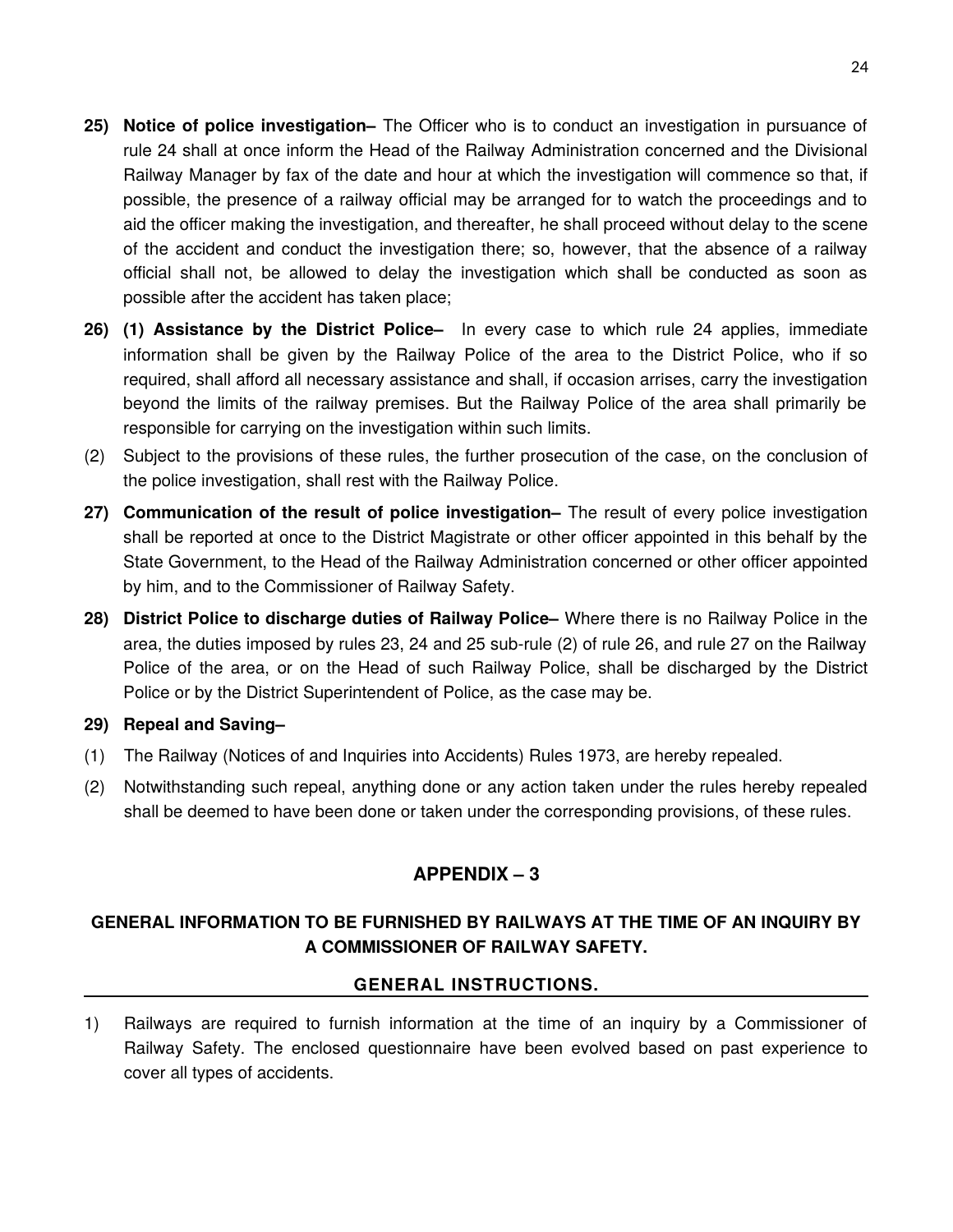- 2) It, "therefore, follows that the questionnaire will have to be carefully scrutinised in each case and the items not relevant to a particular inquiry need not be answered. But such items for omission should be got approved by the Commissioner of Railway Safety beforehand.
- 3) A reply should be given under each question i.e. by repeating the question first and not by quoting the question No. The draft replies should be got approved by the Commissioner of Railway Safety to ensure that all the points are covered before the same are finalished. Only two final copies of the replies need be submitted duly signed by the Officers concerned.
- 4) Answers to the questionnaire will not absolve the Railway Administration of their responsibility in: —
	- (a) Preserving cluses;
	- (b) recording all relevant data in respect of tracks, rolling stock, etc. before restoration is ordered; and
	- (c) recording evidence of witnesses immediately after an accident so that truth may not get distorted in course of time.
- 5) The Divisional Safety Officer of the Division is responsible to co-ordinate, get the replies from various branches and submit all the replies at the end or during the course of an inquiry with a covering letter signed by the DRM in token of his approval. All Departmental Officer should start gathering information soon after an accident has occurred so that as much information so possible is available even before the commencement of an inquiry. This procedure will enable the Commissioner of Railway Safety to conduct the inquiry with least inconvenience to the Railway Officers concerned.

# **A. INFORMATION TO BE FURNISHED BY THE CIVIL ENGINEERING DEPARTMENT.**

- 1) (a) Brief Description of Damage to P. Way.
	- (b) Cost of Damage to P. Way.
- 2) Description of Site :—
	- (a) Kilometre of site, in between stations-section, Single/Double line.
	- (b) Civil District.
	- (c) Nature of country around the site (Open, cultivated, plain/undulating etc)
	- (d) Direction of the track at site (North to South etc.)
	- (e) Straight, curve, gradients with distances etc, in the vicinity. (index plan & section to be attached).
	- (f) Height of bank/cutting.
	- (g) Kind of soil.
	- (h) Details of bridges and level crossings within one Km. on either side of the site (to the extent they are relevant to the inquiry).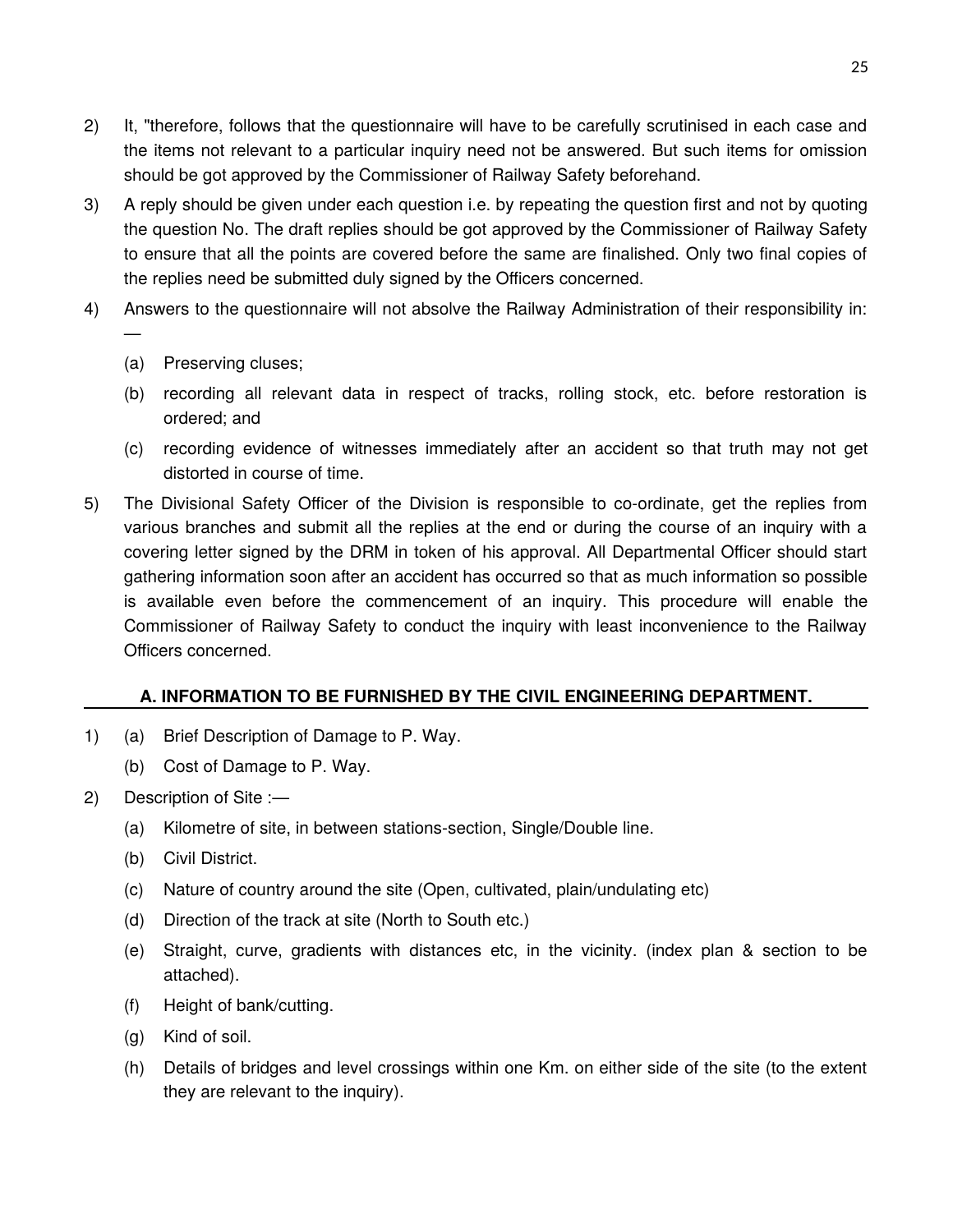- 3) Permanent Way :—
	- (a) Rails-weight, length, age, wear, if welded, LWR, CWR, SWR etc.
	- (b) (i) Sleepers-type, age, density.
		- (ii) percentage of U/s sleepers in track in the vicinity of the accident site.
	- (c) Fish-plates-weight, length, number of holes with dia.
	- (d) Fish bolts-weight, length, dia, whether any spring/other washers used and number used per joint.
	- (e) Spikes-if wooden sleepers-number of spikes on each sleeper, how many inside and how many outside.
	- (f) Bearing plates-if used, type, number of holes, weight etc.
	- (g) ballast-its kind, section, depth below sleeper, cubic metres per metre run.
	- (h) Policy followed in driving the keys.
	- (i) Anti-sabotage measures adopted in the vicinity.
- 4) Kilometre & T.P. of important stations and points on the section and No. of T.P.s. per Km. & how numbered? (Important stations and points may be taken from the CRS).
- 5) (a) Headquarters and jurisdiction of DEN/AEN/CPWI/PWI.
	- (b) Gang-Headquarters, jurisdiction, strength, location of tool box & Gang hut.
	- (c) Details of casual labour employed and discharged in the last 3 months.
- 6) (a) Maximum permissible speed on the section.
	- (b) Permanent speed restrictions in the vicinity.
	- (c) Temporary speed restrictions in force on the day of the accident in the vicinity.
	- (d) Were there any reports of over speeding in the recent past?
- 7) (a) Whether monsoon patrolling has been in force and if so give details.
	- (b) Whether security/Police patrolling has been in force and give details.
	- (c) Furnish copies of patrol diagrams.
- 8) (a) (i) Creep.
	- (ii) Extent of expansion gaps in joints 1/2 Km. before and after the point of accident.
	- (iii) Time when observations have been made.
	- (b) Date when track was last attended to around the accident spot and the details of work done.
	- (c) (i) Dates when CPWI, PWI, AEN & DEN inspected the track last prior to the accident.
		- (ii) if any defects had been noted by them.
		- (iii) if so, give details and action taken, of any.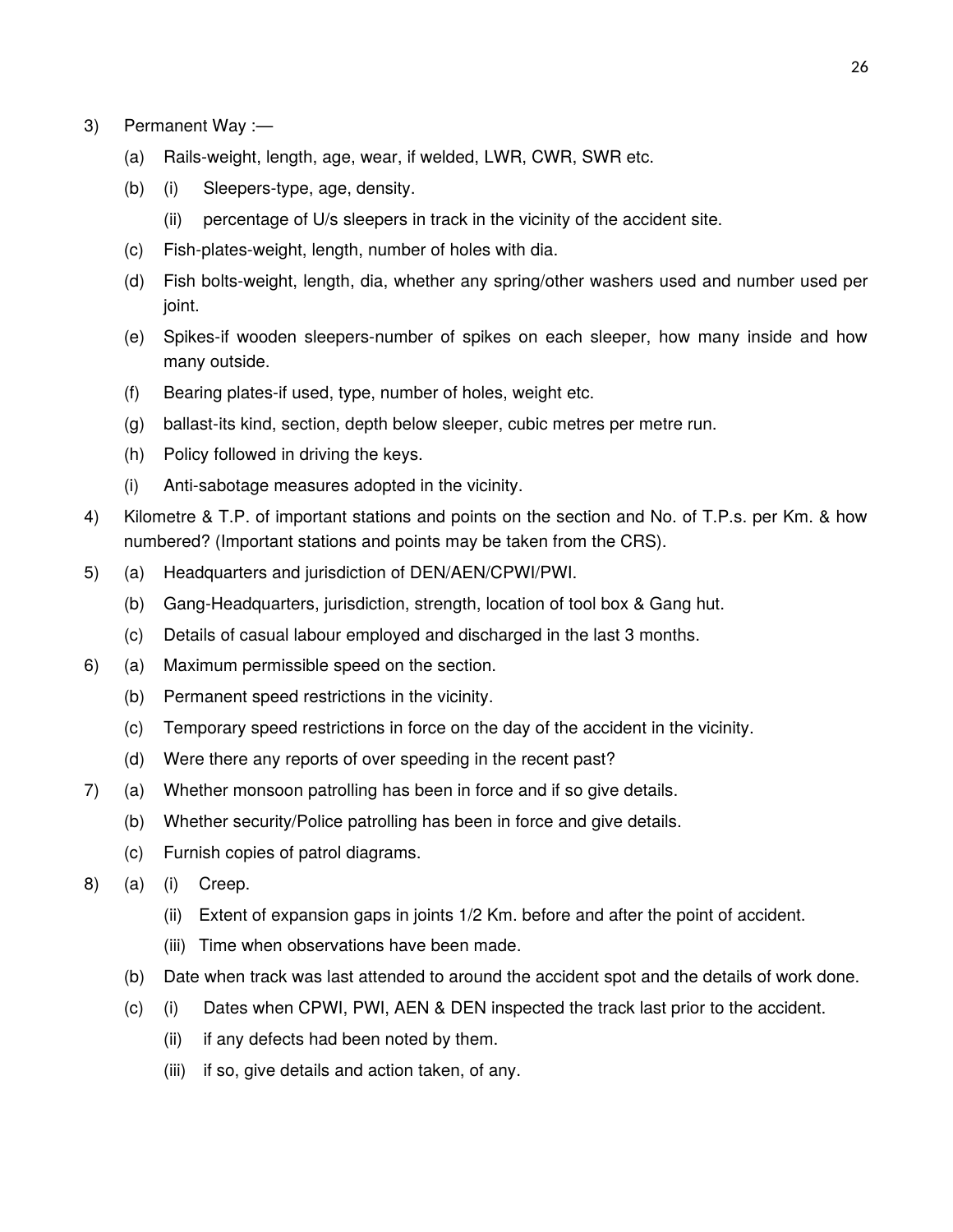- (d) If the track at site required frequent attention in the past old records to be locked up and dates furnished with details of work done.
- (e) Results of last run of Amsler/Hallade/RTRC etc.
- (f) Reports of rough running by the Drivers.
- 9) Rainfall :—
	- (a) Record of last 3 months with the name of the recording station and its distance from the site.
	- (b) Daily record of 7 days prior to the accident.
	- (c) Comments on the rainfall. (compared mean rainfall).
- 10) Details of marks on rails, sleepers and whether any indication of any obstruction on-line. Wheel mounting marks to be specifically noted.
- 11) Site plan (30 cm wide and length as required) with damaged vehicles etc. All measurements to be connected and gradients shown. (In case of an accident in Yard, Yard plan to be attached).

Note :— Site plan to include location plan, North point, direction of travel of train, Kms/TPs etc.

- 12) Produce the following registers relevant to the inquiry :—
	- (a) Gang Chart/Diary
	- (b) PWIs/AEN's Note Book
	- (c) Points & Crossing
	- (d) Creep Register Register
	- (e) Curve Register
	- (f) Bridge Inspection Register
	- (g) Section Register.
- 13) Quote code Rules, instructions in Permanent Way Manual, and circulars relevant to this accident.
- 14) Enclose particulars of track jointly taken after the accident.
- 15) Were there any similar accidents in the vicinity in the last 10 years?
- 16) What is the probable cause of the accident according to you?
- 17) Bio-data of the Staff involved. [Dates of appointment, promotion, punishments and awards-in brief]
- 18) Do you suggest any improved methods of working or improvements to equipment as a result of this accident.
- 19) In the case of level crossing accidents, the following information may be furnished :—
	- (a) No. of train & vehicles passing through the level crossing on an average per day as per the census taken last (date of taking census may be given).
	- (b) A longitudinal section along the road.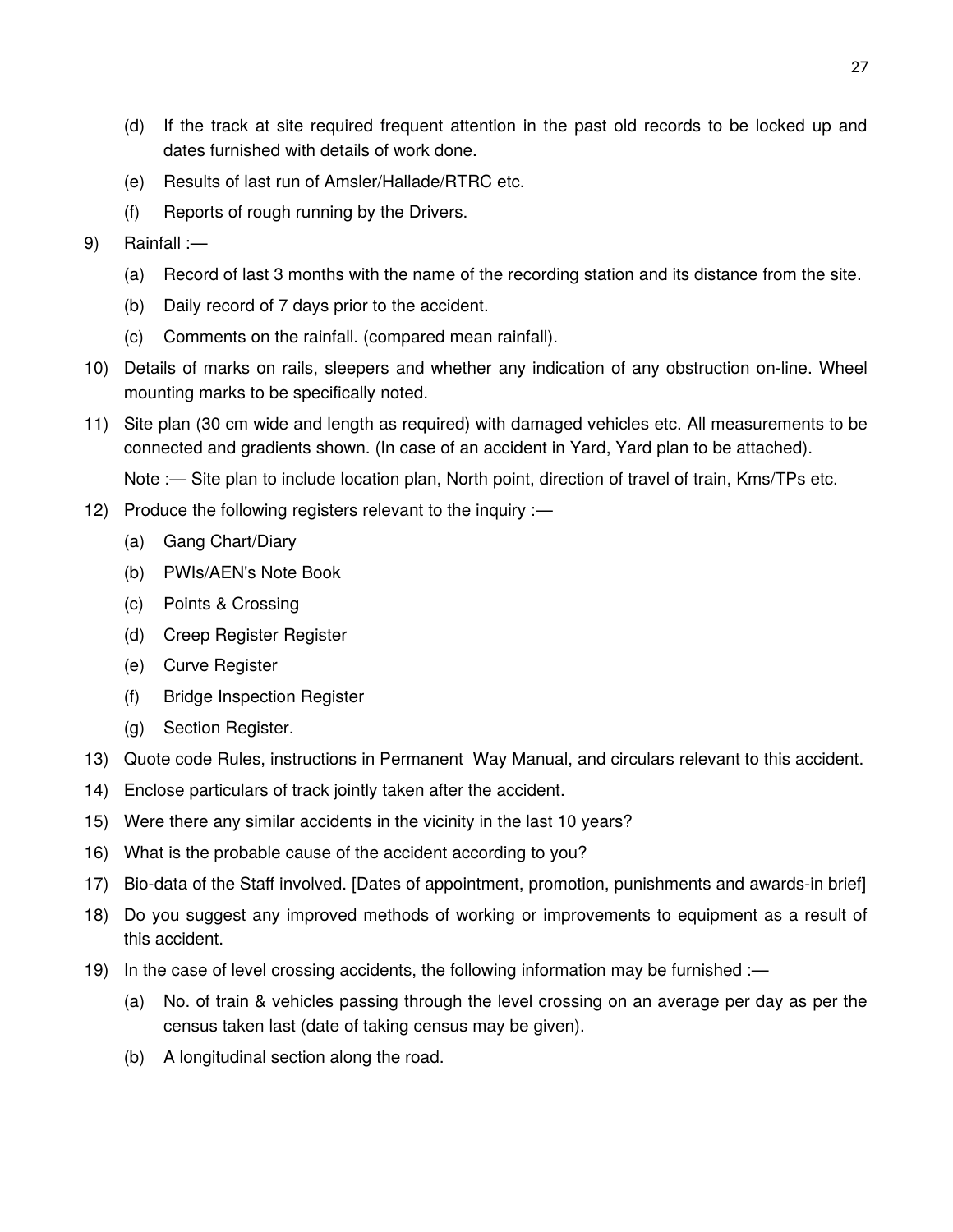Note: If some of the above particulars are given in the accident sketch, the same need not be repeated in the above statement.

## **B. INFORMATION TO BE FURNISHED BY THE LOCO DEPARTMENT**

## (MECHANICAL FOR DIESEL AND ELECTRICAL FOR ELECTRIC LOCO)

- $1)$  Loco :—
	- (a) Type.
	- (b) Number.
	- (c) Year and Place of manufacture.
	- (d) Date of commissioning.
	- (e) Whether provided with Headlight, Speedometer & Speed Recorder, Vigilance Control Device and Whether they were in working order control device.
	- (f) Whether running Engine Foremost/Tender foremost. Short hood leading/Long hood leading/ Cab 1 or Cab 2 leading.
	- (g) Length & weight of the loco.
	- (h) Braking force on the loco and the type of brakes.
	- (i) Date & Place of last trip inspection.
	- (j) Kilometres earned after last POH/IOH.
	- (k) Whether any schedules are overdue ?
	- (l) Comments on the brakes available on the locomotive.
- 2) Give the brief particulars of the safety items not provided and provided but missing/not working.
- 3) (a) Damage to the loco (Brief description.)
	- (b) Cost of damage to the loco (in Rs.).
- 4) Engine diagram in cases where loco is derailed.
- 5) (a) Position of control handles, regulators etc. after the accident.
	- (b) Condition of synchronising valve.
	- (c) Position of brake blocks after the accident-whether applied or not.
- 6) Enclose the particulars of the locomotive jointly recorded after the accident.
- 7) Extracts from the engine repair book.
- 8) Last eye test of the engine crew and next when due.
- 9) Bio-data of engine crew (Dates of first appointments, promotions, punishments and awards-in brief).
- 10) Quote instructions from manuals and circulars relevant to the accident.
- 11) Submit the following :—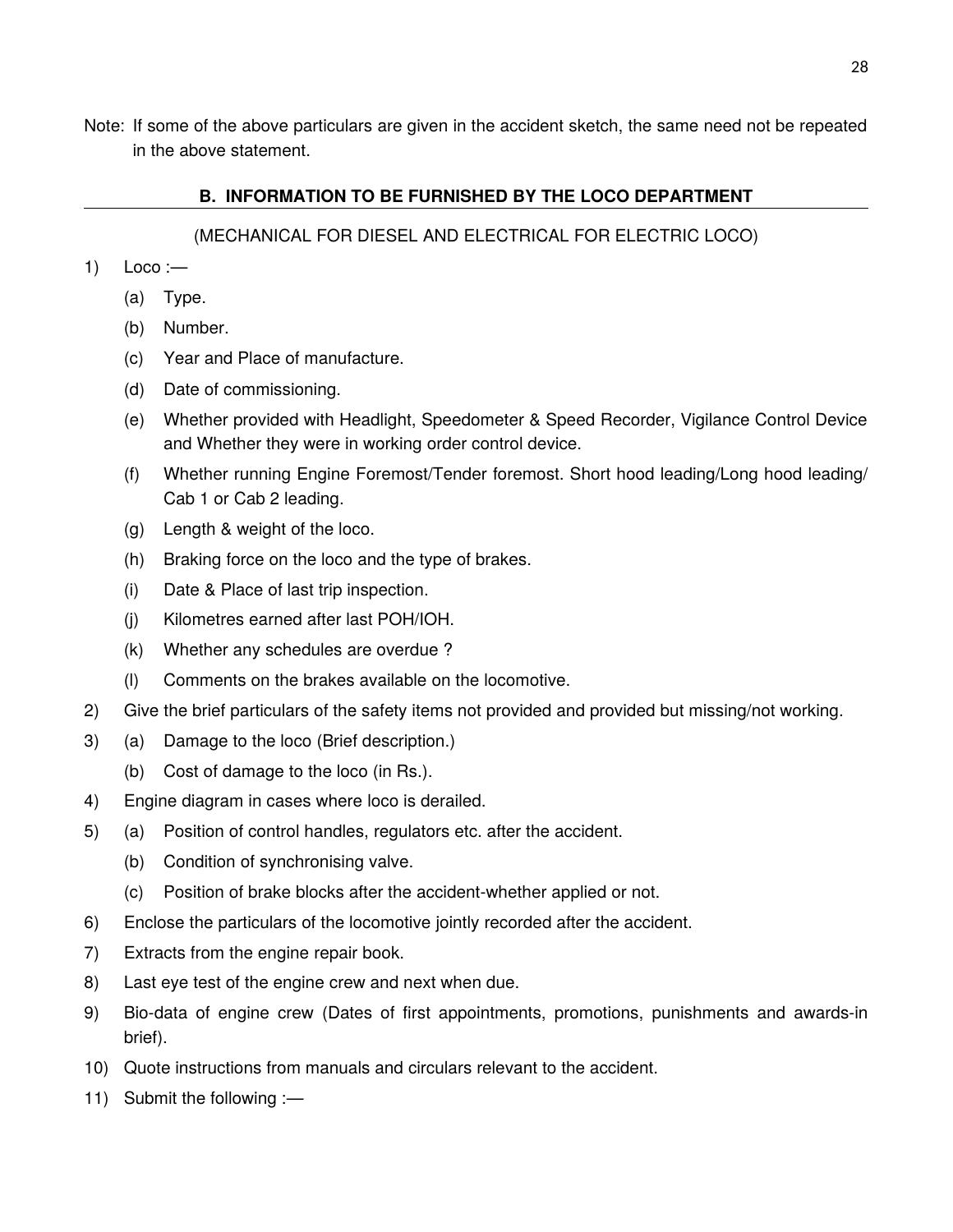- (a) Speed recorder chart.
- (b) Brake power certificate issued to the Driver.
- 12) Were there any similar accidents involving the type of loco in the last 10 years ?
- 13) What is the probable cause of the accident according to you ?
- 14) Do you suggest any improved method of working or improvements to equipment as a result of this accident.

## **C. INFORMATION TO BE FURNISHED BY THE CARRIAGE & WAGON DEPARTMENT.**

1) Damage and disposition may be given in the following proforma :—

| SI. No. from the | Coach no. | <b>Disposition</b> | Damage              |
|------------------|-----------|--------------------|---------------------|
| engine           |           |                    | (Brief description) |

2) Marshalling order of the train(s) in the following form :—

| SI. No. from | Coach | Body & type           | Year | Date of  | Date of | Remarks |
|--------------|-------|-----------------------|------|----------|---------|---------|
| the engine   | No.   | (ICF, IRS, BEML etc). |      | last POH | Return  |         |
|              |       | AT or Non-AT          |      |          |         |         |

- 3) (a) Total length of coaches/train excluding the engine.
	- (b) Total weight of train excluding engine.
	- (c) Total brake force of train excluding the loco.
	- (d) Whether fully vacuum braked or not.
	- (e) No. of cylinders per coach and total no. of active/inactive cylinders on the train and % of brake power.
- 4) Cost of damage to rolling stock
- 5) (a) Position of brake blocks/handles after the accident.
	- (b) Maximum and minimum piston strokes.
- 6) Enclose the particulars of C & W jointly recorded after the accident.
- 7) (a) Maintenance-last TXRing/Safe to pass exam./re-packing of boxes.
	- (b) Extracts from the registers maintained by the TXRs etc.
- 8) Quote instructions from manuals, conference rules, and circulars relevant to the accident.
- 9) Bio-data of staff involved. (Dates of first appointments, promotions, punishments and awards-in brief).
- 10) Were there any similar accidents involving the same type of rolling stock in the last 10 years ?
- 11) What is the probable cause of the accident according to you ?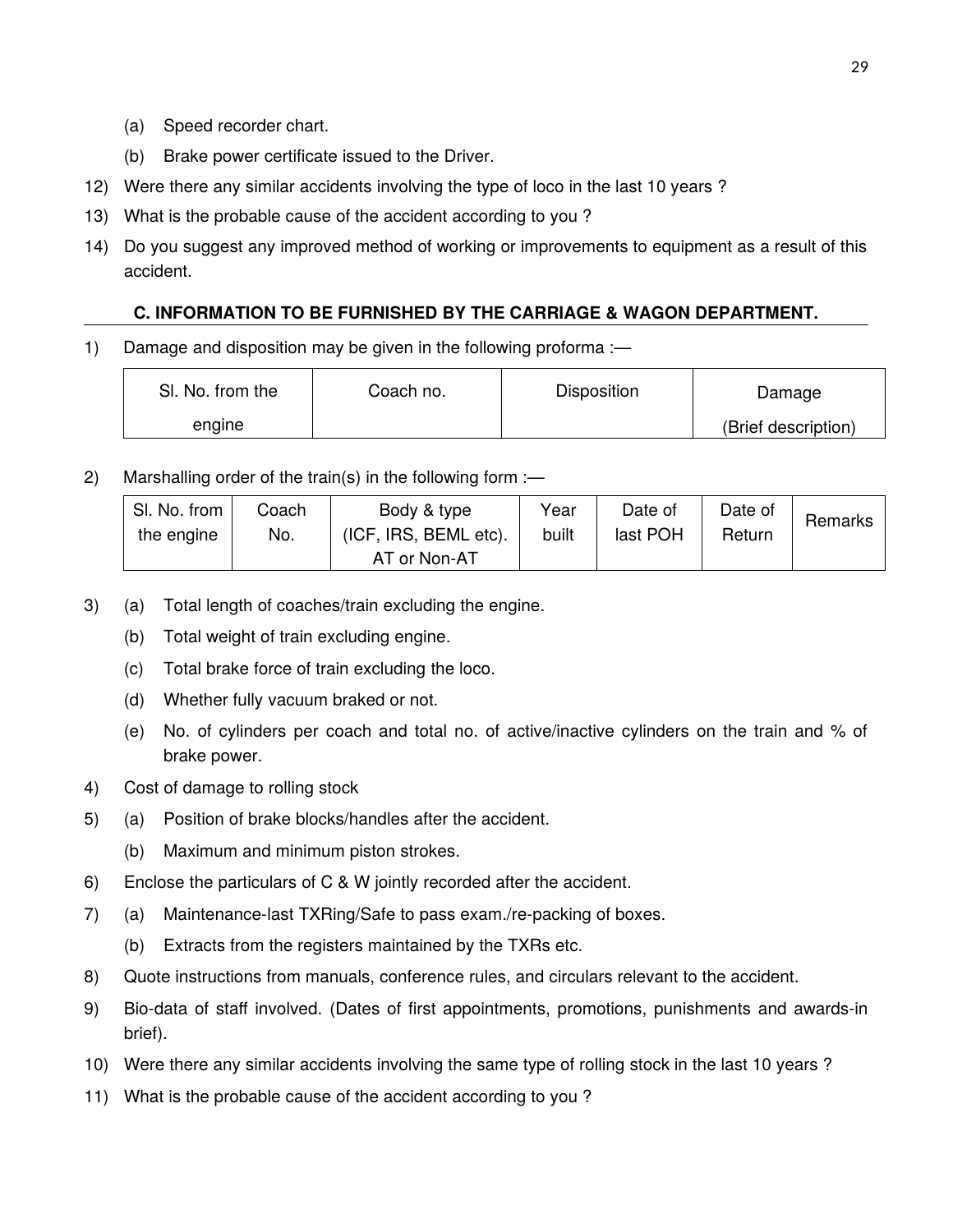12) Do you suggest any improved methods of working or improvements to equipment as a result of this accident ?

## **D. INFORMATION TO BE FURNISHED BY TRANSPORTATION DEPARTMENT.**

- 1) Accident.
	- (a) Date & Time of accident.
	- (b) Train Nos. involved.
	- (c) Kilometere of accident, between stations and section.
- 2) (a) Speed of train at the time of the accident (get it from Loco/Mech. Department).
	- (b) Time of departure & arrival of ill-fated train at the last 3 stations and at last stopping station.
	- (c) Time when previous 3 trains passed over the accident site.
	- (d) Was the ill-fated train running late, so how much ?
- 3) Weather & visibility at the time of the accident.
- 4) Capacity of the train and number of passengers in occupation at the time of accident (as estimated by Commercial Department).
- 5) (a) First information about the accident, who conveyed & how & at what time.
	- (b) How were the uninjured passengers dealt with ?
	- (c) Disposal of dead & injured with time of removal from site & admission in hospitals.
- 6) ARME Vans and Accident Relief Train. (Details to be furnished separately for each station)
	- (a) Time of ordering
	- (b) Time of blowing the siren.
	- (c) Time of arrival at bar line
	- (d) Time of despatch from the station.
	- (e) Time of arrival at the station immediately in the rear of the accident site and at accident site.
- 7) (a) Time of arrival of various officials including Police, Magistrate who visited the site.
	- (b) Time of Police clearance.
- 8) Interruption to traffic.
	- (a) Details of delay to trains, termination and cancellation of trains and running of duplicate trains etc.
	- (b) Time of clearance and through running.
- 9) Passenger complaints, if any (loss of property etc.) and how they have been dealt. (from Commercial Department)
- 10) Guard- date of last vision test, Refresher Course passing and first aid and date when next due.
- 11) In the case of accident at a station copy of SWR with Rule diagram.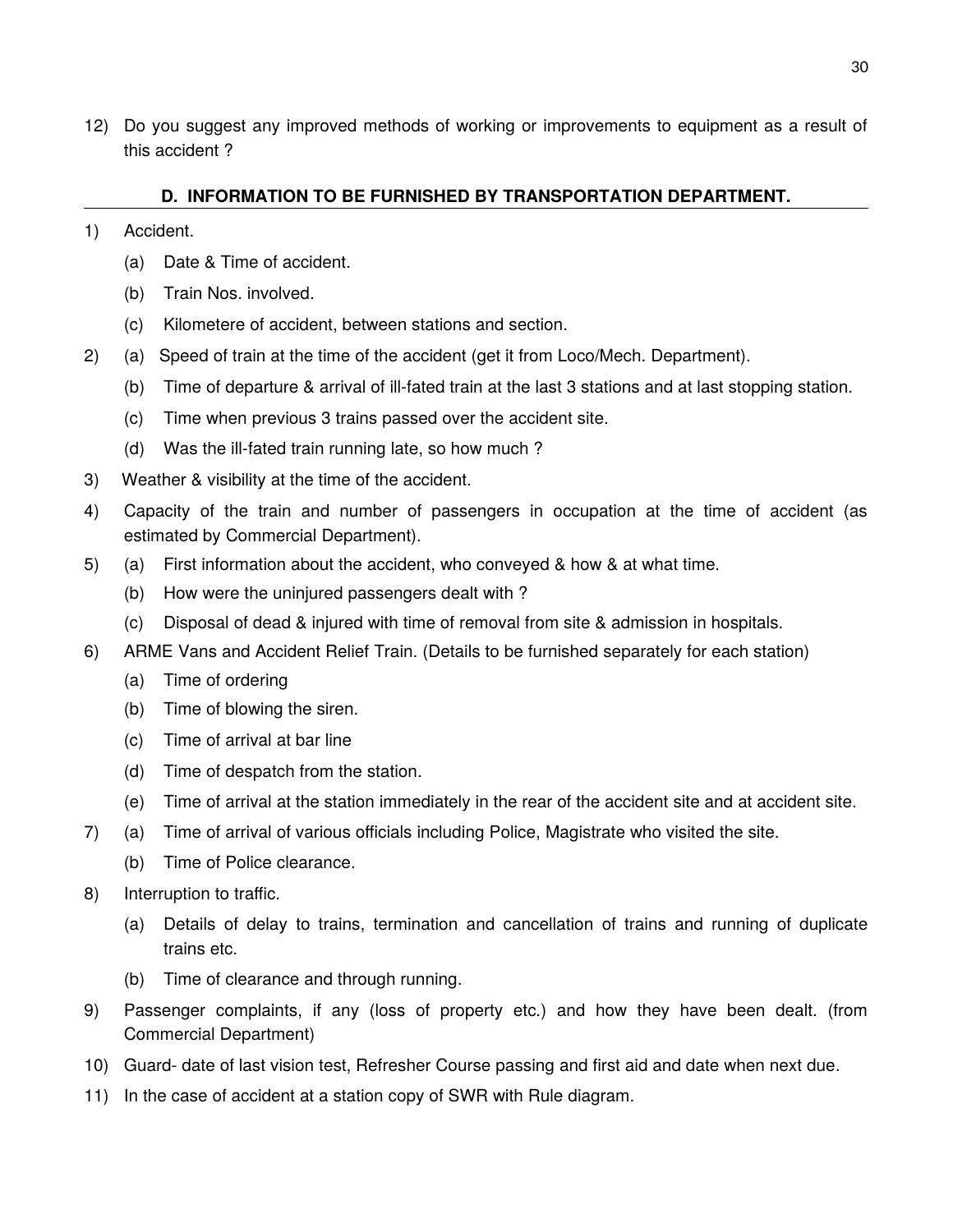- 12) Details of any special dispensations obtained from CRS by the Railway Administration and approved special instructions issued, if any.
- 13) Names and designations of Administrative Officers, Police Officers etc. attending the CRS inquiry on each day.
- 14) Log of various activities undertaken by the Railway Administration arising out of the accident (Give as an Annexure).
- 15) Brief details of ex-gratia payments arranged (by Commercial Department).
- 16) Bio-data of the traffic staff involved (date of appointments, promotions, punishments and awards).
- 17) (a) Enclose press cutting of News published in connection with the accident (get it from Commercial Department).
	- (b) Press Notifications and advertisements issued in connection with the inquiry (get it from Commercial Department).
	- (c) Message issued to the police and the civil authorities regarding the accident inquiry.
- 18) Were there any similar accidents in the vicinity in the last 10 years.
- 19) Do you suggest any improved methods of working as a result of this accident.

## **E. INFORMATION TO BE FURNISHED BY THE MEDICAL DEPARTMENT.**

- 1) Casualties :—
	- (a) No. killed.
	- (b) No. grievously hurt.
	- (c) No. with simple injuries.
	- (d) No. with trivial injuries.
- 2) Timings of the arrival of the first doctor (Railway or otherwise) at the site and other doctors subsequently.
- 3) Timings of :—
	- (a) the receipt of the accident message at the station where medical van is stabled;
	- (b) despatch of the medical van from that station;
	- (c) arrival of the medical van at site;
	- (d) departure of the medical van with the injured from the site;
	- (e) arrival of the medical van with the injured at the Hospital station; and
	- (f) admission of the patients into the Hospital.
- 4) (a) Details of the medical aid rendered and whether any surgical treatment resorted to at site.
	- (b) give reasons for delay in rendering medical aid.
- 5) Whether any pain relieving drug administered such as Morphia and if so to how many ?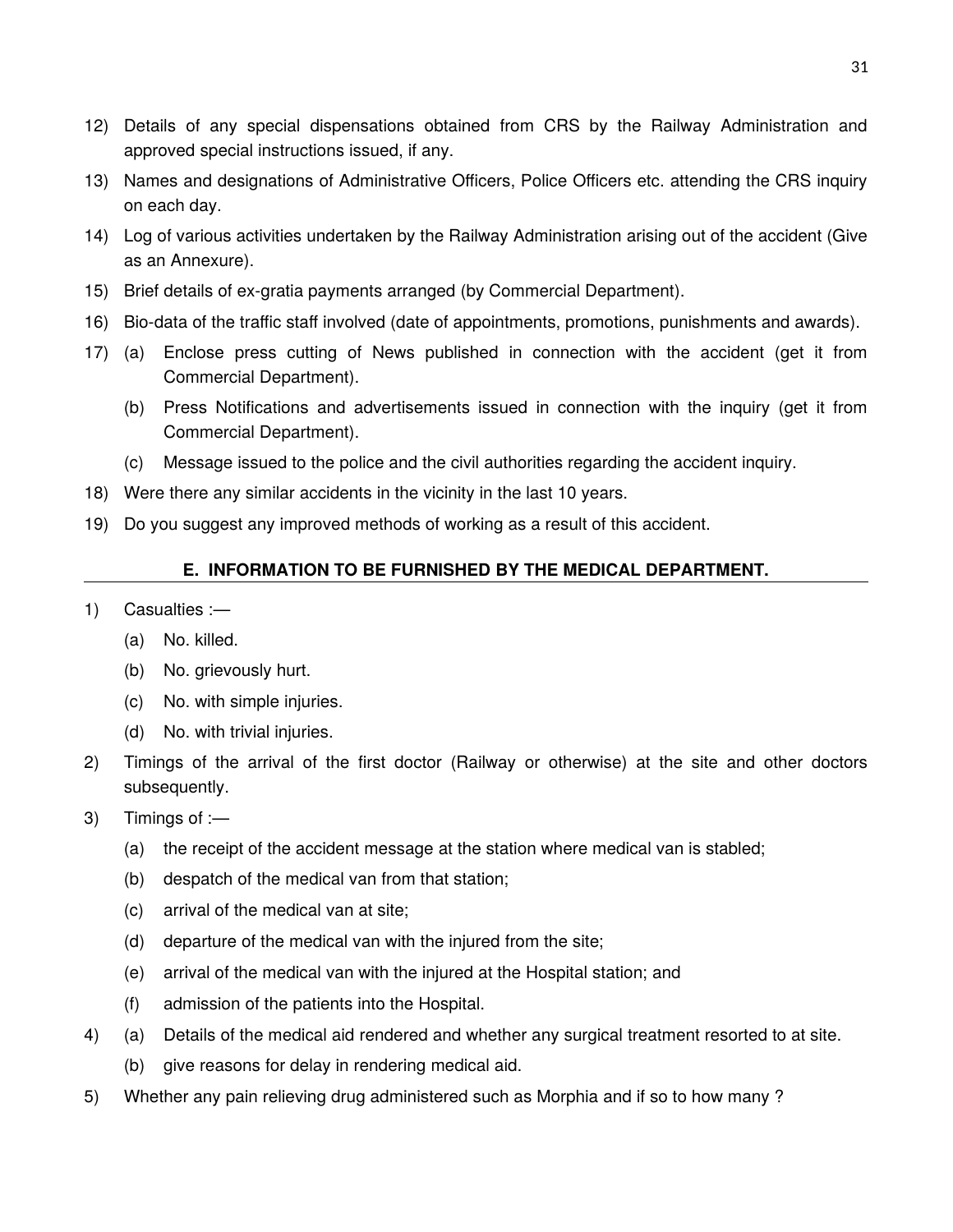- 6) Disposal of the injured and the dead with timings.
- 7) List of casualties (dead)/injured) with details of names, their address and particular of admission and discharge in various hospitals till the date of the inquiry.
- 8) (a) Did you receive full co-operation from the doctors of the Civil Hospital ?
	- (b) If not, where was the failure?
- 9) What difficulties have been encountered while dealing with the injured ?
- 10) Have you any suggestions to make to improve the methods of rendering medical aid to the injured?

## **F. INFORMATION TO BE FURNISHED BY SIGNAL ENGINEERING DEPARTMENT.**

- 1) Damage to S&T Assets :—
	- (a) Brief descriptions.
	- (b) Cost of damage.
- 2) A detailed Note on signalling and interlocking arrangements in the area and at the station in case of Yard accident.
- 3) Headquarters, jurisdiction of signal maintenance staff including officers.
- 4) In case of an accident in a yard, signal plan of the yard to be furnished.
- 5) Date of last overhaul of Block Instruments, lever frame etc.
- 6) (a) Date of testing by Inspectors/ASTE/DSTE, prior to the accident.
	- (b) Results of their tests and action taken.
- 7) (a) Details of signal failures at the station in the last 3 months.
	- (b) Details of unsafe failures.
	- (c) Produce the relevant registers for scrutiny.
- 8) Instructions from the signal engineering manual etc. and circulars pertinent to the accident may be quoted.
- 9) Bio-data of staff involved (dates of appointments, promotions punishments and awards).
- 10) (a) What are the possibilities of failure of S&T equipment in this case?
	- (b) How do you eliminate these possibilities?
- 11) Were there any similar accidents involving signalling in the last 10 years? Give details.
- 12) Do you suggest any improved methods of working or improvements to equipment as a result of this accident.

## **G. INFORMATION TO BE FURNISHED BY THE ELECTRICAL DEPARTMENT.**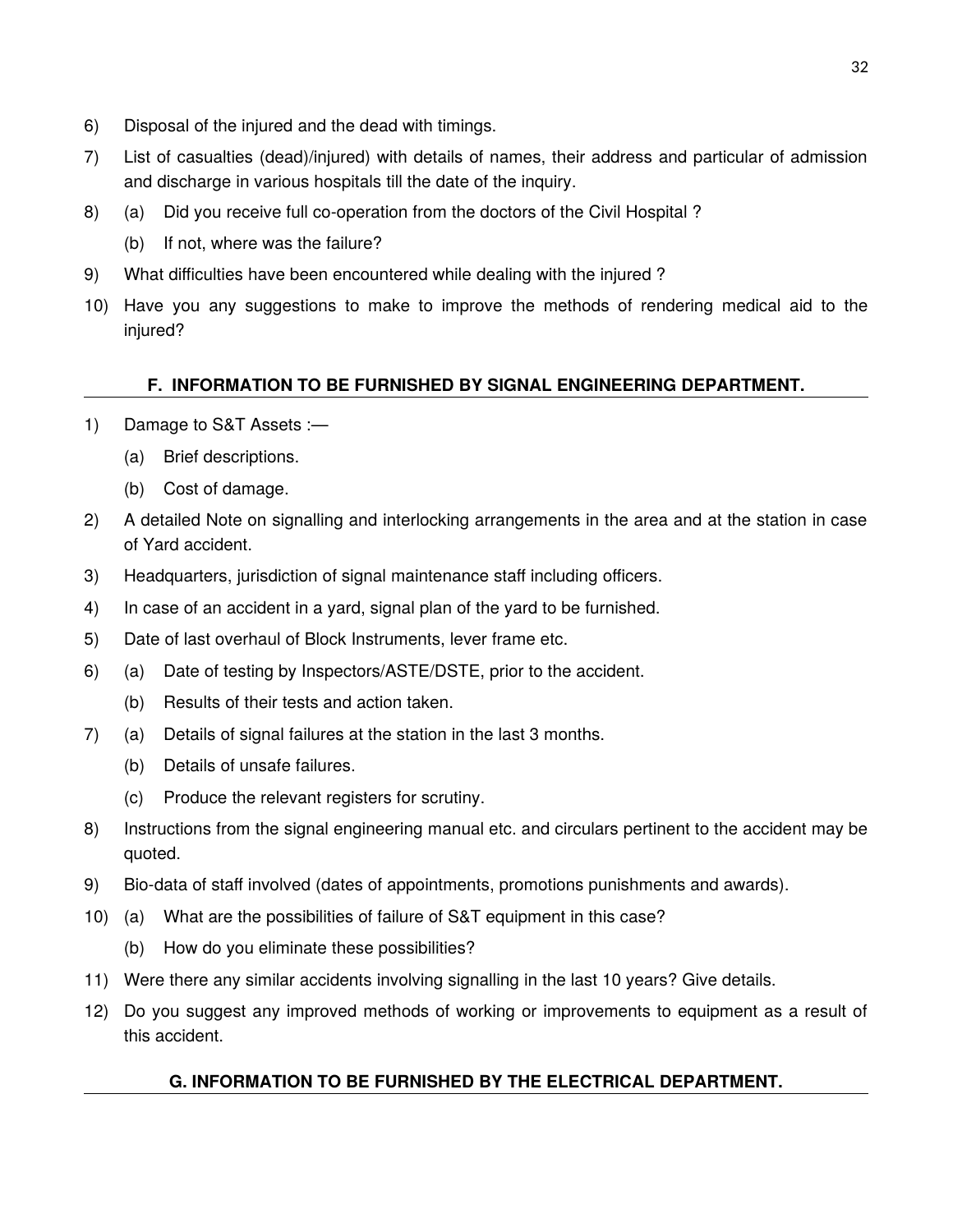- 1) OHE.
	- (i) Timings of power supply interruption and shut down.
	- (ii) Action taken to safeguard passengers.
	- (iii) Record of last inspection of OHE at site.
- 2) Coaches.
	- (i) Condition of electric equipment.
	- (ii) Particular of electric protection.
	- (iii) Record of last inspections.
	- (iv) Whether supply for fans and lights was switched on.
- 3) Damages.
	- (a) Brief description
	- (b) Cost.
- 4) What is the cause of the accident according to you ? (in cases like fire etc.)
- 5) What are the Code rules, circulars pertinent to this accident ?
- 6) Bio-data of staff involved (dates of appointments, promotions, punishments and awards).
- 7) Were there any similar accidents in the last 10 years involving electrical equipment? Give details.
- 8) Do you suggest any improved methods of working or improvements to equipment as a result of this accident ?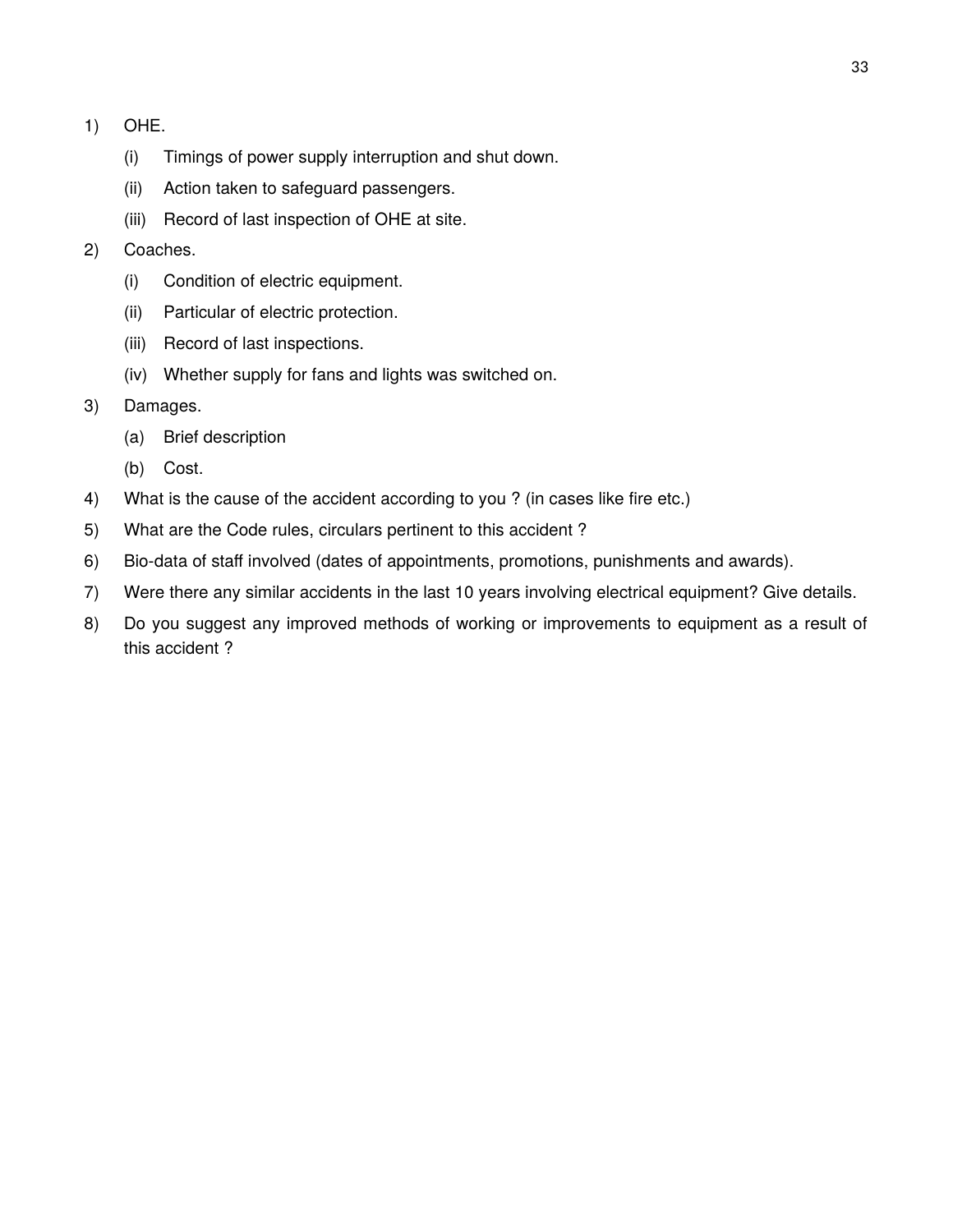# **APPENDIX – 4**

The following particulars shall be examined and result recorded by the Senior Subordinates and/or officers of different departments in case of accident.

### **A. Permanent Way.**

- 1) Subsidence of Track.
- 2) Distortion of Track.
- 3) Change of grade on curve and grade at the site of accident.
- 4) Radius of curve, transitioned or non-transitioned.
- 5) Gauge, cross-levels, cant, amount of head wear on rails.
- 6) super-elevation.
- 7) Weight, length, age, makers, wear of rail involved in accident.
- 8) if the rail is welded-LWR, CWR, SWR, etc.
- 9) Percentage of loss of weight comparing with new rail of same kind.
- 10) Type, age, density of sleepers, condition of sleepers and other fittings.
- 11) Percentage of unserviceable sleepers in track in the vicinity of the accident site.
- 12) Number of spikes/keys on each sleepers.
- 13) Type and weight of Bearing plates.
- 14) Kind, section and depth of ballast.
- 15) Anti-sabotage measures.
- 16) Type of fish plates.
- 17) Direction of the track (north to south etc).
- 18) Straight, curve, gradients.
- 19) Height of bank/cutting, condition of bridge/culvert.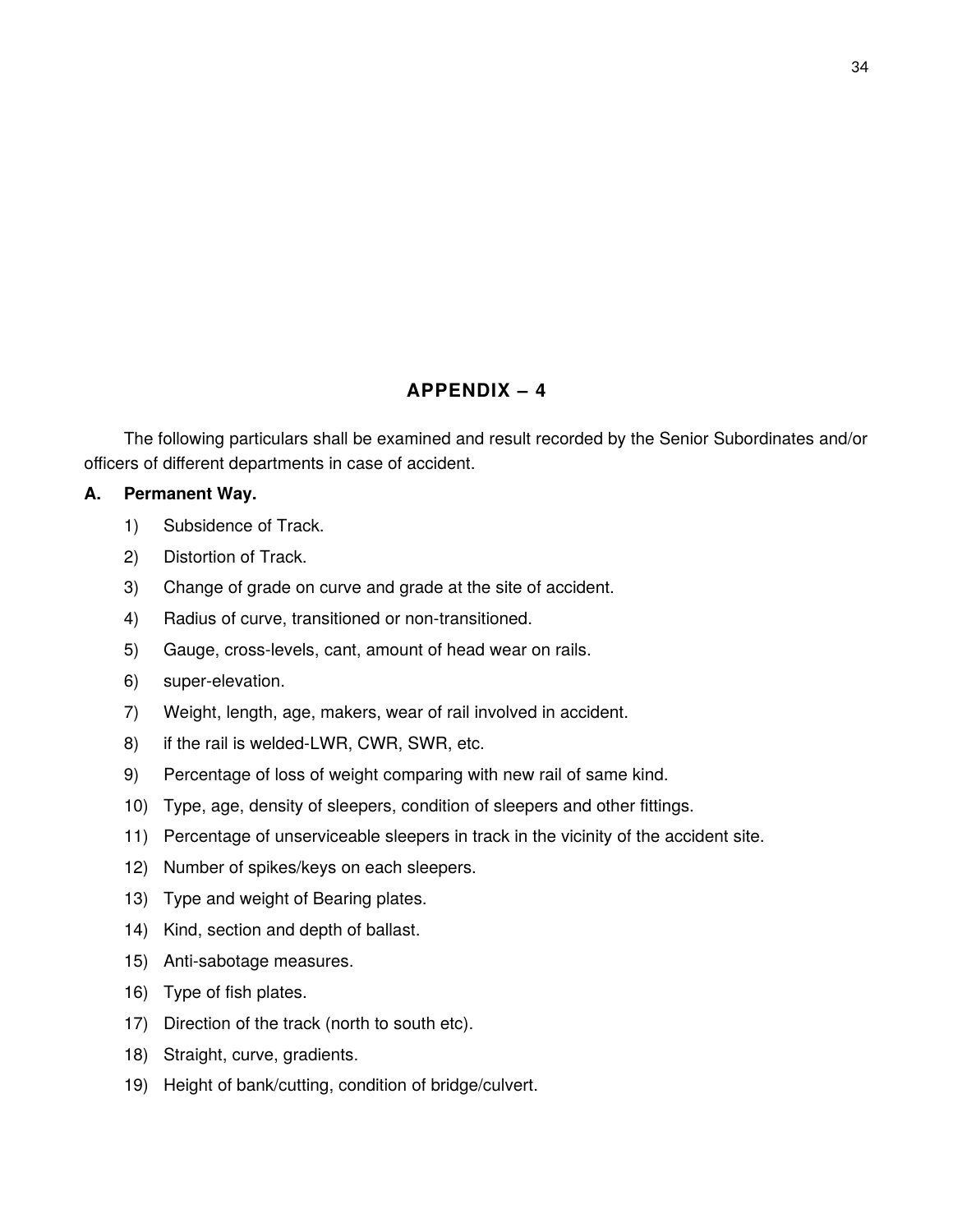- 20) Type of soil.
- 21) Details and condition of bridge if any.
- 22) Creep with no. of creep anchors per rail if any.
- 23) Extant of expansion gaps in joints at site and at a distance of 1/2 KM.
- 24) Rainfall on the day and 3 days proceeding.
- 25) Water marks under bridges etc. if any.
- 26) Any marks on sleepers, rails and on other fittings especially between the point of mount and drop as also in other places, point of mount and drop.
- 27) Whether coarch crews or spikes or other fittings were found missing, if so, the particulars in details.
- 28) Whether any fish plate has been found broken or bent or displaced.
- 29) Position of displaced rails or other fittings if any.
- 30) Whether any kind of obstruction found placed on the track or/and adjacent to it.
- 31) Detail damage to rails, sleepers and other fittings.
- 32) Examination of track in rear of the site of accident for atleast 800 metres.
- 33) Track reading as per P. Way manual para 707 and 708; Track reading should also be taken under load as far as possible.
- 34) Condition of ballast and packing.
- 35) Inventory of gang tools wherever necessary and as mentioned in para 7.05 (g) of this manual
- 36) Speed restriction if any in the vicinity of the accident, places of engineering signals/indicators placed if any.
- 37) Whether monsoon patrolling is inforce, if so details particulars.
- 38) Date when track was last attended to around the accident spot and the details of work done.
- 39) Brief description of damages.
- 40) Cost of damage.
- 41) Condition of switches, crossings, wing-rails, guard rails, rail joints, heel blocks and fastenings.
- 42) Any other items of interest.

#### **B. (I) MEASUREMENT TABLE FOR COACH INVOLVED IN ACCIDENT**

Note: Details regarding all derailed vehicles should be given except :–

*(i) Where vehicles have derailed due to locomotive derailment.*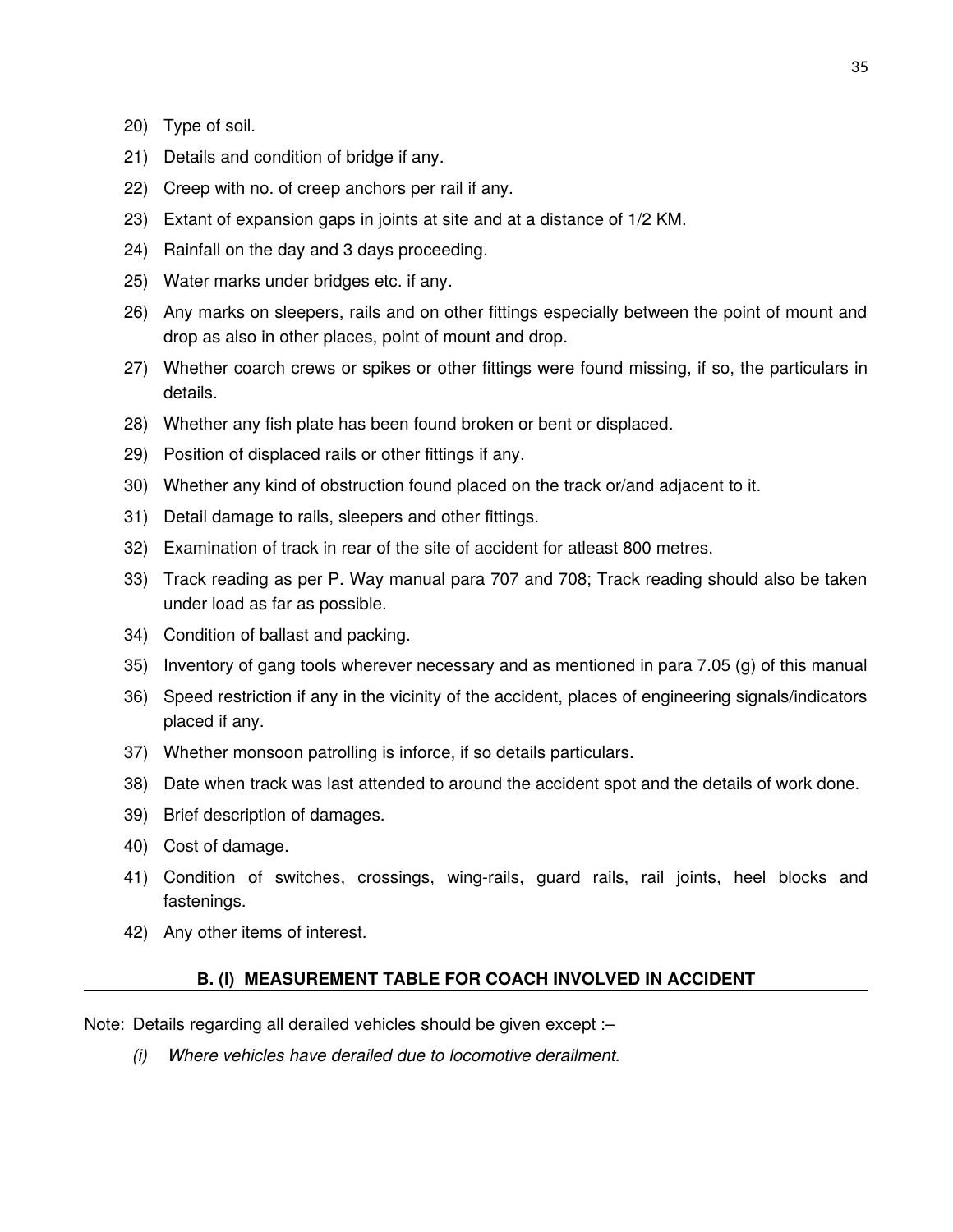*(ii) When the first derailed vehicle is obvious from examination of marks on wheel, then the details for first derailed vehicle need only be given.*

| Sr.<br>No<br>٠. | Date of<br>inciden | Train<br>No. | Details of BPC<br>along with the<br>name of station<br>where it is<br>issued and<br>Engineer<br>(C&W) who | Coac<br>h<br>No. | Type | Mech.<br>Code | Tare in<br>Tonne<br>s | Carrying<br>Capacit<br>۷ | <b>Built</b><br>Date | Retur<br>n<br>Date |
|-----------------|--------------------|--------------|-----------------------------------------------------------------------------------------------------------|------------------|------|---------------|-----------------------|--------------------------|----------------------|--------------------|
|                 |                    |              | issued it                                                                                                 |                  |      |               |                       |                          |                      |                    |
|                 | 2                  | 3            | 4                                                                                                         | 5                | 6    |               | 8                     | 9                        | 10                   |                    |

*(iii) When the obvious and indisputable cause is sabotage or an obstruction on track.*

| To be jointly signed by |                      |                     |  |  |  |
|-------------------------|----------------------|---------------------|--|--|--|
|                         |                      |                     |  |  |  |
|                         |                      |                     |  |  |  |
|                         |                      |                     |  |  |  |
| Supervisor (C&W)        | Supervisor (Traffic) | Supervisor (P. Way) |  |  |  |
|                         |                      |                     |  |  |  |

| <b>POH</b>         |             |                    |             | 'C' SCHEDULE/IOH TYPE OF BRAKE | <b>POSITION</b>    |             | WHEEL AND AXLE FACE                     |
|--------------------|-------------|--------------------|-------------|--------------------------------|--------------------|-------------|-----------------------------------------|
| <b>PARTICULARS</b> |             | <b>PARTICULARS</b> |             | AIR/VACUUM                     | <b>FROM ENGINE</b> |             | <b>PARTICULARS</b>                      |
|                    |             |                    |             |                                |                    |             | (In case of breakage of any wheel/axle) |
| <b>DATE</b>        | <b>SHOP</b> | <b>DATE</b>        | <b>SHOP</b> |                                |                    | Axle face   | Ultrasonic                              |
|                    |             |                    |             |                                |                    | particulars | particulars on the                      |
|                    |             |                    |             |                                |                    |             | hub of the disc                         |
| 12                 | 13          | 14                 | 15          | 16                             | 17                 | 18          | 19                                      |
|                    |             |                    |             |                                |                    | 1L          | 1L                                      |
|                    |             |                    |             |                                |                    | 1R          | 1R                                      |
|                    |             |                    |             |                                |                    | 2L          | 2L                                      |
|                    |             |                    |             |                                |                    | 2R          | 2R                                      |
|                    |             |                    |             |                                |                    | 3L          | 3L                                      |
|                    |             |                    |             |                                |                    | 3R          | 3R                                      |
|                    |             |                    |             |                                |                    | 4L          | 4L                                      |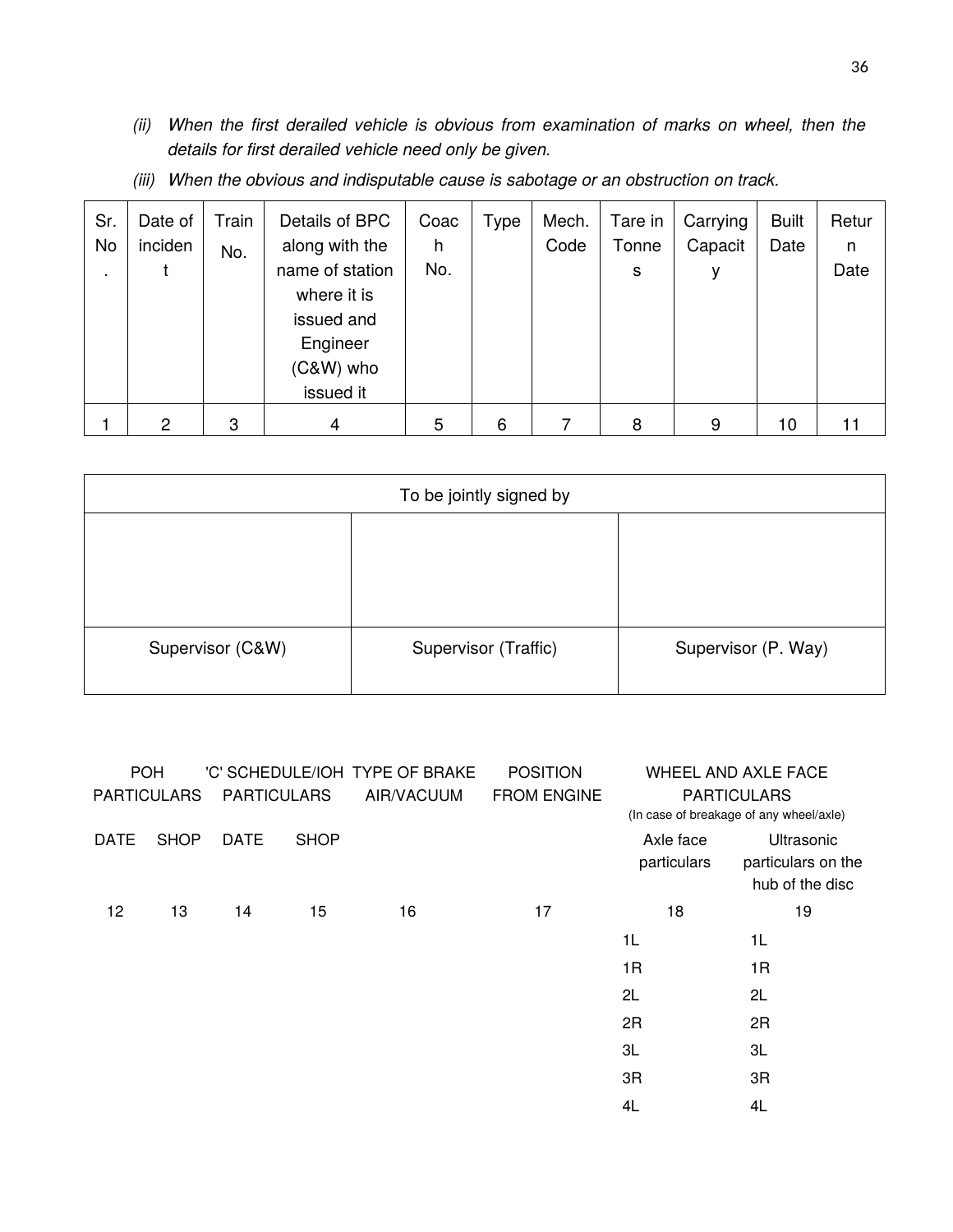4R 4R

| Supervisor (C&W) | Supervisor (Traffic) | Supervisor (P. Way) |
|------------------|----------------------|---------------------|
|------------------|----------------------|---------------------|

## **WHEEL AND AXLE**

| Stamping particulars<br>on wheel Disregarding<br>Manufacturer/RA/RD<br>(in case of breakage of<br>any wheel/axle) | Wheel gauge in mm.*<br>(Taken in four places) | Any indication of bent<br>axle or wheel having<br>shifted on axle | Observation after measuring<br>the profile with tyre<br>defect gauge<br>(Good/Rejectable) ** |
|-------------------------------------------------------------------------------------------------------------------|-----------------------------------------------|-------------------------------------------------------------------|----------------------------------------------------------------------------------------------|
| 20                                                                                                                | 21                                            | 22                                                                | 23                                                                                           |
|                                                                                                                   |                                               |                                                                   | 1L                                                                                           |
|                                                                                                                   |                                               |                                                                   | 1R                                                                                           |
|                                                                                                                   |                                               |                                                                   | 2L                                                                                           |
|                                                                                                                   |                                               |                                                                   | 2R                                                                                           |
|                                                                                                                   |                                               |                                                                   | 3L                                                                                           |
|                                                                                                                   |                                               |                                                                   | 3R                                                                                           |
|                                                                                                                   |                                               |                                                                   | 4L                                                                                           |
|                                                                                                                   |                                               |                                                                   | 4R                                                                                           |

The wheel gauge is to be measured at the horizontal plane passing through the centre of axle. The wheel profile is to be checked with tyre defect gauge only (Ref. : IRCA Pt. IV Rule No. 2.95, 3.2.2 and S4.22.1, Plate No. 45 to 53)

To be jointly signed by

| Supervisor (C&W) | Supervisor (Traffic) | Supervisor (P. Way) |  |  |
|------------------|----------------------|---------------------|--|--|
|                  |                      |                     |  |  |

## **ROLLER BEARING**

(When Roller Bearing is involved as cause)

| Condition of axle box, | Condition of face | Condition of locking | Condition of Roller bearing |
|------------------------|-------------------|----------------------|-----------------------------|
| rear/front covers      | cover plate       | plate and studs      | and its components          |
| 24                     | 25                | 26                   | 27                          |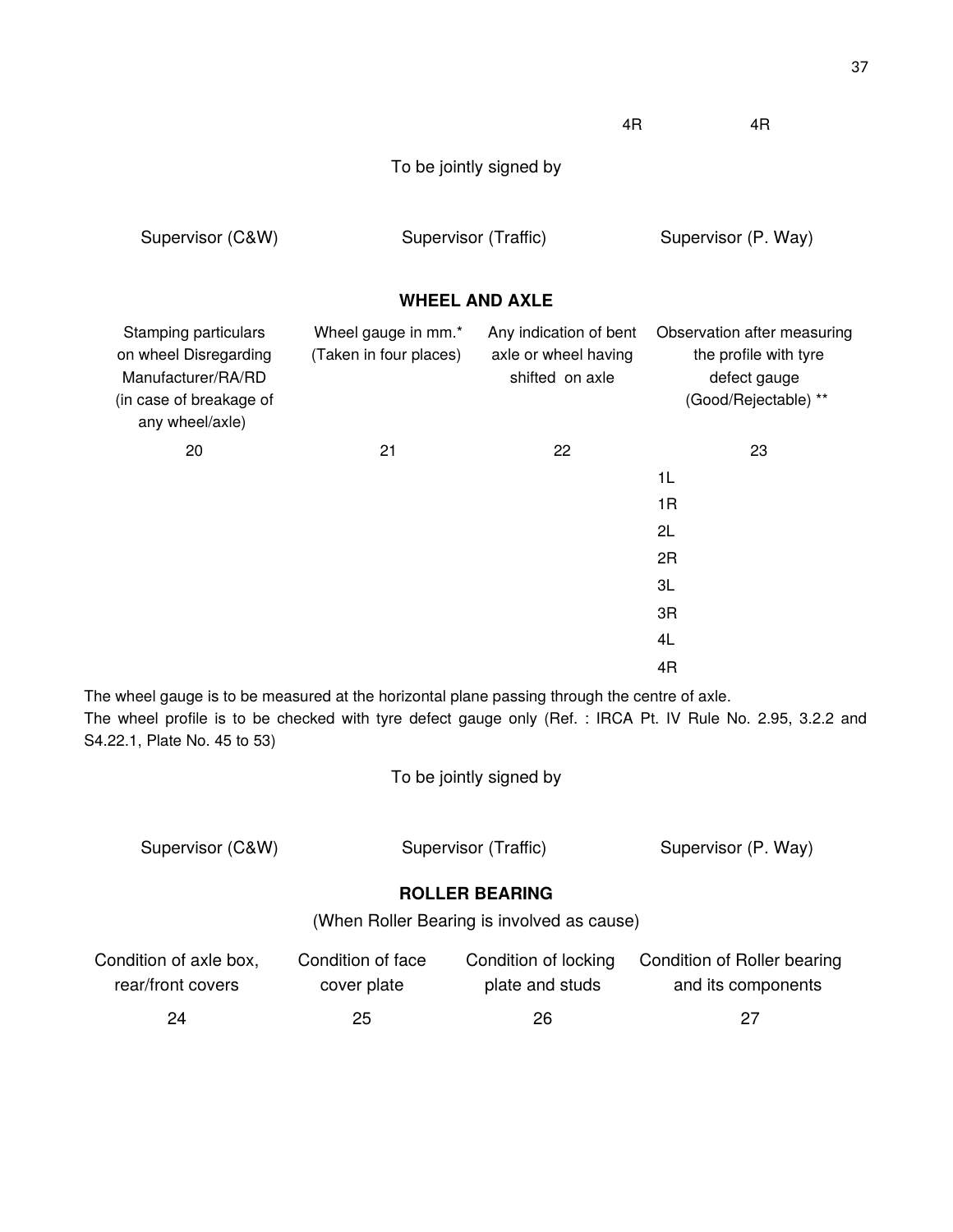## To be jointly signed by

| Supervisor (C&W)                                                                                    |                                                                                                                                              | Supervisor (Traffic)                                                              |                                                    | Supervisor (P. Way)   |  |  |  |
|-----------------------------------------------------------------------------------------------------|----------------------------------------------------------------------------------------------------------------------------------------------|-----------------------------------------------------------------------------------|----------------------------------------------------|-----------------------|--|--|--|
| Buffer height<br>(to be measured<br>on a level track<br>in mm after<br>uncoupling &<br>re-railling) | Details of broken<br>parts giving location<br>w.r.t. point of mount<br>and derailment &<br>whether breakage<br>considered<br>due to accident | Any other defect<br>in the coach<br>contributed to or<br>caused the<br>derailment | List of damages<br>to the coach<br>due to accident | Other<br>observations |  |  |  |
| 28                                                                                                  | 29                                                                                                                                           | 30                                                                                | 31                                                 | 32                    |  |  |  |
| nd 1L                                                                                               |                                                                                                                                              |                                                                                   |                                                    |                       |  |  |  |
| nd 1R                                                                                               |                                                                                                                                              |                                                                                   |                                                    |                       |  |  |  |
| nd 2L                                                                                               |                                                                                                                                              |                                                                                   |                                                    |                       |  |  |  |
| nd 2R                                                                                               |                                                                                                                                              |                                                                                   |                                                    |                       |  |  |  |
| To be jointly signed by                                                                             |                                                                                                                                              |                                                                                   |                                                    |                       |  |  |  |
| Supervisor (C&W)<br>Supervisor (Traffic)<br>Supervisor (P. Way)                                     |                                                                                                                                              |                                                                                   |                                                    |                       |  |  |  |
| B. (II) MEASUREMENT TABLE FOR WAGON INVOLVED IN ACCIDENT                                            |                                                                                                                                              |                                                                                   |                                                    |                       |  |  |  |
| Note : Details regarding all derailed vehicles should be given except :-                            |                                                                                                                                              |                                                                                   |                                                    |                       |  |  |  |

- *(i) Where vehicles have derailed due to locomotive derailment.*
- *(ii) When the first derailed vehicle is obvious from examination of marks on wheel, then the details for first derailed vehicle need only be given.*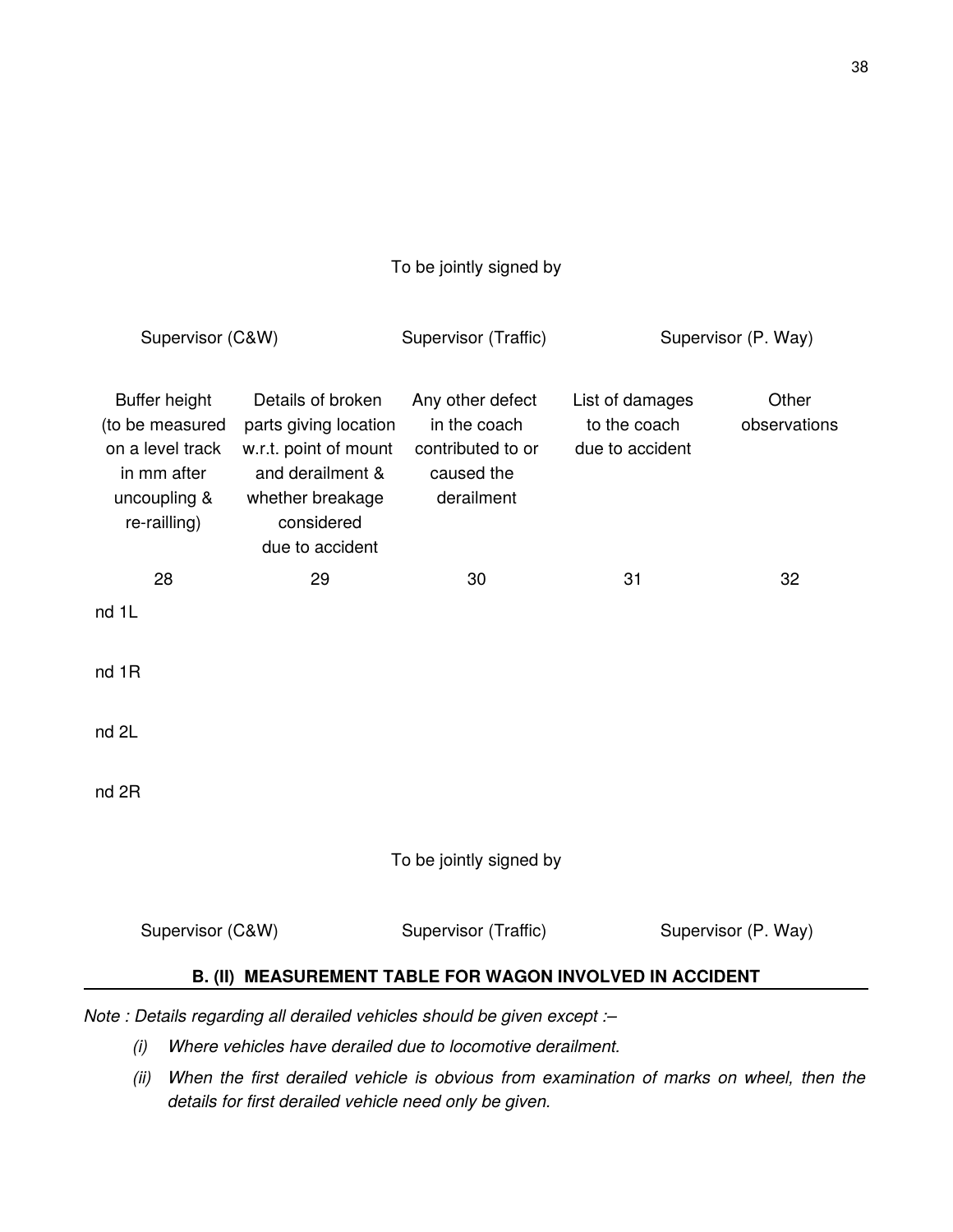*(iii) When the obvious and indisputable cause is sabotage or an obstruction on track.*

| Sr. | Date of Train |     | Details of BPC                                                                     |     |   |   | Coach Type Mech. Tare in Carrying Built |    | Return |
|-----|---------------|-----|------------------------------------------------------------------------------------|-----|---|---|-----------------------------------------|----|--------|
| No. | incident      | No. | name of station<br>where it is issued<br>and Engineer<br>$(C&W)$ who<br>issued it. | No. |   |   | Code Tonnes Capacity Date               |    | Date   |
|     |               |     | 4                                                                                  | 5   | 6 | 8 | 9                                       | 10 |        |

To be jointly signed by

| Supervisor (C&W) | Supervisor (Traffic) Supervisor (P. Way) |                                                                                                |
|------------------|------------------------------------------|------------------------------------------------------------------------------------------------|
|                  |                                          | C.  Locomotive (Diesel & Electric): Pro-forma To Be Filled In Case Of Accident Derailment When |
|                  |                                          | Loco Is Involved In Accident.                                                                  |

## INFORMATION TO BE FURNISHED BY THE LOCO DEPTT.

- 1) Basic Information :
	- (a) Date of Accident
	- (b) Train No.
	- (c) Loco Class :
	- (d) Loco Number :
	- (e) Loco manufacture year & Place :
	- (f) Base Shed of loco.
	- (g) Date & Place last POH.
	- (h) Kilometres earned after last POH.
	- (i) Date & Place of last major inspection.
	- (j) Date & Place of last schedule inspection.
	- (k) Whether any schedules are overdue ?
- 2) Give brief particulars of the safety items not provided or provided but missing/not working. Whether Loco is provided with :

**Safety fittings The Safety of the Safety fittings and Safety fittings** and Denomination Provided Working

Headlight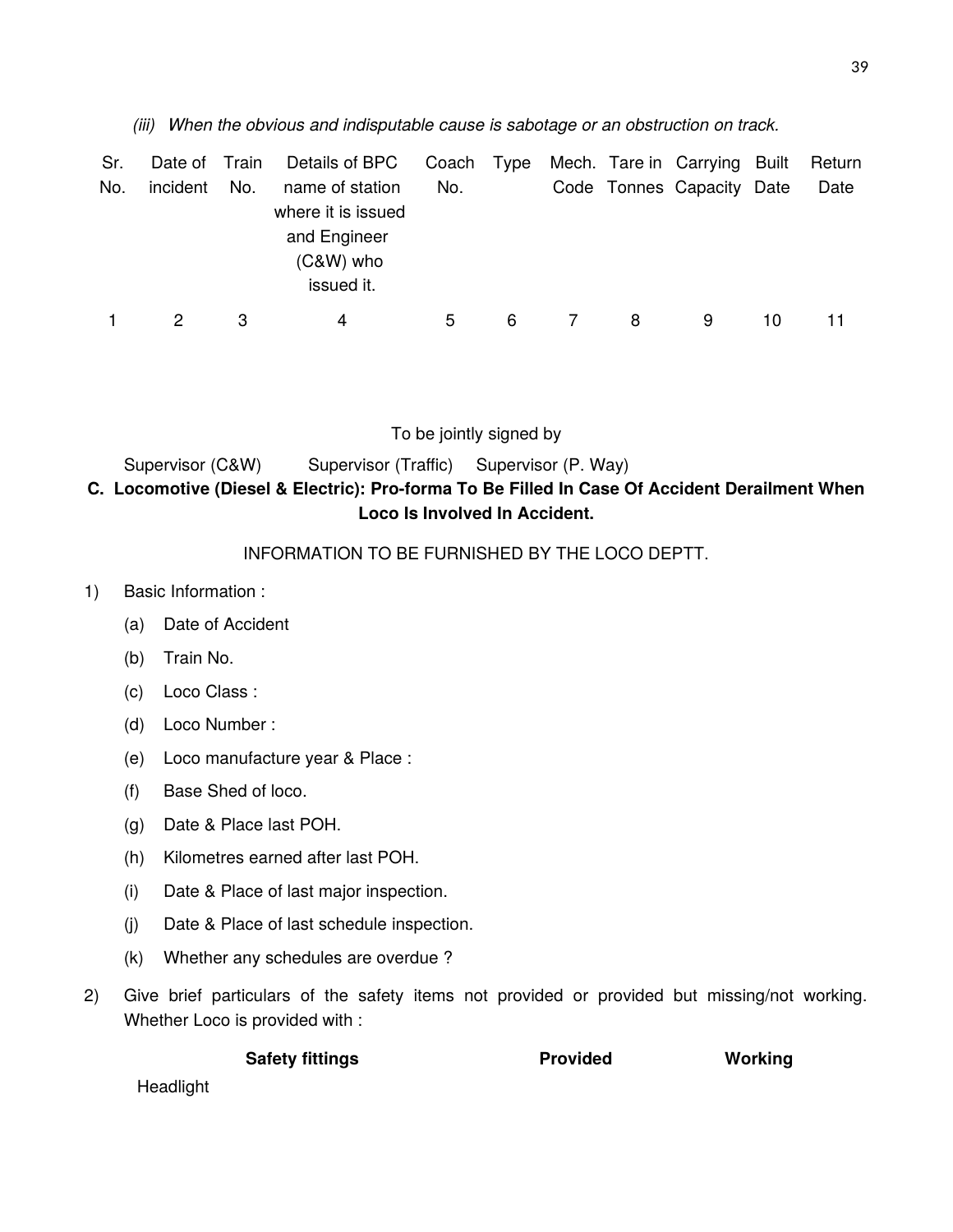Speedometer

Speed Recorder

Flasher light

Horn

Brake System

Particulars of electrical protection (for electric loco in case of fire only)

# **Relay Working/Not Working/Isolated**

Earth Fault in Auxiliary circuit (QOA) Over current in power circuit (QLM) Over current in Rectifier Block (QRSI) Earth Fault in Power circuit (QOP) Time Lag Relay (Q44)

- 3) (a) Damage to the loco (brief description)
	- (b) Cost of damage to the loco (in Rs.)
- 4) Check & Record the observations as follows :
	- (a) Position of control handles, cutout cocks etc.after the accident.
	- (b) Functioning of brake synchronising valve–Whether working or not.
	- (c) Position of brake blocks after the accident whether applied or not.
	- (d) Condition of caltle guard.
	- (e) Any sign of seizure of roller bearing in axle box.
	- (f) Comments if any coil spring is broken or displaced.
	- (g) Any other observation in respect to mechanical defect of the locomotive, which might have any bearing on safe running of loco.

To be jointly signed by

Supervisor (C&W) Supervisor (Traffic) Supervisor (P. Way)

# **D. Signalling and interlocking.**

1) Position of block instrument in details including its handle, commutator, dial indication, locking, etc. in case of push button type block instrument, the indication available and the reading on the counter, etc. In the case of electrified section, the block filter unit attached to the block instrument.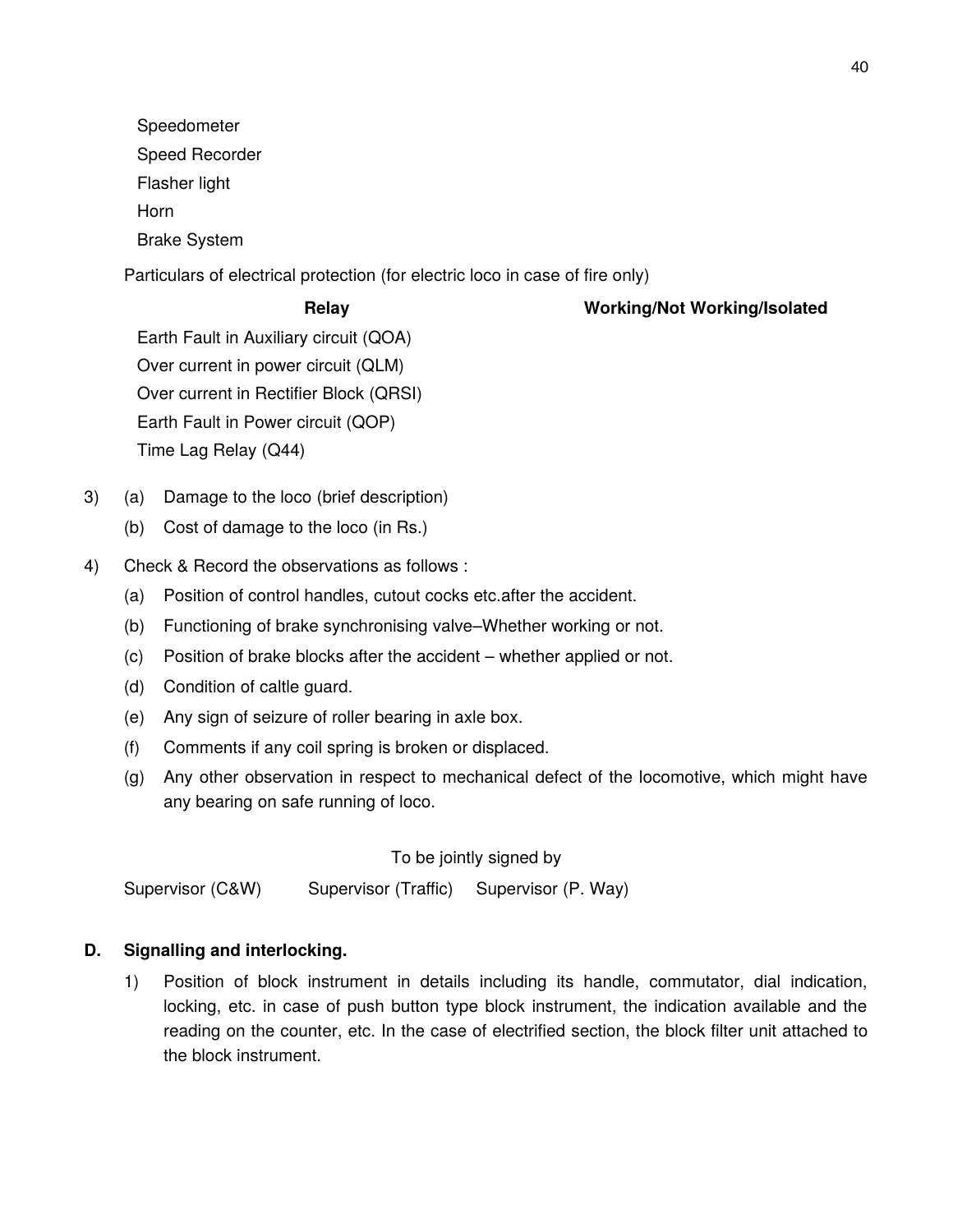- 2) Reading on all counters provided for route, block etc., and devices for crank handle, emergency operation of points, emergency route release, etc.
- 3) Position of points, locks, slots and their respective levers/switches, as also the position of bolt locking, point detection.
- 4) Position of signals, their lamps/lights and respective levers/switches.
- 5) Position of traps/derails, their indicators and respective levers.
- 6) Position of SM's control, track circuit indication, signals indication in cabin/SM's office.
- 7) If any mismanupulation in any signalling and interlocking gear.
- 8) Locking of cabin basement, etc.
- 9) Date of last overhaul of Block instruments.
- 10) Date of last overhaul of lever frame and SM's control frame.
- 11) Date of testing the Block instruments and other interlocking gears by Inspectors/Officers prior to the accident. Results of their tests and action taken.
- 12) Any interference with any signalling and interlocking gear.
- 13) Details of unsafe failures during the last three months.
- 14) Brief description of damages.
- 15) Cost of damage.
- 16) Any other items of interest.
- 17) Recent history of signal, interlocking gear and block instrument concerned.
- **NOTE :** As a precautionary measure, the relay room cabin basement, block instrument, devices for crank handle/emergency operation of points/emergency route release, etc. should be locked immediately after the accident and the key kept in the safe custody of the Station master or any other responsible officials at the site, till joint observation and functional test of S&T gears are completed.

## **E. Level Crossing.**

- 1) KM of the level crossing.
- 2) Class of the level crossing.
- 3) Manned/unmanned and number of gateman posted.
- 4) Location (within/outside station limit/section).
- 5) Between stations.
- 6) Interlocking.
- 7) Telephone.
- 8) Whistle Board.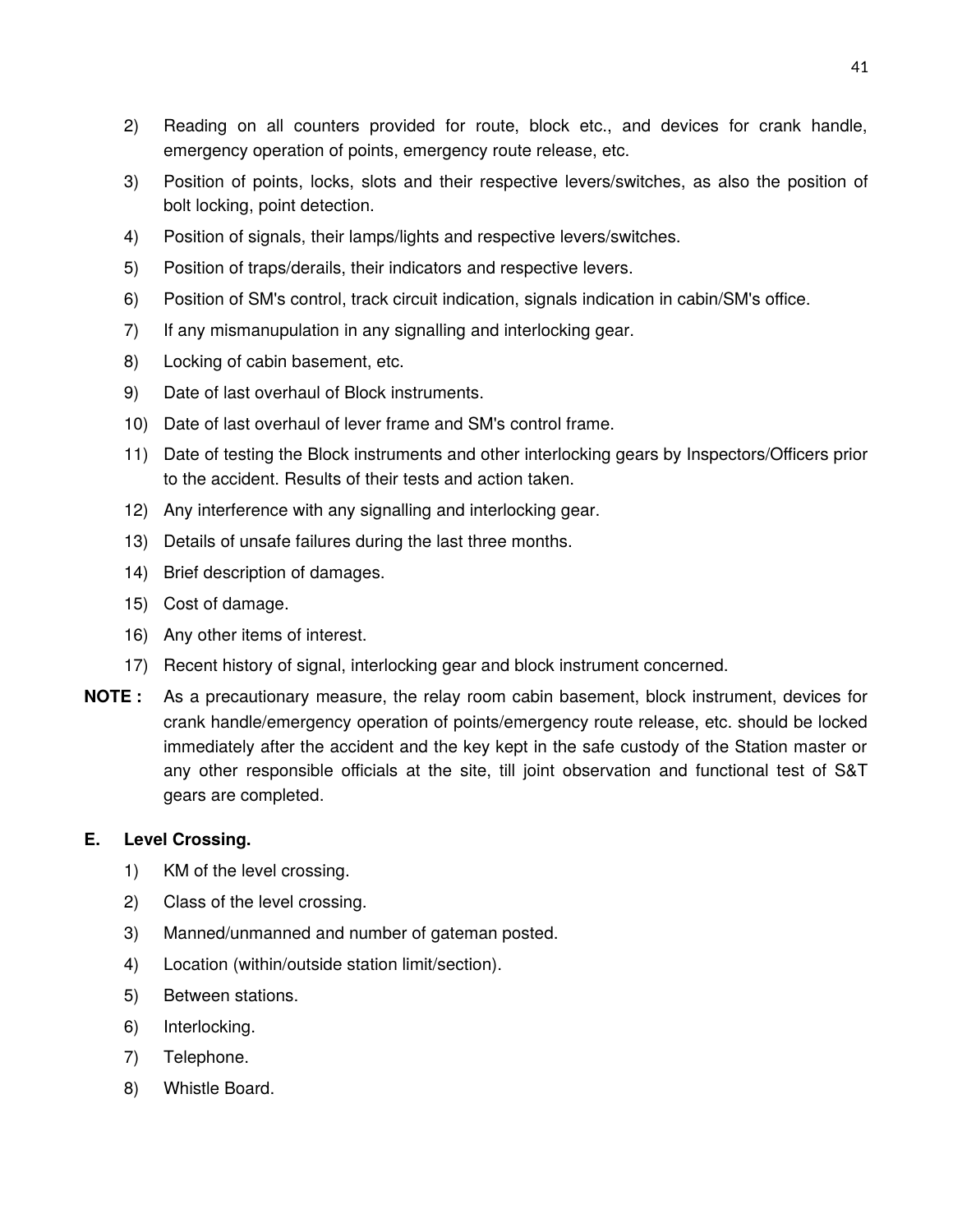- 9) Road signs.
- 10) Speed breakers/Remble strip.
- 11) Visibility of gate from road and from rail line.
- 12) Curve/cutting/gradient for the rail line as also for road.
- 13) Position of gate in normal and at the time of accident.
- 14) Position of signal, signal lamp/light and lever.
- 15) Position of gate key, locking arrangement of gate in normal and at the time of accident.
- 16) Position of gate lamp.
- 17) Condition of level crossing and longitudinal section along the road.
- 18) No. and type of road vehicle, its loading condition, Driver's name, registration, no., licence no. etc.
- 19) Name of the gateman and duty roster.
- 20) Bio-data of the gateman.
- 21) No. of trains and vehicles passing through the level crossing on an average per day and last census taken.
- 22) Weather condition at the time of accident.
- 23) Brief description of damage.
- 24) Cost of damage.
- 25) Any other item of interest.

### **F. Station Records etc.**

- 1) Train signal register/log book, entries therein referring to the train(s) concerned.
- 2) Train message Book.
- 3) Block ticket.
- 4) Caution order Register.
- 5) Caution Order.
- 6) Station Diary.
- 7) Private Number Book.
- 8) Authority to proceed without line clear.
- 9) Line admission Book.
- 10) Shunting Authority.
- 11) Use of lever collars and slide collars.
- 12) Securing of vehicles.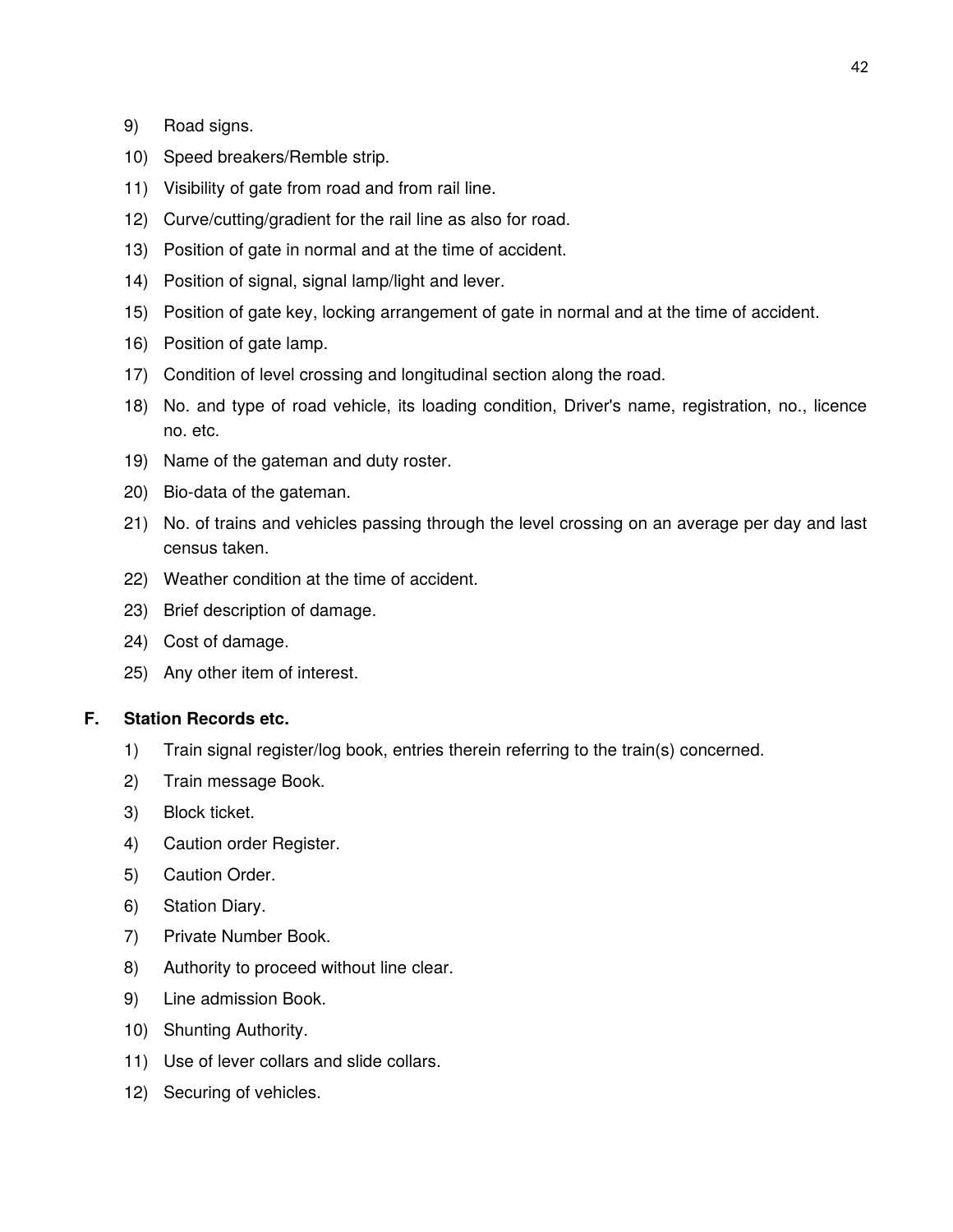13) Any other item of interest.

#### **G. General—**

- 1) Date and time of accident, Train No.
- 2) Location-KM, between station line.
- 3) Weather condition at the time of accident.
- 4) Permissible speed of the train.
- 5) Time taken from the station in rear to the site of accident, and speed of the train at the time of accident.
- 6) Time of arrival and departure of the train at the last 3 stations.
- 7) If any wrong marshelling on train.
- 8) Condition of electrical equipment and electrical protection on coaches, record of last inspection of such equipments.
- 9) Breathalyser test conducted.
- 10) Prima facie cause.
- 11) Bio-data of staff involved in the accident.
- 12) If any failure/breakage of any material of rolling stock/Permanent Way/OHE or S&T gear lead to the cause of accident.
- 13) if fallen of any loaded materials is the cause of accident.
- 14) In case of sabotage/suspected sabotage, if any suspicious objects found in the vicinity of the accident, and action for preservation of foot-prints and finger prints etc.
- 15) Collission of statements from any responsible passenger or eye-witness which may have a bearing on the cause of accident afterwards.
- 16) Preparation of complete and accurate dimentioned sketch showing the detail position.
- 17) Any other item of interest.
- **NOTE:** (i) In addition to the particulars contained in this appendix, the items mentioned in para 9.17 of this manual should also be examined, which are relevant to the accident.
	- (ii) The above examination report shall be prepared jointly and signed by the all concerned officers or Senior Subordinates who will ensure the correctness of the report in all respect.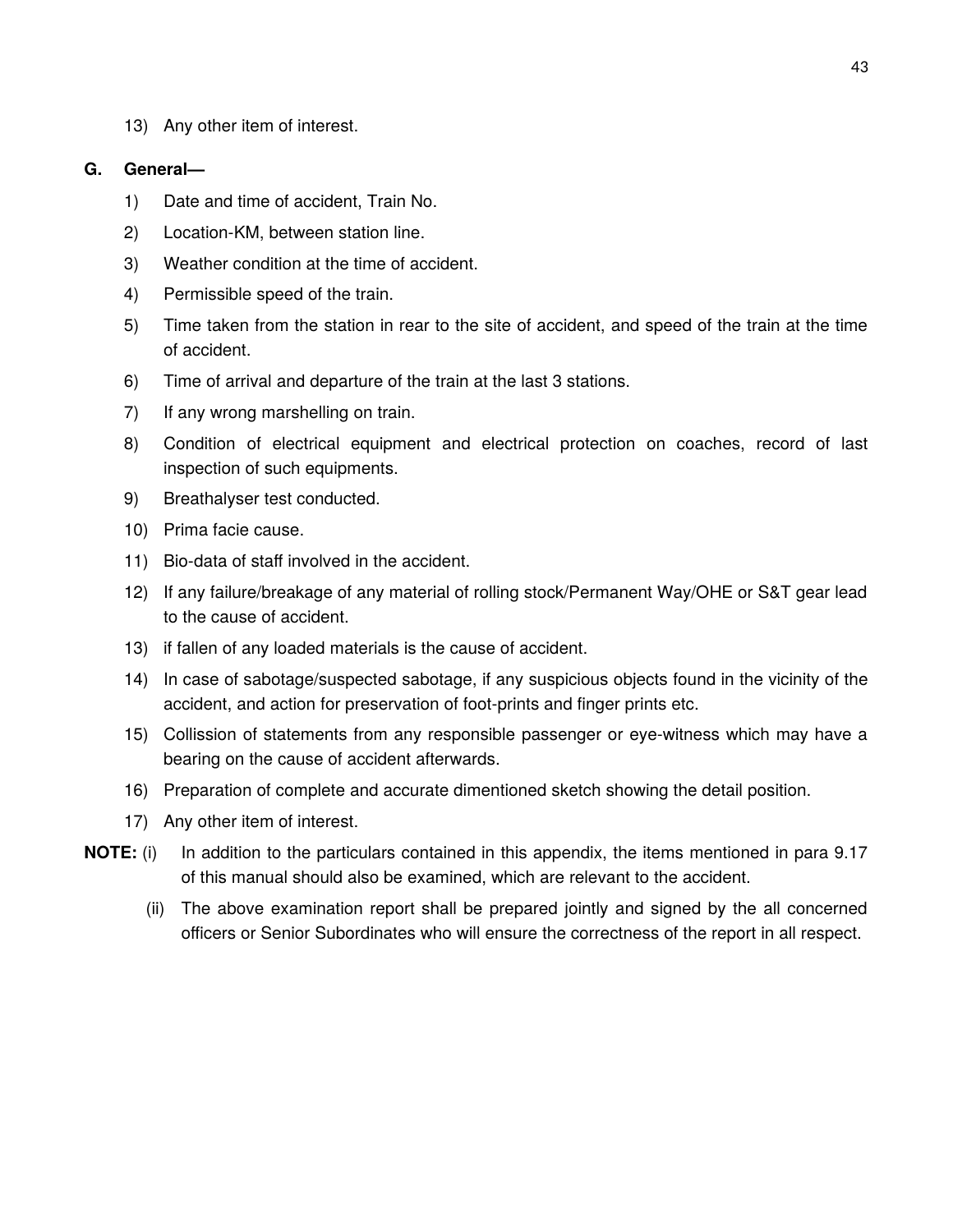# **APPENDIX – 5**

|     | <b>Full Designation</b>               | <b>Abbreviated</b><br><b>Designation</b> |
|-----|---------------------------------------|------------------------------------------|
| 1)  | General Manager                       | G.M.                                     |
| 2). | <b>Commissioner of Railway Safety</b> | C.R.S.                                   |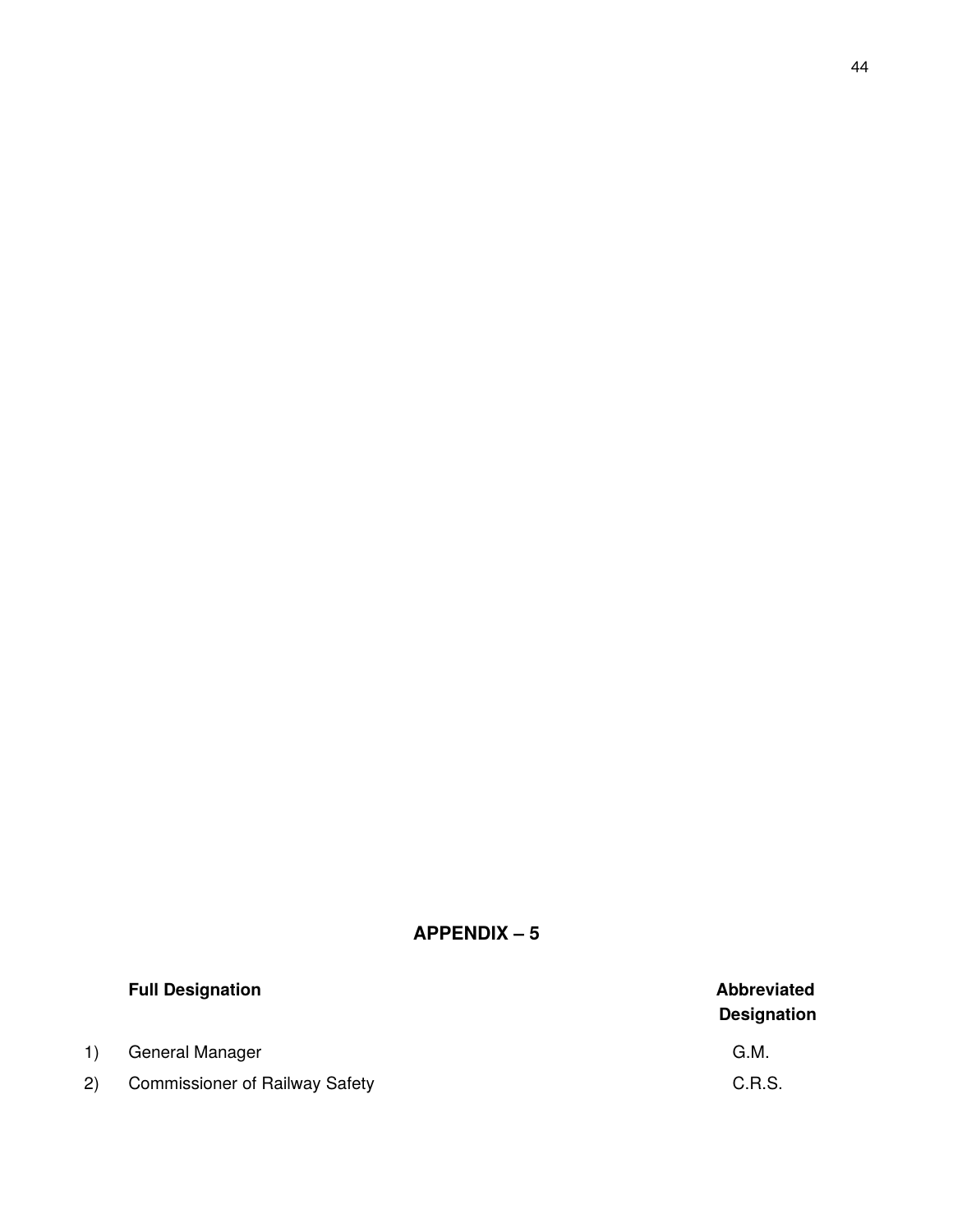| 3)   | <b>Chief Operations Manager</b>                             | C.O.M.      |
|------|-------------------------------------------------------------|-------------|
| 4)   | <b>Chief Commercial Manager</b>                             | C.C.M.      |
| 5)   | <b>Chief Engineer</b>                                       | C.E.        |
| 6)   | <b>Chief Engineer (Construction)</b>                        | C.E. (Con). |
| 7)   | Chief Signal and Tele-communication Engineer                | C.S.T.E.    |
| 8)   | Chief Signal and Tele-communication Engineer (Construction) | C.S.T.E.    |
|      |                                                             | (con).      |
| 9)   | <b>Chief Mechanical Engineer</b>                            | C.M.E.      |
| 10)  | <b>Chief Electrical Engineer</b>                            | C.E.E.      |
| 11)  | <b>Chief Medical Officer</b>                                | C.M.O.      |
| 12)  | <b>Chief Security Commissioner</b>                          | C.S.C.      |
| 13)  | <b>Chief Safety Officer</b>                                 | C.S.O.      |
| 14)  | <b>Chief Public Relation Officer</b>                        | C.P.R.O.    |
| 15)  | Divisional Railway Manager                                  | D.R.M.      |
| 16)  | Senior Divisional Operations Manager                        | Sr. D.O.M.  |
| 17)  | <b>Divisional Operations Manager</b>                        | D.O.M.      |
| 18)  | Divisional Safety Officer                                   | D.S.O.      |
| 19)  | <b>Assistant Operations Manager</b>                         | A.O.M.      |
| (20) | Divisional Transportation Inspector                         | D.T.l.      |
| 21)  | <b>Chief Controller</b>                                     | C.H.C.      |
| 22)  | Deputy Chief Controller                                     | Dy.C.H.C.   |
| 23)  | Senior Divisional Commercial Manager                        | Sr. D.C.M.  |
| (24) | Divisional Commercial Manager                               | D.C.M.      |
| 25)  | Assistant Commercial Manager                                | A.C.M.      |
| (26) | <b>Traffic Inspector</b>                                    | T.I.        |
| (27) | Divisional Commercial Inspector                             | D.C.I.      |
| (28) | Assistant Divisional Commercial Inspector                   | A.D.C.I.    |
| 29)  | Senior Divisional Engineer                                  | Sr. DEN     |
| 30)  | <b>Divisional Engineer</b>                                  | D.E.N.      |
| 31)  | <b>Assistant Engineer</b>                                   | A.E.N.      |
| 32)  | Permanent Way Inspector                                     | P.W.I.      |
|      |                                                             |             |

# **Full Designation Contract Contract Contract Contract Contract Contract Contract Contract Contract Contract Contract Contract Contract Contract Contract Contract Contract Contract Contract Contract Contract Contract Contra**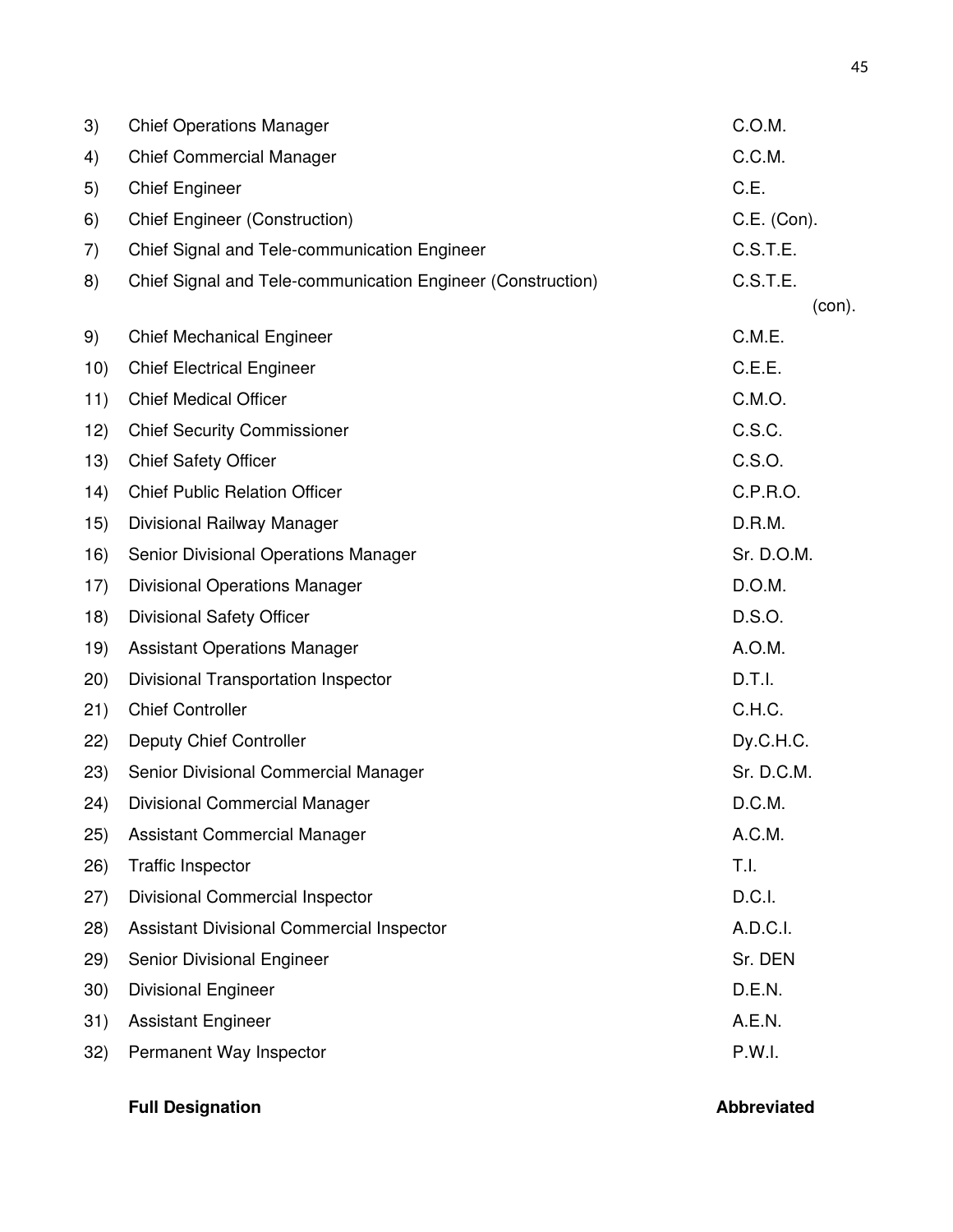|     |                                                        | <b>Designation</b> |
|-----|--------------------------------------------------------|--------------------|
| 33) | Senior Divisional Mechanical Engineer                  | Sr. D.M.E.         |
| 34) | Divisional Mechanical Engineer                         | D.M.E.             |
| 35) | <b>Assistant Mechanical Engineer</b>                   | A.M.E.             |
| 36) | Loco Foreman                                           | L.F.               |
| 37) | Loco Inspector                                         | L.I.               |
| 38) | <b>Train Examiner</b>                                  | T.X.R.             |
| 39) | Carriage and Wagon Inspector                           | C.W.I.             |
| 40) | Carriage Foreman                                       | C.F.               |
| 41) | Senior Divisional Signal & Tele-communication Engineer | Sr. D.S.T.E        |
| 42) | Divisional Signal & Telecommunication Engineer         | D.S.T.E.           |
| 43) | Assistant Signal & Telecommunication Engineer          | A.S.T.E.           |
| 44) | Signal Inspector                                       | S.I.               |
| 45) | Senior Divisional Electrical Engineer                  | Sr.D.E.E.          |
| 46) | Divisional Electrical Engineer (Rolling Stock)         | D.E.E.(RS)         |
| 47) | Divisional Electrical Engineer (Traction Distribution) | D.E.E.(TRD)        |
| 48) | <b>Traction Foreman Rolling Stock</b>                  | T.F.R.             |
| 49) | <b>Traction Foreman Overhead Equipment</b>             | T.F.O.             |
| 50) | <b>Electrical Chargeman</b>                            | E.L.C.             |
| 51) | <b>Medical Superintendent</b>                          | M.S.               |
| 52) | Divisional Medical Officer                             | D.M.O.             |
| 53) | <b>Divisional Security Commissioner</b>                | D.S.C.             |
| 54) | <b>Assistant Security Commissioner</b>                 | A.S.C.             |
| 55) | Officer-in-charge/Railway Protection Force             | O.C.RPF            |
| 56) | Divisional Traffic Manager                             | D.T.M.             |
| 57) | Inspector of Govt. Railway Police                      | I.R.P.             |
| 58) | Officer-in-charge/Govt. Railway Police                 | O.C.G.R.P.         |
| 59) | Superintendent of Govt. Railway Police                 | SRP/DSRP.          |
| 60) | Sub-Divisional Officer                                 | S.D.O.             |
| 61) | District Magistrate                                    | D.M.               |
| 62) | Officer-in-charge/Local Police Police.                 |                    |
| 63) | Catering Manager                                       | MRR.               |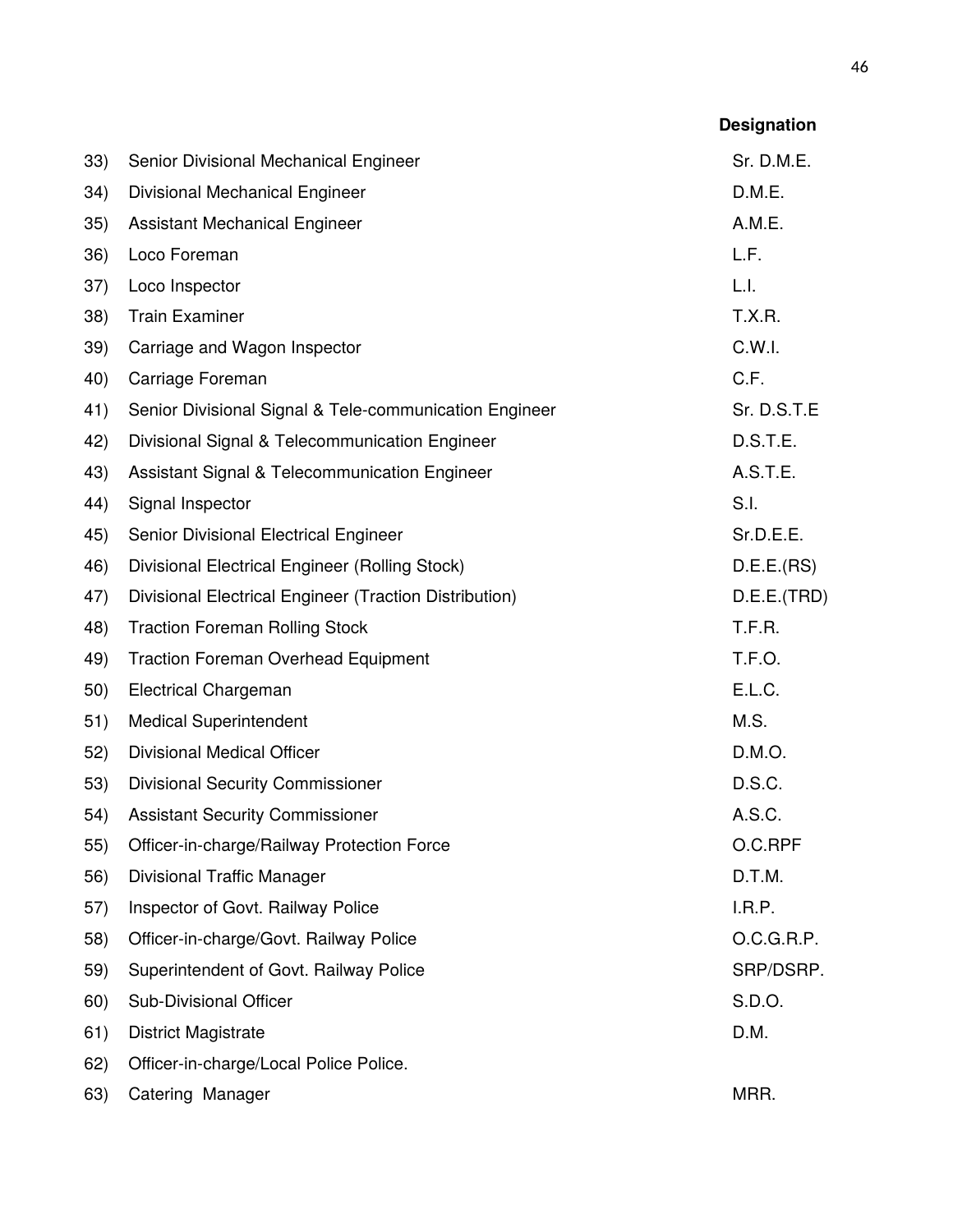## **APPENDIX – 6(A)**

**PROFORMA FOR RECORDING AND CONVEYING ACCIDENT INFORMATION TO ALL CONCERNED BY THE DIVISIONAL AS WELL AS CENTRAL CONTROL OFFICE IN CASE OF A SERIOUS ACCIDENT**

- 1) TRAIN NO. :
- 2) NAME OF THE TRAIN
- 3) ORIGINATING STATION
- 4) DESTINATION STATION
- 5) DATE & TIME OF ACCIDENT
- 6) PLACE OF ACCIDENT
- (a) DIVISION
- (b) SECTION
- (c) SINGLE LINE / DOUBLE LINE
- (d) BETWEEN STATIONS and
- (e) KM
- (f) STATE DISTRICT
- 7) NATURE OF ACCIDENT (BRIEF PARTICULARS AS AVAILABLE)
- 8) TOTAL NO. OF COACHES/WAGONS AFFECTED
- 9) CASUALTY (NUMBER OF PERSONS)
- (a) KILLED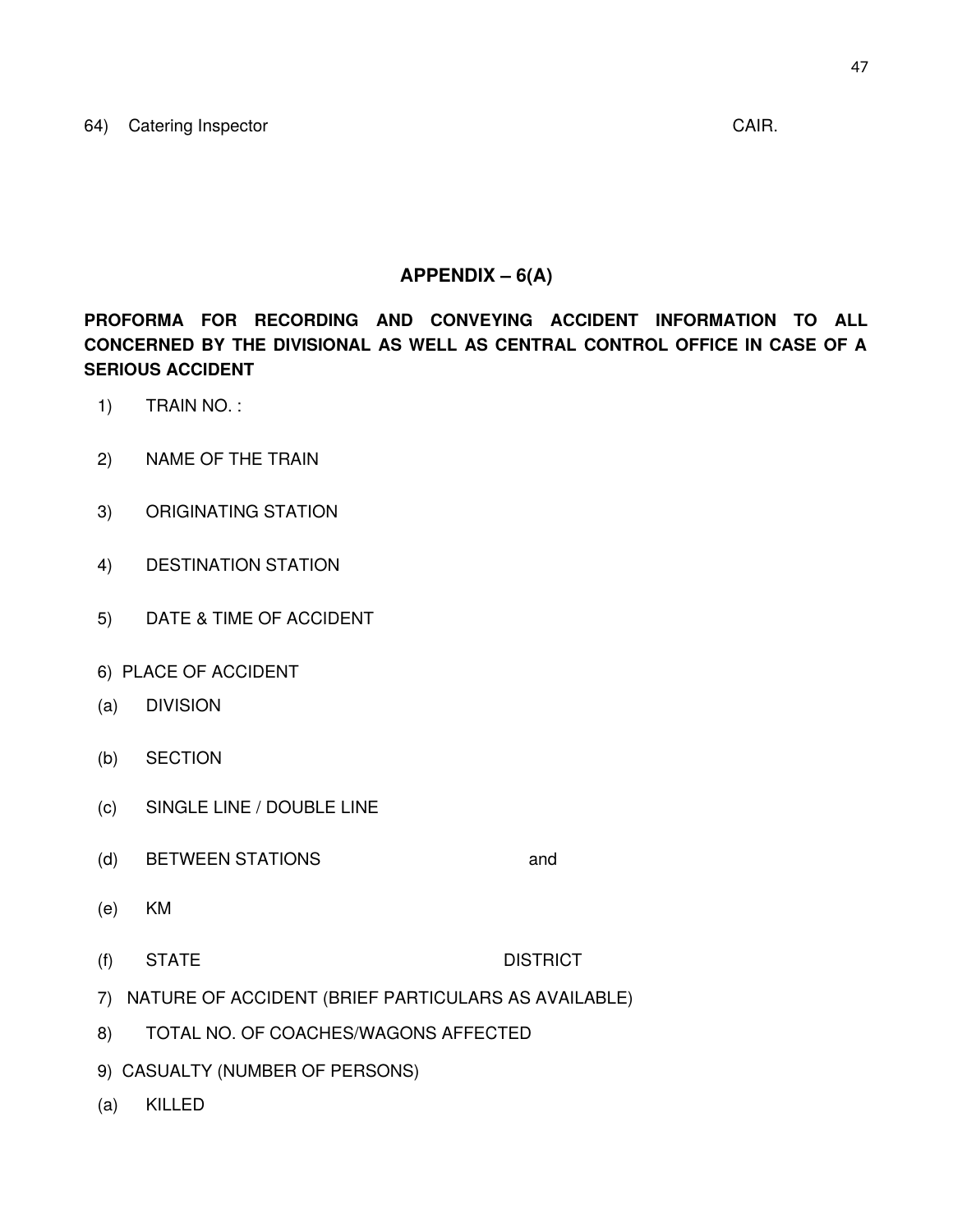- (b) GRIEVOUS INJURY
- (c) SIMPLE INJURY
- 10) EXTENT OF DAMAGES (According to available information)
- (a) TRACK
- (b) OHE
- 11) WHETHER ADJACENT LINE IS CLEAR YES NO

## **APPENDIX – 6(B)**

#### **INFORMATION UPDATE**

UPDATE NO.: \_\_\_\_\_\_\_\_\_\_

- 1) MODIFICATION OF FIRST INFORMATION REPORT IF ANY:
- 2) RELIEF & RESCUE OPERATIONS:
	- (a) ARMY/ARMV:

| SI. | <b>BASE STATION</b>      |                               | <b>TIME</b><br>ORDERED        | <b>TIME</b><br><b>DESPATCHED</b> | <b>TIME</b><br><b>ARRIVED</b><br><b>AT SITE</b> | <b>REMARKS</b> |
|-----|--------------------------|-------------------------------|-------------------------------|----------------------------------|-------------------------------------------------|----------------|
| 1)  |                          |                               |                               |                                  |                                                 |                |
| 2)  |                          |                               |                               |                                  |                                                 |                |
| 3)  |                          |                               |                               |                                  |                                                 |                |
| 4)  |                          |                               |                               |                                  |                                                 |                |
| 5)  |                          |                               |                               |                                  |                                                 |                |
| (b) | ART/MFD/CRANE:           |                               |                               |                                  |                                                 |                |
| SI. | ART/MFD/<br><b>CRANE</b> | <b>BASE</b><br><b>STATION</b> | <b>TIME</b><br><b>ORDERED</b> | <b>TIME</b><br><b>DESPAT-</b>    | <b>TIME</b><br><b>ARRIVED</b>                   | <b>REMARKS</b> |

CHED AT SITE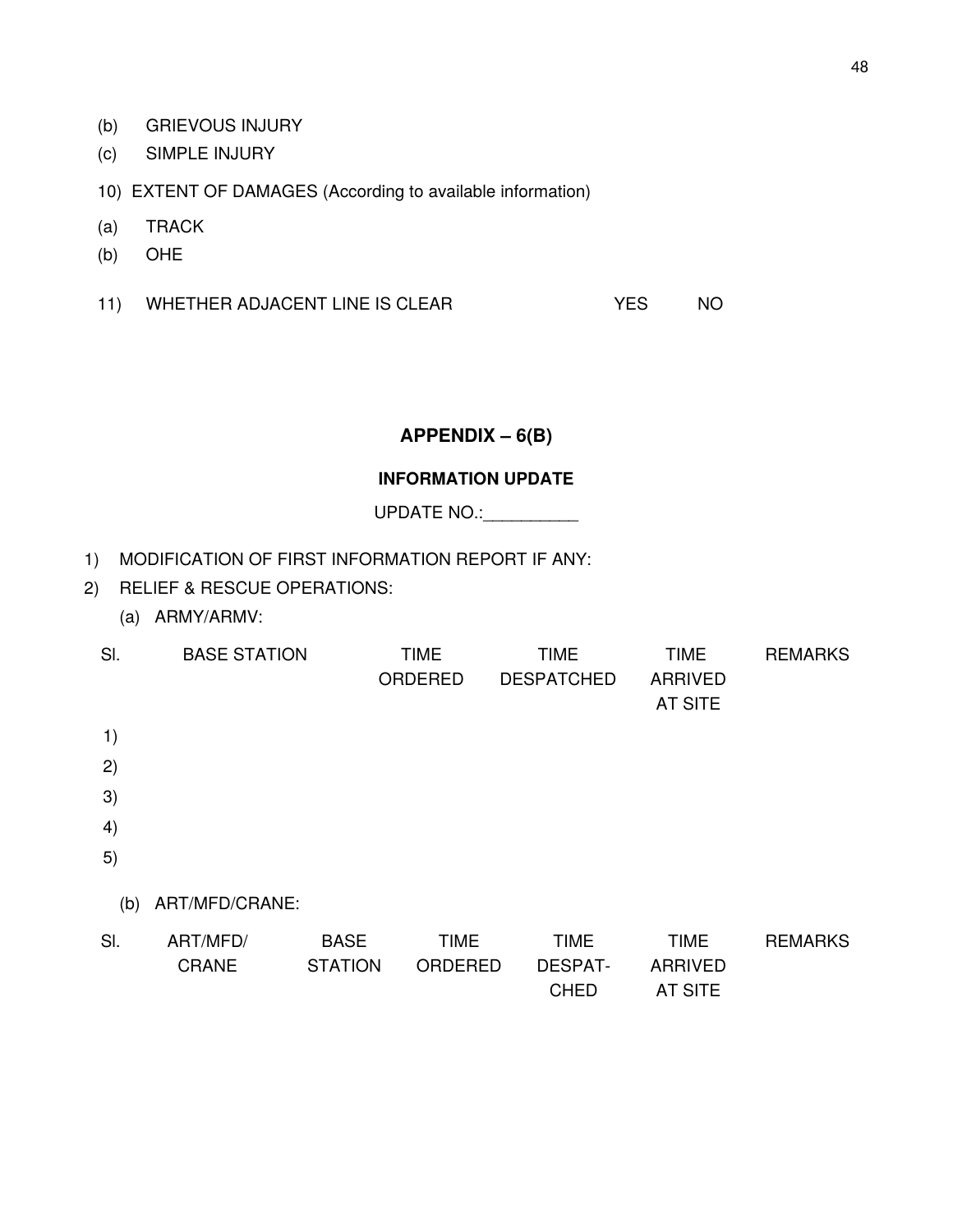- (c) OFFICERS AT SITE:
- (d) PARTICULARS OF ASSISTANCE FROM CIVIL/POLICE/MILITARY AUTHORITY SOLICITED:

## **AUTHORITY PARTICULARS OF ASSISTANCE ASKED FOR**

- (I) CIVIL
- (II) POLICE
- (III) DEFENCE
- (IV) OTHERS
- 3) EXTENT OF DAMAGES
- (a) ROLLING STOCK
- (b) TRACK STRUCTURES
- (c) OHE
- 4) PROBABLE DURATION OF RESTORATION OF TRAFFIC:

## 5) PARTICULARS OF IMPORTANT PASSENGER TRAINS DETAINED:

| Train No. & Name | Station where being | Time of arrival at | Remarks |
|------------------|---------------------|--------------------|---------|
|                  | Detained            | the station        |         |
|                  |                     |                    |         |

### 6) OPENING OF EMERGENCY ENQUIRY COUNTERS:

Station **Official nominated** Telephone No.

- 7) PRIMA FACIE CAUSE: SIGNATURE
- 8) COST OF DAMAGE: NAME :
- 9) ANY OTHER INFORMATION: DESIGNATION: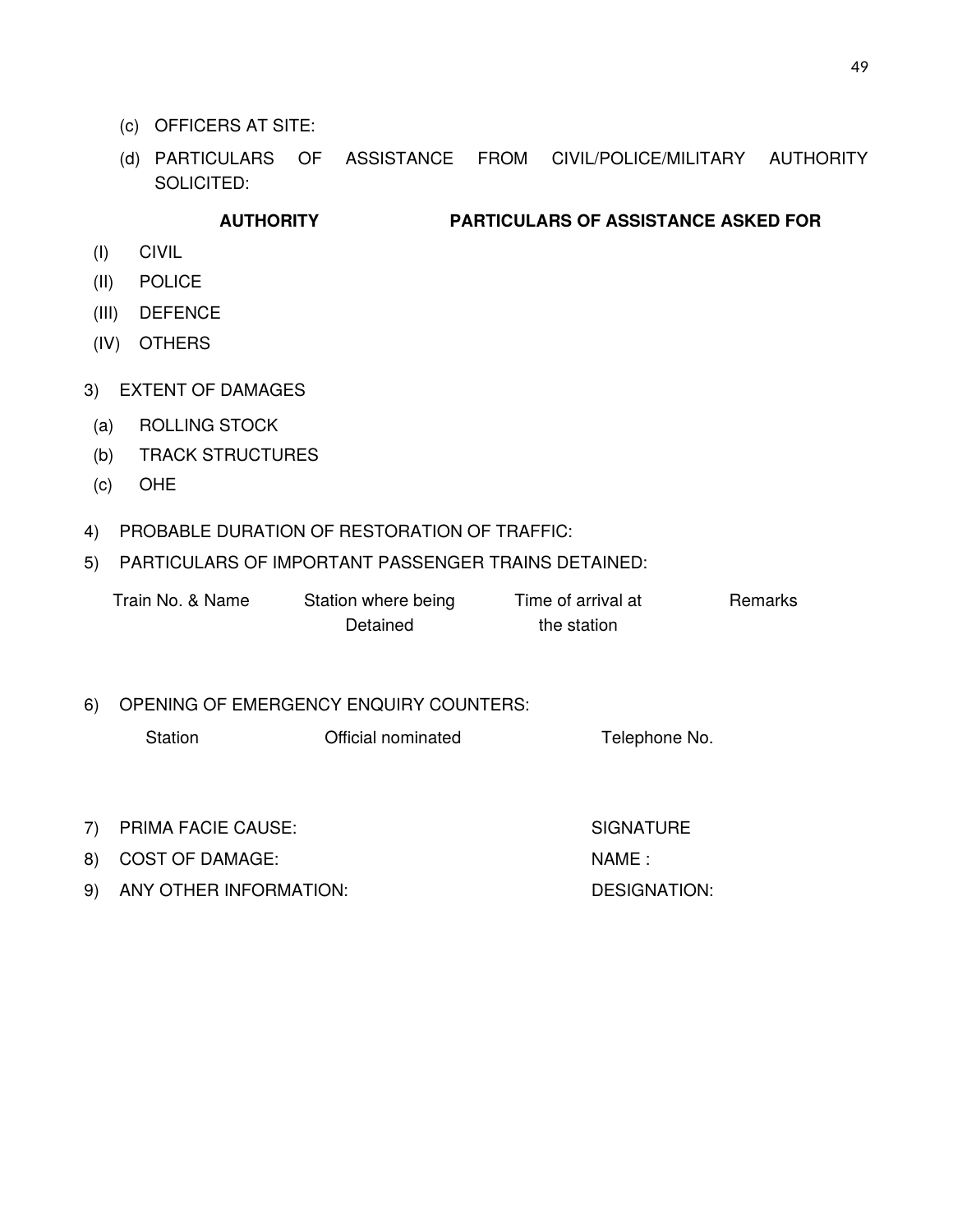## **APPENDIX– 7**

#### **South Eastern Railway**

KER-G33/BN-T139, 189A & LM7 G.A. 3

## **ACCIDENT REPORT FORM**

Department............................... Station.....................

Class.......................

- 1) Kilometrage at which the accident occurred and name of the (SKETCH IS ATTACHED) nearest station to the spot ... ... ... ... ... ... ... ... ... ... ... ... ...
- 2) Date and time of accident ....................................................
- 3) (a) Number of description of train, name and service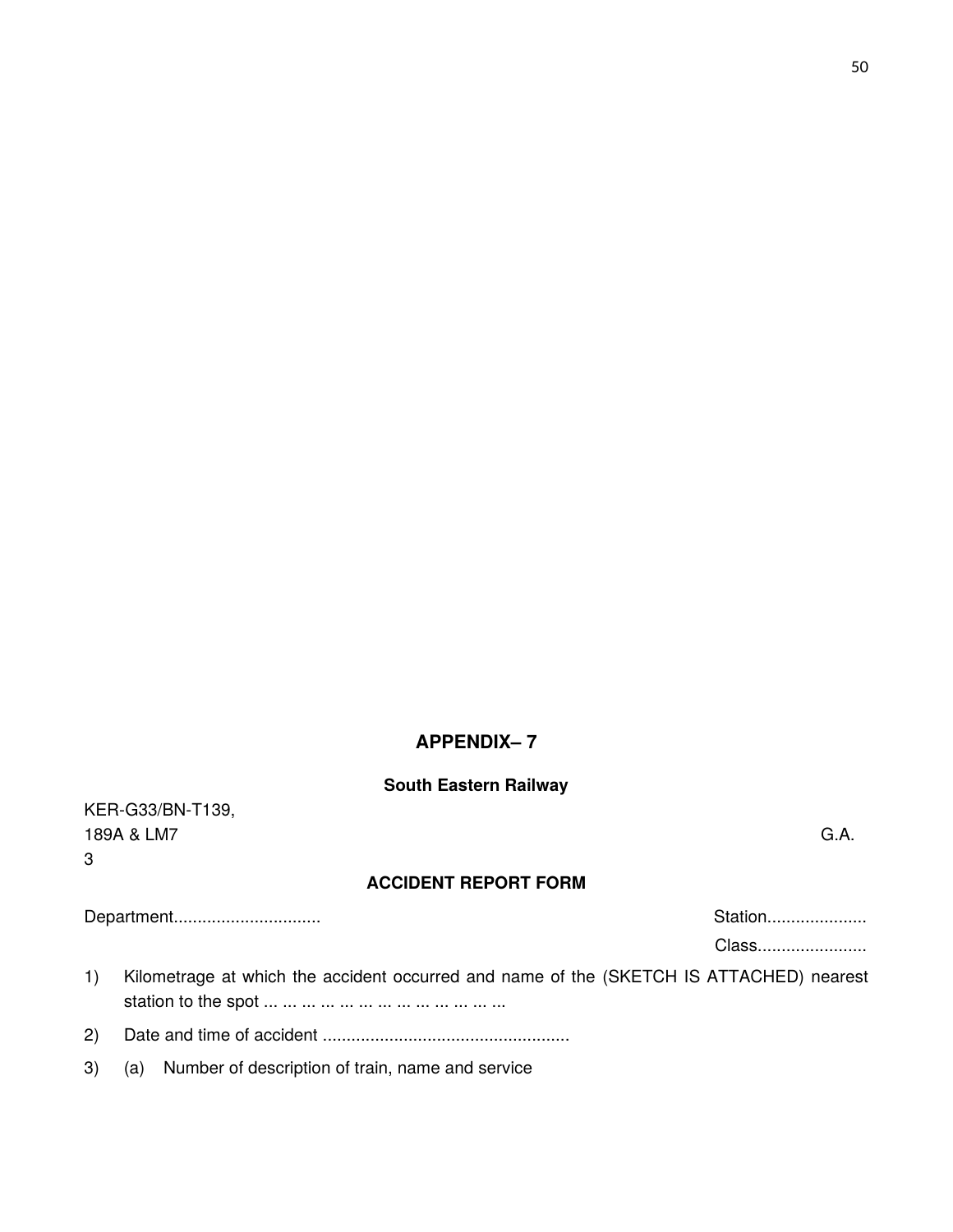|    |        | number                                                                                                                                                             | of   | the        | <b>Driver</b>                                                                                  |    | and | Engine  | number     |
|----|--------|--------------------------------------------------------------------------------------------------------------------------------------------------------------------|------|------------|------------------------------------------------------------------------------------------------|----|-----|---------|------------|
|    |        |                                                                                                                                                                    |      |            |                                                                                                |    |     |         |            |
|    | (b)    | Speed                                                                                                                                                              |      |            | of                                                                                             |    |     |         | train      |
|    |        |                                                                                                                                                                    |      |            |                                                                                                |    |     |         |            |
|    | (c)    | whether it                                                                                                                                                         |      |            | State if accident occurred on straight road or<br>curve, on level or on a grade. If on a grade |    |     |         |            |
|    |        | was                                                                                                                                                                | with |            | or                                                                                             |    |     | against | train.     |
|    |        |                                                                                                                                                                    |      |            |                                                                                                |    |     |         |            |
|    | (d)    | Weather                                                                                                                                                            |      | conditions |                                                                                                |    | and |         | visibility |
|    |        |                                                                                                                                                                    |      |            |                                                                                                |    |     |         |            |
| 4) | Nature |                                                                                                                                                                    | and  |            | cause                                                                                          |    |     | of      | accident   |
|    |        |                                                                                                                                                                    |      |            |                                                                                                |    |     |         |            |
|    |        |                                                                                                                                                                    |      |            |                                                                                                |    |     |         |            |
| 5) |        | Persons injured, nature and extent of their injuries-                                                                                                              |      |            |                                                                                                |    |     |         |            |
|    | (a)    | Names and address, number of tickets held,<br>station from and to which travelling number and<br>class of carriage in which travelling, caste, sex,<br>approximate |      |            |                                                                                                |    |     |         |            |
|    |        | age                                                                                                                                                                |      |            | and                                                                                            |    |     |         | occupation |
|    |        |                                                                                                                                                                    |      |            |                                                                                                |    |     |         |            |
|    | (b)    | station                                                                                                                                                            |      |            | The result of medical examination, caste, sex,<br>approximate age, occupation, ticket number,  |    |     |         |            |
|    |        | from                                                                                                                                                               | and  | to         | &                                                                                              | c. | to  | be      | given.     |
|    |        | $\cdot$ .                                                                                                                                                          |      |            |                                                                                                |    |     |         |            |
|    | (c)    | What became of the injured person?                                                                                                                                 |      |            |                                                                                                |    |     |         |            |
|    | (d)    |                                                                                                                                                                    |      |            | If a railway servant is injured on duty how long on                                            |    |     |         |            |
|    |        | resume                                                                                                                                                             |      | duty       | duty at the time of accident, the probable time to                                             |    |     | be      | stated.    |
|    |        |                                                                                                                                                                    |      |            | may                                                                                            |    |     |         |            |

..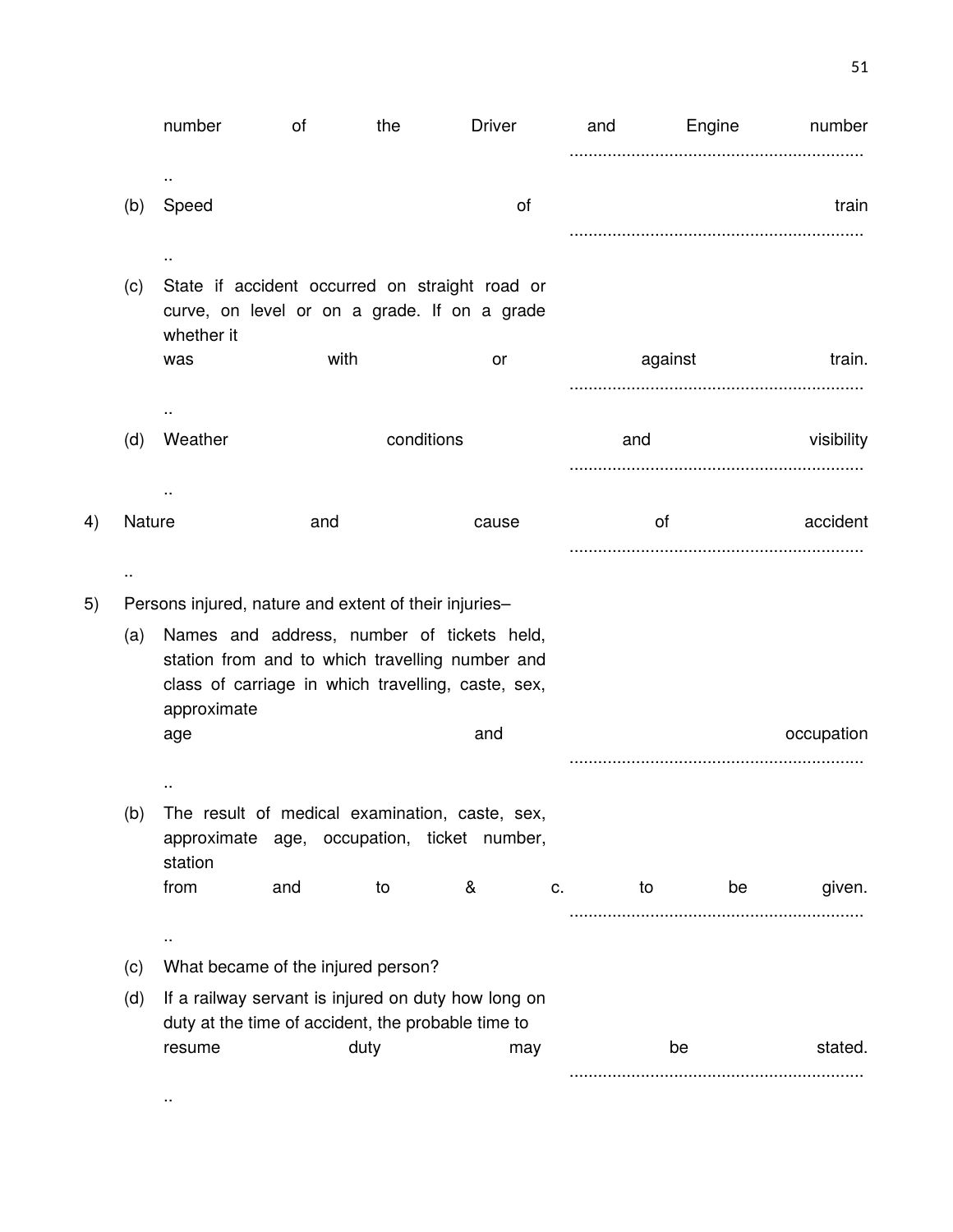| 6) |     | Individual number of vehicles damaged, extent of damage-  |          |            |            |          |        |           |             |         |  |  |  |
|----|-----|-----------------------------------------------------------|----------|------------|------------|----------|--------|-----------|-------------|---------|--|--|--|
|    | (a) | Position                                                  | of       | vehicles   | or         | vehicles | in     | relation  | to          | engine  |  |  |  |
|    |     |                                                           |          |            |            |          |        |           |             |         |  |  |  |
|    | (b) | How                                                       | disabled |            | vehicles   |          | were   | disposed  |             | of?     |  |  |  |
|    |     |                                                           |          |            |            |          |        |           |             |         |  |  |  |
| 7) |     | Approximate cost of damages giving list-                  |          |            |            |          |        |           |             |         |  |  |  |
|    | (a) | <b>Permanent Way</b>                                      | $\ldots$ |            |            |          |        |           |             |         |  |  |  |
|    | (b) | Locomotive                                                | $\cdots$ | $\ldots$ . |            |          |        |           |             |         |  |  |  |
|    | (c) | <b>Rolling Stock</b>                                      | .        |            | $\ldots$ . |          |        |           |             |         |  |  |  |
|    | (d) | Signalling and interlocking<br>المتبادر المتبدر المتبدرات |          |            |            |          |        |           |             |         |  |  |  |
|    | (e) | Electrical equipment<br>                                  |          |            |            |          |        |           |             |         |  |  |  |
|    | (f) |                                                           |          |            |            |          |        |           |             |         |  |  |  |
| 8) |     | In case of obstruction on line (Cattle run over, & c)     |          |            |            |          |        |           |             |         |  |  |  |
|    | (a) | What                                                      | was      | the        |            | cause    | of     |           | obstruction | ?       |  |  |  |
|    |     | $\cdot$ .                                                 |          |            |            |          |        |           |             |         |  |  |  |
|    | (b) | Did                                                       | it       | appear     |            | wilful   | or     |           | accidental  | ?       |  |  |  |
|    |     | ٠.                                                        |          |            |            |          |        |           |             |         |  |  |  |
|    | (c) | ls                                                        |          | any        |            | one      |        | suspected |             | ?       |  |  |  |
|    |     |                                                           |          |            |            |          |        |           |             |         |  |  |  |
|    | (d) | Was                                                       |          | the        |            | line     | fenced |           |             | ?       |  |  |  |
|    | (e) | $\cdot$ .<br>lf<br>SO,                                    |          |            | state      |          | of     | the       |             | fencing |  |  |  |
|    |     |                                                           |          |            |            |          |        |           |             |         |  |  |  |
|    |     |                                                           |          |            |            |          |        |           |             |         |  |  |  |

(f) Was the engine fitted with a cow-catcher or cattle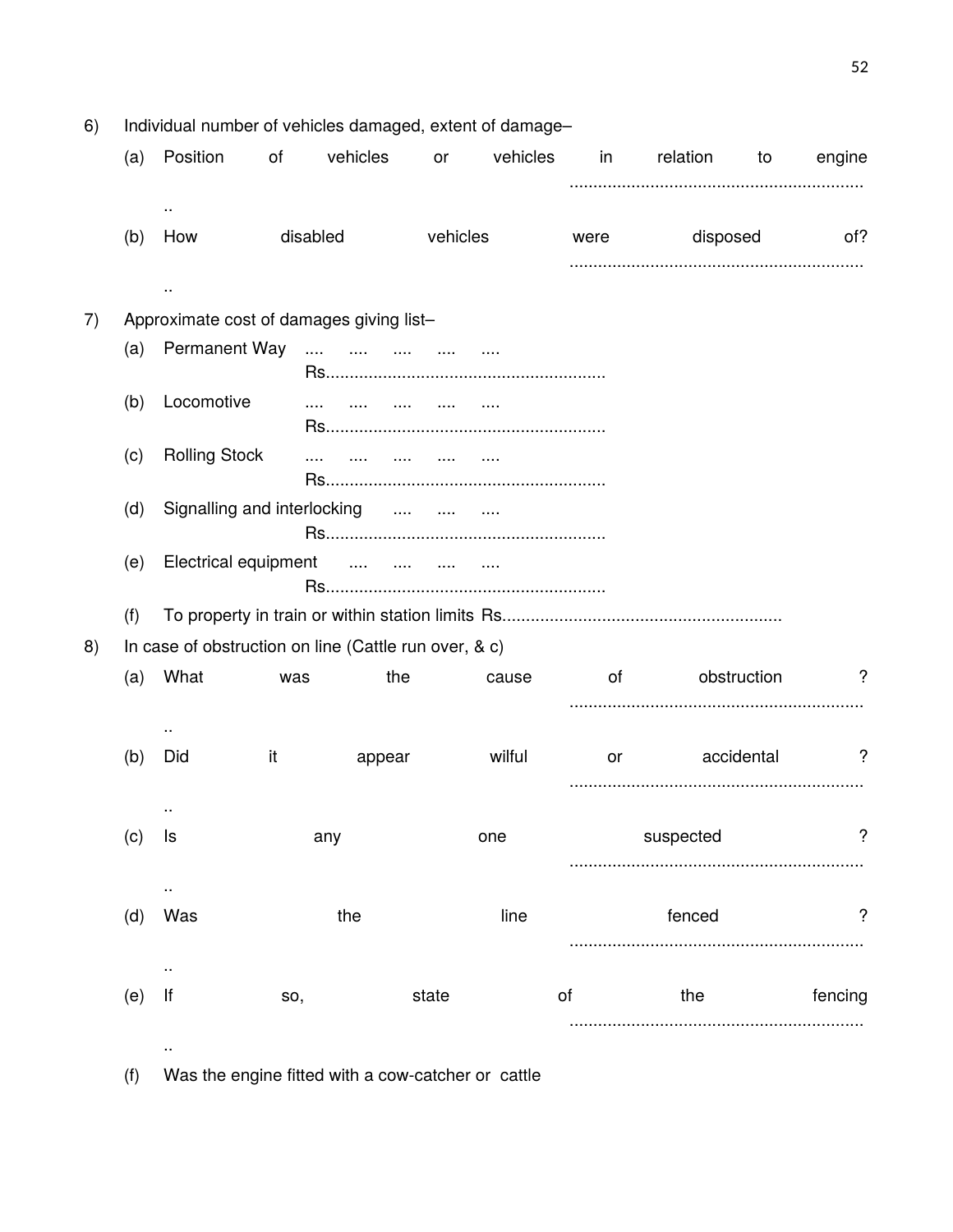|          |          |         |         |                                 | ?       |    |        |                                                                                                                |                                                                                                | guard                         |     |    |
|----------|----------|---------|---------|---------------------------------|---------|----|--------|----------------------------------------------------------------------------------------------------------------|------------------------------------------------------------------------------------------------|-------------------------------|-----|----|
| ?        |          | removed |         |                                 | been    |    |        | obstruction                                                                                                    |                                                                                                | Has                           | (g) |    |
|          |          |         |         |                                 |         |    |        |                                                                                                                | In case of trains parting, broken tyres, wheels, axles,<br>rails, hot axles, fires in trains-- |                               |     | 9) |
| load     | of       |         | details |                                 | train,  |    | the    | and the contract of the contract of the contract of the contract of the contract of the contract of the contra |                                                                                                | Composition                   | (a) |    |
| Railway  |          |         |         | owning                          |         |    | and    |                                                                                                                | How far was vehicle from engine, motor coach,                                                  | number                        | (b) |    |
|          |          |         |         | spark arrester, if so, pattern? |         | a  | with   | fitted                                                                                                         | engine                                                                                         | $\sim$<br>Was                 | (c) |    |
| fuel     |          |         |         |                                 | of      |    |        |                                                                                                                |                                                                                                | Class                         | (d) |    |
| vehicles |          | the     |         | of                              | content |    | the    | of                                                                                                             |                                                                                                | Description                   | (e) |    |
| rails    |          |         |         | and                             |         |    | axles  |                                                                                                                | What was the cause of the breakage of tyres,                                                   | wheels,                       | (f) |    |
| of       | disposed |         |         | how                             | metal,  |    | broken | of                                                                                                             |                                                                                                | Condition                     | (g) |    |
| pulled.  |          | was     |         | alarm                           | chain   | if | state  | trains,                                                                                                        | In case of persons falling out, or fires, & c., in                                             | $\sim$<br>passenger<br>$\sim$ | (h) |    |

10) In case of deaths in train --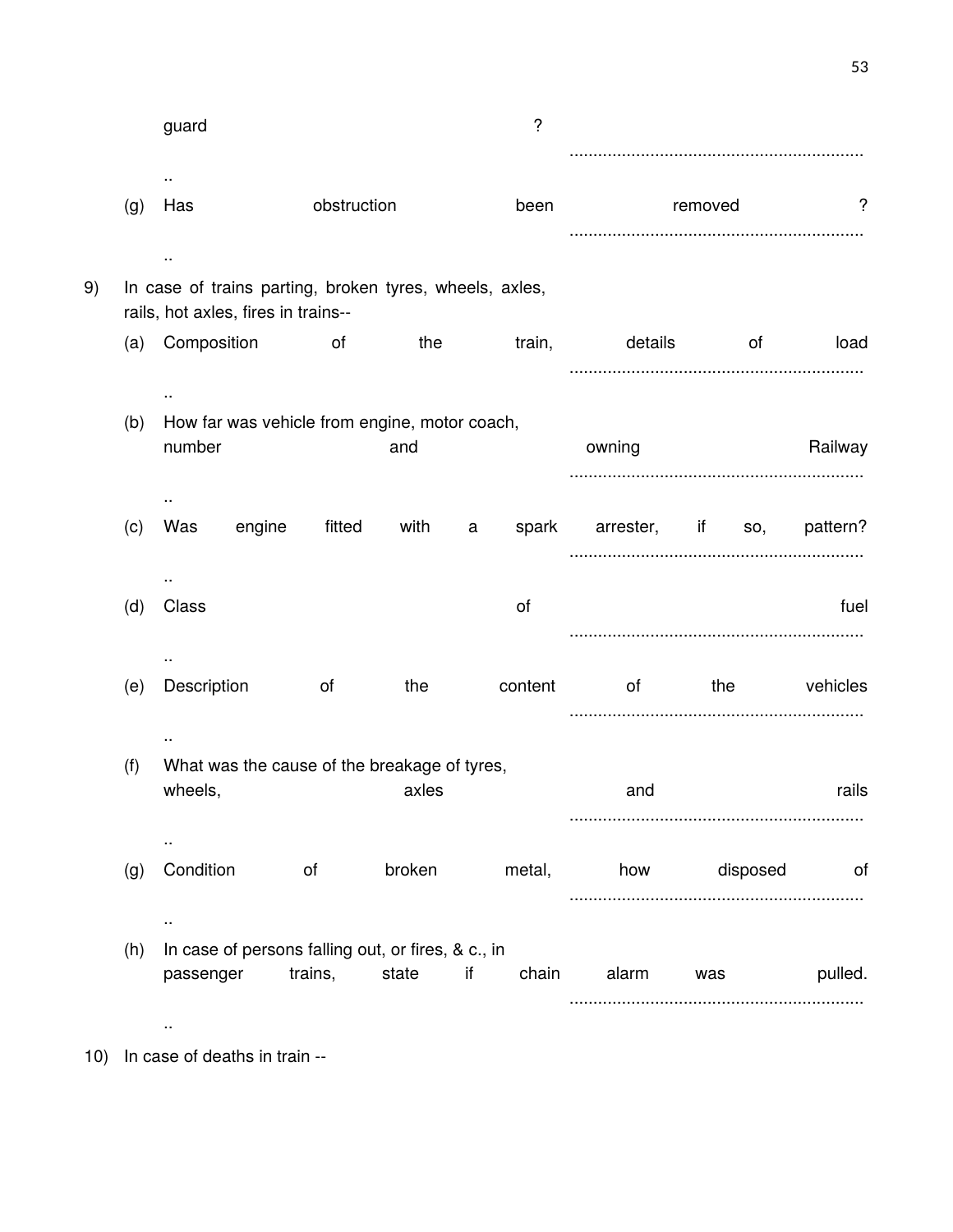| trespasser,      |          |                   |                                    |                                                                                                                                                                                                                                                                                                                                                                                                                                                                                   |            | vocation     |
|------------------|----------|-------------------|------------------------------------|-----------------------------------------------------------------------------------------------------------------------------------------------------------------------------------------------------------------------------------------------------------------------------------------------------------------------------------------------------------------------------------------------------------------------------------------------------------------------------------|------------|--------------|
|                  |          |                   |                                    |                                                                                                                                                                                                                                                                                                                                                                                                                                                                                   |            |              |
| lf               |          |                   | and                                | class                                                                                                                                                                                                                                                                                                                                                                                                                                                                             | of         | tickets      |
| Number           | of       | persons           | in                                 | same                                                                                                                                                                                                                                                                                                                                                                                                                                                                              |            | compartment  |
|                  |          |                   |                                    |                                                                                                                                                                                                                                                                                                                                                                                                                                                                                   |            |              |
|                  |          |                   |                                    |                                                                                                                                                                                                                                                                                                                                                                                                                                                                                   |            | inaugurated? |
|                  |          |                   |                                    |                                                                                                                                                                                                                                                                                                                                                                                                                                                                                   |            |              |
| Cause            |          |                   | of                                 |                                                                                                                                                                                                                                                                                                                                                                                                                                                                                   |            | Death        |
|                  |          |                   |                                    |                                                                                                                                                                                                                                                                                                                                                                                                                                                                                   |            |              |
| disposed         |          |                   |                                    |                                                                                                                                                                                                                                                                                                                                                                                                                                                                                   |            | οf           |
|                  |          |                   |                                    |                                                                                                                                                                                                                                                                                                                                                                                                                                                                                   |            |              |
| made             |          |                   |                                    |                                                                                                                                                                                                                                                                                                                                                                                                                                                                                   |            |              |
| to<br>over       |          | or                | or                                 | to<br>sent                                                                                                                                                                                                                                                                                                                                                                                                                                                                        | Civilian   | Surgeon      |
| carriages        |          |                   |                                    |                                                                                                                                                                                                                                                                                                                                                                                                                                                                                   |            |              |
|                  |          |                   |                                    |                                                                                                                                                                                                                                                                                                                                                                                                                                                                                   |            |              |
| Station<br>staff |          |                   |                                    |                                                                                                                                                                                                                                                                                                                                                                                                                                                                                   |            |              |
|                  |          |                   |                                    |                                                                                                                                                                                                                                                                                                                                                                                                                                                                                   |            |              |
|                  | detached | passenger,<br>the | residence,<br>Number<br>relatives, | Give description of deceased, caste, name, age,<br>sex, whether railway servant, passenger or<br>Number, type and class of carriage, if the death is<br>due to infectious disease, whether carriage was<br>and<br>List of property belonging to deceased and how<br>State what has been done with body whether<br>police<br>In case of persons injured by open doors or fallen<br>out of carriages, say if there was any latrine in<br>Whether depositor has been taken by Police | employment | or           |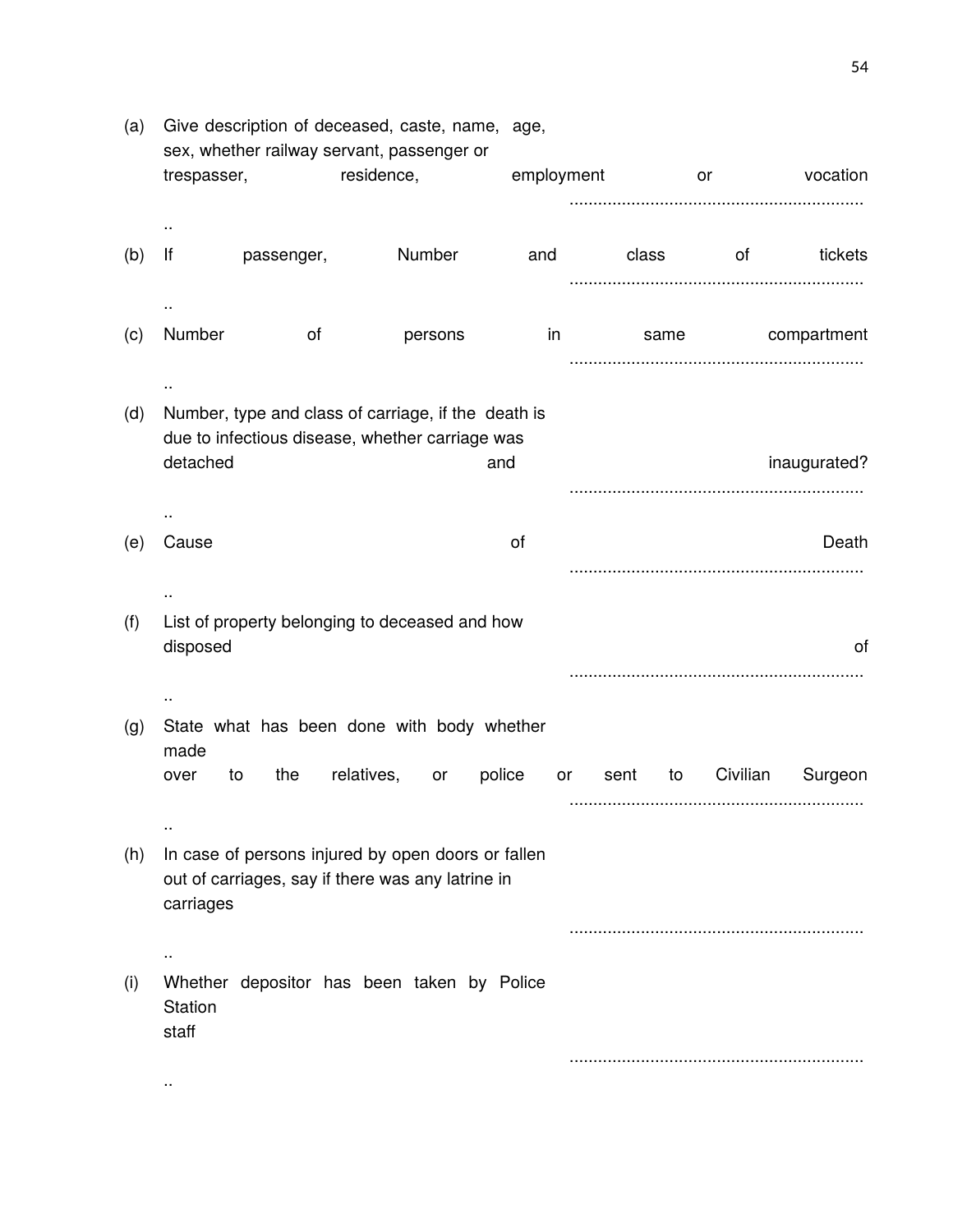| 11) |     | In case of dead bodies or injured persons discovered<br>on line or within stations limits -- |       |                                                                                                                                                        |            |      |           |       |        |           |  |  |  |
|-----|-----|----------------------------------------------------------------------------------------------|-------|--------------------------------------------------------------------------------------------------------------------------------------------------------|------------|------|-----------|-------|--------|-----------|--|--|--|
|     | (a) | injury                                                                                       |       | State in what position body was lying and give<br>details of any apparent injury to the body or other<br>circumstances which may have caused death or  |            |      |           |       |        |           |  |  |  |
|     |     |                                                                                              |       |                                                                                                                                                        |            |      |           |       |        |           |  |  |  |
|     | (b) | suicide                                                                                      |       | Whether passenger, railway servant, trespasser or                                                                                                      |            |      |           |       |        |           |  |  |  |
|     |     |                                                                                              |       |                                                                                                                                                        |            |      |           |       |        |           |  |  |  |
|     |     |                                                                                              |       |                                                                                                                                                        |            |      |           |       |        |           |  |  |  |
| 12) | (a) | If persons run over-<br>Did                                                                  | the   | Engine                                                                                                                                                 |            |      | see       | the   | person | ?         |  |  |  |
|     |     |                                                                                              |       |                                                                                                                                                        | crew       |      |           |       |        |           |  |  |  |
|     |     |                                                                                              |       |                                                                                                                                                        |            |      |           |       |        |           |  |  |  |
|     | (b) |                                                                                              |       | Was the Driver's or fireman's view at the site of                                                                                                      |            |      |           |       |        |           |  |  |  |
|     |     | the                                                                                          |       |                                                                                                                                                        |            |      |           |       |        |           |  |  |  |
|     |     | accident                                                                                     |       |                                                                                                                                                        | obstructed |      |           | ?     |        |           |  |  |  |
|     |     |                                                                                              |       |                                                                                                                                                        |            |      |           |       |        |           |  |  |  |
|     | (c) | Was                                                                                          | it    | daylight                                                                                                                                               | or         | dark | at        | the   | time   | ?         |  |  |  |
|     |     |                                                                                              |       |                                                                                                                                                        |            |      |           |       |        |           |  |  |  |
|     |     |                                                                                              |       |                                                                                                                                                        |            |      |           |       |        |           |  |  |  |
|     | (d) |                                                                                              |       | If it was not definitely known by what train the<br>person had been run over, was the Loco Foreman<br>at both end of the engine run to examine engines |            |      |           |       |        |           |  |  |  |
|     |     | for traces<br>of                                                                             | blood |                                                                                                                                                        | marks      |      | <b>or</b> | other |        | evidence. |  |  |  |
|     |     |                                                                                              |       |                                                                                                                                                        |            |      |           |       |        |           |  |  |  |
|     |     | $\sim$                                                                                       |       |                                                                                                                                                        |            |      |           |       |        |           |  |  |  |
| 13) |     | collision or burst point.-                                                                   |       | In case of derailments, trains put on a wrong line,                                                                                                    |            |      |           |       |        |           |  |  |  |
|     | (a) | train.                                                                                       |       | Number, owning Railway and type of vehicles<br>derailed or damaged and position of vehicle on                                                          |            |      |           |       |        |           |  |  |  |
|     |     |                                                                                              |       |                                                                                                                                                        |            |      |           |       |        |           |  |  |  |

..

55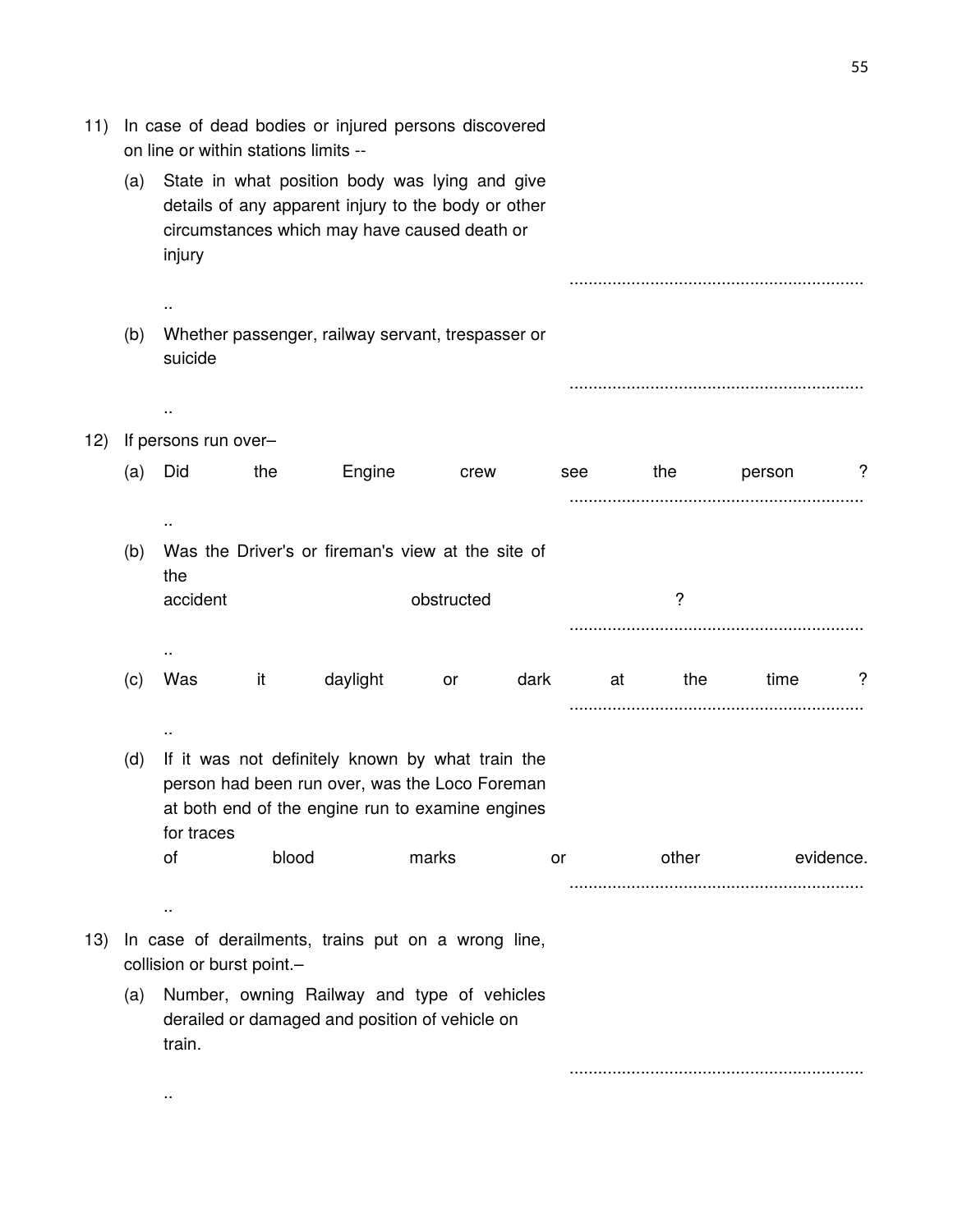| c.               | & |               | State whether points and signals were properly<br>fastened or set in the right direction and signals,<br>exhibited | disputed, also whether lights were visible, flags |    | properly                                    | (b) |     |
|------------------|---|---------------|--------------------------------------------------------------------------------------------------------------------|---------------------------------------------------|----|---------------------------------------------|-----|-----|
| were interlocked |   | signals       | or                                                                                                                 | points                                            | if | State                                       | (c) |     |
|                  |   |               |                                                                                                                    |                                                   |    |                                             |     |     |
|                  |   |               |                                                                                                                    |                                                   |    | 13A) In case of averted collisions, state-- |     |     |
| train            |   |               | of                                                                                                                 |                                                   |    | Load                                        | (a) |     |
|                  |   |               |                                                                                                                    |                                                   |    |                                             |     |     |
| vehicles         |   | vacuum-braked |                                                                                                                    | οf                                                |    | No.                                         | (b) |     |
|                  |   |               |                                                                                                                    |                                                   |    |                                             |     |     |
|                  |   |               |                                                                                                                    | Speed of train when obstruction or danger was     |    | observed                                    | (c) |     |
|                  |   |               |                                                                                                                    |                                                   |    |                                             |     |     |
|                  |   |               | Distance from engine to obstruction when latter                                                                    |                                                   |    |                                             | (d) |     |
|                  |   |               |                                                                                                                    |                                                   |    | was                                         |     |     |
| observed         |   |               |                                                                                                                    |                                                   |    | first                                       |     |     |
|                  |   |               |                                                                                                                    |                                                   |    | $\ddot{\phantom{a}}$                        |     |     |
| visibility       |   |               | and                                                                                                                |                                                   |    | Time                                        | (e) |     |
|                  |   |               |                                                                                                                    |                                                   |    |                                             |     |     |
|                  |   |               |                                                                                                                    |                                                   |    |                                             |     |     |
|                  |   |               |                                                                                                                    | In case of engine passing signals at danger--     |    |                                             |     | 14) |
| interlocked      |   | are           |                                                                                                                    | signals                                           |    | lf                                          | (a) |     |
|                  |   |               |                                                                                                                    |                                                   |    |                                             |     |     |
| ?                |   |               |                                                                                                                    | By what length did the Driver pass the signal at  |    | danger                                      | (b) |     |
|                  |   |               |                                                                                                                    |                                                   |    |                                             |     |     |
|                  |   |               |                                                                                                                    |                                                   |    |                                             |     |     |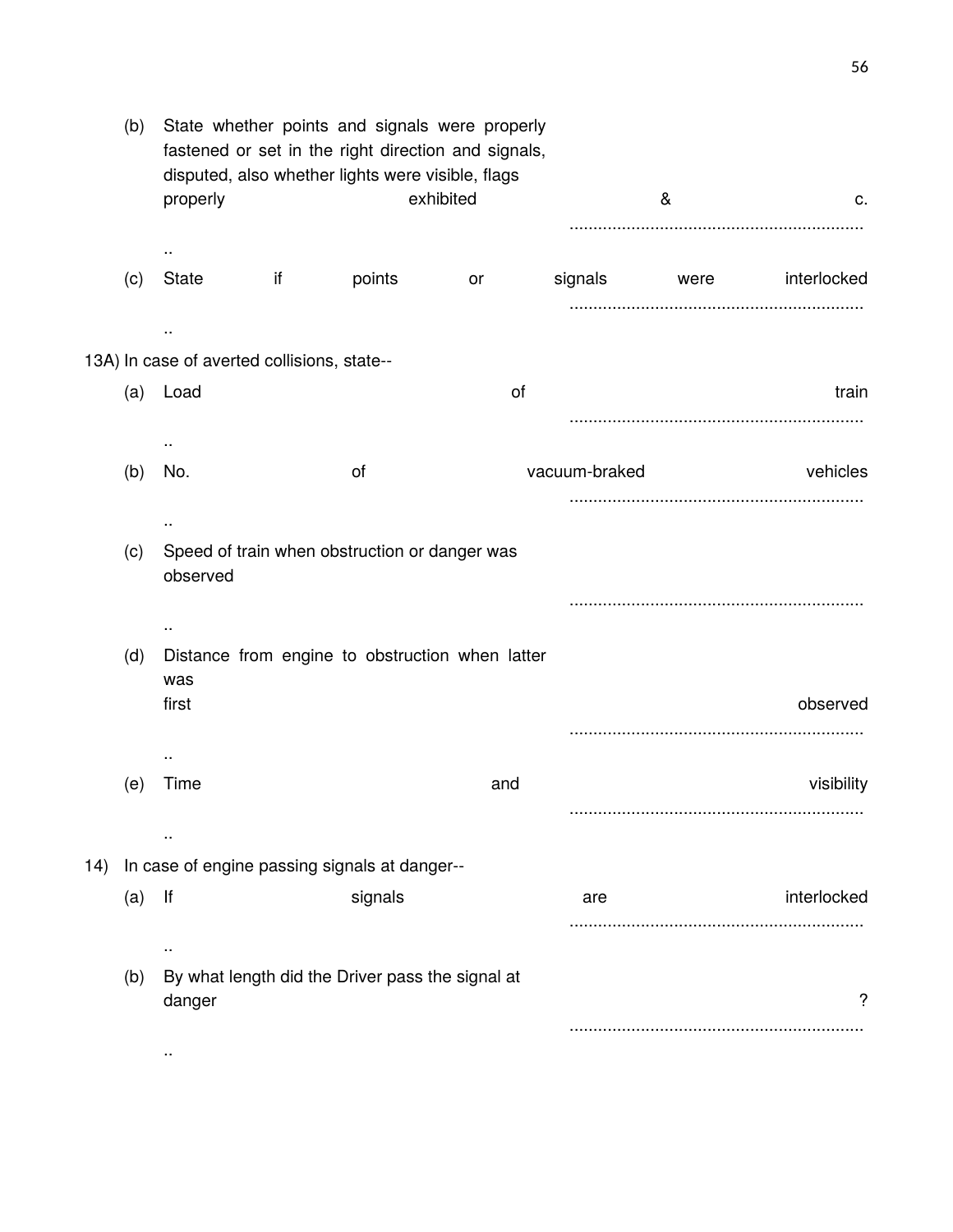|     | (c)                          | lf           | danger                                                      | signals  |            | exhibited |      | and   | by           | whom  | ?       |
|-----|------------------------------|--------------|-------------------------------------------------------------|----------|------------|-----------|------|-------|--------------|-------|---------|
|     | (d)                          | last         | Was the block section occupied and when did the             |          | train      |           |      | leave |              |       | ?       |
| 15) | vehicles                     |              | If vehicles blown away from stations, state how the<br>were | fastened |            | and       | how  |       | they         | broke | abrupt. |
| 16) | if                           | detention    | Detention to trains affected and further probable<br>no     | more     |            | running   |      | is is | yet          |       | resumed |
| 17) | (a)                          | How<br>٠.    | long                                                        | was      | road       | blocked   |      | and   | to           | what  | extent  |
|     | (b)                          | lf<br>were   | transhipment<br>arrangements                                | was      | necessary, | what      |      |       |              |       | made    |
| 18) |                              | everything   | What system of block working is in force and was            | regular? |            | lf,       | not, |       | give         |       | details |
|     |                              | 19) Measures |                                                             | taken    |            | to        |      |       | re-establish |       | traffic |
| 20) | $\ddot{\phantom{1}}$<br>Time |              | assistance                                                  |          | sent       | for       |      | and   |              | time  | arrived |
| 21) | $\sim$<br>Station            |              |                                                             |          |            | arrived   |      |       |              |       | from    |
|     | $\cdot$ .                    |              |                                                             |          |            |           |      |       |              |       |         |

57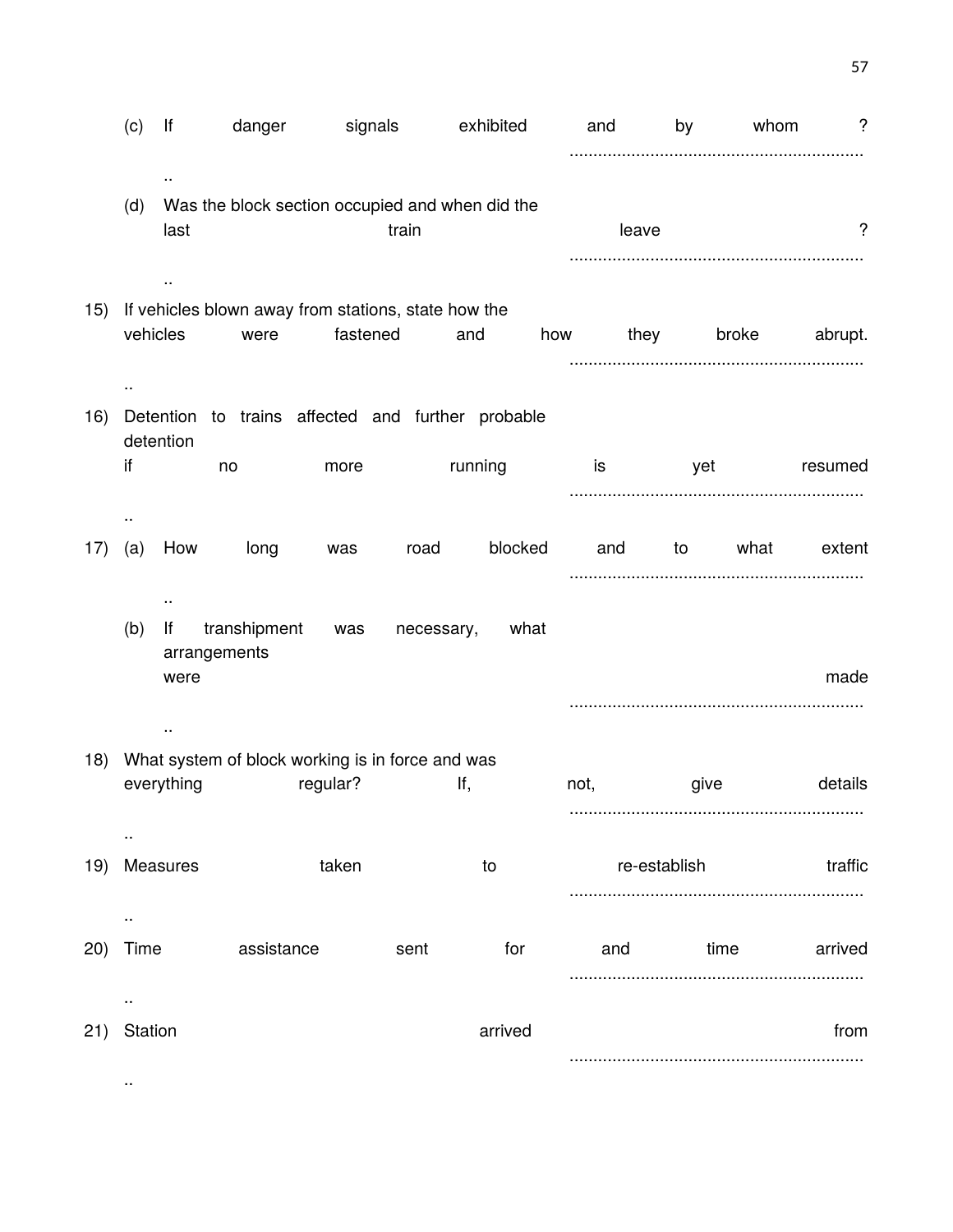| (22) | Cause  |                                                                                                                      | of | delay,                                                     | if     | any,  |       | getting  | assistance    |  |
|------|--------|----------------------------------------------------------------------------------------------------------------------|----|------------------------------------------------------------|--------|-------|-------|----------|---------------|--|
|      |        |                                                                                                                      |    |                                                            |        |       |       |          |               |  |
| 23)  | Report |                                                                                                                      |    |                                                            | by     |       |       |          | Guard         |  |
|      |        |                                                                                                                      |    |                                                            |        |       |       |          |               |  |
| 24)  | Report |                                                                                                                      |    |                                                            | by     |       |       |          | <b>Driver</b> |  |
|      |        |                                                                                                                      |    |                                                            |        |       |       |          |               |  |
| 25)  |        | In case of serious accidents--                                                                                       |    |                                                            |        |       |       |          |               |  |
|      | (a)    |                                                                                                                      |    | Whether R.M.S. authorities advised in case of              |        |       |       |          |               |  |
|      |        | accident                                                                                                             |    | to                                                         | a      | train |       | carrying | mails.        |  |
|      |        | $\ddot{\phantom{a}}$                                                                                                 |    |                                                            |        |       |       |          |               |  |
|      | (b)    | Government authorities<br>Whether<br>local<br>duly<br>advised (if accident comes within the purview of<br>section 83 |    |                                                            |        |       |       |          |               |  |
|      |        | of                                                                                                                   |    | the                                                        | Indian |       |       | Railway  | Act).         |  |
|      |        | Ω,                                                                                                                   |    |                                                            |        |       |       |          |               |  |
| (26) |        |                                                                                                                      |    | Action taken in regard to staff responsible, Name and      |        |       |       |          |               |  |
|      | should |                                                                                                                      |    | designation and the department the staff belongs to,<br>be |        |       | asked |          |               |  |
|      |        |                                                                                                                      |    |                                                            |        |       |       |          |               |  |
|      |        |                                                                                                                      |    |                                                            |        |       |       |          |               |  |
|      |        | Description and cause of accident*                                                                                   |    |                                                            |        |       |       |          |               |  |
|      |        |                                                                                                                      |    |                                                            |        |       |       |          |               |  |
|      |        |                                                                                                                      |    |                                                            |        |       |       |          |               |  |
|      |        |                                                                                                                      |    |                                                            |        |       |       |          |               |  |
|      |        |                                                                                                                      |    |                                                            |        |       |       |          |               |  |
|      |        |                                                                                                                      |    |                                                            |        |       |       |          |               |  |
|      |        |                                                                                                                      |    |                                                            |        |       |       |          |               |  |

\*Note.– If additional space is required, add a sheet.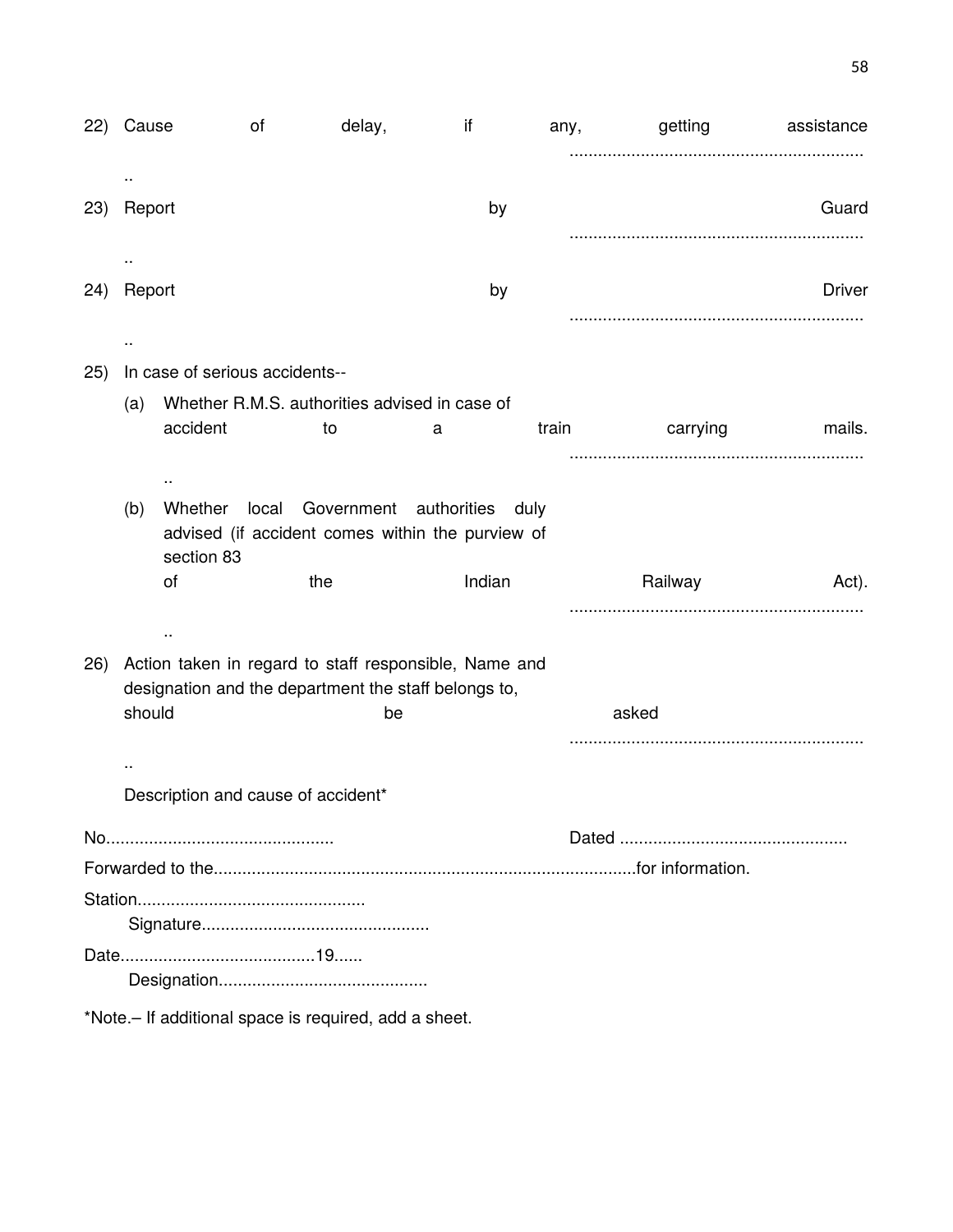$APPENDIX - 8$ 

### **NUMBER**

## **FORMAT FOR ACCIDENTS**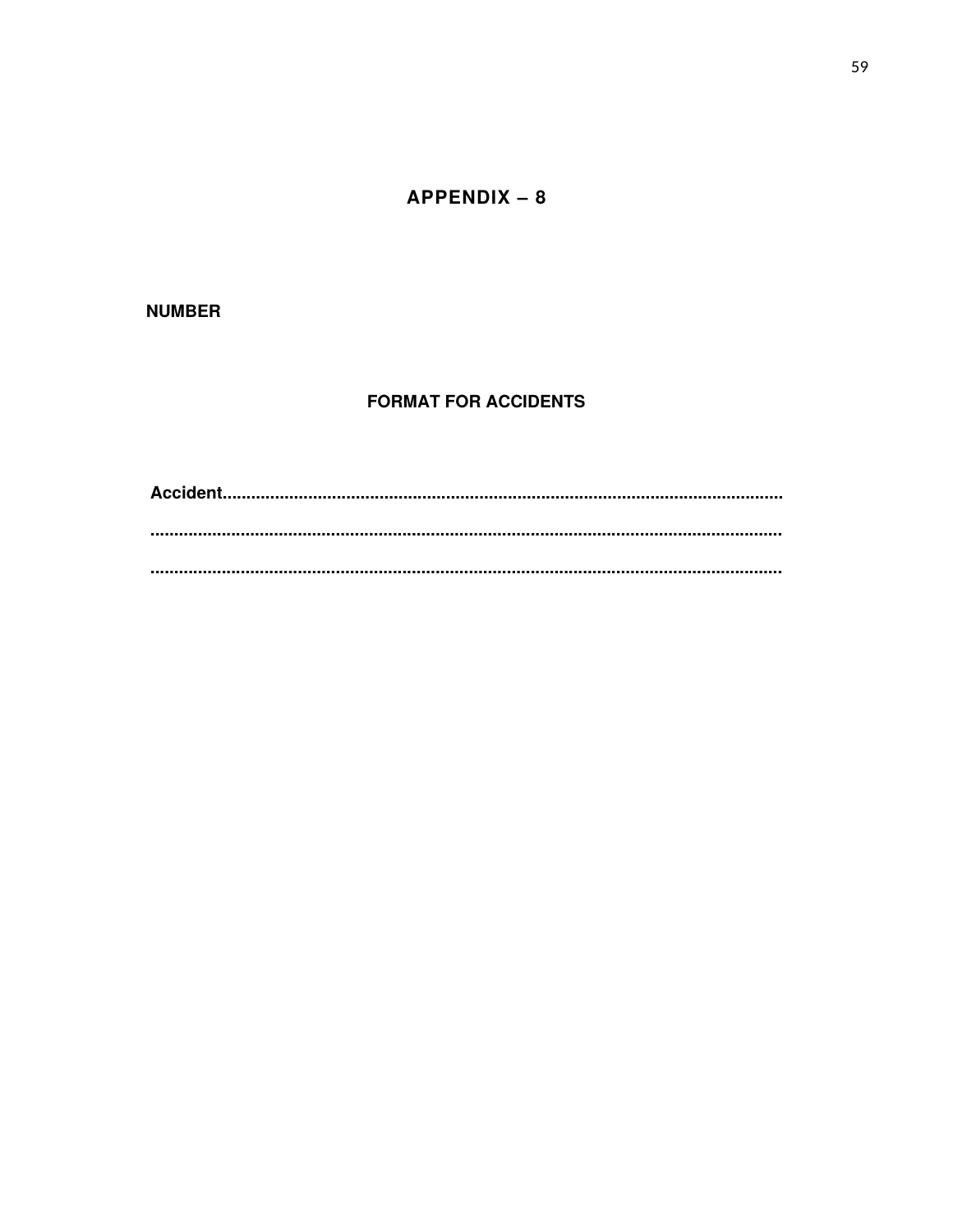| 1                       | <b>RAILWAY</b>              |
|-------------------------|-----------------------------|
| 2                       | <b>DIVISION</b>             |
| 3                       | <b>CATEGORY</b>             |
| $\overline{\mathbf{4}}$ |                             |
| 5                       |                             |
| 6                       |                             |
| $\overline{7}$          |                             |
| 8                       |                             |
| 9                       |                             |
| 10                      |                             |
| 11                      |                             |
| 12                      |                             |
| 13                      |                             |
| 14                      |                             |
| 15                      | <b>SECTION</b>              |
| 16                      |                             |
| 17                      | <b>FIRST STATION</b>        |
| 18                      |                             |
| 19                      |                             |
| 20                      |                             |
| 21                      | <b>SECOND STATION</b>       |
| 22                      |                             |
| 23                      |                             |
| 24                      |                             |
| 25                      | <b>SECTION 83</b>           |
| 26                      | <b>ROUTE</b>                |
| 27                      | <b>STATE</b>                |
| 28                      |                             |
| 29                      | <b>GAUGE</b>                |
| 30                      | SINGLE/DOUBLE/MULTIPLE LINE |
| 31                      |                             |
| 32                      |                             |
| 33                      | DEFAULTING TRAIN            |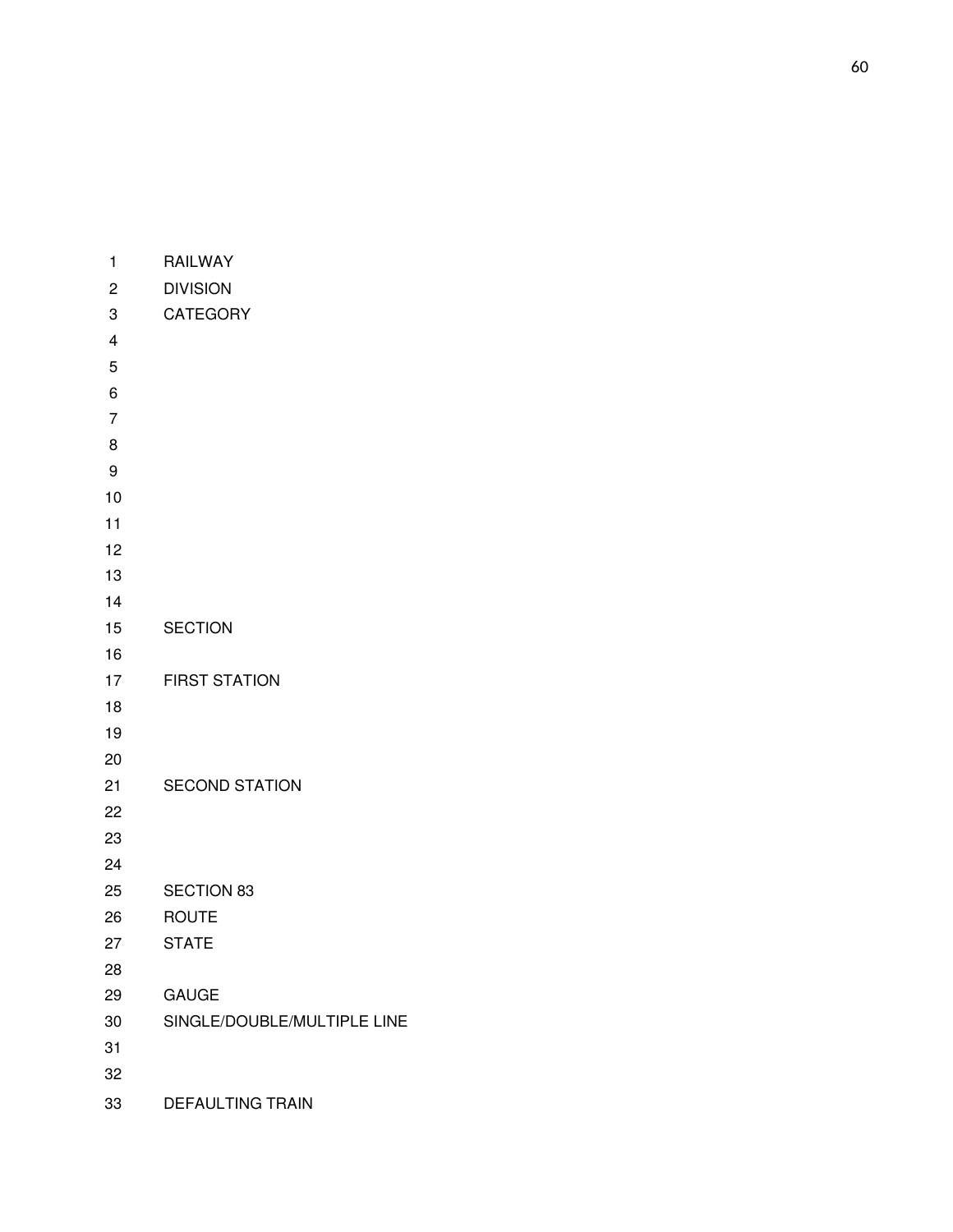| 34 |                                     |
|----|-------------------------------------|
| 35 |                                     |
| 36 |                                     |
| 37 |                                     |
| 38 | <b>VICTIMISED TRAIN</b>             |
| 39 |                                     |
| 40 |                                     |
| 41 | PASSENGERS KILLED                   |
| 42 |                                     |
| 43 |                                     |
| 44 |                                     |
| 45 | PASSENGERS INJURED (GRIEVOUS)       |
| 46 |                                     |
| 47 |                                     |
| 48 |                                     |
| 49 | PASSENGERS INJURED (MINOR)          |
| 50 |                                     |
| 51 | RAILWAY SERVANTS KILLED             |
| 52 |                                     |
| 53 |                                     |
| 54 | RAILWAY SERVANTS INJURED (GRIEVOUS) |
| 55 |                                     |
| 56 |                                     |
| 57 | RAILWAY SERVANTS INJURED (MINOR)    |
| 58 |                                     |
| 59 |                                     |
| 60 | <b>OTHERS KILLED</b>                |
| 61 |                                     |
| 62 |                                     |
| 63 | OTHERS INJURED (GRIEVOUS)           |
| 64 |                                     |
| 65 |                                     |
| 66 | OTHERS INJURED (MINOR)              |
| 67 |                                     |
| 68 |                                     |
| 69 | <b>PRIMARY</b>                      |
| 70 |                                     |
| 71 | <b>BROAD</b>                        |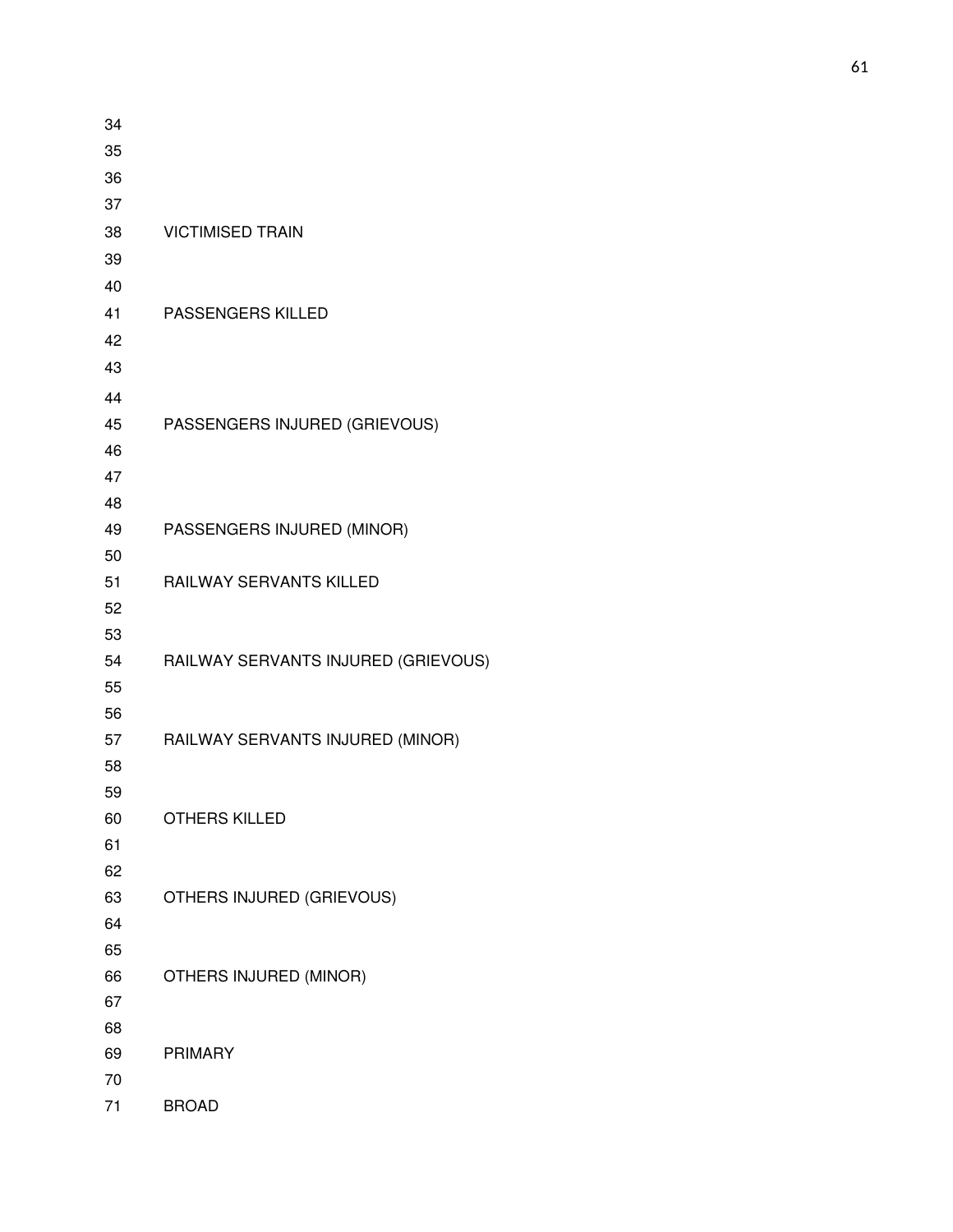| 72  |                                                |
|-----|------------------------------------------------|
| 73  | Cause of train parting (Rolling stock defects) |
| 74  | <b>RESPONSIBILITY</b>                          |
| 75  |                                                |
| 76  | <b>TYPE OF INQUIRY</b>                         |
| 77  | <b>HOURS OF INTERRUPTION</b>                   |
| 78  |                                                |
| 79  |                                                |
| 80  |                                                |
| 81  |                                                |
| 82  |                                                |
| 83  | ROLLING STOCK AND ENGINES                      |
| 84  |                                                |
| 85  |                                                |
| 86  |                                                |
| 87  |                                                |
| 88  |                                                |
| 89  |                                                |
| 90  |                                                |
| 91  | <b>TRACK</b>                                   |
| 92  |                                                |
| 93  |                                                |
| 94  |                                                |
| 95  |                                                |
| 96  | <b>SYSTEM OF WORKING</b>                       |
| 97  |                                                |
| 98  | <b>MEANS OF BLOCK WORKING</b>                  |
| 99  | SECTION CONTROLLED OR NOT                      |
| 100 | <b>NUMBER OF CABINS</b>                        |
| 101 | ATC PROVIDED OR NOT                            |
| 102 | LINE TRACK CIRCUTTED OR NOT                    |
| 103 | <b>LINE ADMISSION BOOK</b>                     |
| 104 | LINE LABEL/BADGE SYSTEM                        |
| 105 | OTHER METHODS FOR LINE CLEAR                   |
| 106 | PLACE OF BLOCK WORKING AND BY WHOM             |
| 107 | SECTION EQUIPPED WITH AUTOMATIC SIGNAL OR NOT  |
| 108 | <b>TYPE OF SIGNALLING</b>                      |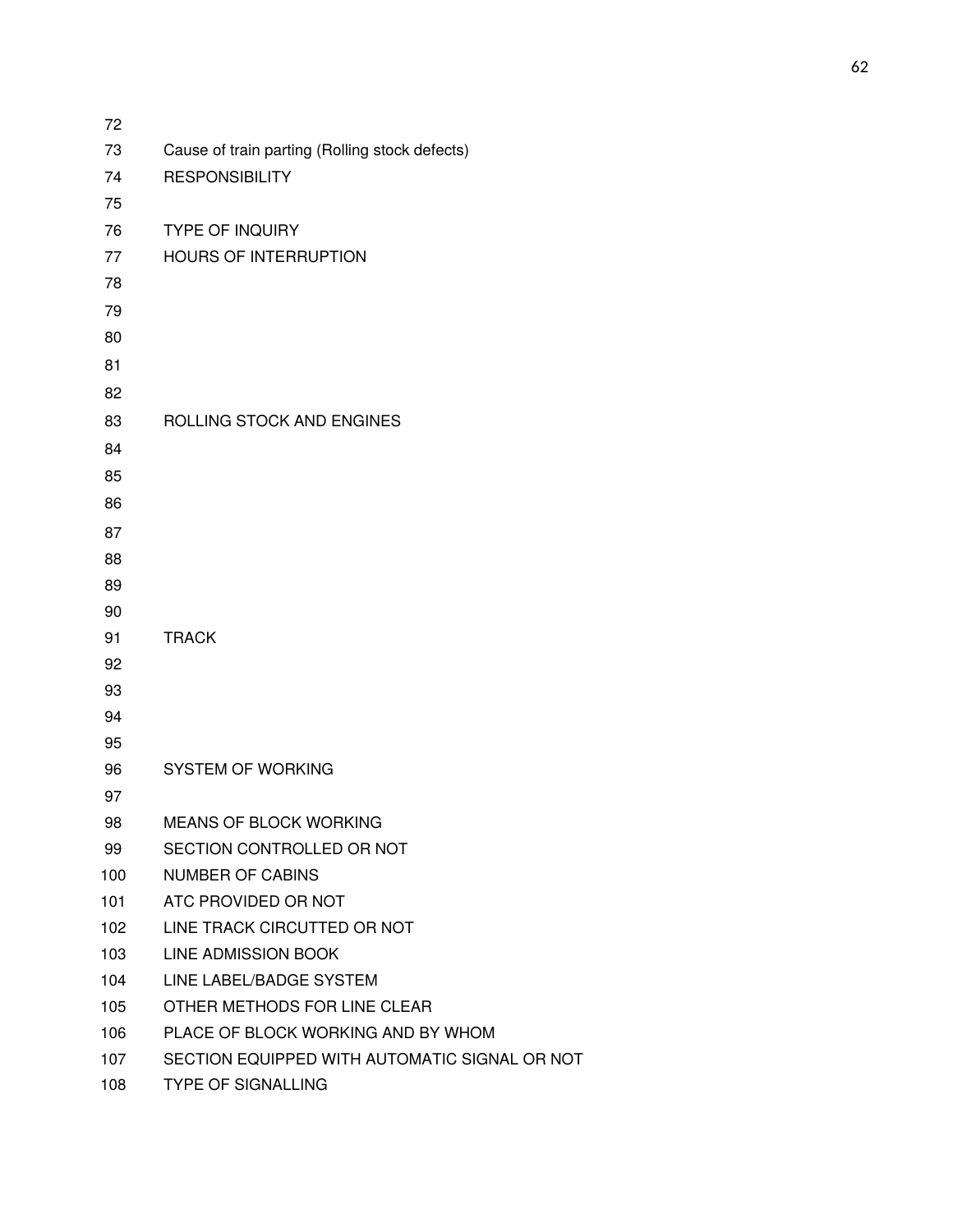| 109 | <b>TYPE OF HOME</b><br><b>SEMAPHORE</b>  |  |  |  |  |  |
|-----|------------------------------------------|--|--|--|--|--|
| 110 | COLOUR LIGHT<br><b>SIGNALS</b>           |  |  |  |  |  |
| 111 | <b>SM'S CONTROL</b>                      |  |  |  |  |  |
| 112 | <b>TYPE OF INTERLOCKING</b>              |  |  |  |  |  |
| 113 | <b>TYPE OF POINTS &amp; CROSSINGS</b>    |  |  |  |  |  |
| 114 | METHOD OF WORKING POINTS                 |  |  |  |  |  |
| 115 | <b>METHOD OF WORKING SIGNALS</b>         |  |  |  |  |  |
| 116 | <b>MANNING OF FACING POINTS</b>          |  |  |  |  |  |
| 117 | NORMAL OR ABNORMAL WORKING               |  |  |  |  |  |
| 118 | CAUSE OF ABNORMAL WORKING                |  |  |  |  |  |
| 119 | STOPPAGE REGULAR OR OUT OF COURSE        |  |  |  |  |  |
| 120 | CROSSING/PRECEDENCE SCHEDULED OR SHIFTED |  |  |  |  |  |
| 121 | BERTHING SCHEDULED OR SHIFTED            |  |  |  |  |  |
| 122 | <b>LEVER COLLARS</b>                     |  |  |  |  |  |
| 123 | <b>TRAINS WAITING OUTSIDE</b>            |  |  |  |  |  |
| 124 |                                          |  |  |  |  |  |
| 125 | DURATION OF WAITING                      |  |  |  |  |  |
| 126 |                                          |  |  |  |  |  |
| 127 | <b>REASONS FOR DETENTION</b>             |  |  |  |  |  |
| 128 | MANNED OR UNMANNED LEVEL CROSSING        |  |  |  |  |  |
| 129 | RECEPTION OR DESPATCH OF TRAIN           |  |  |  |  |  |
| 130 | <b>WEATHER</b>                           |  |  |  |  |  |
| 131 | TRAIN ENTERING CATCH/SLIP SIDING ETC.    |  |  |  |  |  |
| 132 |                                          |  |  |  |  |  |
| 133 | LINE OF ACCIDENT                         |  |  |  |  |  |
| 134 | LACUNAE IN STATION WORKING RULES         |  |  |  |  |  |
| 135 | LOCATION OF ACCIDENT                     |  |  |  |  |  |
| 136 | <b>TYPE OF COLLISSION</b>                |  |  |  |  |  |
| 137 | AGE OF LINE                              |  |  |  |  |  |
| 138 | DERAILMENT/TRAIN PARTING AT STATION      |  |  |  |  |  |
| 139 | TRAIN ASCENDING OR DESCENDING            |  |  |  |  |  |
| 140 | <b>ACCIDENT AT CURVE</b>                 |  |  |  |  |  |
| 141 | DEGREE OF CURVE                          |  |  |  |  |  |
| 142 |                                          |  |  |  |  |  |
| 143 | <b>CURVE TRANSITIONED OR NOT</b>         |  |  |  |  |  |
| 144 | SUPER ELEVATION AT CURVE                 |  |  |  |  |  |
| 145 | <b>GRADIENT</b>                          |  |  |  |  |  |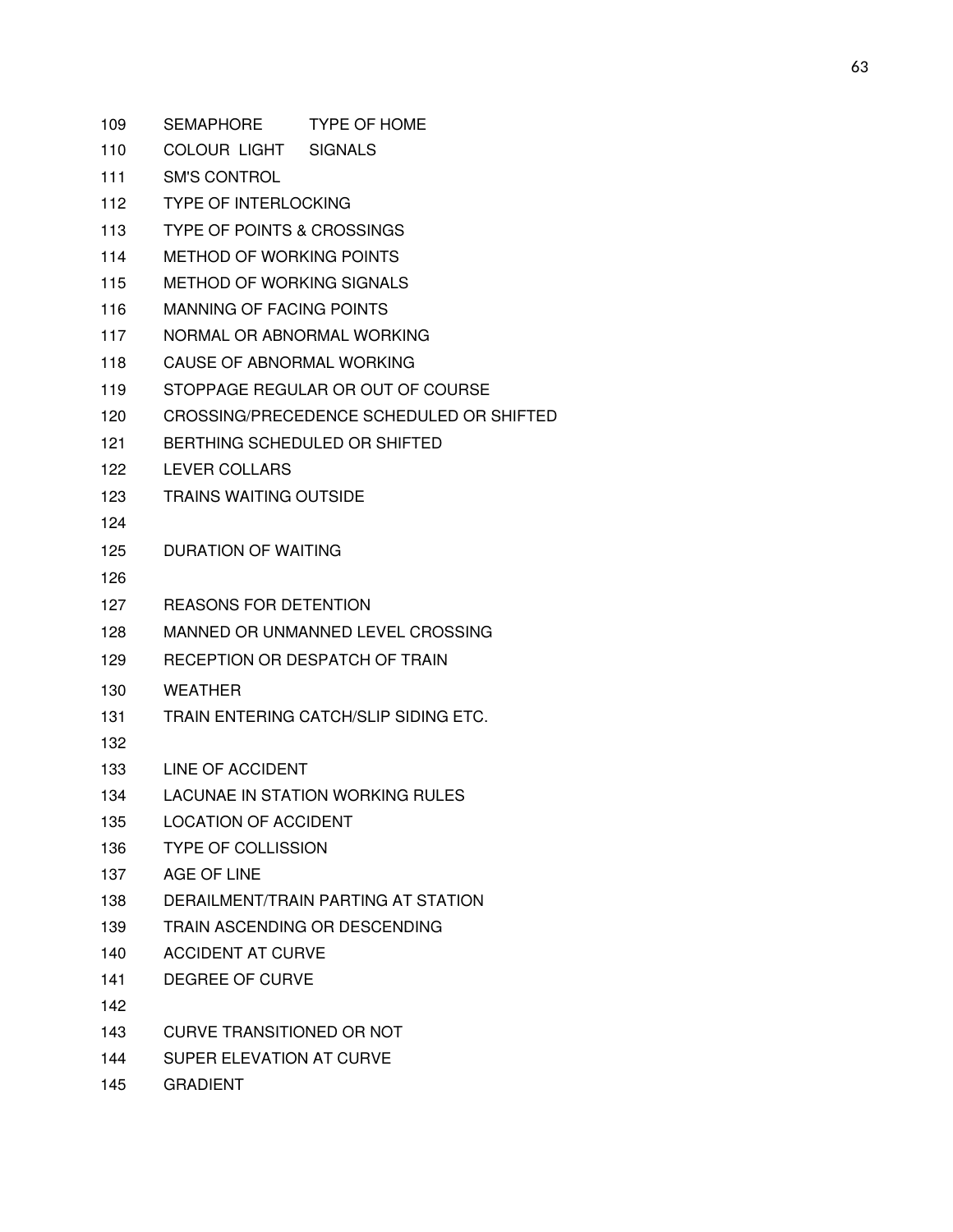| 146 |                                               |
|-----|-----------------------------------------------|
| 147 | <b>STEEPNESS OF GRADE</b>                     |
| 148 |                                               |
| 149 |                                               |
| 150 | METHOD OF MAINTENANCE OF TRACK                |
| 151 | RENEWAL OF TRACK DUE OR NOT                   |
| 152 | SPEED RESTRICTION AT SITE                     |
| 153 | INFRINGEMENT OF SCHEDULE OF SIMENSIONS        |
| 154 |                                               |
| 155 | <b>WEIGHT OF RAILS</b>                        |
| 156 | <b>TYPE OF SLEEPERS</b>                       |
| 157 | <b>DENSITY OF SLEEPERS</b>                    |
| 158 | <b>TYPE OF BALLAST</b>                        |
| 159 |                                               |
| 160 | <b>DEPTH OF BALLAST</b>                       |
| 161 | <b>TYPE OF SOIL</b>                           |
| 162 |                                               |
| 163 | ) CHECKING CLASSIFICATION<br><b>GAUGE</b>     |
| 164 | ) BY TRACK RECORDING CAR<br><b>UNEVENNESS</b> |
| 165 | <b>TWIST</b><br>)                             |
| 166 | <b>JOINTS ON THR TRACK</b>                    |
| 167 |                                               |
| 168 | <b>CREEP ANCHORS PER RAIL PANEL</b>           |
| 169 | ULTRASONIC FLAW DETECTION OF RAILS            |
| 170 |                                               |
| 171 | RAIN BEFORE ACCIDENT/PATROLLING               |
| 172 | <b>MANUFACTURERS OF RAILS</b>                 |
| 173 |                                               |
| 174 | <b>QUALITY OF STEEL OF RAILS</b>              |
| 175 | AGE OF RAILS                                  |
| 176 | <b>TYPE OF LEVEL CROSSING</b>                 |
| 177 |                                               |
| 178 | <b>TYPE OF ROAD VEHICLE INVOLVED</b>          |
| 179 |                                               |
| 180 |                                               |
| 181 | <b>TYPE OF TRAIN</b>                          |
| 182 |                                               |
| 183 |                                               |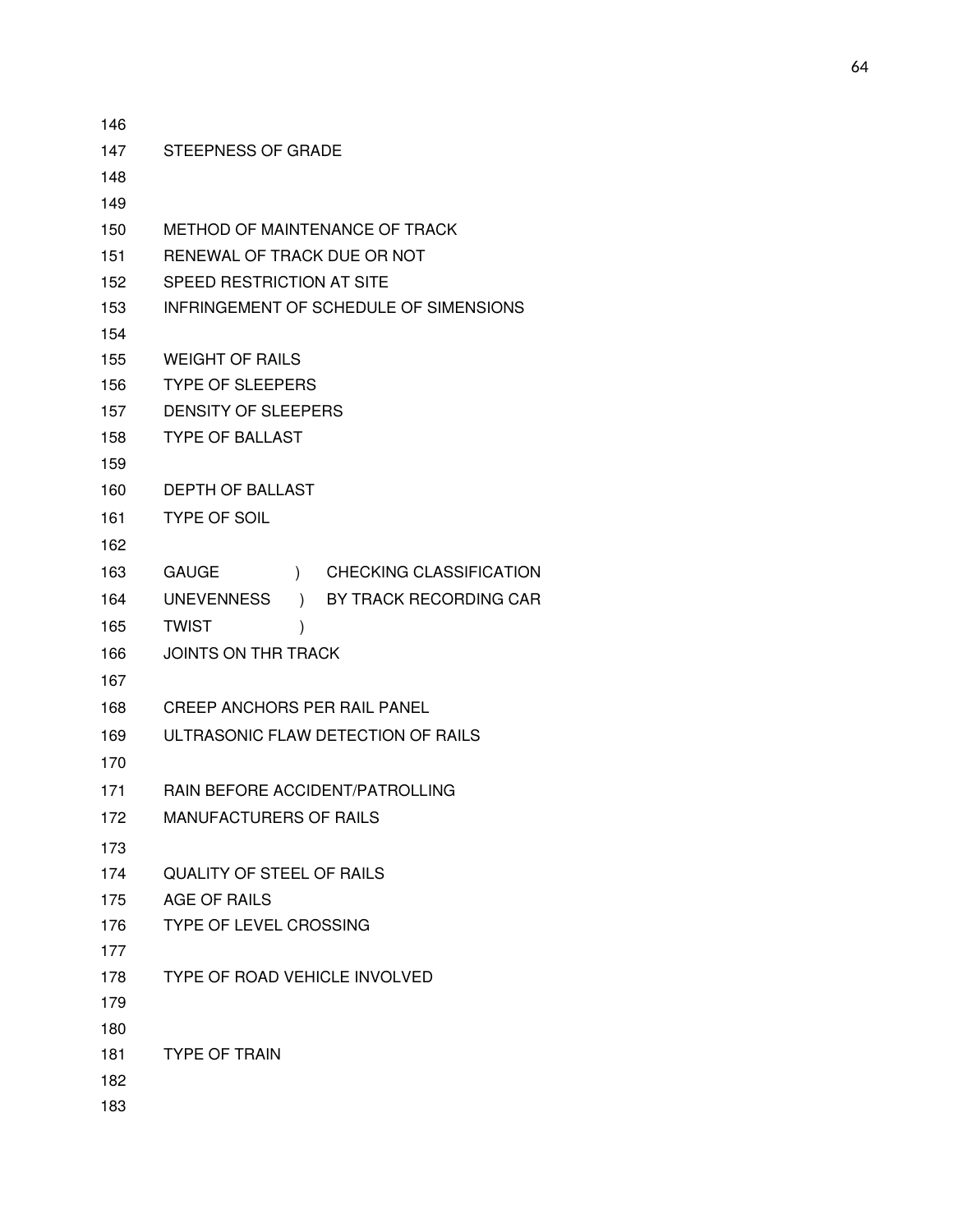| 184        | <b>TRACTION</b>                    |
|------------|------------------------------------|
| 185        |                                    |
| 186        | <b>CLASS OF ENGINE</b>             |
| 187        |                                    |
| 188        |                                    |
| 189        |                                    |
| 190        | <b>VACUUM IN ENGINE</b>            |
| 191        |                                    |
| 192        | VACUUM IN BRAKE VAN                |
| 193        |                                    |
| 194        | TYPE OF VACUUM ON TRAIN            |
| 195        |                                    |
| 196        | LOAD OF TRAIN (4-WHEELERS)         |
| 197        |                                    |
| 198        | <b>LOAD OF TRAIN IN TONNES</b>     |
| 199<br>200 |                                    |
| 201        |                                    |
| 202        | SLACK ADJUSTERS PROVIDED OR NOT    |
| 203        | TRAIN OVER LOADED OR NOT           |
| 204        | <b>TYPE OF AXLE BOXES</b>          |
| 205        |                                    |
| 206        | <b>TYPE OF STOCK</b>               |
| 207        | <b>BLOCK RAKE OR NOT</b>           |
| 208        | <b>COMMODITY LOADED</b>            |
| 209        |                                    |
| 210        | <b>TYPE OF COUPLING</b>            |
| 211        | CLASS OF STEEL OF COUPLING         |
| 212        | ULTRASONIC FLOW DETECTION OF AXLES |
| 213        |                                    |
| 214        | MAXIMUM PERMISSIBLE SPEED OF THE   |
| 215        | <b>ENGINE (KMPH)</b>               |
| 216        |                                    |
| 217        | MAXIMUM PERMISSIBLE SPEED OF THE   |
| 218        | <b>ENGINE (KMPH)</b>               |
| 219        |                                    |
| 220        | BOOKED SPEED OF THE TRAIN (KMPH)   |
| 221        |                                    |
|            |                                    |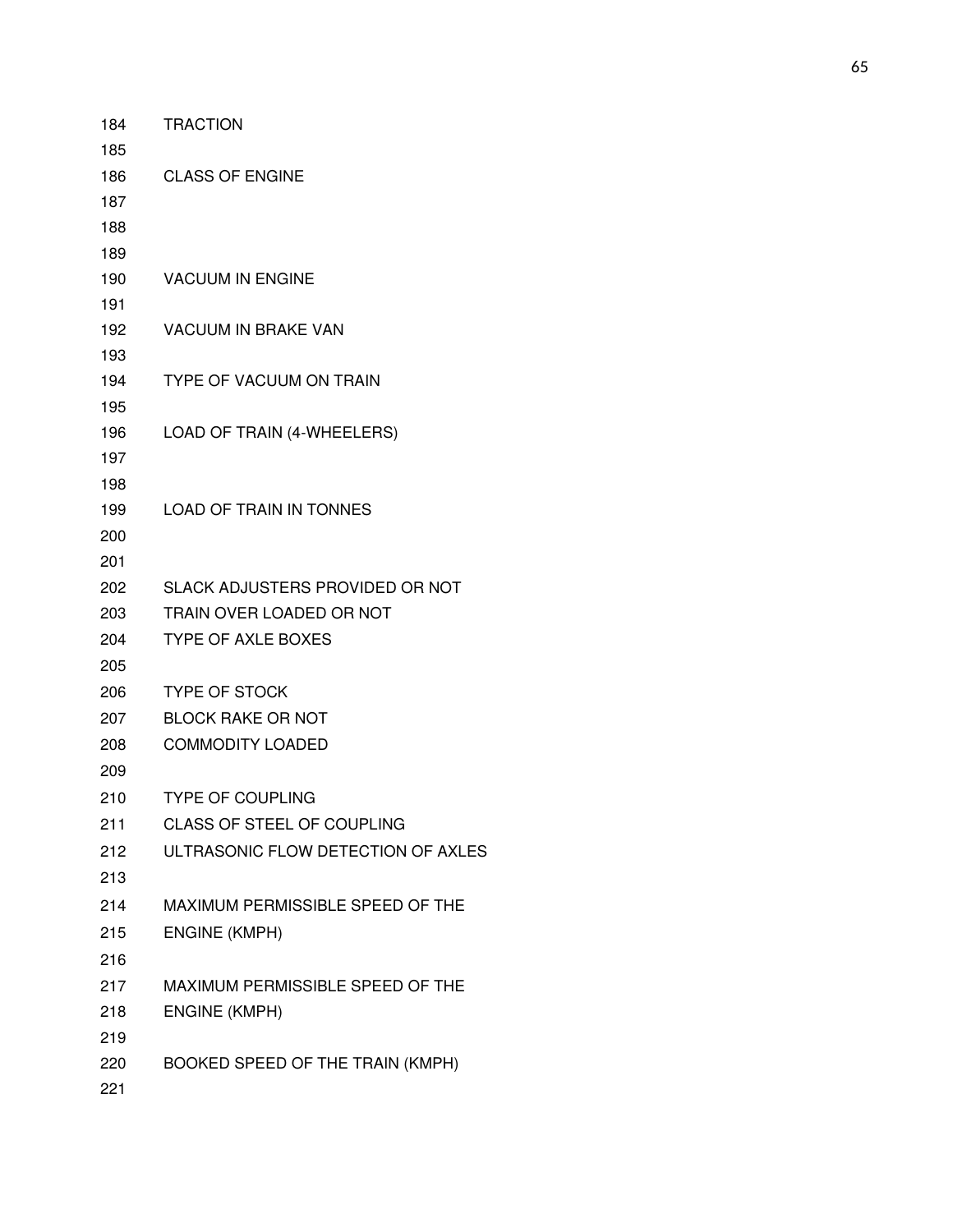| SPEED OF THE TRAIN AT THE TIME OF<br>223<br><b>ACCIDENT (KMPH)</b><br>224<br>225<br>PRIMARY/SECONDARY MAINTENANCE (PASSENGER TRAINS)<br>226<br><b>DISTANCE OF STATION WHERE TRAIN</b><br>227<br><b>HAD LAST INTENSIVE EXAMINATION</b><br>228<br>229<br>DISTANCE OF STATION WHERE TRAIN<br>230 |
|-----------------------------------------------------------------------------------------------------------------------------------------------------------------------------------------------------------------------------------------------------------------------------------------------|
|                                                                                                                                                                                                                                                                                               |
|                                                                                                                                                                                                                                                                                               |
|                                                                                                                                                                                                                                                                                               |
|                                                                                                                                                                                                                                                                                               |
|                                                                                                                                                                                                                                                                                               |
|                                                                                                                                                                                                                                                                                               |
|                                                                                                                                                                                                                                                                                               |
|                                                                                                                                                                                                                                                                                               |
| <b>LAST SAFE-TO-RUN EXAMINATION</b><br>231                                                                                                                                                                                                                                                    |
| 232                                                                                                                                                                                                                                                                                           |
| INTERVAL BETWEEN ACCIDENT DATE AND<br>233                                                                                                                                                                                                                                                     |
| 234<br>LAST POH OF VEHICLE INVOLVED                                                                                                                                                                                                                                                           |
| INTERVAL BETWEEN ACCIDENT DATE AND<br>235                                                                                                                                                                                                                                                     |
| LAST REPACKING OF VEHICLE INVOLVED<br>236                                                                                                                                                                                                                                                     |
| VIGILANCE CONTROL DEVICE PROVIDED OR NOT<br>237                                                                                                                                                                                                                                               |
| VIGILANCE CONTROL DEVICE WORKING OR NOT<br>238                                                                                                                                                                                                                                                |
| SPEEDOMETER PROVIDED OR NOT<br>239                                                                                                                                                                                                                                                            |
| SPEEDOMETER WORKING OR NOT<br>240                                                                                                                                                                                                                                                             |
| SPEED RECORDER PROVIDED OR NOT<br>241                                                                                                                                                                                                                                                         |
| SPEED RECORDER WORKING OR NOT<br>242                                                                                                                                                                                                                                                          |
| FRONT COACH ANTI-TELESCOPIC/STEEL BODIED OR NOT<br>243                                                                                                                                                                                                                                        |
| REAR COACH ANTI-TELESCOPIC/STEEL BODIED OR NOT<br>244                                                                                                                                                                                                                                         |
| POSITION OF FRONT TLR<br>245                                                                                                                                                                                                                                                                  |
| POSITION OF REAR TLR<br>246                                                                                                                                                                                                                                                                   |
| NO. OF VEHICLES IN REAR OF REAR-MOST BRAKE VAN<br>247                                                                                                                                                                                                                                         |
| <b>ENGINE LIGHT (HEAD LIGHT)</b><br>248                                                                                                                                                                                                                                                       |
| <b>ENGINE LIGHT (MARKER LIGHTS)</b><br>249                                                                                                                                                                                                                                                    |
| UNAUTHORISED PERSONS IN ENGINE CAB<br>250                                                                                                                                                                                                                                                     |
| LONG HOOD OR SHORT HOOD LEADING<br>251                                                                                                                                                                                                                                                        |
| MOTIVE POWER FOR HAULAGE OF TRAIN<br>252                                                                                                                                                                                                                                                      |
| TYPE OF BRAKES ON ENGINE<br>253                                                                                                                                                                                                                                                               |
| 254                                                                                                                                                                                                                                                                                           |
| 255<br><b>TYPE OF TRAIN</b>                                                                                                                                                                                                                                                                   |
| 256                                                                                                                                                                                                                                                                                           |
| FRONT COACH ANTI-TELESCOPIC/STEEL BODIED OR NOT<br>257                                                                                                                                                                                                                                        |
| REAR COACH ANTI-TELESCOPIC/STEEL BODIED OR NOT<br>258                                                                                                                                                                                                                                         |
| POSITION OF FRONT TLR<br>259                                                                                                                                                                                                                                                                  |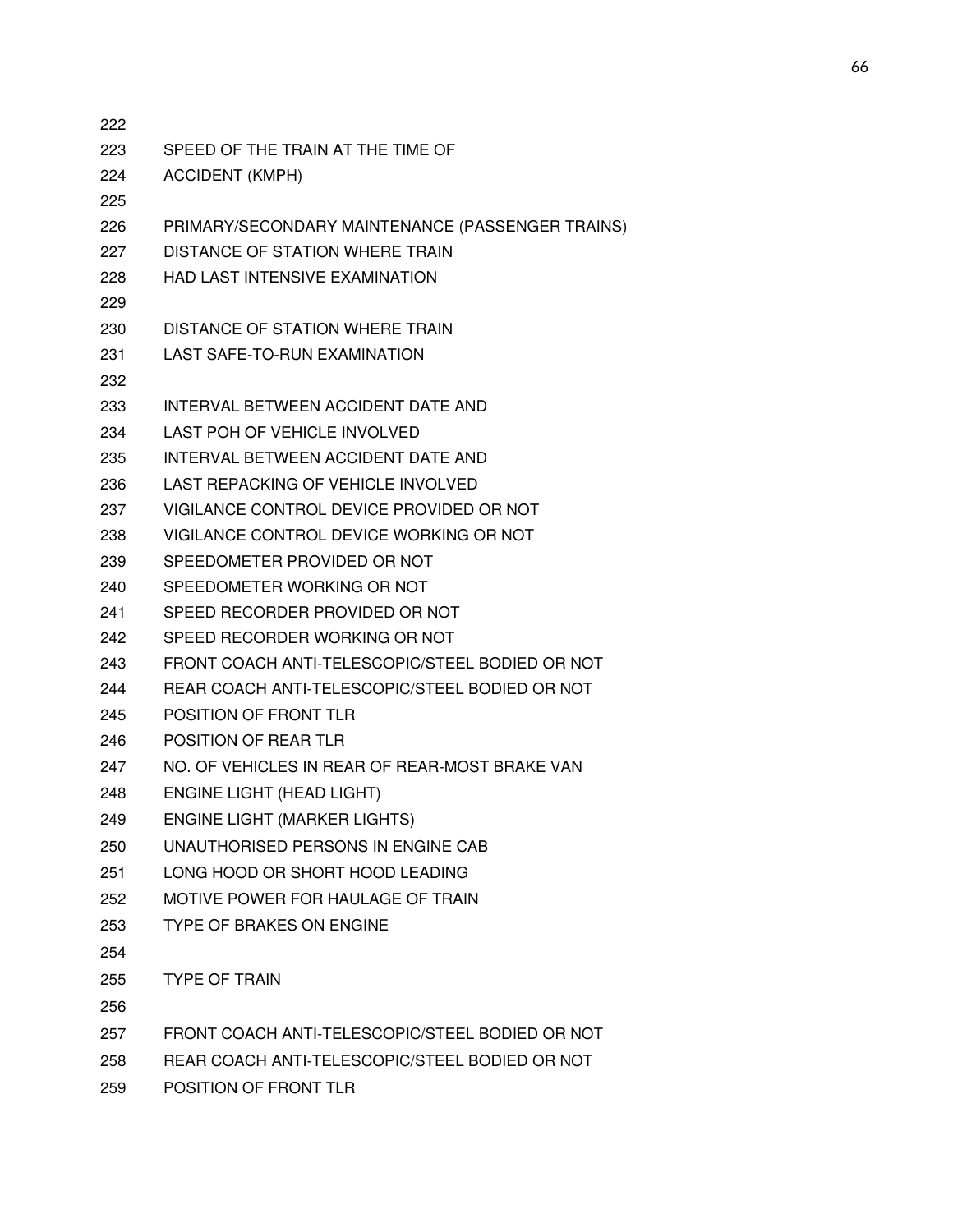POSITION OF REAR TLR NO. OF VEHICLES IN REAR OF THE REAR MOST BRAKE VAN ENGINE LIGHT (HEAD LIGHT) ENGINE LIGHT (MARKER LIGHTS) SIDE LIGHTS OF BRAKE VAN TAIL LIGHT/LAMP MOTOR TROLLEY LINE CLEAR MOTOR TROLLEY FOLLOWING A TRAIN WHETHER PERSON DRIVING MOTOR TROLLY HAD PERMIT/LICENCE PROTECTION LORRY/MATERIAL TROLLEY WORKING AS PER RULES CAUTION ORDER ISSUED OR NOT HOURS OF DUTY (FROM SIGNING ON) HOURS OF DUTY (FROM WHEEL MOVEMENT) REST TAKEN AT HOME STATION REST TAKEN AT OUT STATION AGE TOTAL SERVICE ORIGINAL APPOINTMENT SERVICE IN GRADE NO. OF PREVIOUS OFFENCES REFRESHER COURSE PSYCHOLOGICAL TESTS VISION TEST SPECTACLES REQUIRED AND THEIR USE ADDICTION TO DRINKING/INTOXICANTS ETC. INFLUENCE OF LIQUOR INTOXICANTS ETC. EDUCATION MARITAL STATUS NO. OF CHILDREN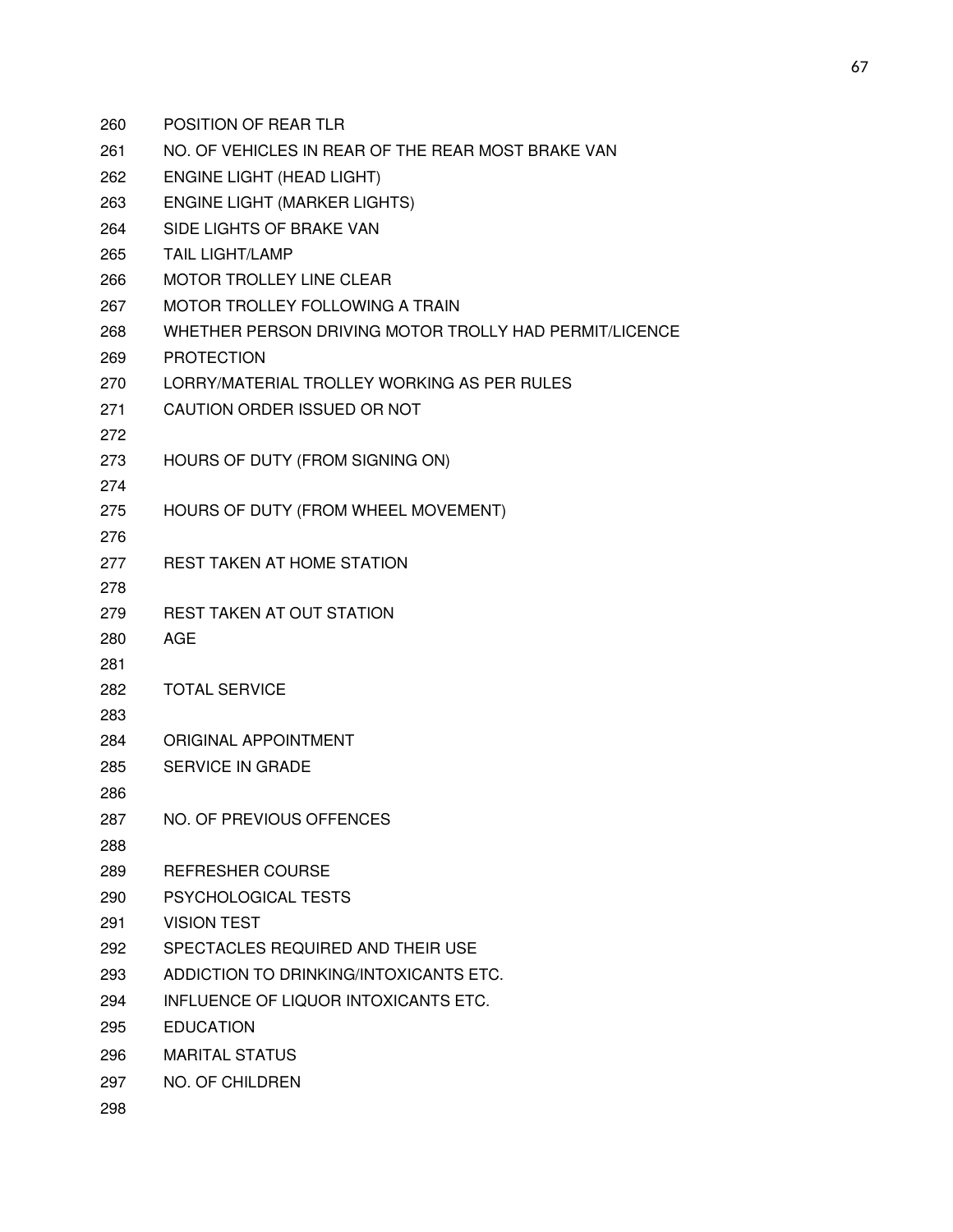- 299 HEALTH
- 300 RESIDENTIAL ACCOMMODATION

301

302

303 REFERENCE NUMBER

# **APPENDIX – 9**

# **Jurisdiction of Dy. Commissioner, District magistrate, SDO, SP etc. to whom the accidents are to be reported.**

|            | $\overline{2}$ | 3                                               | 4                                              | 5                          |
|------------|----------------|-------------------------------------------------|------------------------------------------------|----------------------------|
| SI.<br>No. | Province       | Accidents occur at or<br>between stations etc.  | Under the<br>Jurisdiction of                   | Railway<br><b>Division</b> |
| 1.         | W. Bengal      | Godapiasal (in)-Gorbeta (in)<br>Bagri Road (in) | District Magistrate,<br>Midnapur (West)        | <b>ADA</b>                 |
| 2.         | -do-           | Piardoba (in)-Vishnupur (in)                    | District Magistrate,<br>Bankura; SDO/Vishnupur | 5.5                        |
| 3.         | -do-           | Ramsagar (in)-Jhantipahar (in)<br>Sirjam        | District Magistrate,<br><b>Bankura</b>         | 5.5                        |
| 4.         | -do-           | Indrabil (in)-Adra (in)                         | District Magistrate, Purulia                   | , ,                        |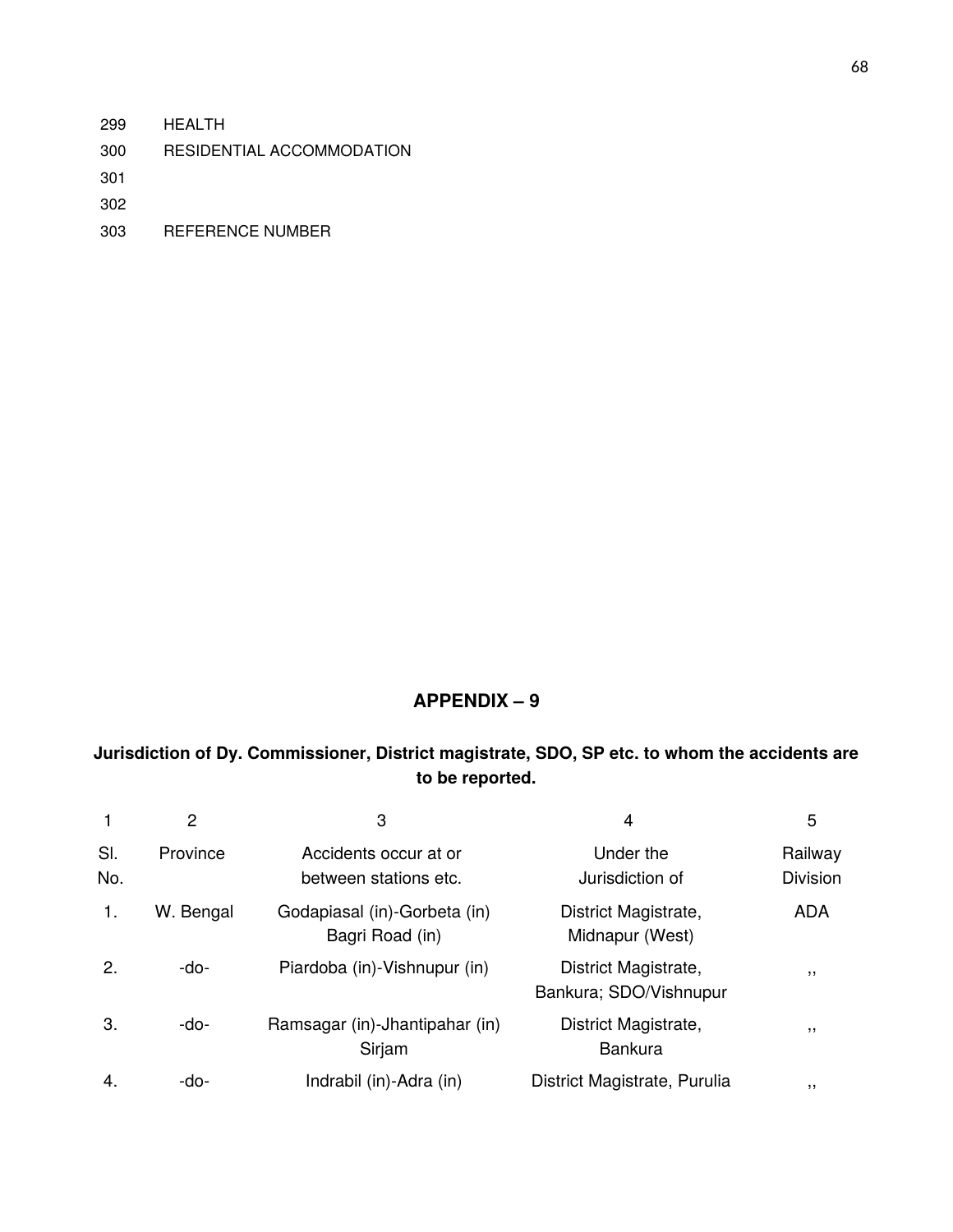| 5.  | W. Bengal | Gardhrubeswar (in)-<br>Biramdih (in)    | District Magistrate,<br>Purulia              | <b>ADA</b>  |
|-----|-----------|-----------------------------------------|----------------------------------------------|-------------|
| 6.  | -do-      | Bankura (in)-Rainagar                   | District Magistrate, Bankura                 | ,,          |
| 7.  | -do-      | Biranchandi (in)-Rainagar               | District Magistrate, Burdwan                 | ,,          |
| 8.  | -do-      | Joychandipahar (in)-<br>Madhukunda (in) | District Magistrate,<br>Purulia              | ,,          |
| 9.  | -do-      | Damodar (in)-Burnpur (in)               | District Magistrate,<br>Burdwan, ADM-Asansol | ,,          |
| 10. | -do-      | Damodar (in)-Mohisila                   | District Magistrate,<br>Burdwan, ADM-Asansol | $\,$ , $\,$ |
| 11. | W. Bengal | Damodar (in)-Radhanagar (in)            | District Magistrate,<br>Burdwan, ADM-Asansol | <b>ADA</b>  |
| 12. | -do-      | Ramkanali-Chowrashi and<br>collieries   | District Magistrate,<br>Purulia              | ,,          |
| 13. | -do-      | Purulia (in)-Kotsila (in)               | District Magistrate, Purulia                 | ,,          |
| 14. | -do-      | Pundag (in)-Kotshila (in)               | District. Magistrate, Purulia                | ,,          |
| 15. | -do-      | Sanka (in)-Santaldih (in)               | District. Magistrate, Purulia                | $\,$ , $\,$ |
| 16. | -do-      | Suisa-Torang                            | District. Magistrate, Purulia                | <b>RNC</b>  |
| 17. | Jharkhand | Muri (in)-Hatia (in)                    | Dy. Commissioner, Ranchi                     | <b>RNC</b>  |
| 18. | -do-      | Rajabera (in)-Radhagaon (in)            | Dy. Commissioner, Dhanbad                    | <b>ADA</b>  |
| 19. | -do-      | Ranchi (in)-Lohardaga (in)              | Dy. Commissioner, Ranchi                     | <b>RNC</b>  |
| 20. | -do-      | Bhojudih (in)-Gomoh (in)                | Dy. Commissioner, Dhanbad                    | <b>ADA</b>  |
| 21. | -do-      | Mohuda (in)-Jamuniatand (in)            | Dy. Commissioner, Dhanbad                    | ,,          |
| 22. | -do-      | Jamuniatand (Ex)-<br>Chandrapura (in)   | Dy. Commissioner,<br>Hazaribagh              | ,,          |
| 23. | Jharkhand | Muri (in)-Sondimra (Ex)                 | Dy. Commissioner &<br>SDO/Ranchi             | <b>RNC</b>  |
| 24. | -do-      | Sondimra (in)-Ramgarh (in)              | Dy. Commissioner &<br>SDO/ADA, Hazaribagh    | ,,          |
| 25. | -do-      | Bhojudih (in)-Talgoria (in)             | Dy. Commissioner, Dhanbad                    | <b>ADA</b>  |
| 26. | -do-      | Nimdih (in)-Chandil (in)                | Dy. Commissioner, Chaibasa                   | ,,          |
| 27. | -do-      | Chandil (Ex)-Tulin (in)                 | Dy. Commissioner, Chaibasa                   | <b>RNC</b>  |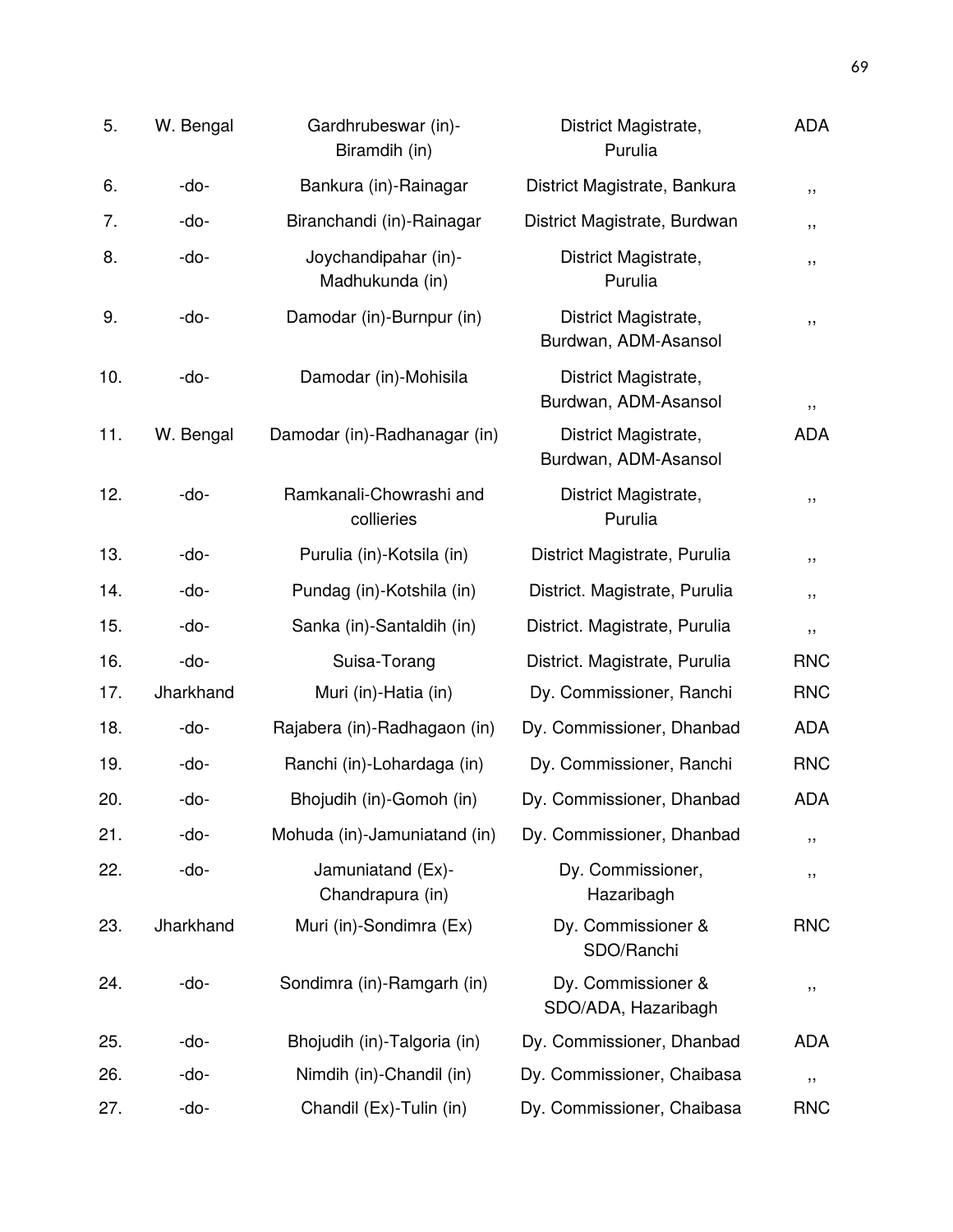| 28. | Salgajhari (in)-Jerikela (Ex)<br>-do- |                                                                                | Dy. Commissioner/<br>Chaibasa and S.D.O./<br>Chaibasa, SP/Chaibasa | <b>CKP</b>  |
|-----|---------------------------------------|--------------------------------------------------------------------------------|--------------------------------------------------------------------|-------------|
| 29. | Jharkhand                             | Kunki-Chandil-Birarajpur,<br>Gomharia-Sini-Kandra                              | Dy. Commissioner/<br>Chaibasa and S.D.O./<br>Chaibasa, SP/Chaibasa | <b>CKP</b>  |
| 30. | -do-                                  | Tata-Haludpukur (in)                                                           | Dy. Commissioner/<br>Chaibasa, SP/Jamshedpur,<br>SDO/Jamshedpur    | ,,          |
| 31. | -do-                                  | Rajkharswan (in)-Barajamda-<br>Gua, Padapahar (in)                             | Dy. Commissioner/Chaibasa,<br>SDO/SP/Chaibasa                      | ,,          |
| 32. | -do-                                  | Karampada-Kiriburu (in)                                                        | Dy. Commissioner/Chaibasa,<br>SDO/SP/Chaibasa                      | ,,          |
| 33. | -do-                                  | Orga (in) Lodhma-Balsiring (in)                                                | Dy. Commissioner/Ranchi<br>SP/Ranchi                               | <b>RNC</b>  |
| 34. | Orissa                                | Jeraikela (in) Sonakhan-<br>Sagra (Ex)                                         | District Magistrate/<br>Sundergarh, SP/ Sundergarh.                | <b>CKP</b>  |
| 35. | -do-                                  | Boundamandu-Orga (Ex)                                                          | -do-                                                               | ,,          |
| 36. | -do-                                  | Rourkela-Birmitrapur                                                           | -do-                                                               | ,,          |
| 37. | -do-                                  | Rourkela-Barsuan                                                               | -do-                                                               | ,,          |
| 38. | -do-                                  | Bimlagarh-Rangra (in)                                                          | -do-                                                               | ,,          |
| 39. | -do-                                  | Sagra (in)-Jharsuguda                                                          | District Magistrate/<br>Sambalpur, SP/Sambalpur                    | ,,          |
| 40. | -do-                                  | Deojhar (in)-Banspani,<br>Barajamda (ex)-Bolanikhadan                          | District Magistrate/SP/<br>Keonjhar                                | ,,          |
| 41. | -do-                                  | Haludpukur (ex)-Badampahar                                                     | District Magistrate/SP<br>Mayurbhanj                               | ,,          |
| 42. | W. Bengal                             | Howrah (Ex) to Kolaghat (Ex)<br>including Shalimar branch<br>and HWH-Bargachia | District Magistrate/<br>Howrah, SDO/Uluberia                       | <b>KGP</b>  |
| 43. | -do-                                  | Kolaghat (in) to Radhamohan<br>pur (Ex)                                        | District Magistrate/<br>Midnapur (East), SDO/Tamluk                | $\,$ , $\,$ |
| 44. | -do-                                  | Radhamohanpur (in) to<br>Kalaikunda (in)                                       | District Magistrate/<br>Midnapur (West)                            | ,,          |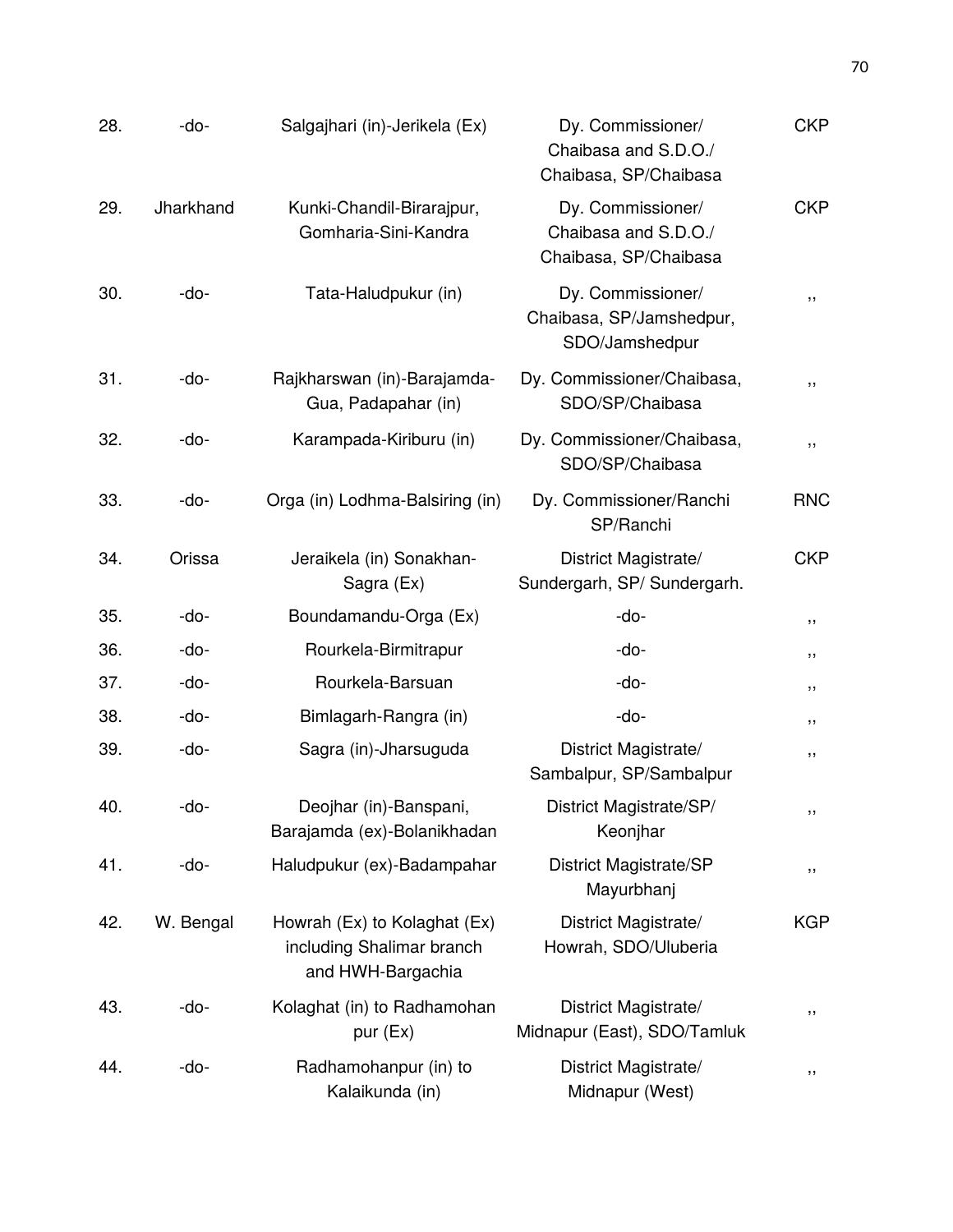| 45. | -do-      | Kalaikunda (Ex) to Gidni (in) | District Magistrate/<br>Midnapur (West) and<br>SDO/Jhargram. | ,,         |
|-----|-----------|-------------------------------|--------------------------------------------------------------|------------|
| 46. | -do-      | Kharagpur to Midnapur         | District Magistrate/<br>Midnapur (West)                      | ,,         |
| 47. | Jharkhand | Gidni (Ex) to Salgajhari (Ex) | Dy. Commissioner/<br>Jamshedpur,<br>SDO/Jamshedpur.          | <b>KGP</b> |
| 48. | W. Bengal | Kharagpur-Dantan (in)         | District Magistrate/<br>Midnapur (West)                      | ,,         |
| 49. | Orissa    | Dantan (Ex)-Markona (Ex)      | District Magistrate/<br>Balasore.                            | ,,         |
| 50. | -do-      | Markona (in)-Ranital (in)     | District Magistrate/<br>Balasore, SDO/Bhadrak                | ,,         |
| 51. | -do-      | Rupsa-Baripada                | District Magistrate/<br>SDO/Baripada                         | ,,         |
| 52. | W. Bengal | Panskura-Haldia               | District Magistrate/<br>Midnapur(East) SDO/Tamluk            | ,,         |
| 53. | -do-      | Kotshila (Ex) Tulin (in)      | District Magistrate/Purulia                                  | <b>RNC</b> |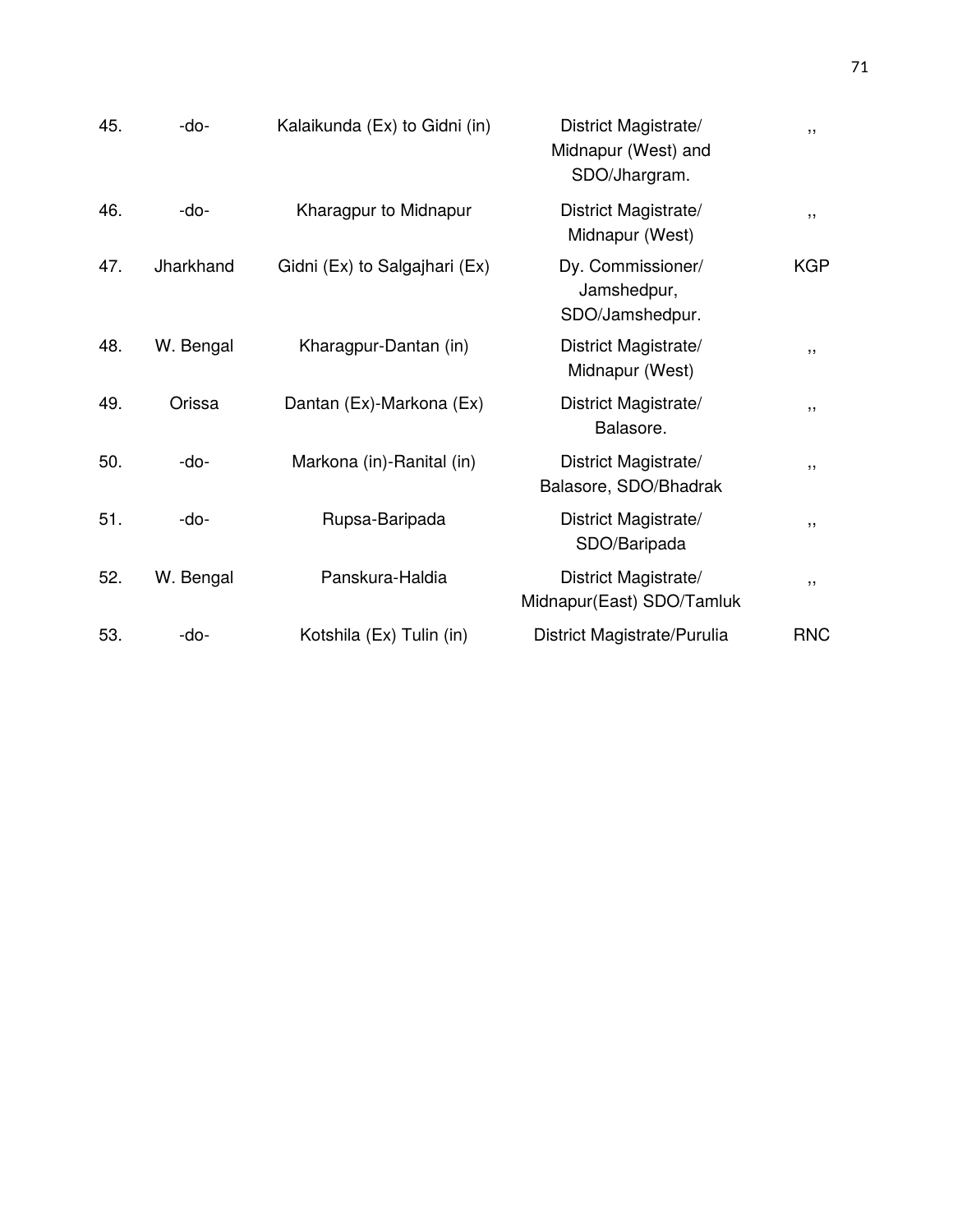# **APPENDIX – 9(A)**

## **LIST OF FORENSIC SCIENCE LABORATORIES WITH JURISDICTION.**

### **Laboratories Jurisdictions**

- 1) Director of Central Forensic West Bengal Science Laboratory **Science Laboratory Jharkhand and** 30, Gora Chand Road **Orissa**. Calcutta-14
- 2) Director General (R&D), and the control of the All over India. Bereau of Police Research and Development, MHA, Govt. of India, Block No. 11, 3rd/4th floor, Lodhi Road, Kendriya Keralayan Parisar, New Delhi-110003
- 3) Director, Forensic Science West Bengal Laboratory, (State) 37/1/2, Belgachia Road, Calcutta-700007 (W.B)
- 4) Director, Forensic Science **Canadian Construction** Orissa. Laboratory. (State) Rasulgarh, Bhubaneswar, Orissa.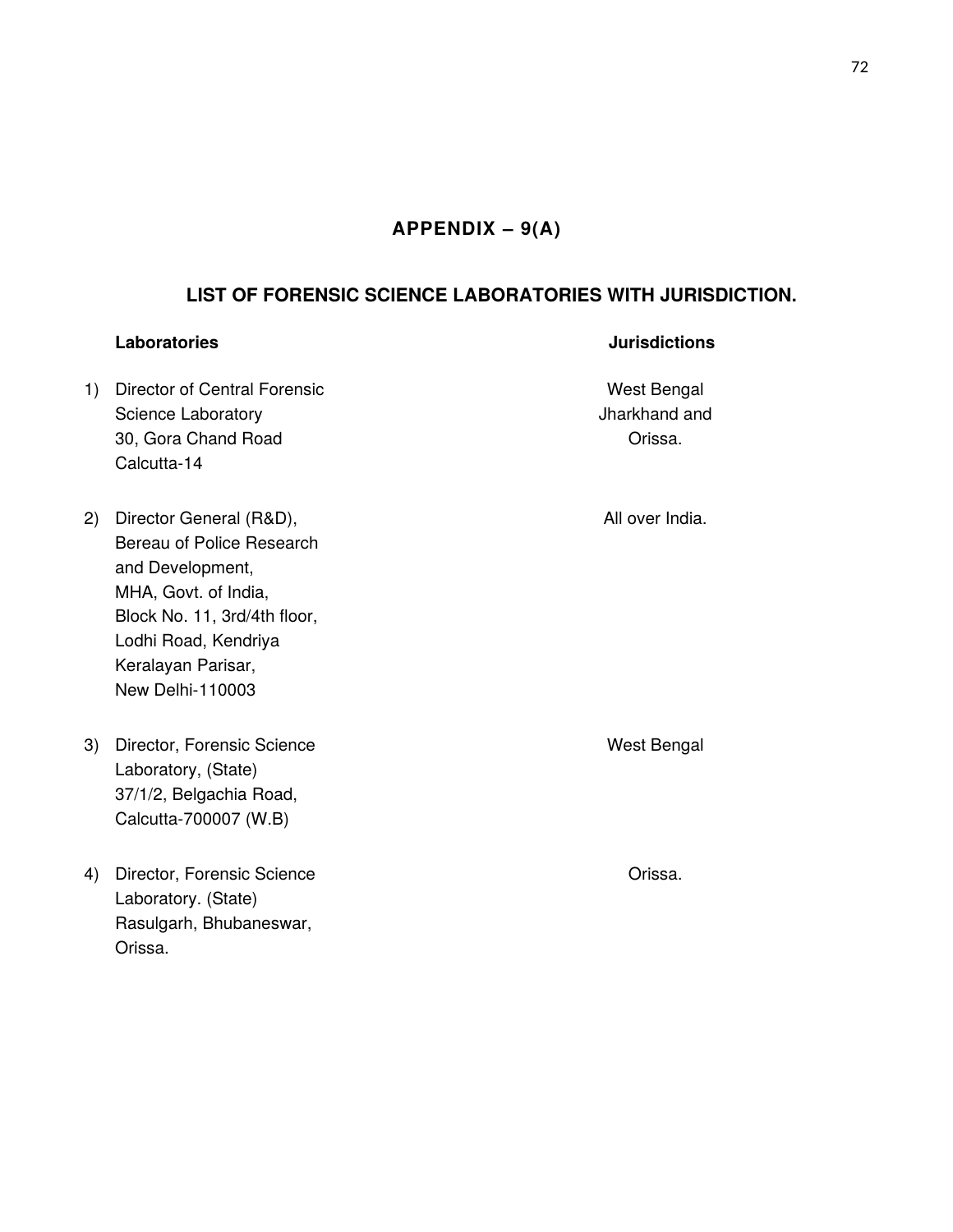# **APPENDIX– 10**

The following registers shall be maintained for each Relief Train.

# 1) A.R.T. Log Book

Movement of Accident Relief Trains bases at........

| 1)  | Serial No.                  | . |          |
|-----|-----------------------------|---|----------|
| 2)  | Date                        |   |          |
| 3)  | Destination                 |   |          |
| 4)  | Distance in KMs.            |   |          |
| 5)  | Time of accident            | . |          |
| 6)  | Time of ordering            |   | .        |
| 7)  | Time ready                  |   | .        |
| 8)  | Bar line departure          |   |          |
| 9)  | Station arrival             |   | .        |
| 10) | Station departure           | . | .        |
| 11) | Destination arrival         |   |          |
| 12) | Departure for accident spot |   |          |
| 13) | Arr. at accident spot       | . | .        |
| 14) | Time work commenced         |   |          |
| 15) | Time work completed         |   | .        |
| 16) | Time left scene of accident |   |          |
| 17) | Departure out station yard  | . | .        |
| 18) | Shed arrival                |   | $\cdots$ |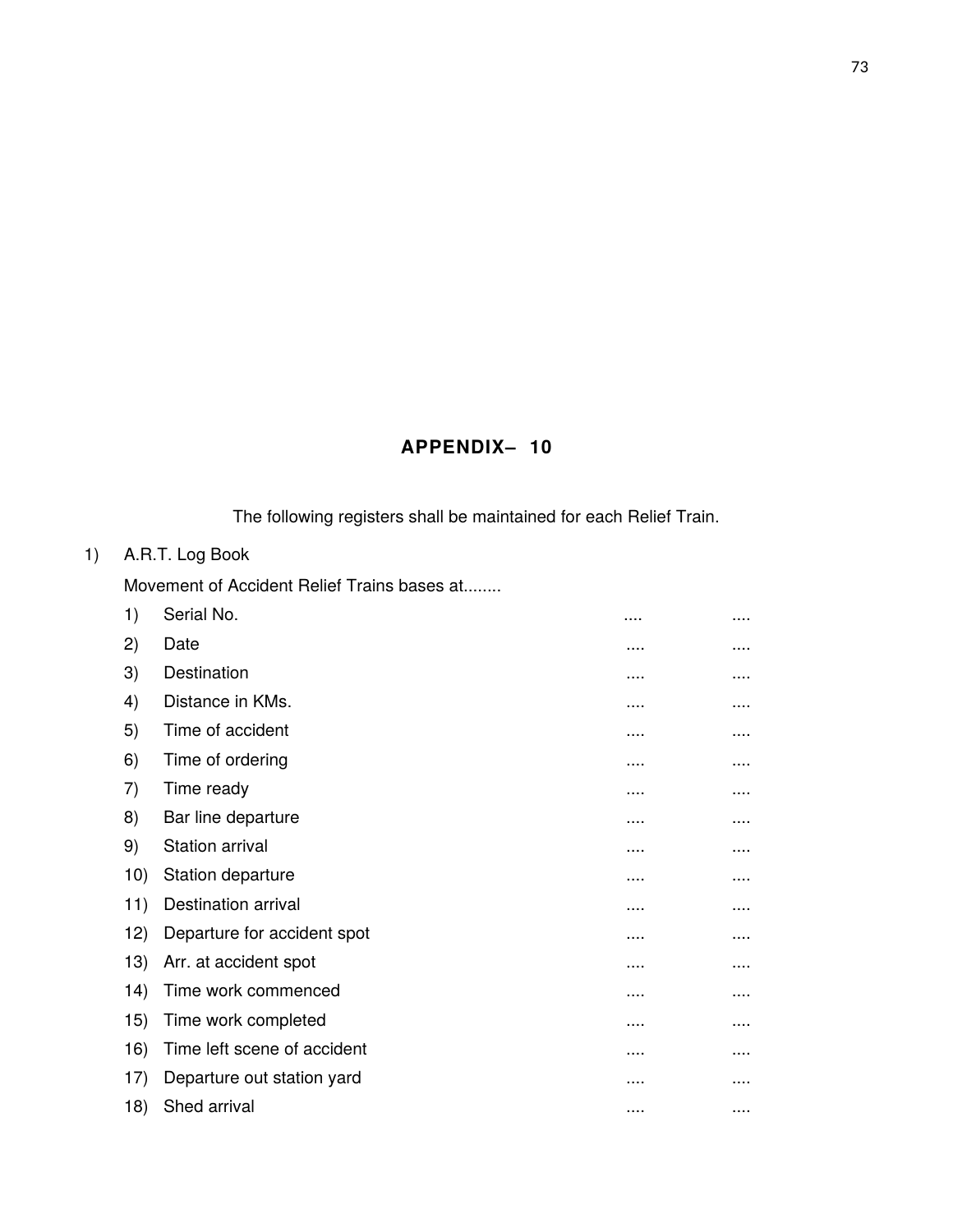|               | 19)              |                                | Reason for dealys beyond target time (if any) |        |                    |                 |                | $\cdots$           | $\cdots$    |                         |
|---------------|------------------|--------------------------------|-----------------------------------------------|--------|--------------------|-----------------|----------------|--------------------|-------------|-------------------------|
|               | (20)             |                                | Initial for ART in-charge                     |        |                    |                 |                |                    |             |                         |
|               | 21)              |                                | Initial of Breakdown Supervisor in-charge     |        |                    |                 |                | $\cdots$           | .           |                         |
| 2)            |                  | Attendance Register:           |                                               |        |                    |                 |                |                    |             |                         |
|               | Serial No.       |                                |                                               |        |                    |                 |                | $\cdots$           | $\cdots$    |                         |
|               | Name             |                                |                                               |        |                    |                 |                | .                  | $\cdots$    |                         |
|               |                  | Designation                    |                                               |        |                    |                 |                |                    | $\cdots$    |                         |
|               |                  |                                | Whether trained in tent pitching              |        |                    |                 |                | .                  | $\cdots$    |                         |
|               |                  | Use of field phone             |                                               |        |                    |                 |                |                    | $\cdots$    |                         |
|               | <b>First Aid</b> |                                |                                               |        |                    |                 |                | $\cdots$           | .           |                         |
|               |                  | <b>Tillys &amp; Petromaxes</b> |                                               |        |                    |                 |                |                    | .           |                         |
|               |                  | <b>Diesel Engine Operation</b> |                                               |        |                    |                 |                | $\cdots$           | $\cdots$    |                         |
|               |                  |                                | Electric flood light and generator            |        |                    |                 |                | $\cdots$           | $\cdots$    |                         |
|               |                  | <b>Gas Cutting</b>             |                                               |        |                    |                 |                | .                  | .           |                         |
|               | Date             |                                |                                               |        |                    |                 |                | .                  | $\cdots$    |                         |
| 3)            |                  | List of Equipment.             |                                               |        |                    |                 |                |                    |             |                         |
|               |                  | <b>Vehicle No</b>              |                                               |        |                    |                 |                |                    |             | Remarks                 |
|               | Sr. No.          |                                |                                               |        | <b>Description</b> |                 |                |                    | No.         |                         |
|               | 1                |                                |                                               |        | $\mathbf{2}$       |                 |                |                    | 3           |                         |
| 4)            |                  |                                | Chain/Wire Ropes Testing Register.            |        |                    |                 |                |                    |             |                         |
|               |                  |                                | Chain/Wire Rope Noof Crane Noat station       |        |                    |                 |                |                    |             |                         |
|               |                  | Description                    |                                               |        |                    |                 |                |                    |             |                         |
|               |                  |                                |                                               |        |                    |                 |                |                    |             |                         |
| Date<br>Recd. |                  | into                           | Date put Link size                            | Length | Testing<br>load    | Safe            | Date<br>tested | Certificate<br>No. | Date<br>due | Date                    |
|               |                  | commi-                         |                                               |        | T.C.O.             | working<br>load |                |                    | Testing     | despatched<br>to stores |
|               |                  | ssion                          |                                               |        |                    | T.C.O.          |                |                    |             |                         |
| 1             |                  | $\overline{c}$                 | 3                                             | 4      | 5                  | 6               | $\overline{7}$ | 8                  | 9           | 10                      |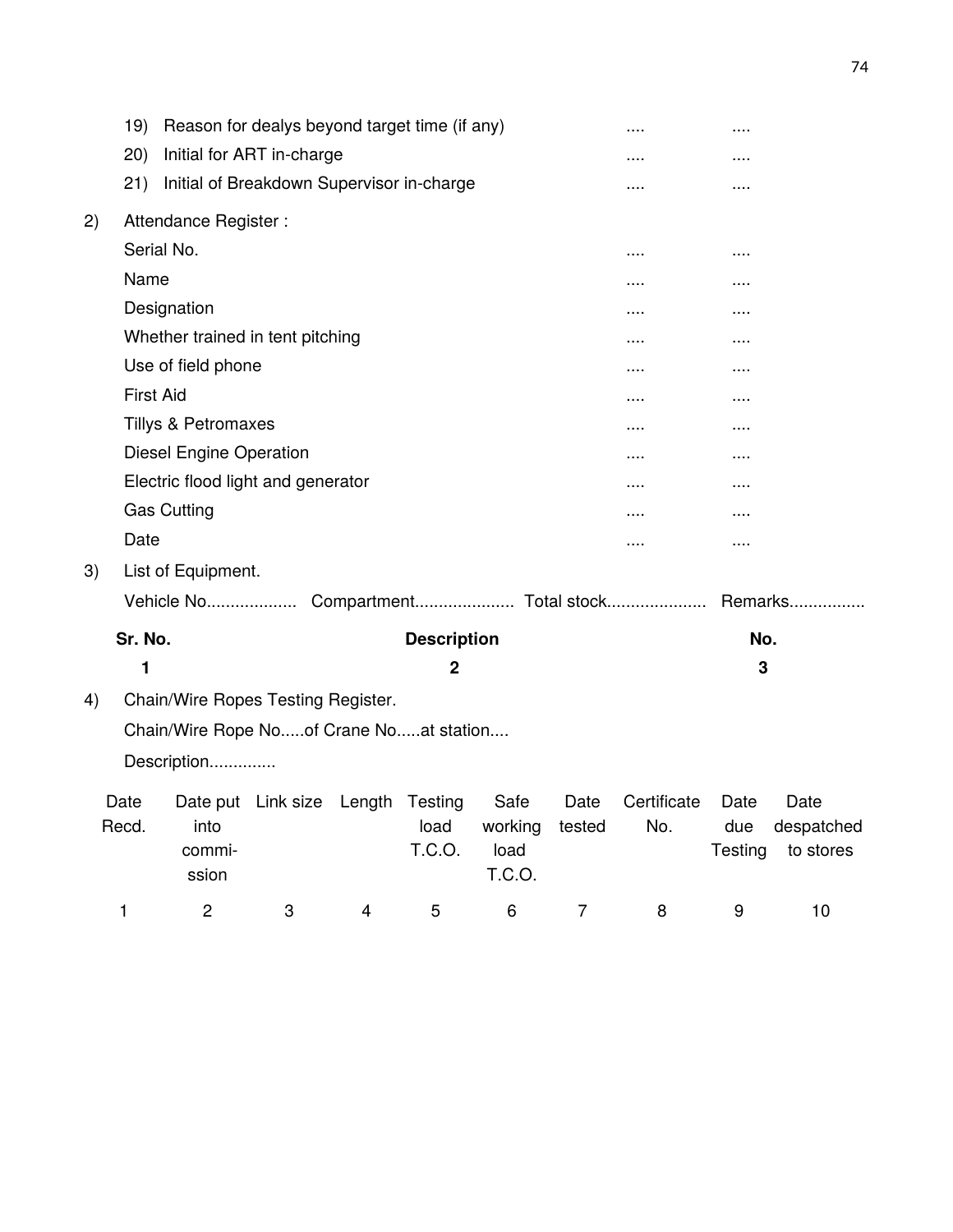5) **Test Register. :** (Rolling stock, First Aid Equipment, Field Telephone & Public address system, Detonators, Gas cutting equipment, Petromaxes & Tilly lamps, Generators, compressors and few blank sheets).

| Date of Test | Identification No. of Equipment | Remarks | Initial of Inspector/ |
|--------------|---------------------------------|---------|-----------------------|
|              |                                 |         | A.R.T.I./C            |
|              |                                 |         |                       |

6) **Inspection Register :** (a) Headquarters Officers (b) Other Officers (c) Inspectors.

| Date | Remarks | Action taken by ARTI/C | Initial of L.F. |
|------|---------|------------------------|-----------------|
|      |         |                        |                 |

#### **APPENDIX – 11**

(a) The following statement/reports/statistics are to be submitted from the Head Quarters Office in connection with the accidents.

#### **Name of statements/reports**

i) State 'C' of train accidents (Responsibility, punishment and average time taken for finilisation, etc.)